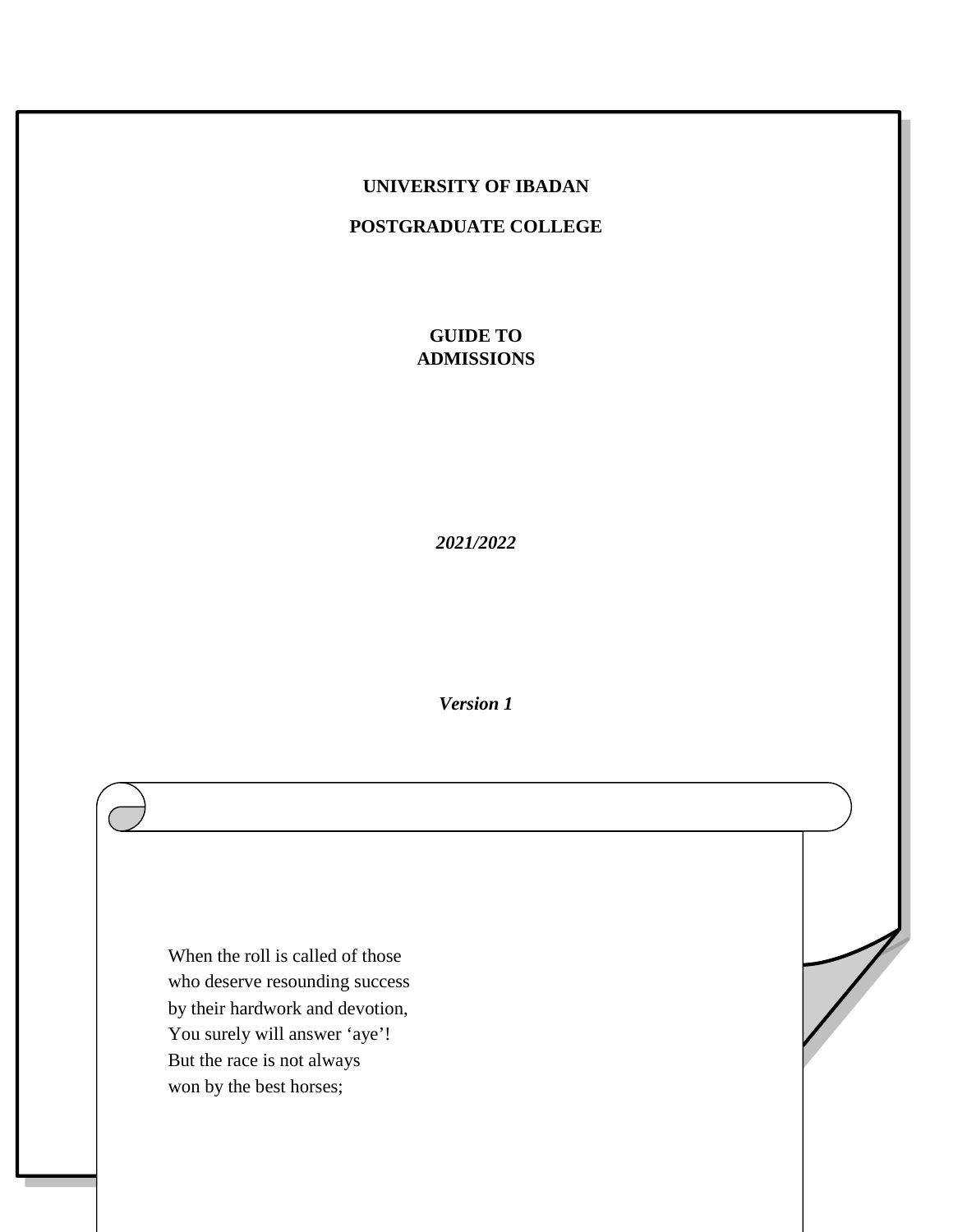Accidents do occur.

It is the desire of the Postgraduate College that the efforts of her students be crowned with resounding success in the quest for truth and knowledge in the Nation's Premier Institution of Higher Learning.

## • **LINKS**

E-mail*: provost@pgcollege.ui.edu.ng* 

Website: *http://www.pgcollege.ui.edu.ng*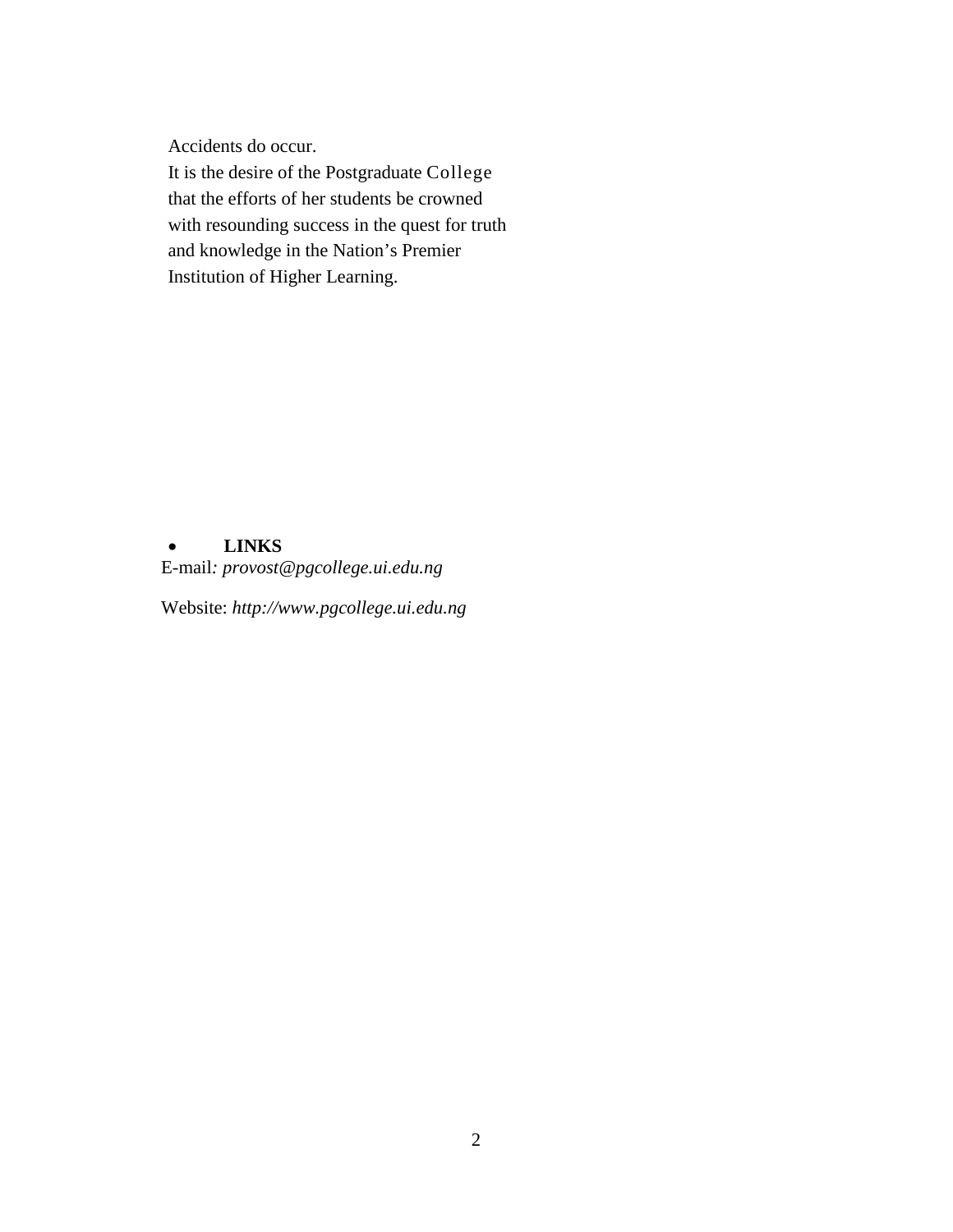# **TABLE OF CONTENTS**

# Page

| Admission to Higher Degrees and Postgraduate Diplomas |
|-------------------------------------------------------|
|                                                       |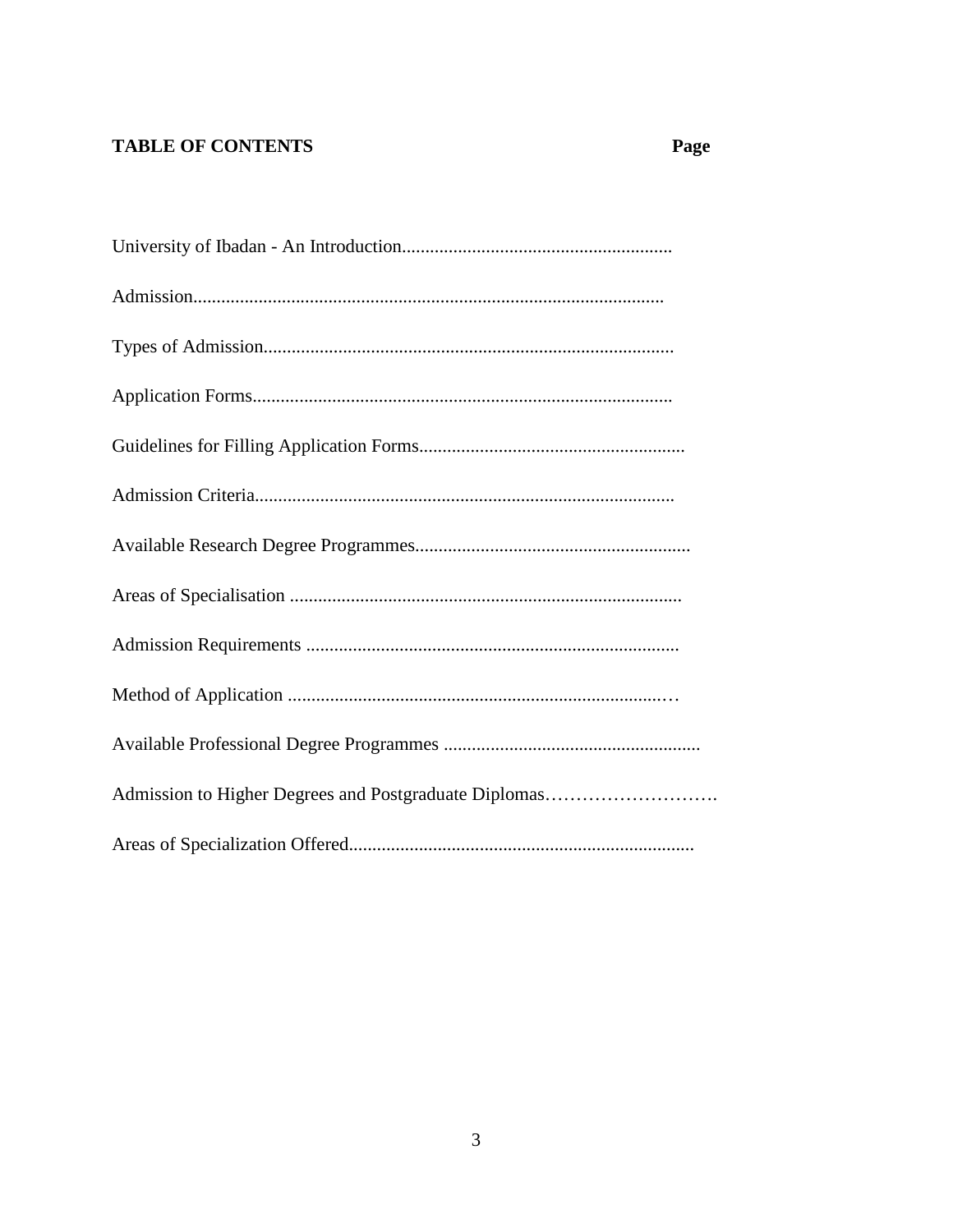## **UNIVERSITY OF IBADAN - AN INTRODUCTION**

The University of Ibadan was founded in 1948 as a College of London University, with 104 students spread among three Faculties: Arts, Science and Medicine. It became an autonomous, degreegranting institution in 1962. Today, the University has a total enrolment of about 20,000 students shared among the following faculties: Arts, Science, Basic Medical Sciences, Clinical Sciences, Dentistry, Public Health, Pharmacy, Agriculture, Renewable Natural Resource, Economics Multidisciplinary Studies, the Social Sciences, Education, Veterinary Medicine, Technology, School of Business,Law as well as an Institute of African Studies, Institute of Education, Institute of Advance Medical Research and Training and the Centre for Literacy Training and Development in Africa. The enrolment of postgraduate students used to be about 40% but it is now over 50%.

The University of Ibadan over the years has been highly ranked in Nigeria and in Africa. For instance, the university was ranked by the National Universities Commission as the Overall Number 1 in its 2004 Ranking of Nigerian Universities. Ibadan was also ranked No 1 in Dentistry, No 1 in Medicine/Health Sciences; No 1 in Pharmacy, No 1 in the Sciences, No 1 in Veterinary Medicine; No 2 in the Social Sciences, and No 3 among Research Universities. Moreover, Ibadan was ranked No 1 in PhD Graduate Output. Recent Global ranking of Universities places Ibadan the 493<sup>rd</sup> in the world and  $4<sup>th</sup>$  in Africa. We are still moving on. Postgraduate programmes at Ibadan have been so successful for a variety of reasons. These include:

## **1. Financial autonomy**

The funds realised from postgraduate students at the University of Ibadan are ploughed back to service postgraduate training and research by allocating the greater percentage of such fees into the academic departments and the Postgraduate College.

- **2.** In order to encourage postgraduate students endowed with outstanding research potentials to undertake full-time research leading to a PhD of the University of Ibadan, the Postgraduate College has established four schemes, namely:
	- (a) The University of Ibadan Postgraduate College Scholarship Scheme
	- (b) The University of Ibadan Postgraduate College Teaching and Research Assistantship Scheme
	- (c) The University of Ibadan Postgraduate College Student candidates with perfect CGPA
	- (d) The University of Ibadan Postgraduate College Scholarship for Students Living with Physical Disability

**3.** Funding Support to Academic Units for the Publication of Learned Journals no less than 15 academic journals are supported annually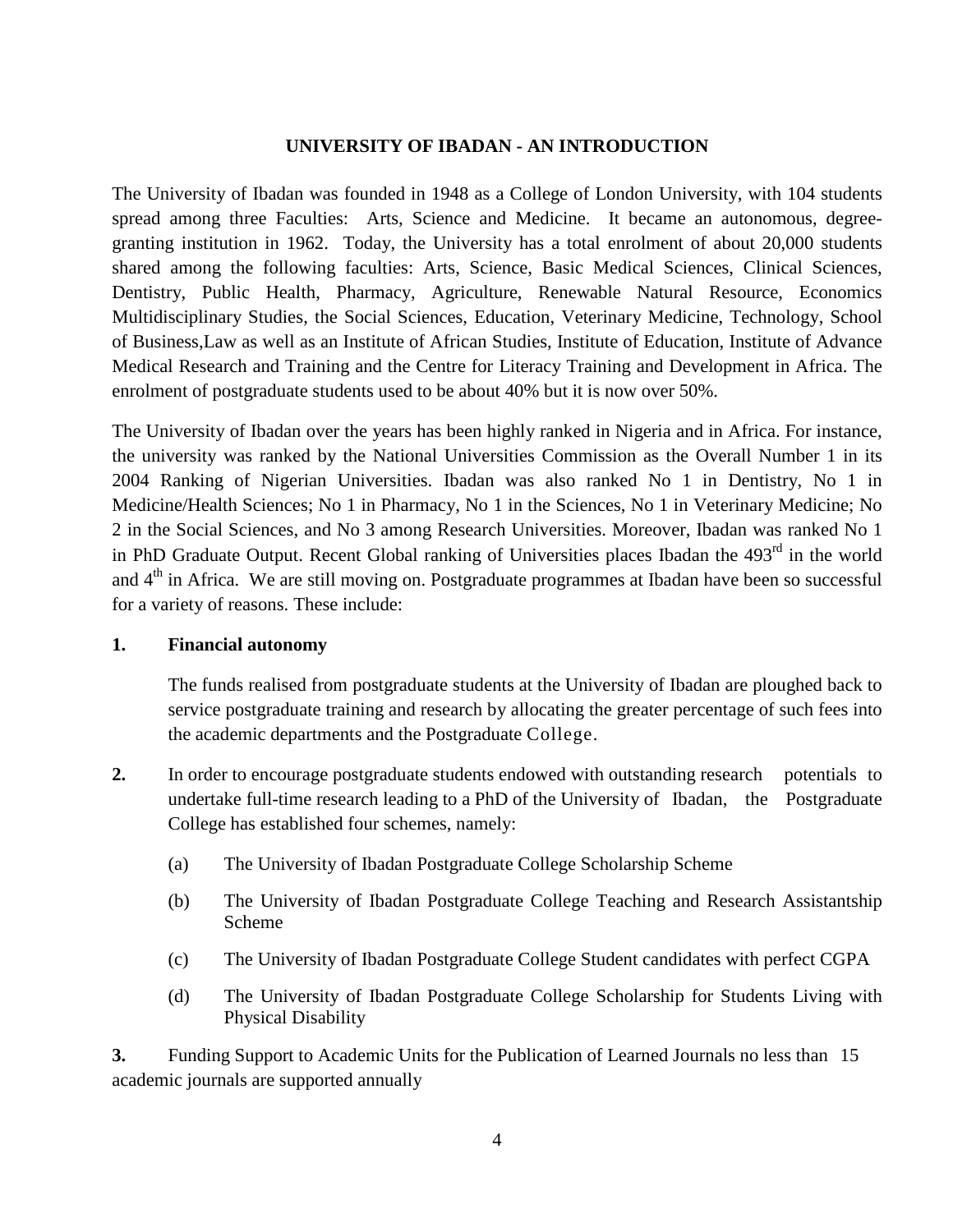**4.** Maintenance of an active academic environment through the Interdisciplinary Research Discourse Series.

- **5.** A comprehensive review of the regulations governing higher degrees. After extensive discussions and deliberations by various sub and Ad-Hoc Committees of the Curriculum Committee, Executive Committee and the Board of the Postgraduate College, Senate approved "*The 2004 Regulations Governing Higher Degrees*" in the University of Ibadan (ISBN 978-37883-0-2),the document was revised in 2014 and updated in 2020. The entire postgraduate curriculum is now being reviewed and revamped taking into cognisance recent trends and developments in the various disciplines offered at the University.
- **6.** Academic workshops to strengthen the capacity of postgraduate students and teachers are organised on a regular basis for postgraduate students and teachers: Such workshop focus on issues bordering on:
	- Research methodologies
	- Grant making
	- Conceptual frameworks in Research;
	- Use of Statistics and the ICTs:
	- Writing a PhD thesis;
	- Writing academic papers;
	- Development of a unique University of Ibadan Manual of Style (UIMS);
	- Ethics in Research.
- **7.** Research publications.
- **8.** Information Communication Technology Support to all academic units (Departments, Faculties, Institutes, Centres and the College of Medicine) to aid in teaching, research and publications.

The University has three postgraduate halls of residence with the capacity of 2,800 bed spaces. Most of these halls lie within walking distance University Library of learning facilities. Two more are to be constructed and completed next year

The University houses an Arts Theatre and a resident performing company which, all the year round, produces a wide variety of plays generally available in the city (with a population of over two million people, the largest in black Africa). The university has several sports facilities including the sports complex which has soccer, hockey, cricket, basketball, volleyball pitches, and a gymnasium. Courts are provided for tennis and squash. There is also an Olympic-size swimming pool. The campus is well-laid out with clearinscriptions on roads and monuments. It is a habitat for several rare and endangered plant species.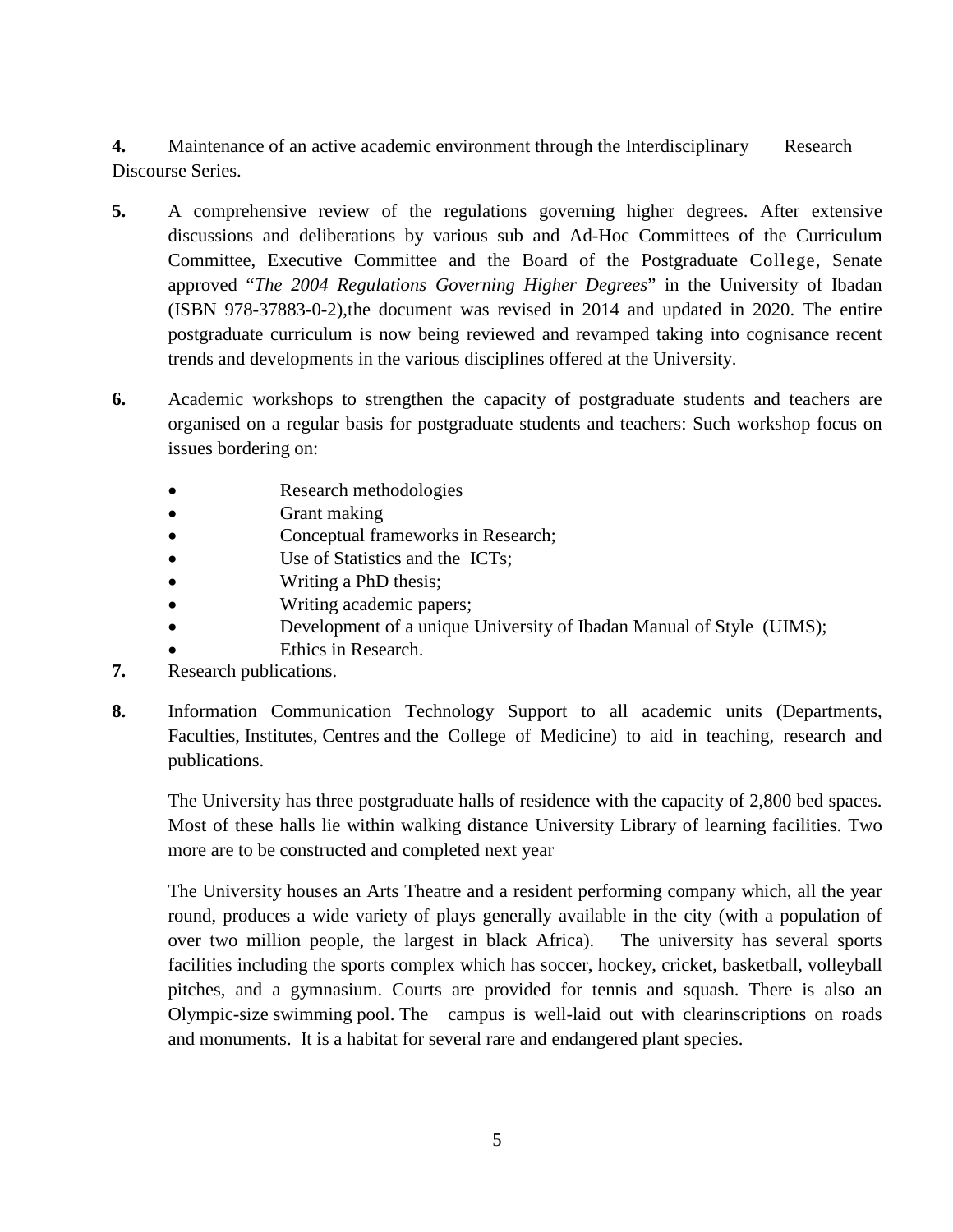# *THE INFORMATION CONTAINED HEREIN IS INTENDED AS A GUIDE TO PROSPECTIVE APPLICANTS FOR ADMISSION. CANDIDATES ARE ADVISED UPON ADMISSION TO CONSULT DEPARTMENTAL AND FACULTY BROCHURES AS THEY RELATE TO THEIR RESPECTIVE PROGRAMMES AND COURSES OF STUDY.*

*All correspondences should be addressed to:* 

 **Deputy Registrar (Admissions and General Administration)**   *Postgraduate College, University of Ibadan, Ibadan, Nigeria.* 

**Prof. J. O. Babalola** *Provost July, 2021* 

#### **1. ADMISSION**

*General Regulations Governing Admission to Higher Degree Programmes*

- (a) Candidates for admission to higher degree programmes shall normally be graduates of the University of Ibadan or other Universities/Institutions recognised by the Senate. Admission shall be made by the Postgraduate College on the recommendation of the appropriate Faculty Postgraduate Committee.
- (b) Candidates without any previous higher degrees in the relevant discipline may be admitted only to either the Degree of Master or the Professional Degree of Master.
- (c) Candidates with recognised "Research Higher" Degree in the relevant discipline may be admitted to the M.Phil or Ph.D. degree programmes as appropriate, on the recommendation of the appropriate Faculty Postgraduate Committee.
- (d) Where, in respect of an otherwise eligible candidate with a higher degree, a firm recommendation for admission to the Ph.D. degree programme cannot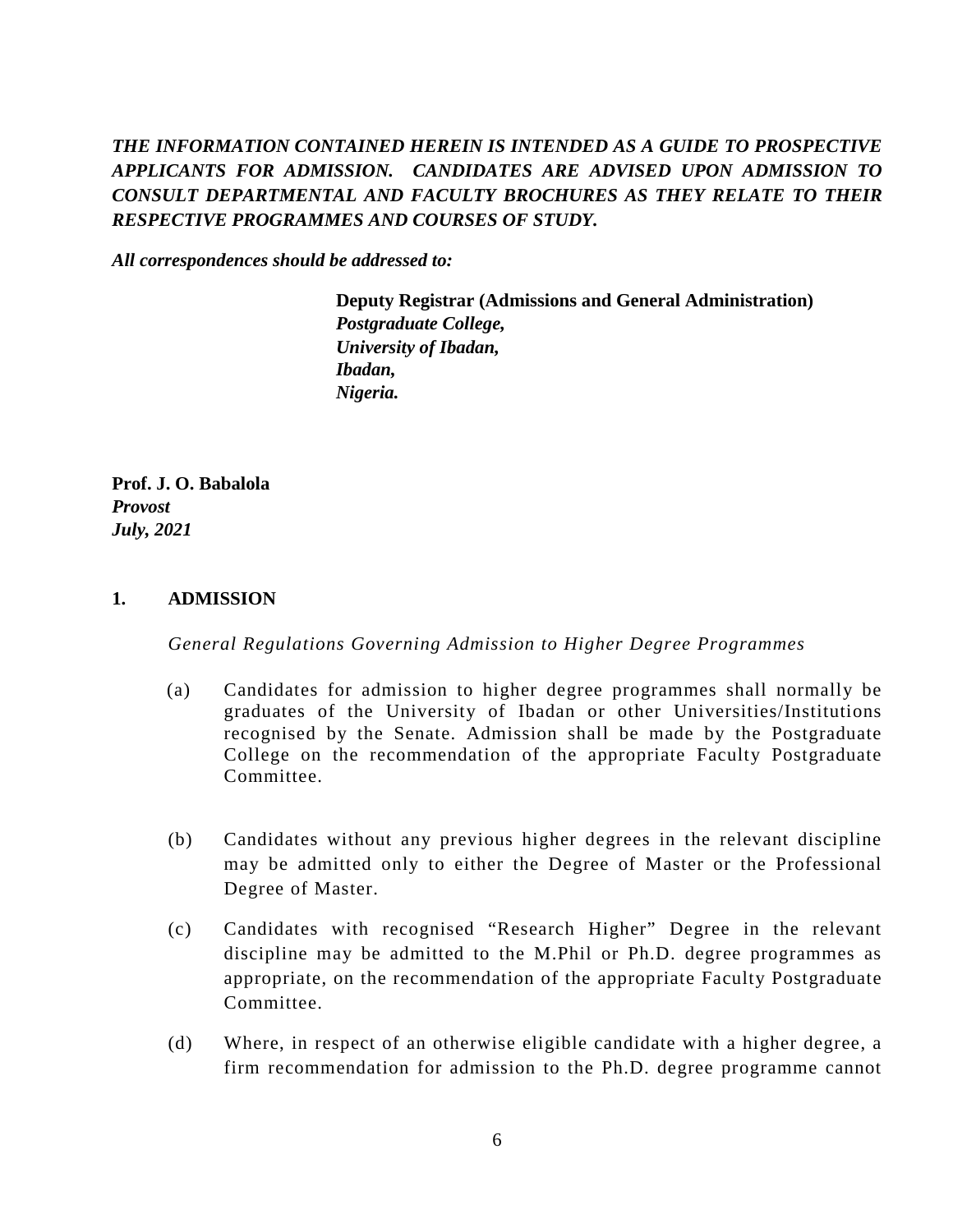be made, a Faculty may recommend that a candidate be admitted provisionally to the M.Phil/Ph.D. programme pending an assessment report. Such an assessment shall be made by a panel set up by the Faculty Postgraduate Committee on the recommendation of the student's department and shall take place not later than the end of the first semester of registration.

#### (e) **SPECIAL WAIVER FOR MATURED APPLICANTS**

All University of Ibadan graduates should be admitted to Postgraduate programme with the ordinary level criteria existing at the time their first admission. Candidate who did not fulfill the requirement as at the time of their admission are not eligible for consideration.

Special consideration may be given to candidates, who obtained their first degree not less than 20 years from the time of seeking admission to any postgraduate programmes. Such candidates must have been found to posses special skills or abilities and professionally or academically engage during the period 20 of years.

## **2. TYPES OF ADMISSION**

## *(i) Full-Time Admission*

Full-time admission can be offered only to candidates who satisfy the Postgraduate College that they are **not in employment**, or that they have been **released by their employers** to undertake full-time studies. Candidates found to have made a false declaration in this regard shall be asked to **withdraw** from the University.

## *(ii) Part-Time Admission*

Candidates may be admitted to part-time registration, if they are on the academic staff of the University or can satisfy the Postgraduate College that facilities for their work as part-time students are adequate. Candidates applying for part-time registration may be asked to show evidence of release by their employers.

## *(iii) Admission as Occasional Students*

Candidates who satisfy the minimum entry requirements for higher degree programme and are recommended by the Faculty Postgraduate Committee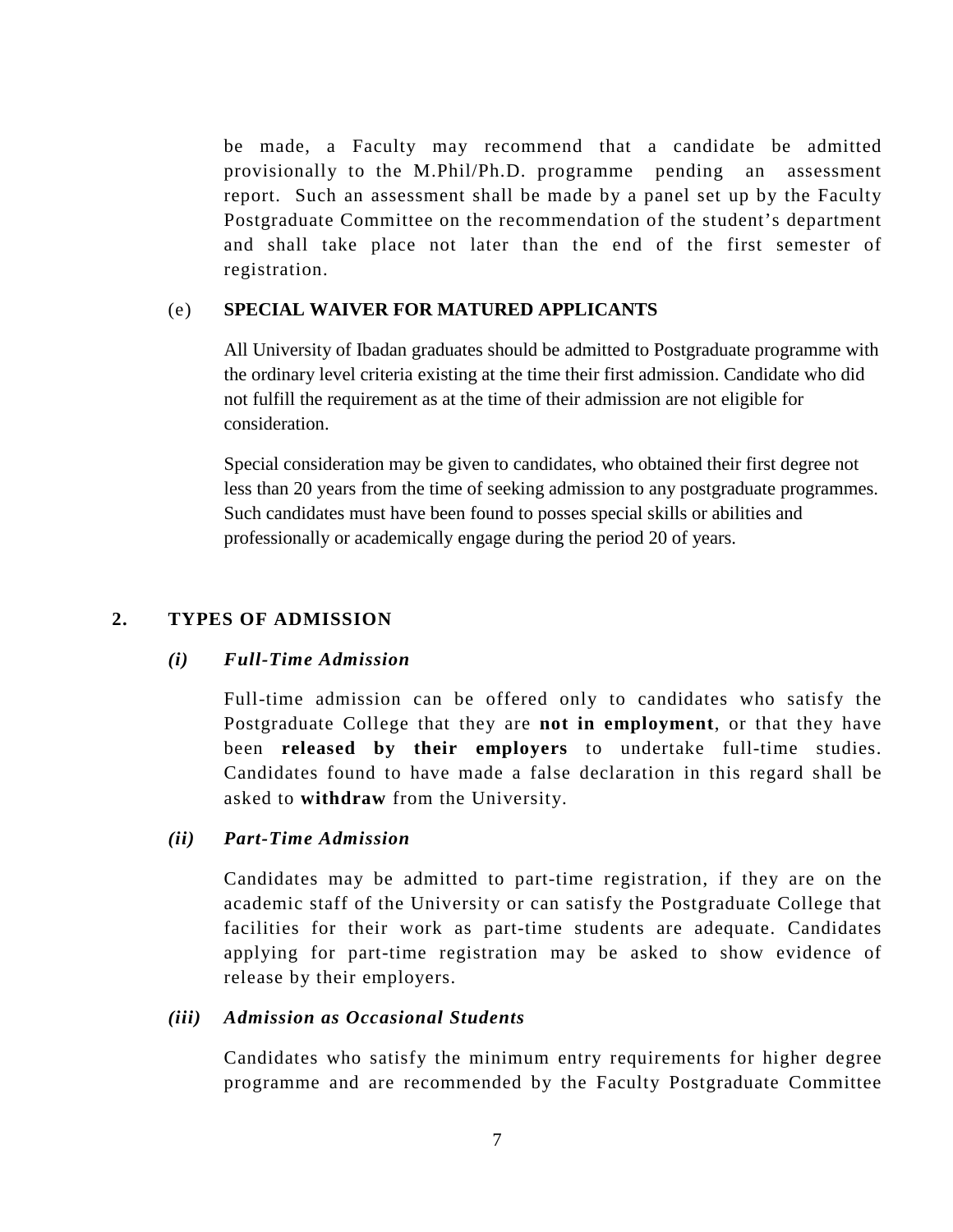may be admitted as occasional students, but shall not be awarded a degree of the University of Ibadan. This type of admission is also open to candidates registered for higher degrees of other Universities, recognised by Senate.

## **3. APPLICATION FORMS**

Requests for application forms into higher degree programmes of the University are normally made every year. The procedure for obtaining Application Forms is available at www.pgcollege.ui.edu.ng.

Application forms cost  $\frac{N}{3}$ ,000 for academic programmes and  $\frac{N}{3}$ ,000 for professional programmes. Applicants for the degree of Master and Postgraduate Diploma are to pay an extra N3,000:00 for test of proficiency in English Language.

# **4. GUIDELINES FOR FILLING APPLICATION FORMS**

- (a) All application forms are to be submitted on-line. Applicants are to approach any Bank with payment advice on the portal. Note that E-channels are available.
	- (b) Incomplete information from an applicant may delay or halt action on such application.
	- (c) A candidate may apply to only one department or programme.
	- (d) Applicants are to upload their relevant credentials and submit along with their application electronically

# (e) *Acknowledgement of Application*

Applicants would be informed electronically (through the e mail addresses provided in the electronically completed Application form) of progress in the processing of their forms.

# (f) *Letters of Recommendation*

The Postgraduate College, University of Ibadan, requires three e-letters of recommendation from faculty members or others well acquainted with the student's academic work. Please note that the referee forms are part of the on-line application to be completed and submitted electronically.

# *(g) Transcripts/Certificates*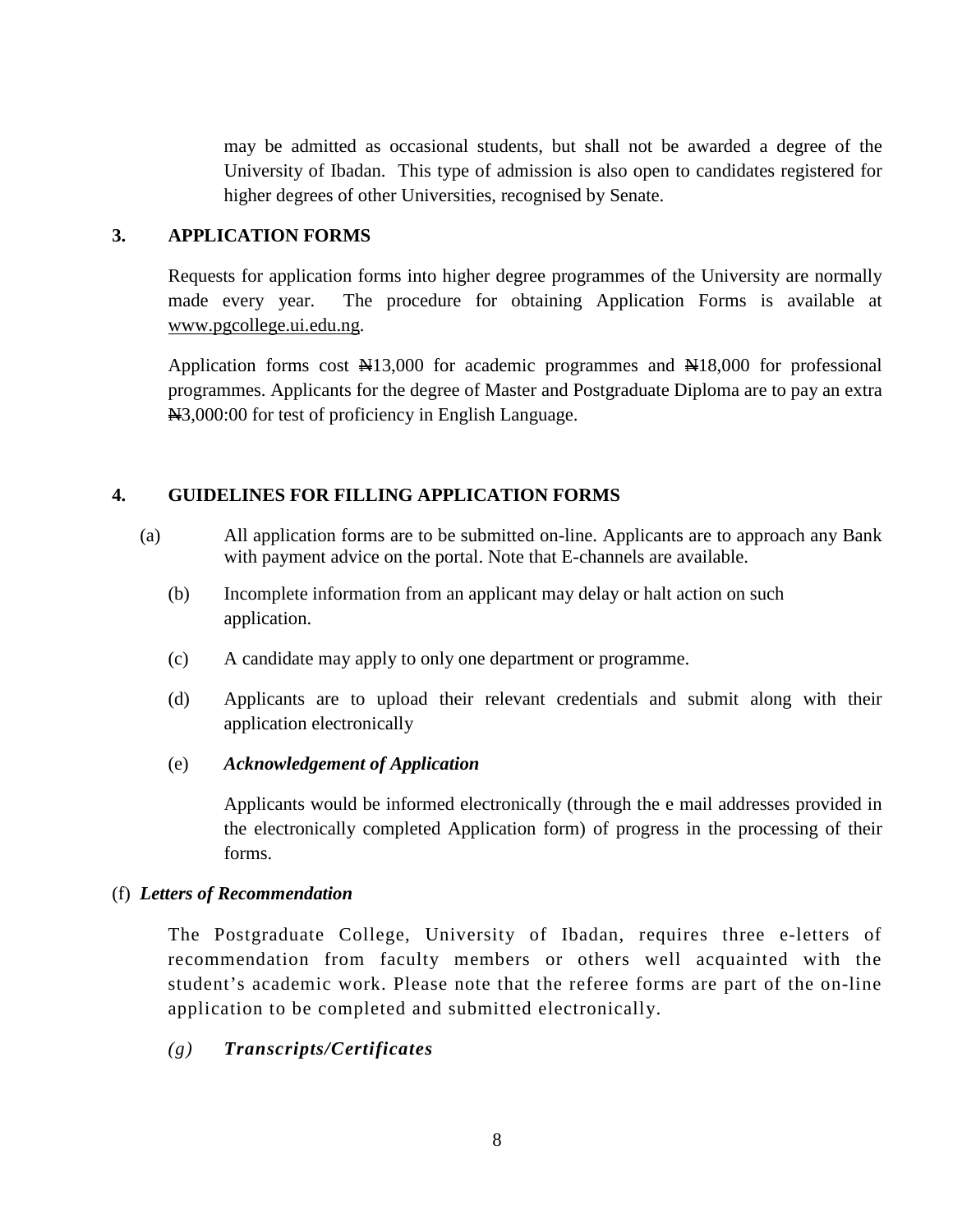Official transcripts of all degrees completed are to be mailed directly to the Deputy Registrar/Admission Officer Postgraduate College. If the Registrar of an applicant's University will provide an official copy to the College directly, applicants must enclose along with the application an unofficial or student's copy of the transcript for temporary reference. To prevent delays, applicants should make adequate arrangements with their Registrars of their educational institution(s)to provide transcripts before the stipulated deadline.

## **5. ADMISSION CRITERIA**

The University of Ibadan does not discriminate on the basis of race, colour, sex, sexual orientation or preference lage, religion, national or ethnic origin, or physically challenged in the admission of students to all rights, privileges, programmes and activities generally accorded or made available to students in the administration of its educational policies and scholarship facilities. Applications are considered on a competitive basis by the Faculty Admissions Committee which evaluates all available information and selects the best qualified applicants from those whose credentials meet the standards for admission.

In every case, decisions are reached through a comparison of the academic merits of all applicants applying in the same field. A bachelor's degree in a broad programme of general education is normally prerequisite for admission but is not sufficient in itself. Foreign applicants are expected to have bachelor's degree with at least a Second Class Upper Division from Universities recognised by the Senate. Since the language of instructions in the University of Ibadan is English, proficiency in reading, writing, **speaking and understanding English is required for admission. Applicants for the degree of Master and Postgraduate Diplomas shall be required to sit for a proficiency test and obtain a mark of at least 40% before their application can be considered**. Academic records are also examined to determine whether the applicant has established a firm basis for graduate work in the proposed field of study. Letters of recommendation or Referee's Reports are given very serious consideration.

When an applicant fails to provide required documents, (transcripts, etc) his or her admission chances suffer in relation to those whose credentials are complete.

## *Interviews*

Interviews/subject tests maybe required for some programmes. The relevant Departments in collaboration with the Postgraduate College Admission Office will arrange such interviews/tests

## *Policy on Deferred Admission:*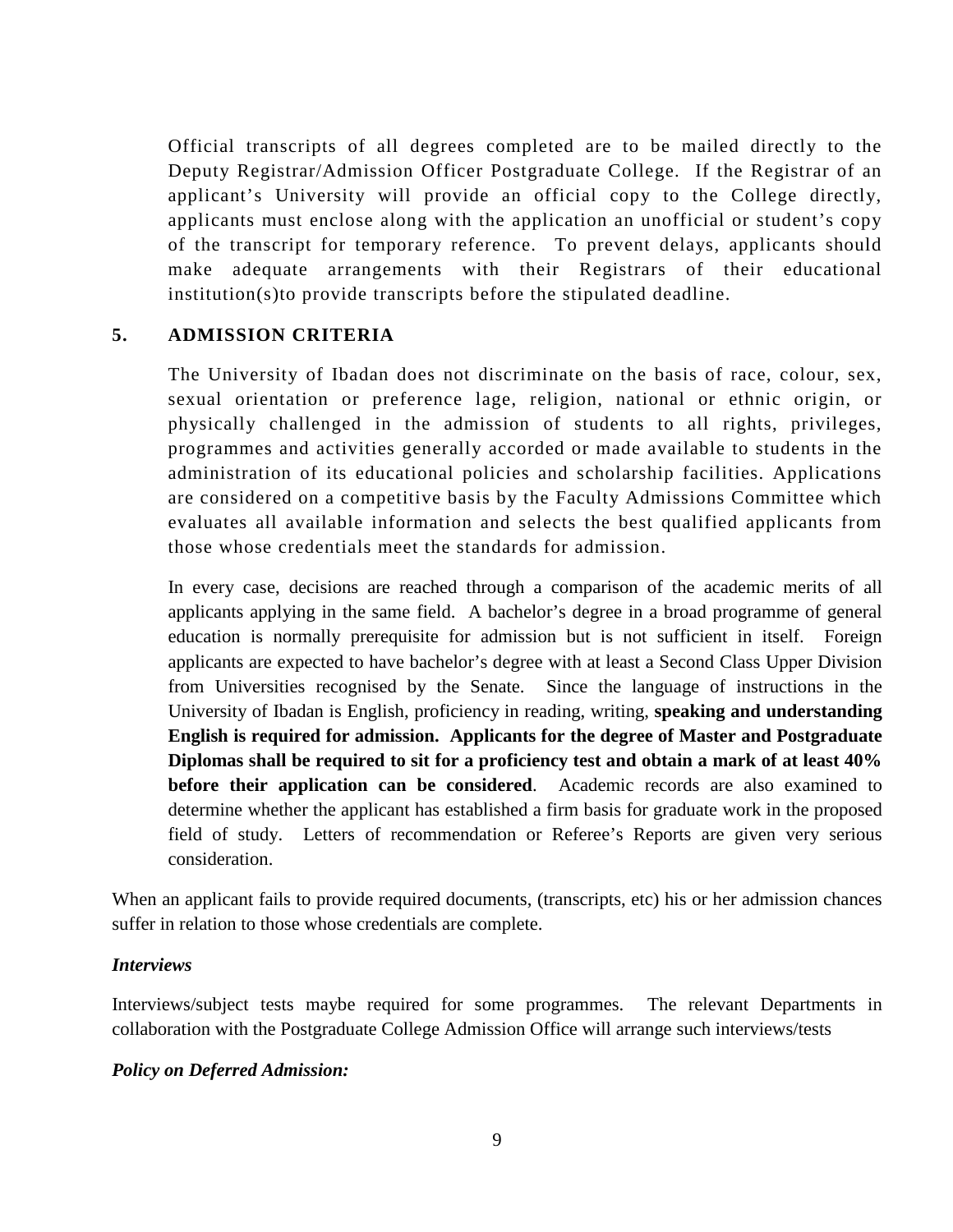The Postgraduate College, University of Ibadan, does not entertain deferment of admissions. Any offer of admission not taken up in the particular year it is given, may be considered to have lapsed. The affected candidates may however, reapply in the following academic year if they are still interested in their respective course of study.

Such applications will be considered afresh along with other new forms. No bias would however be introduced.

# **6. AVAILABLE FACULTIES/DEPARTMENTSAND RESEARCH PROGRAMMES**

- *(a)* Doctor of Philosophy (Ph.D), Master of Philosophy (M.Phil), Master of Public Health (M.P.H.), Degree of and other Master degree such as M.A., M.Sc., M.Ed, LL.M, These are available in the following Faculties/disciplines:
	- *(i***) Arts**

**Arabic and Islamic Studies:** (Arabic Language and Literature, Islamic Studies);

**Archaeology and Anthropology**, (Ethnoarchaeology**,** Theory and Method in Archaeology Pre-Historic, Archaeology of Africa, Archaeology of Tropical Regions Environmental Archaeology, Cultural Resources Management and Museum Science, Culture of Development Studies, Applied Anthropology, Medical Anthropology Media Anthropology). The Posgmalanic College, University of Bulain, does not entertain dichremen of salmissions. Any<br>other of admission on takes up in the pericolary to the given, pay be considered to have heged<br>the method of the method of the

**Classics**; Classical Literature, Ancient History, Ancient Philosophy, Ancient Science and Religion, Classical Archaeology and History of Africa in Antiquity, Epigraphy: Latin Epigraphy; Greek Epigraphy, Classical Mythology, Gender Issues in the Classical World, Roman law and International Relations and Diplomacy

**Communication and Language Arts**; Receptive Communication/Language Arts, Expressive Communication/Language Arts, Applied Communication, Book Development and Publishing, Broadcasting and Broadcast Journalism, Print Journalism, Public Relations, Advertising, Indigenous Communication

# **English**

*English Language***:** Contrastive Analysis, Varieties of English, English as a Second Language**,** Socio Linguistics, Stylistics, Pragmatics, Discourse Analysis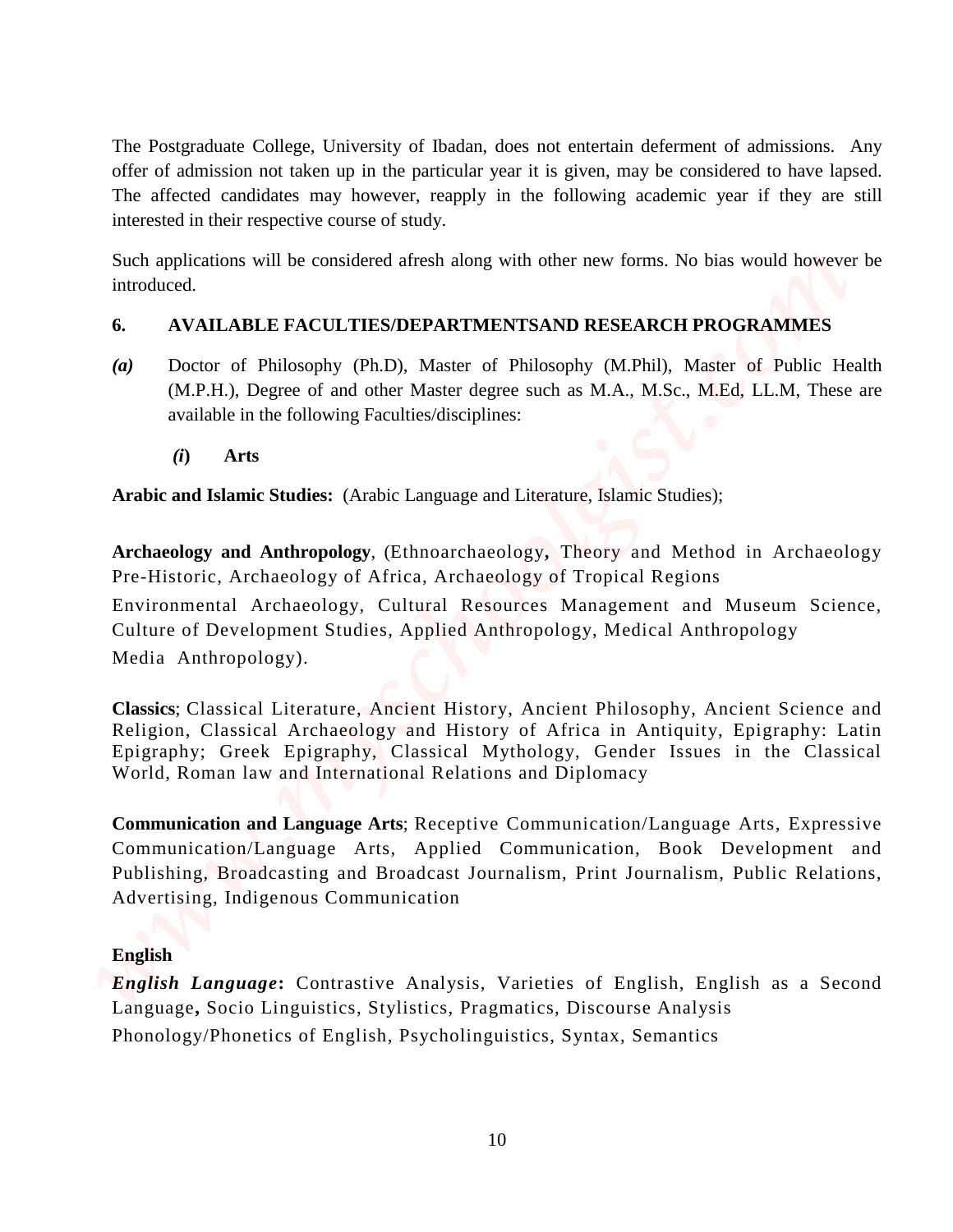*Literature***:** Oral Literature, African Literature in English, English Literature, Caribbean Literature, American Literature, Literature Theory and Criticism

#### **History**:

Linguistics &African Languages; Nigeria Languages, Literatures (Yoruba or Igbo), Applied Linguistics. Sociolinguistics. French Studies, Translation, Comparative Literature, Linguistics Linguistics, Sociolinguistics, French Studies, Translation, Comparative Literature, Linguistics (Phonology, Syntax, Applied Linguistics, Sociolinguistics), Yoruba Language, Yoruba Literature

#### **European Studies:**

*French Studies***:** Translation Studies**,** French Literature**,** Caribbean Literature

Comparative Literature, Francophone African Literature

*European Studies:* Intra European History and Governance, Contemporary European Culture

**Philosophy:** Metaphysics, Epistemology, Philosophical Logic, Ethics

Traditional African Philosophy, Philosophy of the Social Science, Social and Political Philosophy, Philosophy of Science, Philosophy of Language, History of Philosophy, Philosophy of Culture.

**Religious Studies:** African Traditional Religion, Christian Theology, Church History and Doctrine, Comparative Study of Religions, Islamic Studies, Old Testament, New Testament, Philosophy of Religion, Religious Ethics, Sociology of Religion

**Theatre Arts:** Theatre History, Theatre Theory and Criticism, Arts of the Theatre – Acting, Theatre Directing, Technical Theatre and Theatre Technology; Costume and Make-up Design; Sound Design; Lighting Design; Speech and Rhetorical Arts; Music Arts; Dance and Choreographic Arts, Media Arts/Media Studies (Film/Television, Radio and Folk Arts),Theatre Management and Arts Administration, Tourism Management Literature: Oral Literature, African Literature in English, English Literature, Caribbean<br>
Linearius, American Literature, Literature Theory and Criticism<br>
Hangardis, Schrifton Languages, Naschi Linearius, Tenestian, Yomis

Theatre for Development/Community Theatre, Educational Drama and Children's Theatre

#### *(ii)* **Science**

**Archaeology and Anthropology:** Theory and Method in Archaeology, Pre-Historic and Historic Archaeology especially of Africa, Cultural Resources Management and Museum Science, Cultural Development Studies, Applied Anthropology

**Botany:** Ecology, Ethnobotany, Economic Botany, Biotechnology, Palynology,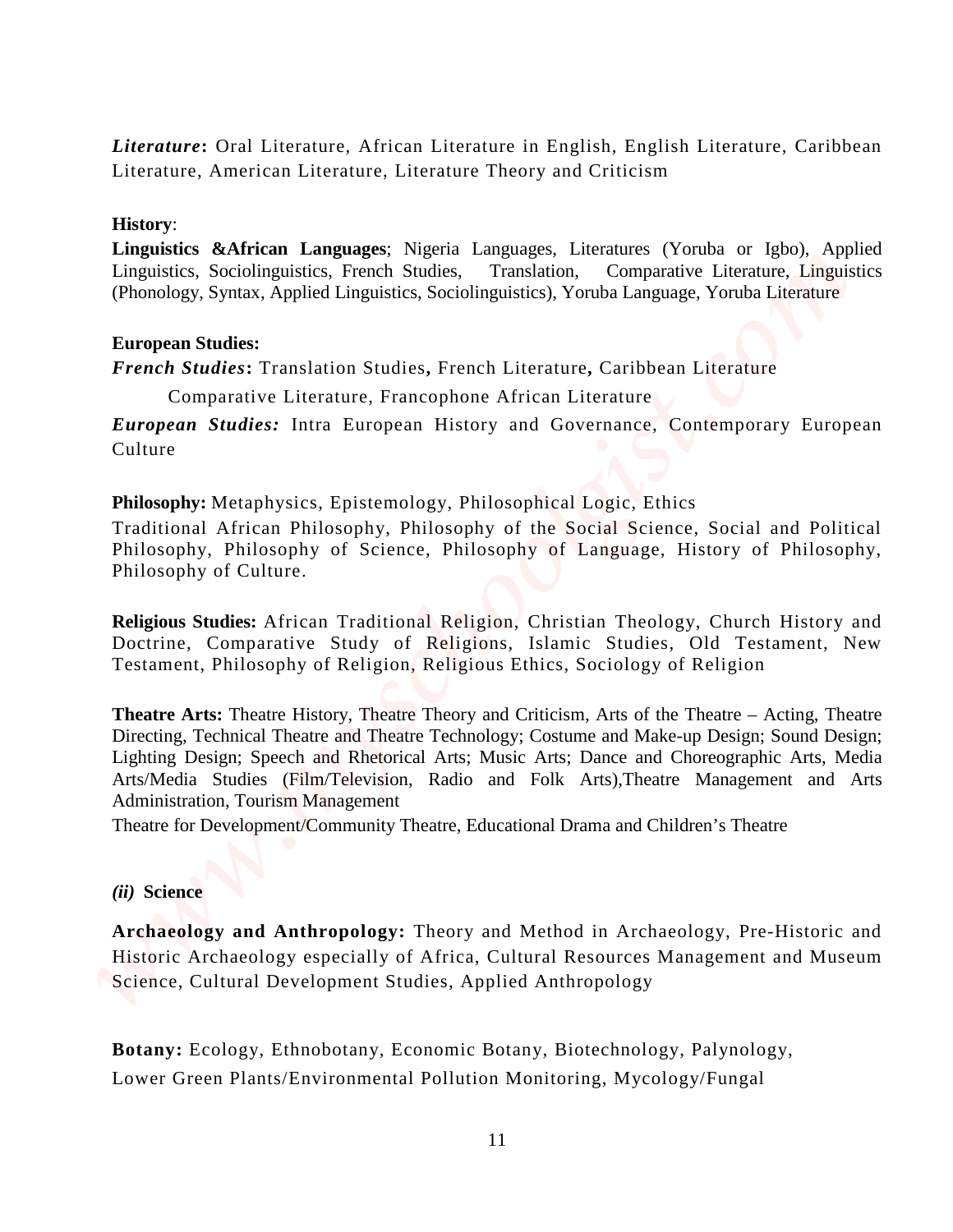Plant Anatomy, Plant Taxonomy/Biosystematics, Plant Pathology Plant Genetics/Molecular Biology, Plant Physiology & Biochemistry.

**Microbiology:** Food Microbiology, Industrial Microbiology and Biotechnology Environmental Microbiology, General Microbiology. Pathogenic Microbiology

**Chemistry:** Physical Chemistry, Organic Chemistry, Inorganic Chemistry, Analytical Chemistry, Industrial Chemistry, Environmental Chemistry and Pollution Control.

**Computer Science:** Software Engineering, Data Mining, Knowledge Management, Computer Networking, Information Security, Artificial Intelligence, Knowledge Representation, Bioinformatics, Language Theory.

**Geography Science**: Climatology, Geomorphology, Biogeography (Soils and Vegetation), Land Resources Analysis and Planning, Quantitative Techniques, Geographical Information Systems, Hydrology and Water Resources.

**Geology:** Mineral Exploration (with options in Geophysics, Geochemistry and Economic/Mining Geology), Industrial Mineralogy, Geochemistry/Petrology/Soil Mineralogy, Quaternary Geology/Environmental Geology, Applied Geophysics, Petroleum Geology/Sedimentology, Micropaleontology/ Biostratigraphy, Economic Geology, Petrology/Structural Geology, Micropaleontology/Palynology, Sedimentology/Sequence Stratigraphy, Engineering Geology/ Hydrogeology. Flant Anatomy. Flant Taxonomy/Biosystomatics, Flant Pahology<br>
Flant Geordes/Molecular Biology, Andential Microbiology and Biotechology<br>
Meriodiology, Entomology, Hydrobiology, Independental Microbiology and Fisheries,<br>
Tec

**Mathematics:** Algebra/Geometry, Functional Analysis, Dynamical Systems and Applications, Numerical Analysis/Financial Mathematics, Operations Research /Probability.

**Physics:** Solid State Physics, Instrumentation

Meteorology and Physics of Lower Atmosphere, Radiation and Health Physics, Solid Earth Physics, Solid State Physics, Theoretical Physics.

**Statistics:** Biometry, Computational Statistics, Economic and Financial Statistics Environmental Statistics, Statistical Design of Investigation.

**Zoology:** Animal Physiology, Cell Biology and Genetics, Cellular Parasitology,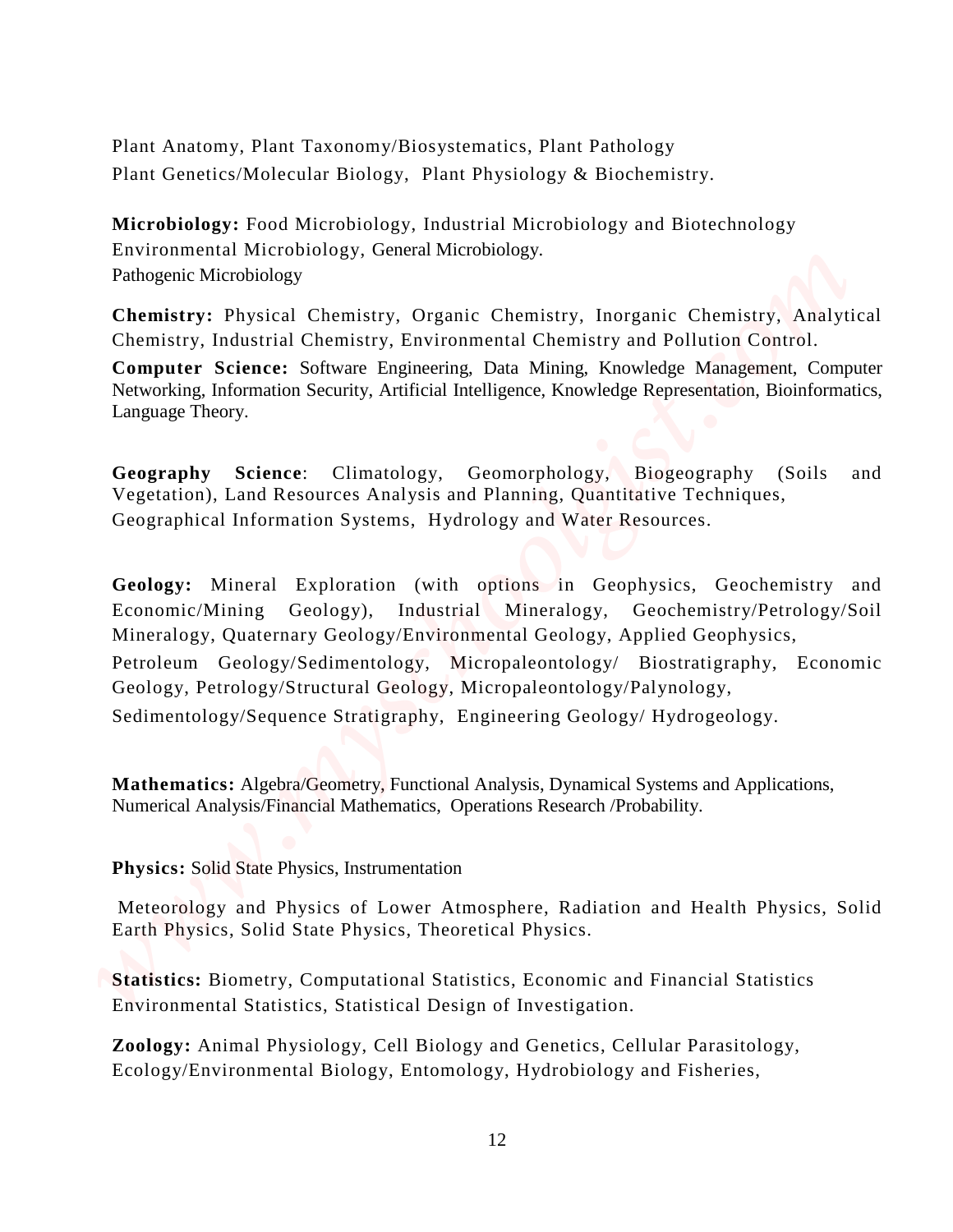Parasitology.

# *(iii) Basic Medical Sciences*

**Anatomy:** Neurobiology, Histology and Histochemistry, Developmental Anatomy Osteology and Myology, Anthropometry,Genetics and forensic Anatomy, Cardiovascular Anatomy,Gastrointestinal and Morphological Anatomy, Neuroscience, Neurotraumatology. Pathology, Molecular Scheen<br>
Molecular Virology, Elisophemic Pathogenesis of Greenics Anatomy, Continues<br>
Continue Continues and Molecular Molecular Anatomy, Continues<br>
Mathoms, Continues and Molecular Morphological Anatom

**Biochemistry:** Cancer Research and Molecular Biology, Membrane Biochemistry and Biotechnology, Molecular Drug Metabolism and Toxicology, Nutritional and Industrial Biochemistry

**Chemical Pathology:** Nutrition and Metabolism, Reproductive endocrinology, Toxicology

**Haematology:** Haemoglobin, Haemostasis blood Coagulation, Platelet firbrinolysis, Anaemias with emphasis on Nutritional Anaemias, Blood Transfusions Immunohaematology Haematological Malignancies, Enzymology especially G6PD

**Pharmacology & Therapeutics:** Autonomic Pharmacology, Chemotherapy, Pharmacology of Inflammation, Ethnopharmacology and Toxicology, Clinical Pharmacokinetics, Neuropharmacology, Drug Evaluation in man, Organ and System Pharmacology.

**Physiology:** Applied & Environmental Physiology, Gastrointestinal Physiology & Inflammation,

Endocrine & Metabolism Physiology, Reproduction & Developmental Programming,

Neurosciences& Oral Physiology, Cardio-Respiratory Physiology

**Medical Microbiology and Parasitology**: Bacteriology, Parasitology, Mycology

**Virology:** Diagnostic Virology, Viral Chemotherapy and Oncology, Viral Entomology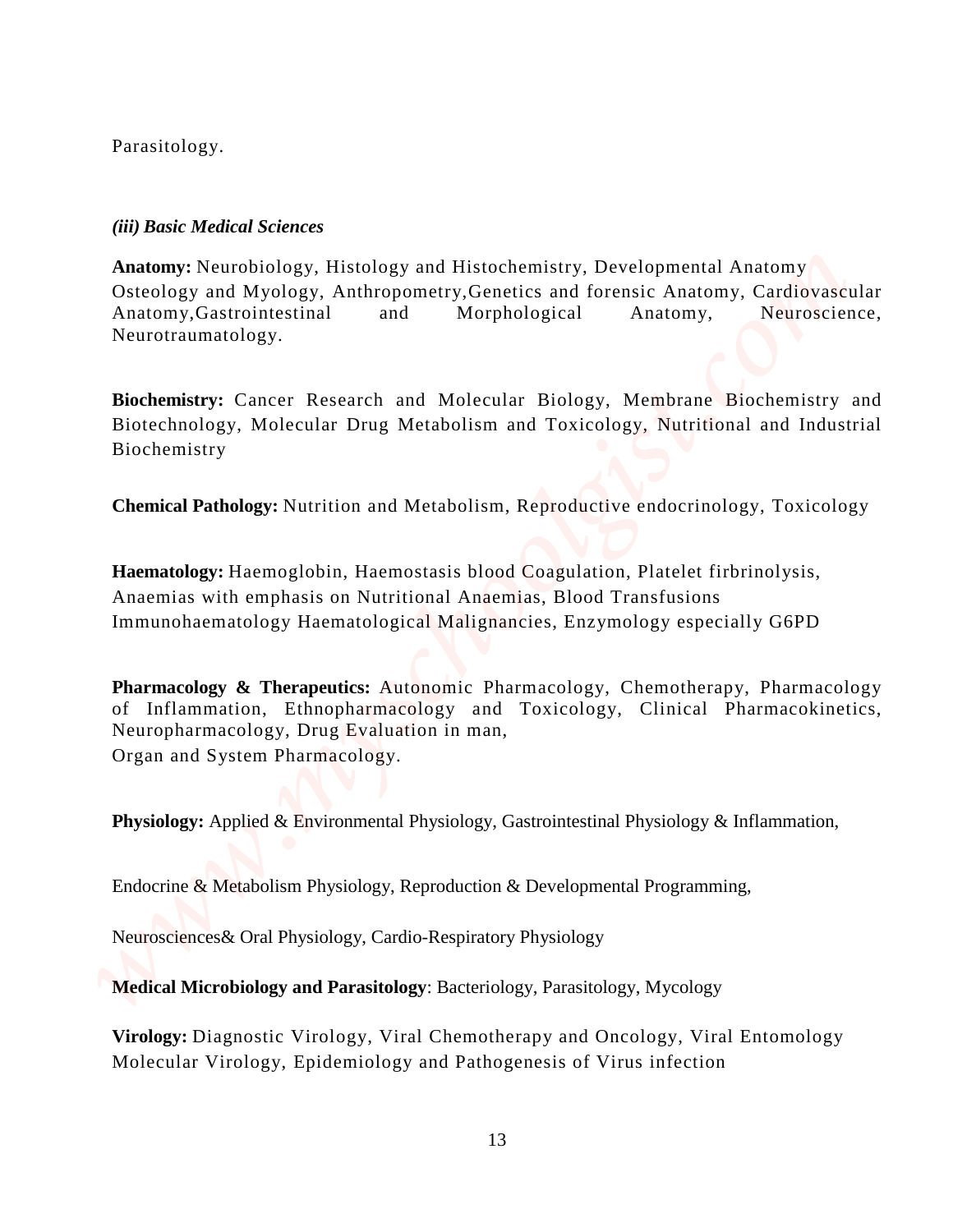# **Immunology: Immunology**

(**iv**) **Clinical Medical Sciences***:* 

## **Anaesthesia:**

**Nursing:** Nursing Education, Nursing Administration, Medical/Surgical Nursing

Mental Health/ Psychiatric Nursing, Community Health Nursing, Maternal and Child

Health Nursing

# **Psychiatry:**

Paediatrics: Cardiology, Growth and Development, Endocrinology/Metabolism, Gastroenterology/Nutrition,Genetic/Haematology,Neonatology,Nephrology, Neurology, Oncology, Pulmonology, Paediatrics and International Child Health,

**Physiotherapy:** Neurological Physiotherapy, Cardio-pulmonary Physiotherapy, Orthopedic Physiotherapy, Sports and Recreational Physiotherapy

**Surgery**: Surgical Sciences. Bioethics (Bioethics Has dual Status –Check under Faculty of Multidisciplinary Studies)

**Community Medicine**: Health Metrics, Humanitarian Studies, Global Diseases and Tobacco Control, Occupational Health Practice,

**Obstetrics and Gynaecology:** Fertility and Reproductive Endocrinology, Assisted Conceptions, Gynaecological Oncology (Including genetic studies) Fetomaternal Medicine, Urogynaecology.

# **Otorhino-laryngology**:

**Opthalmology**: Embryology and Anatomy of the human Eye, Ocular Physiology, Subspecialty Ophthalmology, Human genetics, Ocular Microbiology, Immunology, Sterilization and sterile products, Tropical Ocular Infections. Visual Loss in Children, Visual Loss in Adults, Computers in Medicine, Basic statistical **Immunology: Immunology**<br>
(iv) Christian Medical Sciences<br>
Newsley Fouring Education, Nuessing Administration. Medical/Surgical Nussing<br>
Mesning Politicity Psychiatric Nuessing, Community Health Nuessing, Maternal and Chil

procedures, Evaluation of drug action in man, Ocular Pharmacology,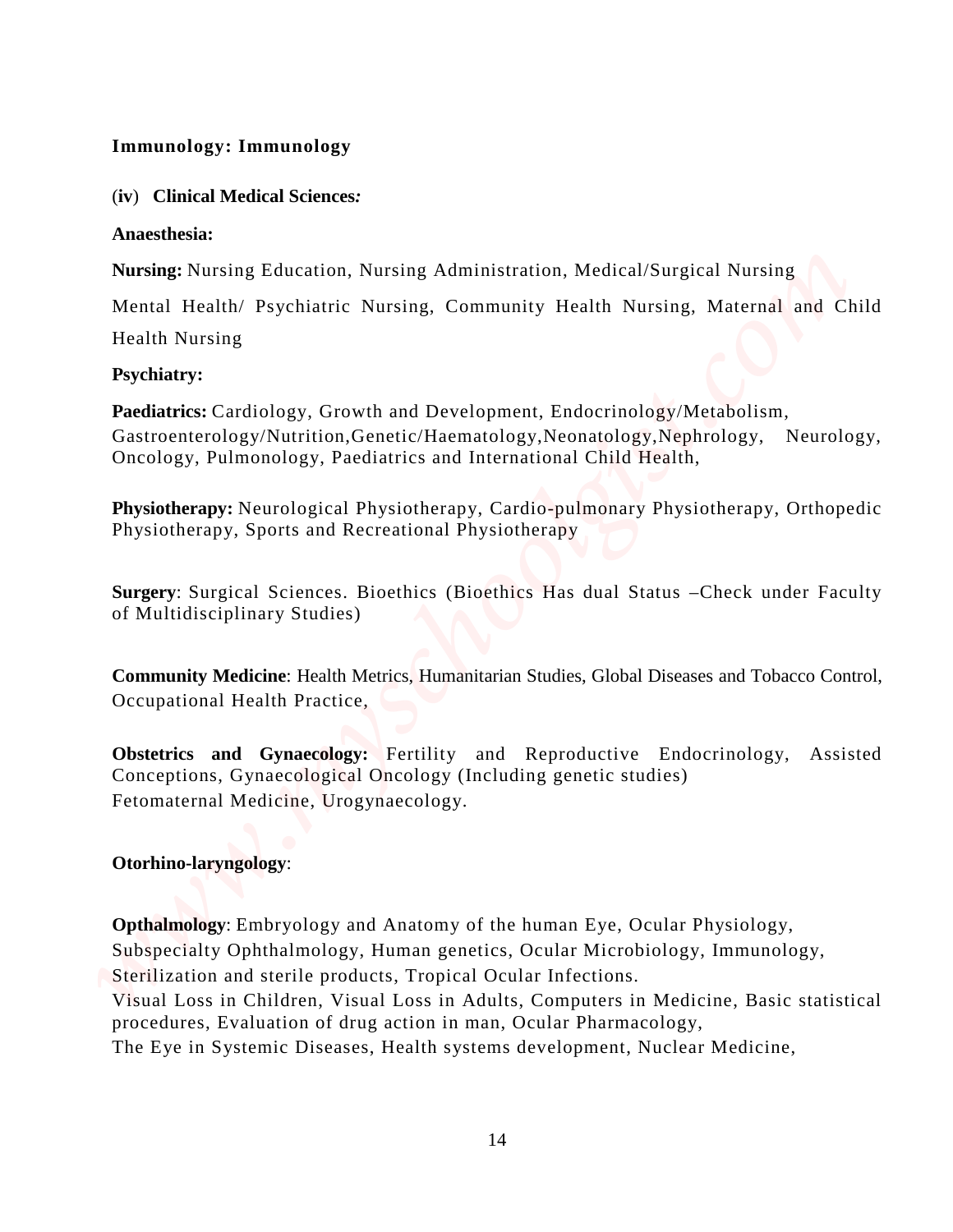Bioethics and biotechnology, Imaging science in Surgery, Lasers and their application in Ophthalmology, Wounds, wound healing and biotechnology of tissue culture **Radiation Oncology:** 

## **Global Health:**

(**v) Dentistry**

**Dentistry:** Oral & Maxillofacial Surgery, Oral Pathology, Conservative Dentistry Child Oral Health, Prosthodontics, Orthodontics, Community Dentistry, Periodontology

## **(vi) Public Health**

**Epidemiology and Medical Statistics**: Epidemiology, Biostatistics, Clinical Epidemiology, Epidemiology, Field Epidemiology Practice, Medical Demography.

## **Environmental Health**:

**Human Nutrition and Dietetics:** Public Health Nutrition/Community Nutrition, Clinical Nutrition and Dietetics, International Nutrition**,** Food and Nutrition Policy, Food Analysis and Quality Control Bioechics and biotechnology, Inaging science in Surgery, Lasers and their application in Ophiahnology, Woused, swound Assing and biotechnology of tissue celture<br>**Clobal Health:**<br>**Combings Combing and Statistical Pharmacy.** 

**Health Promotion and Education**: Population and Reproductive Health Education, Reproductive and Family Health,

**Health Policy and Management**: Health Services Administration, Health Policy and Management.

**Community Medicine:** Occupational Health Practice, Occupational Nursing Reproductive and Family Health

**Institute of Child Health**: Public Health Biotechnology, Social aspects of Child Health Child and Adolescent Health

## **(vii) Pharmacy**

**Pharmaceutics and Industrial Pharmacy:** Pharmaceutics, Pharmaceutical Technology,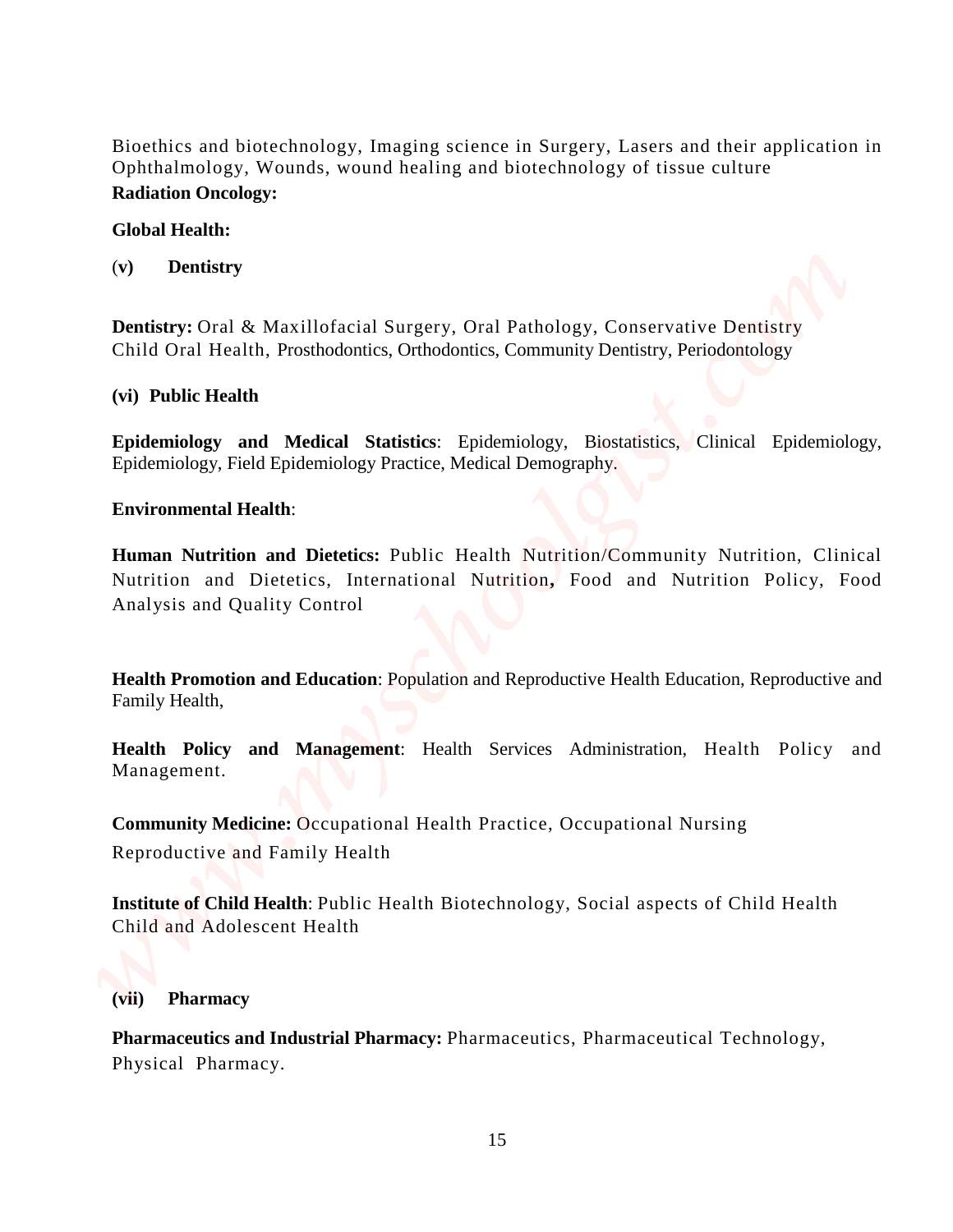**Pharmaceutical Microbiology:** Antimicrobial Agents, Natural Antimicrobial Products Microbial Genetics, Microbial Drug Resistance and Public Health.

**Clinical Pharmacy:** Pharmacotherapeutics, Drug Interactions, Drug Utilization, Clinical Pharmacokinetics, Pharmacoepidermiology.

**Pharmaceutical Chemistry:** Pharmacokinetics and Bioavailability studies,

Photochemical studies, Natural product chemistry, Pharmaceutical Analysis and drug quality control.

**Pharmacognosy:** Standardization of molecular authentication of Medicinal plants and Herbalmedicines, Biological activities of Nigerian Medicinal Plants, Tissue Culture, Phytochemistry.

## **(viii) Agriculture**

.

**Agricultural Economics:** Resources Economics, Agricultural Business and Financial Management, Agricultural Policy and Planning, Agricultural Marketing, Production Economics and Farm Management.

**Agricultural Extension and Rural Development:** Agricultural Extension, Rural Sociology, Rural Communication, Home Economics.

**Crop and Horticultural Sciences:** Crop Production, Horticulture, Plant Nutrition, Crop Physiology, Farming Systems,Weed Science, Plant Breeding, Seed Production, Pasture Agronomy/ Forage Production

**Soil Resources Management:** Soil Science, Agricultural Mechanization, Soil Chemistry, Soil Physics and Conservation, Soil Fertility, Soil Survey and Land Use Planning, Soil Microbiology, Agrometeorology, Soil Mineralogy **Pharmaceutinel Microbiology:** Antimicroshid Agents, Nutral Antimicroshid Products<br>Microbal Genetics. Morotocal Drug Resistance and Public Health.<br>Clindical Pharmacehological Drug Resistance and Distribution. Clindel<br>Thama

**Animal Science:** Animal Production and Management, Animal Physiology and Bioclimatology, Animal Breeding and Genetics, Animal Products and Processing,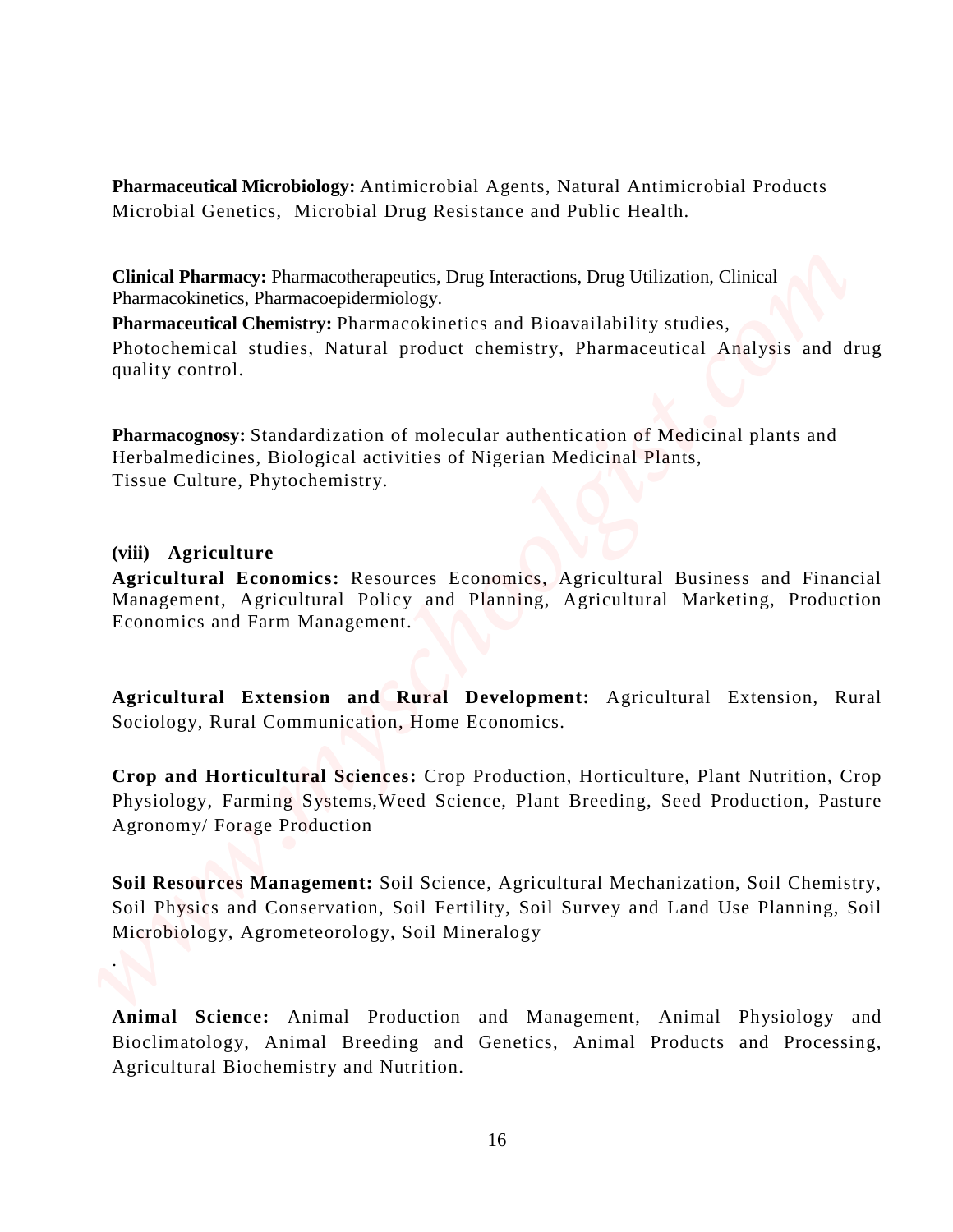**Crop Protection and Environmental Biology:** Crop Protection (Entomology),Crop Protection (Phytopathology),Crop Protection (Vertebrate Pest Management),Crop Protection (Weed Management),Crop Improvement (Plant Genetics),Environmental Biology (Crop Physiology),Environmental Biology (Plant Ecology),Environmental Biology (Ecotoxicology). Crop Protection and Environmental Hiology: Crop Protection (Formalogy, Crop Protection (Water Management, Crop Drawtownell, Ordin Genetics), Internaction and Bulley (Ener Teology), Protecomental Bulley (Ener Teology), Prot

# **(ix) Renewable Natural Resources**

# **Aquaculture and Fisheries Management**:

*Aquaculture***:** Water quality, Pollution and Toxicology, Fish Nutrition, Fish Biotechnology and Genetics, Fish Hatchery Management, Aquaculture Engineering, Culture Systems, Fish Post Harvest Technology and Food Safety, Fish Marketing and Product Development.

*Fisheries Management***:** Fisheries Ecology, Fisheries Economics and Extension, Fisheries Policy, Planning and Development, Gear Technology, Fish Biology, Fish Biodiversity Management, Wetland Fisheries Resources Management, Fisheries Recreation, Oceanography and Deep Sea Fisheries Management.

**Forest Production and Products**: Forest Ecology and Biodiversity Management,

Forest Genetics and Silviculture, Forest Products Processing and Utilization, Forest Product Chemistry.

**Social and Environmental Forestry**: Forest Economics and Governance, Forest Biometrics and Information System, Urban and Environmental Forestry.

# **Wildlife and Ecotourism Management**:

*Wildlife Management:* Herpetology, Ornithology, Protected Area Management, Environmental Impact Study, Wildlife Extension Programme, Wildlife Utilization, Wildlife Genetics, Animal Ethology, Wildlife Physiology.

**Ecotourism Management***:* Ecology Management, Tourism Management,

Hotel and Catering Management, Transport and Logistics Management (Air and Sea Port Management), Ecotourism Legislation and policy, Ecotourism Extension,

Ecotourism Economics, Fisheries Recreation (Sport Fishing and Others), Aqua-Tourism.

*Biodiversity Management***:** Ecosystem Management, Biodiversity Economy, Legislation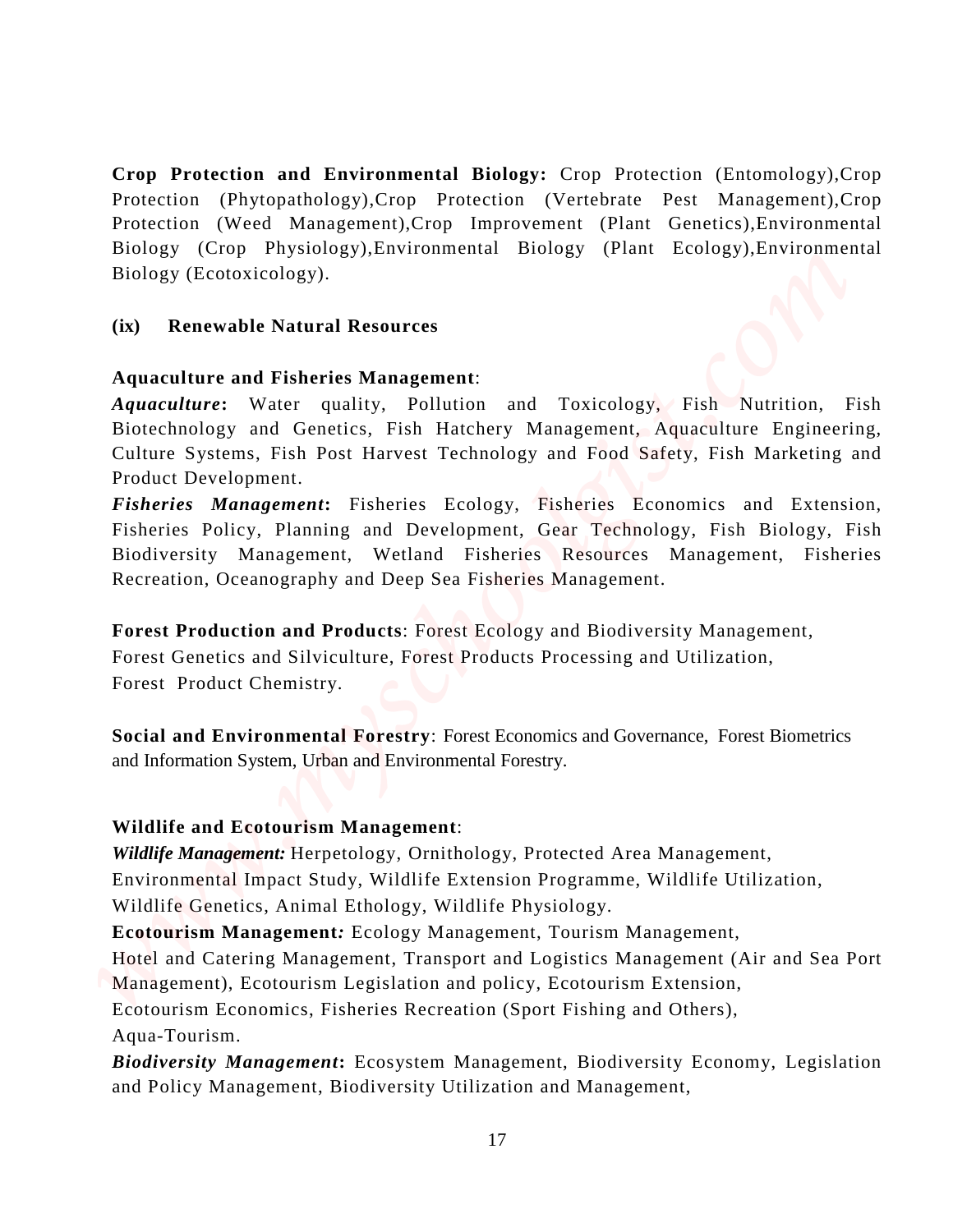Biodiversity Extension Programme, Biodiversity Conservation.

## **(x)****The Social Sciences**

**Geography:** Geography, Water Resource Management, Geo-Information.

**Political Science:** Comparative Politics, International Relations, Political Sociology, Public Administration, Political Economy, Political Theory.

**Sociology:** Social Policy**,** Social Anthropology, Demographical and Population Studies, Sociology of Industry and Work, Political Sociology, Deviant behavior and Social Problems, Criminology and Penology, Medical Sociology/Anthropology, Social Stratification and Mobility, Industrial and Labour Relations, Rural Sociology Social Administration, Industrial Sociology, Political Sociology, Urban Sociology, Sociology of Development. Biodiversity Extension Programmo, Biodiversity Conservation.<br>
(a) The Social Sciences<br>
Geography: Geography, Water Resource Management, Geo. Information.<br> **Political Science:** Comparative Politica, International Rolations,

**Psychology**: Industrial and Organisational Psychology, Clinical Psychology, Personality and Social Psychology, Developmental Psychology,

## **(xi) Economics and Management Sciences**

**Economics:** Economic Theory, Public Sector Economics, Accounting and Finance, Monetary Economic, International Economics, Development Economics, Economic Planning, Petroleum and Energy Economics, Mathematical Economics, Econometrics, Health Economics, Economics of Education, Political Economy, Transportation Economics, Urban and Regional Economics, Economic History.

## **Accounting:**

**Banking Finance:** 

**Marketing &Consumer Studies:**

## **(xii) Environmental Design and Management**

**Urban and Regional Planning**: Urban and Regional Planning (M.U.R.P), Housing Development and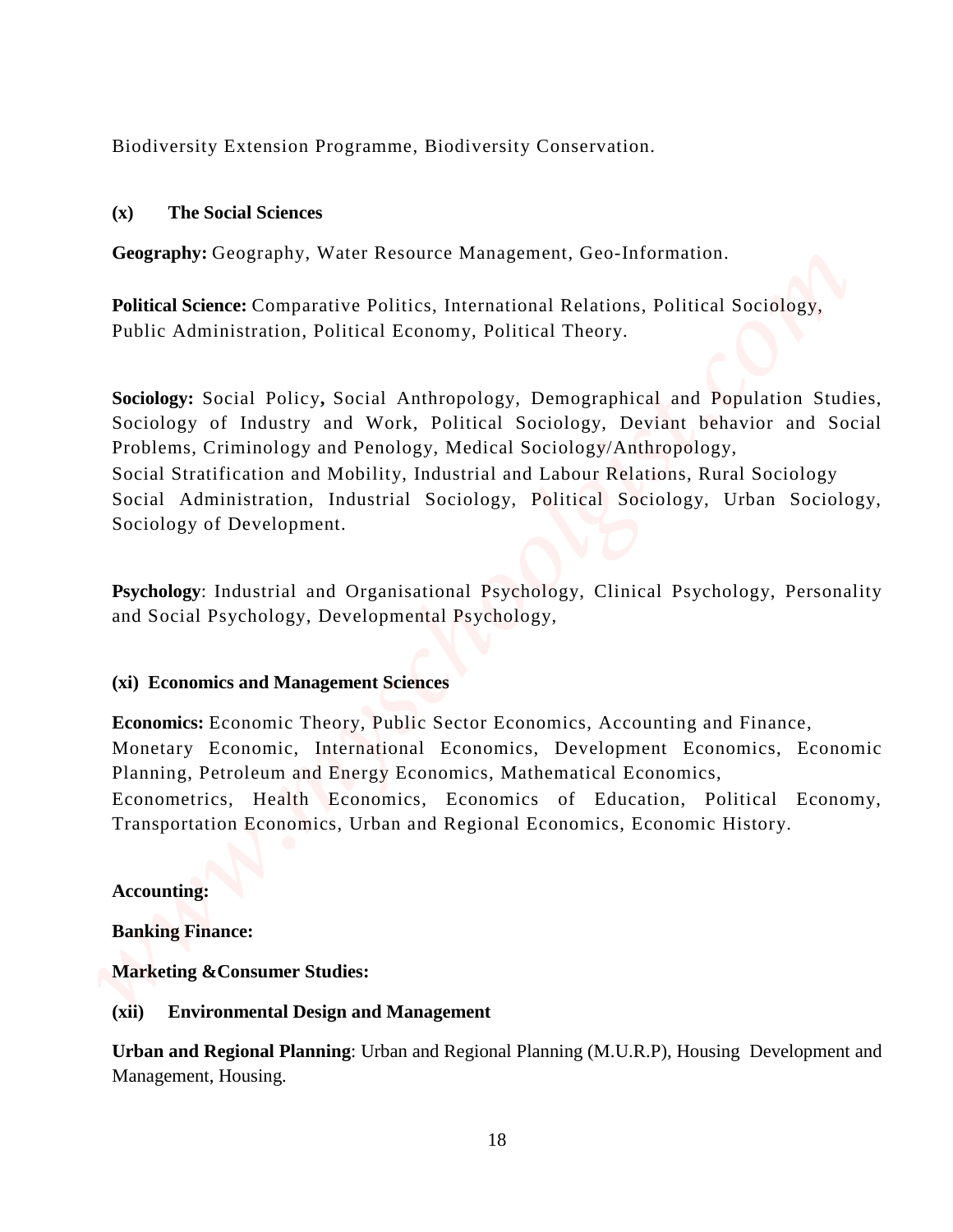#### **(xiii) Education**

**Adult Education:** History of Adult Education, Comparative Adult Education, Literacy, Philosophy of Adult Education, Psychology of Adult Education, Industrial Education, Organisation and Administration of Adult Education, Economics of Adult Education, Principles and Methods of Adult Education, Sociology of Adult Education, Social Welfare, Curriculum Studies in Adult Education, Sociology of Adult Education, Communication Arts, Principles and Methods of Community Development, Literacy, Training and Development (M.L.T.D). **Ashi** Education <br> **Adult Education (Adult Education, Comparisty Adult Education, Latency,<br>
Philosophy of Adult Husealisteric and Administration in Health Education, Latency,<br>
Dynamismo and Administration and Administratio** 

**Educational Management:** Personnel Administration in Education, Institutional Administration, Educational Systems Administration, Educational Planning and Policy Analysis, Economics of Education, Educational Management Information System (EMIS).

**Counselling and Human Development Studies:** Educational Psychology and School Counselling, Career Counselling, Adolescent Psychology and Youth Counselling, Assessment and Testing Marriage and Family Life Counselling, Remedial and Reformatory Counselling, Clinical Psychology, STI/HIV/AIDS Counselling, Educational Psychology, Counselling Psychology, Test and Measurement, Developmental Psychology, Personnel Psychology.

**Special Education:** Speech Pathology and Audiology, Education of the Visual handicapped, Education of Gifted and Talented Children, Learning Disabilities, Education of the Deaf, Mental Retardation.

**Library, Archival & Information Studies:** Library and Information Studies, Archives, Record and Information Management, Health Information Management, Publishing and Copyright Studies**.** 

**Social work:** Industrial Social Welfare, Social Welfare, Health Social Work**,** Community Development.

**Human Kinetics:** Organisation and Administration of Human Kinetics, Education and Sports, Recreation and Leisure Management, Biomechanics, Motor Learning Exercise Physiology, Curriculum*,* Sociology and Psychology of Sports,.

**Health Education:** Health and Safety Education, School and Community Health Education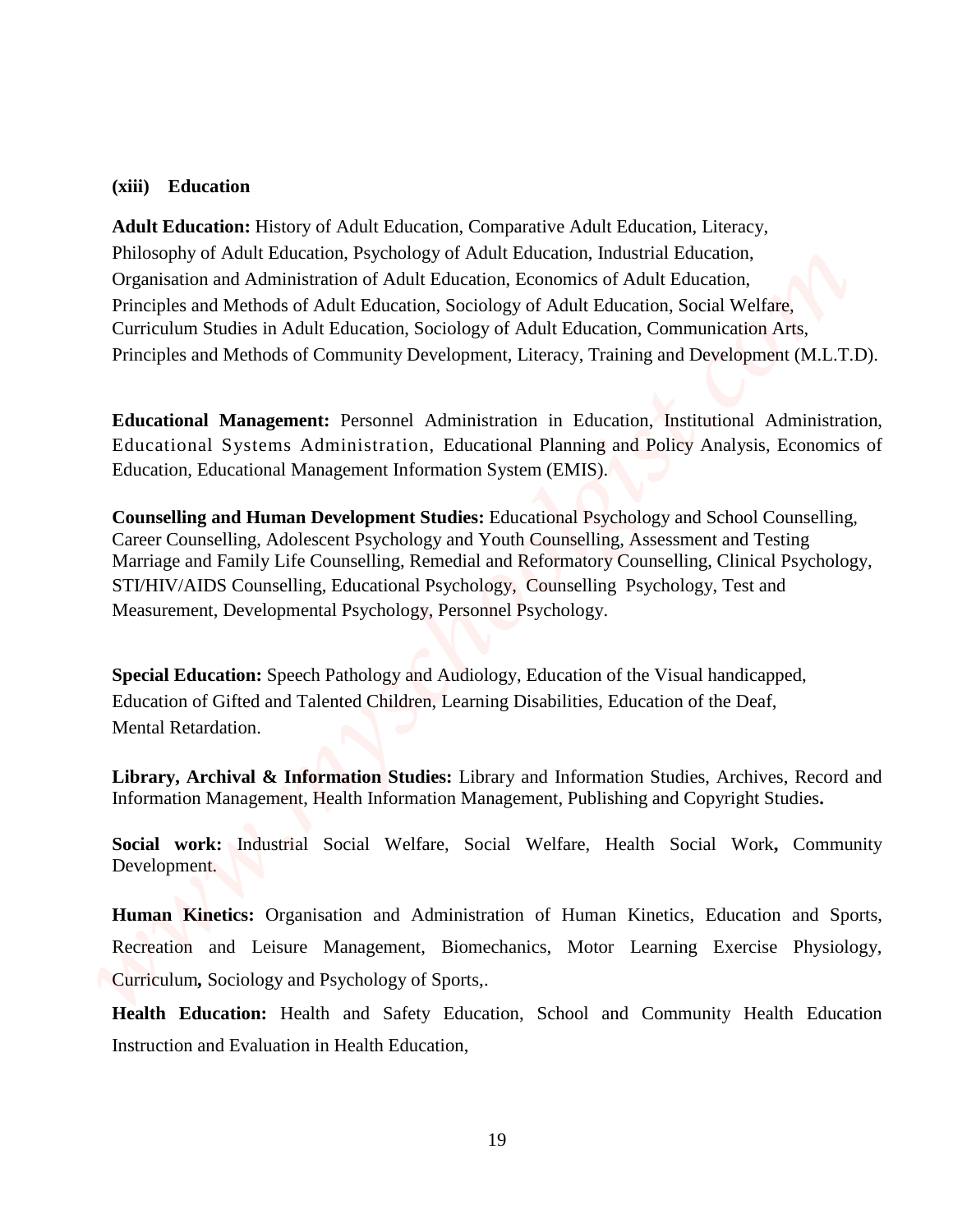**Arts and Social Sciences Education:** Curriculum Studies and Instruction, Social Studies Education, Geography, Political Science, Economics, Geography, Political Science, Economics.

**Early Childhood and Educational Foundation:** Early Childhood Education, Philosophy of Education, Sociology of Education, Comparative Education, History and Policy of Education.

**Science, Mathematics and Technology Education:** Mathematics Education, Educational Technology, Science Education (Biology, Physics & Chemistry).

**School Library and Media Technology:** Research in Media Resources, Media in Education, Media Services to Special Group, ICT in School Media programme, Children/Youth Library Services, School Media specialist in Curriculum Planning and Implementation Bibliotherapy in Children and Youths rehabilitation.

## **(xiv) Veterinary Medicine**

**Veterinary Anatomy:** Skin Biology, Reproductive and Endoctrine Biology, Neurobiology Lymphology, Immunobiology.

**Veterinary Theriogenology:** Veterinary Obstetrics and Gyneacology, Andrology and Artificial insemination, Small Animal Theriogenology, Large Animal Theriogenology, Wildlife and Aquatic Theriogenology, Avian Theriogenology, Assisted reproductive Theriogenology,

**Veterinary Medicine:** Avian Medicine, Companion Animal Medicine, Food Animal Medicine Fish and Aquatic Medicine.

**Veterinary Surgery and Radiology:** Anaesthesia, Emergency and Critical care, Orthopaedics, Diagnostic Imaging, Small Animal Surgery, Farm Animal Surgery, Equine Surgery.

**Veterinary Pathology:** Anatomic Pathology, Clinical Pathology**,** Poultry Pathology. **Veterinary Microbiology:** Microbial Chemistry, Microbial Genetics, Mycology, Advanced Virology, Advanced Bacteriology A, Advanced Bacteriology B, Immunology, Biostatistics, Environmental Microbiology. **Verts and Social Sciences Education:** Consistence States and Insuration, Social Studies<br> **Education, Geography, Political Science, Economicie, Geography, Political Science, Economics<br>
<b>Early Childrend and Educational Foun** 

**Veterinary Parasitology and Entomology**: Veterinary Parasitology, Helminthology, Protozoology, Entomology, Acarology.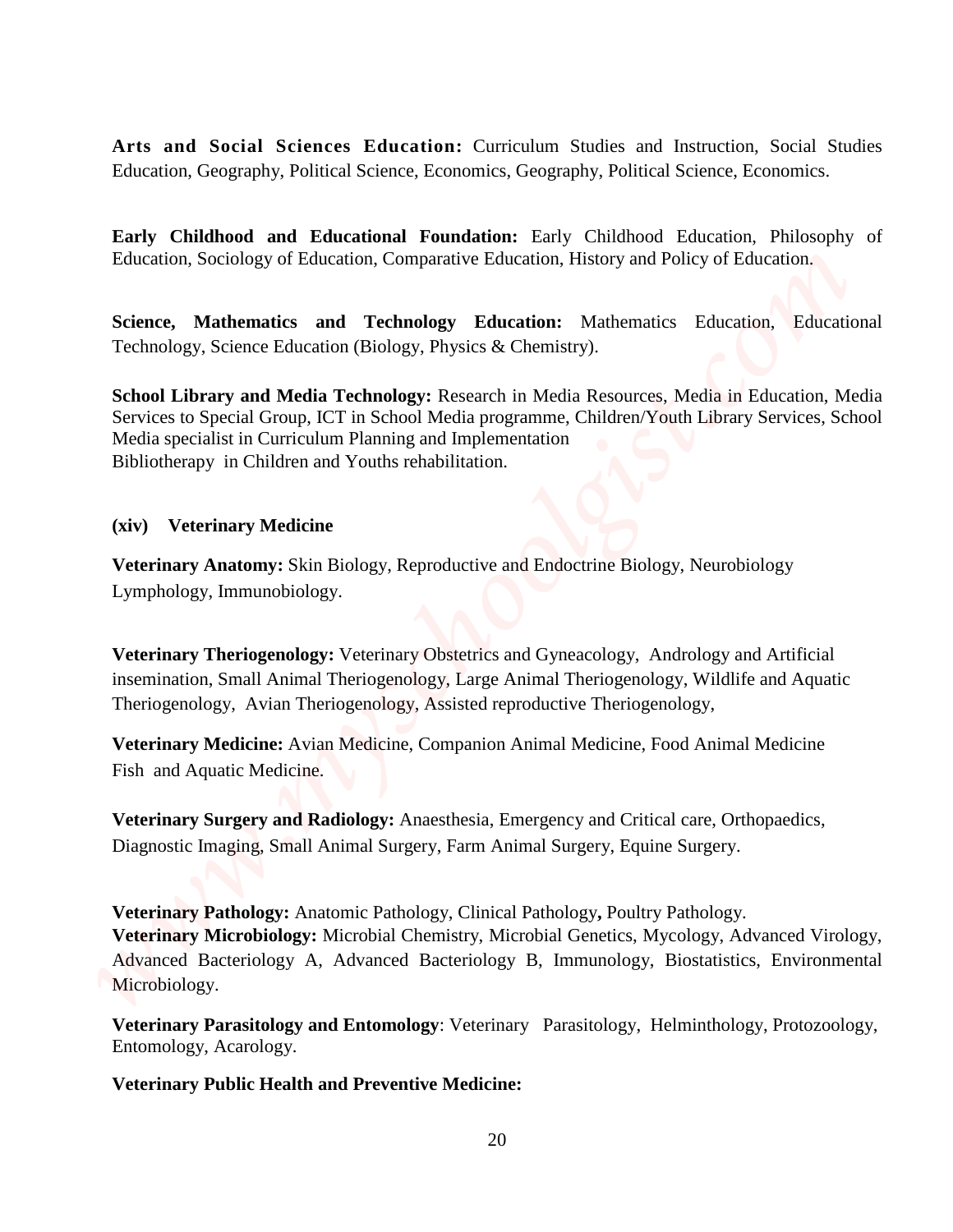*Preventive Veterinary Medicine(M.P.V.M***):** Advanced Epizootiology**,** Veterinary Biometrics, Veterinary Extension, Veterinary Technical Writing and Reporting, Veterinary Econometrics, Design and Implementation of the Herd Health Schemes, Applied Veterinary Immunology, Veterinary Project Identification and Appraisal, Advances in Veterinary Extension, Technical Report Writing, Strategies for the Prevention and Control of Diseases in Animal Population, Veterinary Business Organisation and Administration, Advanced Epizootiology, Disease Surveillance and Emergency Preparedness, Advances in Vaccine Production and Vaccinations, Veterinary Biometrics, Advances in Veterinary Jurisprudence, Laboratory Diagnostic Methods. **Proventiov Veterinusy Medicine(MPLY,Sd):** Advanced Epizontology, Veterinary Biometrials, The and Representing, Neurinary Engine Engineering, Respecting Engine Engine Engine Engine Engine Engine Engine Engine Engine Engine

*Veterinary Public Health (M.V.P.H)***:** Advanced Meat and milk hygiene, Veterinary Biometics,

Advanced Epizootiology, Applied Veterinary Immunology, Technical Report Writing, Fish and Shellfish Hygiene, Advances in Veterinary Jurisprudence, Laboratory Diagnostic Methods, Control of Major and Emerging Zoonoses, Veterinary Environmental Health, Advances in Veterinary Extension, Abattoir Design and Management, Animal By-Products and Hazard.

*Master of Science-Epizootiology:* Advanced Epizootiology, Applied Vet. Immunology, Technical Report Writing, Disease Surveillance and Emergency Preparedness, Veterinary Biometrics, Capture Methods and Disease Control, Laboratory Diagnostic Methods, Animal by-products and HACCP.

**Veterinary Pharmacology and Toxicology:** Chemotherapy, Neuropharmacology, Toxicology, Smooth Muscle Pharmacology, Ethno-pharmacology.

## **Veterinary Physiology and Biochemistry:**

*Veterinary Physiology***:** Advanced Cardiology and Cardiovascular Physiology, Advanced Comparative Haematology, Gastrointestinal Physiology, Reproductive Physiology, Renal and Respiration Physiology, Environmental Physiology, Neurophysiology

*Veterinary Biochemistry***:** Oncology and Molecular Biology, Nutritional Biochemistry and Biotechnology, Drug Metabolism and Toxicology.

## **(xv) Technology**

**Agricultural and Environmental Engineering:** Crop Processing and Storage, Environmental Engineering, Farm Power and Machinery, Farm Structures and Environment, Soil and water Conservation.

**Wood Products Engineering:** Biomaterial Process and Utilisation, Structural Design with Wood and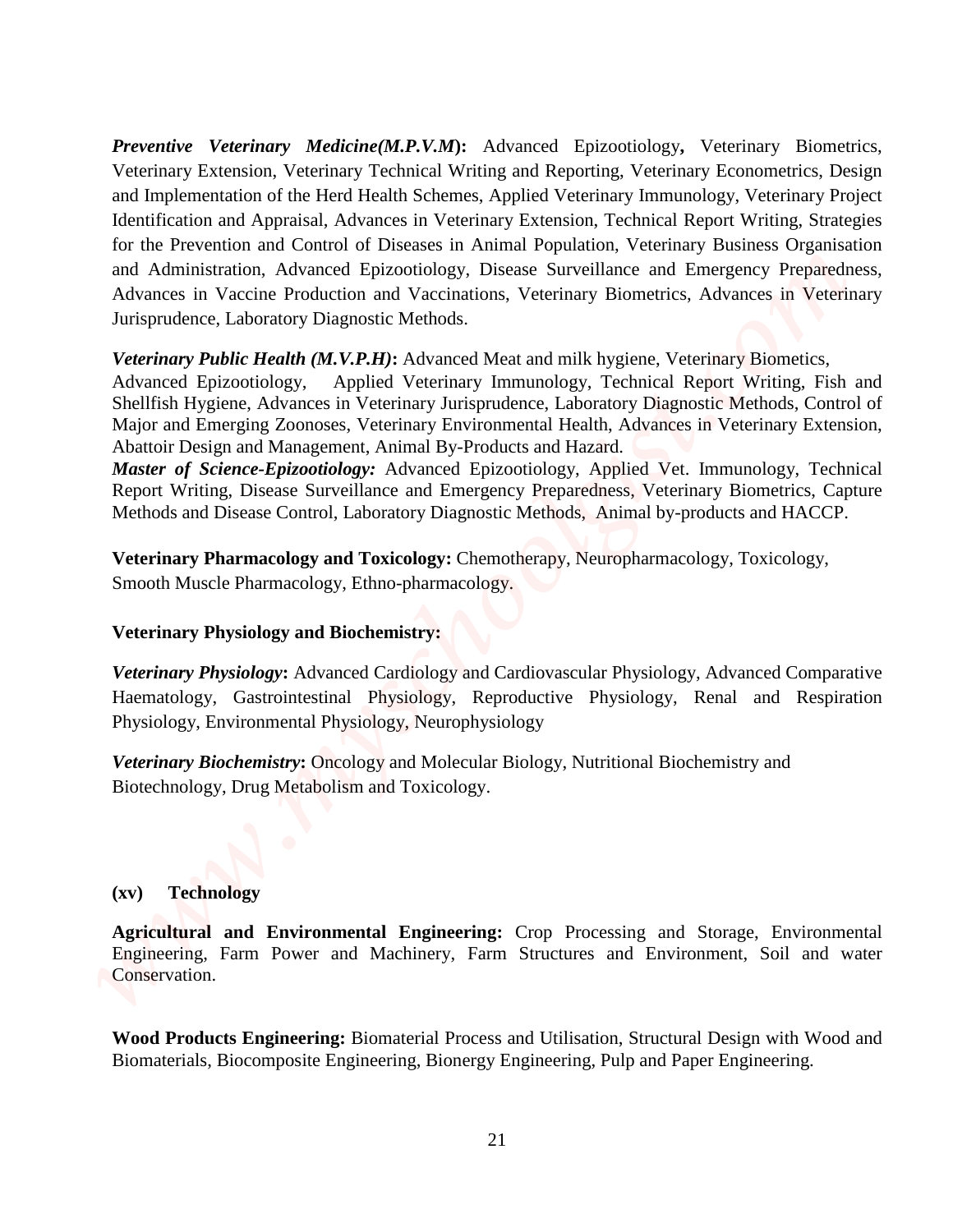**Food Technology:** Food Microbiology, Food Processing and Preservation Food Chemistry, Food Quality Control.

**Industrial &Production Engineering:** Engineering Management, Production and Manufacturing Engineering, Operations Research, Ergonomics/Human Factors Engineering, Systems Engineering.

**Petroleum Engineering:** Drilling Engineering, Production Engineering, Reservoir Engineering, Natural Gas Engineering

**Civil Engineering:** Structural Material Engineering, Water Resources and Environmental Engineering, Highway and Transportation Engineering, Foundation and Geo-Technical Engineering, Public Health and Environmental Engineering.

# **Biomedical Engineering:**

**Mechanical Engineering:** Thermo-fluids, Solid Mechanics, Production Engineering, Applied Mechanics, Material Technology.

**Electrical/Electronic Engineering:** Instrumentation and Control, Electrical Power Systems, Telecommunication.

## **(xvi) Faculty of Multidisciplinary Studies**

**Department of Peace, Security and Humanitarian Studies:** Doctor of Philosophy(Ph.D),Master of Philosophy (M.Phil),Master of Humanitarian and Refugee Studies (M.H.R.S.), Peace and Conflict Studies (M.A.),Master of Science (MSS) Degree in Strategic Studies, Professional Master (MPBD) Degree in Peace Building and Development, Professional Master (CPM) in Cultural Production and Management, Master In Disaster Risk Management (DRM). Pool Technology: Food Micmbiology, Pool Precessing and Peservation<br>
Food Chemicary, Food Quality Coantal<br>
Mondelemicary, Food Quality Coantal<br>
Mondelemicary, Representing Operations Energy<br>
Mondelemicary, Respecting System

**Department of Sustainability Studies:** Doctor of Philosophy (Ph.D), Tourism Development, Master of Philosophy (M.Phil), M.Sc in Tourism Development, Cultural Tourism, Ecotourism, Climate of Society, Sustainable Development Practice.

**Department of Mineral, Petroleum, Energy Economics and Law**: Doctor of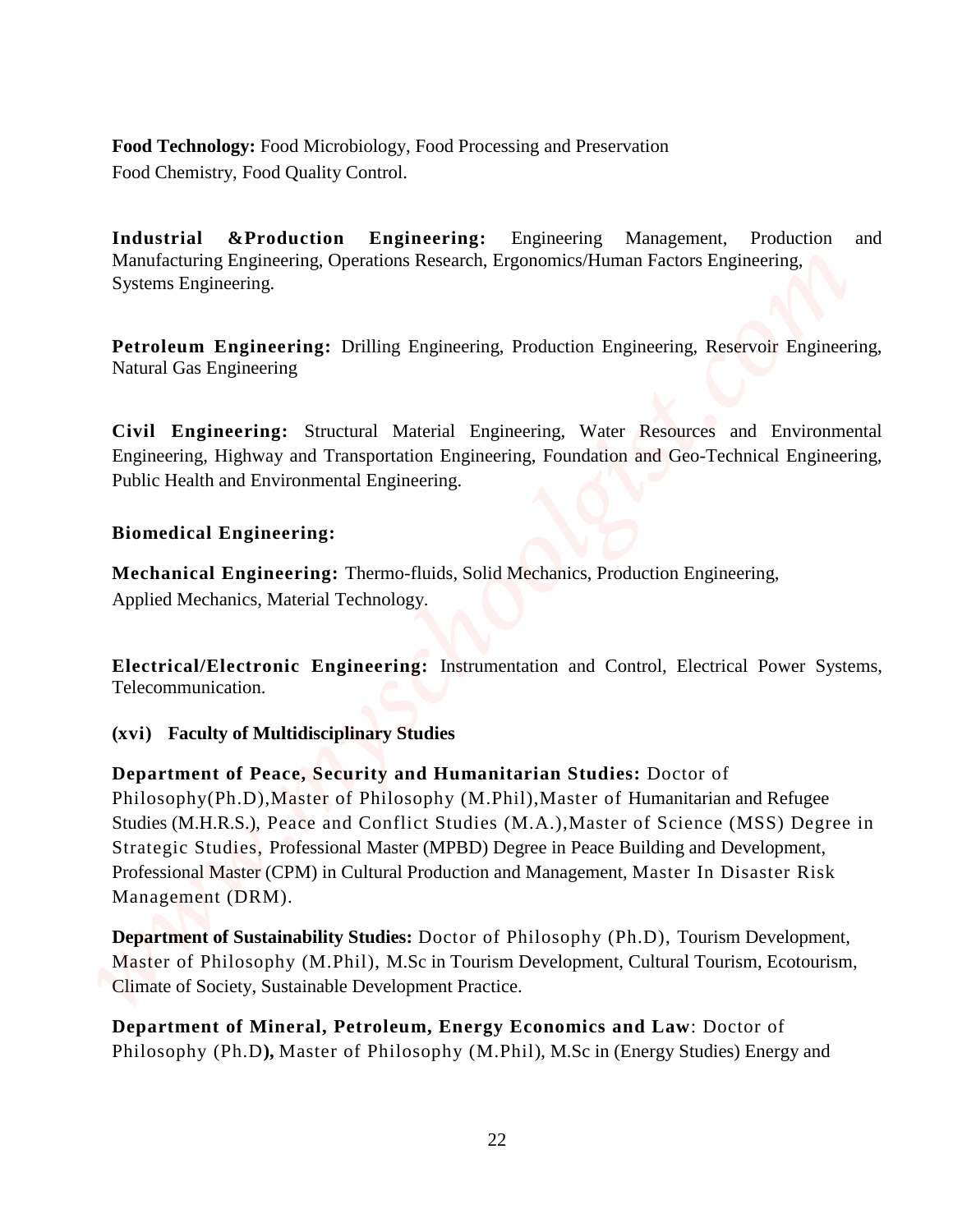Environment, Energy Economics, Energy Finance, Energy Policy, Oil and Gas Economics, Economics of the Power Industry, Renewable Energy, Electricity Economics.

**Department of Data and Information Sciences:** Development and Evaluation of Information Systems; Information Technologies; Development Information Systems; Information Policy and Ethics; Information Resources Management; Information Products and Services; Informetrics; Information Economy and Society; Scholarly Communication in Science and Technology; Education for Information Sciences. Eavironomet, Energy Economies, Energy Finance, Energy Policy, Oil and Giv Economies, Economies of the Power industriant of Department of Definite and Information Securetics Management schemes and Security and Eulesconneis

## **Bio-Ethics and Medical Humanities:**

**(xvii) LAW**

**Master of Law (LL.M)**

## **The postgraduate degrees available in the faculty of Law are as follows:**

Doctor of Philosophy (Ph.D),Master of Philosophy (M.Phil) and LL.M. The LL.M Degree Programme is conducted on an interdepartmental basis.

**(xviii) Institute of African Studies:** Doctor of Philosophy (Ph.D), Tourism Development, Master of Philosophy (M.Phil), M.Sc in Tourism Development, Cultural Tourism, Ecotourism, Climate of Society, Sustainable Development Practice

Anthropology; African History; African Law; African Music; African Visual Arts/Art History;

Gender Studies, Diaspora and Transnational Studies , Traditional African Medicine and Belief

Systems, Cultural and Media Studies- (a) Performance Studies (b) Literary Studies ( c) Translation and Creative, Transformation Studies in Africa (TSA)

## **(xix) Institute of Education**

Educational Evaluation (Programme Evaluation Option), Educational Evaluation (Test and Measurement Option), Educational Evaluation (Large Scale Assessment), Educational Evaluation (Curriculum Development and Evaluation Option)

**(xx) Centre for Child and Adolescent Mental Health (CCAMH):** Child and Adolescent Mental Health, Doctor of Philosophy (Ph.D), Master of Philosophy (M.Phil)

**(xxi)** 

**(xxi) School Of Business (UISB):** Master in Business Administration (MBA) – Executive, Master in Business Administration (MBA), Agribusiness, Telecommunications, Marketing, Personnel, Finance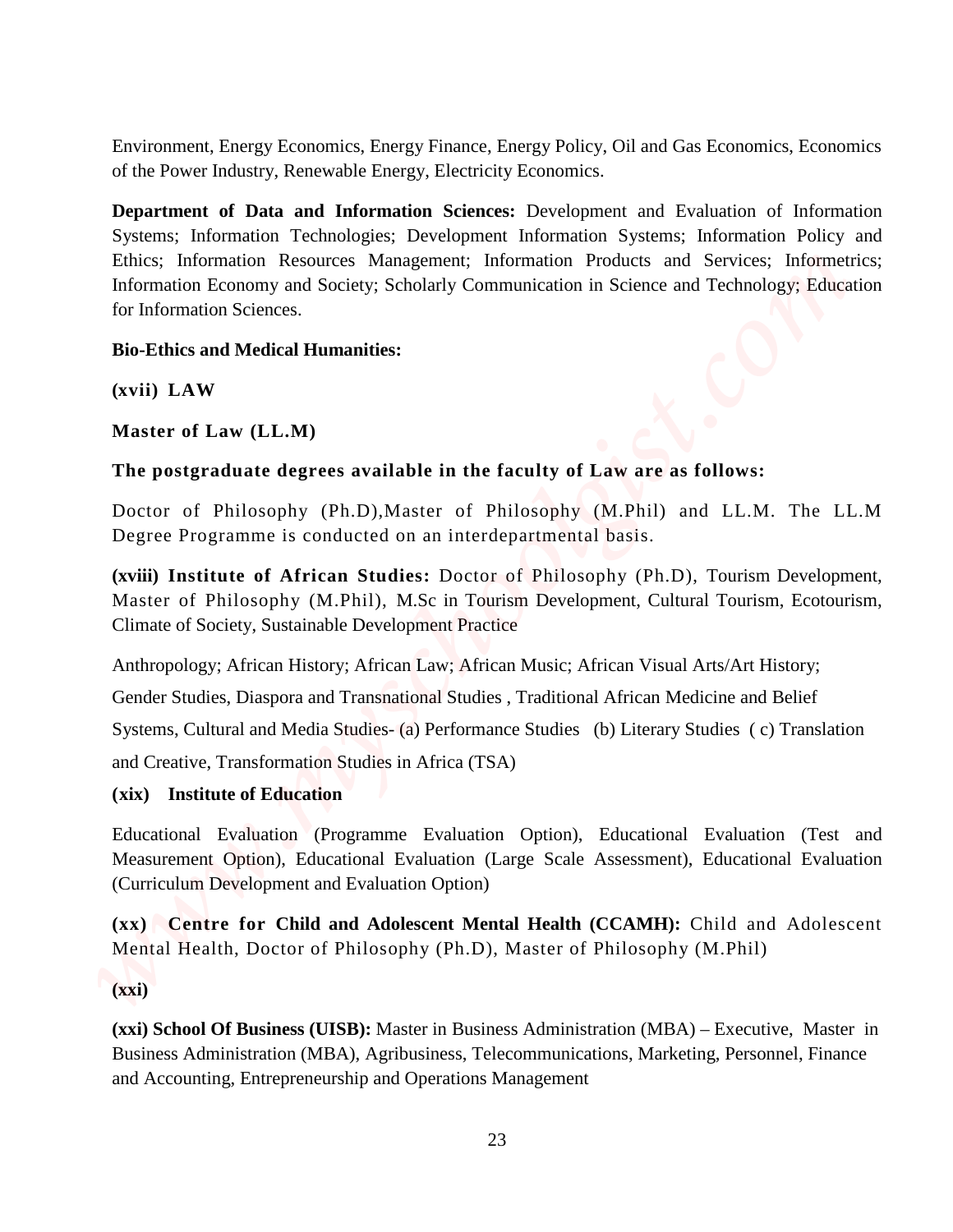## **Business, Entrepreneurship and Executive Education**

Professional Master (M.Sc in Entrepreneurship Studies) Academic Master (M.Sc in Entrepreneurship Education) Doctor of Philosophy (Ph.D) Entrepreneurship Education, Master of Philosophy (M.Phil).

# **(xxiii) Other Programmes**

# **(a) Doctor of Medicine (M.D.)**

The degree programme is available in the College of Medicine only on part-time basis.

(i) Candidates for admission to the degree of M.D. examination must have obtained the degree of Bachelor of Medicine and Bachelor of Surgery or Bachelor of Dental Surgery of any University recognized by the Nigerian University Commission and is eligible for full registration with the Medical and Dental Council of Nigeria.

(ii)In every case, to be eligible to register for Doctor of Medicine (MD), a candidate should have a minimum of three (3) years post medical/dental professional qualification (M.B.B.S/BDS/MBChB) experience which shall include at least one year of professional experience in the specialty area of the intended study.

# (b) **General Regulation A.2**: Registration

(i) A candidate shall be admitted to one the Departments in the College of Medicine and be registered as a candidate of that Department.

(ii)When applying for registration for the degree, the candidate shall provide evidence in writing that he had the benefit or advice from a Senior University Teacher in Medicine/Dentistry of the University (a Senior Lecturer with a M.D./Ph.D. or a Reader/Full Professor) in the field covered by the subject of the proposed thesis. Such a teacher must be acceptable to the Postgraduate Committee of the College of Medicine and the Postgraduate College. **Eusines. Entrepreneurship and Executive Education**<br> **Professional Materia (M.S. in Europeneurship Statistics)**<br> **Analomic Materia (M.S. in Europeneurship Europeian)**<br> **Material Theologist (Find)**<br> **Material Theorogist (F** 

# **(b) Doctor of Letters (D.Litt.), Doctor of Science (D.Sc.) and Doctor of Laws (LL.D)**

Postgraduate Diploma Courses are available in the following Faculties and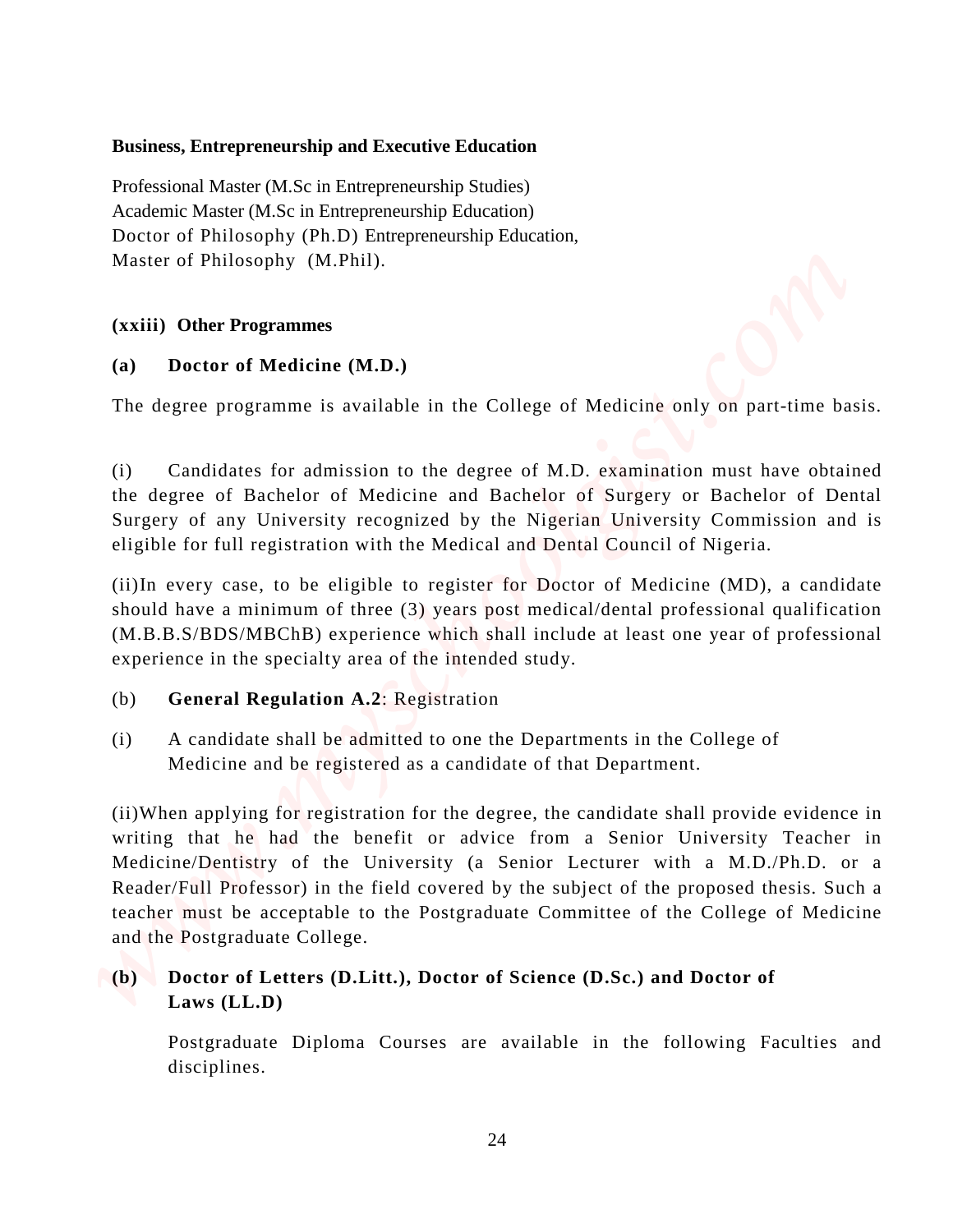| (i)<br>Arts                                             | Theatre Arts,                                                                                                                                                                                                                                                                                                                     |
|---------------------------------------------------------|-----------------------------------------------------------------------------------------------------------------------------------------------------------------------------------------------------------------------------------------------------------------------------------------------------------------------------------|
|                                                         | Postgraduate Diploma in<br>Religious Studies (PGDRS)                                                                                                                                                                                                                                                                              |
| (ii)<br>Science                                         | Statistics.<br>Postgraduate Diploma in<br>Radiation Protection.                                                                                                                                                                                                                                                                   |
| <b>Clinical Sciences</b><br>(iii)                       | An aesthesia,                                                                                                                                                                                                                                                                                                                     |
|                                                         | <b>Radiation Oncology</b><br>Postgraduate Diploma in<br>RadiotherapyTechnology(PGDRT)                                                                                                                                                                                                                                             |
| Education<br>(iv)                                       | Full-Time P.G.D.E.<br>Professional Postgraduate<br>Diploma in Teaching in Higher<br>Education (P.G.D.T.H.E.)<br>Postgraduate Diploma in Pedagogy<br>(P.G.D.P) in the Department of Arts<br>and Social Sciences Education.<br>Postgraduate Diploma in Social<br>Work (Part-Time and Full-Time) in<br>the Department of Social Work |
| (v)Institute of Education                               | Postgraduate<br>in<br>Diploma<br>Monitoring and Evaluation                                                                                                                                                                                                                                                                        |
| (vi)<br>Pharmacy                                        | Postgraduate Diploma in<br>Drug Analysis in the<br>Department of<br>Pharmaceutical Chemistry.                                                                                                                                                                                                                                     |
| Faculty of Agriculture<br>(vii)                         |                                                                                                                                                                                                                                                                                                                                   |
|                                                         |                                                                                                                                                                                                                                                                                                                                   |
| (viii) Faculty of Renewable<br><b>Natural Resources</b> | Postgraduate Diploma in<br>Biodiversity Management in<br>the Wildlife and Ecotourism<br>Management,                                                                                                                                                                                                                               |

25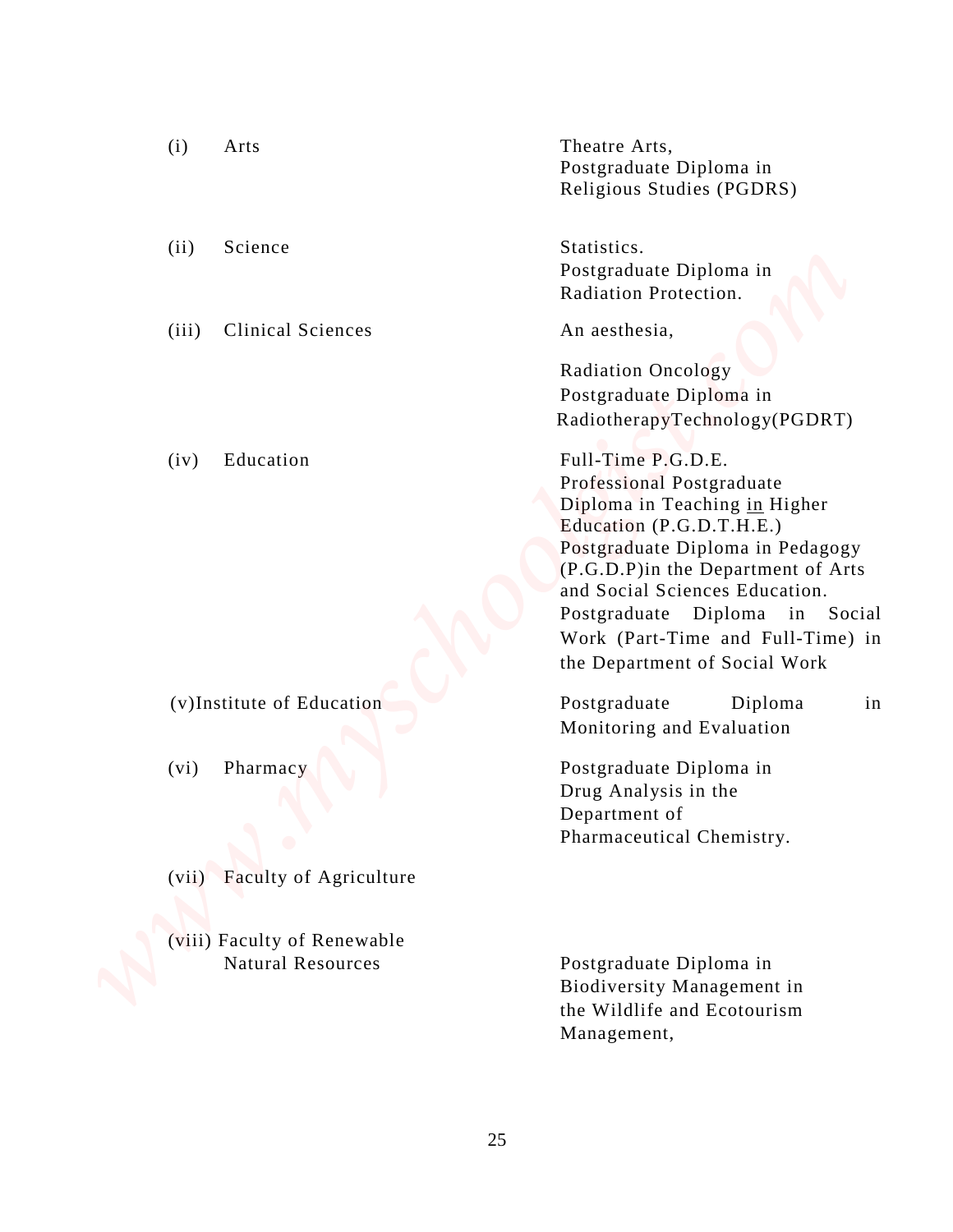|                           | (ix) Veterinary Medicine                                                                                                                                                                                                                                                                                                                                                                               | Veterinary Medicine; Veterinary<br>Parasitology and Entomology;                                                                                                                                                                                                                                                                                                      |  |
|---------------------------|--------------------------------------------------------------------------------------------------------------------------------------------------------------------------------------------------------------------------------------------------------------------------------------------------------------------------------------------------------------------------------------------------------|----------------------------------------------------------------------------------------------------------------------------------------------------------------------------------------------------------------------------------------------------------------------------------------------------------------------------------------------------------------------|--|
| (x)                       | Institute of Child Health                                                                                                                                                                                                                                                                                                                                                                              | Professional PGD in Child<br>Health                                                                                                                                                                                                                                                                                                                                  |  |
| (x)                       | Obstetrics & Gynecology                                                                                                                                                                                                                                                                                                                                                                                | Postgraduate Diploma in<br>Population and Reproductive<br>Health (PGD POP RH).                                                                                                                                                                                                                                                                                       |  |
|                           | (xi) Multidisciplinary Studies                                                                                                                                                                                                                                                                                                                                                                         | PGD in Indigenous knowledge<br>and Development.                                                                                                                                                                                                                                                                                                                      |  |
|                           | (xii) Oral Dentistry                                                                                                                                                                                                                                                                                                                                                                                   | PGD in Forensic Odontology                                                                                                                                                                                                                                                                                                                                           |  |
|                           | (xiii) School Of Business (UISB)                                                                                                                                                                                                                                                                                                                                                                       | Postgraduate Diploma in<br>Management(PGDM)                                                                                                                                                                                                                                                                                                                          |  |
| 7.<br>not be entertained. | <b>Areas of Specialisation</b>                                                                                                                                                                                                                                                                                                                                                                         | Information on areas of specialisation in the various Degree programmes will be<br>supplied along with application forms. Read this carefully since transfer of forms may                                                                                                                                                                                            |  |
|                           |                                                                                                                                                                                                                                                                                                                                                                                                        |                                                                                                                                                                                                                                                                                                                                                                      |  |
| 8.                        | <b>General Admission Requirements for Higher Degree</b>                                                                                                                                                                                                                                                                                                                                                |                                                                                                                                                                                                                                                                                                                                                                      |  |
| (a)                       | The basic qualification for admission to all postgraduate Courses and<br>Programmes is a first degree of the University of Ibadan or<br>degree/Higher National Diploma of other recognized Institutions in the<br>relevant discipline. Where qualifications are not strictly in the area of<br>admission, remedial courses, which may lead to additional periods of<br>studentship, may be prescribed. |                                                                                                                                                                                                                                                                                                                                                                      |  |
|                           | disciplines<br>and                                                                                                                                                                                                                                                                                                                                                                                     | In addition to individual Departmental requirements, applicants must satisfy<br>the 'O' Level first degree matriculation requirements of the University of<br>Ibadan i.e five 'O'Level credit passes at ONE sitting or 6 'O' level credits at<br>TWO sittings including English Language and subject areas for ALL<br>Mathematics for ALL Science-based disciplines, |  |

#### **7. Areas of Specialisation**

## **8. General Admission Requirements for Higher Degree**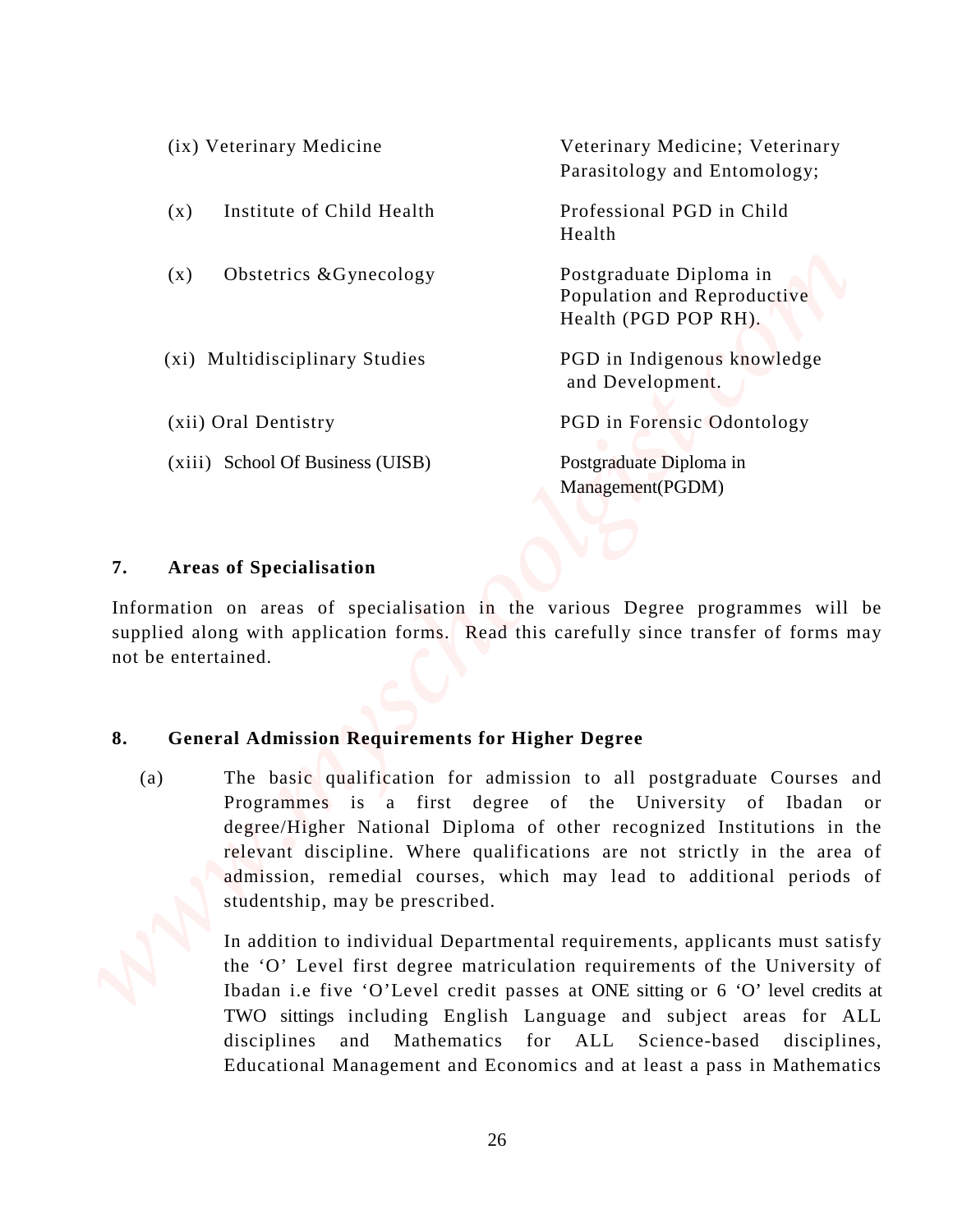for other Social Science Courses OR Holder of NCE must have credit passes in WASC or credit or merit passes in TC II (obtained between 1967 and 1981) in English Language and four other relevant matriculation subjects.

(b) Candidates for the degree of M.Phil and Ph.D. are admitted in the first instance to the Degree of Master Programme. However, candidates who, in addition to a good first degree, and already holding acceptable postgraduate degrees, may be considered for direct admission to the M.Phil and Ph.D. Programmes. for other Social Science Courses OR Holder of NCE must have credit<br>passes in WASC or retail or mericipatear in U. Holdstand between 1987<br>and (1981) in English Language and four other relevant materialistics<br>for the interac

# **AVAILABLE PROFESSIONAL DEGREE PROGRAMMES**

## **A. FACULTY OF ARTS**

## **DEPARTMENT OF COMMUNICATION AND LANGUAGE ARTS**

## **Professional Master of Communication Arts (MCA)**

 Print and Broadcast Journalism Advertising Public Relations Applied Communication

*(i) The Programme*

This programme consists of courses, taught over three semesters, leading to the degree of Master of Communication Arts (M.C.A.) in the Department of Communication & Language Arts. The following areas of emphasis are offered.

- (a) Basic Language Arts (Speech, Reading and Writing including Creative and Technical Writing);
- (b) Mass Communication (Print and Broadcast Journalism, Advertising and Public Relations);
- (c) Book Development and Publishing; and
- (d) Applied Communication (Organizational, Business, Instructional and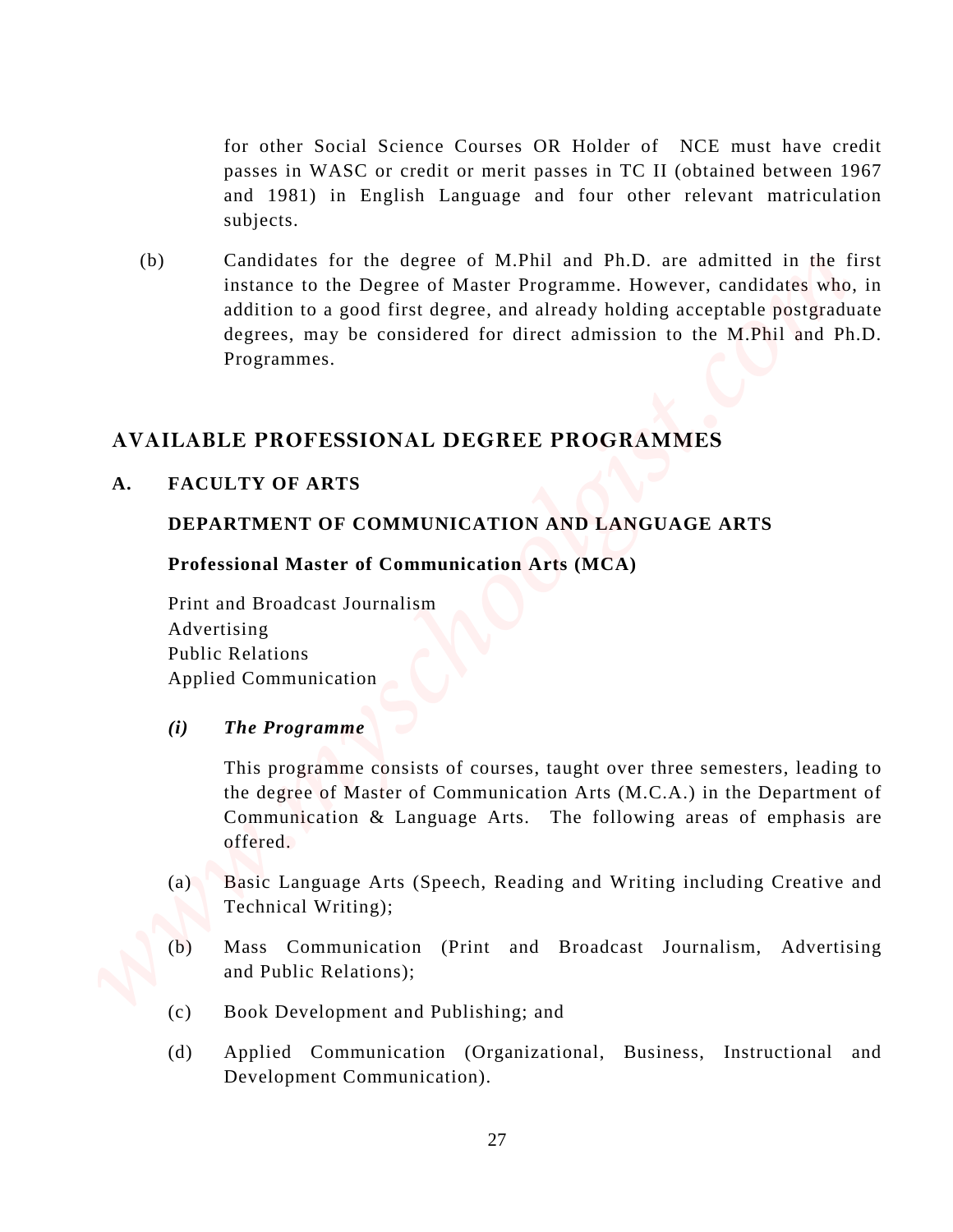# *(ii) Admission Requirements:*

Candidates for admission to the programme should hold a minimum of a first degree in any discipline from a recognised University or possess acceptable professional qualifications such as HND or other approved equivalents. Candidates must have acquired a minimum of five years postqualification working experience, including the National Service year where applicable. (ii) Admission Requirements:<br>
Cantidistics for a theoretical is the programme should held a minimum of a<br>
Crisis degree in any distribution to the programme should Colvering or process<br>
sequentees professional qualificatio

Final selection will be based on written examination and oral interview of short-listed candidates. Candidates are therefore encouraged to provide their e-mail addresses and telephone numbers to facilitate invitation for the interview.

In addition to the above requirements, applicants must satisfy the 'O' Level/First degree matriculation requirements of the University of Ibadan, i.e. 'O' Level Credit passes in five subjects at ONE sitting or 6 'O' Level credits at TWO sittings including English Language and other relevant matriculation subjects.

# **DEPARTMENT OF PHILOSOPHY**

# **Master of Professional Ethics (M.P.E)**

# **(i)** *The Programme:*

The programme is mainly for decision-makers in various areas of life, for example, Politics, Government, Education, Business, Medicine, Nursing, the News Media and the Military and Para-military services. The duration of the course is a minimum of three semesters for full-time registration and a minimum of four semesters for part-time registration.

# **(ii)** *Admission Requirements:*

Prospective students are expected to have an honours degree (minimum of third class) from a recognized University and at least one year work experience. HND holders with a minimum of a Lower Credit and at least two years' work experience are also eligible for admission.

In addition, applicants must satisfy the O'level, first-degree matriculation requirements of the University of Ibadan, that is, five O'level credit passes at one sitting or six O'level credit passes at two sittings, including English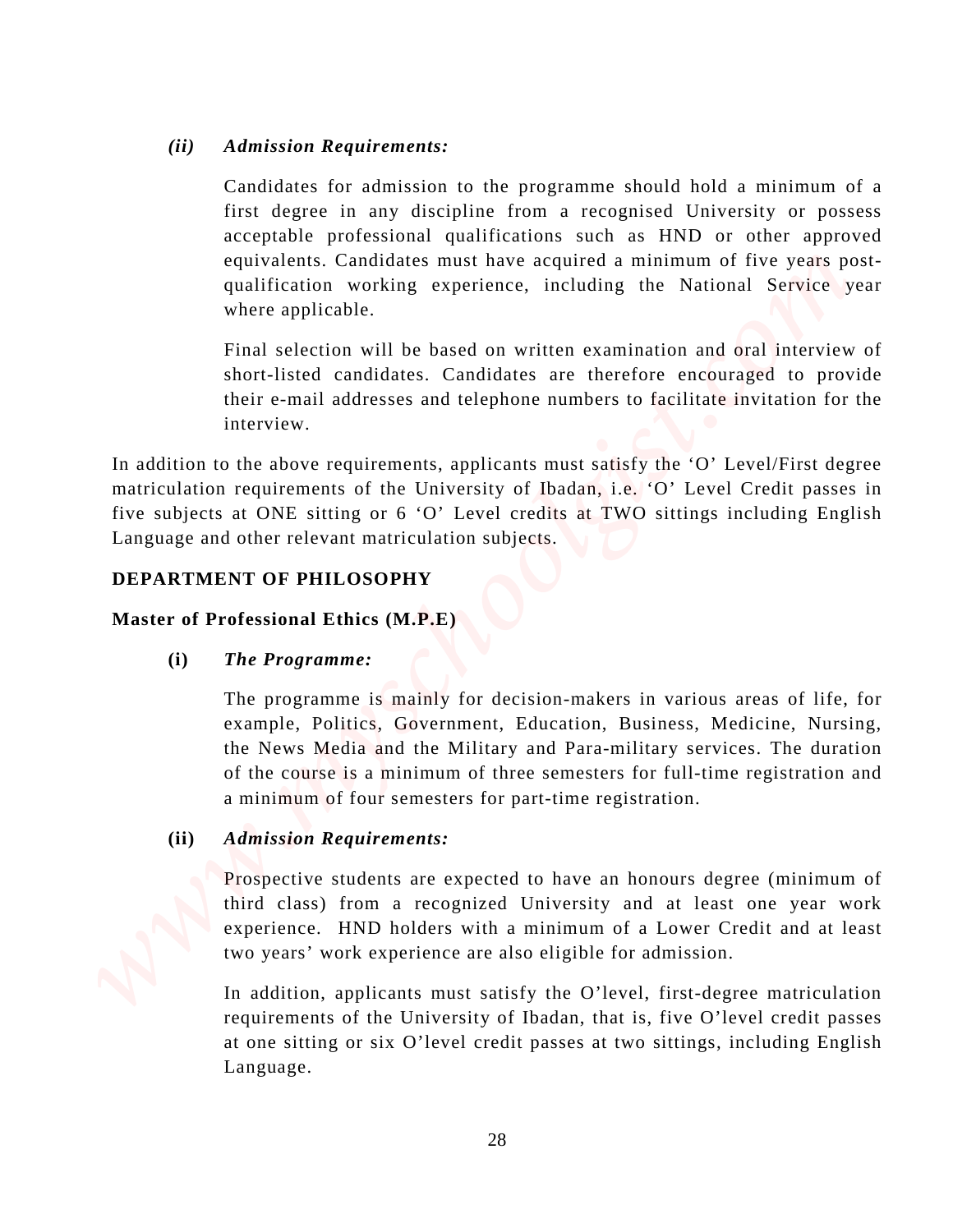# **DEPARTMENT OF RELIGIOUS STUDIES**

## **Postgraduate Diploma in Religious Studies (PGDRS)**

## **(i) Objectives**

To provide an avenue for meeting the aspirations of religious functionaries, professionals and other individuals from diverse academic fields of learning who do not have background knowledge in Religious Studies and satisfying their aspirations to acquire deeper knowledge in the academic study of religion

## **(ii)** *Admission Requirements***:**

The course is specifically designed for those who have already acquired a First Degree (B.A or B.Sc. or B.Th. or B.Ed.) or a Higher National Diploma (HND) in any field of learning, seeking to proceed for a higher Degree in religious studies. To qualify for admission, candidates must possess the following:

(a)5 'O' level credits at one sitting or 6 'O' level credits at two sittings to include English Language.

(b)A Bachelors Degree or a Higher National Diploma from any recognized Institution. (c) Or B.A. Theology, B. Th, M. Div or M.Th from any recognized Theological Institution.

# **FACULTY OF SCIENCE**

## **DEPARTMENT OF CHEMISTRY**

**Professional Master of Environmental Chemistry and Pollution Control (M.E.C.P.C)** 

# *(i) Admission Requirements***:**

Candidates eligible for admission into the professional programme of Master of Environmental Chemistry and pollution control (M.E.C.P.C) shall be:

(a) Graduates of Chemistry, Industrial Chemistry or other chemical sciences e.g.

Applied Chemistry, Biochemistry, Geology, Agronomy, e.t.c of the University of Ibadan or other Universities approved by the senate of the University of Ibadan. In addition, such candidates shall be expected to possess at least two years relevant post-graduation work experience in the public or private sectors.

(b) Holders of Higher National Diploma, (HND), or its equivalent in Chemistry, Industrial Chemistry or other Chemical Sciences (e.g. Applied Chemistry, Biochemistry, Geology e.t.c) from higher institutions recognized by the senate of the University of Ibadan. **DIFFARTMENT OF RELACIOUS STUDIES**<br> **CONSECTION CONSECTIONS**<br> **CONSECTION CONSECTIONS**<br> **CONSECTION CONSECTIONS**<br> **CONSECTION CONSECTIONS**<br> **CONSECTIONS**<br> **CONSECTIONS**<br> **CONSECTIONS**<br> **CONSECTIONS**<br> **CONSECTIONS**<br> **CONSE**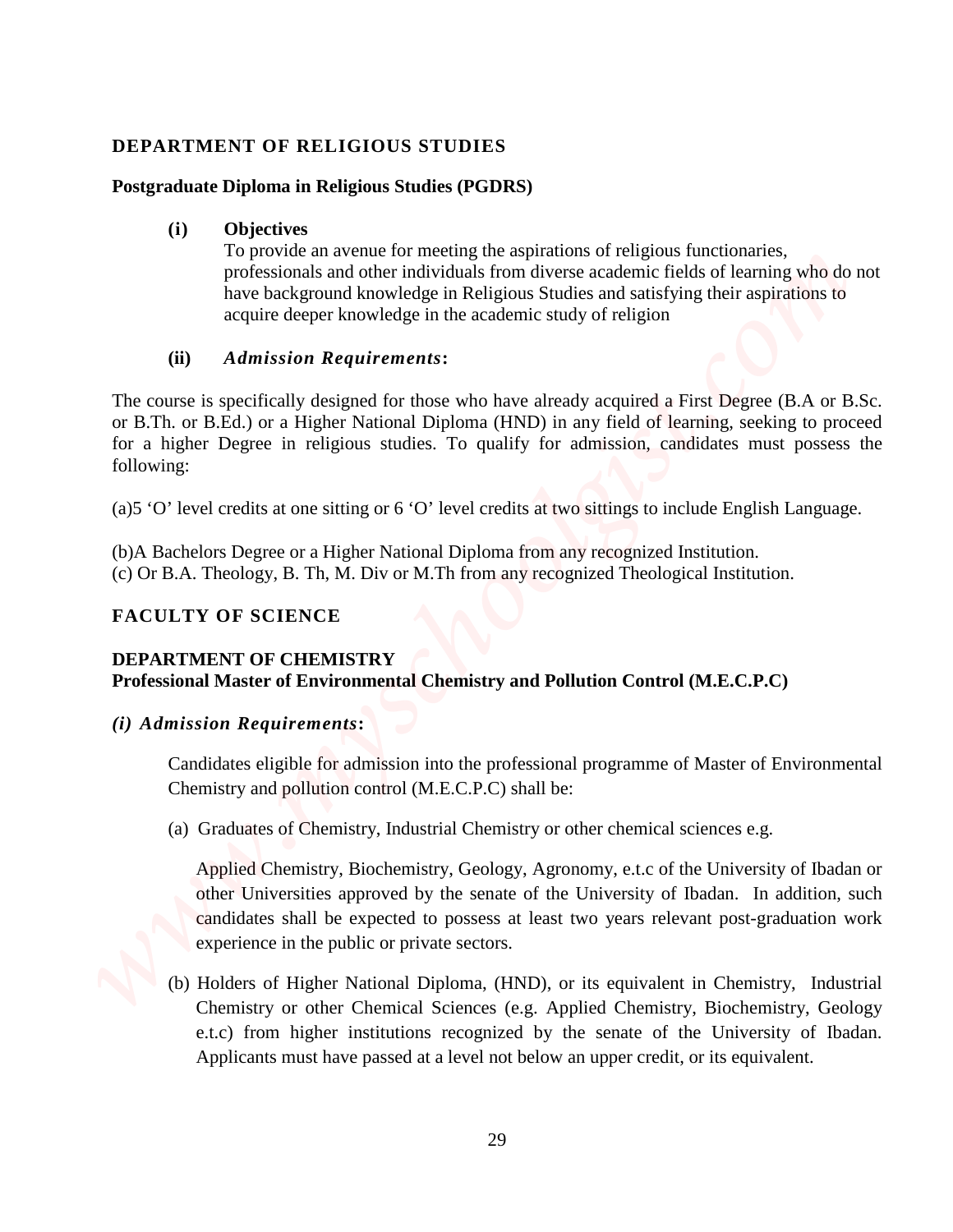In addition to the above requirements, applicants must satisfy the 'O' level first degree matriculation requirements of the University of Ibadan, i.e. five O'level credit passes at one sitting or six O'level credit passes at two sittingsincluding English Language, Mathematics, Chemistry and Biology and any other two Science subjects. **Professional Master Computerior Constrainer** (The University of Basian, i.e. For Observation Constrainer (The Society and Riversity of Hasting Christine Constitution (The Constrainer Construction Science subjects.<br>
Scienc

In addition, such candidates shall be expected to possess at least three years postgraduate working experience in the public or private sectors

#### **DEPARTMENT OF COMPUTER SCIENCE**

#### **Professional Masters in Business Computing (M.B.C.)**

#### **(i) Admission Requirements:**

- (a) Bachelor's degree in Computer Science, Business, Economics, Engineering, Sciences, and Social Sciences with at least a Third Class (Honours) degree. OR
- (b) Bachelor's degree (Second Class Lower degree minimum) in any other discipline. OR
- (c) HND in Computer Science, Business, Financial Studies and Engineering with at least an Upper Credit.

NB: In addition to the above requirements, applicants must satisfy the O'level first degree matriculation requirements of the University of Ibadan, i.e. five O'level credit passes at one sitting or six O'level credit passes at two sittings including English Language, Mathematics, Chemistry and Biology and any other two Science subjects.

#### **(ii) Duration**

The Professional Masters in Business Computing (MBC) programme shall normally last for a minimum of three semesters and maximum of five semesters for full time study. Duration for part-time study will follow Postgraduate College guidelines.

#### **DEPARTMENT OF PHYSICS**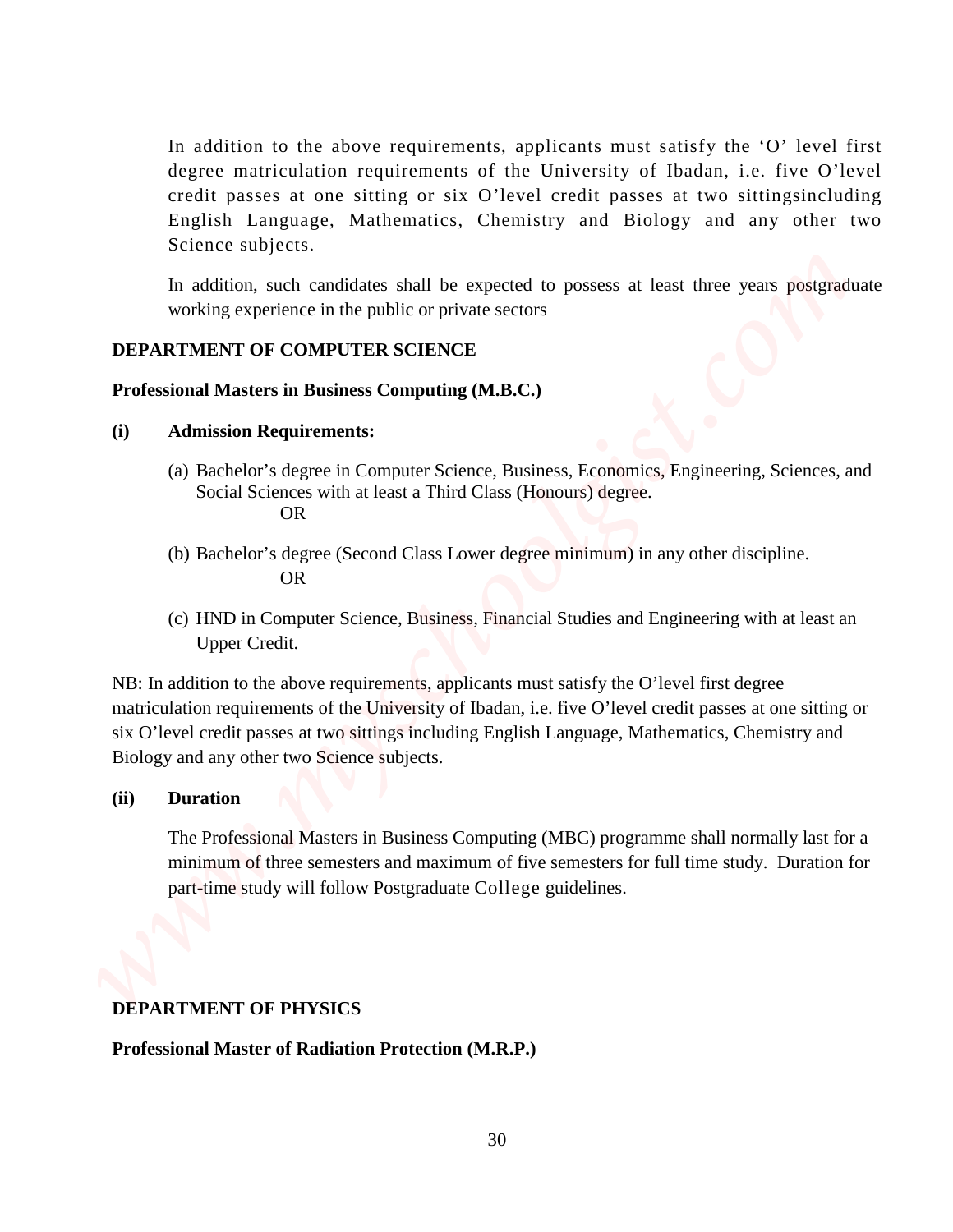#### **(i)** *Admission Requirements:*

Candidates for the M.R.P. degree programme must fulfill the requirements of the Postgraduate College of the University of Ibadan and as well as meet the requirement specified below.

A first degree in Physical and Biological Sciences, Computer Science or Engineering from a recognised University. In addition to the above requirements, applicants must satisfy the 'O' level first degree matriculation requirements of the University of Ibadan, i.e. five O'level credit passes at one sitting or six O'level credit passes at two sittings including English Language, Mathematics, Chemistry and Biology and any other two Science subjects.

## **(ii)** *Duration and Mode of study:*

Candidates are expected to complete the M.Sc. programme in three (3) semesters, full time or five (5) semesters part-time minimum.

## **DEPARTMENT OF ARCHAEOLOGY & ANTHROPOLOGY**

#### **Professional Master in Forensic Science (MFS)**

#### *Admissions requirement*

The programme is open to candidates with a minimum of Third Class First Degree in relevant courses in Arts, Social Sciences, Law, Agricultural Sciences, Education, Medicine and sciences of the University of Ibadan or other Universities recognized by the Senate. Candidates with Higher National Diploma (Lower Credit) or equivalent may also apply.In addition to the above requirements, applicants must satisfy the 'O' level first degree matriculation requirements of the University of Ibadan, i.e. five O'level credit passes at one sitting or six O'level credit passes at two sittings including English Language and any other relevant Subjects. **Professional Mequine metallicity** and the magnificant state of the Neutronial Mathematics of the Neutronial Mathematics of the University of the Mathematics of the University of the Mathematics of the University of the S

Special consideration may be granted to candidates who have demonstrated track record of experience in the practice of Crime Investigation and Mass Disaster Management.

## *Duration*

The duration of the course shall normally be 3 semesters for Full-Time studies or 5 semesters for Part-Time studies.

## **DEPARTMENT OF MATHEMATICS**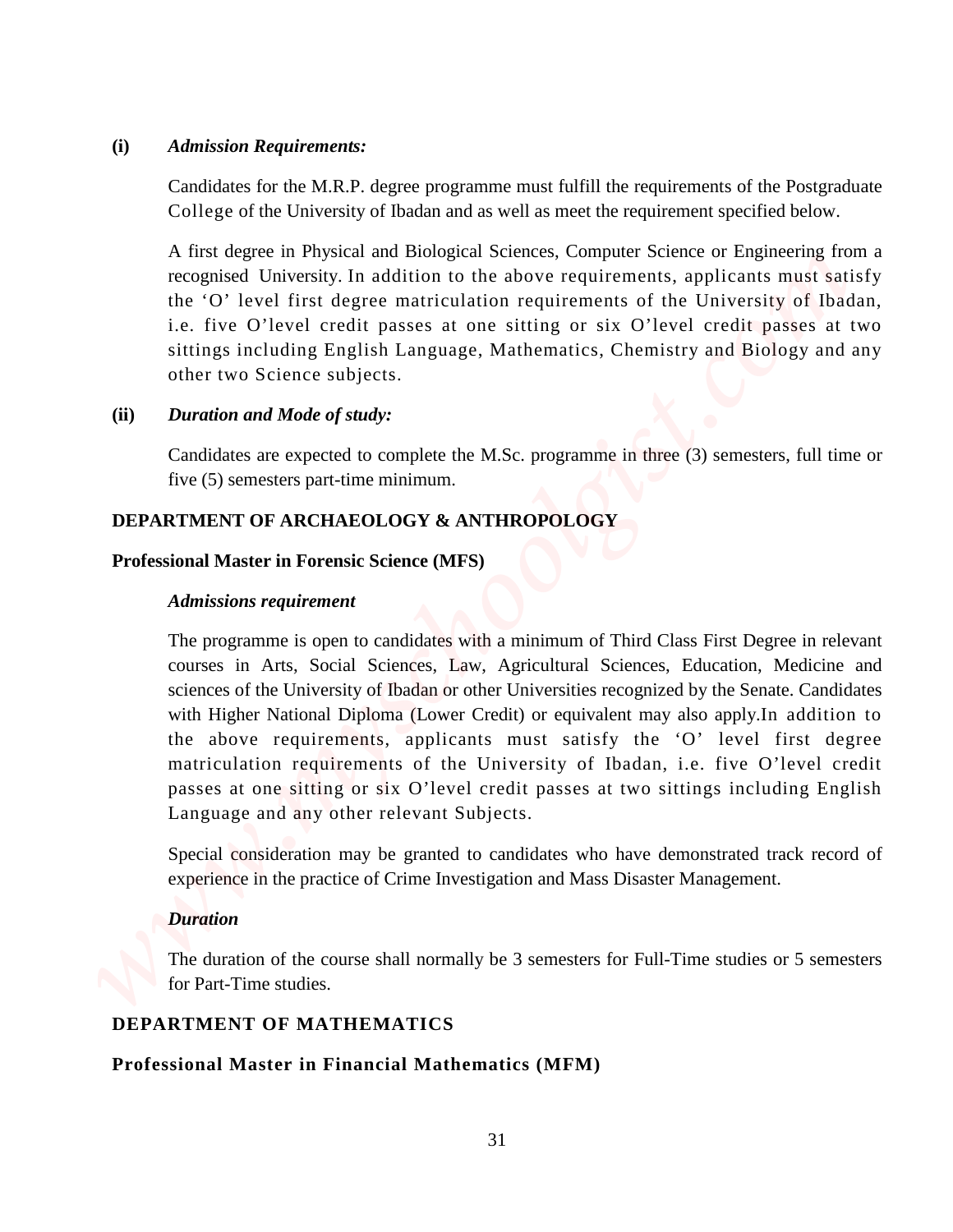## **The Programme**

The programme is open to all interested and qualified applicants with sufficient mathematical background.

# *Admission Requirements:*

Admission to Professional Master in Financial Mathematics is open to:

- a. Graduates of this University and other approved Universities and higher institutions recognized by the Senate of the University of Ibadan, with a minimum of 3<sup>rd</sup> Class honors degree in Mathematics, Sciences, Engineering and Social Sciences. It is however required that non-Mathematics graduates must pass a minimum of four (4) courses in Mathematical Sciences. Such courses are Elementary Differential Equations, Elementary Algebra, Calculus, Elementary Statistics, Computer Programming, Mathematical Analysis, Operations Research and Numerical Analysis during their undergraduate programme. The Programme<br>
The programme is open os all interested and qualified applicants with sufficient<br>
mathematical behigator<br>
Admission of Professional Matter in Financial Mathematics is open to:<br>
Admission of Professional Mat
	- b. Holders of H.N.D. with a minimum of Lower Credit in the above specified disciplines shall be considered. They are however required to have passed a minimum of four courses in the Mathematical Sciences at both OND/HND levels.

In addition to the above requirements, applicants must satisfy the 'O' level first degree matriculation requirements of the University of Ibadan, i.e. five O'level credit passes at one sitting or six O'level credit passes at two sittingsincluding English Language, Mathematics, Chemistry and Biology and any other two Science subjects.

c. Lecture Period is Flexible

# **FACULTY OF ENVIRONMENTAL DESIGN AND MANAGEMENT**

# **DEPARTMENT OF URBAN & REGIONAL PLANNING**

# **Professional Master of Urban and Regional Planning (M.U.R.P.)**

# *(i) The Programme:*

This is a two-year full-time programme, leading to the degree of Master of Urban and Regional Planning (M.U.R.P). It consists of courses, seminars, laboratory and studio demonstrations, individual projects and a three-month period of internship.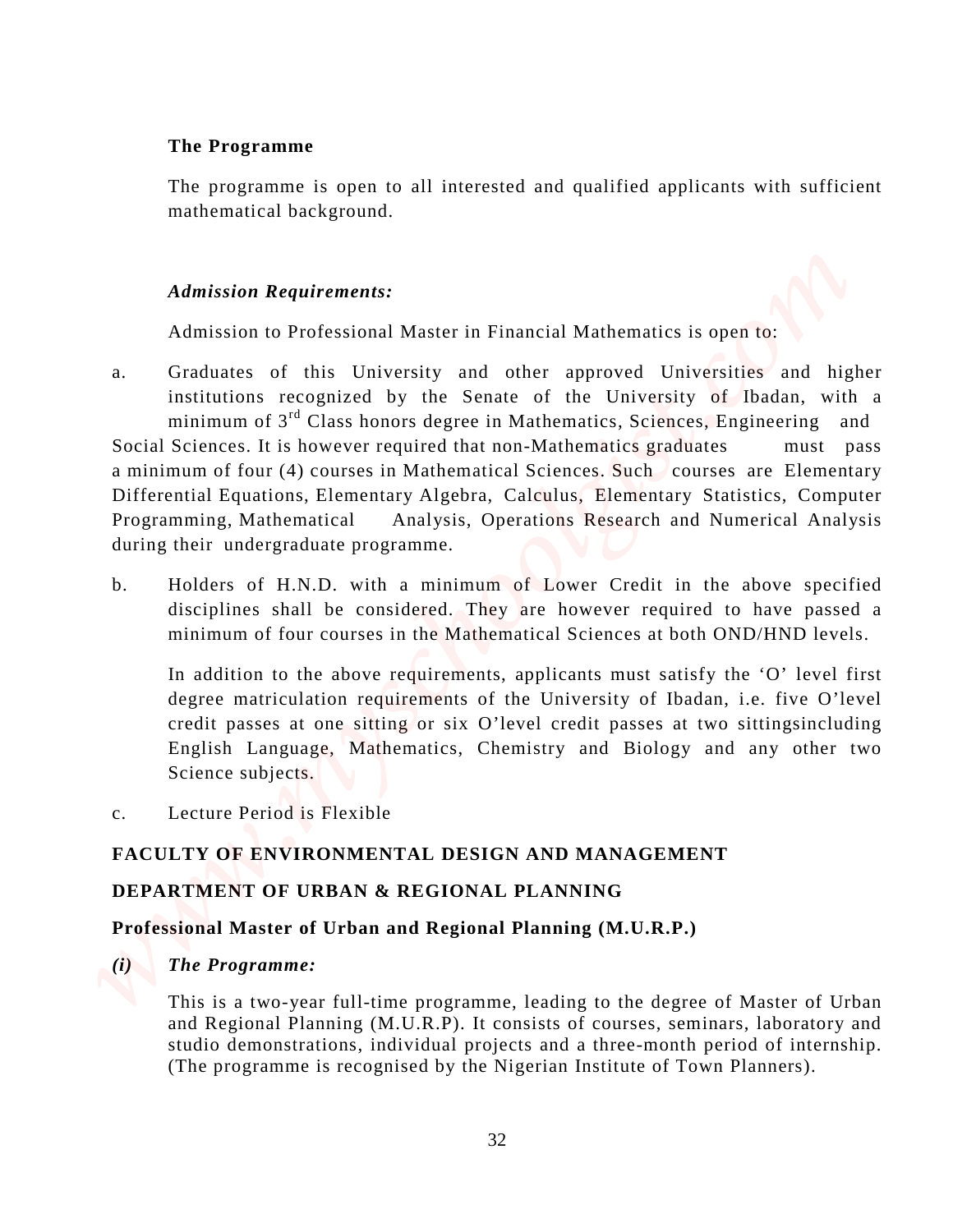#### *(ii) Admission Requirements:*

i. 5 'O' Level Credits at ONE sitting or 6 'O' Level Credits at TWO sittings including English Language, Mathematics and any other subject from Science, Social Science or Arts.

 Admission to the Master of Urban and Regional Planning degree programme is open to graduates of approved Universities; who have been admitted to the appropriate post graduate diploma and Full Professional Diplomas with a minimum of lower credit level pass in Town Planning will also be considered

## **Professional Master of Housing Development and Management(MHDM)**

#### *(i) The Programme:*

The M.Sc. in Housing programme offered by the Department of Urban and Regional Planning provides an avenue to develop a crop of practitioners/ professionals who are theoretically and practically competent to rise to the challenges which housing issues present. This is achieved through lectures, seminars, fieldwork, laboratory/studio demonstrations and case studies.

## *(ii) Admission Requirements:*

Admission to the M.Sc. Housing Programme is competitive and open to graduates of the University of Ibadan or other Universities recognized by the Senate, in the Social Sciences, Administration, Environmental Design and Management, Technology, Law, Sciences and Environmental Health. Limited number of candidates with long-standing experience in housing oriented establishments, but with recognized equivalent professional membership may be considered for admission. HND graduates with minimum of 5 years post-qualification experience may also be considered for admission. **FACULTY CONSECTS FACULTY** *FACULTY* **<b>FACULTY FACULTY FACULTY FACULTY CONSECTS EXECULTY CONSECTS EXECULTY CONSECTS EXECULTY CONSECTS EXECULTY CONSECTS EXECULTY CONSECTS EXECULTY CONSECTS** 

ii. In addition to the above requirements, applicants must satisfy the 'O' Level first degree matriculation requirements of the University of Ibadan i.efive O'level credit passes at one sitting or six O'level credit passes at two sittingsincluding English Language, Mathematics OR Teacher Certificate Grade II obtained between 1967 and 1981 with merit or credit passes in English Language and any other subject from Science, Social Science or Arts .

## *(iii) Duration*

The programme can be run full-time or part-time and will extend over a minimum of three (3) Semesters for full-time studies and minimum of five (5) semesters for part-time studies.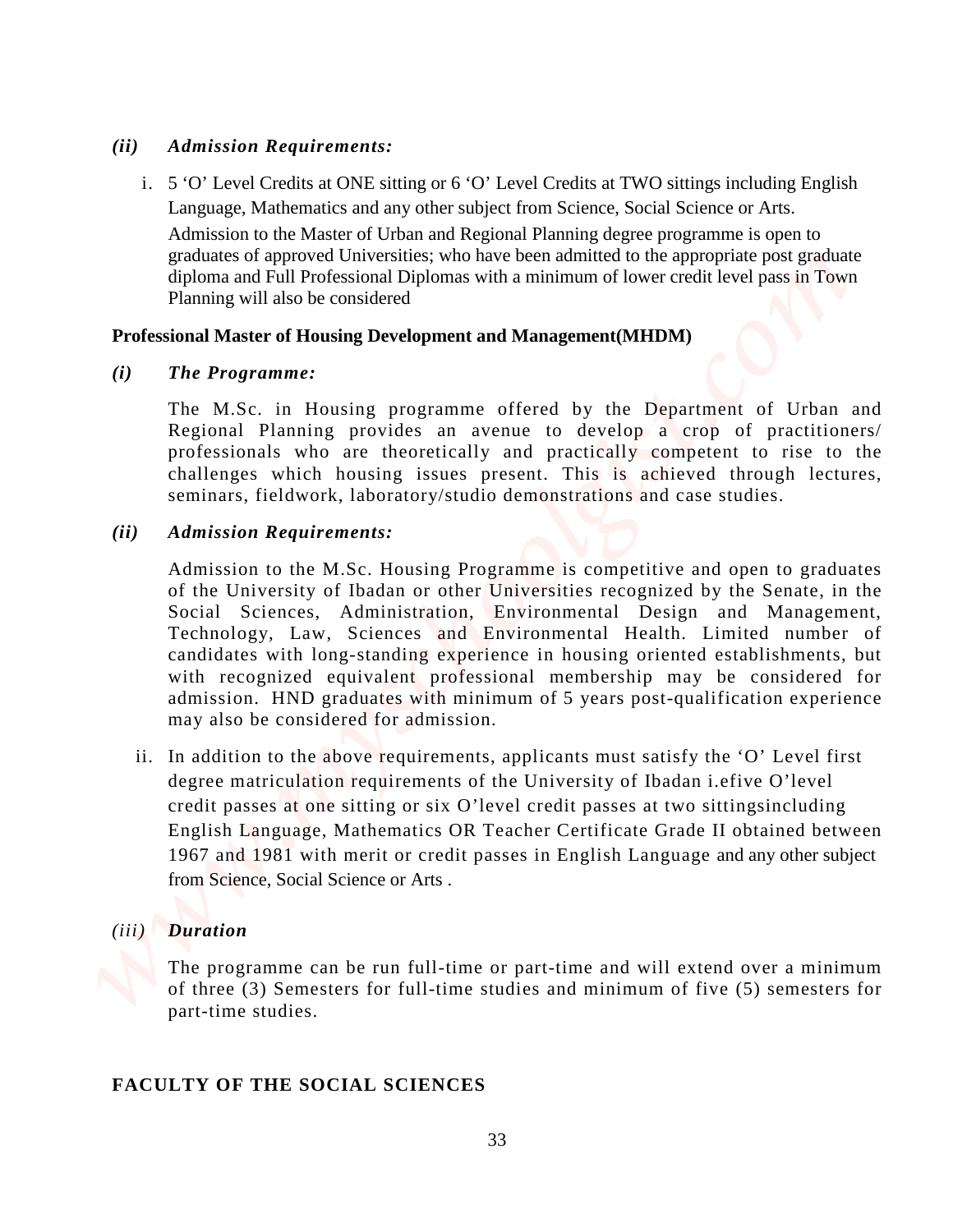## **DEPARTMENT OF SOCIOLOGY**

#### **Master of Industrial and Personnel Relations (M.I.P.R)**

#### *(i) The Programme*

A three-semester programme of courses shall be provided leading to the Degree of Master of Industrial and Personnel Relations (M.I.P.R.), ( formerly known as Master of Industrial and Labour Relations) (MILR). The revised programme now enriched with personnel courses enables students to specialize in any of the following areas of their choice: Industrial relations, human resource management and labour market.

#### *(ii) Admission Requirements:*

Applicants for admission to the Master of Industrial and Personnel Relations (M.I.P.R.) Programme must hold good honours Bachelor's degree of the University of Ibadan or other recognized universities. Applicants with **Higher National Diploma (at least uppercredit)with three years work experience**may apply. **Higher National Diploma with Lower Credit and Five years of Experience** are eligible to apply. Candidate with **Third class with Professional qualification like CIPM, NIM** are also eligible to apply. Selection is based on evidence that the applicant will be able to pursue creditably a programme leading to the postgraduate degree of Master of Industrial and Personnel Relations. In addition, the applicant musthave work experience of at least three years. Qualified candidates with written evidence of sponsorship shall be given preference. **DEPARTMENT OF SOCIOLOGY**<br>
Master of Industrial and Personnel Relations (M.L.P.R)<br>
The Traperton one control and Euler comparisons of courses shall be provided looking to the Depree of Master of<br>
Industrial and Personnel R

In addition to the above requirements, applicants must satisfy the 'O' Level first degree matriculation requirements of the University of Ibadan i.e.five O'level credit passes at one sitting or six O'level credit passes at two sittingsincluding English Language OR Teacher Certificate Grade II obtained between 1967 and 1981 with merit or credit passes in English Language and four other relevant matriculation subjects.

#### **Professional Master of Project Development and Implementation (M.P.D.I.)**

## *(i) Objectives*

The course aims to provide students with analytical capacities, knowledge and skills necessary to propose, plan, implement, monitor and evaluate development projects. It seeks to enhance skills and knowledge in specialist functional areas such as social, economic and infrastructural development. It focuses attention on the characteristics of projects specific to developing countries and their links to the use of appropriate technology and sustainable processes. It also aims to develop an appreciation of the role of research in proposing, managing and evaluating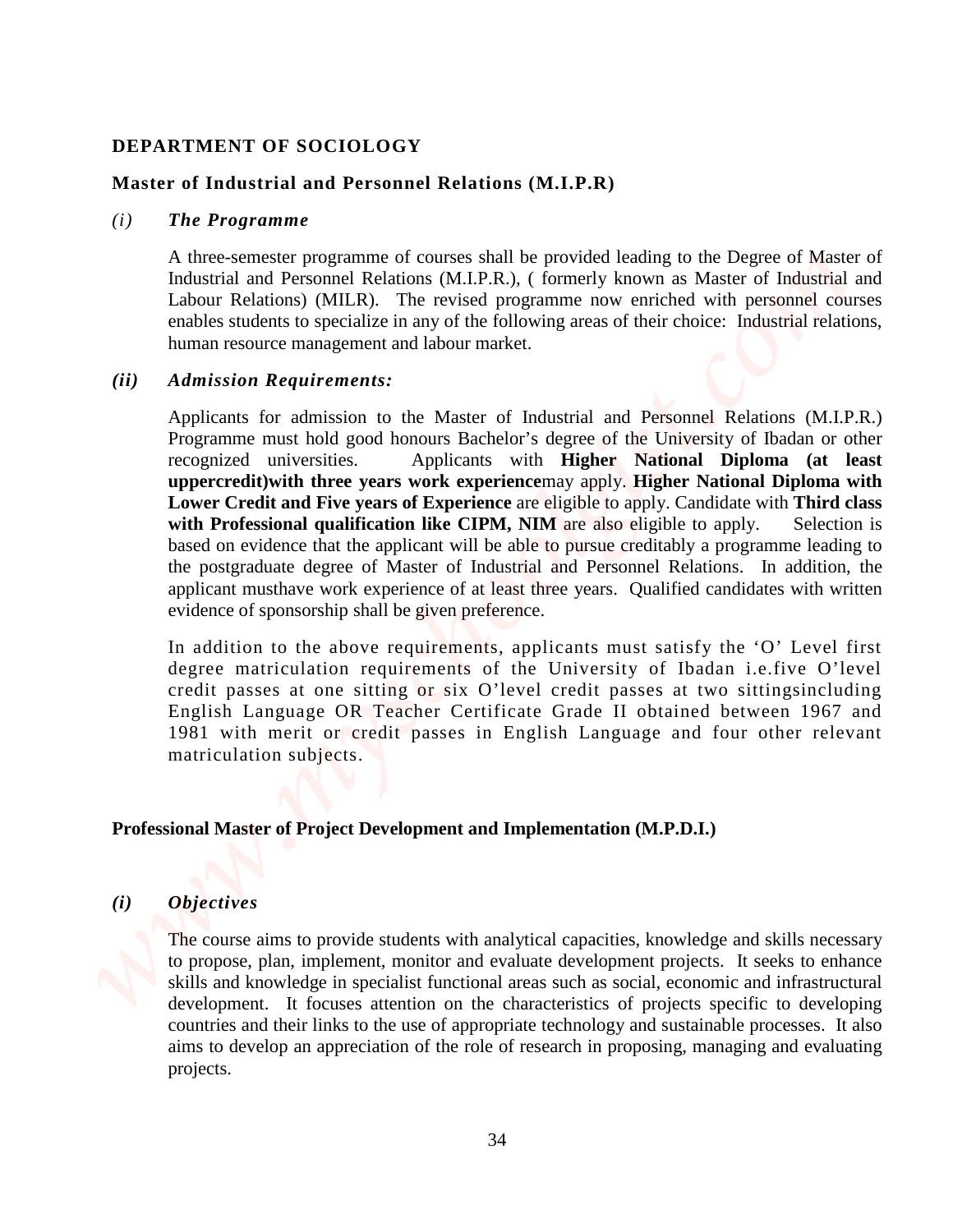#### *(ii) Admission Requirements:*

- a. Candidates for admission shall be holders of a Bachelors Degree, with a minimum of Second Class Lower Division, or the **Higher National Diploma (Upper Credit**), (2) **Higher National Diploma Lower Credit With Five Years Work Experience** and **Third Class Degree with Five years work Experience**from any Institution recognised by the Senate of the University of Ibadan.
- b. Candidate must have requirement of years of post-qualification work experience.
- c. Candidates must have a demonstrated track record of experience in infrastructural or human development project activities, or involvement in policy design relating to development projects.
- d. In addition, candidates must provide evidence of sponsorship or availability of support for the programme.
- e. Candidates must satisfy the matriculation requirements of the University of Ibadan, including a Credit grade in English Language and a Pass in Mathematics at the O level examination or its equivalent.

In addition to the above requirements, applicants must satisfy the 'O' Level first degree matriculation requirements of the University of Ibadan i.efive O'level credit passes at one sitting or six O'level credit passes at two sittingsincluding English Language OR Teacher Certificate Grade II obtained between 1967 and 1981 with merit or credit passes in English Language and four other relevant matriculation subjects.

## *(iii) Course Duration*

The course duration is for a minimum of three semesters and a maximum of five semesters for full-time students. Part time students are expected to spend a minimum of five semesters and a maximum of seven semesters.

## **Professional Master of Social Policy (MSP)**

## *(i) Objectives*

The objective of the proposed Master's Degree programme in Social Policy is to train qualified individuals in the essentials of social policy for societal advancement. The programme will research and train candidates in appropriate approaches to successful policymaking and practice, and also ensure town and gown collaboration in policy initiative and implementation. Also, the programme will employ historical, indigenous and modern epistemologies in theoretical and empirical research with the ultimate aim of arriving at the best policy practice for human and social progress. The programme We consider the social policy is a solid produce graduate graduate graduate graduate statistical policies for an interaction of the social policy specialists and professional policy specialists and the professional policy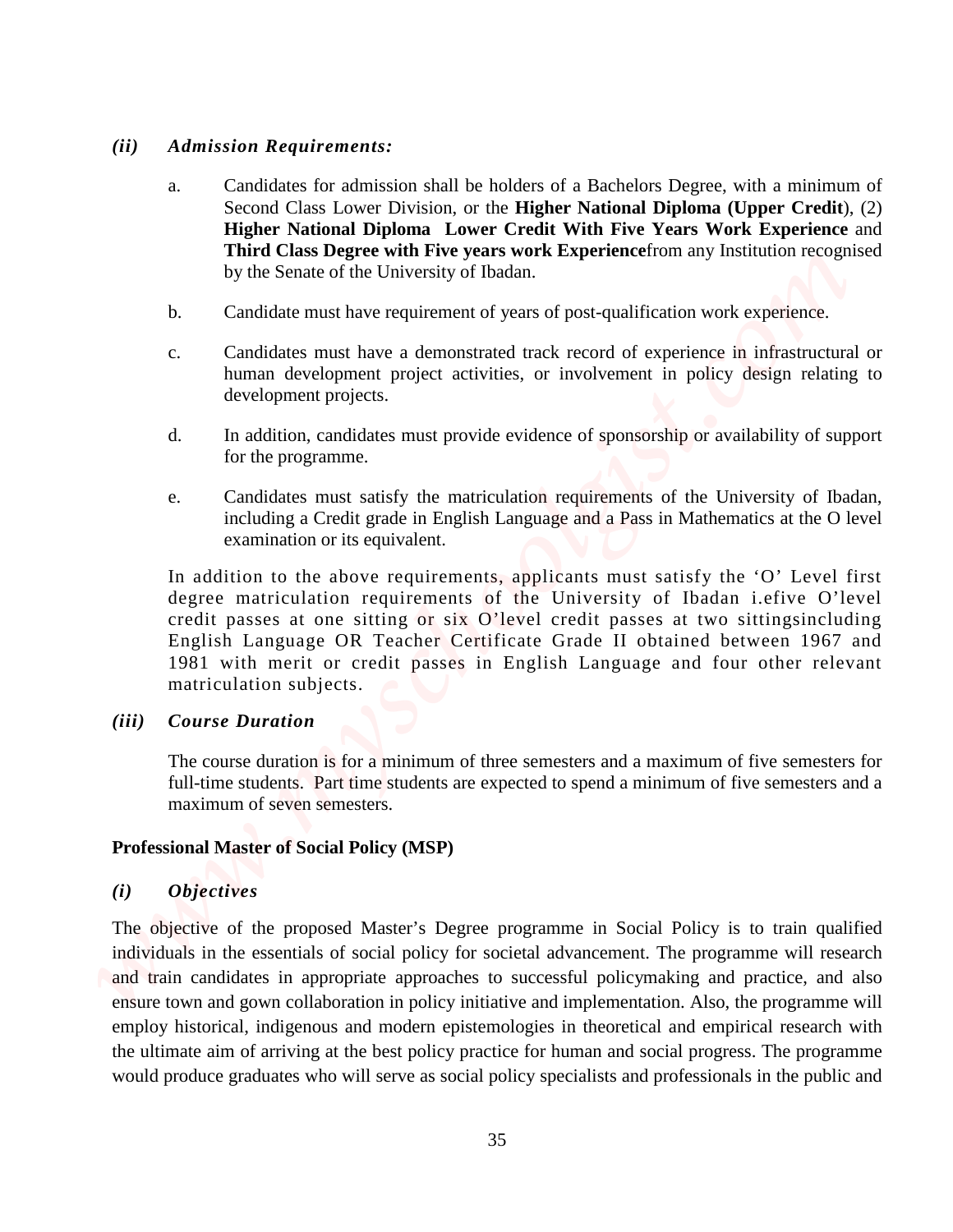private sectors, NGOs and international organizations with the guiding objective aimed at national and international advancement.

As such, the programme would train students in **social policy aspects** of:

- 1. Community Development
- 2. Population Management
- 3. Health Systems
- 4. Crime and Penology
- 5. Poverty and Social Protection
- 6. Gender and Social inclusion
- 7. Gerontology
- 8. Programme Planning, Management and Evaluation
- 9. Educational Policy
- 10. Agriculture and National Development
- 11. Oil, Gas and Sustainable Energy
- 12. Environment and Climate Change

## *(ii) Admission Requirements*

To be eligible for admission into the M.SP.Social Policy programme, and without any prejudice to the rules and regulations governing the award of postgraduate degrees of the University of Ibadan, a candidate shall:

Possess at least **2nd Class honours Lower Division** in the Social Sciences, Economic Sciences, Arts, Education, Sciences (Agricultural Science, Natural Sciences, Mathematical Sciences, Medical Sciences and Engineering) or Management Science from University of Ibadan or any other University recognised by the Senate of the University of Ibadan. private sectors, NGOs and international organizations with the guiding objective uirared at national and<br> *Warm*, the programme would train stochastics with policy superfs of:<br> **www.myschoolgist.com**<br> **1.** Community Develo

(a)Prospective candidates must have NYSC discharge certificate (for Nigerian graduates only). (b)All candidates must fulfill other basic requirements as stipulated by the Postgraduate College of the University of Ibadan.

# *(iii) Course Duration*

The course duration is for a minimum of three semesters and a maximum of five semesters for full-time students. Part time students are expected to spend a minimum of five semesters and a maximum of seven semesters

**Professional Master in Employment Relations and Human Resources Management (ER&HRM)**

## *Admission Requirements*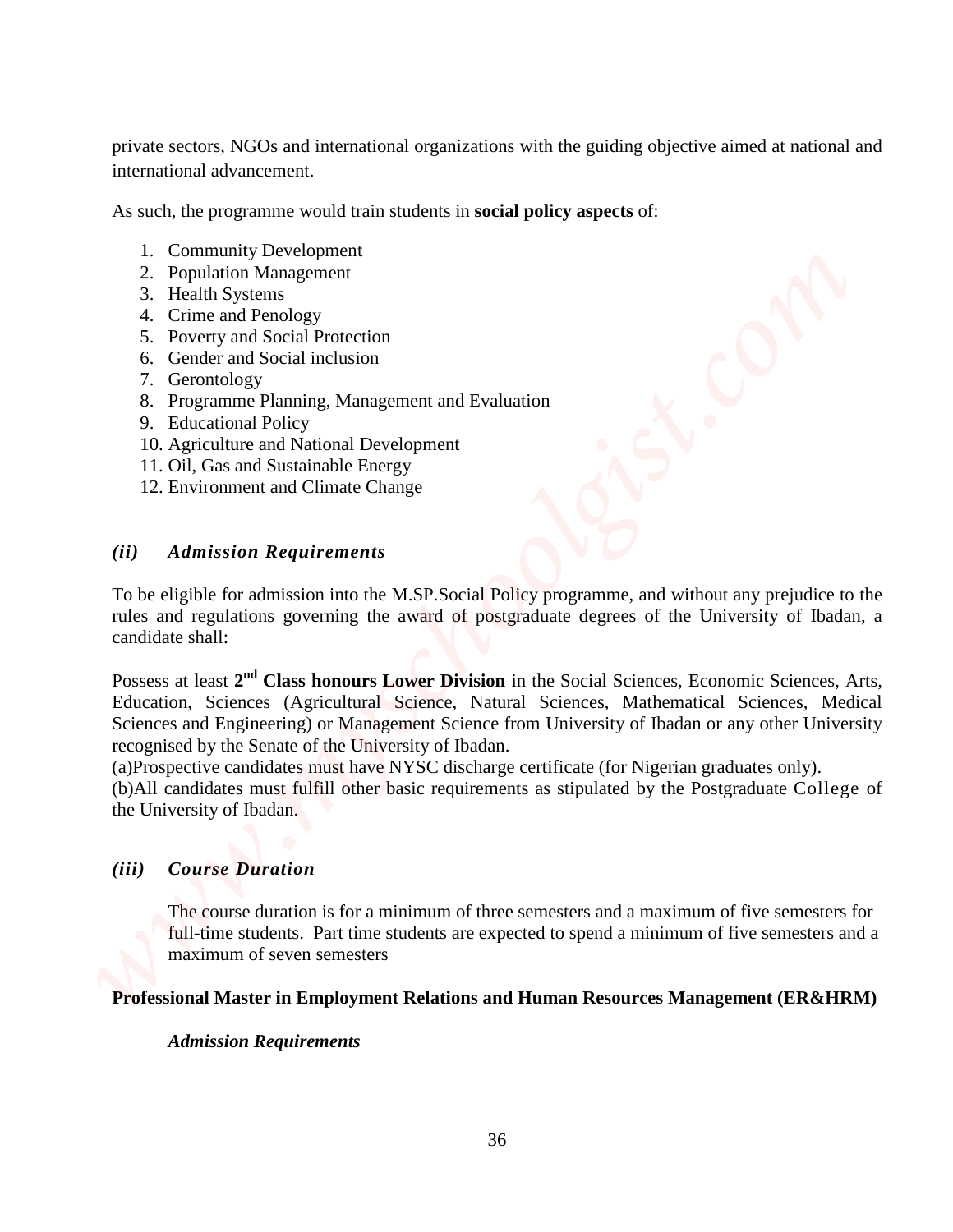To be eligible for admission into the Professional Master in Employment Relations and Human Resource Management programme and without any prejudice to the rules and regulations governing the award of postgraduate degrees of the University of Ibadan, a candidate shall possess five credit passes including English Language and Mathematics at the 'O' level. Candidate must hold at least  $2<sup>nd</sup>$ Class Honours Lower Division in relevant Bachelor's Degree of the University of Ibadan and from any recognized Universities. Candidates with  $3<sup>rd</sup>$  Class Degree or Higher National Diploma with minimum of two years work experience may be considered. In addition, prospective students with Post Graduate Diploma in ER/IR and HRM from the University of Ibadan or any recognised universities are eligible to apply. Prospective candidates must have NYSC Discharge/Exemption Certificate (for Nigerian Candidates) as approved by the Senate of the University of Ibadan. To be eligible for admission into the Professional Master in Employment Relations and Human Resource Management programme and without any projecties to the rates and reporting the source of paragementary properties of the

## *Designation and Duration of the Programme*

The Professional Master in Employment Relations and Human Resource Management shall last for a minimum of three semesters for a full-time programme and five semesters for a part – time programme and as determined by the Postgraduate School. Course work would occupy two semesters while the internship / field report will be carried out in the third semester for full - time students. For part-time students, course work would occupy four semesters while internship / field report will be carried out in the fifth semester.

The degree shall be designated Master in Employment Relations and Human Resource Management.

## **DEPARTMENT OF GEOGRAPHY**

## **Professional Master in Geographical Information Systems (M.GIS)**

## *(i) The Programme:*

This programme consists of courses taught for three semesters leading to the degree of Master of Science in Geographical Information Systems in the Department of Geography.

The aim of the Professional M.Sc. in Geographical Information Systems (GIS) is to produce well-trained professional in GIS concepts and technology with capabilities in various applications in the areas of natural resources and environmental management; rural, urban and regional planning, cartography.

### *(ii) Admission Requirements:*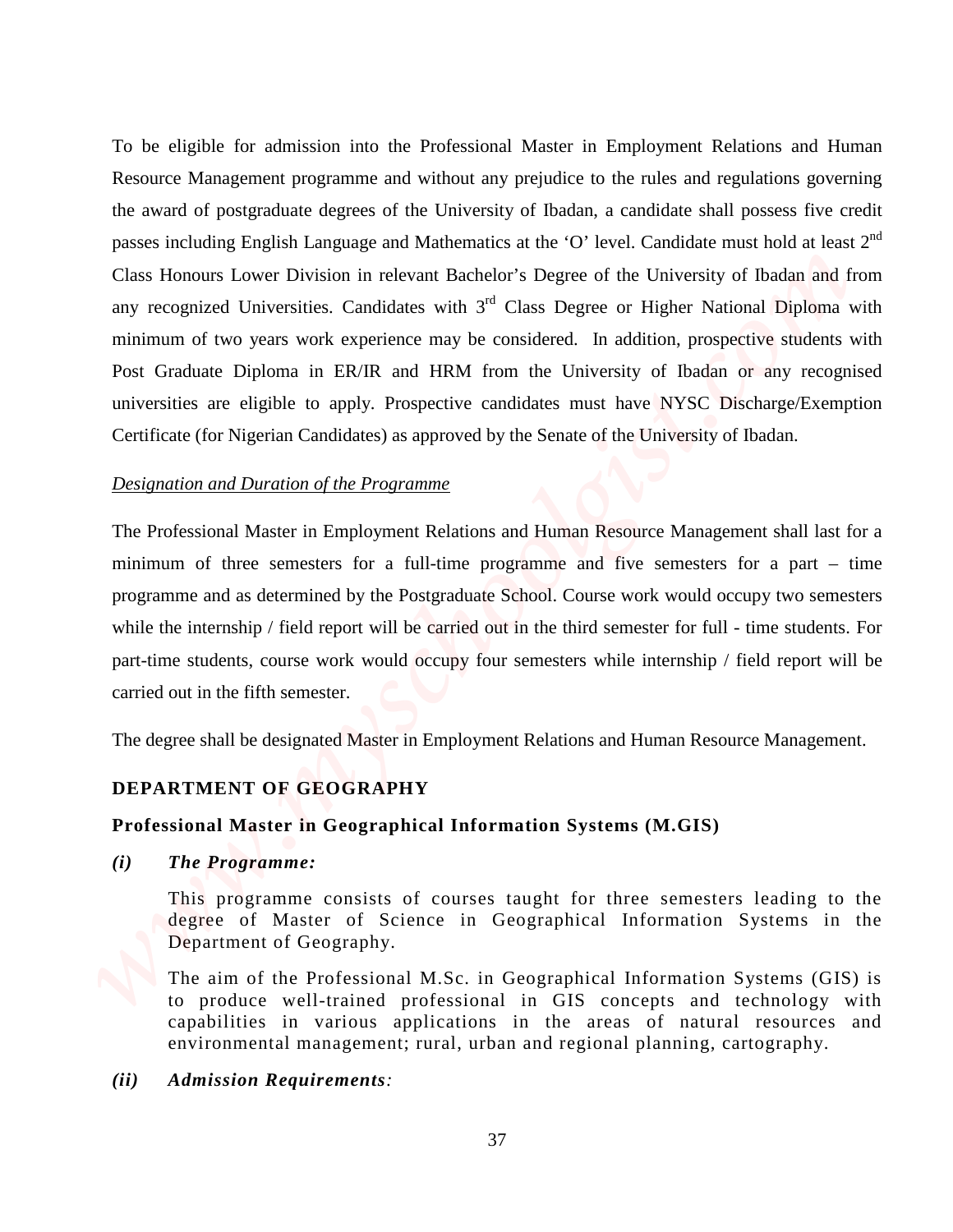Admission is open to graduates of the University of Ibadan and other approved Universities recognised by Senate with a minimum of Second Class Bachelor's degree in Sciences, Social Medicine, Agriculture and Forestry, Environmental Sciences, Social Sciences, Engineering and Urban and Regional Planning. Persons with professional qualifications may also be considered for admission.

In addition to the above requirements, applicants must satisfy the 'O' Level first degree matriculation requirements of the University of Ibadan i.efive O'level credit passes at one sitting or six O'level credit passes at two sittingsincluding English Language OR Teacher Certificate Grade II obtained between 1967 and 1981 with merit or credit passes in English Language and four other relevant matriculation subjects.

# **DEPARTMENT OF PSYCHOLOGY**

# **Professional Master of Managerial Psychology (M.M.P)**

## *(i) The Programme:*

The course shall be for a minimum of three semesters for full-time and five semesters part-time. The programme which is designed to lead to the Master of Managerial Psychology (M.M.P) is intended to be a professional preparation in the psycho-technical aspect of Organization and Industrial Management. Candidates for the programme will be specifically trained to achieve high level of competence in the areas of Administration, Human Resource Management, Marketing, Advertising, Human Engineering, and Ergonomic, Principles in the man-machine work environment equilibrium. Job Analysis and Job Evaluation, as well as the resolution of human conflicts in industry, especially as related to other societal organizations, are also emphasised. Admission is open to graduates of the University of Ibadan and other approved<br>Universite segments by Scalar with a maintman of Second Class Bachlor's<br>Segment in Scalar Scalar Scalar and Forestry, Environmental<br>Presents wi

## *(ii) Admission Requirements***:**

### **Admission is open to:**

(a) Graduates of the University of Ibadan and other Universities with a minimum of Second Class Bachelor's degree and H.N. D. (Lower Credit)in the Social Sciences, Sciences, Social Medicine, Agriculture and Forestry, Environmental Sciences, Engineering, Arts, Education and Law with a minimum of three years work experience.

 (i) HND graduates with a minimum of Lower Credit and a minimum of 3 years work experience.

(ii) Researchers or Managers with professional qualifications and at least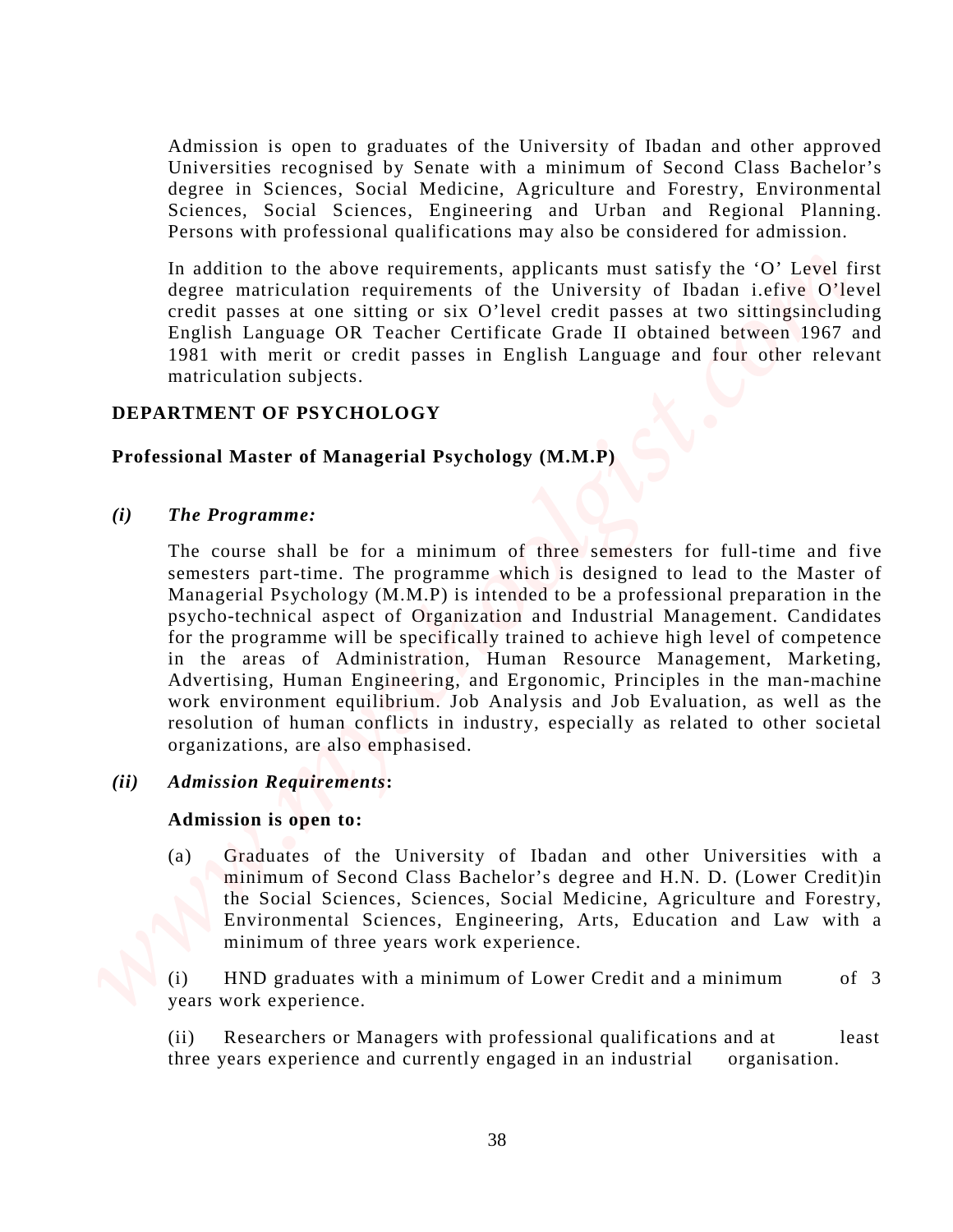- (iii) Candidates with the following professional qualifications: AIB, ACA, ACIS ACIB and ACC.
- (c) In addition to the above requirements, applicants must satisfy the 'O' Level, first degree matriculation requirements of the University of Ibadan i.e.five O'level credit passes at one sitting or six O'level credit passes at two sittings, including English Language OR Teacher Certificate Grade II obtained between 1967 and 1981 with merit or credit passes in English Language and four other relevant matriculation subjects. (W) Candidates with the following professional qualifications:<br>
AB, ACA, ACES ACIE and ACC.<br>
(C) <sup>15</sup> **MASTA CO** is the over requirements applicants must units' (c)<br>
(C) <sup>15</sup> **Moldition to the above requirements** applicant
	- (d) Applicants with third class, in addition to Postgraduate Diploma or Professional qualification may apply.

## **6. Professional Master of Science Degree in Legal Criminology and Security Psychology (LCS PSYCHOLOGY)**

*(i) Admission requirements:*

Candidates must be graduates of the University of Ibadan or of other approved Universities recognized by the Senate of the University or holders of equivalent qualifications.

## **Applicants must hold**:

(a) An honours degree with at least three years work experience in relevant fields such as the Customs Department, Prison Service, Immigration Department, Legal Practice, Security Organizations, Military and Foreign Missions.

Candidate with evidence of corporate sponsorship will have added advantage.

Candidates experience may be in Corporate Private and Public Security outfits and must be Managers or in equivalent positions.

Applicants with third class, in addition to Postgraduate Diploma or Professional qualification may apply.

In addition to the above requirements, applicants must satisfy the 'O' Level first degree matriculation requirements of the University of Ibadan i.e.five O'level credit passes at one sitting or six O'level credit passes at two sittings including English Language OR Teacher Certificate Grade II obtained between 1967 and 1981 with merit or credit passes in English Language and four other relevant matriculation subjects.

# **FACULTY OF EDUCATION**

## **DEPARTMENT OF LIBRARY, ARCHIVAL & INFORMATION STUDIES**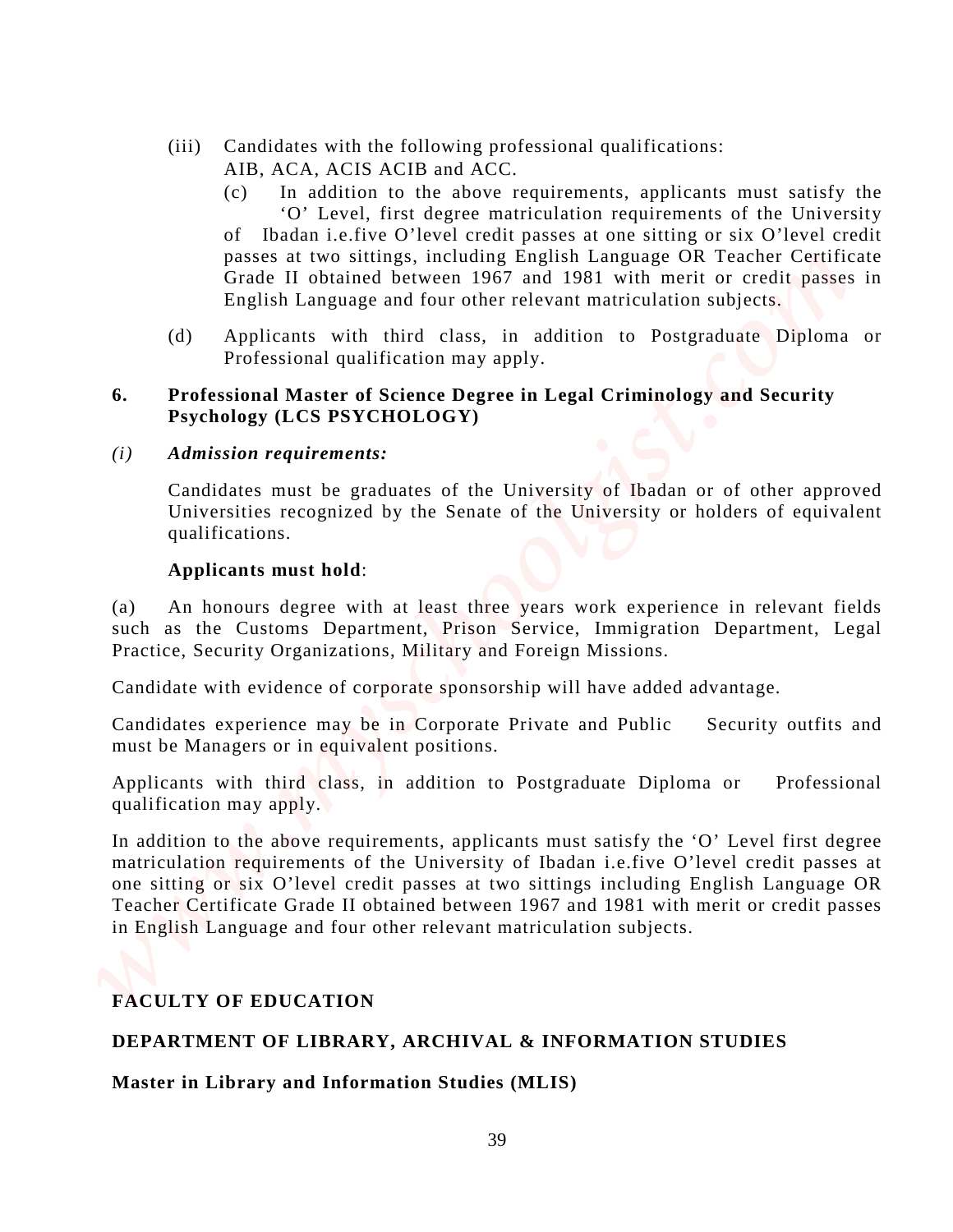# *(i)Objectives:*

This programme is designed to train people for professional work in various types of information institutions: Schools, Universities, Polytechnics, Public and Special Libraries; Information and Documentation Centers and other Institutions.

# *The Programme is designed for:*

(a) Graduates who wish to enter the field of librarianship and information studies at the full professional level and also prepare themselves for research in librarianship and related disciplines.

(b) Graduates who already possess a recognised professional qualification in librarianship and other related fields and wish to upgrade their knowledge in this field or widen their interests in some other subject areas and prepare themselves for research in library and information work.

# *(ii) Admission Requirements:*

Admission to the Master's degree programme is open to graduates of this university or of other universities recognised by Senate. Such graduates must have a minimum of:

(a) Bachelor's degree in Library and Information Science with a minimum of Second Class Lower division.

- (b) Second Class lower division in any discipline outside librarianship
- (c) Previous work experience in library will be an added advantage to applicants in all cases.

(d) All short-listed candidates will go through oral and written interview in the Department. Thus, applicants need to provide their e-mail addresses and telephone numbers for the invitation.

In addition to the above requirements, applicants must satisfy the 'O' Level first degree matriculation requirements of the University of Ibadan i.efive O'level credit passes at one sitting or six O'level credit passes at two sittingsincluding English Language OR Teacher Certificate Grade II obtained between 1967 and 1981 with merit or credit passes in English Language and four other relevant matriculation subjects. (i) Objectives:<br>
This programme is designed to mini-propie for professional work in varianx types of information<br>
Decaincential Cocons, three semesters, Notice mini-Newsletters of the<br>
Decaincident Cocos and order the ful

# *(iii) Duration*

The Master's programme in Library, Archival and Information Studies shall normally last a minimum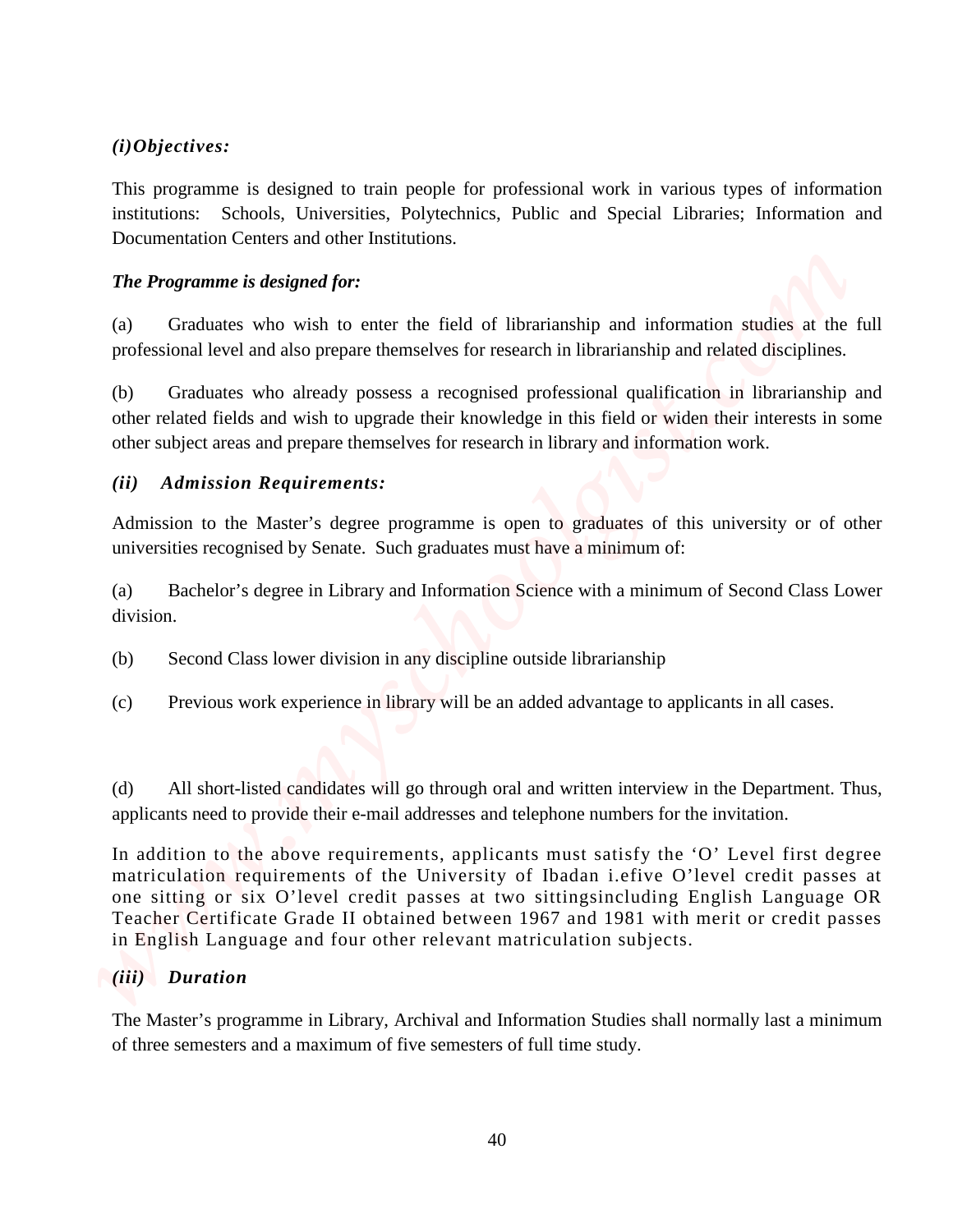# **Professional Master of Archives Administration and Record Management (M.A.R.M)**

# *Objectives:*

The programme is designed to attain the following objective

- To train graduates in records management in both, the private and public sectors.
- To prepare graduates for research work in Archives Administration and Records Management.
- To train senior personnel in Archives Administration and Records Management at an enhanced entry level of the profession.

# *(ii) Admission Requirements:*

## *Admission is open to:*

- a. Graduates of the University of Ibadan or other universities recognised by senate with a minimum of second class (lower) degree in any subject.
- b. Holders of the Bachelors' degree in Library, Archival, Information Studies with a minimum of second class lower degree.
- c. Holders of the Higher National Diploma with an upper credit in Records Management and allied disciplines.
- d. Experienced archivists and Records managers with lower academic qualification but with more than ten years practising experience may be considered on individual merit. Sponsorship by recognized institution will be an advantage.
- All short-listed candidates are required to go through oral and written interview in the Department. As such, all applicants are required to provide, an e-mail address and a telephone number for the invitation.

In addition to the above requirements, applicants must satisfy the 'O' Level first degree matriculation requirements of the University of Ibadan i.efive O'level credit passes at one sitting or six O'level credit passes at two sittingsincluding English Language OR Teacher Certificate Grade II obtained between 1967 and 1981 with merit or credit passes in English Language and four other relevant **Professional Master of Archives Administration and Record Management<br>
(MakRM)**<br>
The programme is designed to attain the following objective<br> **17.** *We in gradiments in records management* **in both, the private and public**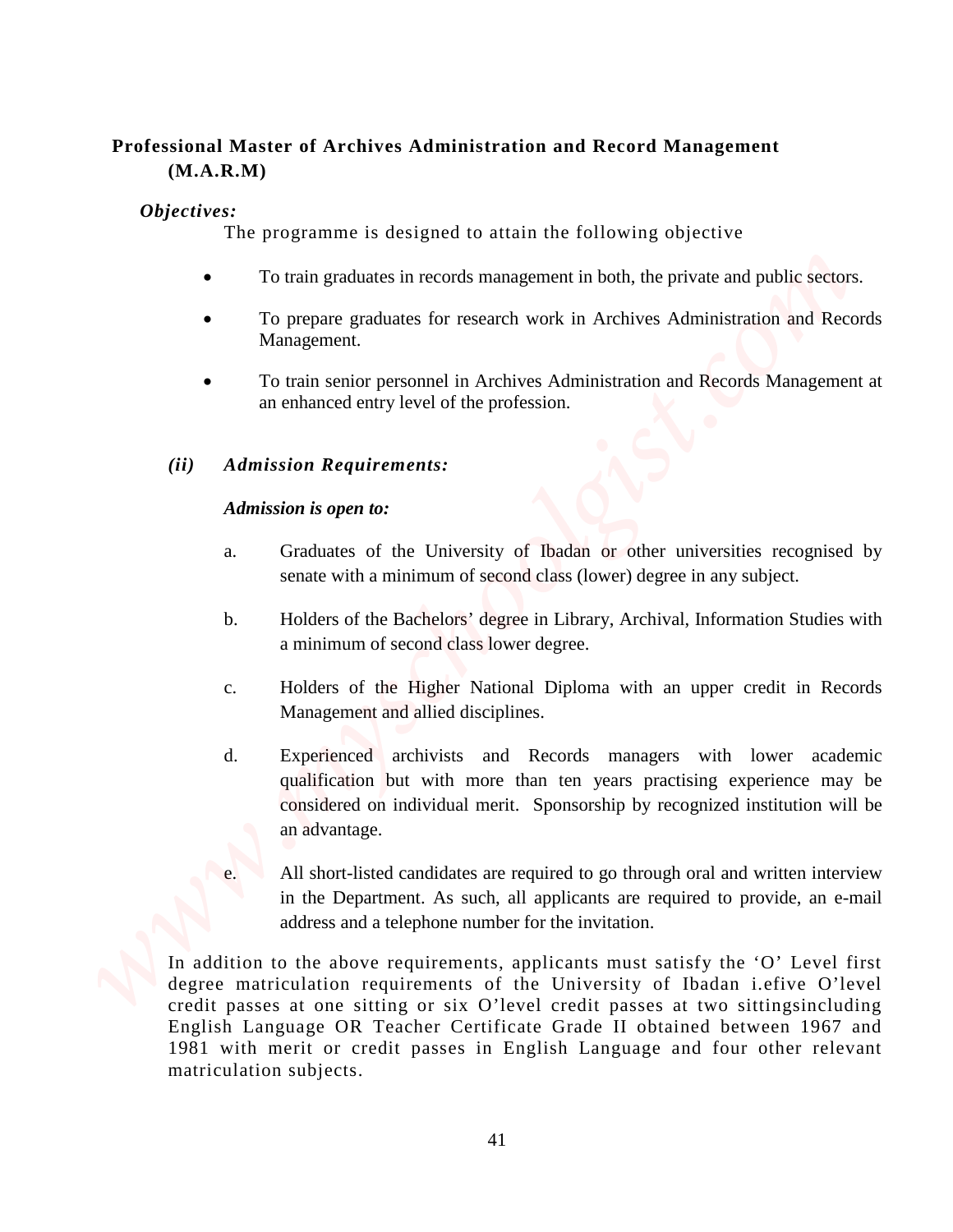## *(iii) Duration:*

The M.A.R.M programme will last a minimum of three and a maximum of five semesters of full-time study.

# 3. **Professional Master in Health Information Management (M.H.I.M)**

## *(i) Objectives:*

The objectives of the Health Information Management programme are:

- (a) To upgrade the knowledge and professional skills of Health Records Managers with the Higher National Diploma Certificate.
- (b) To attract other workers in the health sector to information management in Nigeria and West Africa at large. Candidates with Master degrees in other disciplines relevant to records and information management can be considered for the M.H.I.M. programme **and the interaction of the invitation** of the interaction of the invitation of the invitation. **Professional Meter in field the interaction of Matteria Holds and properties are the invitation. (***i)* **Objectives a find the** 
	- (c) To upgrade the academic knowledge and professional skills of various practitioners in the field.

## *(ii) Admission Requirements:*

Admission to the programme will be opened to holders of:

- (a) B.Sc. in Science-related disciplines with a minimum of second class (Lower Division).
- (b) Higher National Diploma Certificate holders with Upper Credit in Health Records Management and related disciplines who in addition have **two years post-graduation work experience.**
- (c) Higher National Diploma Certificate holders with lower credit in Health Records management and related disciplines who in addition have**Three years post-graduation work experience.**
- (d) Higher National Diploma Certificate holder with Distinction in HRM
- (e) All short-listed candidates are required to go through oral and written interview in the Department. All applicants are therefore required to provide an e-mail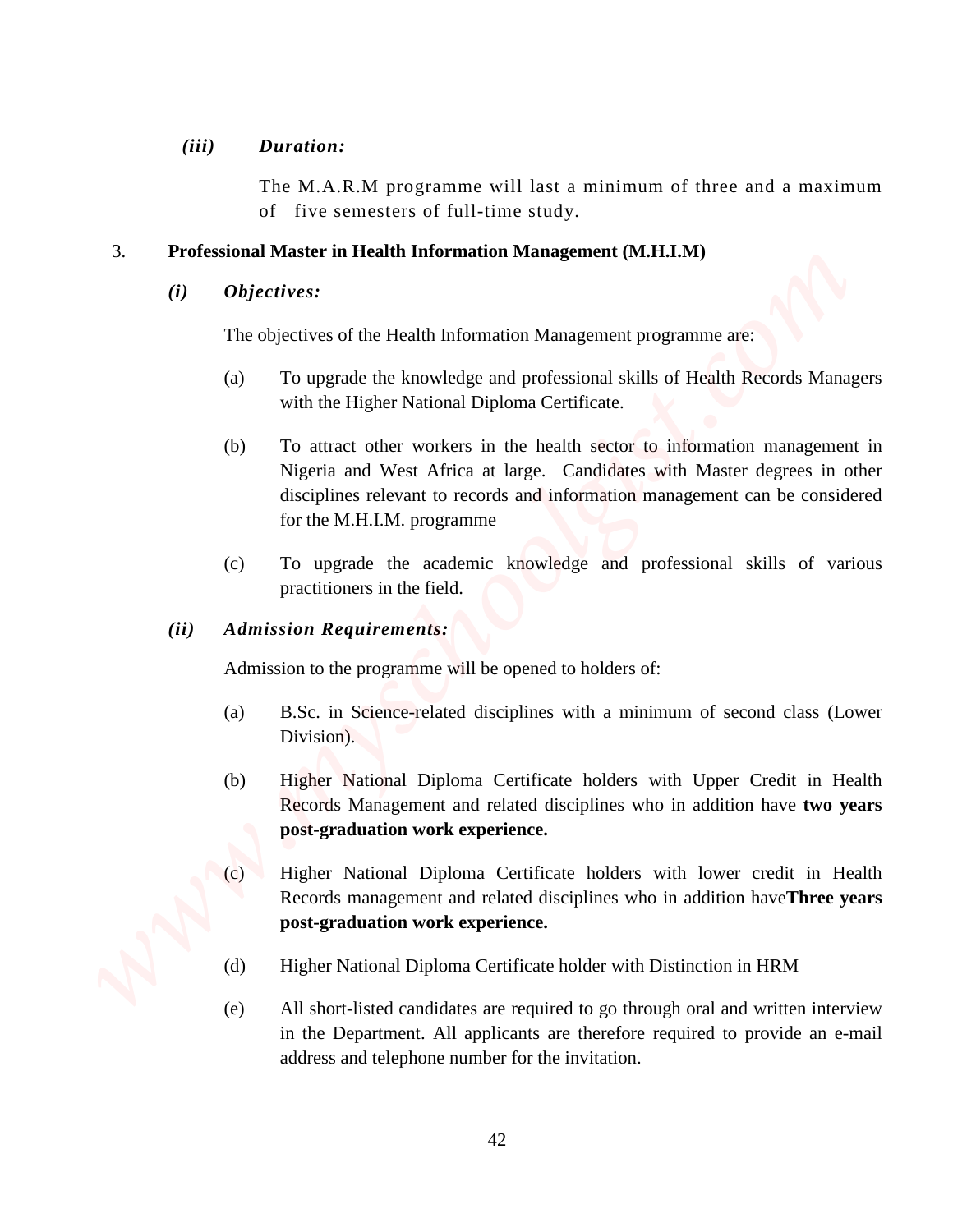In addition to the above requirements, applicants must satisfy the 'O' Level first degree matriculation requirements of the University of Ibadan i.efive O'level credit passes at one sitting or six O'level credit passes at two sittingsincluding English Language OR Teacher Certificate Grade II obtained between 1967 and 1981 with merit or credit passes in English Language and four other relevant matriculation subjects.

- *(iii) Duration:*
	- (a) The Master in Health Information Management (MHIM) should normally last a minimum of three semesters and a maximum of five semesters of full time study. This includes course work, practicum and project work.

### **Professional Master of Publishing and Copyright Studies (M.P.C.S)**

*(i) Objectives:*

The objectives of the Master's degree in publishing and copyright studies are:

- (a) To train publishers and copyright inspectors and administrators for the publishing and electronic media industries.
- (b) To produce postgraduate level manpower in publishing and copyright who will assume professional positions in the private and public sectors including educational institutions and in addition to direct services, will provide supervision, administration, research, and consultative services requiring advanced perspective, technical and human relations skills and competence in publishing and copyright studies. Final distribution to this showe requirements, applicants must satisfy the "O" Level first degree matricialiston (spin) controlled the University of Brackman Lefton Olivers (Fig. 2016) and the matric of results and the co
	- *(ii) Duration*

The Master's degree programme will last for a minimum of three semesters and maximum of five semesters of full-time study. This include course work, practicum and project work.

## *(iii) Admission Requirements:*

### **Candidates should hold:**

- (a) A good first degree (not less than second class lower division) of the University of Ibadan or other Institutions recognized by Senate.
- (b) Higher National Diploma (HND) in Electronics, Printing Technology,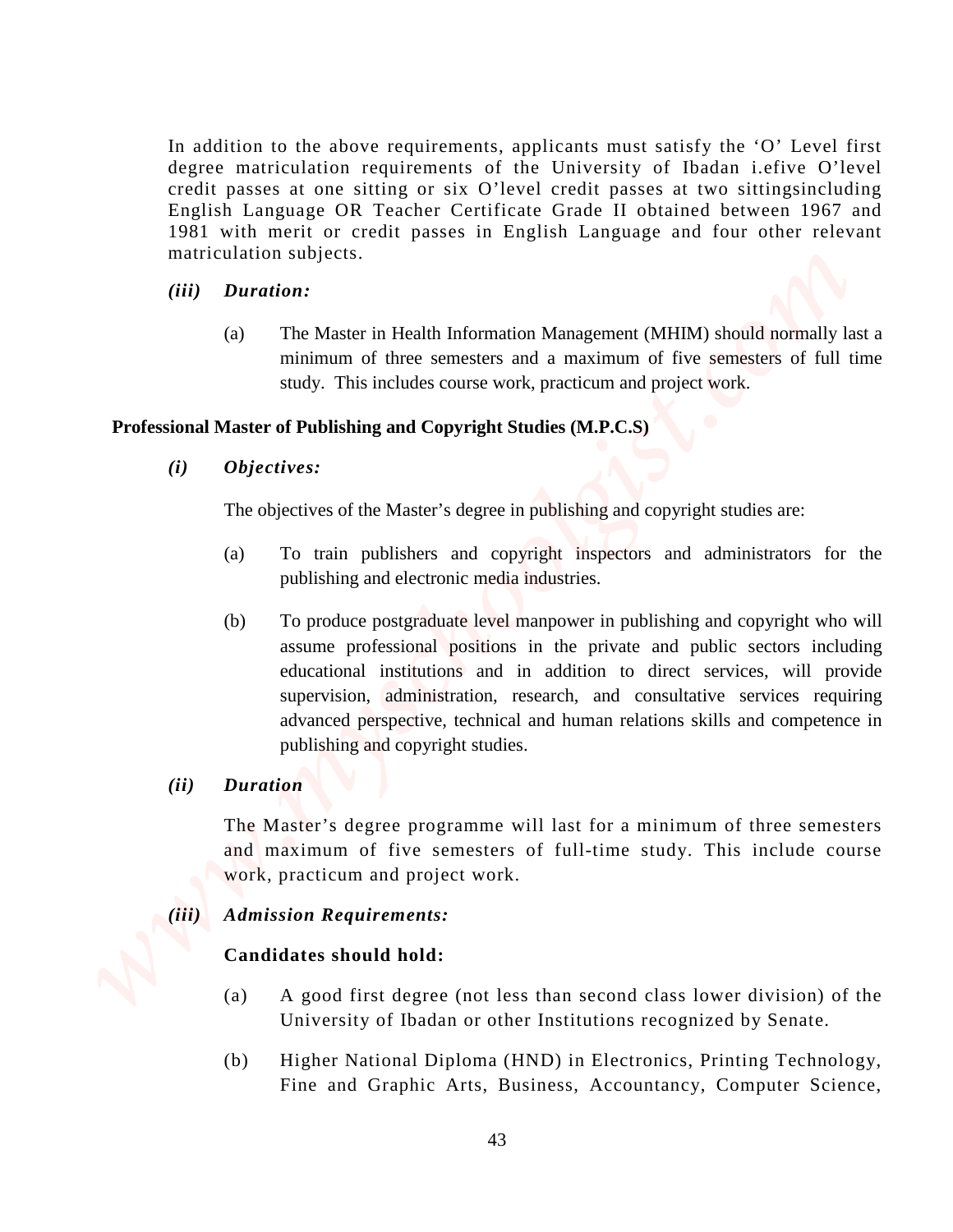Publishing, Mass Communication and other relevant and complementary disciplines with five years post-graduate work experience in a related area will be admitted to the Terminal Degree Option (TDO).

The candidates must satisfy the O'level requirements which include at least credit in five O'level subjects including English Language.

All short listed candidates are required to go through oral and written interviews in the Department. Each applicant is required to provide an e-mail address and a telephone number for the invitation.

In addition to the above requirements, applicants must satisfy the 'O' Level first degree matriculation requirements of the University of Ibadan i.efive O'level credit passes at one sitting or six O'level credit passes at two sittingsincluding English Language OR Teacher Certificate Grade II obtained between 1967 and 1981 with merit or credit passes in English Language and four other relevant matriculation subjects.

# **DEPARTMENT OF SOCIAL WORK**

# **Professional Master of Social Work (M.S.W)**

# *(i) The Programme*

This Programme consists of courses, taught over four semesters, (field placement inclusive) leading to the degree of Master of Social-Work (M.S.W.) in the Department of Social Work. The following areas of emphasis are offered: Health Social Work (General and Psychiatry), Community Development, Social Welfare (Family, Education, Youth, Juvenile and Criminal Justice) and Industrial Social Welfare. **Postivisting, Mass Communication and other relevant and compenentes of the product of the system post-graduate systems (separate System in the system post-graduate or the system of the control of the Clevel Most communica** 

# *(ii) Admission Requirements:*

Admission to the Programme is open to graduates of the University of Ibadan or other approved Universities with not less than second class lower division. Other considerations are graduates with third class or HND (Upper Credit) plus Postgraduate Diploma in Social Work (PGDSW)/Postgraduate Diploma in Education (PGDE).

In addition to the above requirements, applicants must satisfy the'O' Level first degree matriculation requirements of the University of Ibadan. i.e. 'O'Level credit passes in five subjects at one sitting or 6 credits at not more than two sittings including English Language.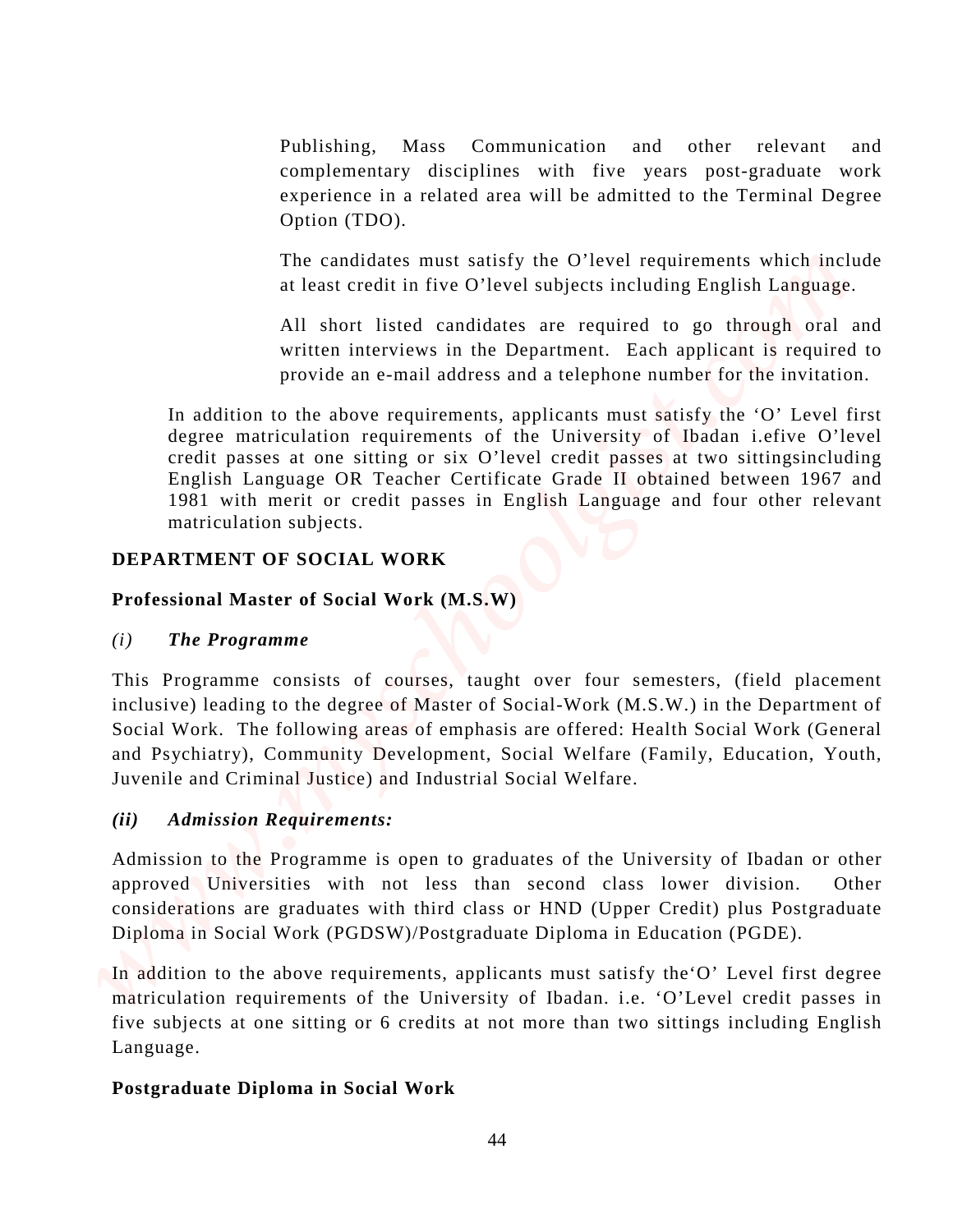# *(i) The programme*

This programme consists of courses, taught over two semesters leading to Postgraduate Diploma in Social Work (PGDSW) in the Department of Social Work.

# **(ii)** *Admission Requirements*

Admission to the programme is open to candidates who hold University degree with minimum of third class in any discipline or any approved equivalent professional qualifications recognised by the Senate of the University of Ibadan.Candidates with relevant professional qualifications such as HND Social Work with minimum of upper credit or other related disciplines and approved equivalent qualifications are eligible for admission.

In addition to the above requirements, applicants must satisfy the 'O' Level first degree matriculation requirements of the University of Ibadan i.efive O'level credit passes at one sitting or six O'level credit passes at two sittingsincluding English Language OR Teacher Certificate Grade II obtained between 1967 and 1981 with merit or credit passes in English Language and four other relevant matriculation subjects.

# **DEPARTMENT OF COUNSELING AND HUMAN DEVELOPMENT STUDIES**

# **Professional Master of Personnel Psychology (M.P.P.)**

# *(i) The Programme*

This programme consists of courses taught over three semesters and designed to equip its graduates with necessary psychological skills to man the Human Resources Departments of modern organizations.

# *(ii) Admission Requirements:*

Admission to the programme is open to graduates of the University of Ibadan or other recognised Universities. Preference would be given to candidates with first degree in Counseling, Psychology, Sociology, Economics, Political Science, Agriculture science, Environmental Science, Computer and Information Science, Arts, Education, Business Administration, Marketing, Law and Engineering with a maximum of 2 years working experience. Candidates with recognized professional qualifications such as AIB, ACA, ACCA, ACIS, CIPM and HND holders (minimum of lower credit) with at least three years work experience are also eligible to apply. Evidence of sponsorship from **The programme**<br>
This programme constats of convest, hughli was two semesters leading to Postgradians<br>
Diploma in Social Work (PGDSW) in the Department of Social Work.<br>
Admission to programme is agent to combiding when th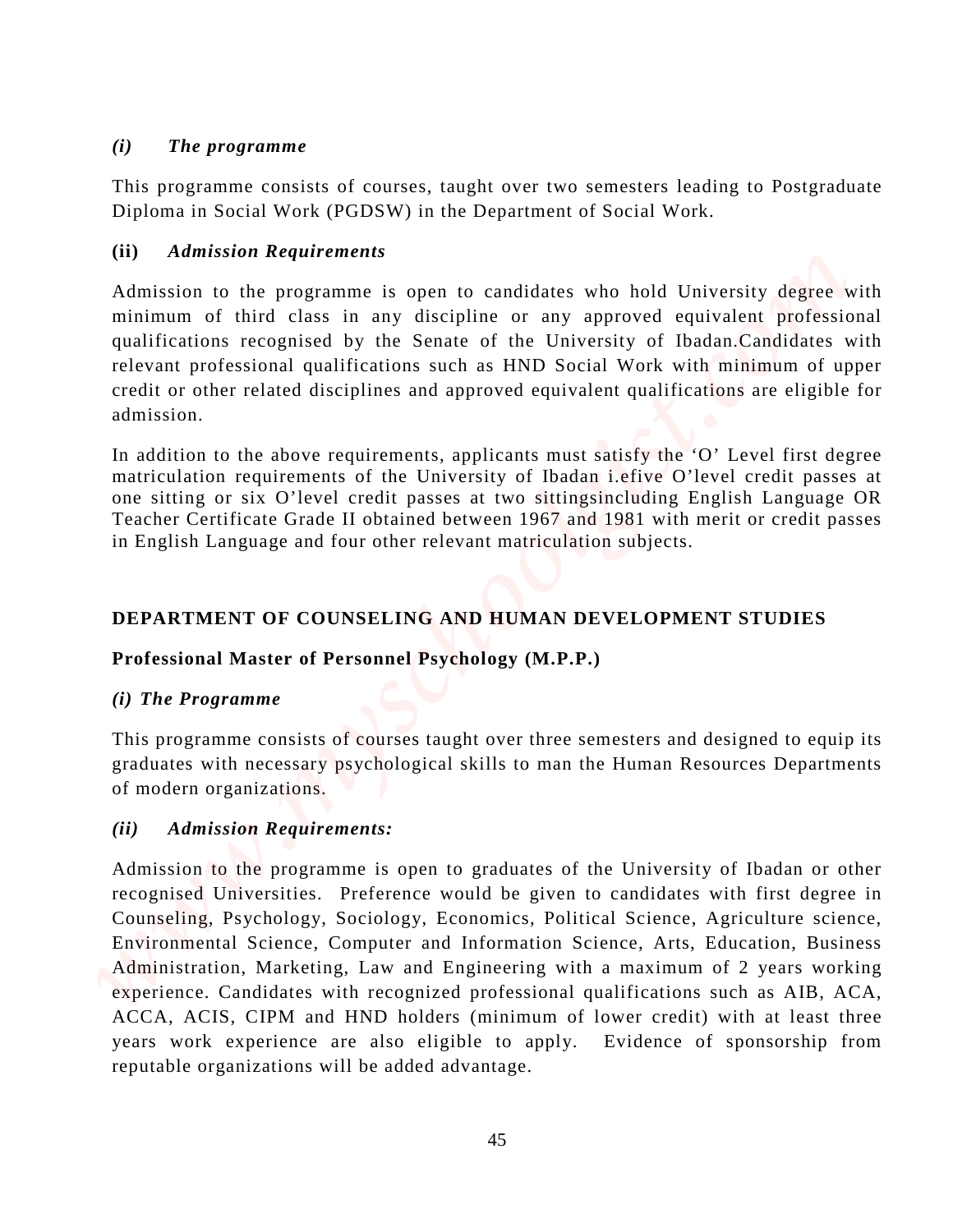In addition to the above requirements, applicants must satisfy the 'O' Level and first degree matriculation requirements of the University of Ibadan i.efive O'level credit passes at one sitting or six O'level credit passes at two sittings including English Language OR Teacher Certificate Grade II obtained between 1967 and 1981 with merit or credit passes in English Language and four other relevant matriculation subjects. In addition to the above requirements, applicants must satisfy the <sup>101</sup> Lavel and first phase and first of the correlation control of the Correlation subjects and the correlation control of the correlation subjects  $w$  an

# **DEPARTMENT OF ARTS AND SOCIAL SCIENCES EDUCATION**

# **Postgraduate Diploma In Teaching In Higher Education (P.G.D.T.H.E.)**

Candidates shall be holders of a first degree, M.A., M.Sc. and Ph.D. and must in addition, be teachers at a higher educational institution. This includes Universities, Colleges of Education, Polytechnics, and any other higher Education that may be recognized by the Senate of the University of Ibadan. The programme accommodates candidates from all areas of Specialization.

Apart from general requirements, applicants for Science Education, Mathematics Education, Educational Technology, Sociology of Education and Social Studies Education are required to possess credit in Mathematics while others should possess at least a pass.

In addition to the above requirements, applicants must satisfy the 'O' Level first degree matriculation requirements of the University of Ibadan i.efive O'level credit passes at one sitting or six O'level credit passes at two sittings including English Language OR Teacher Certificate Grade II obtained between 1967 and 1981 with merit or credit passes in English Language and four other relevant matriculation subjects.

# **DEPARTMENT OF SPECIAL EDUCATION**

# **Professional Master of Rehabilitation of Exceptional Persons (M.R.E.P)**

Candidates must have a good and relevant first degree in the following areas: Education, Sociology, Sciences, Psychology, Political Science, Community Health, Psychiatry, Rehabilitation Teachers, Severe Special Needs Nursing, Human Development.

Candidates with Higher National Diploma (H.N.D) in relevant discipline plus two years cognate experience will be considered for admission.

In addition to the above requirements, applicants must satisfy the 'O' Level first degree matriculation requirements of the University of Ibadan i.efive O'level credit passes at one sitting or six O'level credit passes at two sittingsincluding English Language OR Teacher Certificate Grade II obtained between 1967 and 1981 with merit or credit passes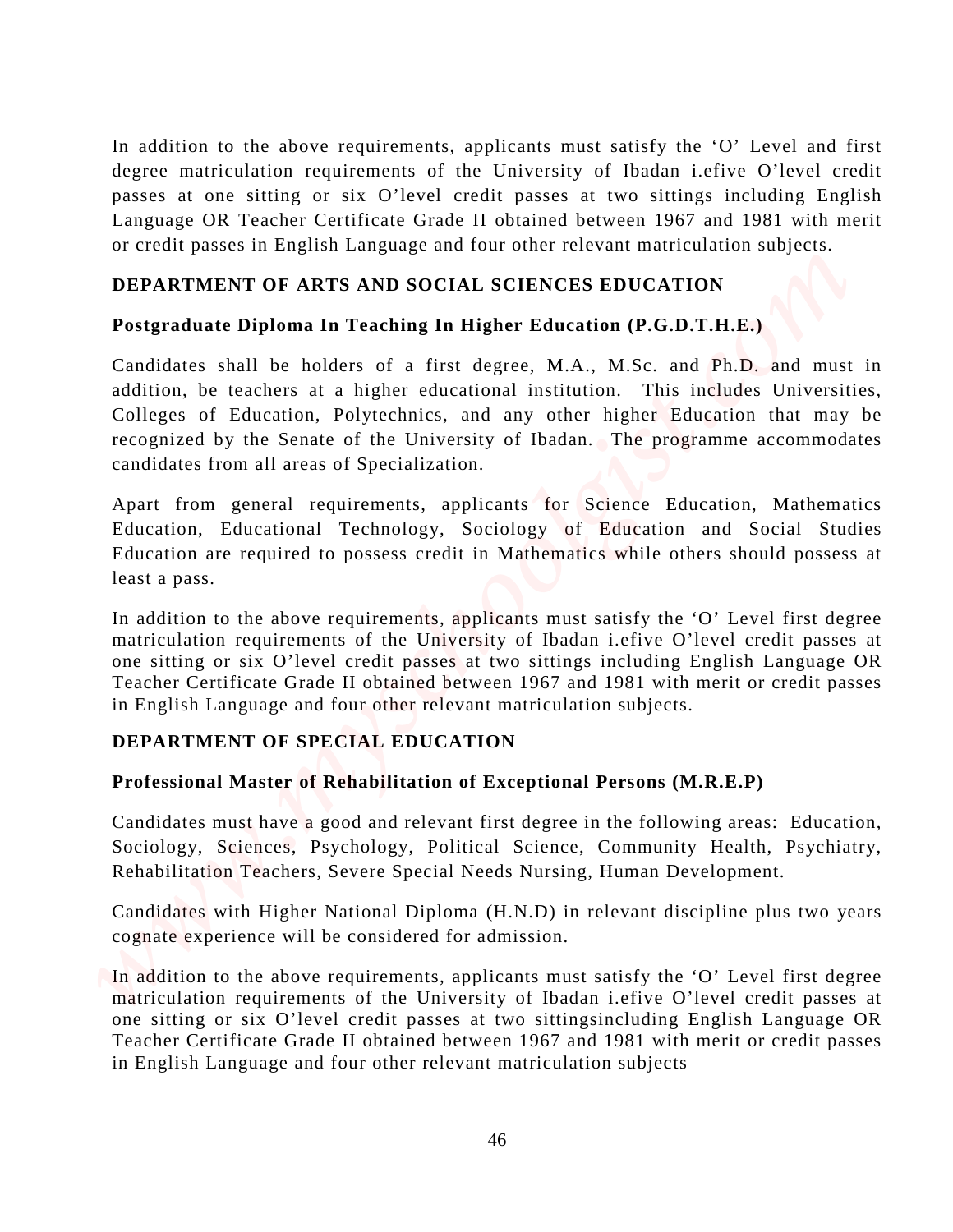## **SCHOOL LIBRARY AND MEDIA TECHNOLOGY**

#### **Professional Master in Media Resource Management (M.M.R.M)**

### **Admission Requirements:**

The Centre offers the following programmes and courses approved by the University Senate: Admission to the programme shall normally be open to recognised graduates with one of these qualifications of the University of Ibadan or of other Universities approved by the Senate of the University of Ibadan:

iv. B.L.I.S., B.Ed., B.A., B.Sc., with a minimum of  $3<sup>rd</sup> Class$ 

v. H.N.D. – with at least 3years post qualification experience

The degree of Master in Media Resource Management is to produce professionally qualified media specialists to run the school library media centres at the primary and secondary school levels, manage the state and national education resource centres, establish and run the resource centres for the external study programmes, the Media houses and National Information Centres. The can also be employed as librarians in libraries. The degree of Master in Media Resource Management is subject to the University regulations governing higher degrees. **SCHOOL LIDRARY AND MEDIA TECHNOLOGY**<br> **Professional Master in Media Resource Management (MARM)**<br>
Admission to the programme shall contouring programmes and contacts approved by the University Senate:<br>
The Contro offers t

## **DEPARTMENT OF DATA AND INFORMATION SCIENCE**

### **Professional Master of Information Resources Management (MIRM)**

Corporate Knowledge Management

Database Design and Administration

Web Application Development

Information Management Practice

## **(i) Objectives:**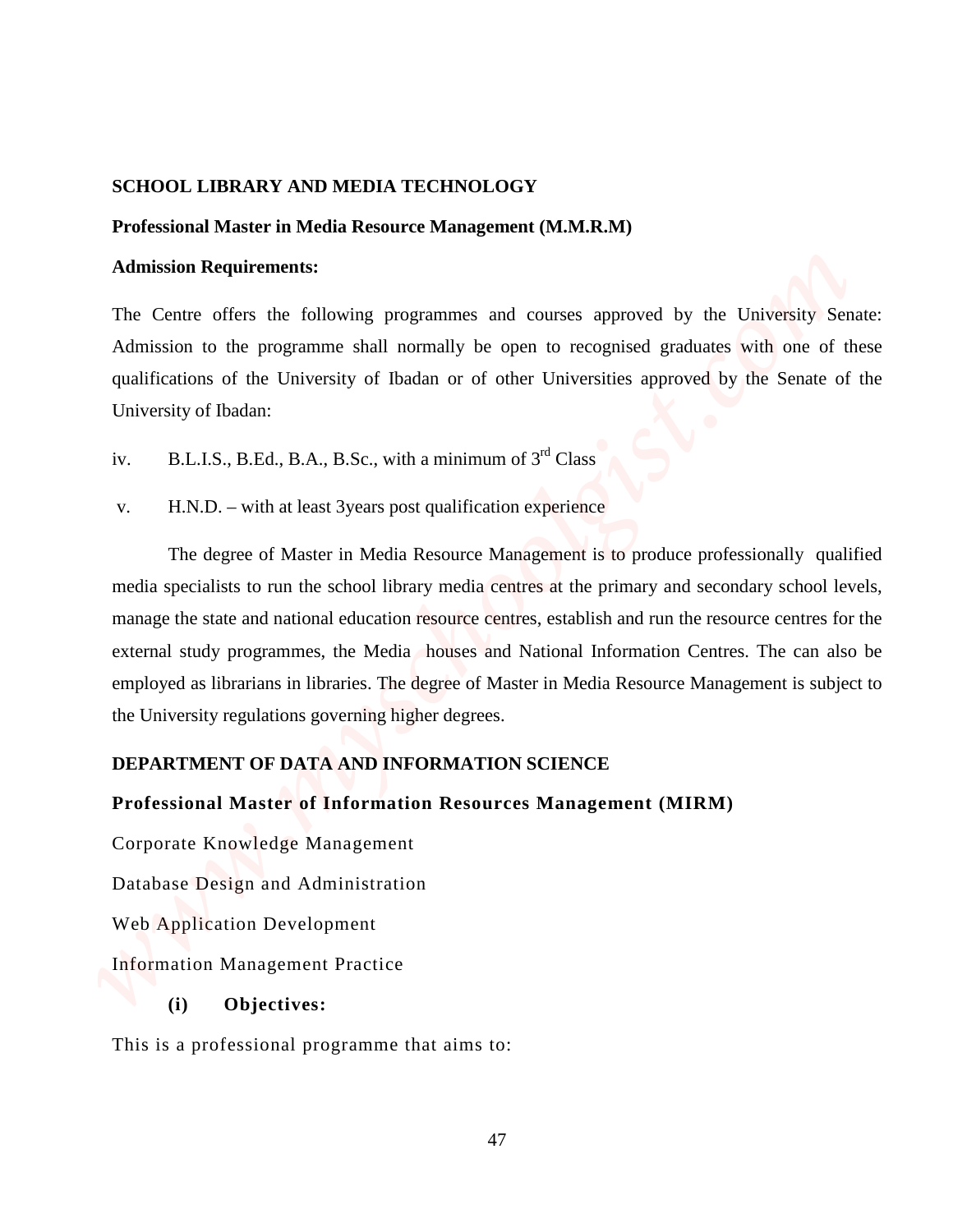- a) Develop the students' knowledge and skills for professional careers in information technology and systems and management positions in the information industry.
- b) Produce graduates with generic data, information, knowledge and information technology management skills, along with specialized knowledge and skills in specified areas in the information industry.
- c) Produce graduates with adequate versatility, innovativeness and confidence to assume leadership positions at middle to top managerial position in the information industry.

# **Target Group**

University graduates or higher national diplomats, or equivalents who are interested in pursuing professional and managerial careers in the information sciences, technology and systems.

## **(ii) Admission Requirements:**

Applicants to the programme must possess any of the following minimum qualifications, or equivalents, obtained from institutions approved by Senate:

- a) Second Class honours degree in any discipline;
- b) Third Class in any discipline, plus an academic or professional master's degree in any discipline.
- c) Higher National Diploma (HND) at Upper Credit classification.

In addition to the above requirements, applicants must satisfy the 'O' Level first degree matriculation requirements of the University of Ibadan i.efive O'level credit passes at one sitting or six O'level credit passes at two sittingsincluding English Language OR Teacher Certificate Grade II obtained between 1967 and 1981 with merit or credit passes in English Language and four other relevant matriculation subjects. B<br>
Werelep the students' knowledge and skills for professional careers in<br>
information recharance<br>
information constany<br>
(b)<br>
Produce gradiates with genetic data, information when<br>the full-time of studients which allows th

# **(iii) Duration and Mode of Study**

The programme will normally last for a minimum of five and a maximum of eight semesters of part-time study.

Please note that the part-time does not mean weekend only programme but lesser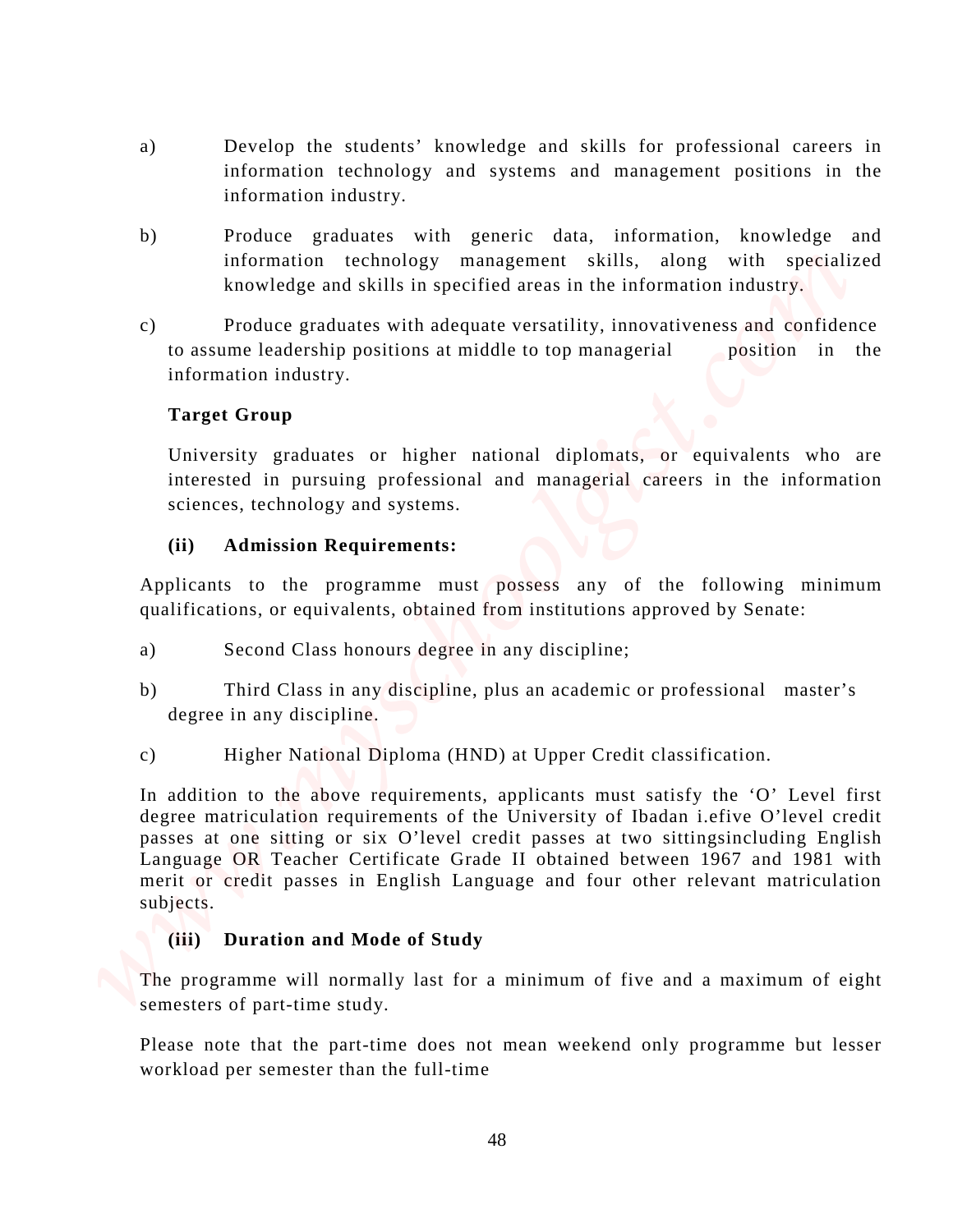# **FACULTY OF AGRICULTURE**

# **DEPARTMENT OF FOREST PRODUCTION AND PRODUCTS**

## **Professional Master of Agroforestry (M.A.F.)**

## *(i) Programme***:**

This is a two-year Master's degree programme. It combines both course work and project research. Candidates will be required to undertake field research lasting between 3 and 9 months at the end of which a dissertation will be written and submitted for assessment. The Professional Master of Agroforestry is a terminal Degree.

## *(ii) Admission Requirements:*

The Professional Master of Agroforestry is open to candidates with Second Class (Lower Division). Third Class or Pass Degree or Higher National Diploma Degree in the relevant subject area.

In addition to the above requirements, applicants must satisfy the 'O' level first degree matriculation requirements of the University of Ibadan, i.e. five O'level credit passes at one sitting or six O'level credit passes at two sittings including English Language, Mathematics, Chemistry and Biology and any other two Science subjects. **EACULTY OF AGRICULTURE**<br> **SPECIES TREES TRANSPORT AND PRODUCTS**<br> **Professional Master of Agroforestry (M.A.F.)**<br>
(i) **Professional Master of Agroforestry (M.A.F.)**<br>
(ii) **The Management** and proper research. Candidates wi

# **DEPARTMENT OF WILDLIFE & ECOTOURISM MANAGEMENT**

## **Postgraduate Diploma in Biodiversity Management (PGDBM)**

## *(i) Admission Requirement:*

Applicants will be required to have either a minimum of first degree in Agriculture, the Sciences, Forestry, Wildlife Management, Fisheries Management and Conservation and Tourism Management of the University of Ibadan or any other recognized Universities.

Or an HND (with O' level Credit Pass in English and Mathematics) in Tourism, Agriculture,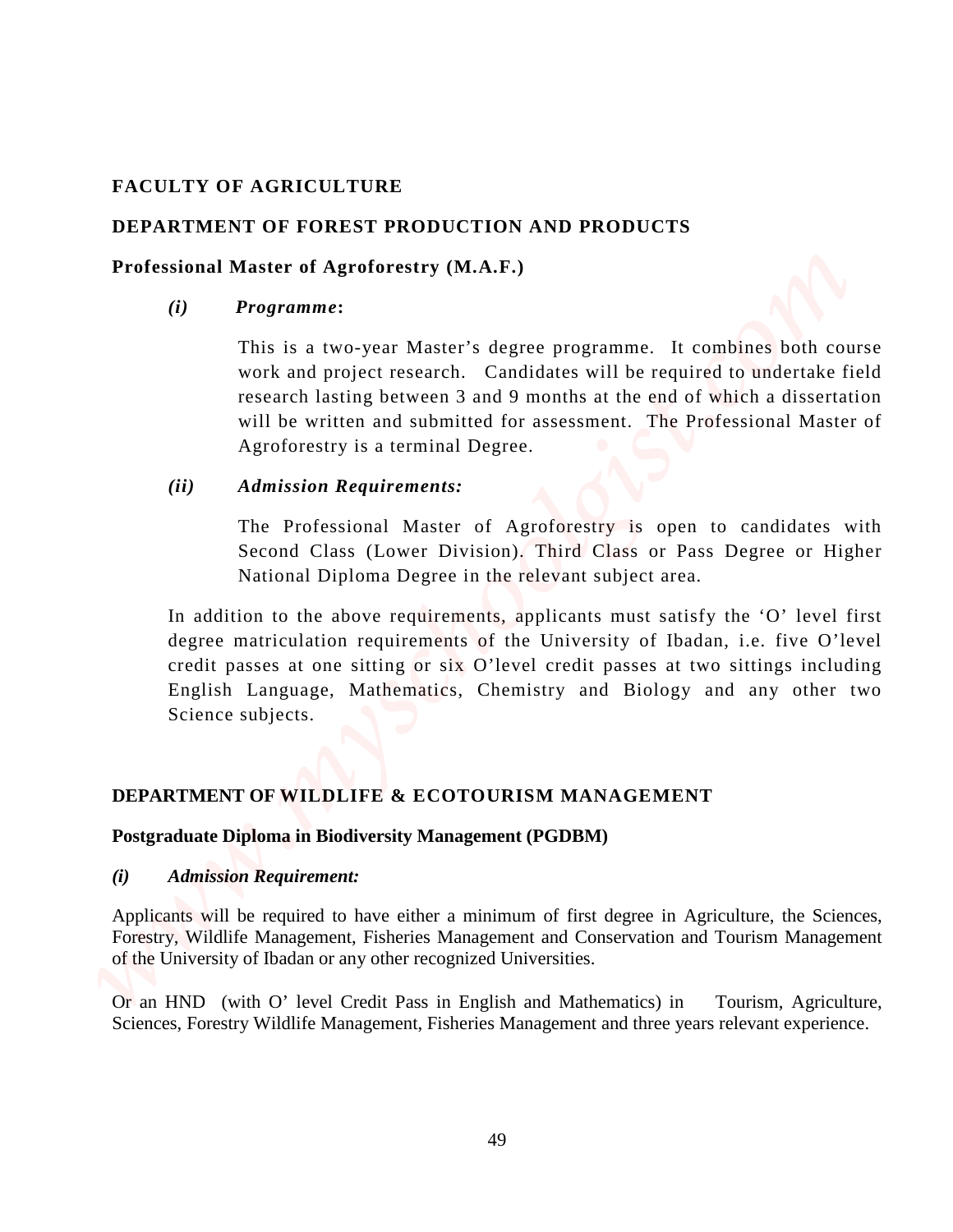In addition to the above requirements, applicants must satisfy the 'O' level first degree matriculation requirements of the University of Ibadan, i.e. five O' level credit passes at one sitting or six O' level credit passes at two sittings including English Language, Mathematics, Chemistry and Biology and any other two Science subjects. *www.myschoolgiteringths (we complete the state of the complete that the maximized in complete the complete throw of the United State Complete Complete Complete Complete Complete Complete Complete Complete Complete Comple*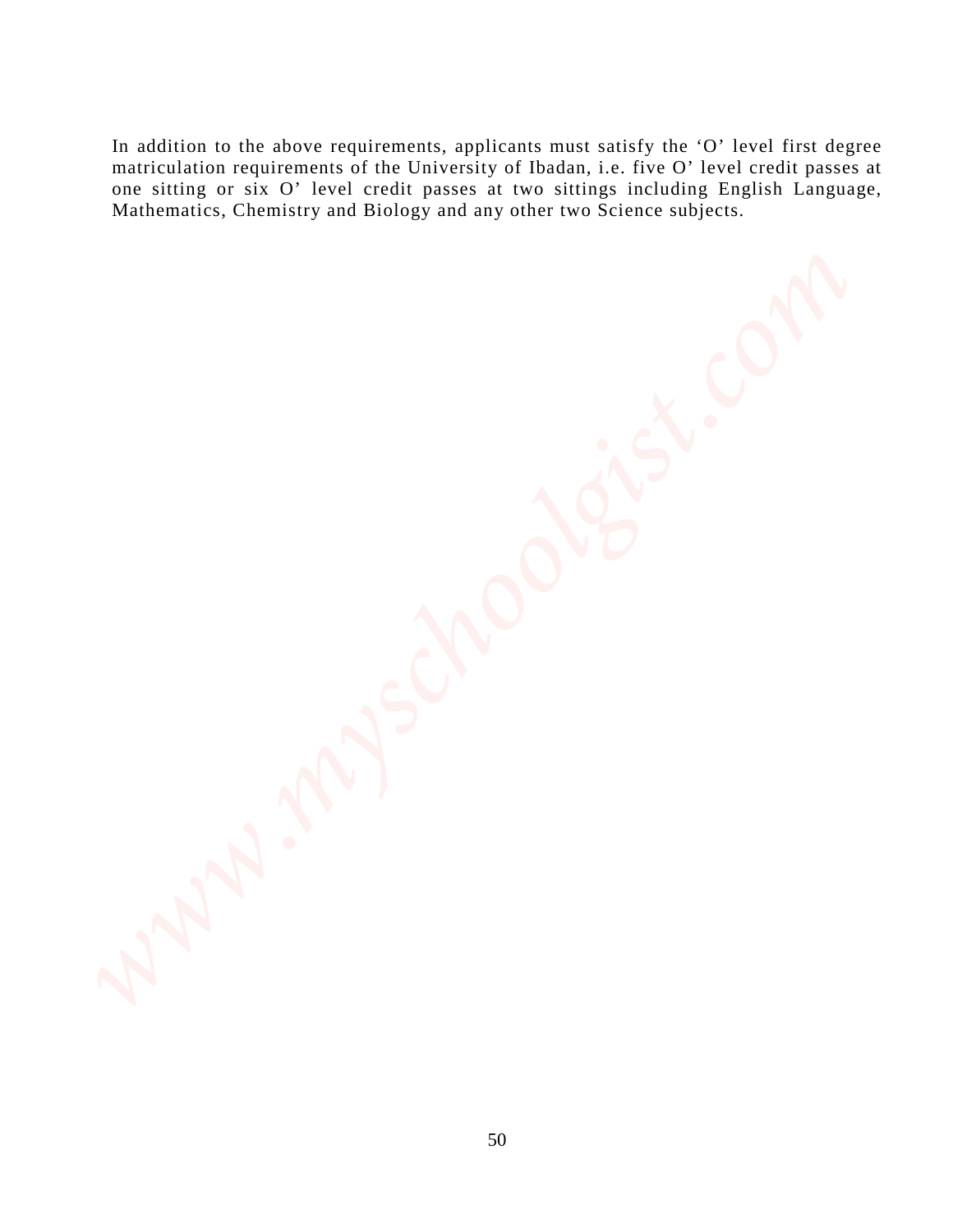# **FACULTY OF TECHNOLOGY**

# **DEPARTMENT OF ELECTRICAL & ELECTRONIC ENGINEERING**

## **Professional Master of Science in Microprocessor & Control Engineering**

## *(i) The Programme:*

The Professional Master's degree (M.Sc.) in Microprocessor and Control Engineering is aimed at providing suitably qualified candidates with a deeper understanding and a longer practice in the fields  $\circ$  of Microprocessor and Control Engineering.

The programme will also be useful in updating the knowledge of professional Engineers in the fields of Electronics & Control Engineering.

## *(ii) Admission Requirements:*

(a) Admission to the programme shall be open to the graduates of the University of Ibadan or other Universities recognised by the Senate who possess a good honours degree in Electrical/Electronic Engineering or other related disciplines such as Physics, Physics with Electronics and other Engineering courses. Candidates with HND upper credit and above/equivalent qualifications in Electrical/Electronic Engineering with industrial experience of not less than ten (10) years may be considered for admission. **EACULTY OF TECHNOLOGY**<br> **Professional Master's dense and Kiceroprocessor & Control Engineering<br>
(i) The Programme:**<br>
The Professional Master's degree (M.S.c.) in Microprocessor and Coordinal<br>
Implies and at provides and

## *(iii) Duration*

The professional M.Sc. programme shall last a minimum of three semesters.

## **DEPARTMENT OF MECHANICAL ENGINEERING**

## **Professional Master of Science in Energy Technology and Management**

**(i)** *Admission Requirements:*

Candidates for admission into the programme shall be first degree holders in engineering of the University of Ibadan or other Universities recognized by the Senate of the University of Ibadan.

Candidates with the Postgraduate or equivalent professional qualification in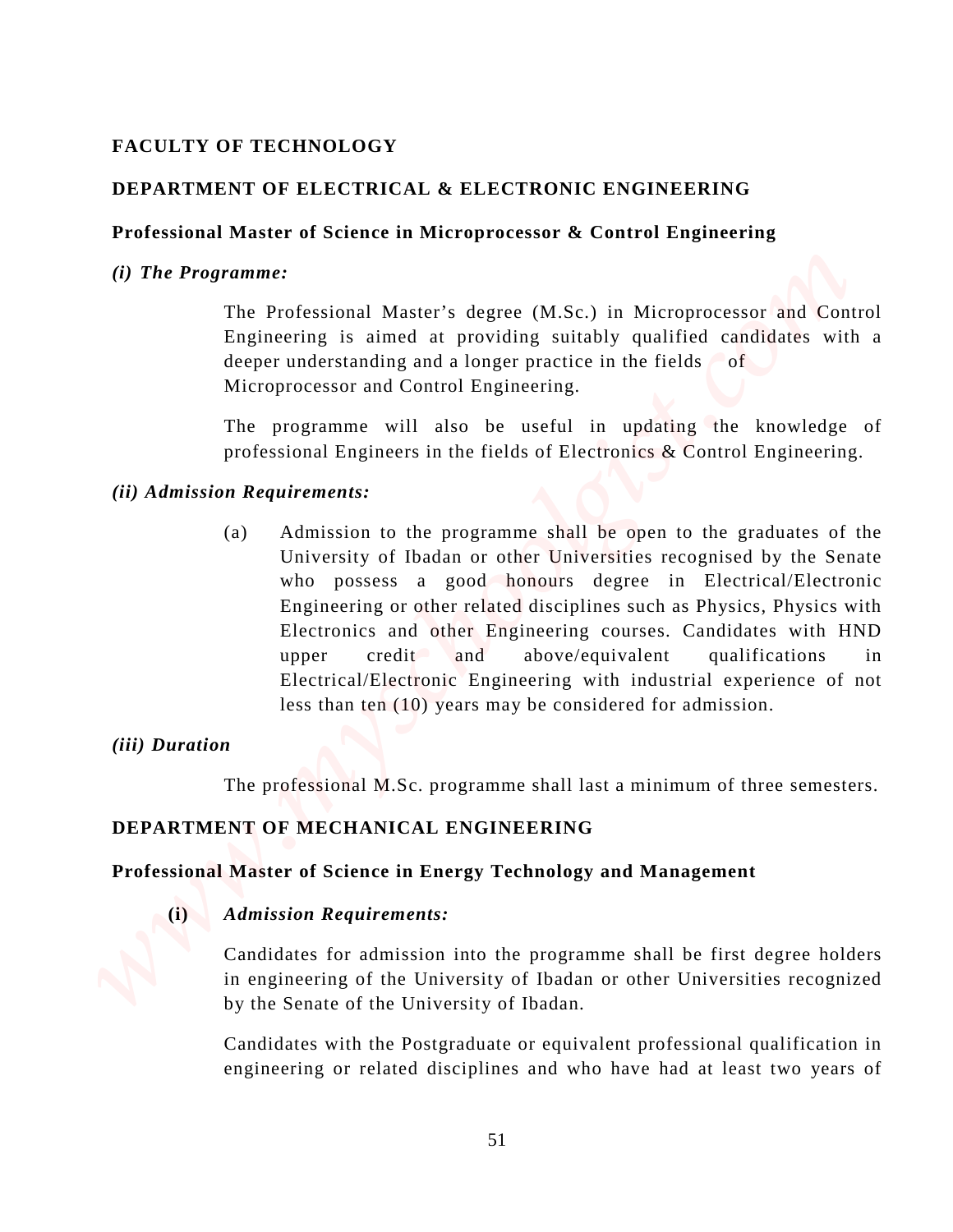relevant industrial experience shall also be considered for admission. Candidates must fulfill all admission requirements for matriculation into the University of Ibadan.

In addition to the above requirements, applicants must satisfy the 'O' level first degree matriculation requirements of the University of Ibadan, i.e. five O'level credit passes at one sitting or six O'level credit passes at two sittings including English Language, Mathematics, Physics, Chemistry and any other Science subject.

## *(ii) Duration of the Programme*

The duration of the programme shall be a minimum of three and a maximum of five semesters for the full time students while part-time students will normally be expected to spend a minimum of five and a maximum of seven semesters.

## **DEPARTMENT OF AGRICULTURAL AND ENVIRONMENTAL ENGINEERING**

## **Professional Master in Mechanization and Post Harvest Technology (M.ScMPT)**

## *(i) Duration of the Programme:*

The minimum period study is three (3) semesters for full-time and five (5) semesters for part-time. The maximum time required for graduation is five (5) semesters and seven (7) semesters for full-time and part-time respectively.

## *(ii) Admission Requirements*

Graduates holding at least a first degree in Engineering, Science, Agricultural and food related disciplines. Candidates with a good honors degree in less relevant subjects but with relevant working experiences may be considered. In all circumstances, evidence of relevant in-service training will be an advantage. HND holders with Postgraduate Diploma in relevant disciplines and minimum of three (3) years post-qualification experience will also be considered. relevent industrial experience shall also be considered for admission.<br>Conditions the tinversity of Budani, the absolution conjugate for sixting or the six O'level credit passes at two first six O'level credit passes at t

In addition to the above requirements, applicants must satisfy the 'O' level first degree matriculation requirements of the University of Ibadan, i.e. five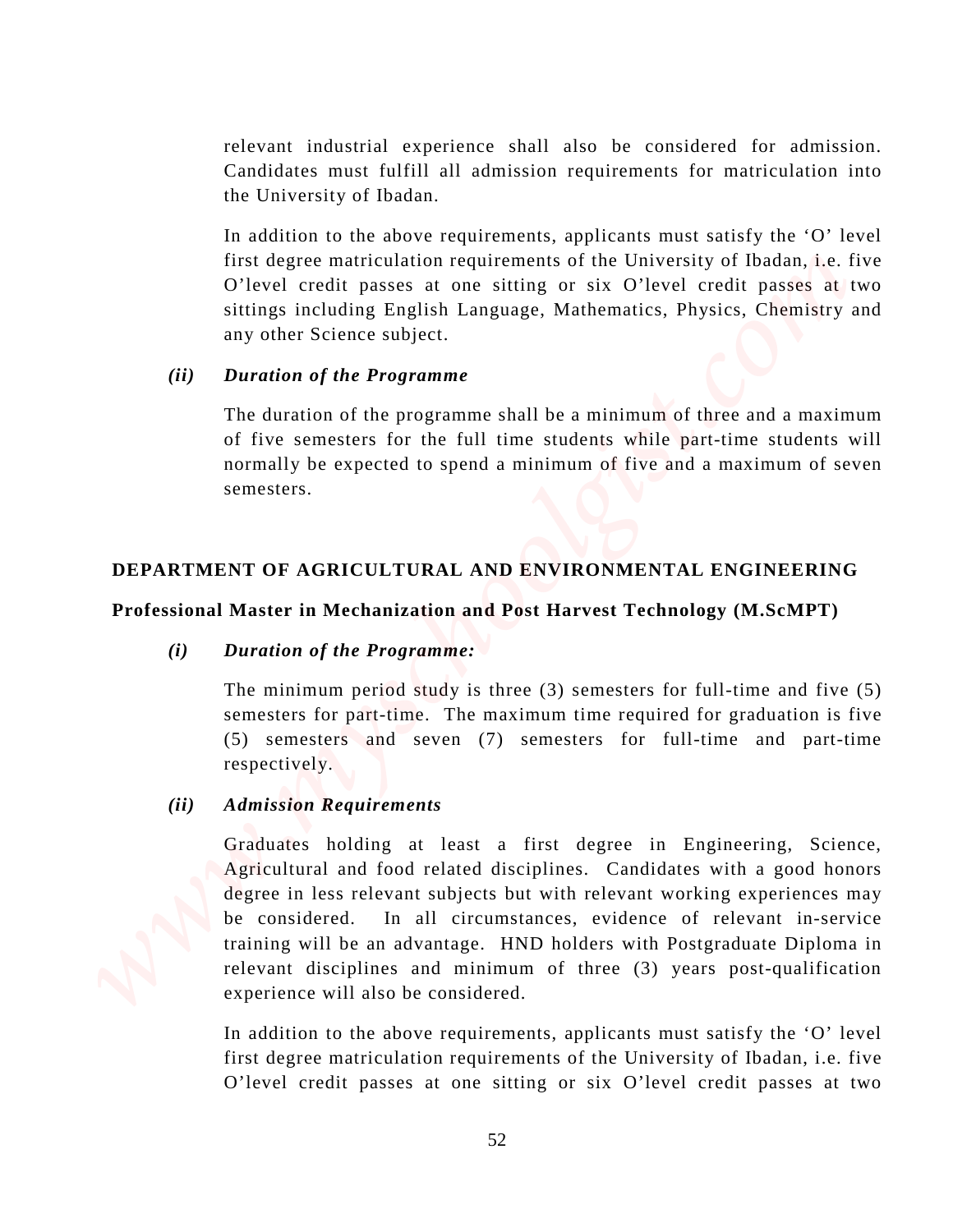sittingsincluding English Language, Mathematics, Physics, Chemistry and any other Science subject.

# **DEPARTMENT OF WOOD PRODUCTS ENGINEERING**

# **Professional Master in Furniture and Interior Design (MFID)**

## *(i) The programme*

Applicants shall be required to have a first degree (with a minimum of Third Class (Honours) in wood Products Engineering, Chemical Engineering, Civil Engineering, Industrial &production Engineering, Mechanical Engineering, Architecture, Forestry, wood Technology, Industrial Design, or other relevant discipline. Relevant working experience would be advantage.HND holders in the afore-mentioned discipline may also be considered for admission. sitting-including Eaglish Language, Mathematics, Physics, Chemistry and<br>
any other Science subject.<br>
DEPARTMENT OF WOOD PRODUCTS ENCINEERING<br>
Professional Master in Furniture and Interior Design (MFID)<br>
(3) The programme

# *(ii) Admissions Requirements*

.

In addition to the above requirements, applicants must satisfy the 'O' level first degree matriculation requirements of the University of Ibadan, i.e. five O'level credit passes at one sitting or six O'level credit passes at two sittings including English Language, Mathematics, Physics, Chemistry and any other Science subject.

# **DEPARTMENT OF INDUSTRIAL AND PRODUCTION ENGINEERING**

## **Professional Master of Engineering Management (M.E.M)**

## *(i) The programme*

 The Professional Master of Engineering Management (M.E.M) Programme provides a blend of advanced engineering and business education aimed at preparing Engineers for effective participation in the management of engineering and technology-based organization as well as management of technological change. The programme is structured such that candidates can specialize in any of the following options: *Ergonomics and Safety Management*, *Logistics and Supply Chain Management*, *Project Management*, or *Maintenance Management.*

## *(ii) Admission Requirements*

Applicants should normally possess an engineering honours degree from a recognized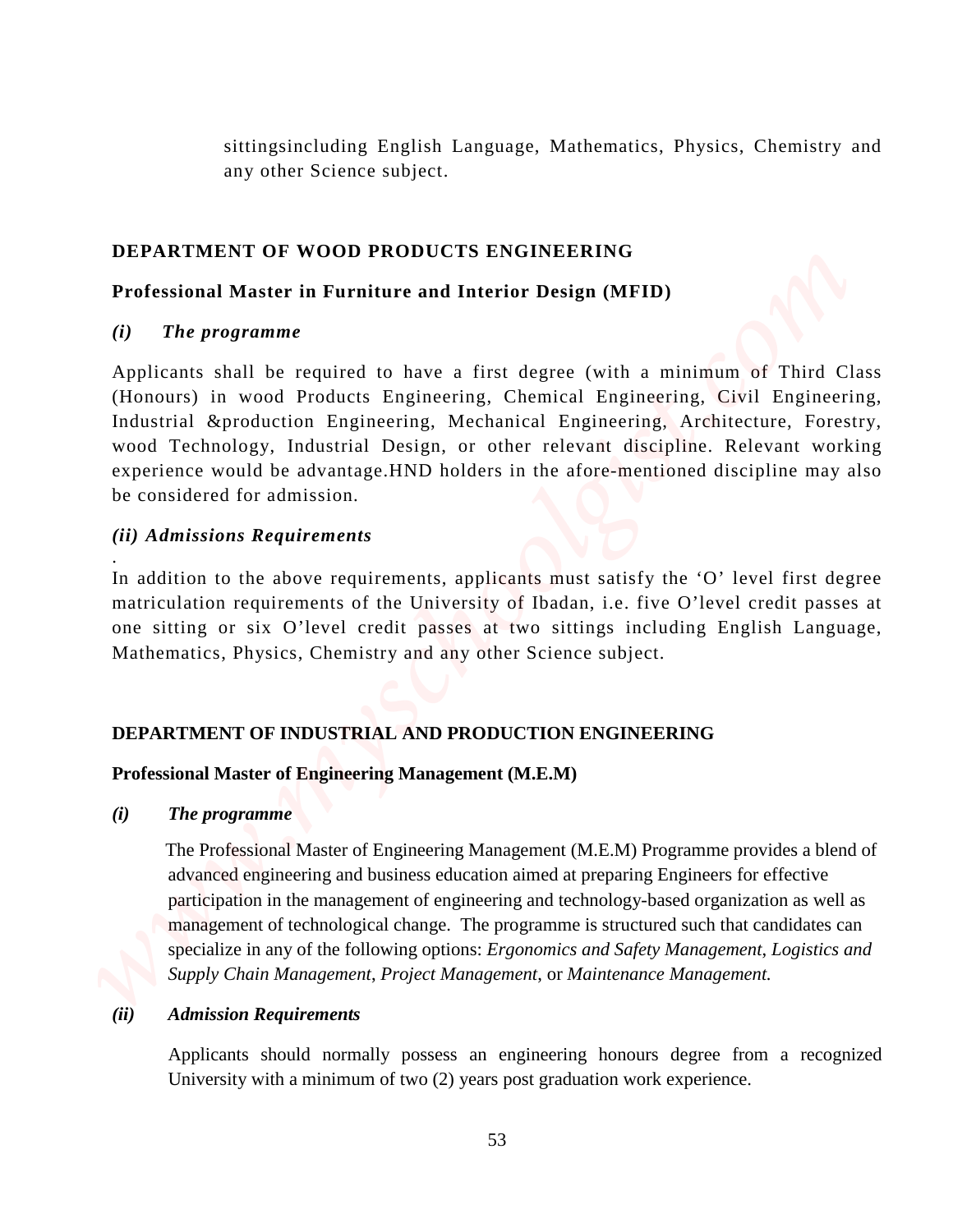HND graduates with a minimum of 5 years work experience may be considered.

In addition to the above requirements, applicants must satisfy the 'O' level first degree matriculation requirements of the University of Ibadan, i.e. five O'level credit passes at one sitting or six O'level credit passes at two sittings including English Language, Mathematics, Physics, Chemistry and any other Science subject.

# *(iii) Duration of study*

*Full Time*: The duration of the programme shall be a minimum of three semesters for the full-time students

*Part Time:* The duration of the programme shall be a minimum of five semesters for the parttime students.

# **DEPARTMENT OF CIVIL ENGINEERING**

# **Professional Master of Science in Construction Project Management (M.Sc. CPM)**

# *(i) The Programme*

The programme aims to enhance candidates' understanding of managing projects for construction professionals in practice and client organisations, helping to support them in their professional capacity to contribute to the successful and timely delivery of construction projects. Candidates shall be motivated and equipped to play leading roles in construction projects management, engage effectively in improving the process through which companies, practices and projects are managed, and which in turn, manage the creation of the built environment. **(iii)** gradients with a minimum of 5 years work represents may be considered.<br>In addition to the laboration of the University of Undan, i.e. (ive O'level could it assess at one stilling or six O'level could it assess at

# *(ii) Admission Requirement*

A minimum of Second Class Degree (Lower Division) from a recognised University, in relevant subject areas and at least two years cognate work experience. Applications may be considered from candidates who have Higher National Diploma with a minimum of Lower Credit and at least four year's experience in the Construction Industry at the Management level.

In addition to the above requirements, applicants must satisfy the 'O' level first degree matriculation requirements of the University of Ibadan, i.e. five O'level credit passes at one sitting or six O'level credit passes at two sittings including English Language, Mathematics, Physics, Chemistry and any other Science subject.

# *(iii) Duration of Course*

The duration of the programme shall be a minimum of three semesters of full-time study or five semesters of part-time academic work.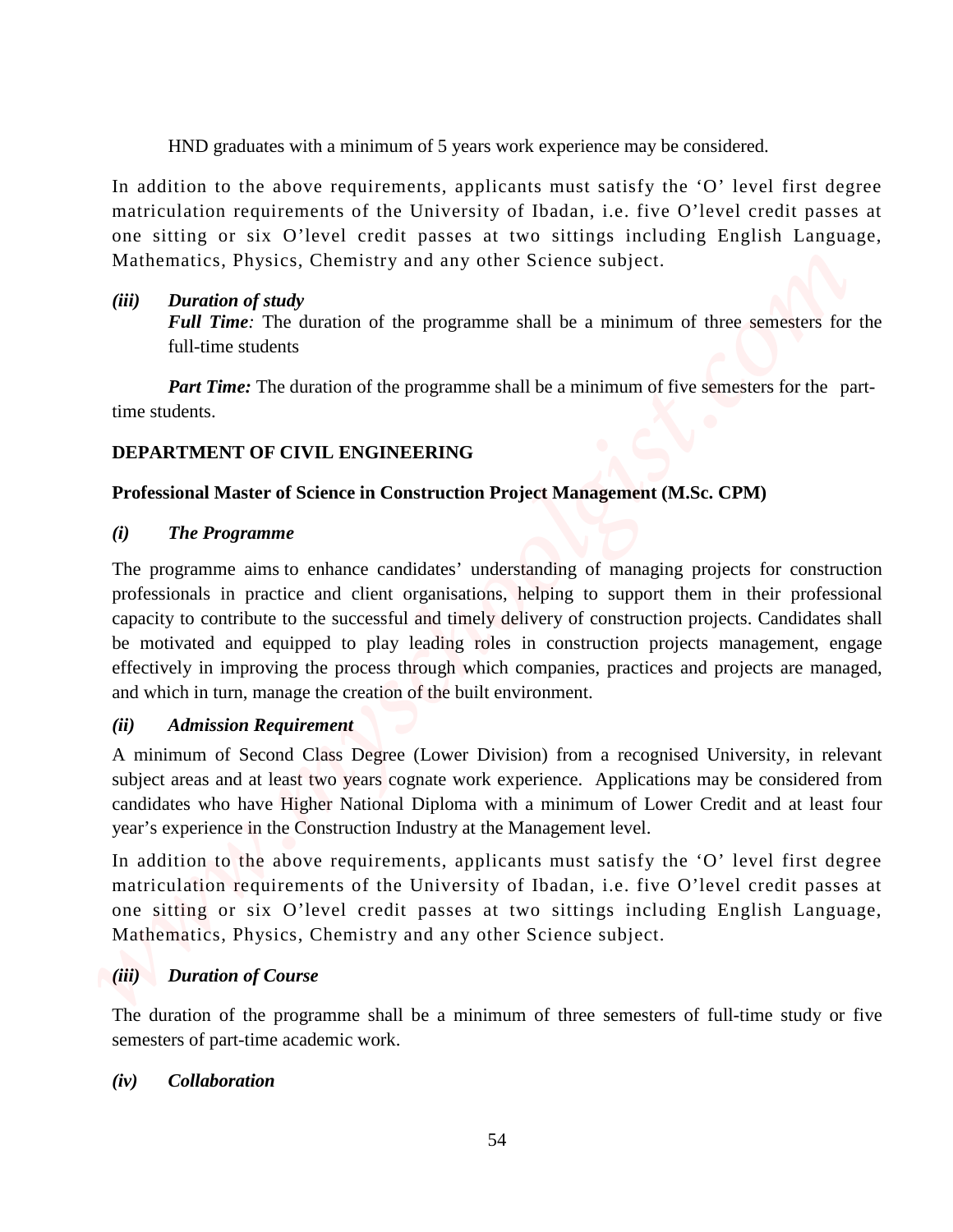The University of Ibadan has separate collaborative agreements with the University of West of England (UWE) and University of Wolverhampton (UoW), both in the UK based on Credit Recognition regarding the programme. Course credits may be transferred from the award of the degree of the respective universities. Successful candidates are to spend at least one Semester in UWE or UoW. However, candidates must satisfy the requirements governing the award of degrees in the particular institutions elected. Candidates interested in undergoing the programme fully in the University of Ibadan may also apply. Those who intend to obtain either the Postgraduate Certificate (PGC) or/and Postgraduate Diploma (PGD) should apply for only the UoW programme. Such candidates for PGC and PGD need not have post-graduation experience. The PGD obtained from UoW can be used for admission into the M.Sc. CPM of UoW. The University of Boskin has separate collaborative agreements with the University of West of Proposition equiding the programme. Course contain the system is the time UN host of the spend of the spending original the exp

### **DEPARTMENT OF BIOMEDICAL ENGINEERING**

### **Professional Master of Biomedical Engineering**

#### **Admission Requirements**

- Candidates for admission into the Academic Master's Degree programme shal1 be first degree holders (minimum of Second Class Lower) in Engineering, Sciences, Veterinary Medicine, Medicine, Dentistry and Clinical Sciences of the University of lbadan or of other Universities recognised by Senate of the University of Ibadan. Those to be admitted for the Professional Master's Degree Programme should have a minimum of HND Lower Credit. Holders of Higher National Diploma may also apply for Postgraduate Certificate or Postgraduate Diploma programme. Candidates must fulfil all admission requirements for matriculation into the University of Ibadan.
- $\triangleright$  Admission to the programme shall normally be at the beginning of each academic session. All registration formalities shall normally be done at the beginning of the first semester as required by the University for Postgraduate training.

#### **Programme Duration**

The duration of the programmes shall be as follows:

- (i) **Postgraduate Certificate-** a minimum of one semester and a maximum of four semesters for the full time students while part time students will normally be expected to spend a minimum of two semesters and a maximum of four semesters.
- (ii) **Postgraduate Diploma-** a minimum of two semesters and a maximum of four semesters for the full time students while part time students will normally be expected to spend a minimum four semesters and a maximum of six semesters.
- (iii) **Master's-** a minimum of four semesters and a maximum of six semesters for the full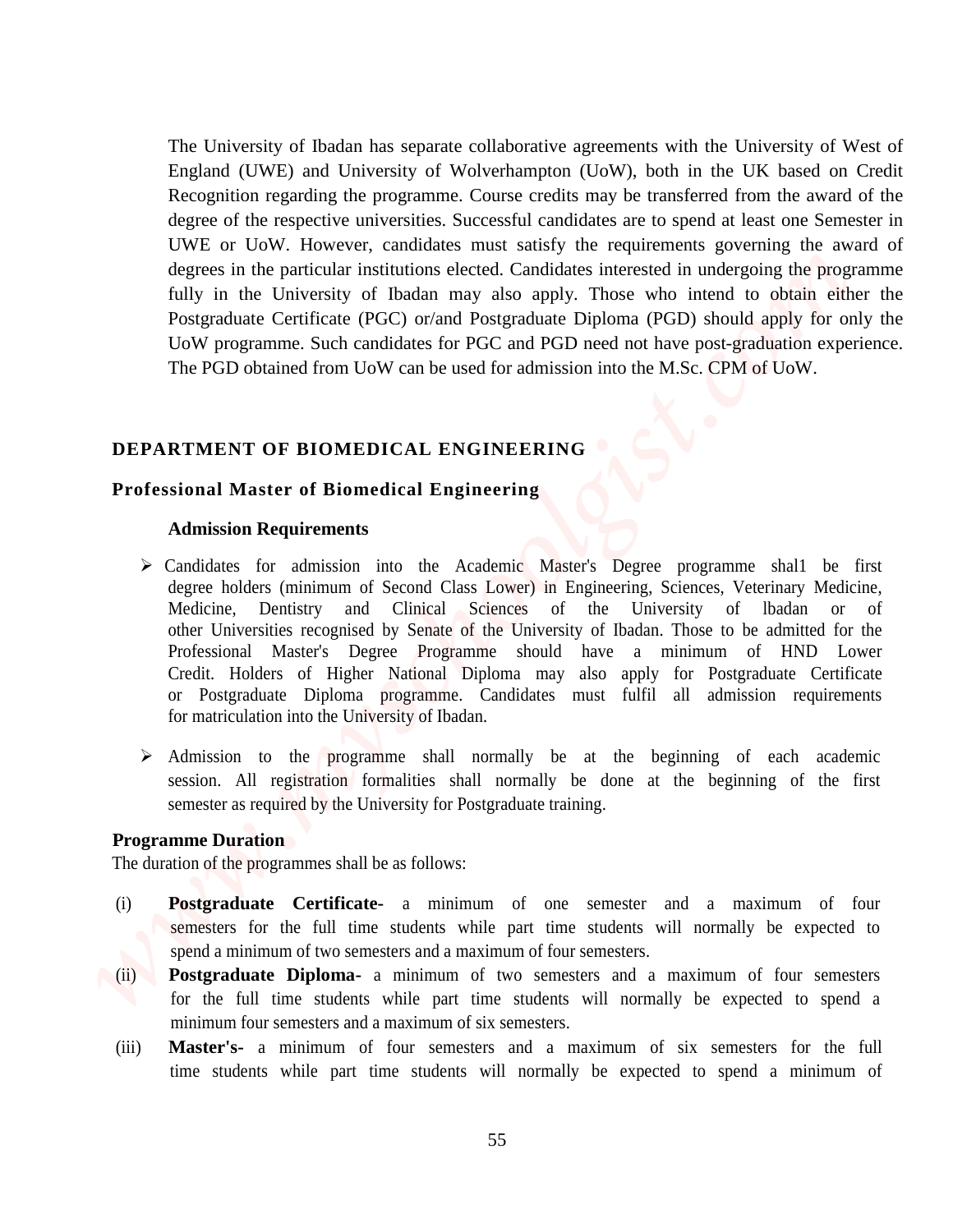six semesters and a maximum of eight semesters.

# **FACULTY OF PHARMACY**

# **DEPARTMENT OF PHARMACOGNOSY**

# **Postgraduate Diploma in Herbal Medicine (PGDHM)**

## *(i) The Programme*

The philosophy of the programme is to produce healthcare professionals who will provide health care using locally available resources. The programme will bring to bear the knowledge of Science and Technology for sustainable development of herbal medicine in Nigeria and in the West African sub-region. The programme will focus heavily on standardisation of herbal products, introduction of good manufacturing and formulation practices and also bring to the knowledge of practitioners the wealth of standardised, safe and efficacious phytomedicines already in clinical practice within and outside the country. SCHET CONSERVATION CONTINUES CONTINUES AND ACTION CONTINUES AND ACTION TO **EXECUTE OF PEARMAC COCNOSY**<br> **PEARMAC COCNOSY**<br> **PEARMAC COCNOSY**<br> **PEARMAC COCNOSY**<br> **PEARMAC COCNOSY**<br> **PEARMAC COCNOSY**<br> **PEARMAC COCNOSY**<br> **PE** 

## *(ii) Objectives*

 (i) To train the students in the art of modern medicine practice by bringing Science and Technology to bear on the practice in Nigeria.

- (ii) To motivate the students towards herbal drug production as trained herbal producers thereby increasing the inventory of available drug products in the country and gradually creating a credible Nigeria herbal drug industry.
- (iii) To offer training in good manufacturing practices and standardization in order to enhance safety, potency and quality of herbal products.

 (iv) To introduce graduates and qualified practitioners of Herbal medicine to scientific techniques of medicinal plant quality assurance.

# *(iii) Admission Requirements:*

 Candidates for the Postgraduate Diploma in Herbal Medicine must fulfill the requirements of the Postgraduate College of the University of Ibadan as well as meet one of the requirements (a or b) specified below and any other conditions that may be required by the University of Ibadan Postgraduate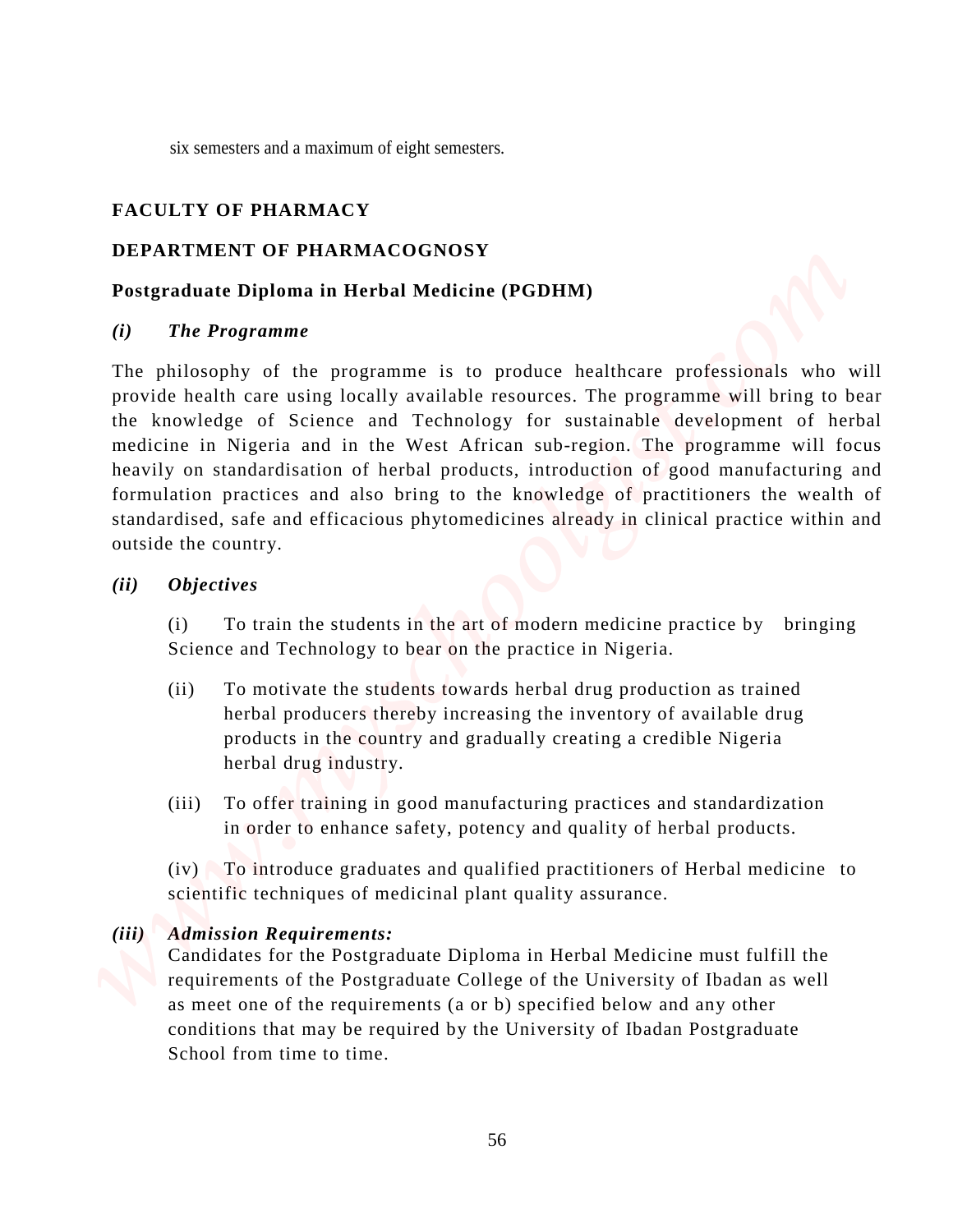A first degree in Pharmacy, Medicine, Nursing, Botany, Chemistry, Biochemistry, Microbiology, Agriculture/Forestry, Zoology and other acceptable science related disciplines of the University of Ibadan or any other recognised University.

 Higher National Diploma (HND) at least Lower Credit in acceptable science – based courses.

# **CENTRE FOR DRUG DISCOVERY, DEVELOPMENT AND PRODUCTION**

## **Professional Master of Drug Development and Regulatory Pharmacy (MDDRP)**

## *(i) The Programme*

The aim of this programme is to provide professionals working within the pharmaceutical industry, government, academia, and relevant professions with core knowledge of the scientific, regulatory, clinical, ethical, and social issues relevant to the discovery, development, production, evaluation, registration, and promotion of medicines. The Programme also aims at building capacity to enhance local manufacturing and availability of prequalified facilities for drug manufacturing under internationally acceptable regulatory guidelines. The social goal of the programme is to improve the quality of health care by developing and promoting skills that hasten the development and supply of new therapeutic agents, and to assist in optimising the use of existing medicines and devices in order to maximise their benefits and minimize risks. A first degree in Pharmacy, Medicine, Nucine, Daring, Denisry, Chemistry, and<br>increasing Mechanismy, Mechanismy Agentsion Crisis at one simple as<br>experiment essence rations (and incrementative Orientative O'level credit in

# *(ii) Admission Requirements*

Candidates for admission for the Masters' degree in Drug Development and Regulatory Pharmacy (MDDRP) must fulfill the requirements of the Postgraduate College of the University of Ibadan as well as meet the requirements specified below and any other conditions that may be required by the University of Ibadan Postgraduate College from time to time.

A first degree (minimum of second class lower) in Pharmacy, Medicine, Veterinary Medicine, Nursing, Botany, Chemistry, Biochemistry, Microbiology, Biology, Physiology, Anatomy, Agriculture/Forestry, Agric. Engineering, Mechanical Engineering, Chemical Engineering, Petroleum Engineering, Food Technology, Zoology and other acceptable sciencerelated disciplines of the University of Ibadan or other recognised universities are eligible to apply. Work experience in pharmaceutical industry or medicine regulatory agency is an added advantage. Candidates must also satisfy the O'level requirements for their respective degree programmes in accordance with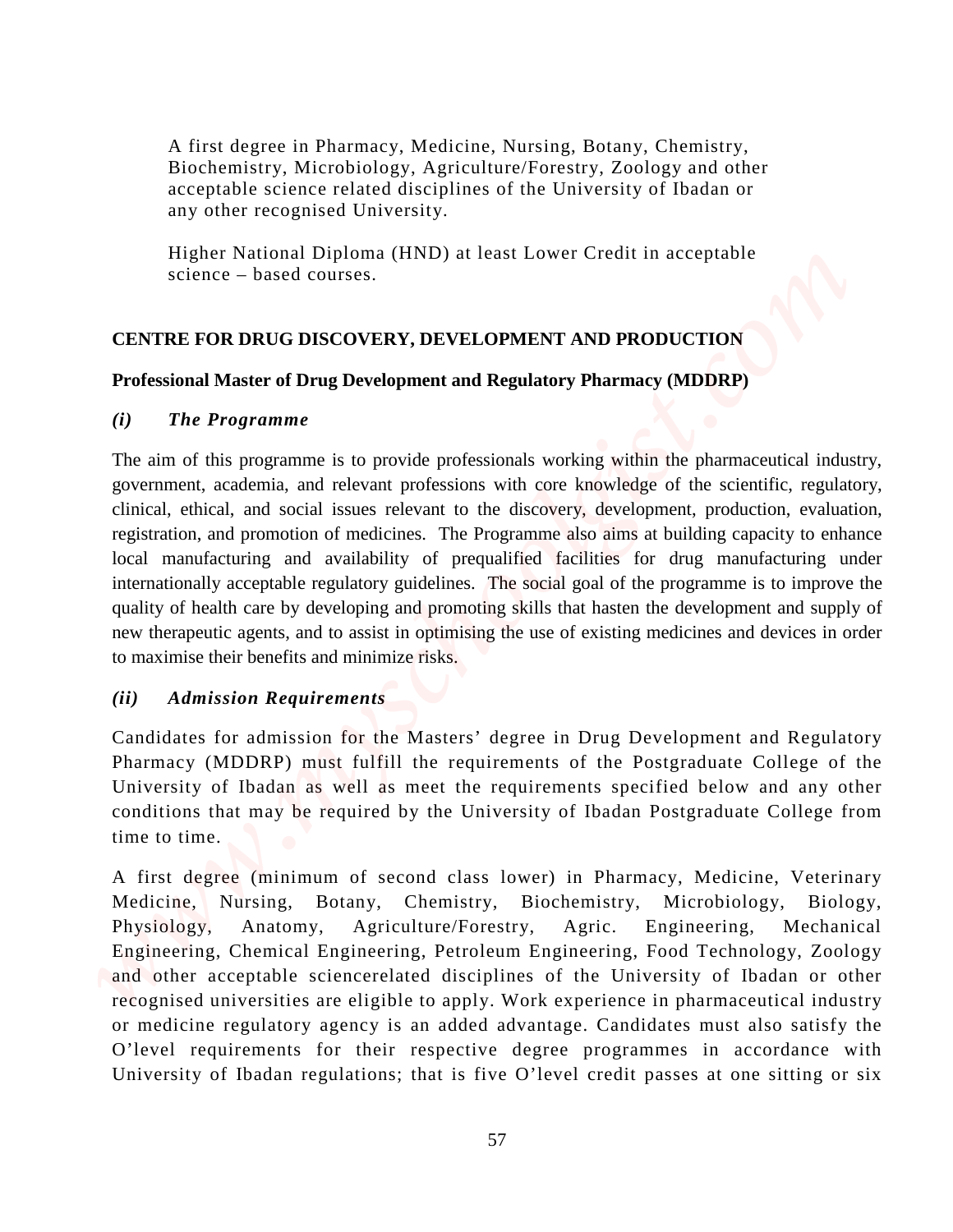O'level credit passes at two sittings including English Language and any other science subjects.

## **CENTRE FOR DRUG DISCOVERY, DEVELOPMENT AND PRODUCTION**

## **Postgraduate Diploma in Drug Development**

## *(i) The Programme*

The aim of this programme is to provide professionals working within the pharmaceutical industry, government, academia, and relevant professions with core knowledge of the scientific, regulatory, clinical, ethical, and social issues relevant to the discovery, development, production, evaluation, registration, and promotion of medicines. The Programme also aims in building capacity to enhance local manufacturing and availability of prequalified facilities for drug manufacturing under internationally acceptable regulatory guidelines. The social goal of the programme is to improve on the quality of health care by developing and promoting skills that hasten the development and supply of new therapeutic agents, and to assist in optimizing the use of existing medicines and devices in order to maximise their benefits and minimise risks. *O'level credit passes at two sittings including English Language and any other science subjects.***<br>
<b>CENTRE FOR DRUG DISCOVERY, DEVELOPMENT AND PRODUCTION**<br> **Postgraduate Diploma in Drug Development**<br> *We Programme***<br>
<b>T** 

# *(ii) Admission Requirements*

Candidates for admission for the Postgraduate Diploma in Drug Development (PDDD) must fulfill the requirements of the Postgraduate College of the University of Ibadan as well as meet the requirements specified below and any other conditions that may be required by the University of Ibadan Postgraduate College l from time to time.

- a) A first degree (minimum of a third class) in Pharmacy, Medicine, Veterinary Medicine, Nursing, Botany, Chemistry, Biochemistry, Microbiology, Biology, Physiology, Anatomy, Agriculture/Forestry, Agric. Engineering, Mechanical Engineering, Chemical Engineering, Petroleum Engineering, Food Technology, Zoology and other acceptable science related disciplines of the University of Ibadan or other recognised university.
- b) Higher National Diploma (HND) (at least Lower Credit) in acceptable sciencebased subjects.
- c) Candidates must also satisfy the O'level requirements for their respective degree and diploma programmes in accordance with University of Ibadan regulations; that is:five O'level credit passes at one sitting for candidates coming with courses available in University of Ibadan, College of Medicine and Pharmacy (under-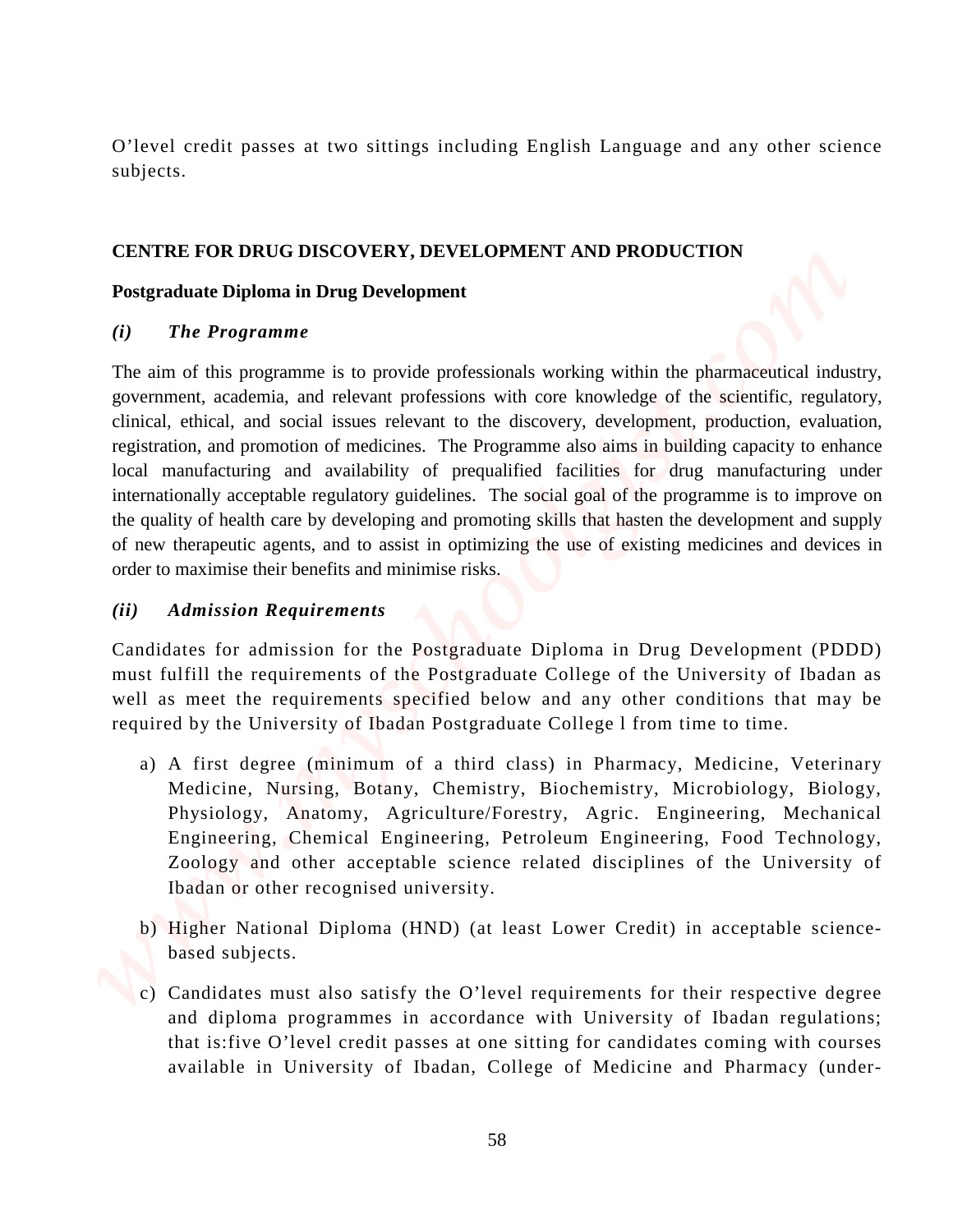graduates), or six O'level credit passes at two sittings including English Language and any other science subjects for others.

## **DEPARTMENT OF PHARMACEUTICAL CHEMISTRY**

## **Postgraduate Diploma in Drug Analysis (PGDDA)**

The programme shall be designated Postgraduate Diploma in Drug Analysis (PDDA).

## *Objectives*

- $\triangleright$  To provide practicing analytical scientists with the opportunity to enhance their capability and leverage in the performance of their professional duties.
- $\triangleright$  To satisfy the consumer needs of the Nigerian Pharmaceutical Industry as the programme aims at producing on a regular basis the requisite manpower at this specialist level that can serve the needs of the Pharmaceutical Industry.
- $\triangleright$  To enhance their pre-qualification profile for recognition as analysts by regulatory bodies.

### **FACULTY OF PUBLIC HEALTH**

## **DEPARTMENT OF ENVIRONMENTAL HEALTH SCIENCES**

### **Professional Master in Safety, Health and Environment (MSHE)**

The Professional Master's in Safety, Health and Environment is designed mainly/principally to produce Safety Practitioners who will be able to identify, assess and solve safety, health and environmental problems which arise in the workplace through the principles of good management practices. It is geared towards providing higher capacity skilled manpower, trained specifically for promoting health and preventing illness through applying scientific skills for better management of environmental hazards. The long-term of the long-term objects of the propriation of the propriation of the programme are too strained the programme are to the programme with the designated Posigraphian Diploma is Drag Analysis (PDDA).<br>The progra

1. produce graduates with requisite skills to identify hazards in the work place.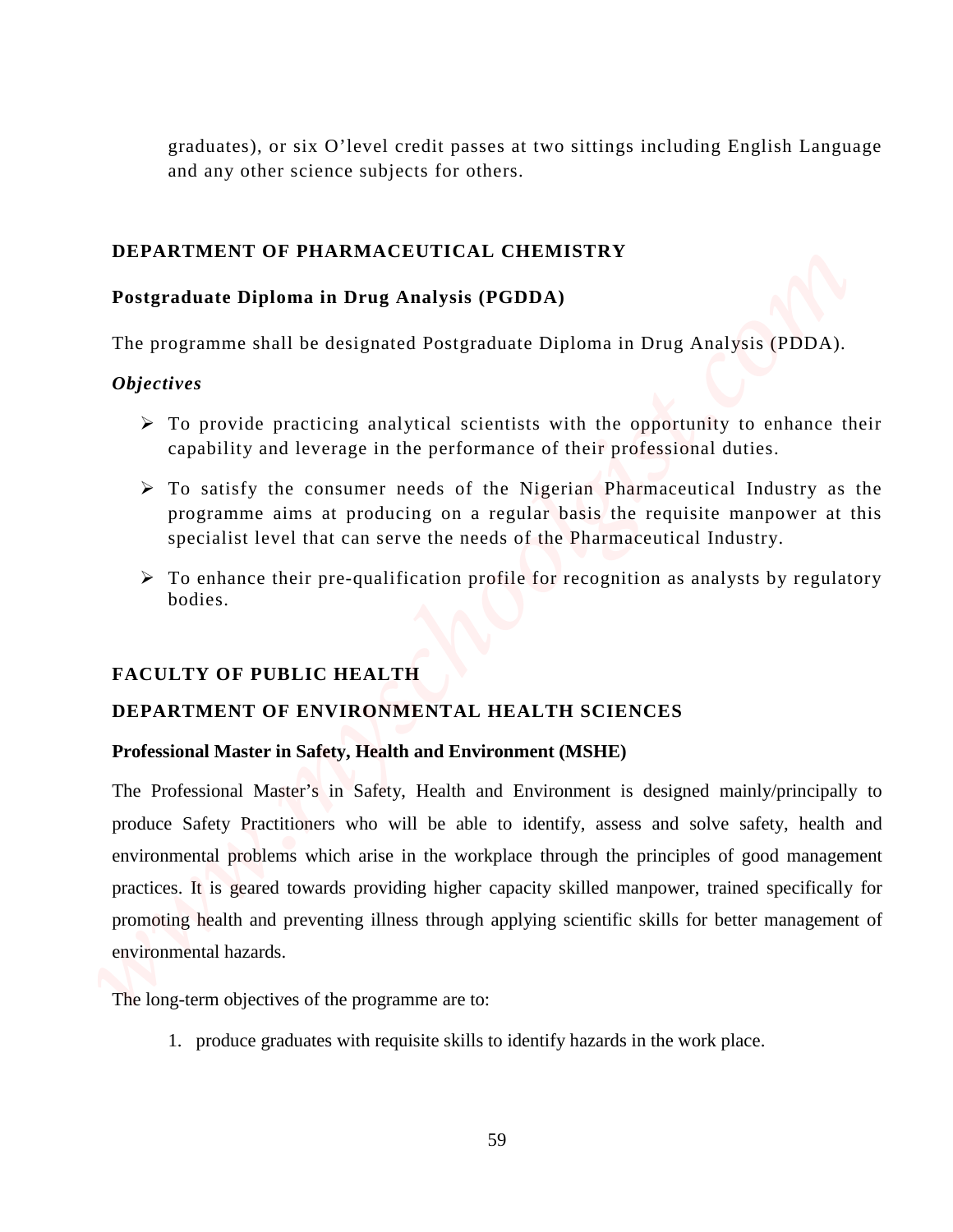- 2. train graduates on design strategies for preventing and controlling hazards in the workplace so as tominimise injuries and associated health effects.
- 3. equip graduates with modern techniques of industrial hygiene and good manufacturing practices (GMP).
- 4. turn out graduates with relevant skills in risk communication and management.

5. produce high level manpower with sound knowledge and capacity to handle environmental audit in the work place.

## **Target Groups**

The Professional Master's in Safety, Health and Environment, is intended to attract students from all over Africa and beyond. The target groups are industry workers who are in the Health, Safety and Environment (HSE) Departments as well as those in related Departments. Other categories of persons targeted for the course include Managers of HSE firms and other environmental agencies that require higher degree for career advancement. 2. train graduates on design strategies for preventing and controlling bazards in the weight galacties via nonvirtuosity in the Senate of the University in the Senate of the Senate of the University in the Sciences and *S* 

#### **Duration**

The course shall be run as a full-time Professional Masters programme. The duration for the completion of the course shall be three semesters.

## **Admission Requirements**

Applicants for the programme must satisfy the matriculation requirements of the University of Ibadan for their cognate disciplines.

#### **Other requirements:**

a. Candidates for admission shall be holders of first degree from the University of Ibadan or other Engineering. Candidates with Higher National Diploma (Upper Credit) in relevant fields shall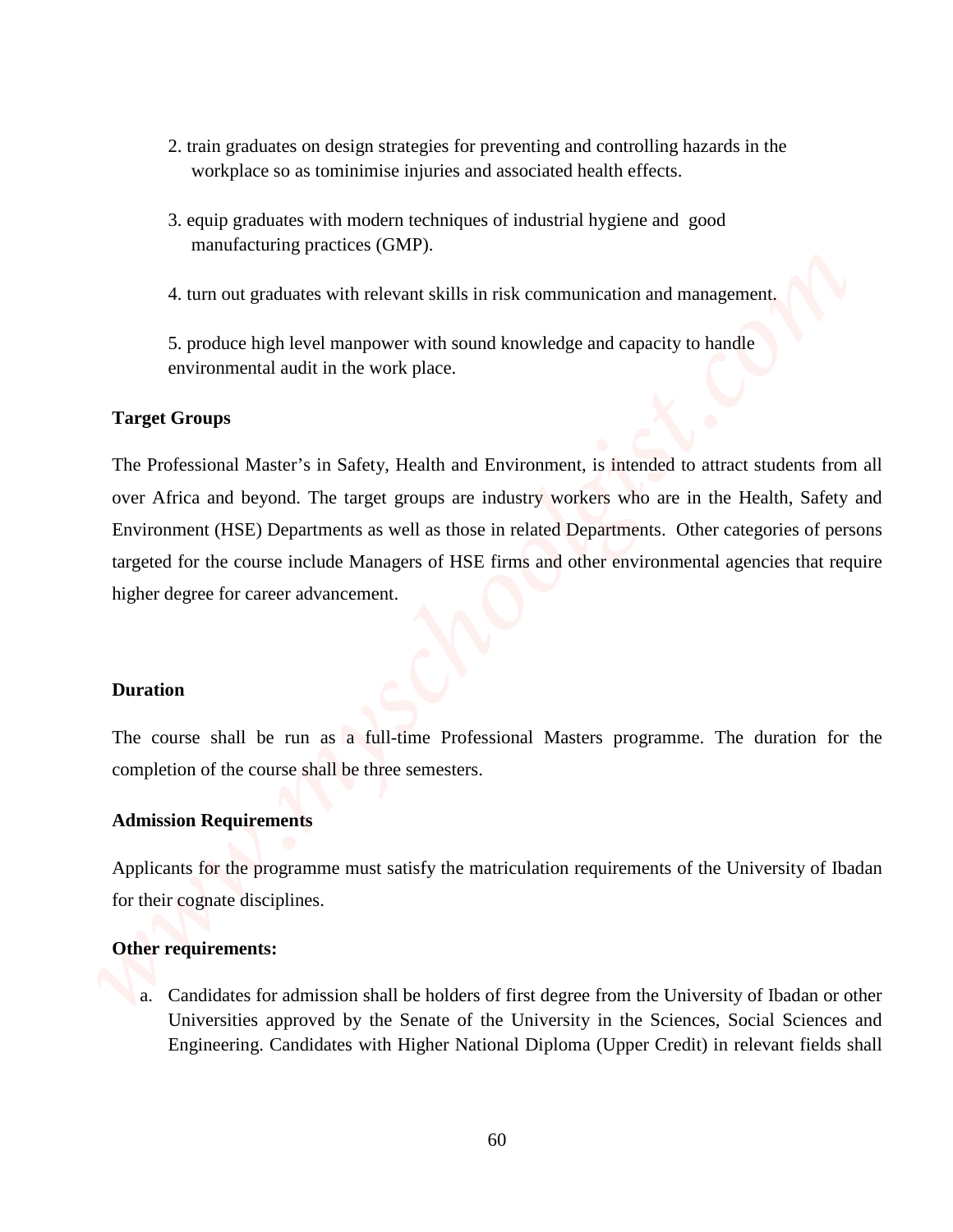be considered for Admission. Possession of Postgraduate Diploma in relevant fields shall be an added advantage.

d) Candidates eligible for admission should be currently employees of industries and other related agencies and organisations. Independent candidates must have cognate post-graduation experience of minimum of three years. In addition,applicants must also satisfy the O' level requirements for their respective degree and diploma programmes in accordance with University of Ibadan regulations; that is: five O'level credit passes at one sitting for candidates coming with courses available in University of Ibadan, College of Medicine and Pharmacy (under-graduates), or six O'level credit passes at two sittings including English Language and other relevant science subjects.

# **` Professional Master of Public Health (M.P.H.) In Environmental Health**

# **(Department of Environmental Health Sciences)**

Environmental health is a multidisciplinary subject and cuts across all sections and all levels of society. There is a growing public awareness on the need for environmental pollution control and protection of populations from the impact of environmental hazards. Environmental problems are hitherto being tackled by specialist groups belonging to a variety of disciplines in isolation. There is the need to train professionals at an advanced level using a multidisciplinary approach. The programme is thus intended to train people with various backgrounds in science, engineering and social sciences to tackle the most commonly occurring environmental problems with a view to safeguarding the health of communities. The considered for Admission. Peacession of Peargraduate Diploma in relevant fields shall be an above and required for the considered measurements of the considered measurements of the considered measurement of the conside

# *(i) Aims and Objectives:*

To prepare at Master's degree level public health practitioners with specialisation in Environmental Health to undertake:

Administration, policy formulation, planning, direction and evaluationof environmental health activities, particularly in Ministries of Health, Environment, Works and Housing, Education, Manufacturing Industries, and others dealing with Environment.

Technology, other Schools and in communities.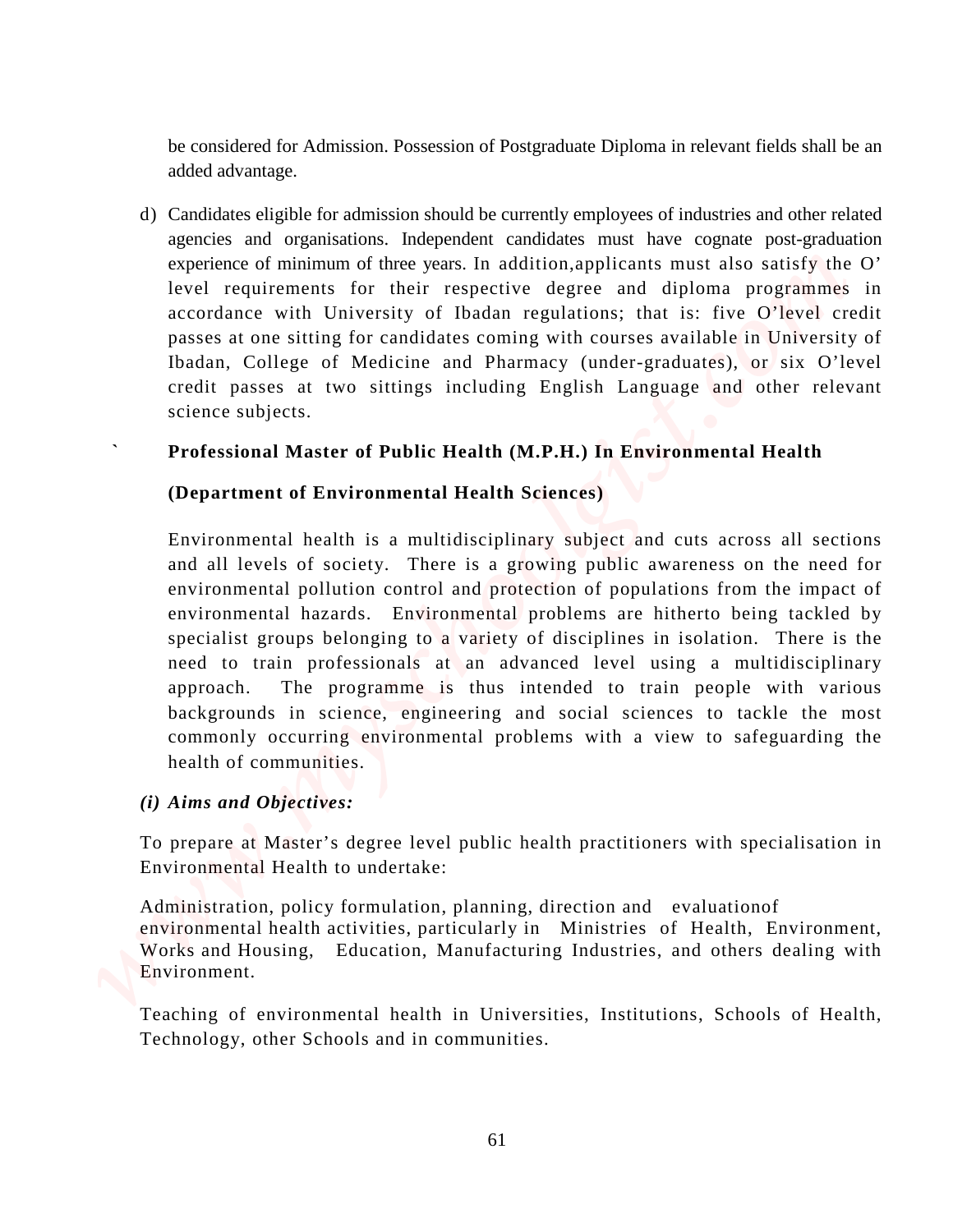Challenging tasks in Local Governments, industries and organizations to alleviate the environmental problems.

Research to improve the quality of environment and to prevent diseases in communities and work places.

Liaison with health-related agencies concerned with environmental problems and to introduce environmental health education.

# *(ii) Admission Requirement:*

Candidates for admission to the degree shall normally be graduates of this University or any other Institution recognised by the Senate of the University of Ibadan.

A Bachelors degree in the Sciences viz Chemistry, Microbiology, Botany, Geology; Applied Sciences viz Geography, Biochemistry, Physiology, Pharmacy, Pharmacology; Medicine/Medical Sciences; and Technology particularly Civil and Chemical Engineering(with at least a  $2<sup>nd</sup>$  class). Other related disciplines may be considered depending on the level of competition and availability of space.

Experience in health, education, social welfare or other appropriate Ministry, Agency or Institution may be an added advantage.

Applicants with additional postgraduate experience shall have added Advantage.

# **DEPARTMENT OF EPIDEMIOLOGY AND MEDICAL STATISTICS**

# **Professional Master of Public Health (M.P.H) in Field Epidemiology**

# *Admission Requirements*

The course is open to medical graduates of recognised Universities. Graduates of the applied medical sciences with a minimum of Second Class Upper Degree qualifications will also be considered for the course. Such candidates with other qualifications must have demonstrable track record of experience in the practice of Public Health and Epidemiology. All candidates will be invited for an admission interview. Prospective candidates must have obtained a NYSC certificate or an exemption and must provide evidence of sponsorship or availability of support for the course. **However, graduate of Anatomy, Physiology, Biochemistry, Zoology and Botany will not be considered for admission and therefore need not apply. Challenging tasks in Local Governments**, industries and organizations to alleviate the experience and propose the quality of covietionment and to prevent discusses in communities and to interchange the quality of covieti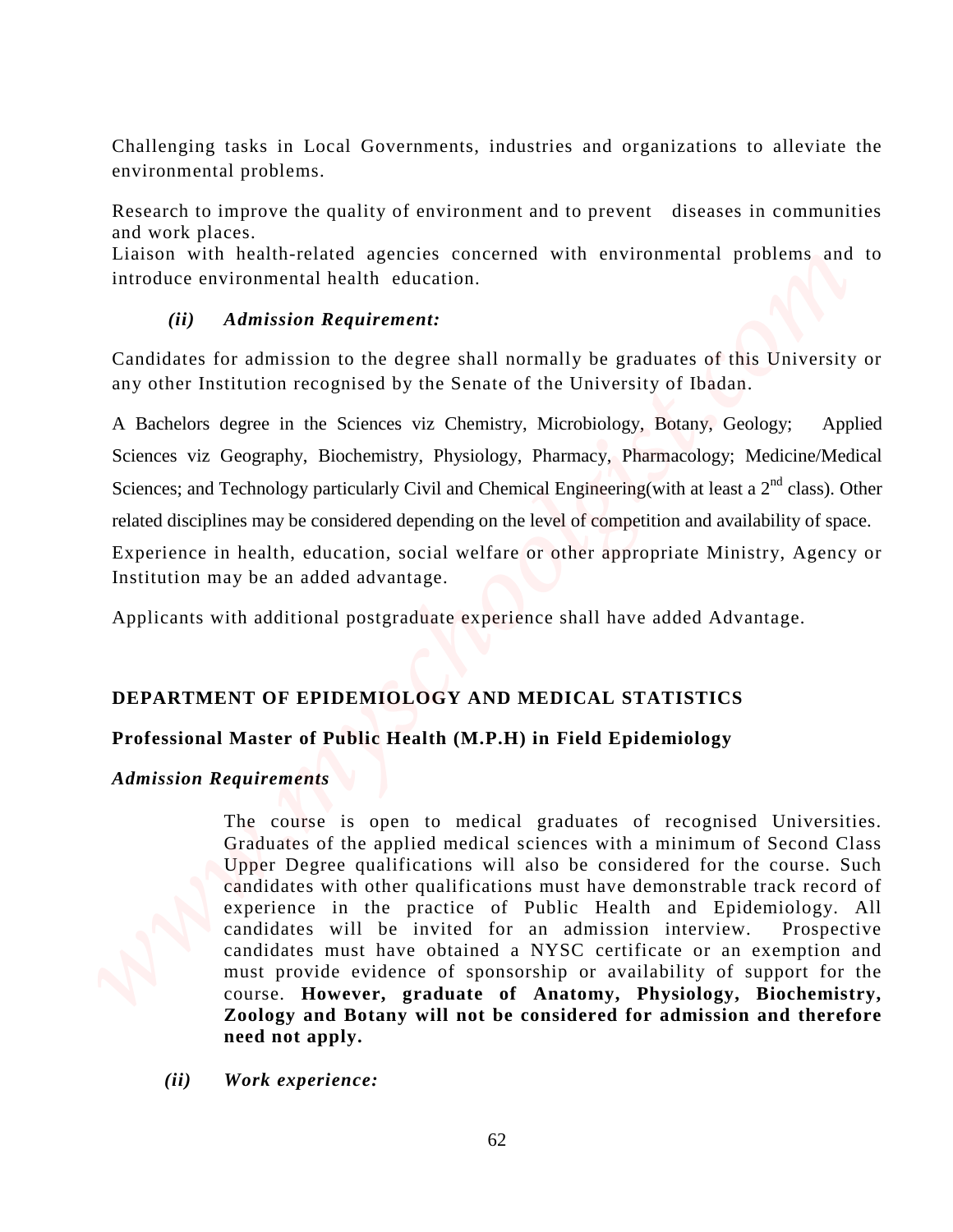The candidate must have served in health, education, or social welfare agency/ministry for a minimum period of two years continuously after having received his or her basic degree.

# **Professional Master of Public Health (M.P.H) in Field Epidemiology Practice**

This programme fashioned after the Epidemiology Intelligence Service has the broad goal to foster professional development of practicing epidemiologists at national, state, and local government departments of health. The programme is organized in collaboration between the University of Ibadan; United States Centre for Disease Control and Prevention and Federal Ministry of Health. Other collaborators are the Ministry of Agriculture and Natural Resources and other international agencies. The programme has three tracks which are: MPH medical Epidemiology (MPHMEP), MPH Laboratory Epidemiology (MPHLEP), MPH Veterinary Epidemiology (MPHVEP). The candidate must have second in bealth, odvention, or social welfare<br>negative proparations (or an internal masked class processes horizon bealth comparations are presented a minimum of the<br>second comparations of the sta

# **General Admission Requirements for all track in field epidemiology practice:**

- Must be currently employed by a Federal, State, or Local Government Department, agency or parastatal.
- Must show evidence of release to pursue the programme.
- Must have been confirmed or working for at least 2 years current employment.
- Must have at least a credit in English at O'levels.

In addition,applicants must also satisfy the O' level requirements for their respective degree and diploma programmes in accordance with University of Ibadan regulations; that is: five O'level credit passes at one sitting for candidates coming with courses available in University of Ibadan, College of Medicine and Pharmacy (under-graduates), or six O'level credit passes at two sittings including English Language and other relevant science subjects.

# • **MPH Medical Epidemiology (MPHMEP)**

This kart is open to medical graduates of recognised Universities.

*Specific Requirements:* for each track.

# **(ii) MPH Laboratory Epidemiology (MPHLEP):**

This tract is open for graduates of the medical and laboratory sciences who recognized by the Senate of the University of Ibadan. Candidates must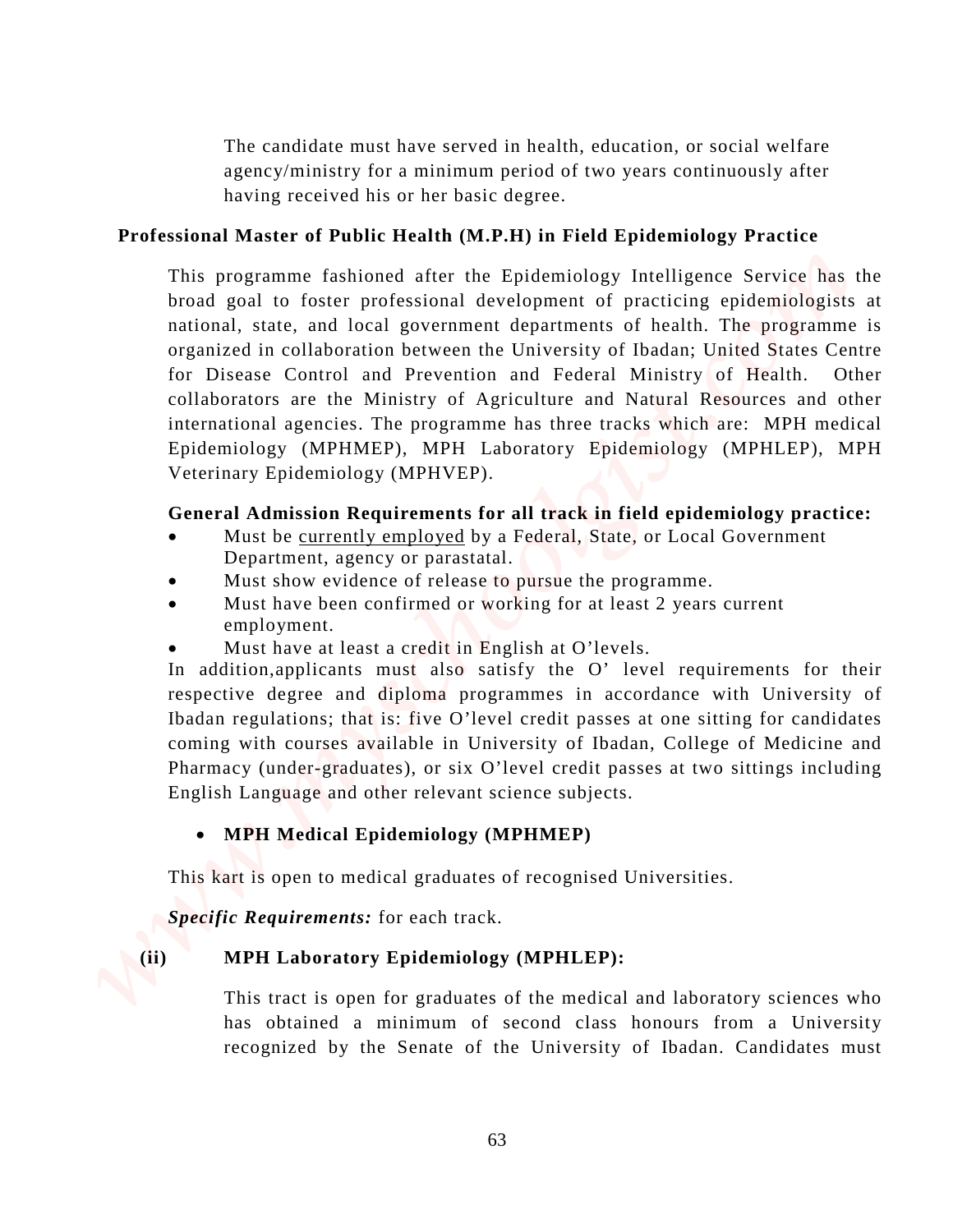possess the professional registration of the Institute of Medical Laboratory Sciences of Nigeria.

## **(iii) MPH Veterinary Epidemiology (MPHVEP)**

This track is open for graduates of Veterinary Medicine from a recognised University.

# **Professional Master of Public Health (M.P.H) in Medical Demography**

The programme offer broad training in the principles, theories and method of Demography with particular applications to reproductive health, population change in relation to health and socio-economic development.

# *(ii) Admission Requirements:*

The course is open to graduates with MBBS or its equivalent and graduates of Mathematics, Statistics and Social Sciences such as Demography, Geography, Sociology and Actuarial Science of the University of Ibadan or any other University recognised by the Senate of the University of Ibadan.

Graduates of Mathematics, Social Sciences and Sciences should have a minimum of a second-class lower division qualifies to be considered for the course. However, candidates must have demonstrable track record of experience in practice of Public Health, Statistics, Population and Reproductive Health.

# **Professional Master of Public Health (M.P.H) in Monitoring & Evaluation**

# **Requirements**

The course is open to all graduates in the Statistics, Mathematics, Computer Science, Health and Social Sciences of the University of Ibadan or any other recognized university with a minimum of 2nd class honours lower division. Candidates with a third  $(3<sup>rd</sup>)$  class or Higher National Diploma (HND) in any of the stated disciplines listed above may also be considered. Prospective candidates must have obtained an NYSC certificate or an exemption and preferably show evidence of sponsorship for the course. Applicants currently employed in Public Health organisations or institutions are encouraged to apply. In addition, candidates must pass the postgraduate College English language proficiency test. Experience in planning, implementing, monitoring and evaluation of health programmes are advantageous. International applicants from Africa and the rest of the world who are currently serving possess the professional registration of the Institute of Medical Luberatory<br>
Survey Constant Professional Matter at the properties in the matter of the properties in the properties<br>
This track is open for graduates of Vet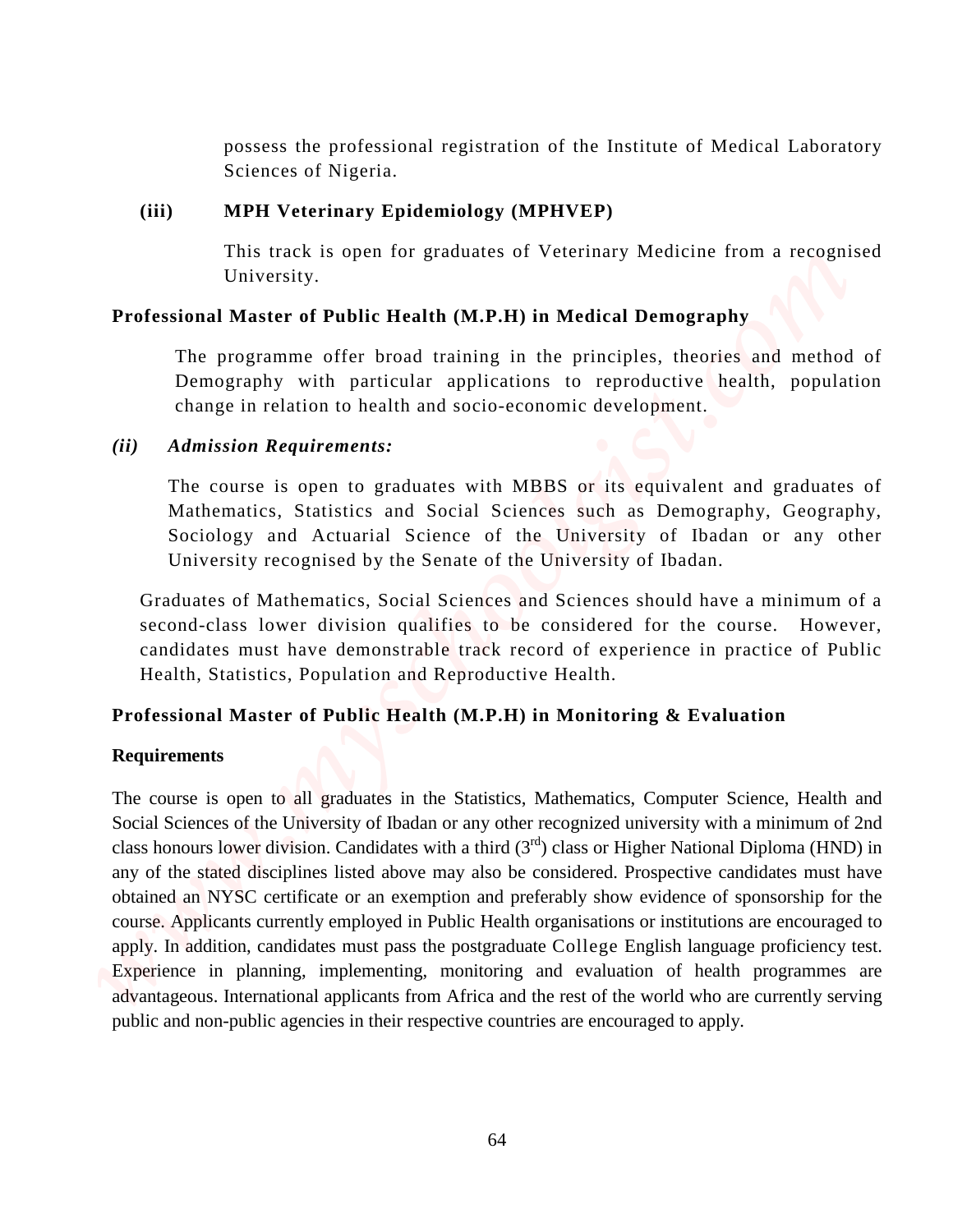Applicants must possess **five (5) credits in related subjects at only one sitting (WASC/GCE/SSCE). The subjects should include English, Mathematics, and three other subjects**

## **Duration and Mode of Study**

The Programme will be on part-time mode on weekend basis (Friday and Saturday). The Programme will be completed in 5 semesters and maximum of seven (7) semesters of the University. The course work and field-based practical activity are designed to be completed in four semester-year while the last semester could be used to undertake MPH evaluation project report. *Arphemas* must passes. five (5) credits in related subjects at only one sitting enginees. Duration and Mode Fights. Mathematics, and three others and<br> **Experiments:** *Progenents* in  $\theta$  **Computer and the particular of** 

# **DEPARTMENT OF HEALTH PROMOTION AND EDUCATION**

# **Professional Master of Public Health (M.P.H.) in Population and Reproductive Health Education.**

*(i) Objectives*

The main objective of this programme is to broaden the knowledge and competence of graduates in core areas of Population and Reproductive Health Education.

## **Specific objectives are:**

- (i) The programme is designed to apply knowledge from health and related disciplines to the understanding and promotion of health and its determinants.
- (ii) Graduates would acquire expertise that will enable them
	- (a) Assume leadership positions in private and public sectors including education institutions.
	- (b) Provide services such as consultation, research, teaching and technical assistance requiring advanced competences in Population and Reproductive Health Education.
	- (c) Formulate policies relating to Population and Reproductive Health Education.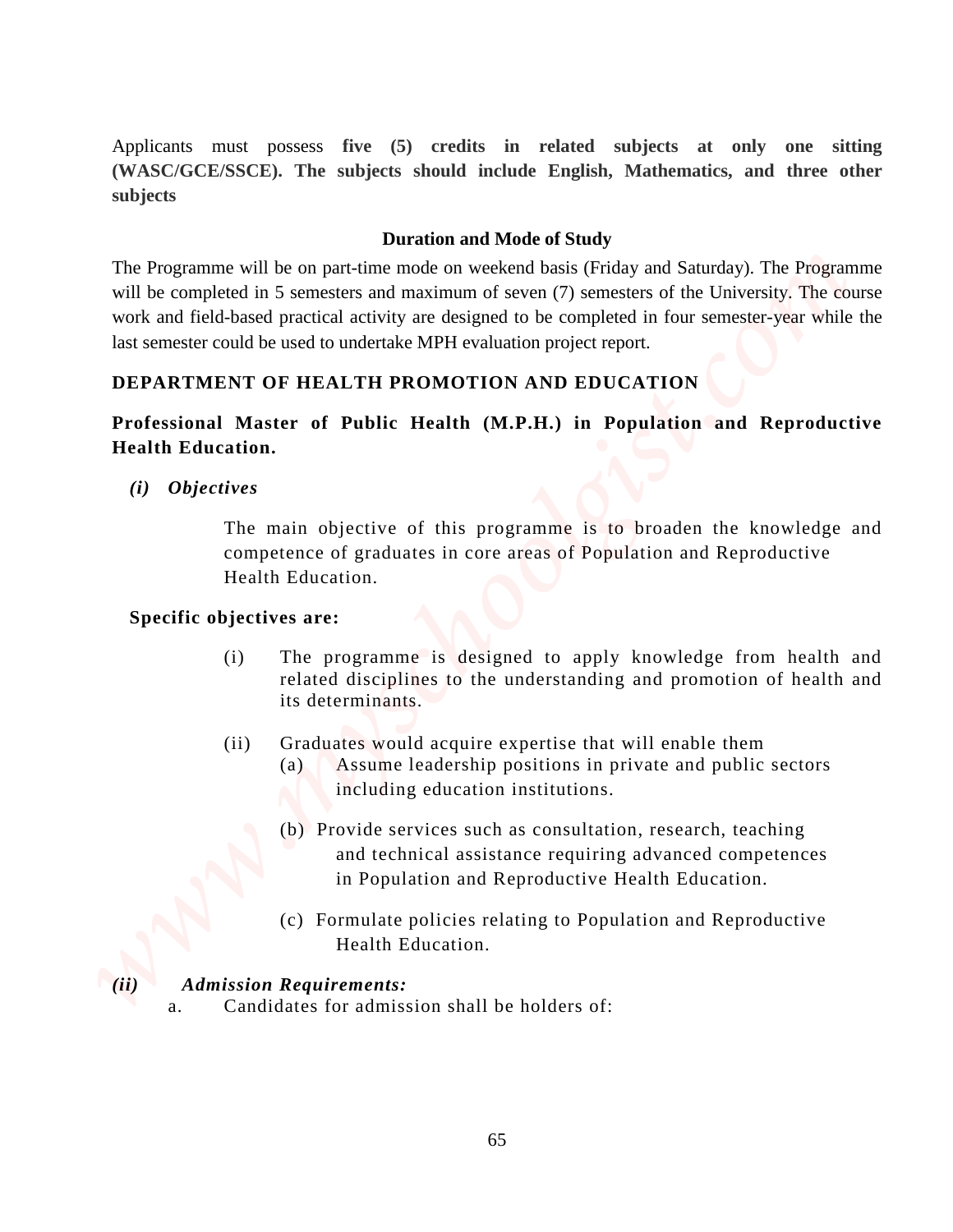(i) Bachelor's degree in Medicine and Surgery (M.B.B.S) of the University of Ibadan or other Institutions recognized by the Senate and

- (ii) Bachelor's degree (not below second class lower division) in Nursing, Biological Sciences, Social Sciences, Law and Education with adequate working experiences and demonstrated interest in Population and Reproductive Health Education.
- b. The programme has both the full-time and part-time mode of admission.

(i) The full-time admissions shall be offered to candidates who satisfy the Postgraduate College regulation or evidence of release by their employers to

undertake full-time studies for candidates on full employment. Candidates found to have made false declaration in this respect shall be asked to withdraw from the University.

In addition, applicants must also satisfy the O' level requirements for their respective degree and diploma programmes in accordance with University of Ibadan regulations; that is: five O'level credit passes at one sitting for candidates coming with courses available in University of Ibadan, College of Medicine and Pharmacy (under-graduates), or six O'level credit passes at two sittings including English Language and other relevant science subjects. U) Bachelor's degree is Medicine and Surgery (M.B.B.S) of the University of Badan or other Institutions recognized by the Senate of Senate of the Senate of the Senate Correlation in the Senate of the Senate and Surger Cor

In addition to the qualifications applicants must have adequate working experience relating to health promotion and education acquired during OR after the NYSC period. Working experiences are assessed at the Departmental Interactive session and/or oral interview with applicants.

## **DEPARTMENT OF HEALTH PROMOTION AND EDUCATION**

**Professional of Master of Public Health (M.P.H.) In Health Promotion and Education.**

*(i) Admission Requirements:*

Candidates for admission shall be holders of:

(a) Bachelors degree in Medicine and Surgery (M.B.B.S) of the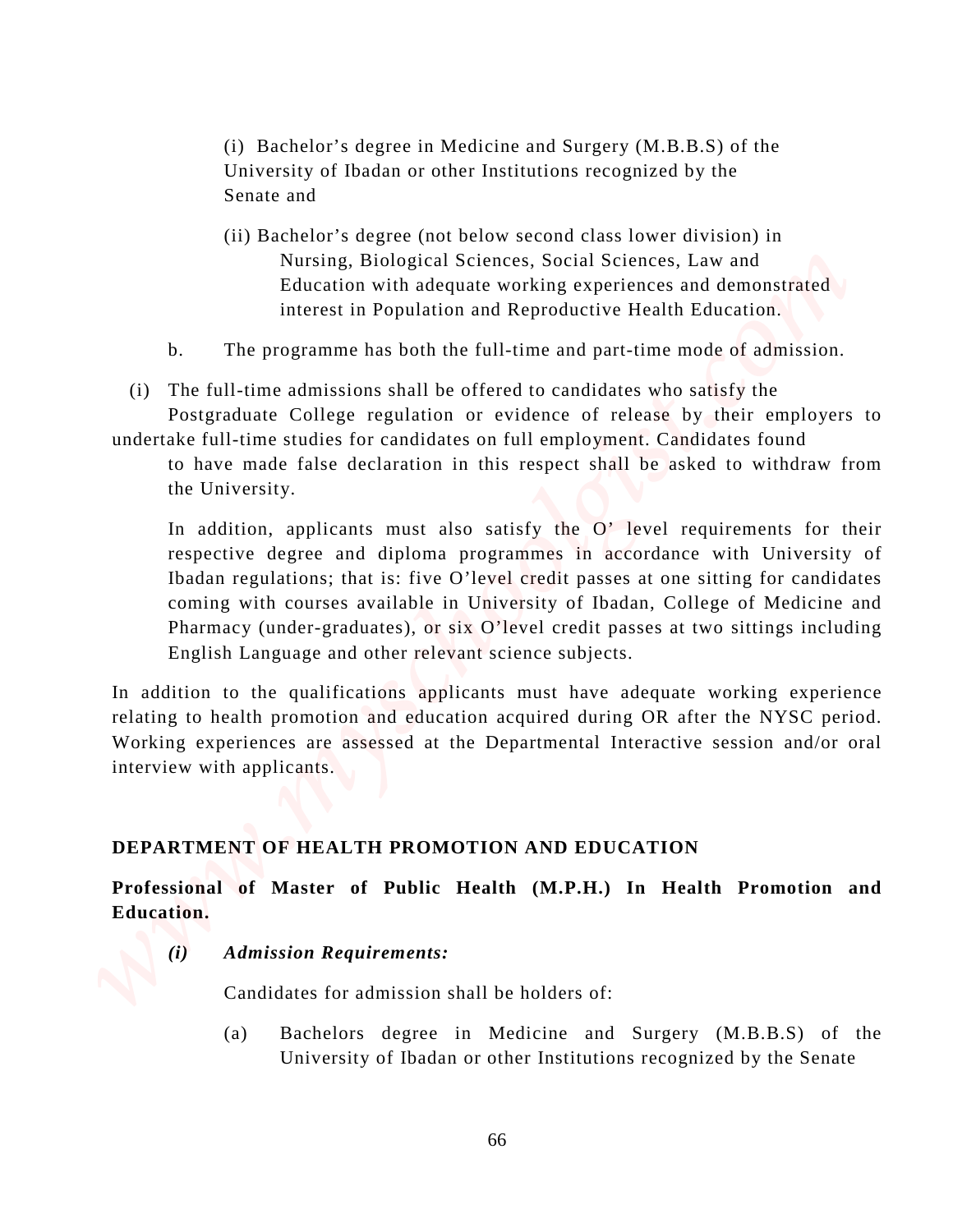(b) Bachelor's degree (not below second class lower division) in Nursing, Pharmacy, Biological Sciences, Health related sciences, Law, Public Health, Social Sciences and Education with demonstrated interest in Health Promotion and Education. .

In addition, applicants must also satisfy the O' level requirements for their respective degree and diploma programmes in accordance with University of Ibadan regulations; that is: five O'level credit passes at one sitting for candidates coming with courses available in University of Ibadan, College of Medicine and Pharmacy (undergraduates), or six O'level credit passes at two sittings including English Language and other relevant science subjects. can be a state of the state of the state of the state of the real of the state of the state of the state of the state of the state of the state of the state of the state of the state of the state of the state of the state

 (c) In addition to the qualifications applicants must have adequate working experience relating to health promotion and education acquired during OR after the NYSC period. Working experiences are assessed at the Departmental Interactive session and/or oral interview with applicants.

## **DEPARTMENT OF COMMUNITY MEDICINE**

### **Professional Master of Public Health (MPH) in Reproductive and Family Health**

*(i) Objectives:* 

The main objective of this programme is to broaden the knowledge and competence of graduates in core areas of Public Health with emphasis on Reproductive and Family Health.

## *(ii) Admission Requirements:*

 Candidates for admission shall normally possess Medical, Health Sciences or Social Sciences degrees from the University of Ibadan or other approved Universities recognised by senate with a minimum of Second Class Lower division. Post qualification experience shall be an advantage.

a) In addition applicants must also satisfy the O' level requirements for their respective degree and diploma programmes in accordance with University of Ibadan regulations; that is: five O'level credit passes at one sitting for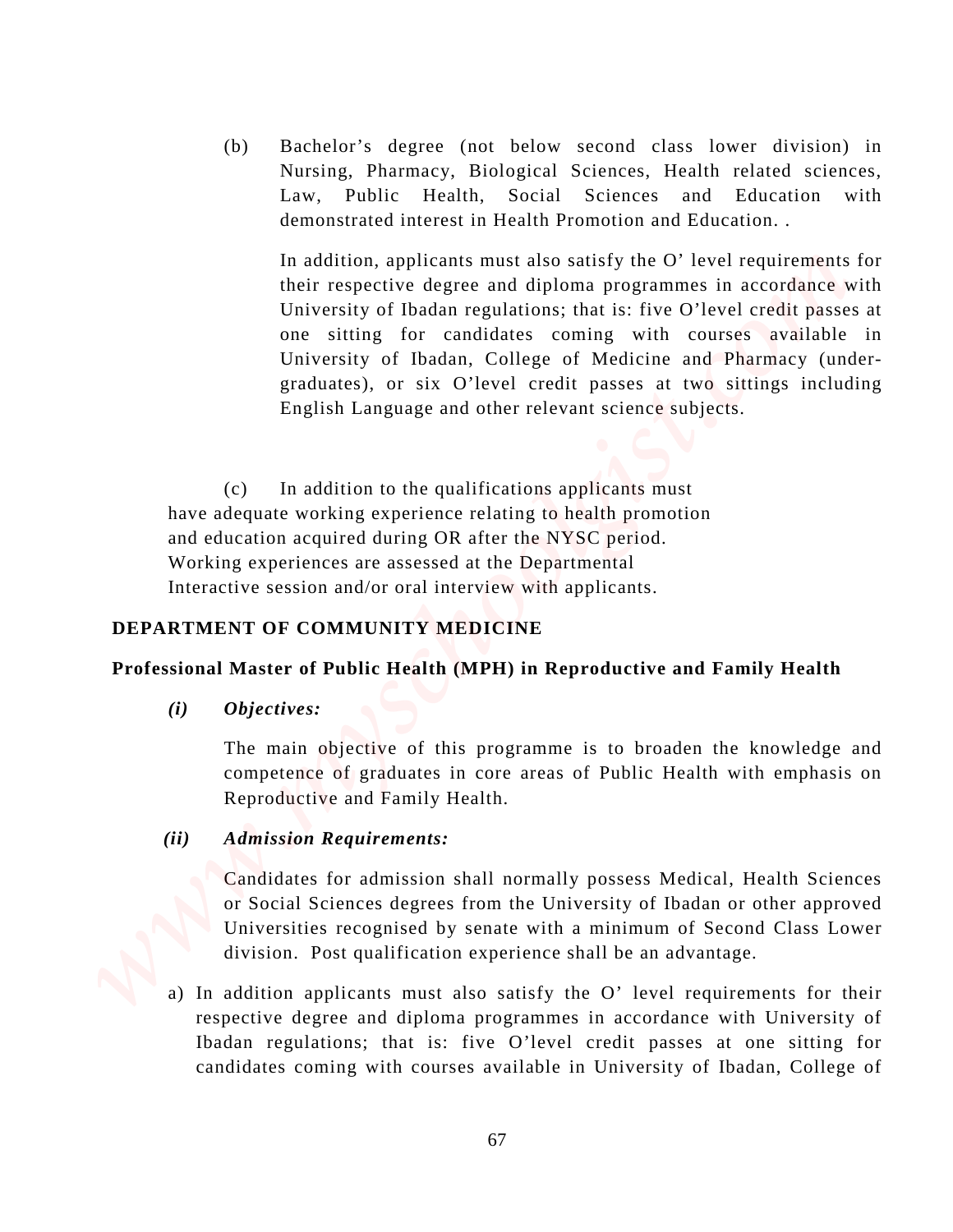Medicine and Pharmacy (under-graduates), or six O'level credit passes at two sittings including English Language and other relevant science subjectsincluding English Language and Mathematics.

## *Duration:*

The programme will be run for eighteen months with pre-determined and final project defense dates.

# **DEPARTMENT OF HEALTH POLICY AND MANAGEMENT**

# **Professional Master of Health Services Administration (M.H.S.A.)**

The M.H.S.A. degree focuses on the administration and management of public and private health sector institutions. It prepares candidates to work as health administrators, planners and managers in health systems and institutions such as hospitals, health maintenance organizations and health insurance companies. Medicine and Pharmacy (under-graduates), or six O'level credit passes at two<br>sixtings including Finglish Language and Mahemates.<br>The projectional is since with provide services and consultation and the<br>provide such as con

# *(i) Objectives:*

This programme aims at the improvement of health services through better administration of human, material and financial resources.

## *(ii) Admission Requirements:*

(a)Bachelor's degree in Medicine, Dentistry, Pharmacy, other Health Scienceor the Social Sciences of the University of Ibadan or of otherapproved Universities, recognised by the Senate, with a minimum of  $2<sup>nd</sup>$  class honours (lower) division.

(b) Cognate, practical experience in the administration of health services will be an added advantage.

# **DEPARTMENT OF HUMAN NUTRITION AND DIETETICS**

# **Professional Master of Public Health (M.P.H.) in Population and Reproductive Health Nutrition**

# **(i) Objectives:**

This programme is designed to enable participants acquires a better understanding of the relation between Population, Nutrition and Reproductive Health. The programme is also to produce graduates that have expertise to assume leadership roles in private and public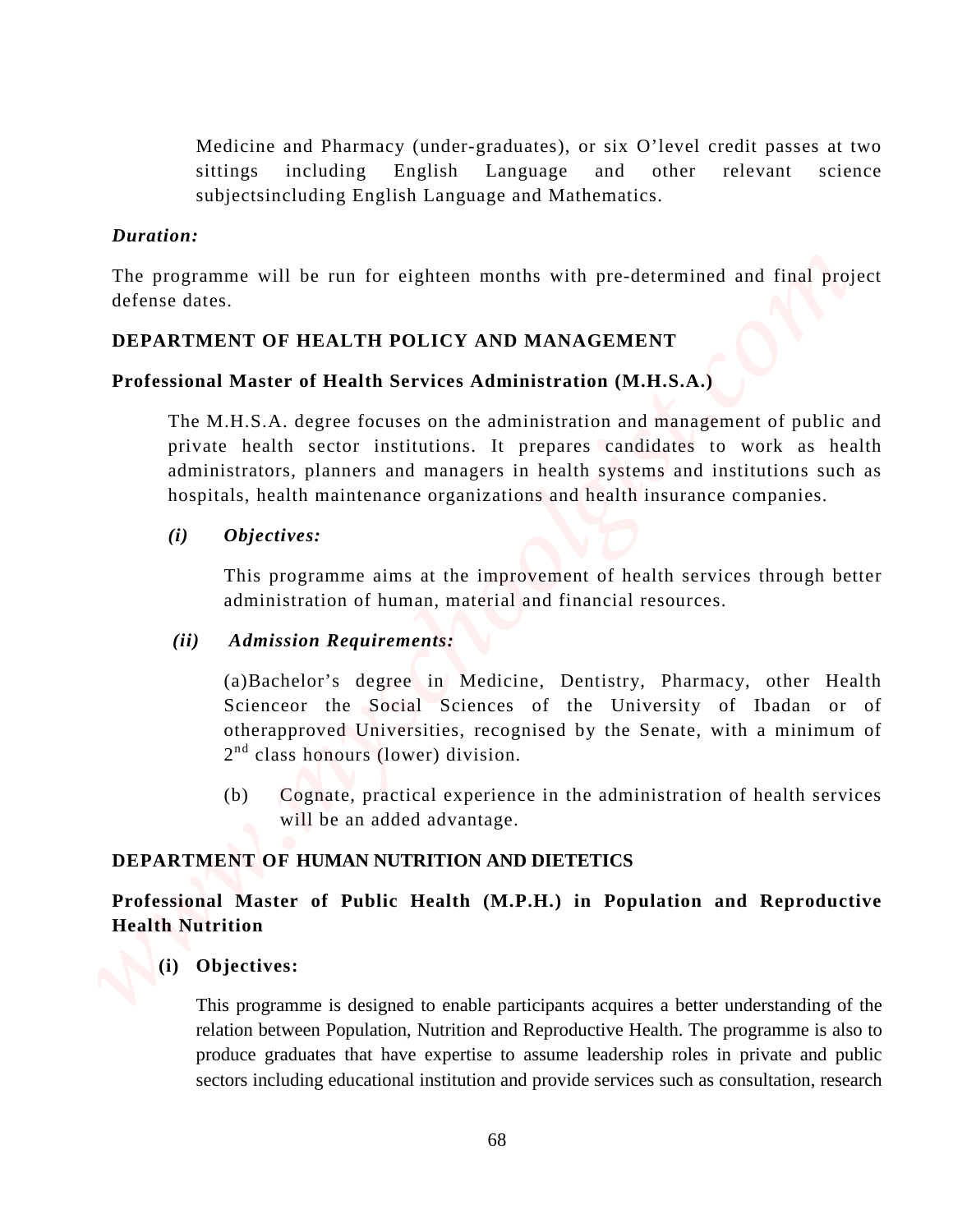including surveys, teaching and technical assistance that require advanced competence in Population, Nutrition and Reproductive Health.

## **(ii)** *Admission Requirements:*

Candidates should hold Bachelor's Degree (not below Second Class Lower Division) in Human Nutrition, Nutrition and Dietetics, Biochemistry, Food Science, MBBS, and other relevant disciplines of the University of Ibadan or any other University recognised by the Senate of the University of Ibadan. In addition to the above requirements, applicants must satisfy the 'O' Level first degree matriculation requirements of the College of Medicine, University of Ibadan i.e. 'O' Level credit passes in five subjects at ONE sitting including English Language, Mathematics, Physics, Chemistry and Biology.

**(iii) Status:** The programme is both academic and professional.

## **Professional Master in Human Nutrition and Dietetics (M.H.N.D.)**

## **(i) Objective:**

This programme will produce nutritionists and dieticians with advanced knowledge, skills and practical experience required in the prevention and management of diet-related diseases in government and non-governmental agencies. The programme is also designed to remedy deficiencies in knowledge and skills in dietetics practice especially for candidates with a third class or Higher National Diploma in Human Nutrition,Nutrition and Dietetics.

## **(ii)** *Admission Requirements:*

Candidates for admission should possess a B. Sc. Degree with a minimum of Third Class in Human Nutrition or Nutrition and Dietetics of the University of Ibadan or other Institutions recognised by the Senate **with at least one-year post qualification** experience. Holders of the Higher National Diploma (HND) in Human Nutrition or Nutrition and Dietetics with minimum of lower credit are eligible to apply. In addition to the above requirements, applicants must satisfy the 'O' Level first degree matriculation requirements of the College of Medicine, University of Ibadan i.e. 'O' Level credit passes in five subjects at ONE or SIX credit at twos sitting including English Language, Mathematics, Physics, Chemistry and Biology. **Including aureeys, tooching and technical assistance that requires advanced competence in Pepperature Results.**<br> **IF** (ii) *Adm* order *Requirements*:<br> **Combines should belt flucted by Eq. Peyres cont below Second Class L** 

**(iii) Status:** The programme is a full time professional degree**.**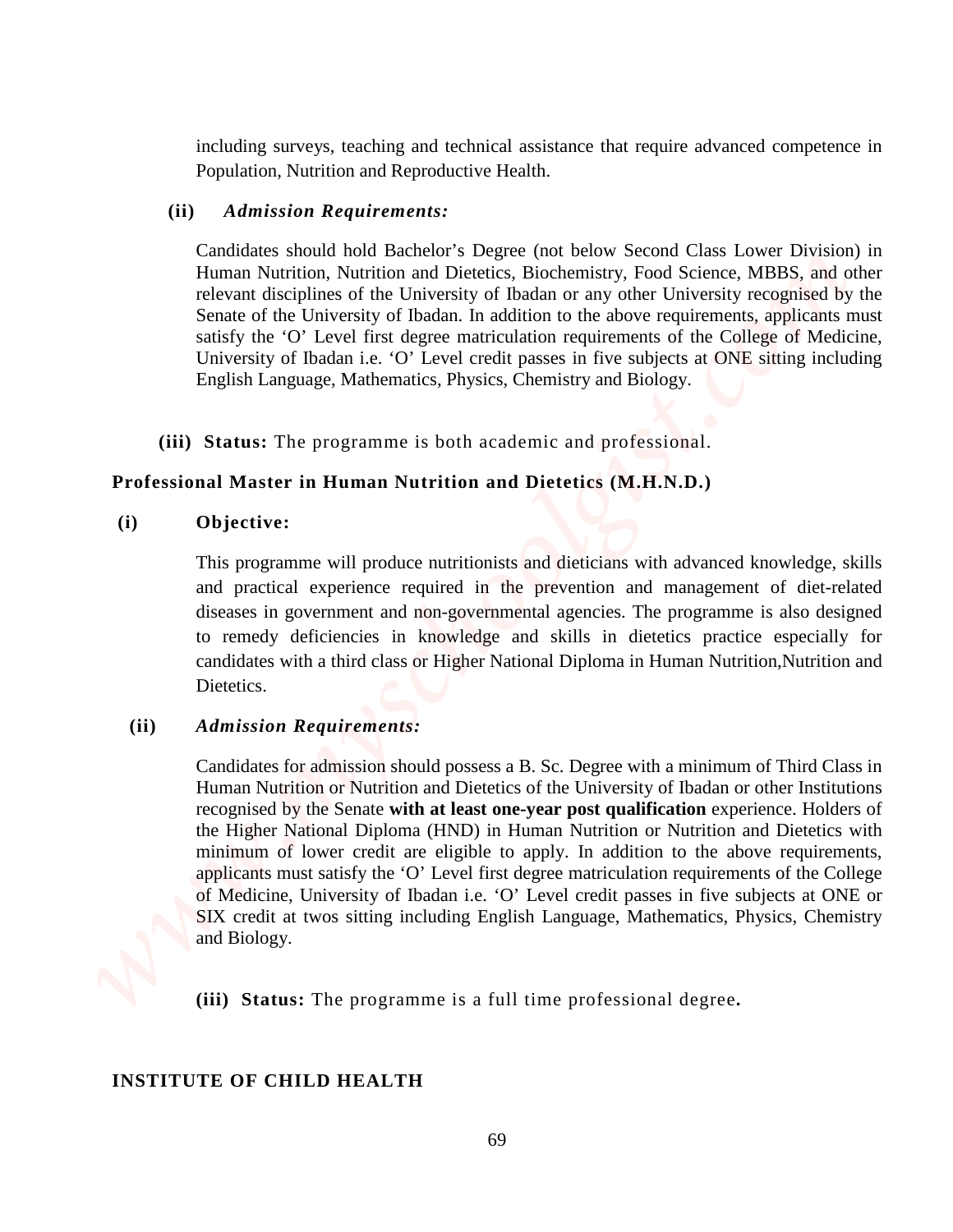# **Professional Master of Public Health (M.P.H.) in Child and Adolescent Health**

## *(i) Admission Requirements:*

Candidates should hold:

- (a) Medical degree (MBBS/BDS) certificate of the University of Ibadan or other Universities recognized by the Senate of the University of Ibadan.
- (b) Good honours degree in Nursing, Psychology, Social work, Human Nutrition, Human Nutrition and Dietetics or other allied health professions relevant to Child and Adolescent health of the University of Ibadan and other Universities recognised by the Senate of the University of Ibadan with a minimum of  $2<sup>nd</sup> Class (Lower) division.$

# **POSTGRADUATE DIPLOMA IN CHILD HEALTH (P.D.C.H.)**

## *(ii) Admission Requirements:*

 **Candidates should hold:**First Degree in Medicine (MB; BS/BDS) certificate of the University of Ibadan or other Universities recognised by the Senate of the University of Ibadan.

First degree in Nursing, Psychology or Human Nutrition of the University of Ibadan or of other Universities duly recognised by the University of Ibadan.

In addition,applicants must also satisfy the O' level requirements for their respective degree and diploma programmes in accordance with University of Ibadan regulations; that is: five O'level credit passes at one sitting for candidates coming with courses available in University of Ibadan, College of Medicine and Pharmacy (under-graduates), or six O'level credit passes at two sittings including English Language and other relevant science subjects. **Professional Master of Public Health (M.P.H.) in Child and Adolescent Health**<br>
(*i)* Admission Requirements:<br>
Conditions (and the University of the University of Ibadan or<br>
(a) Maskal orientations (computed by the Senate

# **MASTER OF PUBLIC HEALTH IN CHILD AND ADOLESCENT HEALTH**

## **(i) Admission Requirements**

a. Candidates for admission into the MPH (Child and Adolescent Health) shall be holders of recognised by the Senate of the University of Ibadan.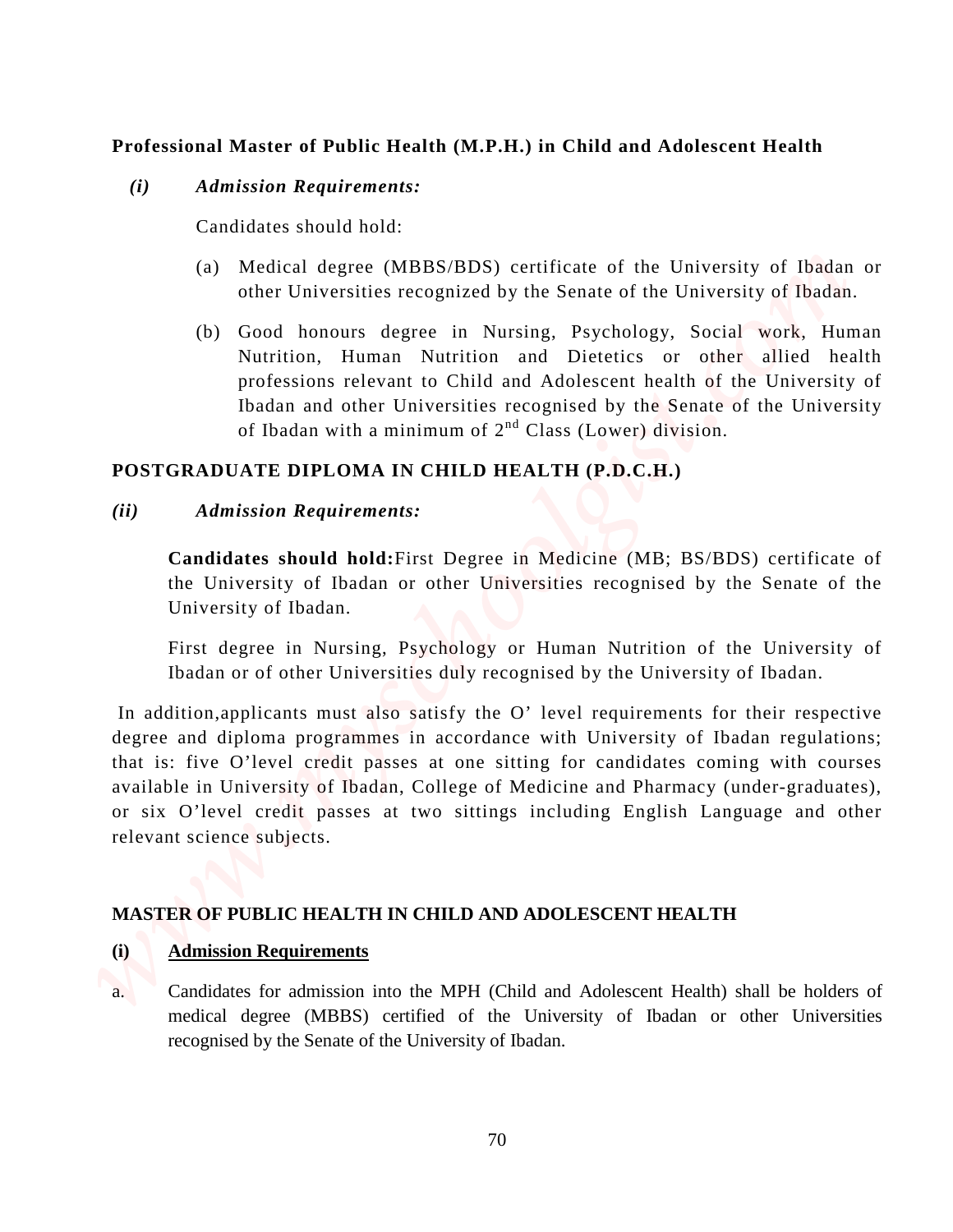- b. A good honours degree in Nursing, Psychology, Social Work, Human Nutrition or other Allied health professionals and graduates of other relevant courses to child and adolescent health of the University of Ibadan or other Universities recognised by the Senate of the University of Ibadan. Candidates must satisfy the normal University of Ibadan basic and higher degree requirements for matriculation.
- c. Holders of the Postgraduate Diploma in Child Health (DCH) of the Institute of Child Health, College of Medicine, University of Ibadan are also eligible to apply for the Master of Public Health (MPH) Child and Adolescent Health.

# **MASTER OF SCIENCE IN PUBLIC HEALTH BIOTECHNOLOGY**

### **(i) Admission Requirements**

Candidates should hold:

- a. Medical degree (MBBS/BDS) certificate of the University of Ibadan or other Universities recognised by the Senate of the University of Ibadan.
- b. Good honours degree (minimum of second class lower division) in the Basic and Medical Sciences: Chemistry, Zoology, Biology, Microbiology, Biochemistry, Physiology, Nursing, Physiotherapy or other Allied health professionals and graduates of other courses relevant to Public Health Technology of the University of Ibadan or other Universities recognised by the Senate of the University of Ibadan.

In addition, applicants must also satisfy the O' level requirements for their respective degree and diploma programmes in accordance with University of Ibadan regulations; that is: five O'level credit passes at one sitting for candidates coming with courses available in University of Ibadan, College of Medicine and Pharmacy (under-graduates), or six O'level credit passes at two sittings including English Language and other relevant science subjects. five (5) subjects including the system of the control of the control of the system of the system of the system of the control of the system of the system of the system of the system of the system of the system of the syste

#### **Postgraduate Diploma Programme in Child and Adolescent Mental Health (PGD. CAMH)**

#### **Admission Requirements**

Students will be admitted to the PgDip. CAMH programme in accordance with the regulations and the requirements of the University of Ibadan. In addition, admission criteria to this programme will be broad and inclusive to attract as many CAMH professionals in the various disciplines. Applicants must satisfy the O'Level and Bachelors degree requirements of the University of Ibadan, that is, Credit in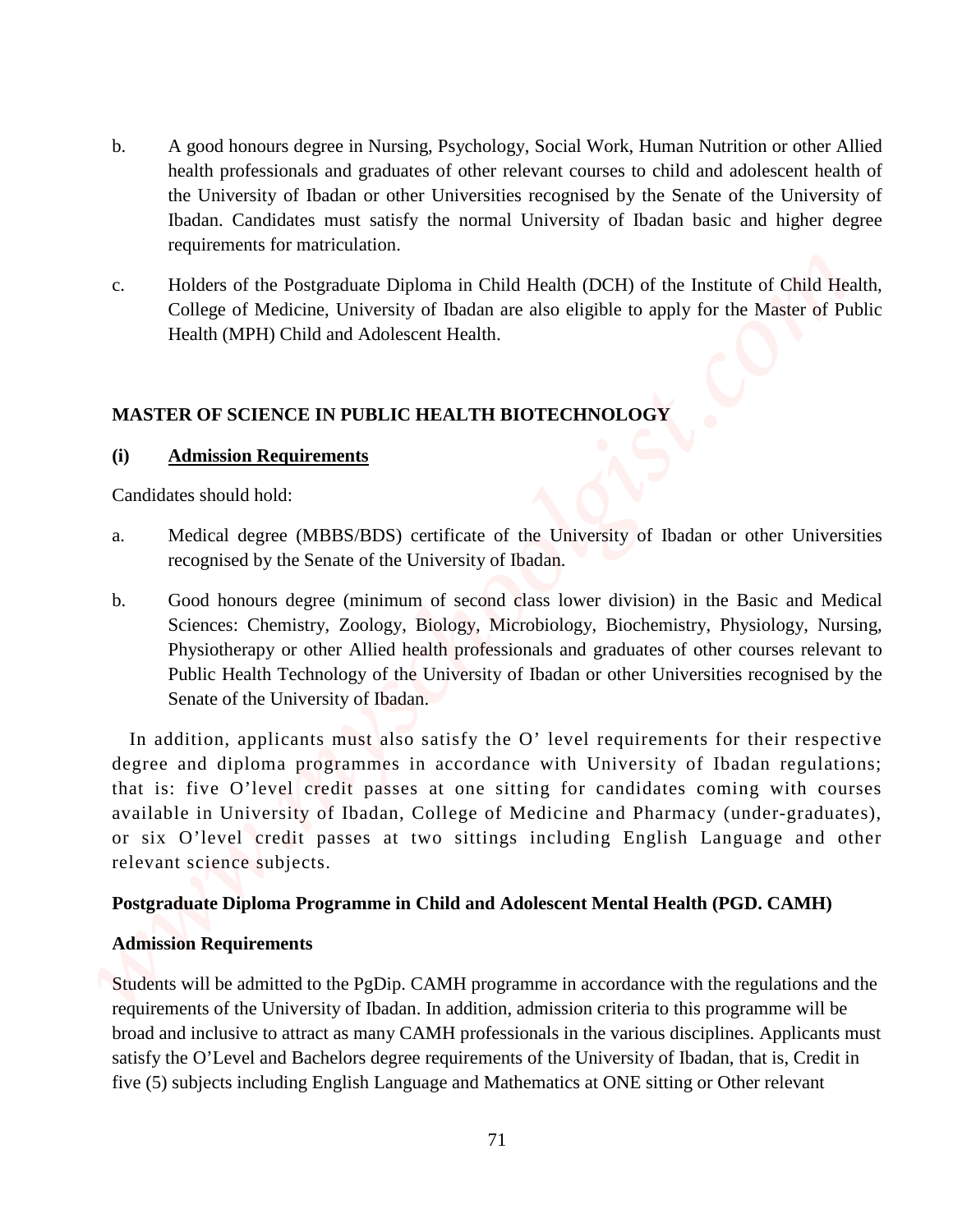subjects accepted are Biology, Chemistry, Physics, Agriculture Science, Economics, Geography, and General Sciences. A Bachelor's Degree with a third class and above, HND, or Post-Basic qualification in Nursing will be the minimum entry requirement. Therefore, graduates of Medicine, Psychology, Nursing, Social Work, Special Education, Health Education, Pharmacy, Physiotherapy, Occupational Therapy, Medical Sociology and other health related disciplines can apply. Experience in working with children will be an added advantage. **Example 21** accepted are Biology, Churisiny, Physics. Agenchare Science, Excursion's, Geography, and General Science A. Burben's Designation in Varishue during the Designation in Varishue during the Designation of the Pro

## **C.2.3. Duration and mode of study**

This programme is designed to be a full time 12-month program consisting of 2 semesters. The first semester will consist of mostly compulsory courses for all participants. The second semester will consist of a mixture of compulsory, required and elective courses.

## **PROFESSIONAL MASTER OF CHILD AND ADOLESCENT MENTAL HEALTH (MCAMH)**

## **Admission Requirements**

To be eligible for admission into the MCAMH programme, and without any prejudice to the rules and regulations governing the award of postgraduate degrees of the University of Ibadan, a candidate must:

- a) Possess a bachelor's degree with a minimum of a third (3rd) class in any scienceor social science course or Higher National Diploma in Laboratory Science, Community Health, and a Bachelor of Medicine, Bachelor of Surgery (MBBS) or its equivalent from University of Ibadan (UI) or any other University recognised by the Senate of UI.
- b) Have completed the mandatory one-year internship recommended by the Medical and Dental Council of Nigeria and hold current license to practice Medicine in Nigeria.
- c) Prospective candidates must have NYSC discharge certificate (for Nigerian graduates only).
- d) All candidates must fulfil other basic requirements as stipulated by the Postgraduate School of UI including the postgraduate school English language proficiency test
- e) Graduates who have successfully completed the Post-graduate Diploma in Child and Adolescent Mental Health can apply.
- f) Application is also open to international applicants from Africa and the rest of the world in both public and private service.
- g) A minimum of a one-year experience with working with children and adolescents will be an added advantage.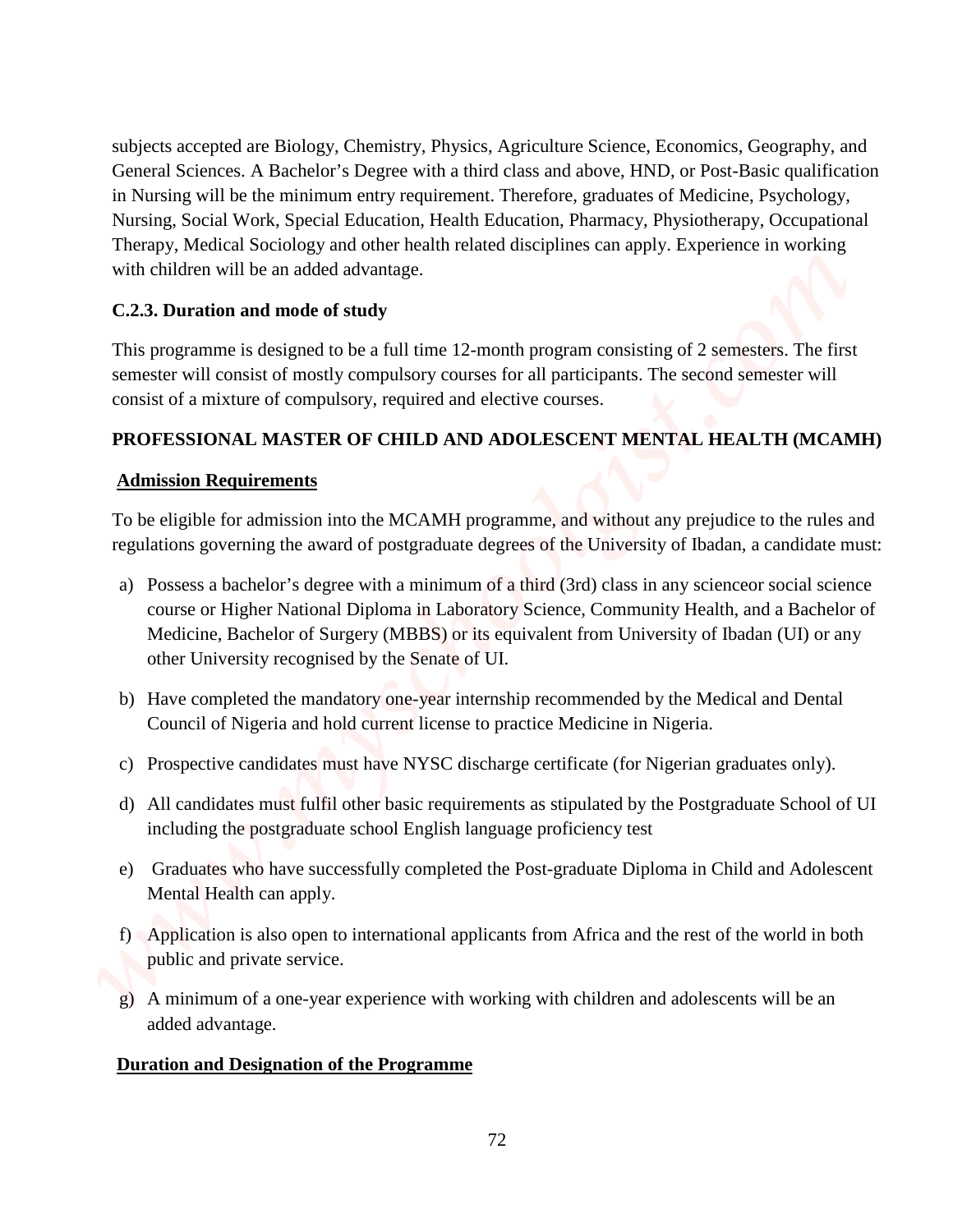The MCAMH shall last for a minimum of three semesters for a Full-Time study and five semesters for a Part-Time study.

The degree shall be designated 'MCAMH'.

**For more detailed information, visit the Centre's website: www.ccamh.ui.edu.ng**

## **FACULTY OF CLINICAL SCIENCES**

### **Department of Community Medicine**

### **Professional Master of Public Health in Community Health (C.H.)**

 *(i) Objectives:*

The MPH (Community Health) programme will train doctors in all essential specialty areas of modern public health as well as clinical care to enable them to look after the health and well-being of any naturally existing or statutorily created communities in keeping with the modern practice of the discipline of Community Medicine and Public Health.

The programme is open to young medical and dental graduates after their Youth Corps and those engaged in public and private medical practice who wish to acquire further training in Community Medicine. The degree is registrable with professional regulatory bodies in the discipline.

## *(ii) Admission Requirements:*

 Candidates for this course shall be holders of the MBBS or BDS degrees of the University of Ibadan as well as those holding similar medical qualifications recognised by the University.

In addition,applicants must also satisfy the O' level requirements for their respective degree and diploma programmes in accordance with University of Ibadan regulations; that is: five O' level credit passes at one sitting for candidates coming with courses available in University of Ibadan, College of Medicine and Pharmacy (under-graduates), or six O' level credit passes at two sittings including English Language and other relevant science subjects. **The MCAMH** shall had for a minimum of three senesties for a PdI-Time study and five semesters for PTE-Time study and five semesters for PTE CREATION: The signal and the studied information, visit the Centre's website: <u>w</u>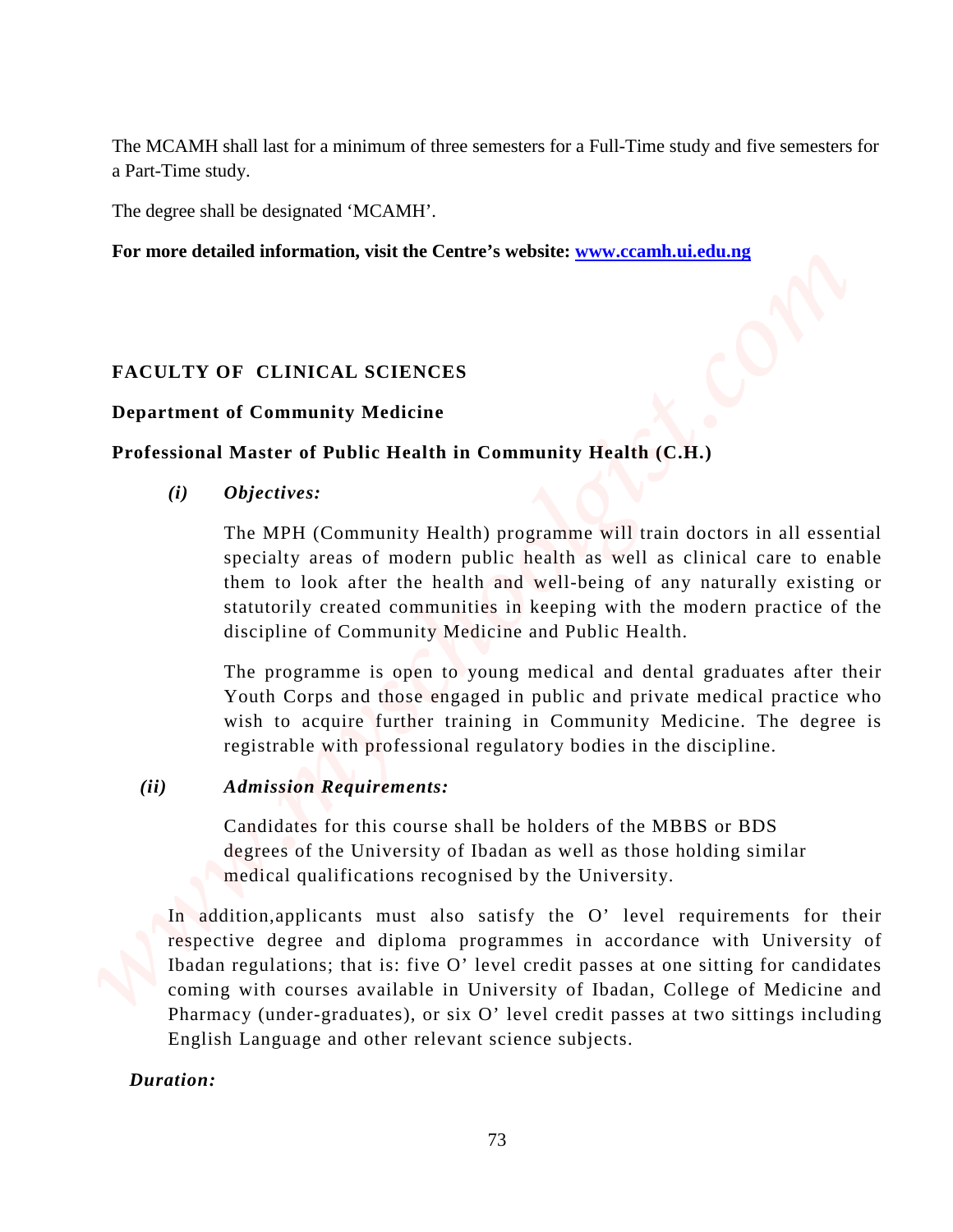The programme will be run for eighteen semesters with pre-determined and final project defense dates.

## **PROFESSIONAL MASTER OF PUBLIC HEALTH IN OCCUPATIONAL HEALTH (OH)**

*(i) Objectives:*

The MPH (O.H.) programme is designed to train physicians to provide preventive and curative health care services to workers in industry. The programme will provide physicians with skills to enable them perform their role ascompany/occupational physician in the growing number of industries in the country.The degree is registrable with the relevant professional regulatory bodies in the discipline.

The course is open to young medical graduates, physicians from general practice and those already engaged in industry.

## **(ii)** *Admission Requirements:*

 Candidates for this course shall be holders of the MBBS degree of the University of Ibadan as well as those holding similar medical qualifications recognised by the University.

In addition,applicants must also satisfy the O' level requirements for their respective degree and diploma programmes in accordance with University of Ibadan regulations; that is: five O' level credit passes at one sitting for candidates coming with courses available in University of Ibadan, College of Medicine and Pharmacy (under-graduates), or six O' level credit passes at two sittings including English Language and other relevant science subjects. The main objectives are: *www.myschoolgist.com*

## *Duration:*

The programme will be run for eighteen months with pre-determined and final project defense dates.

## **DEPARTMENT OF PSYCHIATRY**

## **Professional Master of Science in Psychiatry**

*(i) Objectives:*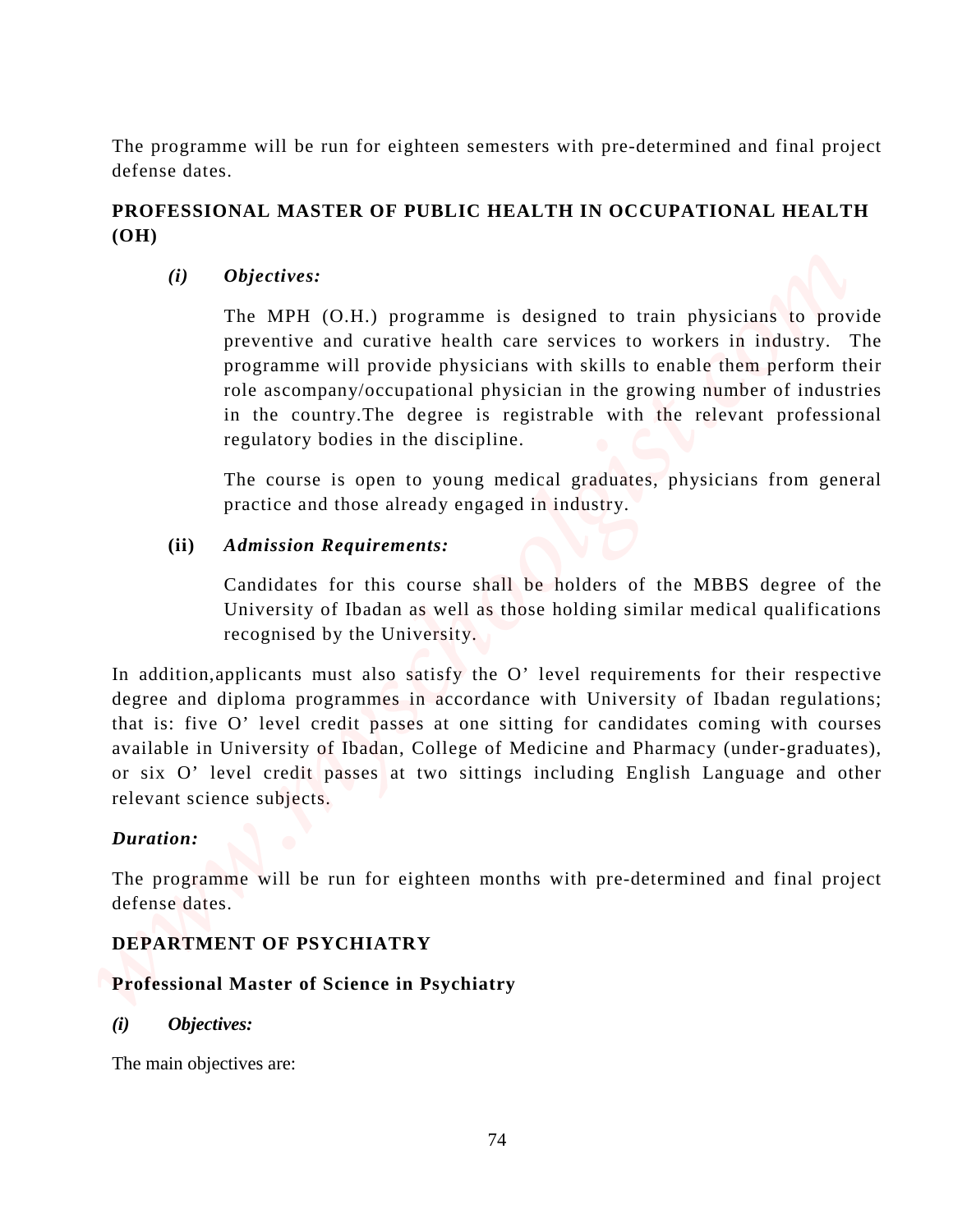(a) To provide advanced training in psychiatric theory and research methodology. The programme shall provide the advanced theoretical knowledge necessary for academic psychiatrist and impart the skills required for the understanding and conduct of research in bio-behavioural medicine;

(b) To stimulate interests and confidence in the conduct of research in mental and behavioural sciences;

(c) To set the graduate on a course of life-long interest in seeking cutting-edge and up-to-date information in the fields of psychiatry and behavioural sciences and

(d) To prepare the graduates for a career in academic and clinical psychiatry.

## *(ii) Admission Requirements:*

(a) Candidates for admission to the programme shall normally be M.B.B.S. graduates of the University of Ibadan or of other Universities/Institutions recognized by the Senate.

(b) Candidates must have completed both the pre-registration internship and the National Youth Service.

#### *(iii) Duration:*

The programme shall be designated: Master of Science (M.Sc.) in Psychiatry. It shall run for a minimum of three semesters full-time and five semesters part-time.

## **DEPARTMENT OF OBSTETRICS & GYNAECOLOGY**

## **Professional Master of Health Science (M.H.S) in Population and Reproductive Health**

Candidates for admission to this programme shall be holders of Medical Degree (M.B.B.S.) of a good first degree in Health or the Social Science of this University or other Universities recognised by the Senate of the University of Ibadan. Candidates with Diploma in related health or Social Science Subjects (equivalent to HND at upper credit level) and five years minimum experience in a relevant field may be considered. for **To provide selarned mining in populative theory and research methodology. The programme dail growth the advanced functioned boowly including courses works and coupled course with the minimal internal including course** 

Candidates must fulfill the other entry requirements of the University of Ibadan for Higher Degree courses.

The programme shall last minimum of three semesters and maximum of five semesters for full-time students and minimum of five semesters and maximum of seven semesters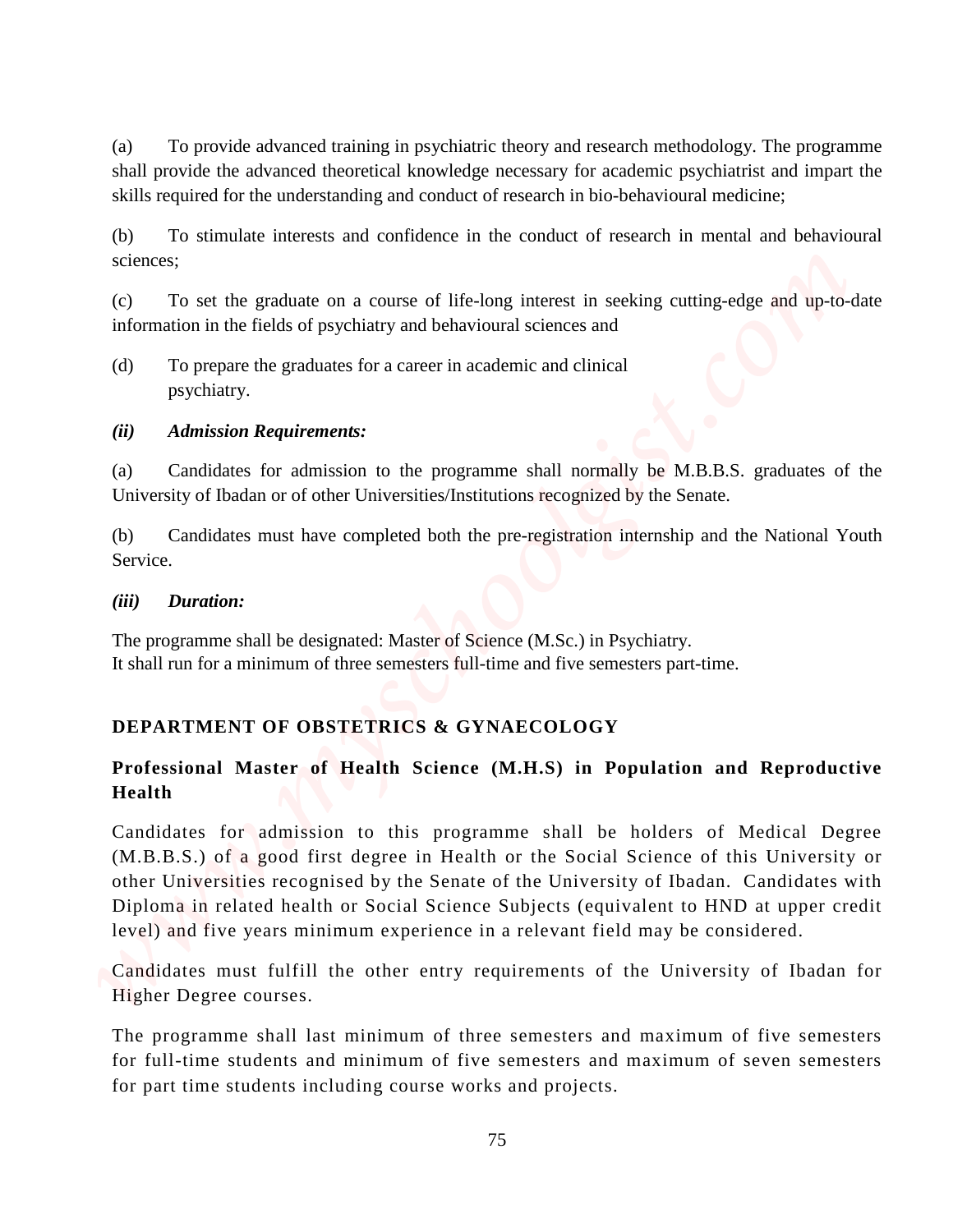## **Postgraduate Diploma in Population and Reproductive Health (PGD)**

Candidates for admission to this programme shall be holders of Medical Degree (MBBS) of a recognised good first degree in Health or Social Science of this University or other Universities recognised by the Senate of the University of Ibadan. Candidates with Higher National Diploma (HND) or its equivalent, NRN/SRM with at least two years experience in related health or social sciences may be considered. **Postgraduate Diploma in Population and Reproductive Health (PGD)**<br>
Castigliance for admission to this programme shall be forekated Modeland Degree (MBBS)<br>
of a recognised great fits denote of the Modeland Carolideca comb

Candidates must fulfill the other entry requirements of the Universities of Ibadan for Higher Degree Courses.

The programme shall last two semesters for full time students and four semesters for part-time students including course work project and three months of field work internship.

## **MASTER IN BIOMEDICAL EDUCATION**

## **(Department of Surgery)**

• *Objectives:*

This training programme is designed:

- to produce graduates who are knowledgeable in curriculum development
- to produce highly qualified graduates with sound basic and applied teaching skills
- to improve the methods of evaluation of teachers in the biomedical sciences

## *(ii) Admission Requirements:*

Graduates of the College of Medicine of the University of Ibadan and those of the Colleges and Faculties of Medicine and Health Sciences of the West African consortium, and others in the biomedical sciences from University of Ibadan and from other Universities approved by Senate of University of Ibadan are eligible for admission into the programme.

Students will be admitted to the M.Sc programme in accordance with the regulations and requirements of the University of Ibadan.

Applications will be sought from the staff at each of the six participating universities (and teaching hospitals) in the West African consortium, but applications will only be considered if the applicant is also nominated by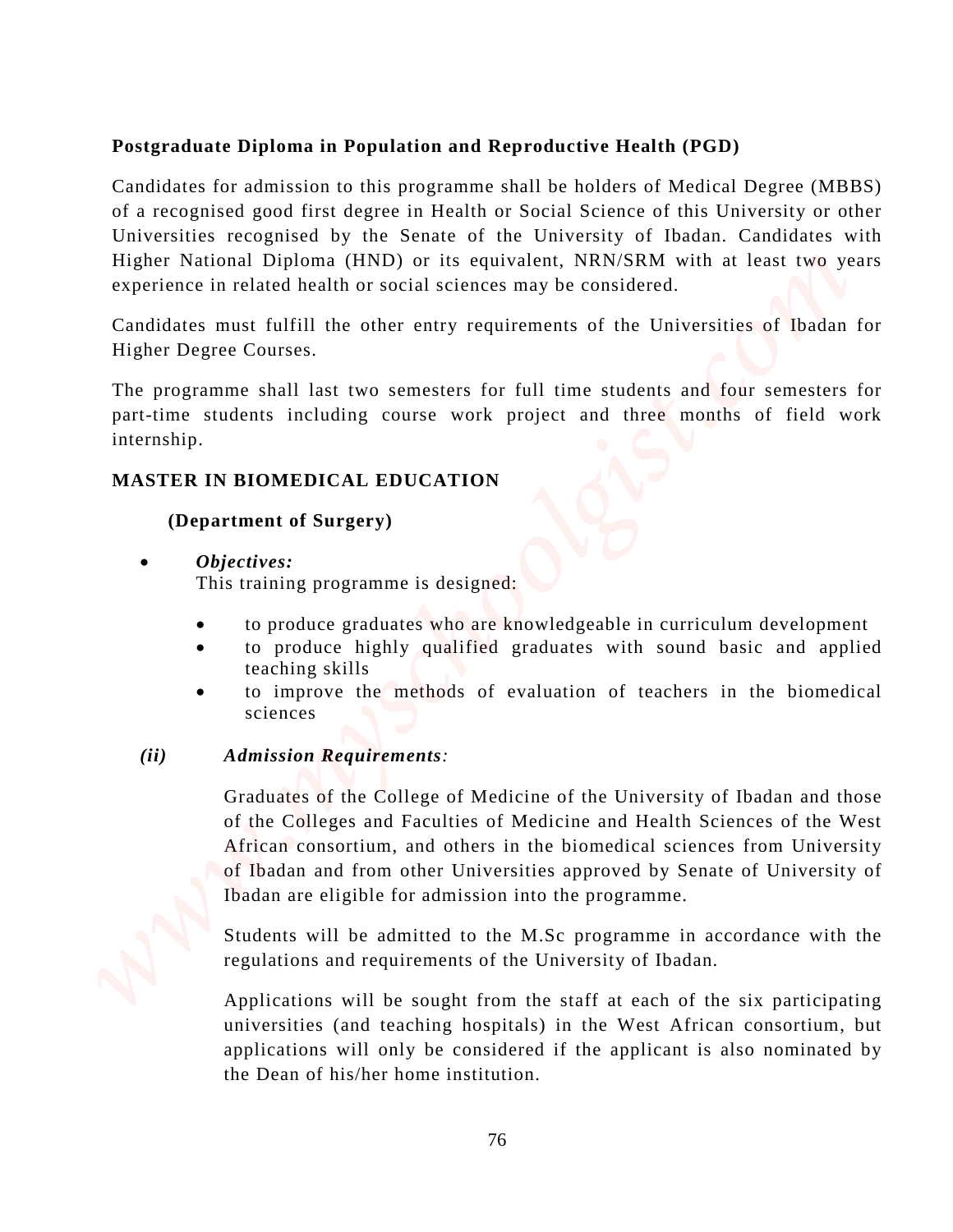Candidates for the M.Sc (Biomedical Education Methods) programme are required to complete their registration formalities within the period stipulated by the Postgraduate College of University of Ibadan.

#### *(iii) Duration:*

The duration of the programme shall normally be four semesters. There are two semesters in one session. It shall be run as a distance learning course. Lecture delivery and other interactions shall be mostly through distance and e-learning methods. A candidate shall be asked to withdraw if he has not fulfilled the requirements for award of the degree after a maximum of eight semesters.

#### **DEPARTMENT OF RADIOTHERAPY**

#### **Postgraduate Diploma in Radiotherapy Technology (PGDRT)**

#### *Admission Requirements*

(a) Bachelor of Science Degree (not lower than a third class) in Imaging Science (Radiography) or Higher National Diploma (not below lower credit) in Diagnostic Radiography from recognized institutionregistrable with Radiographers Registrations Board of Nigeria and from recognised institutions.

In addition,applicants must also satisfy the O' level requirements for their respective degree and diploma programmes in accordance with University of Ibadan regulations; that is: five O'level credit passes at one sitting for candidates coming with courses available in University of Ibadan, College of Medicine and Pharmacy (under-graduates), or six O'level credit passes at two sittings including English Language, Mathematics and any 3 other Science subjects including Chemistry, Geography, Biology, and Physics. Constitution. In the M.S.c (Homodical Hatacuton Methods) programme are<br>required to complete their registration. formalizes within<br>the duality of the properation of the properation constraints College of University of Indi

#### **FACULTY OF DENTISTRY**

#### **DEPARTMENT OF ODONTOLOGY**

## **Postgraduate Diploma in Forensic Odontology (PGDFO)**

(a)The PG Diploma shall be undertaken as a 12 month full time programme.

(b)A Dental resident doctor in training may be considered on recommendation and approval by the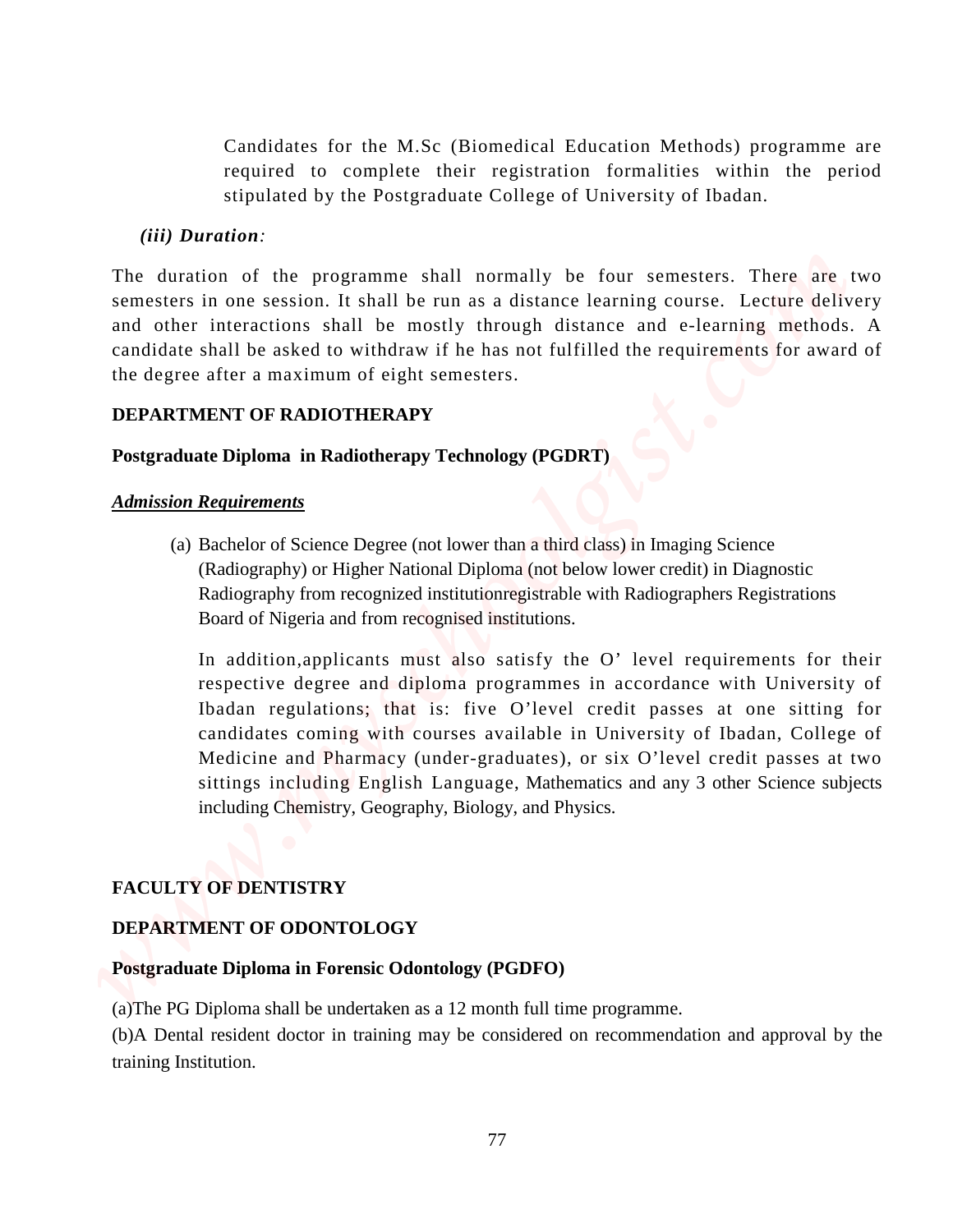#### **Admission requirements**

Students will be admitted to the Postgraduate Diploma in Forensic Odontology program in accordance with the regulations and the requirements of the University of Ibadan, a candidate must:

- a) Possess the basic professional degree in Dentistry (BDS) or its equivalent from University of Ibadan or any other University recogniSed by the Senate of the University of Ibadan.
- b) Bachelor's degree in para-dental Science from University of Ibadan or any other University recognised by the Senate of the University of Ibadan.
- c) Have completed the mandatory one-year internship programme recommended by the Medical and Dental Council of Nigeria, para-dental Board and hold a current license to practice Dentistry/ Para-dental science in Nigeria.
- d) Have NYSC discharge certificate/ exemption certificate (For Nigerian graduates ONLY)
- e) All candidates must fulfill other basic requirements as stipulated by the Postgraduate College of the University of Ibadan.

#### **OBJECTIVES**

The main objective is to provide Nigeria and possibly the West Africa sub-region with dentists and other qualified personnel equipped for the practice of Forensic Odontology. Specifically, the objectives of this program are to equip successful candidates:

- 1. With necessary tools to perform Forensic dental identification of human remains
- 2. With valuable asset to an identification team and work with the myriad of agencies and scientific disciplines.
- 3. With capacity of intending trainee to gather information and material intelligently without compromise from disaster sites, and, be able to put together reports in a manner that will aid early identification **Admission requirements**<br>
Students will be adminted to the Postprodusto Diploma in Forensic Odomology program in accordance<br>
with a regulation and the regulations of the University of Rodan a condition cannot according an
	- 4. With the skills to gather and put together evidence for legal presentation.
	- 5. Who will can provide a report following consultation request for examining: oro-facial trauma, age assessment bite mark analysis, health status of a dentition and dental anthropology – recent and historic

#### **DEPARTMENT OF PEACE, SECURITY AND HUMANITARIAN STUDIES**

#### **Master of Humanitarian and Refugee Studies (M.H.R.S.)**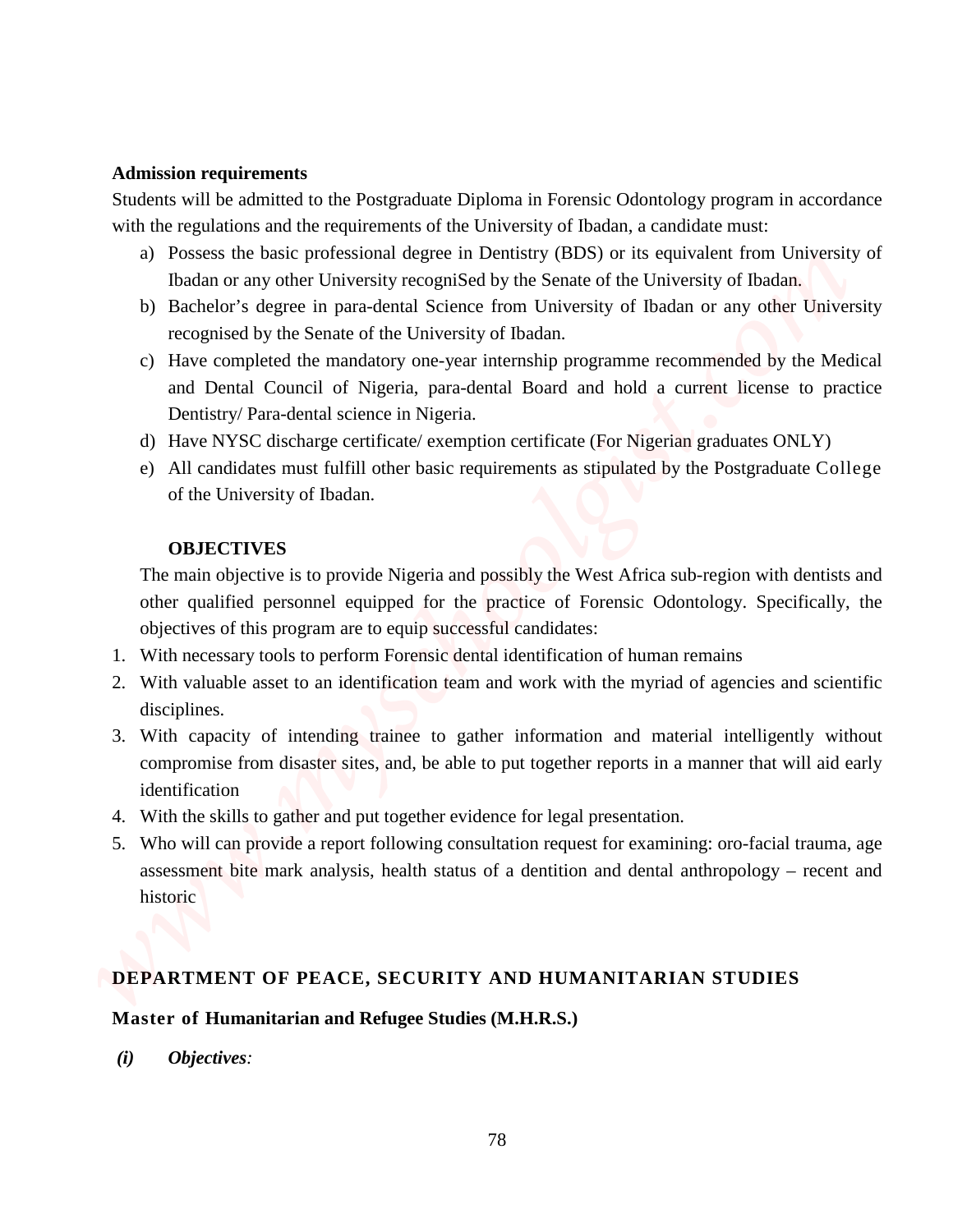The M.H.R.S. Programme is a multidisciplinary course designed for meeting some of the most urgent needs on contemporary Africa's human security agenda in armed conflicts, humanitarian crisis and intervention, disaster and refugee management. The Programme seeks to foster understanding and knowledge about problems thrown up by those phenomena, as well as the des0igning of appropriate policies and action measures for linking relief work, development and conflict resolution. Another key objective of the Programme is directed at building self-sustaining capacity for responding to humanitarian needs, aimed at helping to develop professionally trained and competent personnel for project design and implementation of policies in the area.

#### *(ii) Admission Requirements:*

Candidates seeking admission into the M.H.R.S. Professional Degree Programme must possess at least an Honours degree in the humanities, social sciences, sciences, law or any other cognate disciplines from the University of Ibadan or other Universities recognised by Senate with a minimum of  $3<sup>rd</sup>$  Class. Applicants with Higher National Diploma (HND) with at least lower credit will also be considered for admission. Preference shall be given to sponsored candidates doing jobs related to refugee and humanitarian activities in State ministries, industries, multilateral agencies, nongovernmental organizations, etc. In addition, candidate must satisfy the first degree matriculation requirement of the University of Ibadan, or their equivalent from other recognised universities. The MHRAS. Programmar is a mutitidisciplinary counse designed for meeting some of the two any means the strategic studies the method of the strategic studies of the method of the strategic studies and analyze the method of

*Note: The Programme will be run both on Part time and Full time bases.*

#### *(iii) Duration:*

The Programme is of three semester duration, which includes three months of supervised internship, possibly at refugee camps, rehabilitation camps for internally displaced persons, conflict management departments within regional and sub-regional organizations, UN agencies with humanitarian mandates in Africa. It is also run as a part time programme in line with the postgraduate College regulations for part time programmes.

(IV) Scholarship opportunity is annually provided by the German Exchange Service (DAAD) for Non-Nigeria applicants. For more information on the scholarship, the Non-Nigeria applicants are advised to forward their application to this e-mail: secretarycepacs@gmail.com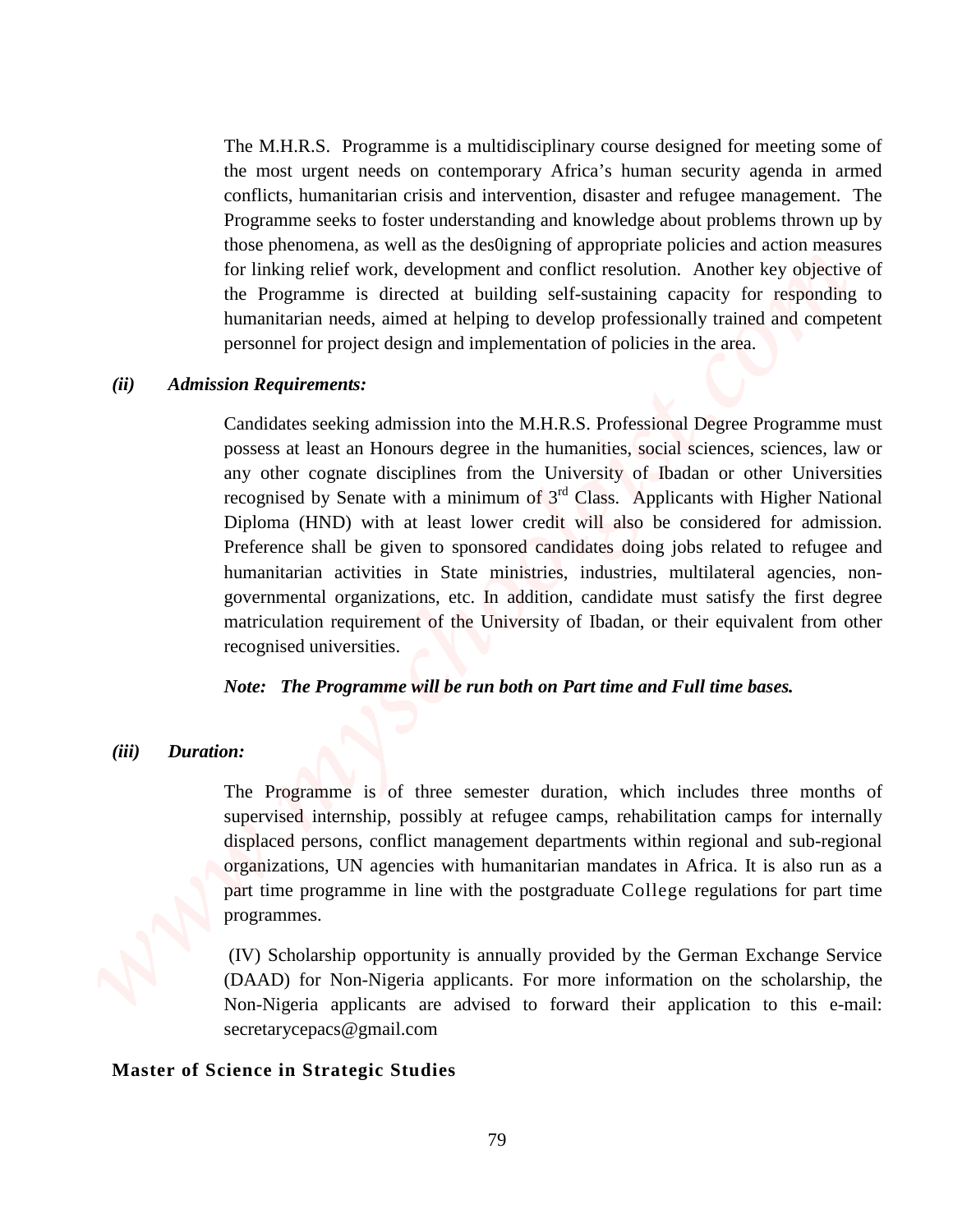The Master of Science (MSS) programme in Strategic Studies is a unique programme and the first of such to be established by any university/ department in Nigeria.

The uniqueness and strength of the Ibadan master's degree in Strategic Studies lie not only in its being novel but because the programme also harnesses the potential pool of teaching and research competence of the department of Peace, security and humanitarian Studies for an intensive course of studies and seminars in subjects that are increasingly becoming of awesome interest and significance to Nigeria and her needs.

The programme is directed at three Objectives: Academic, Utilitarian, and Policy-Relevance. The programme aims at producing on a regular basis, the requisite manpower of informed specialists in both the civilian **(NB: Civilian must possess Certificate of National Defense College Nigeria before applying for this programme)**and military sectors that can deal with issues of public and/or military policy touching on Nigeria's security and interest.

In addition to the above requirements, applicants must satisfy the 'O' Level first degree matriculation requirements of the University of Ibadan i.e five O'level credit passes at one sitting or six O'level credit passes at two sittings including English Language OR Teacher Certificate Grade II obtained between 1967 and 1981 with merit or credit passes in English Language and four other relevant matriculation subjects.

### **Master Degree in Strategic Studies M.Sc./M.S.S.**

The Master Degree Programme in Strategic Studies is an Executive Programme. Candidates seeking to apply for the programme, apart from having the general University requirements; must also possess a working experience of 15 years and above or must have attained the level of Assistant Director in the public service or the managerial cadre in the private sector. For applicants in the Military, Paramilitary and Intelligent-services, they must have at least attained the rank of Lt. Colonel or its equivalent. The Master of Science (MSS) programmo in Strategic Studies is a unique programme and<br>the fits of track of the credit passes at the measurement of Nigeria.<br>The minimeters and twencile of the fits of the companies at the fit

## **Professional Master in Disaster Risk Management (DRM)**

#### *Admission Requirements*

Admission is open to graduates of this university and other approved universities with a good honours degree in the Social Sciences, Public Health and related disciplines, Agriculture and Forestry, Veterinary Medicine, Environmental Science, Town Planning, Science and Engineering or equivalent professional qualification such as H.N.D., etc with a minimum of lower credit. Working experience, especially in disaster risk management in government and the private sector.

In addition to the above requirements, applicants must satisfy the 'O' Level first degree matriculation requirements of the University of Ibadan i.efive O'level credit passes at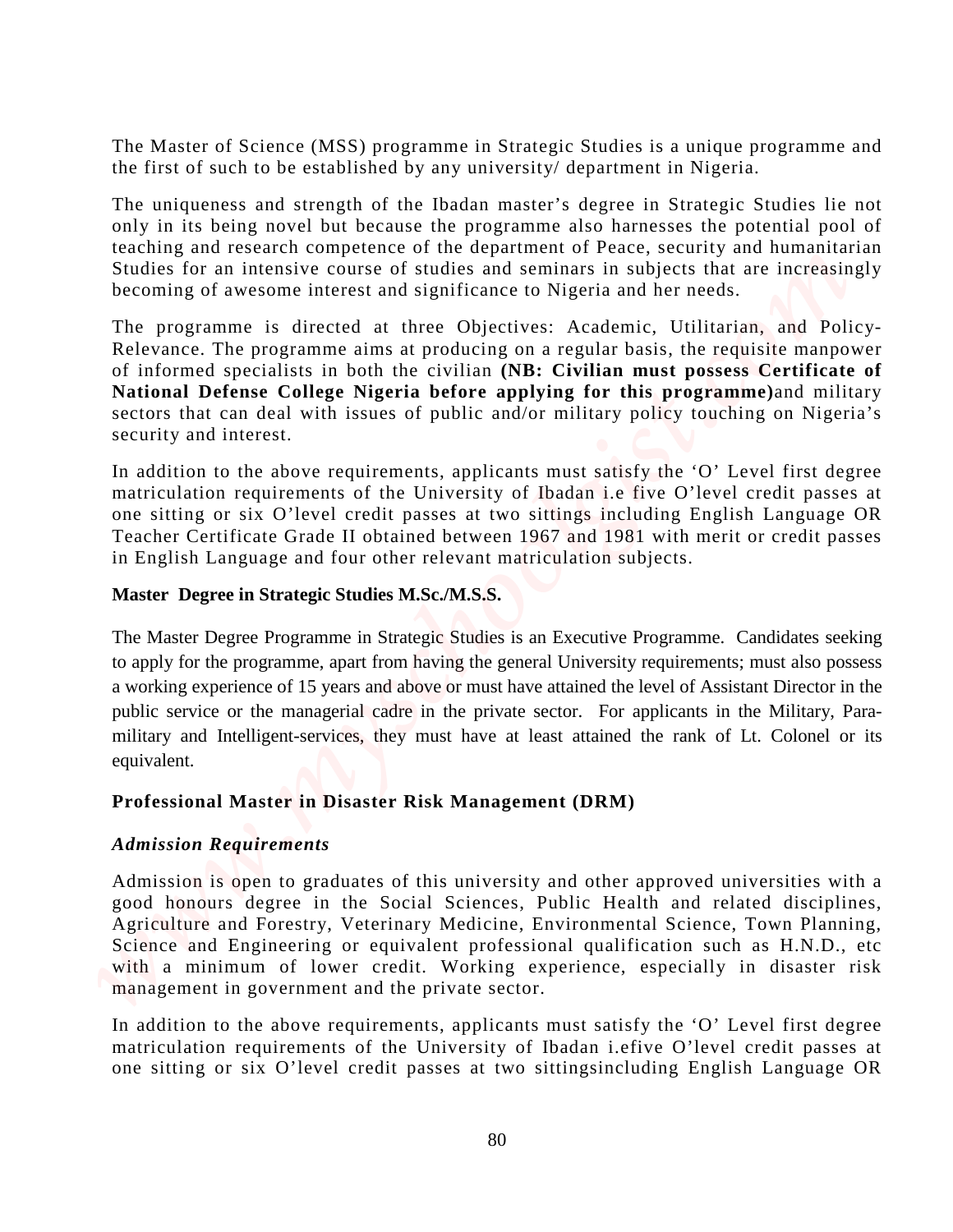Teacher Certificate Grade II obtained between 1967 and 1981 with merit or credit passes in English Language and four other relevant matriculation subjects.

## **Professional Master in Peace Building and Development.**

## *The Programme:*

The programme is aimed at providing students drawn from Nigeria, Africa and other parts of the world with, primarily a practical understanding of the issues of peace and conflict in the modern world, and with particular reference to Africa, based on perspectives drawn from a range of academic disciplines. The focus of the programme is on how to produce peaceful outcomes from conflict situations.

## *Admission Requirements:*

A candidate for admission into the programme shall be a graduate of the University of Ibadan or other approved universities who have been admitted to the appropriate degree of Bachelor. Holder of Higher National Diploma (Lower Credit) or other relevant professional qualifications who are working in related field shall also be considered for admission. **Touchar Contificate Grade II** obtained between 1967 and 1981 with metric or credit passes<br>in English Language and four other relevant matriculation subjects.<br> *Professional Master in Proce Building and Development.***<br>
<b>** 

A candidate who is a degree holder and who has worked for three years (excluding National Youth Service) or a candidate who holds the Higher National Diploma with five years working experience in relevant agencies will have additional advantage.

In addition to the above requirements, applicants must satisfy the 'O' Level/First degree matriculation requirements of the University of Ibadan, i.e. 'O' Level Credit passes in five subjects at ONE sitting or 6 'O' Level credits at TWO sittings including English Language and other relevant matriculation subjects.

## **FACULTY OF LAW**

## **MASTER OF LAW (LL.M)**

 *(i) The Programme:*

The LL.M degree programme is conducted on an interdepartmental basis.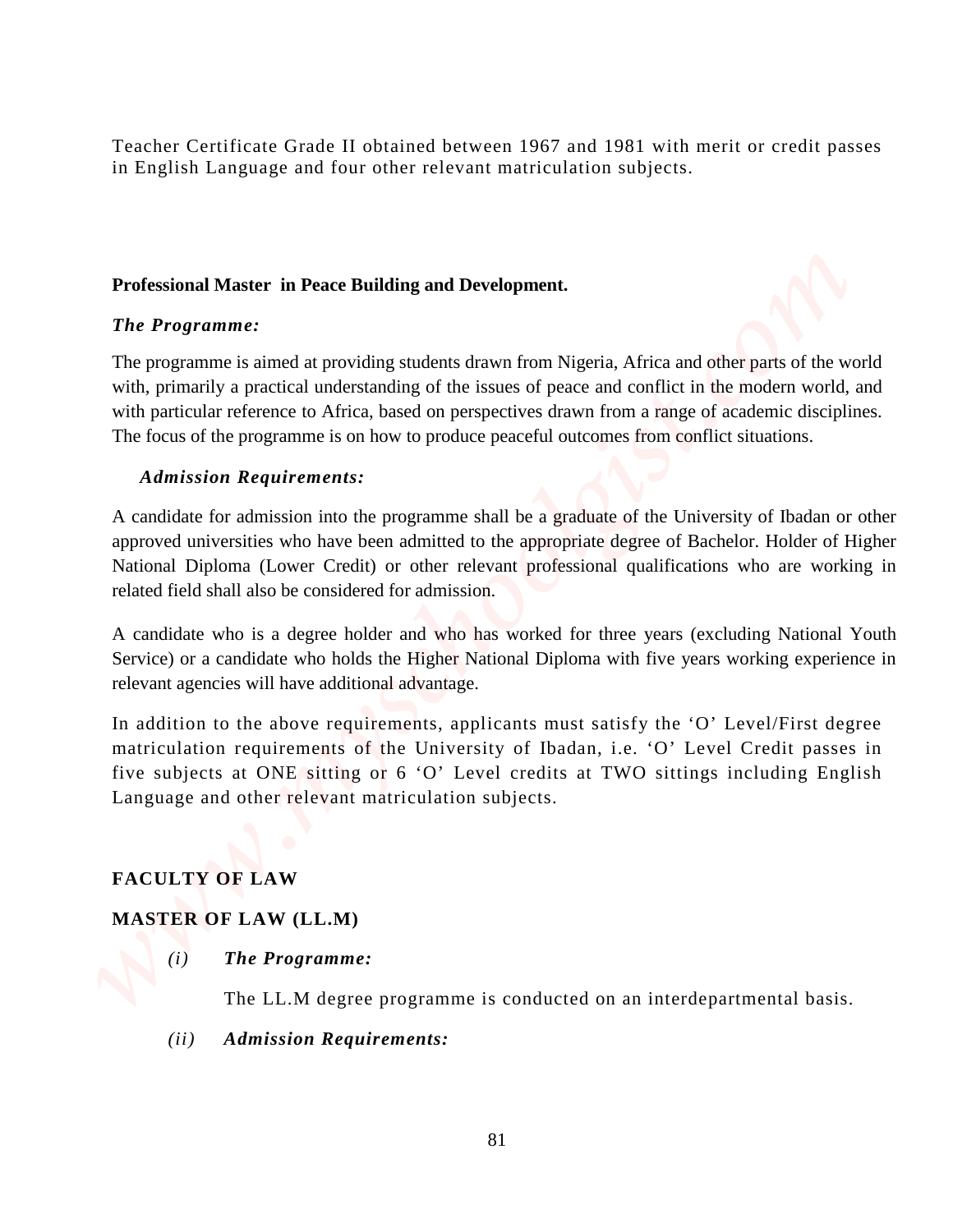Admission is open to any holder of a Bachelor's degree in Law of this University or any other recognised University. Candidates may be required to undergo a selection process. They are therefore encouraged to provide their e-mail addresses and telephone numbers to facilitate invitation for the interview.You will be required also to produce your Call to Bar and Law School Certificates.

| <b>CODE</b> | <b>COURSE/COURSE   O'LEVEL REQUIREMENT</b>              | <b>CLASS OF</b><br><b>DEGREE</b> |                    |
|-------------|---------------------------------------------------------|----------------------------------|--------------------|
|             | 5 'O' Level Credits at ONE sitting or 6 'O'   NOT BELOW |                                  |                    |
|             | Level Credits at TWO sittings to include SECOND         |                                  |                    |
| LAW         | English Language and Literature in English.             |                                  | <b>CLASS LOWER</b> |
|             |                                                         |                                  |                    |

## **DEPARTMENT OF SUSTAINABILITY STUDIES**

#### **Professional Master in Development Practice (MDP)**

#### *Admission Requirements:*

A candidate for admission to the MDP programme must be a graduate of a university/institution recognised by the University of Ibadan Senate with a minimum of second class lower division, in the field of Medicine, Health Sciences, Social Sciences, Management Sciences, Agriculture, Engineering, and Humanities. Holders of the Higher National Diploma and Third-Class degree from institutions recognised by the Senate of the University of Ibadan may be considered for admission. The applicant must satisfy minimum matriculation requirements of the University of Ibadan i.e. a minimum of five subjects at ordinary level, including English Language, all passed at credit level at not more than two sittings. Relevant work experience in development practice will be an advantage. Admission is open to applicants from all over Africa and beyond. *Mathission is open to any holder of a Bachelot's degree in Law of chis-<br>
University or any solver recognised Laivening C are correlated amongsed to provide<br>
to endergree a selection process. They are cheerbite ancestors* 

In addition to the above requirements, applicants must satisfy the 'O' Level/First degree matriculation requirements of the University of Ibadan, i.e. 'O' Level Credit passes in five subjects at ONE sitting or 6 'O' Level credits at TWO sittings including English Language and other relevant matriculation subjects.

## **Postgraduate Diploma, Professional and Master Programmes in Indigenous Knowledge and Development**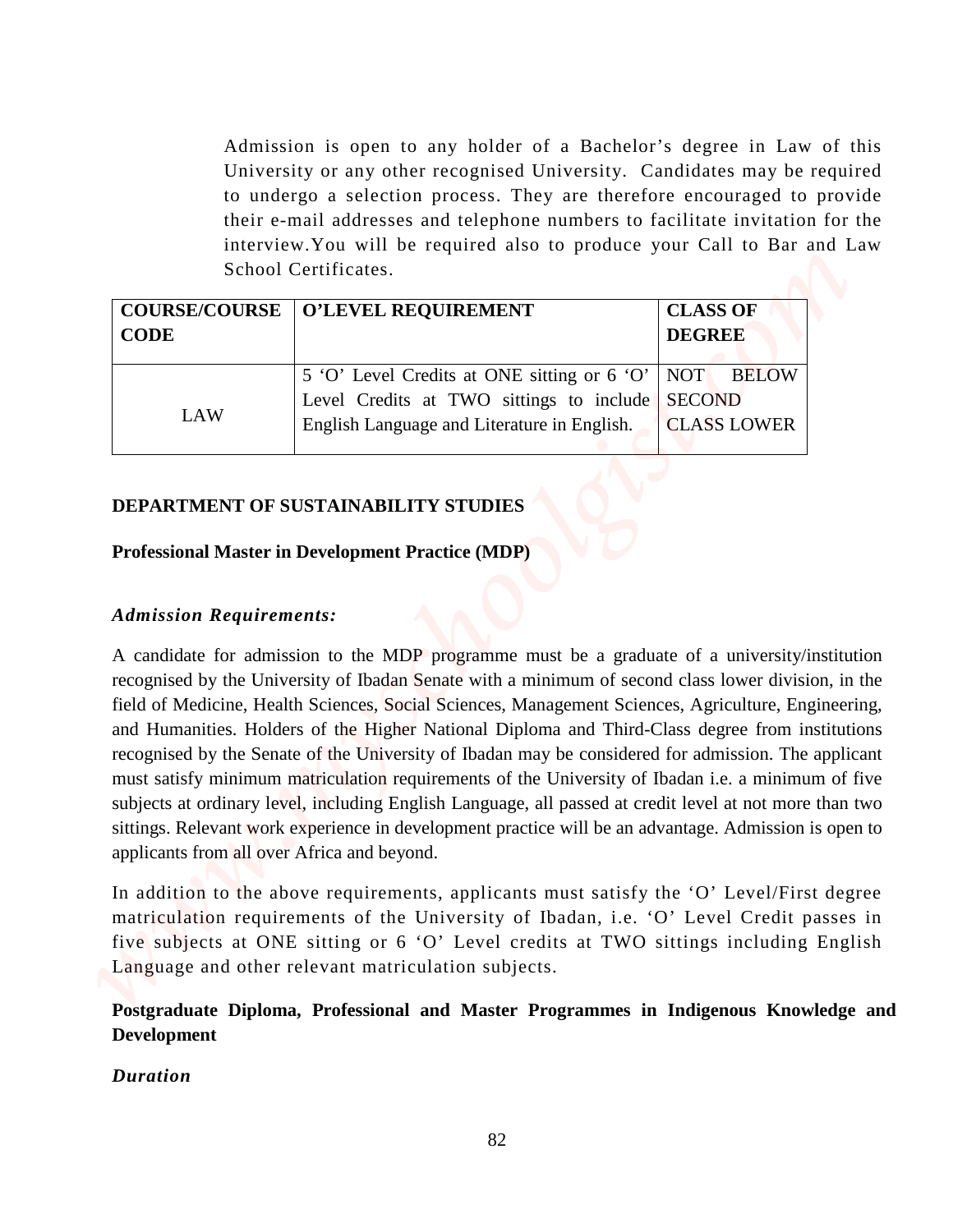The Master's Degree programmes in Indigenous Knowledge will be of three Semesters duration. The first two semesters will be for the taught courses and seminars while the third semester is for internship and writing of project report. The Postgraduate Diploma will be for duration of two semesters.

#### *Admission Requirements*

Applicants to any of the programmes must satisfy the matriculation requirements of the University of Ibadan.

(a) Admission to **Postgraduate Diploma** (PGD) is open to candidates with minimum of lower credit in Higher National Diploma or equivalent as recognised by the University of Ibadan from time to time.

- (b) Admission to the **Professional Master's** in IK Degree Programme is open to graduates of this University with at least third  $(3<sup>rd</sup>)$  Class, or of other approved universities in the Social Sciences, Humanities, Sciences, Health Sciences, Technology, Applied Sciences. Holders of Higher National Diploma with upper credit or candidates with Higher National Diploma with lower credit plus the Postgraduate Diploma in IK may also be offered admission. The Mostev Cheyese programmes in Indigenous Kreowhelge will be of three Somewares duration. The<br>first too accessor will be for detail contains which the time that is the time in the interesting of project spectra for the
	- (c) Admission to **Academic Master's** in IK Degree Programme is open to graduates of this University with at least Second Class Lower  $(2^2)$  or of other approved universities in the Social Sciences, Humanities, Sciences, Health Sciences, Technology, Applied Sciences.

In addition to the above requirements, applicants must satisfy the 'O' Level/First degree matriculation requirements of the University of Ibadan, i.e. 'O' Level Credit passes in five subjects at ONE sitting or 6 'O' Level credits at TWO sittings including English Language and other relevant matriculation subjects.

#### **Professional Master in Tourism Programme (PMTD)**

Candidates should possess a minimum of Second Class Honours (Lower Division) in Agriculture, the Sciences, the Social Sciences or the Humanities. Relevant working experience would be at an advantage or HND or its equivalent (with a minimum of lower Credit grade) in Agriculture, the Sciences, the Social Sciences or the Humanities with a minimum of 3 years' working experience.

In addition to the above requirements, applicants must satisfy the 'O' Level/First degree matriculation requirements of the University of Ibadan, i.e. 'O' Level Credit passes in five subjects at ONE sitting or 6 'O' Level credits at TWO sittings including English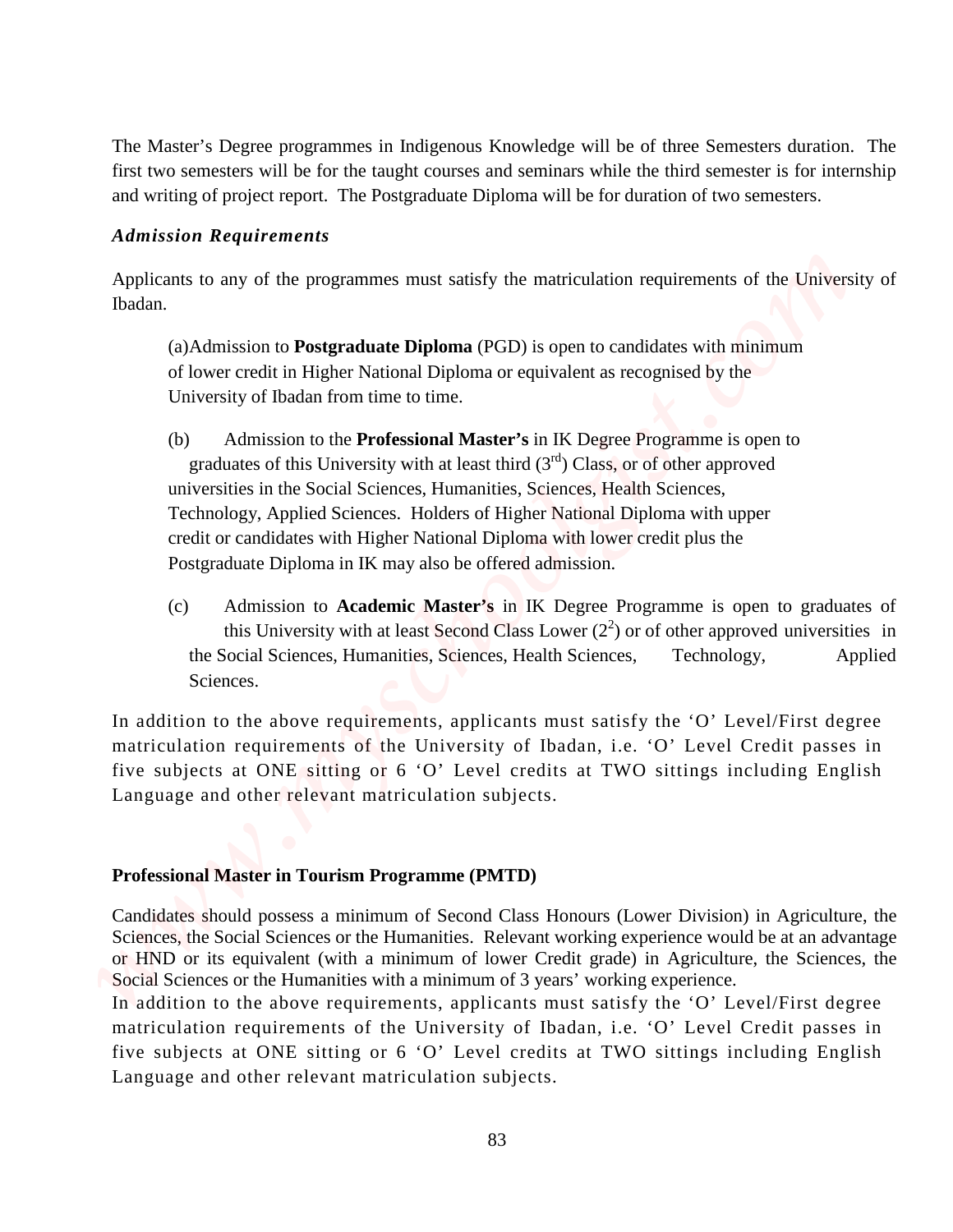## **Professional Master in Integrated Rural Development in Africa (MSIRDA)**

The Professional Master's Degree programme is aimed at teaching and research in Integrated Rural Development. It is geared towards training serving and aspiring rural development workers and others who wish to advance their knowledge, skills and expertise through specialized training in integrated rural development. The long-term objectives of the programme are:

1) to increase knowledge and enhance learning about rural development and sustainable development;

2) to promote transparency, accountability, professionalism, and efficiency in integrated rural development;

- 3) to generate alternative frameworks and guidance for rural development, seeking to strengthen national electoral systems;
- 4) to encourage the use of sustainable development practices in integrated rural development;
- 5) to identify cost-effective elements in sustainable design; and
- 6) to highlight the innovations and encourage knowledge-sharing in integrated rural development.

## *Admission Requirements*

- (a) Admission to the MSIRDA Degree Programme is open to graduates of this University with at least Third Class or of other approved universities in the Social Sciences, Humanities, Sciences, Health Sciences, Technology, and Applied Sciences.
- (b) Candidates with Higher National Diploma with upper credit are also considered for admission. This however will depend on having appropriate years of post-graduation experience related to sustainable rural development.

In addition,applicants must also satisfy the O' level requirements for their respective degree and diploma programmes in accordance with University of Ibadan regulations; that is: five O'level credit passes at one sitting for candidates coming with courses available in University of Ibadan, College of Medicine and Pharmacy (under-graduates), or six O'level credit passes at two sittings including English Language and other relevant science subjects. **Professional Master in Integrated Rural Development in Africa (MSIRDA)**<br>
The Porissional Chi gasole (Wooster Polymer programme is calculated in accelerated in the<br>gradied Mass of the complete and the complete and subseque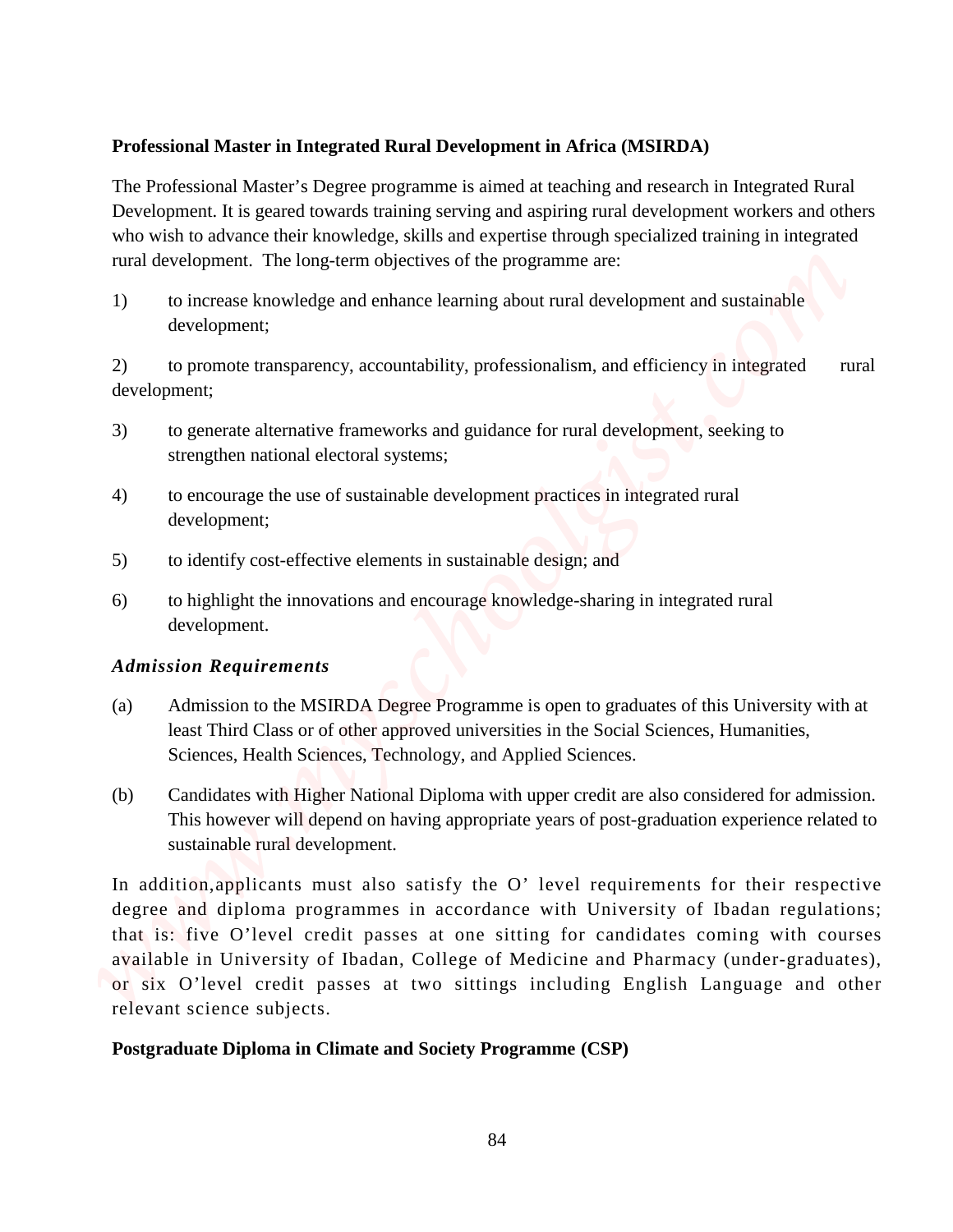### *Programme*

The Postgraduate Degrees in Climate and Society Programme are aimed at teaching and research in Climate Change issues and development. It is geared towards training serving and aspiring development workers and others who wish to advance their knowledge, skillsand expertise through specialised training in development in the context of Climate Change. **The Resultation Degrees in Clinicals and Society Programme are simed at teaching and research is the studies of the studies of the studies of the studies of the studies of the studies of the studies of the studies of the** 

## *Objectives:*

- 1. train middle and advanced level human resource on the science and impacts of climate change,
- 2. equip professionals with adequate skills to understand key issues, methodologies and approaches in climate change mitigation, adaptation and resilience,
- 3. bridge the gap between the scientific research and decision-marking communities in climate change, its impact and adaptation issues,
- 4. increase understanding of methodologies and approaches in climate change adaptation,
- 5. promote resilience competencies in climate change-relevant contexts, including teamwork, communication and problem solving, and
- 6. strengthen ability to synthesise multi-disciplinary information and develop problem solving strategies using integrative approaches and systems thinking.

## *Admission Requirements*

Applicants to the programme must satisfy the matriculation requirements of the University of Ibadan for their cognate disciplines.

- a) Admission to the Academic Master's in CSP is open to graduates of this University with at least 2nd Class Honours lower division or of other approved universities in relevant disciplines.
- b) Admission to the Postgraduate Diploma (PGD) in CSP is open to graduates of this University with at least a third  $(3^{rd})$  Class or other approved universities in relevant disciplines as well as holders of Higher National Diploma (HND), with minimum of lower credit from recognized institutions.

## *Duration:*

The Academic Master's Degree in Climate and Society Programme will be of three semesters duration of full-time study. The first two semesters will be for taught courses and seminars while the third semester is for Research Project. Internship is compulsory for all programmes at Department of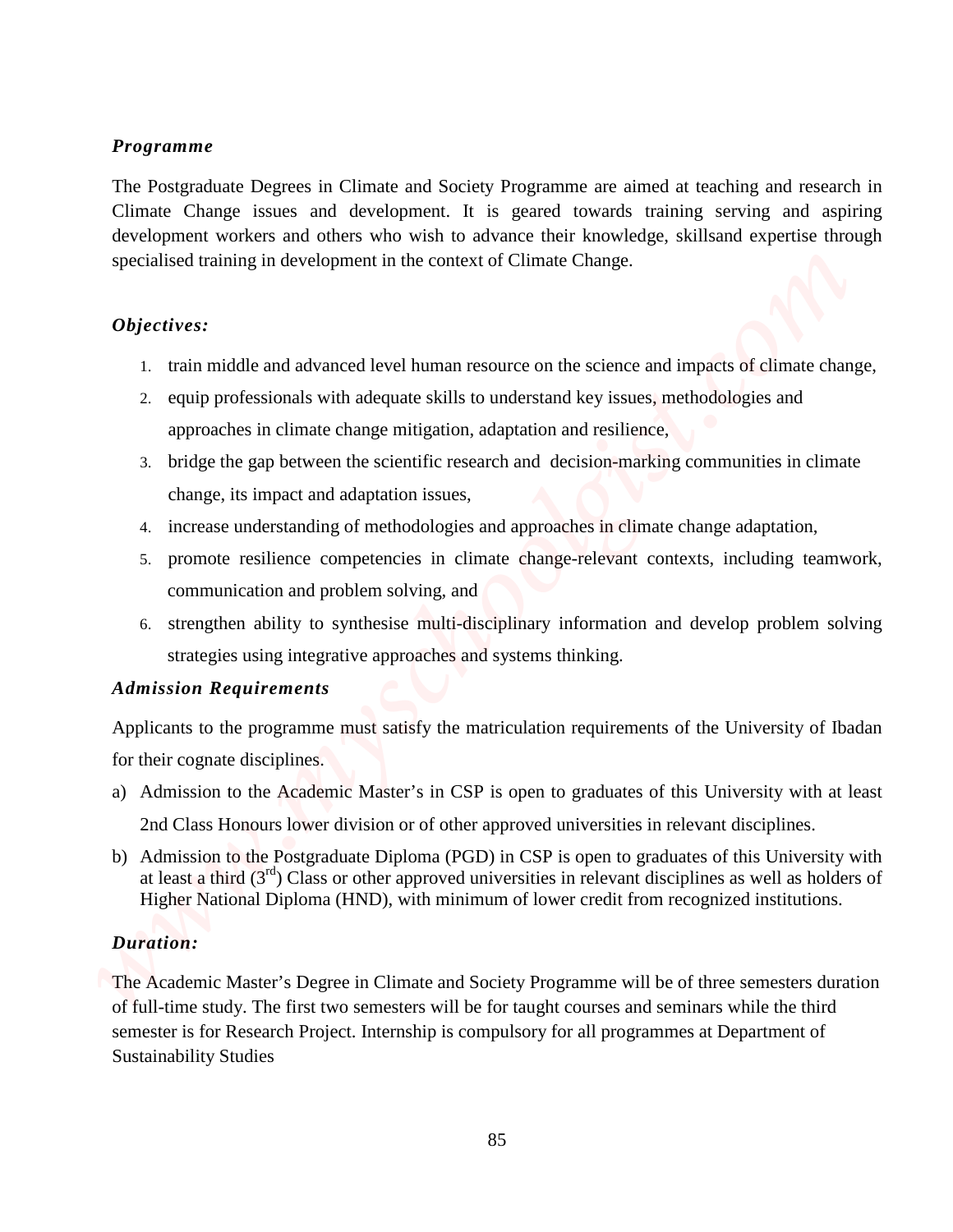In addition to the above requirements, applicants must satisfy the 'O' Level/First degree matriculation requirements of the University of Ibadan, i.e. 'O' Level Credit passes in five subjects at ONE sitting or 6 'O' Level credits at TWO sittings including English Language and other relevant matriculation subjects.

## **FACULTY OF VETERINARY MEDICINE**

## **DEPARTMENT OF VETERINARY MEDICINE**

## **Professional Master of Tropical Veterinary Medicine (M.T.V.M.)**

## *(i) The Programme:*

This programme consists of courses, taught over three semesters leading to the degree of Master of Tropical Veterinary Medicine, (M.T.V.M.) in the Faculty of Veterinary Medicine, especially in the areas of diagnosis epidemiology, control of tropical diseases and animal production.

## *(ii)Admission Requirements:*

The programme is designed for those with a first degree in Veterinary Medicine (D.V.M., B.V.Sc. or equivalents) from a recognized University. Preference will be given to applicants with at least three years post-qualification expeience.

## **DEPARTMENT OF VETERINARY MEDICINE**

## **Professional Master of Veterinary Science (M.V.Sc.)**

#### *(i) The Programme*

This programme consists of courses taught over three semester (full time) or five semesters (part time) leading to the degree of Master of Veterinary Science (M.V.Sc.) in four major areas of food animal, small and laboratory animal, poultry and fish medicines. Emphases are placed on diagnosis, epidemiology and control of tropical diseases. In addition to the above requirements, applicants must satisfy the "O" Level/First degree municulation requirements in the timinear in  $\mathbb{P}^*$  O" Level (First) Theorem is the complete of the complete and the CDMISSION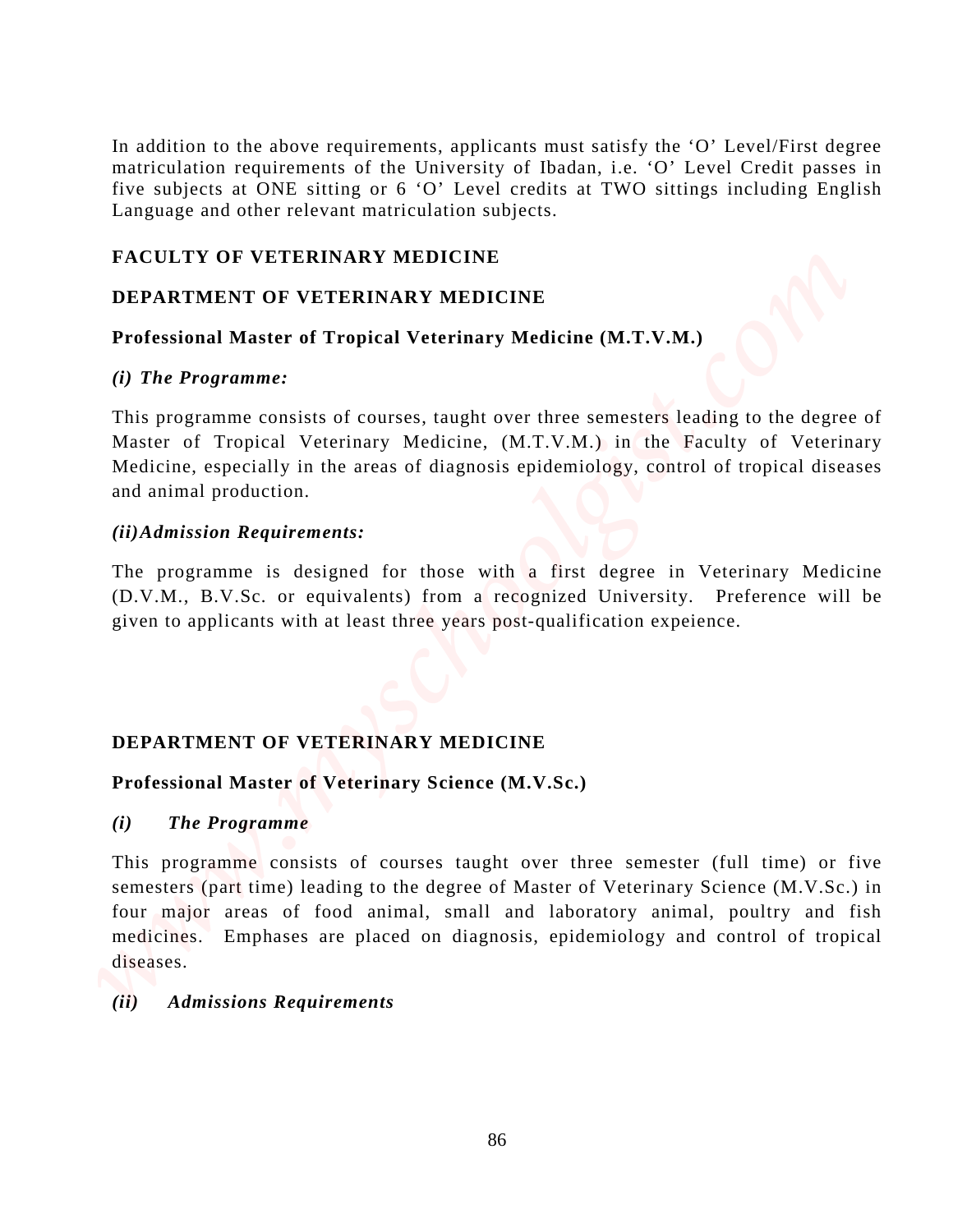## **ADMISSION TO HIGHER DEGREES AND POSTGRADUATE DIPLOMAS AND AREAS OF SPECIALIZATION OFFERED.**

### **FACULTY OF ARTS**

#### **ARABIC AND ISLAMIC STUDIES**

#### **Programmes:**

| by the Senate of this University.  | The programme is designed for those with a first degree in Veterinary Medicine<br>(B.V.M. & D.V.M., B.V.Sc. or equivalent) from this University or any other recognized |                                               |
|------------------------------------|-------------------------------------------------------------------------------------------------------------------------------------------------------------------------|-----------------------------------------------|
|                                    |                                                                                                                                                                         |                                               |
|                                    | ADMISSION TO HIGHER DEGREES AND POSTGRADUATE DIPLOMAS<br>AND AREAS OF SPECIALIZATION OFFERED.                                                                           |                                               |
| <b>FACULTY OF ARTS</b>             |                                                                                                                                                                         |                                               |
| <b>ARABIC AND ISLAMIC STUDIES</b>  |                                                                                                                                                                         |                                               |
| Programmes:<br>M.A. Arabic Studies |                                                                                                                                                                         |                                               |
| M.A. Islamic Studies               |                                                                                                                                                                         |                                               |
| ARABIC LANGUAGE<br>AND LITERATURE* | 5 'O' level Credits at one sitting or 6 'O'<br>level Credits at 2 sittings including English<br>Language, Arabic studies and 3 or 4 any<br>other subjects.              | <b>NOT BELOW SECOND</b><br><b>CLASS LOWER</b> |
| <b>ISLAMIC STUDIES**</b>           | 5 'O' level Credits at one sitting or 6 'O'<br>level Credits at 2 sittings including English<br>Language, Islamic Studies and 3 or 4 other<br>subjects.                 | <b>NOT BELOW SECOND</b><br><b>CLASS LOWER</b> |
|                                    | M.Phil, M.Phil/Ph.D, Ph.D. in Arabic Language and Literature;<br>M.Phil, M.Phil/Ph.D, Ph.D. in Islamic Studies.                                                         |                                               |
|                                    | <b>ARCHAEOLOGY &amp; ANTHROPOLOGY</b>                                                                                                                                   |                                               |

## **ARCHAEOLOGY & ANTHROPOLOGY**

#### **M.Phil,M.Phil/Ph.D,Ph.D**

Ethnoarchaeology

Theory and Method in Archaeology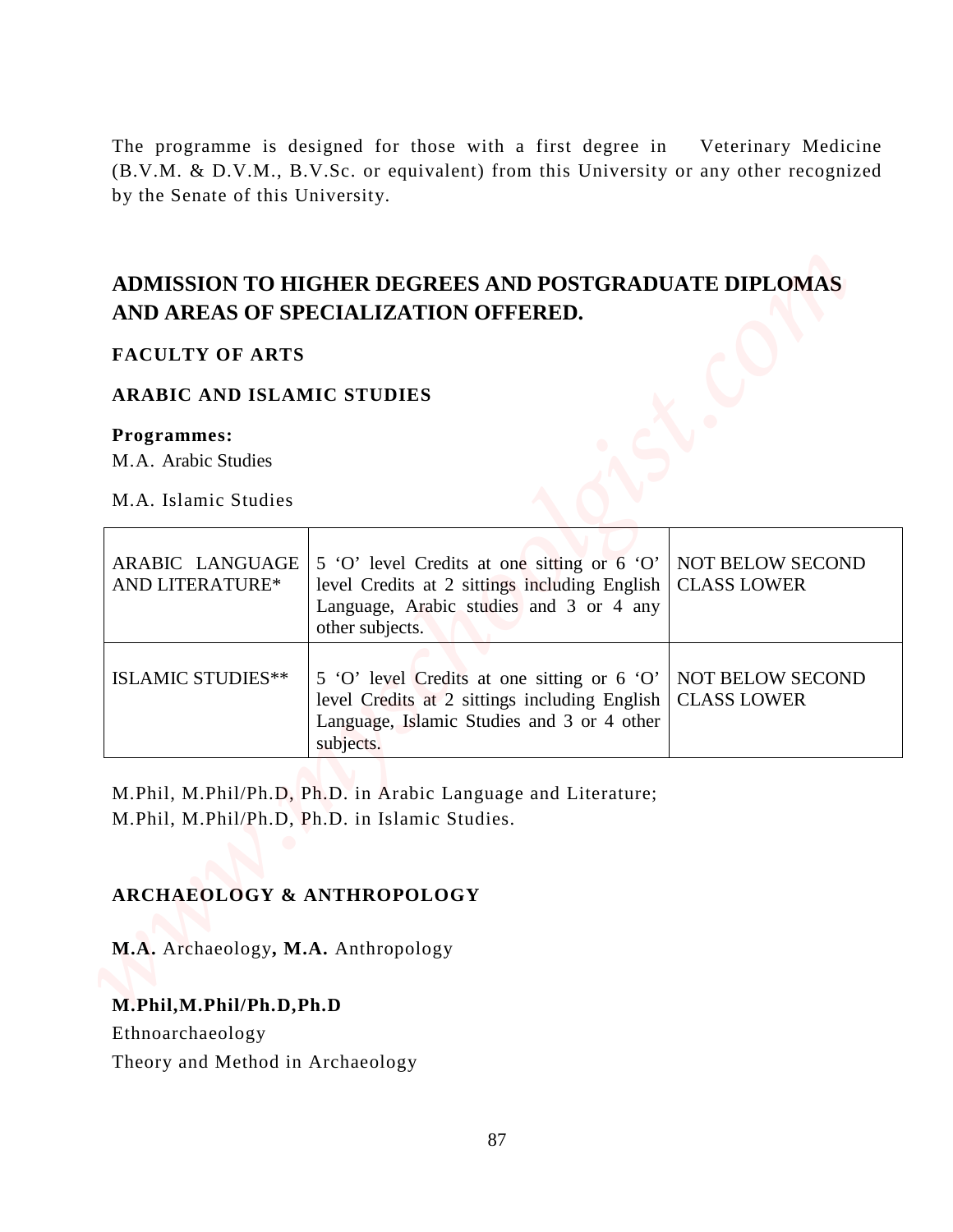| ANTHROPOLOGY | ARCHAEOLOGY & $\vert$ 5 'O' level Credits at one sitting or 6 'O' level NOT<br>passes at two sittings to include English Language   SECOND<br>and at least one or the following subjects: LOWER<br>C.R.K/I.R.S, Geography, Govt., History, and<br>Economics and any 3 other Arts subject. | <b>BELOW</b><br><b>CLASS</b> |
|--------------|-------------------------------------------------------------------------------------------------------------------------------------------------------------------------------------------------------------------------------------------------------------------------------------------|------------------------------|
|              |                                                                                                                                                                                                                                                                                           |                              |

| Pre-Historic                                                                                                                                                                                                                                |                                                                                                                                                                                                                                                  |                                             |                              |
|---------------------------------------------------------------------------------------------------------------------------------------------------------------------------------------------------------------------------------------------|--------------------------------------------------------------------------------------------------------------------------------------------------------------------------------------------------------------------------------------------------|---------------------------------------------|------------------------------|
| Archaeology of Africa                                                                                                                                                                                                                       |                                                                                                                                                                                                                                                  |                                             |                              |
| Archaeology of Tropical Regions                                                                                                                                                                                                             |                                                                                                                                                                                                                                                  |                                             |                              |
| Environmental Archaeology                                                                                                                                                                                                                   |                                                                                                                                                                                                                                                  |                                             |                              |
|                                                                                                                                                                                                                                             | Cultural Resources Management and Museum Science                                                                                                                                                                                                 |                                             |                              |
| <b>Culture of Development Studies</b>                                                                                                                                                                                                       |                                                                                                                                                                                                                                                  |                                             |                              |
| Applied Anthropology                                                                                                                                                                                                                        |                                                                                                                                                                                                                                                  |                                             |                              |
| Medical Anthropology                                                                                                                                                                                                                        |                                                                                                                                                                                                                                                  |                                             |                              |
| Media Anthropology                                                                                                                                                                                                                          |                                                                                                                                                                                                                                                  |                                             |                              |
| ARCHAEOLOGY &<br><b>ANTHROPOLOGY</b>                                                                                                                                                                                                        | 5 'O' level Credits at one sitting or 6 'O' level<br>passes at two sittings to include English Language<br>and at least one or the following subjects:<br>C.R.K/I.R.S, Geography, Govt., History, and<br>Economics and any 3 other Arts subject. | <b>NOT</b><br><b>SECOND</b><br><b>LOWER</b> | <b>BELOW</b><br><b>CLASS</b> |
| <b>CLASSICS</b><br>M.A. Classics<br>M/Phil, M.Phil/Phil, Ph.D<br>Classical Literature<br><b>Ancient History</b><br><b>Ancient Philosophy</b><br>Ancient Science and Religion<br>Classical Mythology<br>Gender Issues in the Classical World | Classical Archaeology and History of Africa in Antiquity<br>Epigraphy: Latin Epigraphy; Greek Epigraphy                                                                                                                                          |                                             |                              |
|                                                                                                                                                                                                                                             |                                                                                                                                                                                                                                                  |                                             |                              |
|                                                                                                                                                                                                                                             | Roman law and International Relations and Diplomacy                                                                                                                                                                                              |                                             |                              |
| <b>CLASSICS</b>                                                                                                                                                                                                                             | 5 'O' level Credits at one sitting or 6 'O' level<br>Credit at two sittings to include English                                                                                                                                                   | <b>NOT BELOW</b><br><b>SECOND CLASS</b>     |                              |

|  | CLASSICS 5 'O' level Credits at one sitting or 6 'O' level   NOT BELOW<br>Credit at two sittings to include English SECOND CLASS |  |
|--|----------------------------------------------------------------------------------------------------------------------------------|--|
|  | Language, Literature in English or History   LOWER<br>and any other Arts subjects.                                               |  |
|  |                                                                                                                                  |  |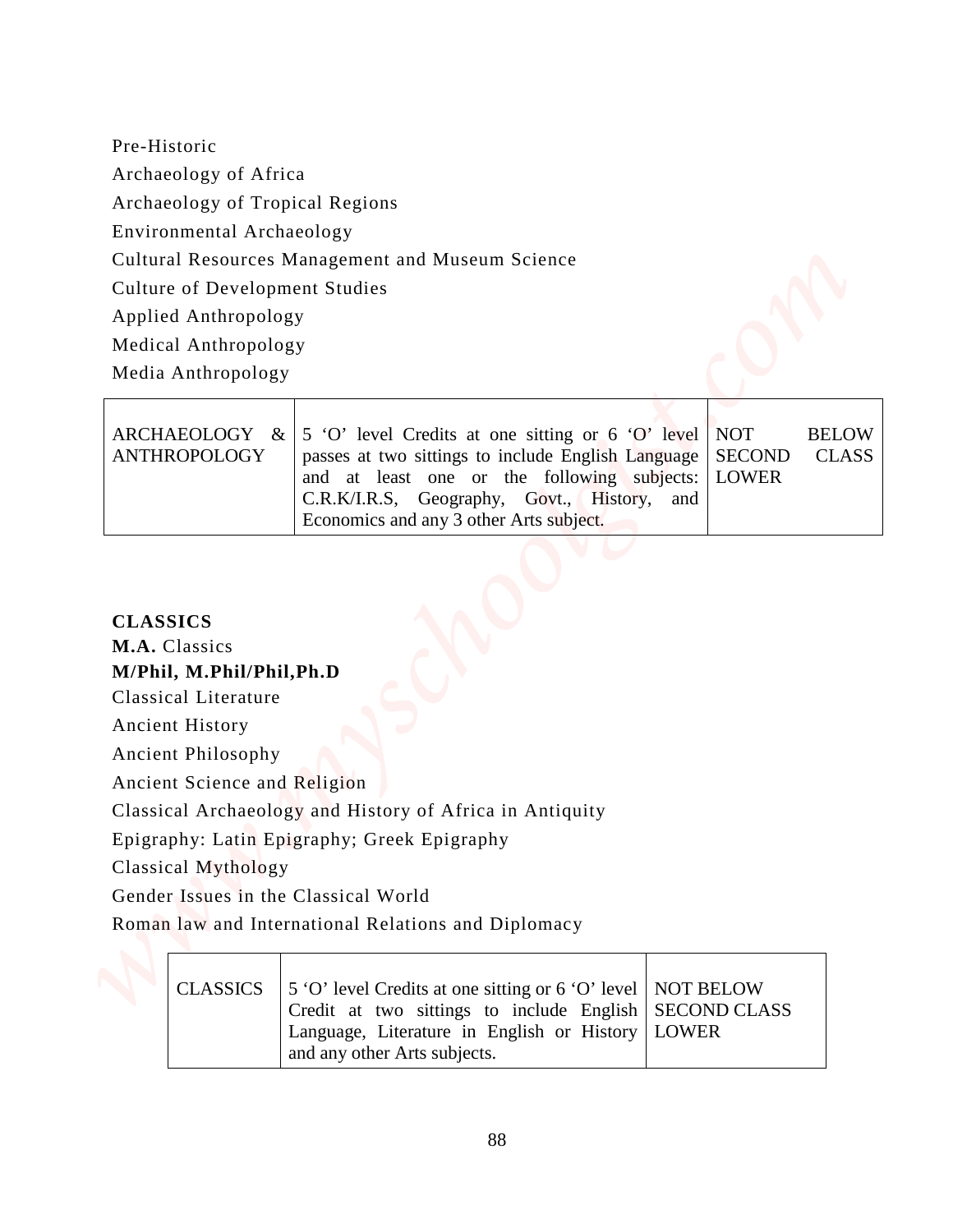## **COMMUNICATION & LANGUAGE ARTS**

**M. A.** Communication & Language Arts

## **M.Phil,M.Phil/Ph.D,Ph.D**

Receptive Communication/Language Arts Expressive Communication/Language Arts Applied Communication Book Development and Publishing Broadcasting and Broadcast Journalism Print Journalism Public Relations Advertising Indigenous Communication **COMMUNICATION & LANGUAGE ARTS**<br> **M.A. Communication & Language Arts**<br> **MPINIAL/HEIDLED, DPLD**<br> **Receive Communication**<sup>1</sup> anguage Arts<br> **Represent communication**<br> **Represent and Broadcast Journalism**<br> **Profile Communicati** 

*\*Final Selection will be based on written examination/oral interviews of short-listed candidates.*

| <b>COMMUNICATION</b><br><b>LANGUAGE ARTS</b> | AND $\vert 5$ 'O' level Credits at one sitting or 6 NOT BELOW<br>"O' level Credits at 2 sittings to include   SECOND CLASS |  |
|----------------------------------------------|----------------------------------------------------------------------------------------------------------------------------|--|
|                                              | English Language, Literature in LOWER<br>English and any other Arts subject.                                               |  |

## **DEPARTMENT OF ENGLISH**

M.A. English Literature Language

## **ENGLISH LANGUAGE:**

### **Field of interest for M.Phil, M.Phil/Ph.D &Ph.D**

Contrastive Analysis

Varieties of English

English as a Second Language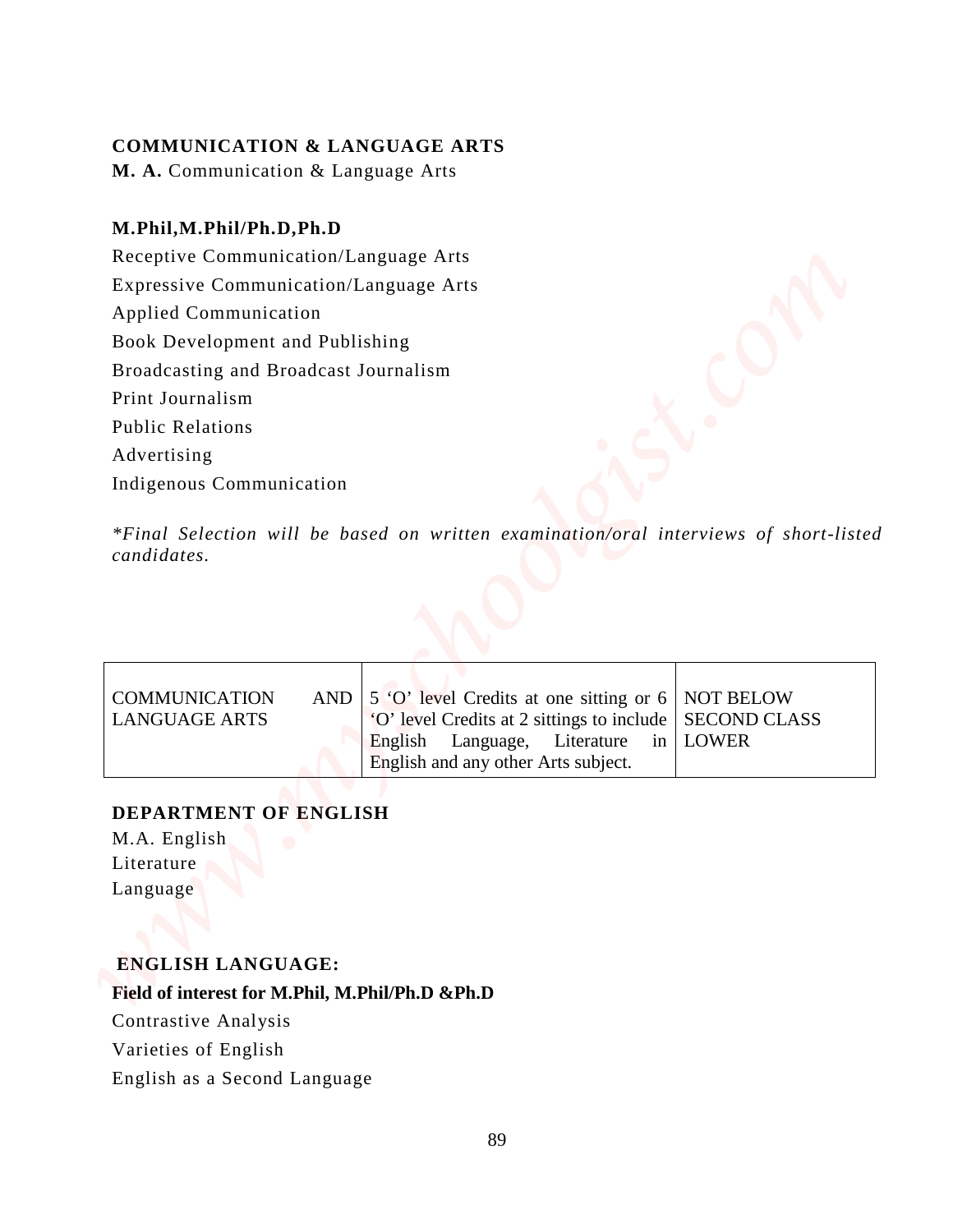## **LITERATURE:**

## **Field of interest for M.Phil, M.Phil/Ph.D &Ph.D**

| Socio Linguistics<br>Stylistics                               |                                                                                                                                                                    |                                                         |
|---------------------------------------------------------------|--------------------------------------------------------------------------------------------------------------------------------------------------------------------|---------------------------------------------------------|
| Pragmatics                                                    |                                                                                                                                                                    |                                                         |
| Discourse Analysis                                            |                                                                                                                                                                    |                                                         |
| Phonology/Phonetics of English                                |                                                                                                                                                                    |                                                         |
| Psycholinguistics                                             |                                                                                                                                                                    |                                                         |
| Syntax                                                        |                                                                                                                                                                    |                                                         |
| Semantics                                                     |                                                                                                                                                                    |                                                         |
|                                                               |                                                                                                                                                                    |                                                         |
|                                                               |                                                                                                                                                                    |                                                         |
| <b>LITERATURE:</b>                                            |                                                                                                                                                                    |                                                         |
| Field of interest for M.Phil, M.Phil/Ph.D &Ph.D               |                                                                                                                                                                    |                                                         |
|                                                               |                                                                                                                                                                    |                                                         |
| Oral Literature                                               |                                                                                                                                                                    |                                                         |
| African Literature in English                                 |                                                                                                                                                                    |                                                         |
| English Literature                                            |                                                                                                                                                                    |                                                         |
| Caribbean Literature                                          |                                                                                                                                                                    |                                                         |
| American Literature                                           |                                                                                                                                                                    |                                                         |
| Literature Theory and Criticism                               |                                                                                                                                                                    |                                                         |
| candidates.                                                   | *Final Selection of a&b will be based on written test/oral interviews of short-listed                                                                              |                                                         |
|                                                               |                                                                                                                                                                    |                                                         |
|                                                               |                                                                                                                                                                    |                                                         |
| <b>ENGLISH</b><br><b>LANGUAGE</b><br>AND<br><b>LITERATURE</b> | 5 'O' level Credits at ONE sitting or 6<br>'O' level Credits at TWO sittings to<br>include Literature in English, English<br>Language and at least one other Arts, | <b>NOT BELOW</b><br><b>SECOND CLASS</b><br><b>LOWER</b> |
|                                                               |                                                                                                                                                                    |                                                         |

## **EUROPEAN STUDIES**

- **i. M.A.** French Studies
-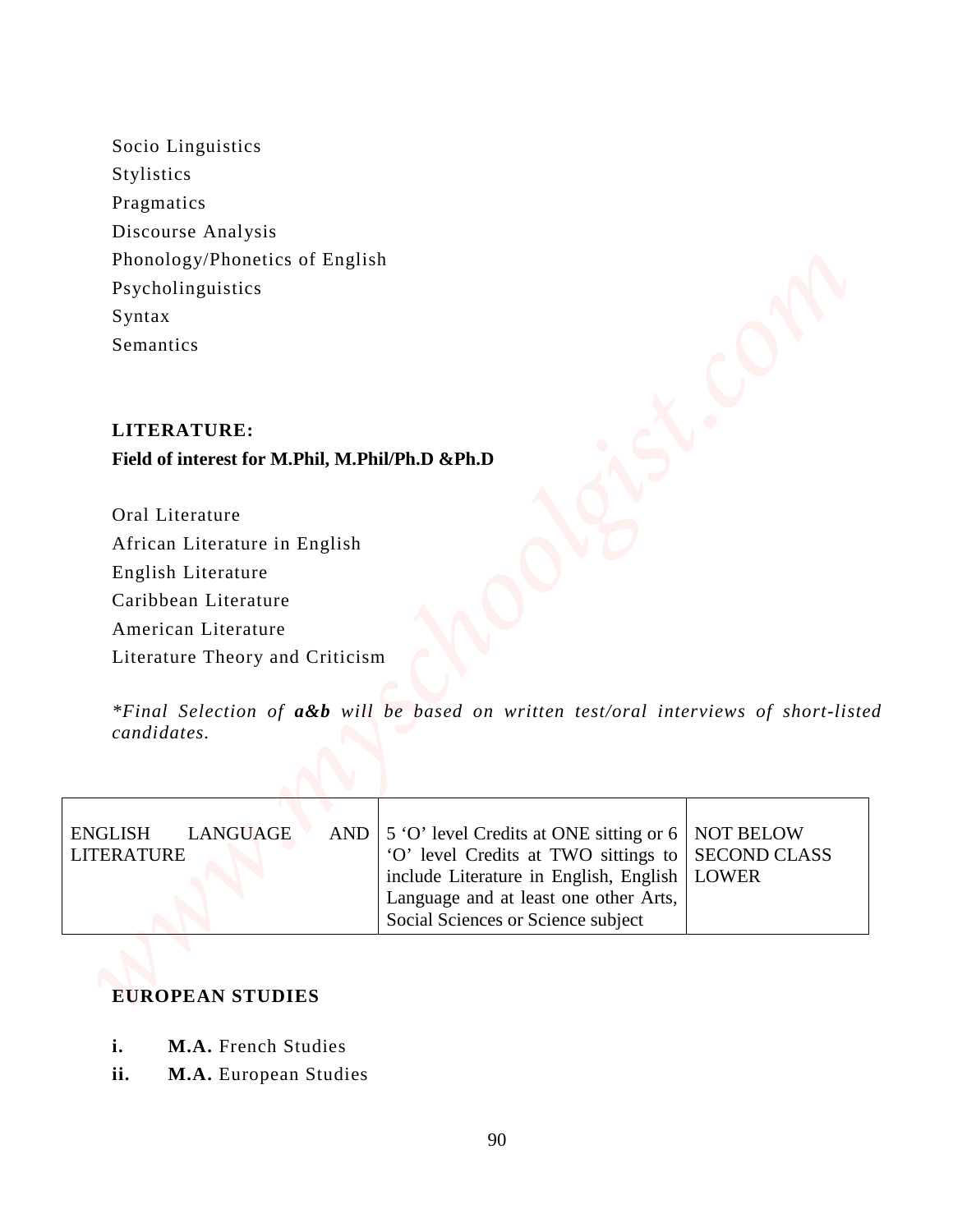#### **M.Phil,M.Phil/Ph.D&Ph.D**

Translation Studies French Literature Caribbean Literature Comparative Literature Francophone African Literature Intra European History and Governance Contemporary European Culture

*NB: Certified proficiency in French, German or Russia equivalent to B.A (French/German/Russia), NCE (French), "A" Level (French), 'A' Level (Russia) will be an added advantage.*

| EUROPEAN<br><b>STUDIES</b> | 5 'O' level credits at ONE sitting or 6 'O' level NOT BELOW SECOND<br>credits at TWO sittings to include English   CLASS LOWER |  |
|----------------------------|--------------------------------------------------------------------------------------------------------------------------------|--|
|                            | Language and any other Arts and Social Science<br>subjects.                                                                    |  |

## **HISTORY M.A. HISTORY**

#### **M.Phil, M.Phil/Ph.D&Ph.D**

Nigerian History West African History Eastern, Central and South African History North African History Political History Economic History Development Studies Social and Cultural History Latin American History International Relations/Studies Women Studies **M.Phil,M.Phill/Ph.DXPh.D**<br>
Translation Studies<br>
French Licerature<br>
Comparative Licerature<br>
Comparative Licerature<br>
Theresophonol African History and Governance<br>
Ass: Cordifical proplicities in French, Gorman or Ravisia eq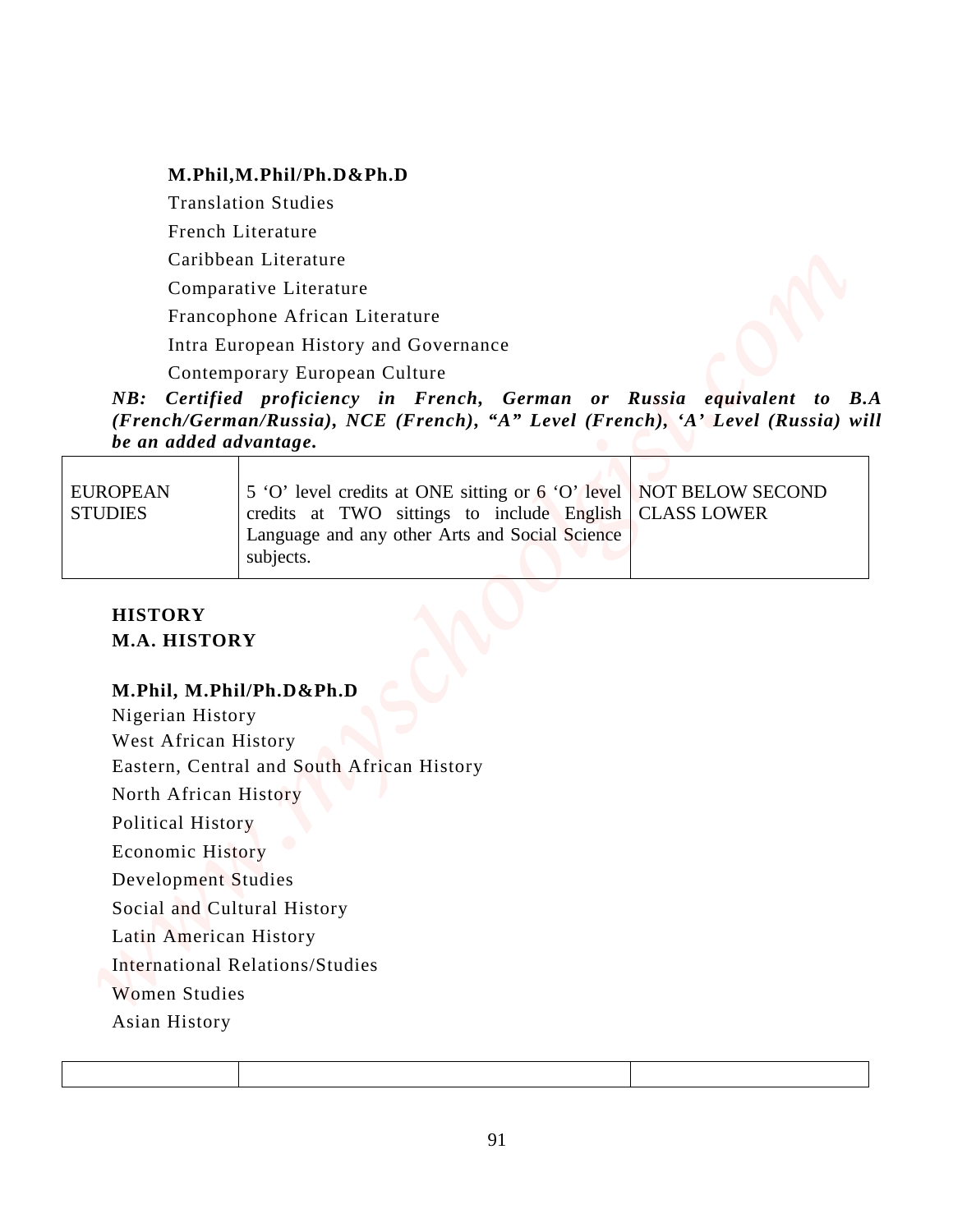| <b>HISTORY</b> | B.A   5 'A' level credits at ONE sitting or 6 'O' level   NOT BELOW SECOND |  |  |
|----------------|----------------------------------------------------------------------------|--|--|
| (HONS)         | credit at TWO sittings to include English   CLASS LOWER.                   |  |  |
|                | Language, History, Government, and any other                               |  |  |
|                | subject from Arts and Social Science. The sixth                            |  |  |
|                | could be from Science.                                                     |  |  |

## **LINGUISTICS AND AFRICAN LANGUAGES**

### **M.Phil,M.Phil/Ph.D, Ph.D**

| <b>HISTORY</b><br>B.A<br>(HONS)                                  | 5 'A' level credits at ONE sitting or 6 'O' level<br><b>NOT</b><br>credit at TWO sittings to include English<br>Language, History, Government, and any other<br>subject from Arts and Social Science. The sixth<br>could be from Science. | <b>BELOW</b><br><b>SECOND</b><br><b>CLASS LOWER.</b> |
|------------------------------------------------------------------|-------------------------------------------------------------------------------------------------------------------------------------------------------------------------------------------------------------------------------------------|------------------------------------------------------|
| M.A Linguistics                                                  | LINGUISTICS AND AFRICAN LANGUAGES                                                                                                                                                                                                         |                                                      |
| M.A Yoruba (Language)                                            |                                                                                                                                                                                                                                           |                                                      |
| M.A Yoruba (Literature)                                          |                                                                                                                                                                                                                                           |                                                      |
| M.Phil, M.Phil/Ph.D, Ph.D                                        |                                                                                                                                                                                                                                           |                                                      |
|                                                                  | Linguistics (Phonology, Syntax, Applied Linguistics, Sociolinguistics)                                                                                                                                                                    |                                                      |
| Yoruba Language                                                  |                                                                                                                                                                                                                                           |                                                      |
|                                                                  | Yoruba Literature(Oral and written poetry, Drama, Prose, Stylistics, Film Studies                                                                                                                                                         |                                                      |
| <b>LINGUISTICS</b><br>AND<br><b>AFRICAN</b><br><b>LANGUAGES</b>  | 5 'O' level Credits at ONE sitting or 6 'O' level<br>Credits at two sittings including English Language<br>and at least TWO Arts subjects and any other<br>subject from Social Sciences or Science.                                       | <b>NOT BELOW SECOND</b><br><b>CLASS LOWER</b>        |
| <b>PHILOSOPHY</b><br>M.A. PHILOSOPHY<br>M.Phil, M.Phil/Ph.D&Ph.D |                                                                                                                                                                                                                                           |                                                      |
| Metaphysics<br>Epistemology                                      |                                                                                                                                                                                                                                           |                                                      |
| Philosophical Logic                                              |                                                                                                                                                                                                                                           |                                                      |

## **PHILOSOPHY M.A. PHILOSOPHY**

#### **M.Phil, M.Phil/Ph.D&Ph.D**

Metaphysics Epistemology Philosophical Logic Ethics Traditional African Philosophy Philosophy of the Social Sciences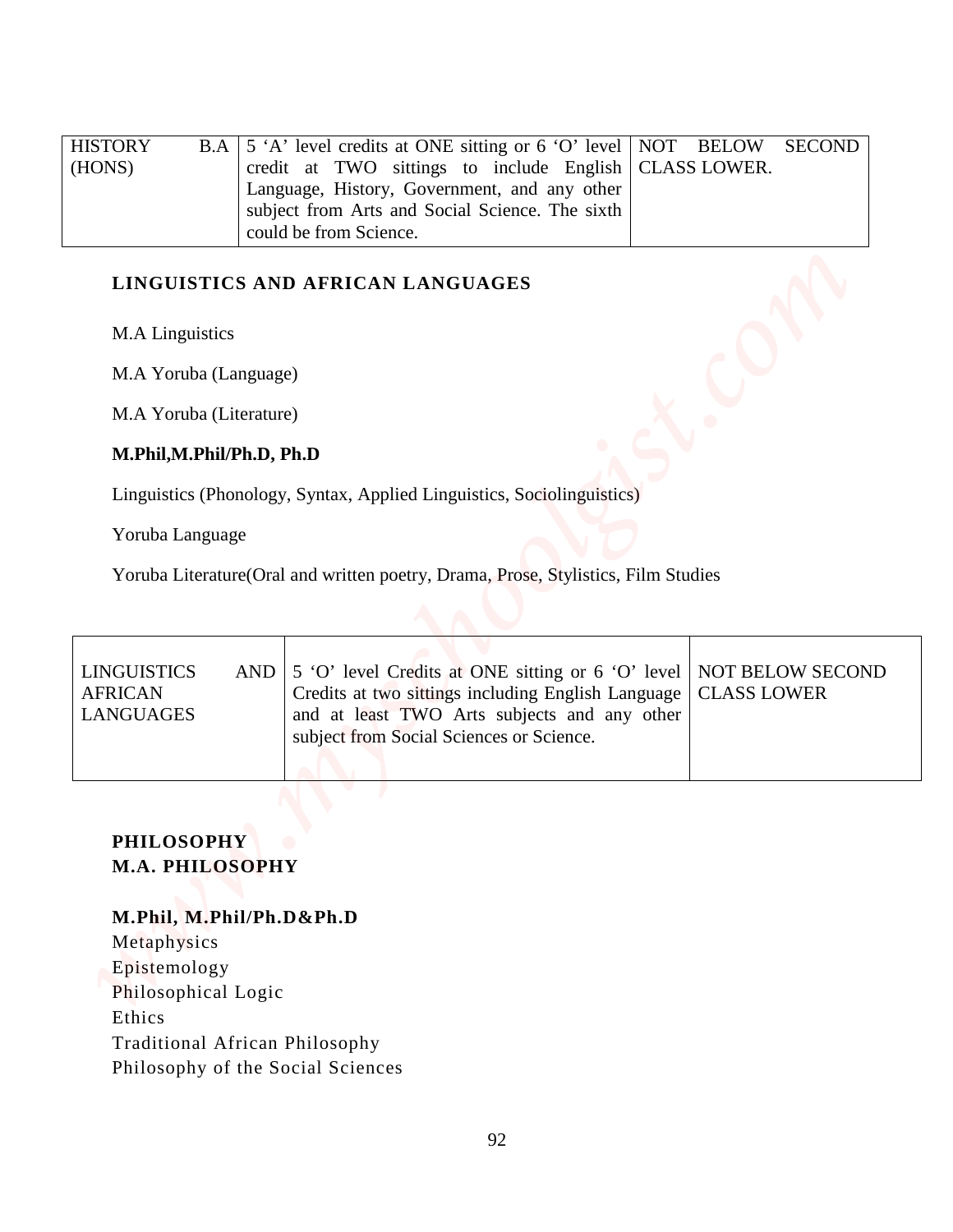| Philosophy of Science                                                                                                    | Social and Political Philosophy                                                                                                                                                                                |                                        |
|--------------------------------------------------------------------------------------------------------------------------|----------------------------------------------------------------------------------------------------------------------------------------------------------------------------------------------------------------|----------------------------------------|
| Philosophy of Language                                                                                                   |                                                                                                                                                                                                                |                                        |
| History of Philosophy                                                                                                    |                                                                                                                                                                                                                |                                        |
| Philosophy of Culture                                                                                                    |                                                                                                                                                                                                                |                                        |
| PHILOSOPHY                                                                                                               | 5 'O' level credits at ONE sitting or 6 'O' level<br>credits at TWO sittings to include English<br>Language, ONE Arts subject and any other<br>THREE or FOUR subject from Arts, Social<br>Sciences or Science. | NOT BELOW SECOND<br><b>CLASS LOWER</b> |
| Islamic Studies<br>Old Testament<br>New Testament<br>Philosophy of Religion<br>Religious Ethics<br>Sociology of Religion | Comparative Study of Religions                                                                                                                                                                                 |                                        |

## **RELIGIOUS STUDIES**

## **M.A, M.Phil, M.Phil/Ph.D, Ph.D**

- Old Testament
- New Testament
- Philosophy of Religion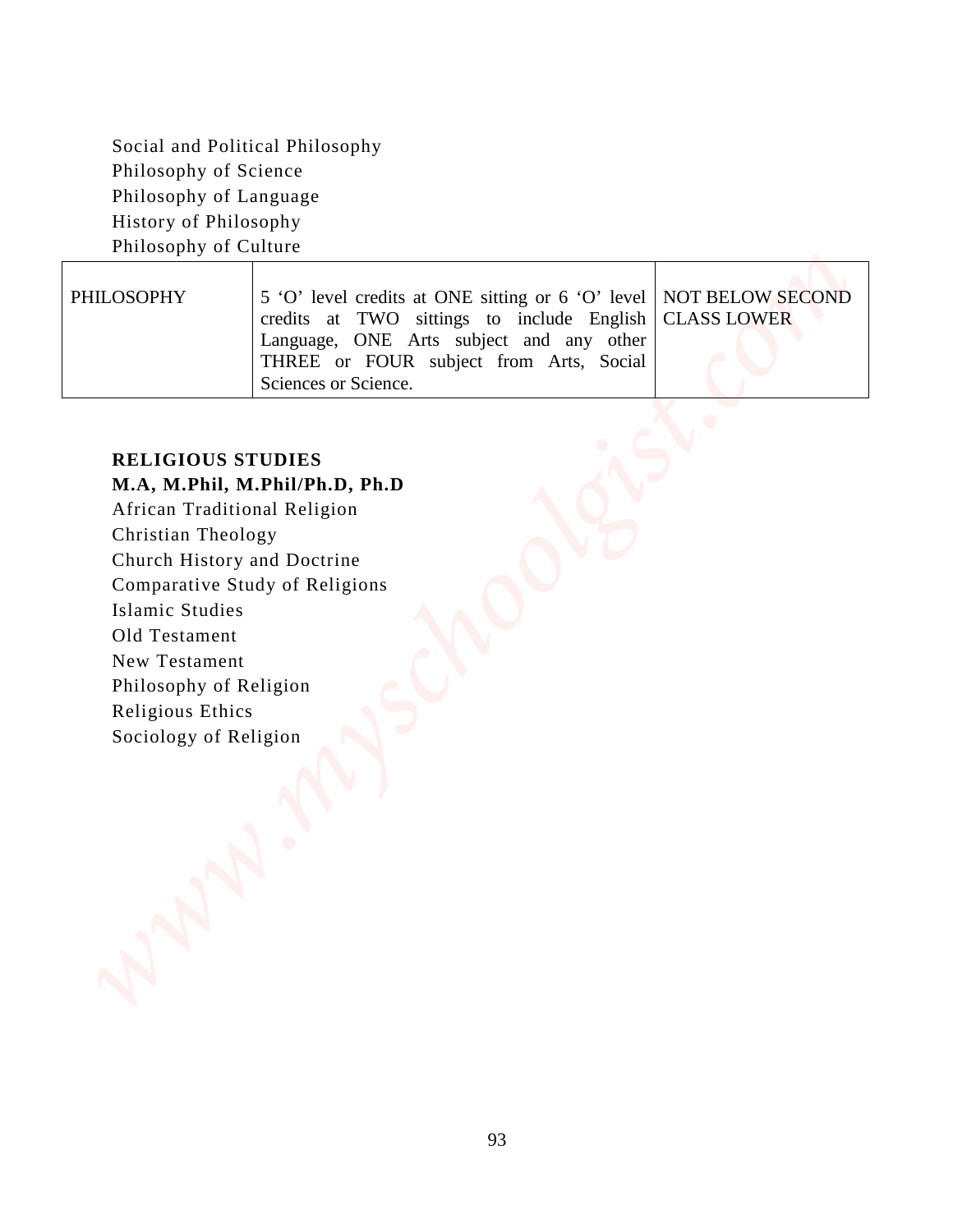| <b>RELIGIOUS STUDIES</b>                   | 5 'O' level subjects at one sitting or 6 'O' level<br>subjects at 2 sittings to include English Language,<br>CRK and any other THREE or FOUR subjects in<br>Arts or Social Sciences.                                                                                                           | <b>NOT BELOW SECOND</b><br><b>CLASS LOWER</b>                                                                                                                                                                                       |
|--------------------------------------------|------------------------------------------------------------------------------------------------------------------------------------------------------------------------------------------------------------------------------------------------------------------------------------------------|-------------------------------------------------------------------------------------------------------------------------------------------------------------------------------------------------------------------------------------|
|                                            | A Diploma in Religious Studies, or a Diploma in<br>Theology or BTH or PGD in Theology or PGD in<br>Religious Studies from a recognized university, or<br>an affiliated institution may be accepted as a waiver<br>for credit in Christian Religious Studies at<br><b>SSCE/GCE/NECO O-Level</b> | A Pass in Postgraduate<br>Diploma in Religious<br><b>Studies from the University</b><br>of Ibadan or any other<br>recognized university,<br>combined with a university<br>degree or BTH or HND<br>from a recognized<br>institution. |
| <b>THEATRE ARTS</b>                        |                                                                                                                                                                                                                                                                                                |                                                                                                                                                                                                                                     |
| <b>M.A. Theatre Arts</b>                   |                                                                                                                                                                                                                                                                                                |                                                                                                                                                                                                                                     |
| Arts of the Theatre                        |                                                                                                                                                                                                                                                                                                |                                                                                                                                                                                                                                     |
| Media Arts/Media Studies                   |                                                                                                                                                                                                                                                                                                |                                                                                                                                                                                                                                     |
|                                            |                                                                                                                                                                                                                                                                                                |                                                                                                                                                                                                                                     |
| Theatre Management and Arts Administration |                                                                                                                                                                                                                                                                                                |                                                                                                                                                                                                                                     |
| Theatre Theory and Criticism               |                                                                                                                                                                                                                                                                                                |                                                                                                                                                                                                                                     |
| M.Phil, M.Phil/Ph.D&Ph.D                   |                                                                                                                                                                                                                                                                                                |                                                                                                                                                                                                                                     |
| Theatre History.                           |                                                                                                                                                                                                                                                                                                |                                                                                                                                                                                                                                     |
| Theatre Theory and Criticism               |                                                                                                                                                                                                                                                                                                |                                                                                                                                                                                                                                     |
|                                            | Arts of the Theatre - Acting, Theatre Directing, Technical Theatre and Theatre Technology; Costume<br>and Make-up Design; Sound Design; Lighting Design; Speech and Rhetorical Arts; Music Arts; Dance                                                                                         |                                                                                                                                                                                                                                     |
| and Choreographic Arts.                    | Media Arts/Media Studies (Film/Television, Radio and Folk Arts)                                                                                                                                                                                                                                |                                                                                                                                                                                                                                     |
|                                            | Theatre Management and Arts Administration                                                                                                                                                                                                                                                     |                                                                                                                                                                                                                                     |
| <b>Tourism Management</b>                  |                                                                                                                                                                                                                                                                                                |                                                                                                                                                                                                                                     |
|                                            | Theatre for Development/Community Theatre                                                                                                                                                                                                                                                      |                                                                                                                                                                                                                                     |

#### **THEATRE ARTS M.A. Theatre Arts**

## **M.Phil, M.Phil/Ph.D&Ph.D**

| THEATRE ARTS | 5 'O' Level Credits at ONE sitting or 6 'O' Level   NOT BELOW SECOND |  |
|--------------|----------------------------------------------------------------------|--|
|              | Credits at TWO sittings to include English   CLASS LOWER             |  |
|              | Language, Literature-in-English and any other                        |  |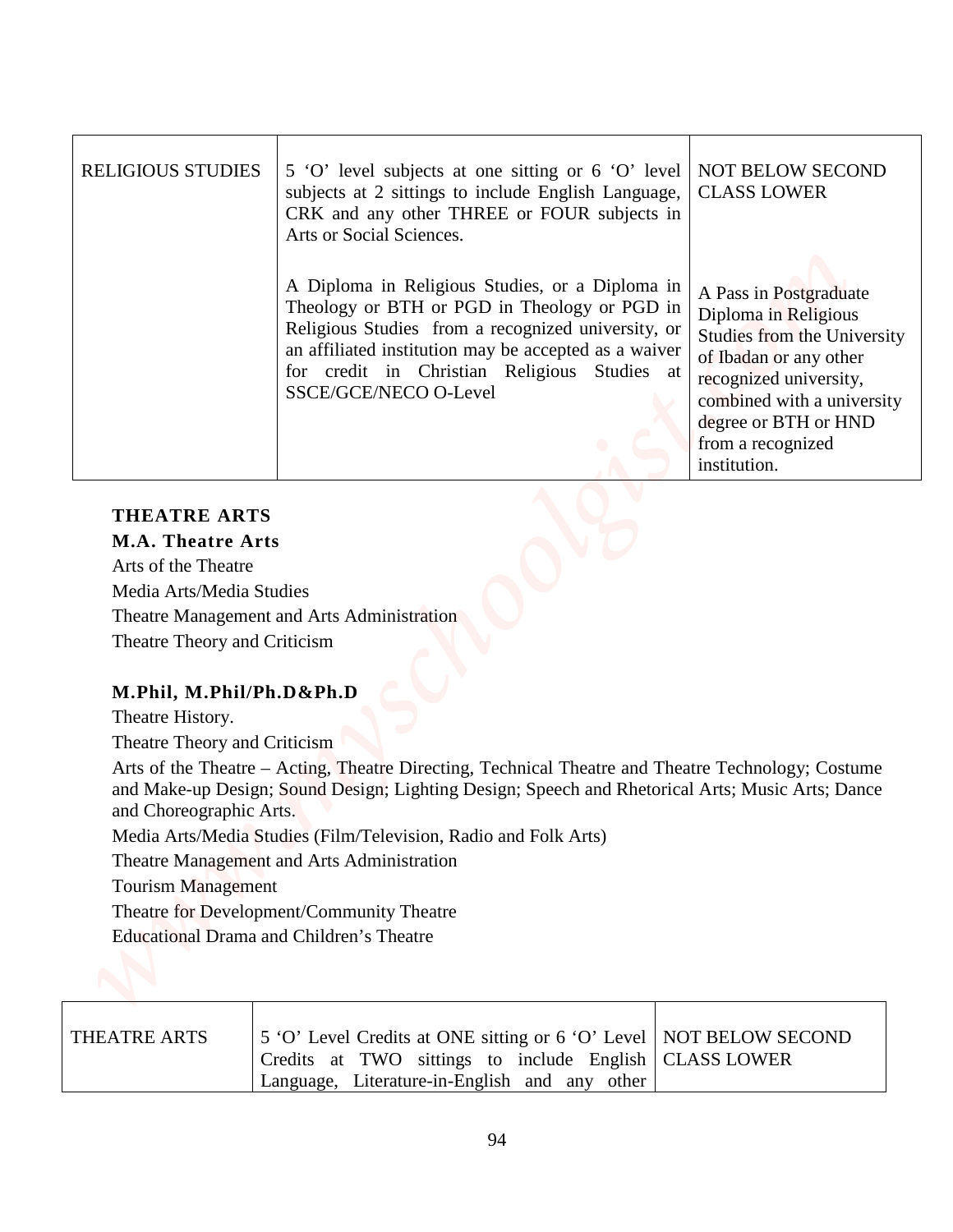## **FACULTY OF SCIENCE DEPARTMENT OF ARCHAEOLOGY & ANTHROPOLOGY**

|                                                                                                                                                                  | THREE subjects in Arts or Social Sciences.                                                                                                                                                                                                                  |                                        |
|------------------------------------------------------------------------------------------------------------------------------------------------------------------|-------------------------------------------------------------------------------------------------------------------------------------------------------------------------------------------------------------------------------------------------------------|----------------------------------------|
| <b>FACULTY OF SCIENCE</b><br>M.Sc. Archaeology<br>M.Sc. Anthropology                                                                                             | DEPARTMENT OF ARCHAEOLOGY & ANTHROPOLOGY                                                                                                                                                                                                                    |                                        |
| Theory and Method in Archaeology<br>Pre-Historic and Historic<br>Archaeology especially of Africa<br><b>Cultural Development Studies</b><br>Applied Anthropology | Cultural Resources Management and Museum Science                                                                                                                                                                                                            |                                        |
| <b>ARCHAEOLOGY</b><br>Combined with:<br>Geology<br>Geography<br>Zoology<br><b>Botany</b><br>$\bullet$                                                            | 5 'O' Level Credits at ONE sitting<br>or 6 'O' Level Credits at TWO<br>sittings including English Language,<br>Mathematics and any<br>3 other<br>Science<br>subjects<br>including<br>Chemistry, Geography, Biologyand<br>Physics.                           | NOT BELOW SECOND<br><b>CLASS LOWER</b> |
| <b>ANTHROPOLOGY</b><br>Honours)<br>(Single)<br>Biological                                                                                                        | 5 'O' Level Credits at ONE sitting<br>or 6 'O' Level Credits at TWO<br>sittings including English Language,<br>Mathematics and any<br>3 other<br>subjects<br>Science<br>including<br>Chemistry, Geography,<br>Biology,<br>Physics and Agricultural Science. | NOT BELOW SECOND<br><b>CLASS LOWER</b> |

## **MICROBIOLOGY M.Sc.,M.Phil,M.Phil/Phil,M.Phil/Ph.D**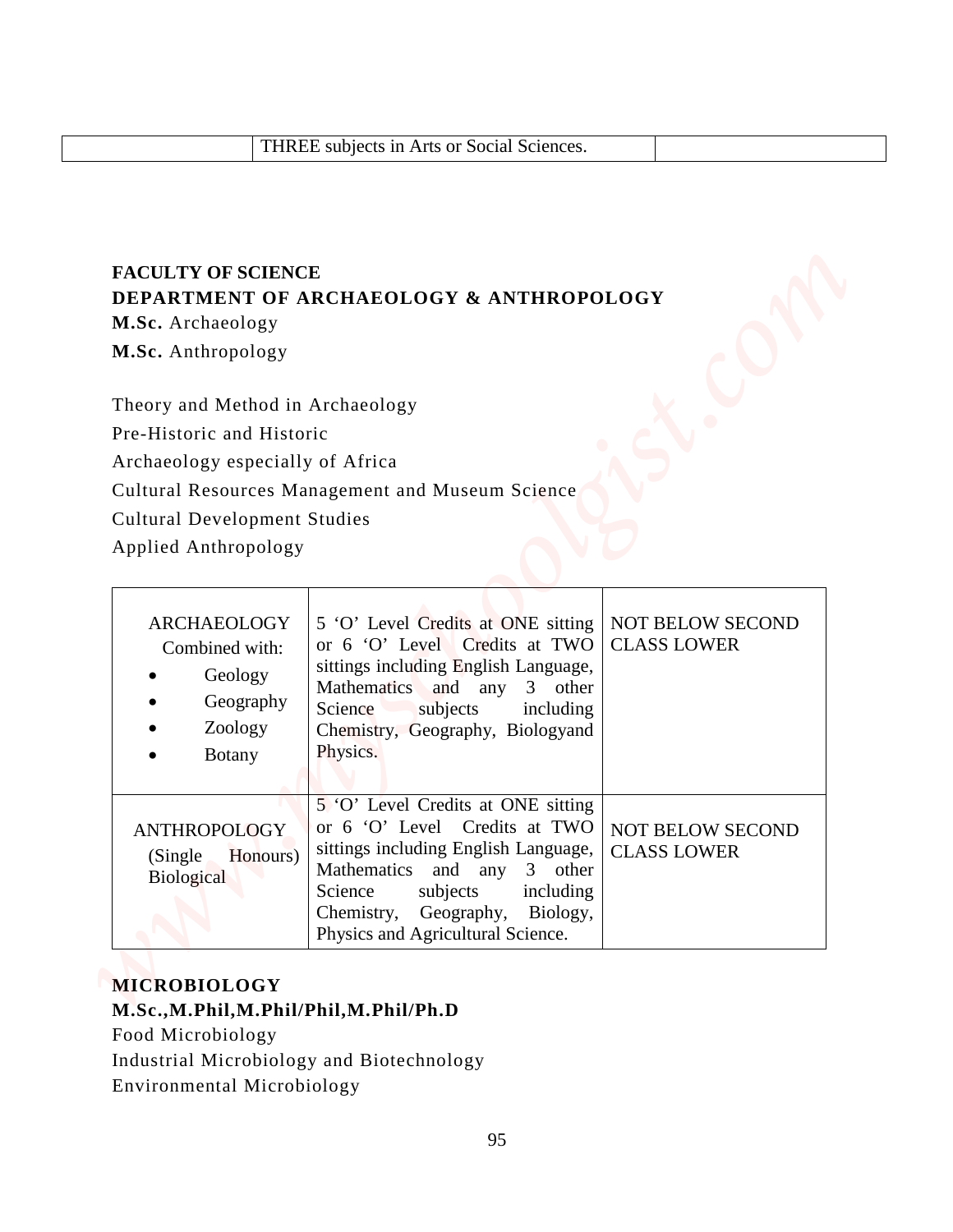| <b>MICROBIOLOGY</b> | 5 'O' Level Credits at ONE sitting<br>or 6 'O' Level Credits at TWO   NOT BELOW SECOND<br>sittings including English Language,   CLASS LOWER<br>Mathematics, Biology, Chemistry<br>and one/two other Science subjects. |  |
|---------------------|------------------------------------------------------------------------------------------------------------------------------------------------------------------------------------------------------------------------|--|
|---------------------|------------------------------------------------------------------------------------------------------------------------------------------------------------------------------------------------------------------------|--|

## **BOTANY**

## **MSc, M.Phil,MPhil/PhD, PhD :**

| <b>General Microbiology</b>      |                                                                                                                                                                                                                   |                                        |
|----------------------------------|-------------------------------------------------------------------------------------------------------------------------------------------------------------------------------------------------------------------|----------------------------------------|
| Pathogenic Microbiology          |                                                                                                                                                                                                                   |                                        |
| MICROBIOLOGY                     | 5 'O' Level Credits at ONE sitting<br>or 6 'O' Level Credits at TWO<br>sittings including English Language,<br>Mathematics, Biology, Chemistry<br>and one/two other Science subjects.                             | NOT BELOW SECOND<br><b>CLASS LOWER</b> |
| <b>BOTANY</b>                    |                                                                                                                                                                                                                   |                                        |
| MSc, M.Phil, MPhil/PhD, PhD:     |                                                                                                                                                                                                                   |                                        |
| Ecology                          |                                                                                                                                                                                                                   |                                        |
| Ethnobotany                      |                                                                                                                                                                                                                   |                                        |
| <b>Economic Botany</b>           |                                                                                                                                                                                                                   |                                        |
|                                  | Lower Green Plants/Environmental Pollution Monitoring                                                                                                                                                             |                                        |
| Mycology/Fungal Biotechnology    |                                                                                                                                                                                                                   |                                        |
| Palynology                       |                                                                                                                                                                                                                   |                                        |
| Plant Anatomy                    |                                                                                                                                                                                                                   |                                        |
| Plant Taxonomy/Biosystematics    |                                                                                                                                                                                                                   |                                        |
| Plant Genetics/Molecular Biology |                                                                                                                                                                                                                   |                                        |
| Plant Pathology                  |                                                                                                                                                                                                                   |                                        |
| Plant Physiology & Biochemistry  |                                                                                                                                                                                                                   |                                        |
| <b>BOTANY</b>                    | 5 'O' Level Credits at ONE sitting<br>or 6 'O' Level Credits at TWO<br>sittings including English Language,<br>Mathematics, Biology, Chemistry<br>any one/two of Physics,<br>and<br>Geography and Agric. Science. | NOT BELOW SECOND<br><b>CLASS LOWER</b> |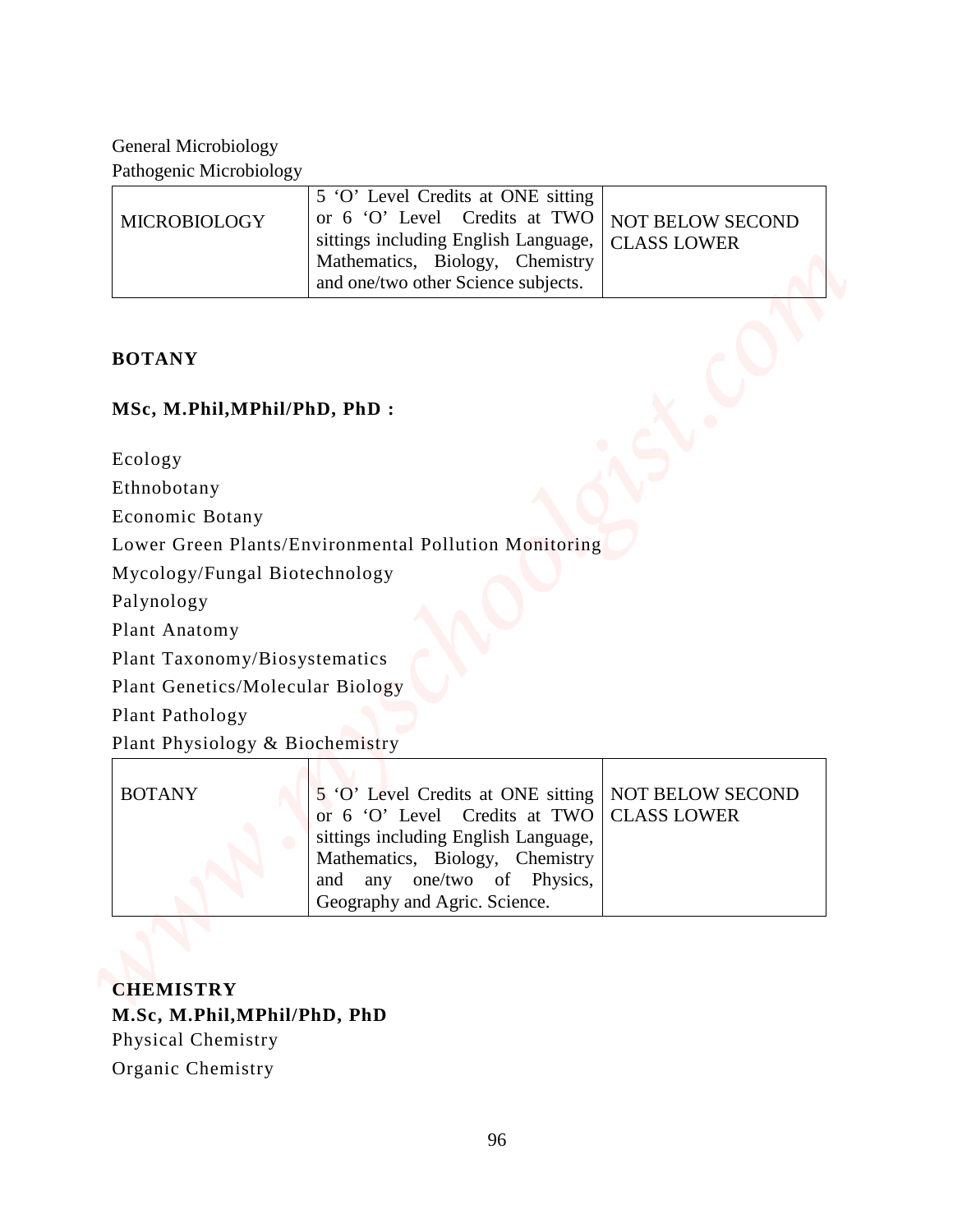## Environmental Chemistry and Pollution Control

|                  | 5 'O' Level Credits at ONE sitting or 6 'O'                |  |
|------------------|------------------------------------------------------------|--|
| <b>CHEMISTRY</b> | Level Credits at TWO sittings including   NOT BELOW SECOND |  |
|                  | English Language, Mathematics, Chemistry,   CLASS LOWER    |  |
|                  | Physics, Biology and any subject as the 6th                |  |
|                  | subject.                                                   |  |

## **COMPUTER SCIENCE M.Sc. Computer Science**

## **M.Phil, M.Phil/Ph.D&Ph.D**

| Inorganic Chemistry                                                                                          |                                                                                                                                                                                                                                          |
|--------------------------------------------------------------------------------------------------------------|------------------------------------------------------------------------------------------------------------------------------------------------------------------------------------------------------------------------------------------|
|                                                                                                              |                                                                                                                                                                                                                                          |
| Analytical Chemistry                                                                                         |                                                                                                                                                                                                                                          |
| <b>Industrial Chemistry</b>                                                                                  |                                                                                                                                                                                                                                          |
|                                                                                                              | Environmental Chemistry and Pollution Control                                                                                                                                                                                            |
| <b>CHEMISTRY</b>                                                                                             | 5 'O' Level Credits at ONE sitting or 6 'O'<br>Level Credits at TWO sittings including<br>NOT BELOW SECOND<br>English Language, Mathematics, Chemistry,<br><b>CLASS LOWER</b><br>Physics, Biology and any subject as the 6th<br>subject. |
| Knowledge Management<br><b>Computer Networking</b><br><b>Information Security</b><br>Artificial Intelligence |                                                                                                                                                                                                                                          |
| Knowledge Representation<br><b>Bioinformatics</b><br>Language Theory S                                       |                                                                                                                                                                                                                                          |

## **GEOGRAPHY M.Sc.** Geography

# **M.Phil, M.Phil/Ph.D&Ph.D** Climatology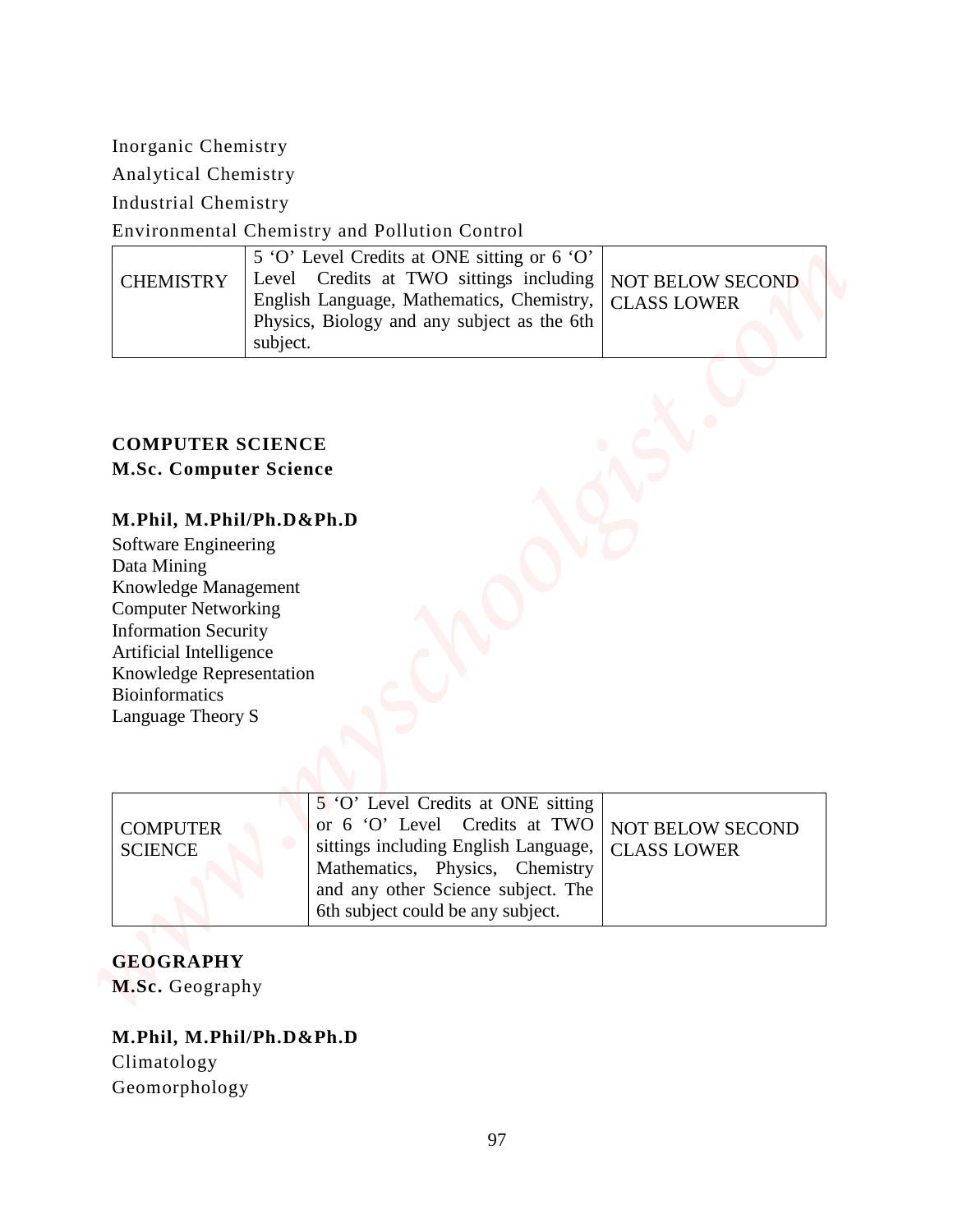| Quantitative Techniques<br>Geographical Information Systems | Biogeography (Soils and Vegetation)<br>Land Resources Analysis and Planning |                         |  |
|-------------------------------------------------------------|-----------------------------------------------------------------------------|-------------------------|--|
|                                                             |                                                                             |                         |  |
|                                                             |                                                                             |                         |  |
|                                                             |                                                                             |                         |  |
|                                                             |                                                                             |                         |  |
| Hydrology and Water Resources                               |                                                                             |                         |  |
|                                                             | 5 'O' Level Credits at ONE sitting                                          |                         |  |
| <b>GEOGRAPHY</b>                                            | or 6 'O' Level Credits at TWO                                               | <b>NOT BELOW SECOND</b> |  |
|                                                             | sittings including English Language,                                        | <b>CLASS LOWER</b>      |  |
|                                                             | Mathematics, Geography, and any<br>other 2/3 of the following subjects:     |                         |  |
|                                                             | Biology,<br>Chemistry,<br>Physics,                                          |                         |  |
|                                                             | Further Mathematics.                                                        |                         |  |
|                                                             |                                                                             |                         |  |
| <b>GEOLOGY</b>                                              |                                                                             |                         |  |
| M.Sc. Geology                                               |                                                                             |                         |  |
| <b>Applied Geophysics</b>                                   |                                                                             |                         |  |
| Economic Geology                                            |                                                                             |                         |  |
| Petroleum Geology/Sedimentology                             |                                                                             |                         |  |
| Engineering Geology/Hydrogeology                            |                                                                             |                         |  |
|                                                             | Geochemistry/Petrology/Soil Mineralogy                                      |                         |  |
| Micropaleontology/Biostratigraphy                           |                                                                             |                         |  |
| Petrology/Structural Geology                                |                                                                             |                         |  |
|                                                             | Sedimentology/Sequence Stratigraphy                                         |                         |  |
| Industrial Mineralogy                                       |                                                                             |                         |  |
| <b>M.Sc. Mineral Exploration</b>                            |                                                                             |                         |  |
| Applied Geophysics,<br>Geochemistry                         |                                                                             |                         |  |

### **GEOLOGY**

#### **M.Sc. Geology**

#### **M.Sc. Mineral Exploration**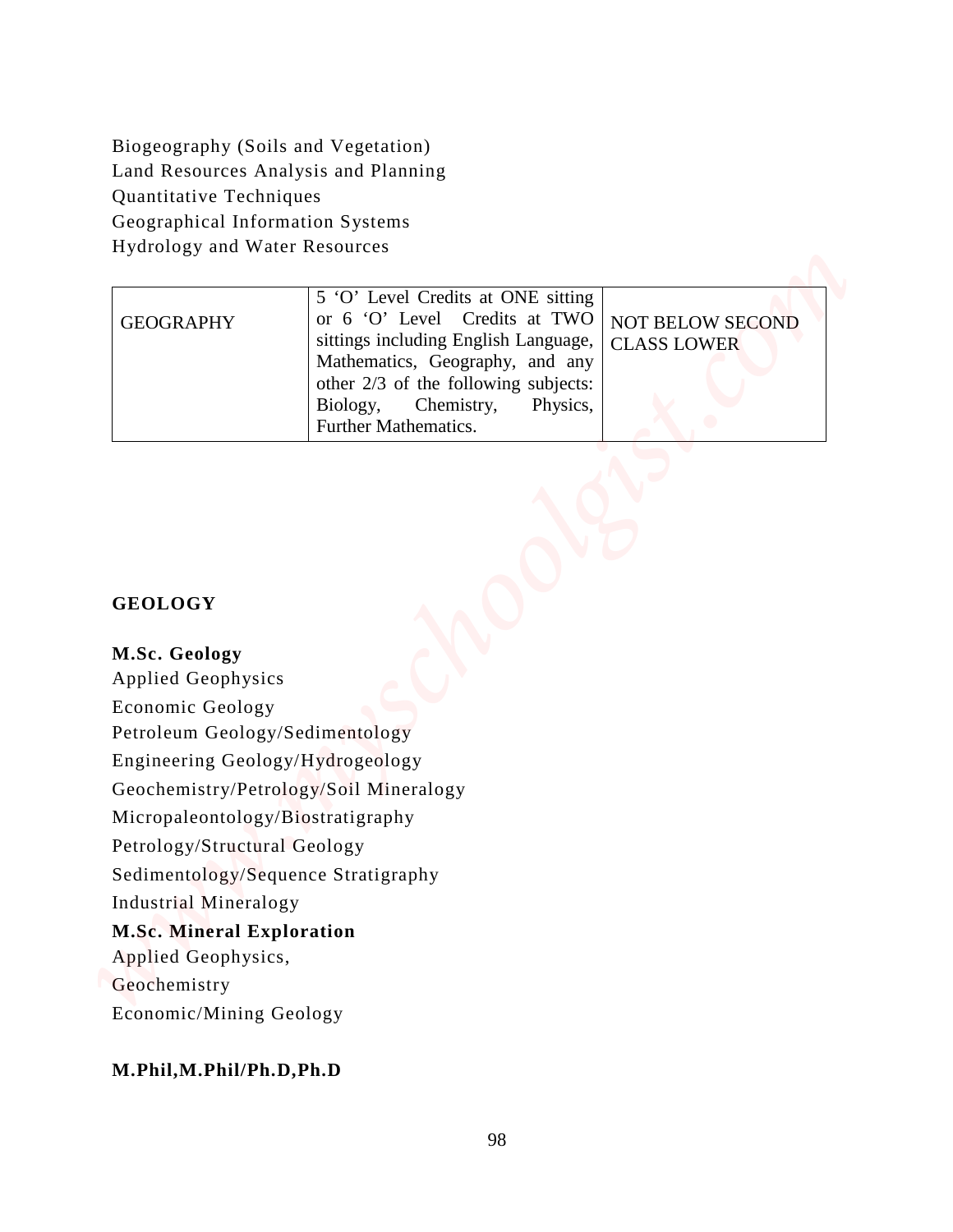| Geology)<br><b>Industrial Mineralogy</b><br>Geochemistry/Petrology/Soil Mineralogy<br>Quaternary Geology/Environmental Geology<br>Petroleum Geology/Sedimentology<br>Micropaleontology/Biostratigraphy<br><b>Applied Geophysics</b><br>Economic Geology<br>Petrology/Structural Geology<br>Micropaleontology/Palynology<br>Sedimentology/Sequence Stratigraphy<br>Engineering Geology/Hydrogeology<br>5 'O' Level Credits at ONE sitting<br>or 6 'O' Level Credits at TWO<br>sittings including English Language,<br>Mathematics, Physics, Chemistry<br><b>GEOLOGY</b><br><b>Biology</b><br>and one<br>of the<br>and<br>following:<br>Geography,<br>Further<br>Mathematics,<br>Economics,<br>and<br>Technical Drawing.<br><b>NOT BELOW SECOND</b><br><b>CLASS LOWER</b><br>Only candidates with Degrees in<br>Geology, Geology and Mineral<br>Sciences, Applied Geophysics, and<br>Sciences<br>Earth<br>from<br>Higher<br>Institutions with Departments of<br>Geology, Geology and Mineral<br>Sciences, Applied Geophysics, and |                                    |  |  |
|---------------------------------------------------------------------------------------------------------------------------------------------------------------------------------------------------------------------------------------------------------------------------------------------------------------------------------------------------------------------------------------------------------------------------------------------------------------------------------------------------------------------------------------------------------------------------------------------------------------------------------------------------------------------------------------------------------------------------------------------------------------------------------------------------------------------------------------------------------------------------------------------------------------------------------------------------------------------------------------------------------------------------------|------------------------------------|--|--|
|                                                                                                                                                                                                                                                                                                                                                                                                                                                                                                                                                                                                                                                                                                                                                                                                                                                                                                                                                                                                                                 |                                    |  |  |
|                                                                                                                                                                                                                                                                                                                                                                                                                                                                                                                                                                                                                                                                                                                                                                                                                                                                                                                                                                                                                                 |                                    |  |  |
|                                                                                                                                                                                                                                                                                                                                                                                                                                                                                                                                                                                                                                                                                                                                                                                                                                                                                                                                                                                                                                 |                                    |  |  |
|                                                                                                                                                                                                                                                                                                                                                                                                                                                                                                                                                                                                                                                                                                                                                                                                                                                                                                                                                                                                                                 |                                    |  |  |
|                                                                                                                                                                                                                                                                                                                                                                                                                                                                                                                                                                                                                                                                                                                                                                                                                                                                                                                                                                                                                                 |                                    |  |  |
|                                                                                                                                                                                                                                                                                                                                                                                                                                                                                                                                                                                                                                                                                                                                                                                                                                                                                                                                                                                                                                 |                                    |  |  |
|                                                                                                                                                                                                                                                                                                                                                                                                                                                                                                                                                                                                                                                                                                                                                                                                                                                                                                                                                                                                                                 |                                    |  |  |
|                                                                                                                                                                                                                                                                                                                                                                                                                                                                                                                                                                                                                                                                                                                                                                                                                                                                                                                                                                                                                                 |                                    |  |  |
|                                                                                                                                                                                                                                                                                                                                                                                                                                                                                                                                                                                                                                                                                                                                                                                                                                                                                                                                                                                                                                 |                                    |  |  |
|                                                                                                                                                                                                                                                                                                                                                                                                                                                                                                                                                                                                                                                                                                                                                                                                                                                                                                                                                                                                                                 |                                    |  |  |
|                                                                                                                                                                                                                                                                                                                                                                                                                                                                                                                                                                                                                                                                                                                                                                                                                                                                                                                                                                                                                                 |                                    |  |  |
|                                                                                                                                                                                                                                                                                                                                                                                                                                                                                                                                                                                                                                                                                                                                                                                                                                                                                                                                                                                                                                 |                                    |  |  |
|                                                                                                                                                                                                                                                                                                                                                                                                                                                                                                                                                                                                                                                                                                                                                                                                                                                                                                                                                                                                                                 | Earth Sciences will be considered. |  |  |

#### **MATHEMATICS**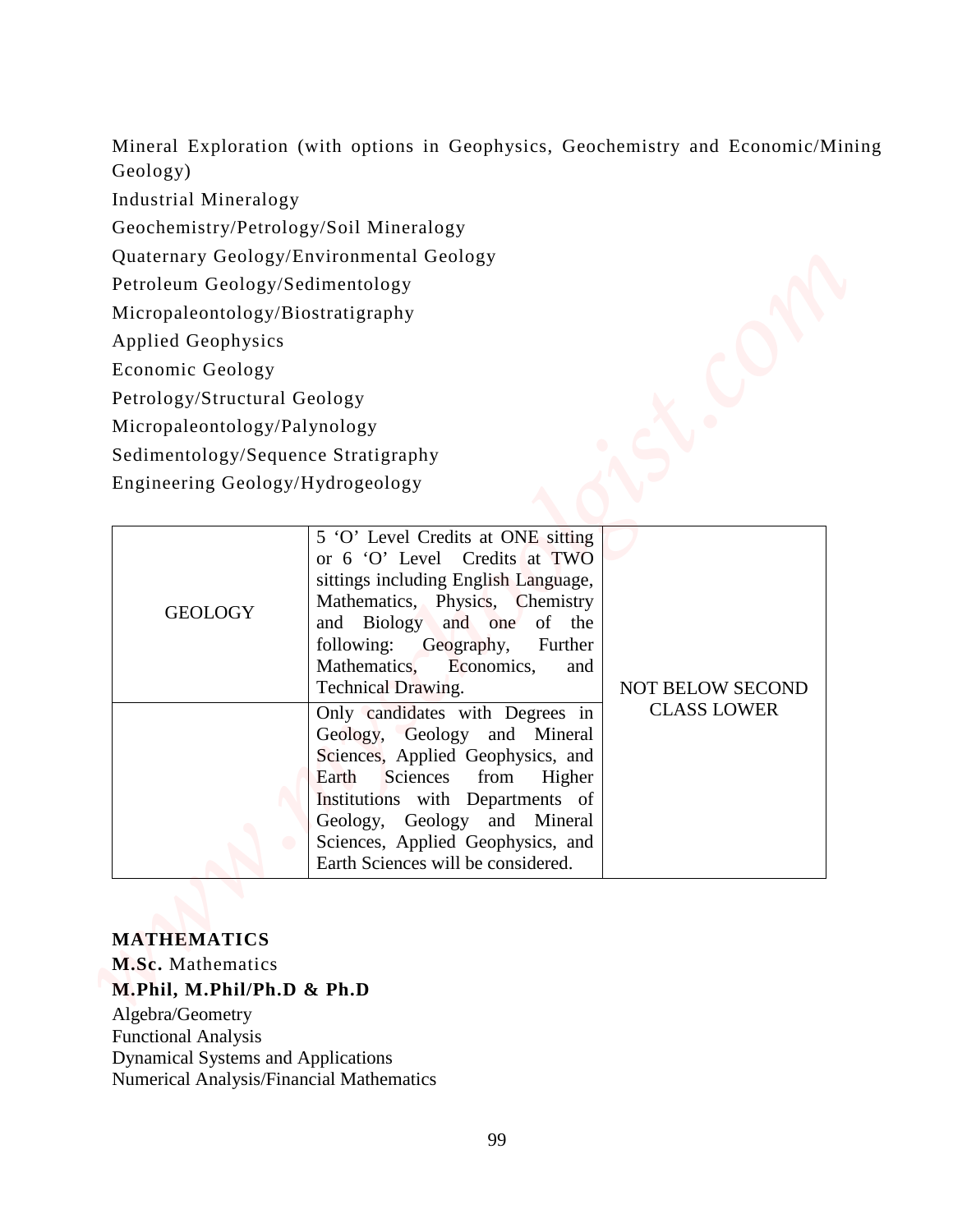| <b>Operations Research /Probability</b>                                                                           |                                                                                                                                                                                                                                                                               |                                               |
|-------------------------------------------------------------------------------------------------------------------|-------------------------------------------------------------------------------------------------------------------------------------------------------------------------------------------------------------------------------------------------------------------------------|-----------------------------------------------|
|                                                                                                                   |                                                                                                                                                                                                                                                                               |                                               |
| <b>MATHEMATICS</b>                                                                                                | 5 'O' Level Credits at ONE sitting<br>or 6 'O' Level Credits at TWO<br>sittings including English Language,<br>Mathematics, and any two Science<br>subjects<br>from<br>the<br>following:<br>Biology,<br>Chemistry,<br>Physics,<br>Further<br>Mathematics<br>and<br>Geography. | <b>NOT BELOW SECOND</b><br><b>CLASS LOWER</b> |
|                                                                                                                   |                                                                                                                                                                                                                                                                               |                                               |
| <b>PHYSICS</b>                                                                                                    |                                                                                                                                                                                                                                                                               |                                               |
| M.Sc, M.Phil, M.Phil/Ph.D & Ph.D                                                                                  |                                                                                                                                                                                                                                                                               |                                               |
| (b) Radiation and Health Physics<br>(c) Solid Earth Physics<br>(d) Solid State Physics<br>(e) Theoretical Physics | (a) Meteorology and Physics of Lower Atmosphere                                                                                                                                                                                                                               |                                               |
| <b>Admission Requirements:</b><br>(i)                                                                             |                                                                                                                                                                                                                                                                               |                                               |
|                                                                                                                   | Candidates for the M.Sc. must fulfill the requirements of the Postgraduate College of the University<br>of Ibadan and as well as meet the requirement specified below.                                                                                                        |                                               |
|                                                                                                                   | A Bachelor of Science degree in Physics or Physics with Electronics from a recognised University.<br>Bachelor of Education (with evidence of Mathematical Physics, Quantum Physics e.t.c. up to 400L).<br>The first degree should not be below second class lower.            |                                               |
| M.Sc. PHYSICS                                                                                                     | 5 'O' Level Credits at ONE sitting<br>or 6 'O' Level Credits at TWO<br>sittings including English Language,<br>Mathematics, Physics and any two<br>Science subjects from the following.                                                                                       | NOT BELOW SECOND<br><b>CLASS LOWER</b>        |

## **PHYSICS**

## **M.Sc, M.Phil, M.Phil/Ph.D & Ph.D**

- (a) Meteorology and Physics of Lower Atmosphere
- (b) Radiation and Health Physics
- (c) Solid Earth Physics
- (d) Solid State Physics
- (e) Theoretical Physics

## *(i) Admission Requirements:*

| M.Sc. PHYSICS | 5 'O' Level Credits at ONE sitting<br>or 6 'O' Level Credits at TWO   NOT BELOW SECOND<br>sittings including English Language,   CLASS LOWER<br>Mathematics, Physics and any two<br>Science subjects from the following:<br>Biology, Chemistry, Further<br>Mathematics and Geography. |  |
|---------------|---------------------------------------------------------------------------------------------------------------------------------------------------------------------------------------------------------------------------------------------------------------------------------------|--|
|---------------|---------------------------------------------------------------------------------------------------------------------------------------------------------------------------------------------------------------------------------------------------------------------------------------|--|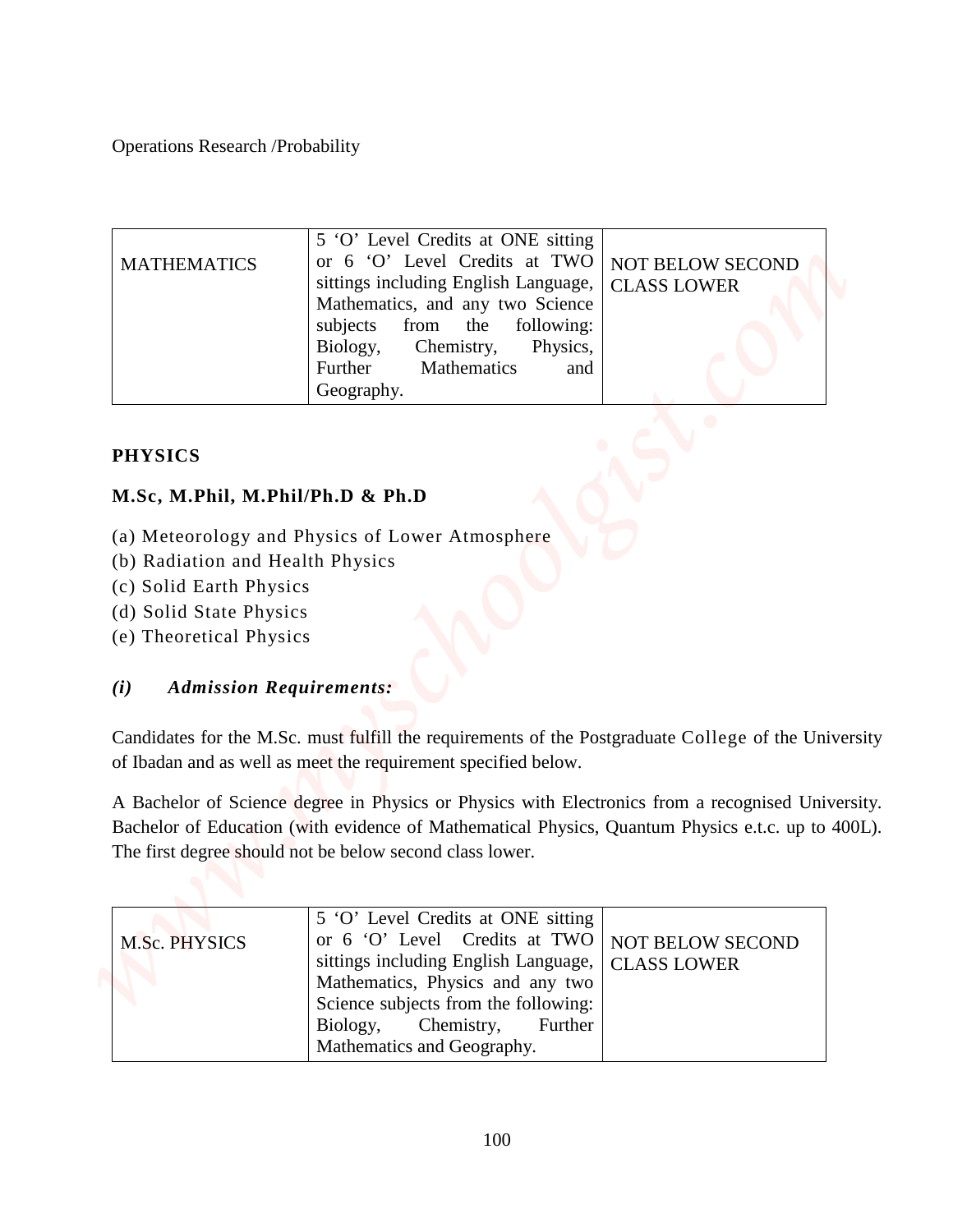## **STATISTICS M.Sc, M.Phil, M.Phil/Ph.D & Ph.D**  Biometry Computational Statistics Economic and Financial Statistics Environmental Statistics Statistical Design of Investigation

|                   | 5 'O' Level Credits at ONE sitting or 6            |
|-------------------|----------------------------------------------------|
| <b>STATISTICS</b> | O' Level Credits at TWO sittings NOT BELOW         |
|                   | including English Language, SECOND                 |
|                   | Mathematics, and any other $3$ or $4 $ CLASS LOWER |
|                   | subjects                                           |

- (ii) Higher National Diploma (HND) in the Science/Social Sciences based discipline.
- **(iii)** Bachelor degree in the science based discipline (Science and social sciences). Note that evidence of work experience in statistical related areas shall be an added advantage.

## **ZOOLOGY**

## **M.Sc, M.Phil, M.Phil/Ph.D & Ph.D**

| <b>STATISTICS</b>                                                                                                                                                                                                                     |                                                                                                                                                                                                                                                         |                                                         |  |
|---------------------------------------------------------------------------------------------------------------------------------------------------------------------------------------------------------------------------------------|---------------------------------------------------------------------------------------------------------------------------------------------------------------------------------------------------------------------------------------------------------|---------------------------------------------------------|--|
| M.Sc, M.Phil, M.Phil/Ph.D & Ph.D                                                                                                                                                                                                      |                                                                                                                                                                                                                                                         |                                                         |  |
| Biometry                                                                                                                                                                                                                              |                                                                                                                                                                                                                                                         |                                                         |  |
| <b>Computational Statistics</b>                                                                                                                                                                                                       |                                                                                                                                                                                                                                                         |                                                         |  |
| <b>Economic and Financial Statistics</b>                                                                                                                                                                                              |                                                                                                                                                                                                                                                         |                                                         |  |
| <b>Environmental Statistics</b>                                                                                                                                                                                                       |                                                                                                                                                                                                                                                         |                                                         |  |
| <b>Statistical Design of Investigation</b>                                                                                                                                                                                            |                                                                                                                                                                                                                                                         |                                                         |  |
|                                                                                                                                                                                                                                       | 5 'O' Level Credits at ONE sitting or 6                                                                                                                                                                                                                 |                                                         |  |
| <b>STATISTICS</b>                                                                                                                                                                                                                     | 'O' Level Credits at TWO sittings                                                                                                                                                                                                                       | <b>NOT BELOW</b>                                        |  |
|                                                                                                                                                                                                                                       | including<br>English<br>Language,                                                                                                                                                                                                                       | <b>SECOND</b>                                           |  |
|                                                                                                                                                                                                                                       | Mathematics, and any other 3 or 4                                                                                                                                                                                                                       | <b>CLASS LOWER</b>                                      |  |
|                                                                                                                                                                                                                                       | subjects                                                                                                                                                                                                                                                |                                                         |  |
| (ii)<br>(iii)                                                                                                                                                                                                                         | Higher National Diploma (HND) in the Science/Social Sciences based discipline.<br>Bachelor degree in the science based discipline (Science and social sciences).                                                                                        |                                                         |  |
| added advantage.                                                                                                                                                                                                                      | Note that evidence of work experience in statistical related areas shall be an                                                                                                                                                                          |                                                         |  |
|                                                                                                                                                                                                                                       |                                                                                                                                                                                                                                                         |                                                         |  |
| ZOOLOGY<br>M.Sc, M.Phil, M.Phil/Ph.D & Ph.D<br>Animal Physiology<br>Cell Biology and Genetics<br>Cellular Parasitology<br>Ecology/Environmental Biology<br>Entomology<br>Hydrobiology and Fisheries<br>Parasitology<br><b>ZOOLOGY</b> | 5 'O' Level Credits at ONE sitting or 6 'O'<br>Level Credits at TWO sittings including<br>English Language, Mathematics, Biology<br>andChemistry<br>any other 2<br>Science<br>subjectfrom the following: Physics, Further<br>Mathematics and Geography. | <b>NOT BELOW</b><br><b>SECOND CLASS</b><br><b>LOWER</b> |  |

## **ENTRY REQUIREMENTS, DURATION AND REGISTRATION:**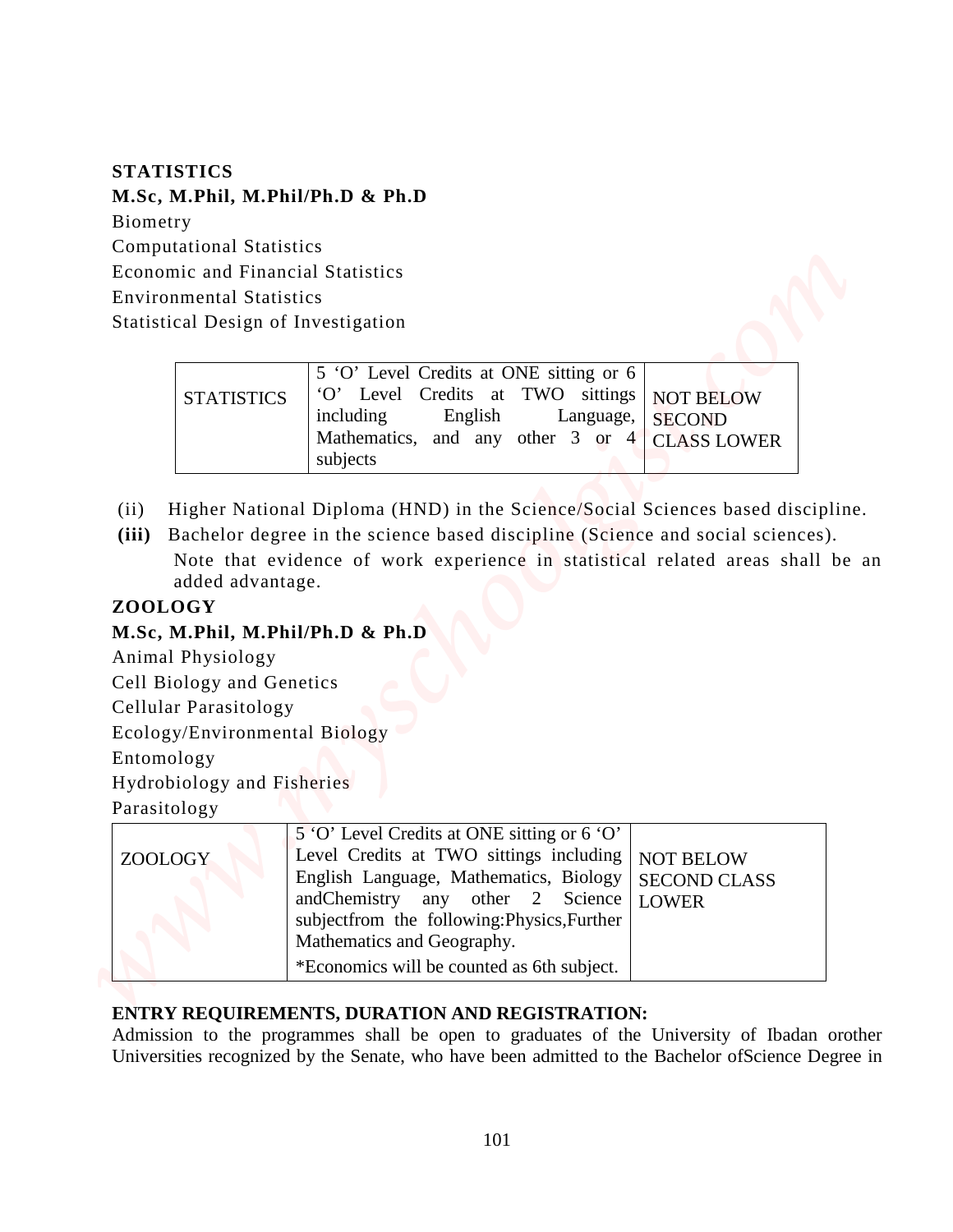## **COLLEGE OF MEDICINE FACULTY OF BASIC MEDICAL SCIENCES**

## **ANATOMY**

## **M.Phil, M.Phil/Ph.D & Ph.D**

| theundergraduate level.<br><b>COLLEGE OF MEDICINE</b> | Zoology or related disciplines. Candidates admitted to the programmes shall be required to register for<br>a minimum of 30 units, including ZOO 750, ZOO 751 and ZOO 752.<br>To qualify for the award of the Degree, a candidate must spend a minimum of threesemesters and<br>maximum of five semesters, and pass at least 30 units including allcompulsory courses, as indicated<br>for each programme. Candidates admitted to the programme may be required audit relevant courses at |                                                         |  |
|-------------------------------------------------------|------------------------------------------------------------------------------------------------------------------------------------------------------------------------------------------------------------------------------------------------------------------------------------------------------------------------------------------------------------------------------------------------------------------------------------------------------------------------------------------|---------------------------------------------------------|--|
|                                                       |                                                                                                                                                                                                                                                                                                                                                                                                                                                                                          |                                                         |  |
|                                                       | <b>FACULTY OF BASIC MEDICAL SCIENCES</b>                                                                                                                                                                                                                                                                                                                                                                                                                                                 |                                                         |  |
| <b>ANATOMY</b>                                        |                                                                                                                                                                                                                                                                                                                                                                                                                                                                                          |                                                         |  |
| M.Sc. Anatomy                                         |                                                                                                                                                                                                                                                                                                                                                                                                                                                                                          |                                                         |  |
| Neuroscience<br>Neurotraumatology                     | Gastrointestinal and Morphological Anatomy                                                                                                                                                                                                                                                                                                                                                                                                                                               |                                                         |  |
| <b>DEPARTMENT</b>                                     | <b>O'LEVEL REQUIREMENTS</b>                                                                                                                                                                                                                                                                                                                                                                                                                                                              | <b>CLASS OF</b><br><b>DEGREE</b>                        |  |
| <b>ANATOMY</b>                                        | In addition, applicants must also<br>the<br>satisfy<br>O'<br>level<br>requirements<br>their<br>for<br>respective degree and diploma                                                                                                                                                                                                                                                                                                                                                      | <b>NOT BELOW</b><br><b>SECOND CLASS</b><br><b>LOWER</b> |  |
|                                                       | programmes in accordance with                                                                                                                                                                                                                                                                                                                                                                                                                                                            |                                                         |  |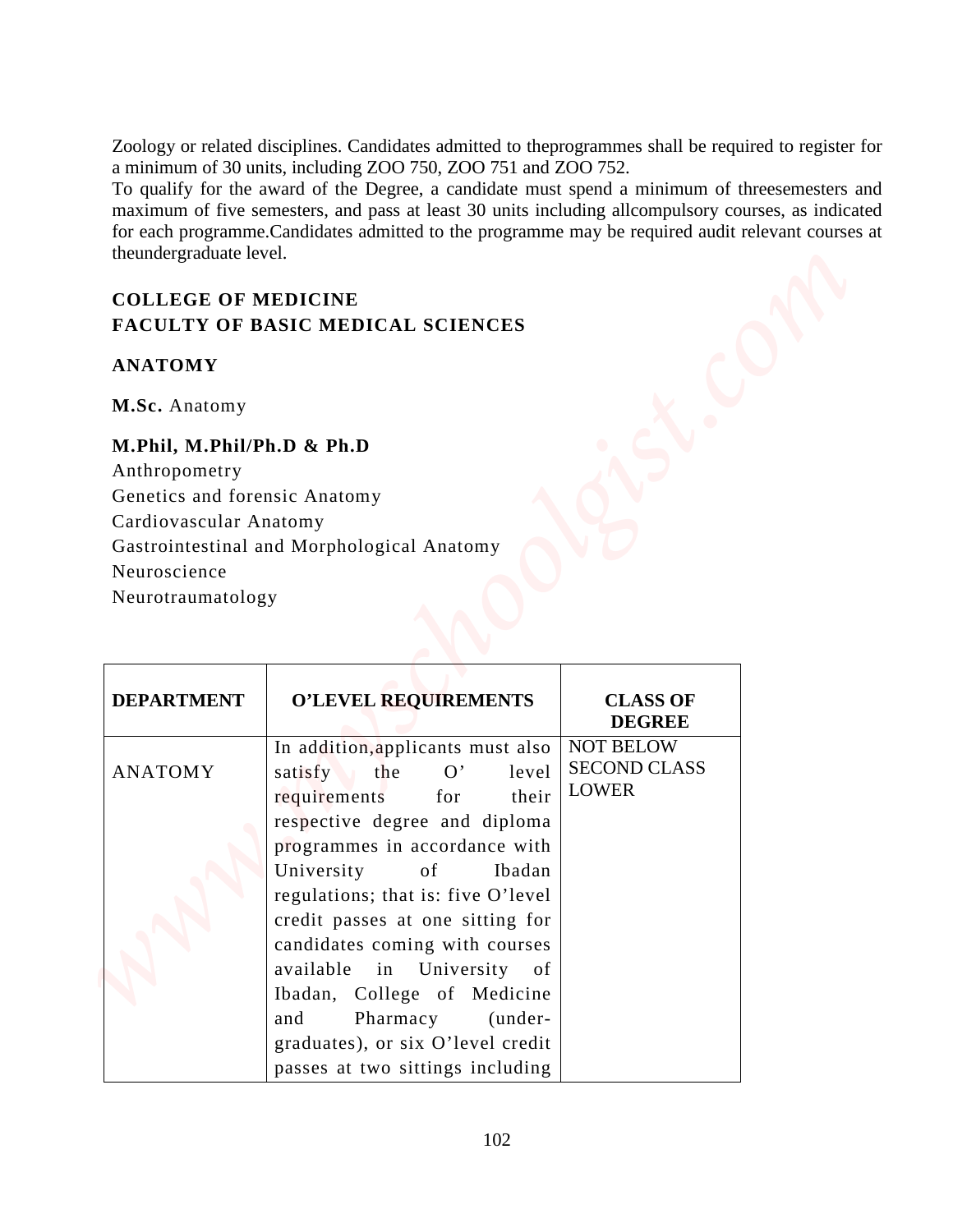| English Language and<br>other<br>relevant science subjects.                                                                                                             |  |
|-------------------------------------------------------------------------------------------------------------------------------------------------------------------------|--|
| <b>BIOCHEMISTRY</b><br>M. Sc, M.Phil, M.Phil/Ph.D & Ph.D                                                                                                                |  |
| Cancer Research and Molecular Biology<br>Membrane Biochemistry and Biotechnology<br>Molecular Drug Metabolism and Toxicology<br>Nutritional and Industrial Biochemistry |  |

## **BIOCHEMISTRY M. Sc, M.Phil, M.Phil/Ph.D & Ph.D**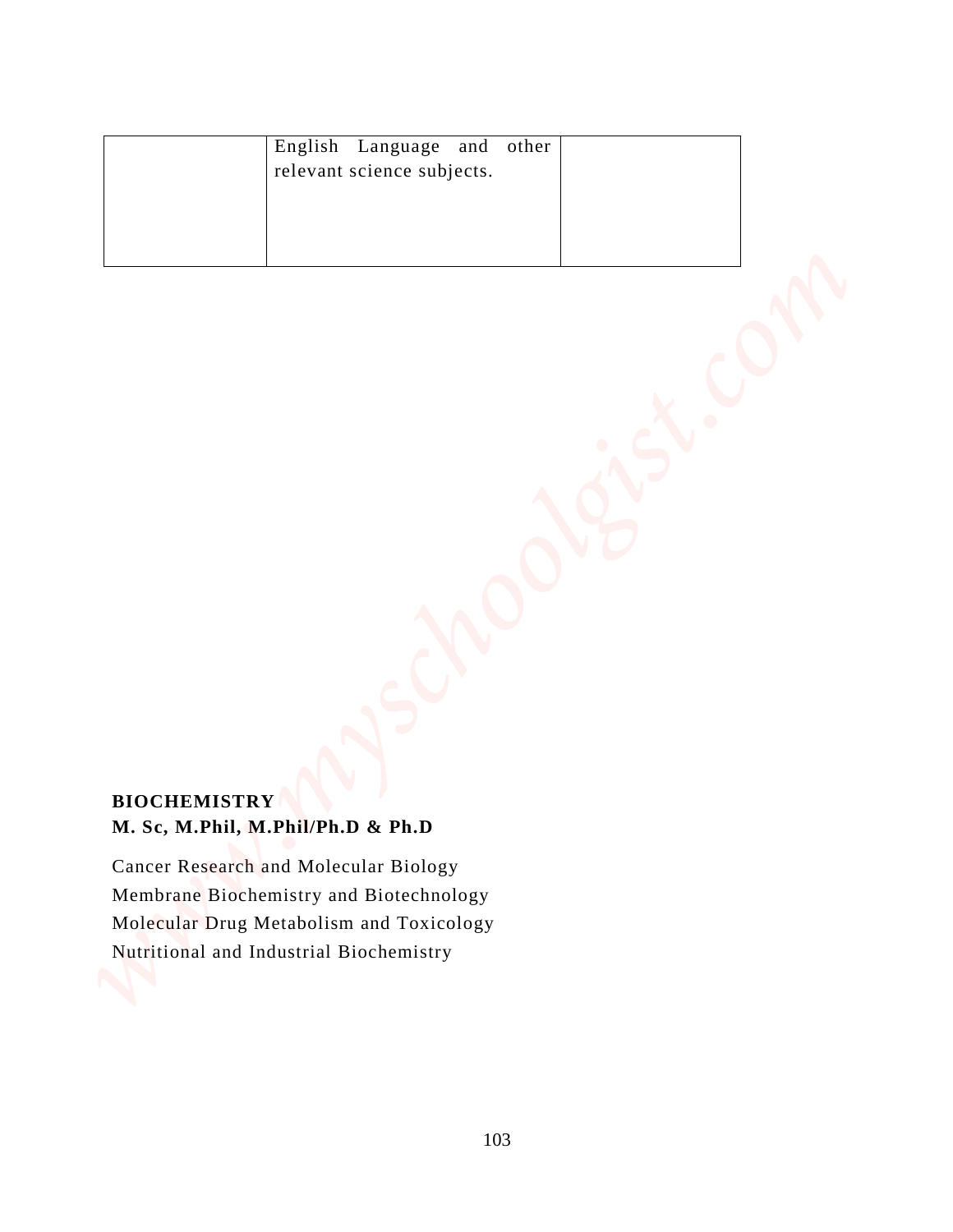| <b>DEPARTMENT</b><br><b>O'LEVEL REQUIREMENTS</b><br><b>CLASS OF</b><br><b>DEGREE</b>                                                                                                                                                                                                                                                                                                                                                                                                                                                                                                                                             |
|----------------------------------------------------------------------------------------------------------------------------------------------------------------------------------------------------------------------------------------------------------------------------------------------------------------------------------------------------------------------------------------------------------------------------------------------------------------------------------------------------------------------------------------------------------------------------------------------------------------------------------|
| <b>BIOCHEMISTRY</b><br><b>NOT BELOW</b><br>In addition, applicants must also<br><b>SECOND CLASS</b><br>O'<br>satisfy<br>the<br>level<br><b>LOWER</b><br>for<br>their<br>requirements<br>respective degree and diploma<br>programmes in accordance with<br>University<br>of<br>Ibadan<br>regulations; that is: five O'level<br>credit passes at one sitting for<br>candidates coming with courses<br>available in University of<br>Ibadan, College of Medicine<br>Pharmacy<br>and<br>(under-<br>graduates), or six O'level credit<br>passes at two sittings including<br>English Language and other<br>relevant science subjects. |

## **M.Phil, M.Phil/Ph.D & Ph.D**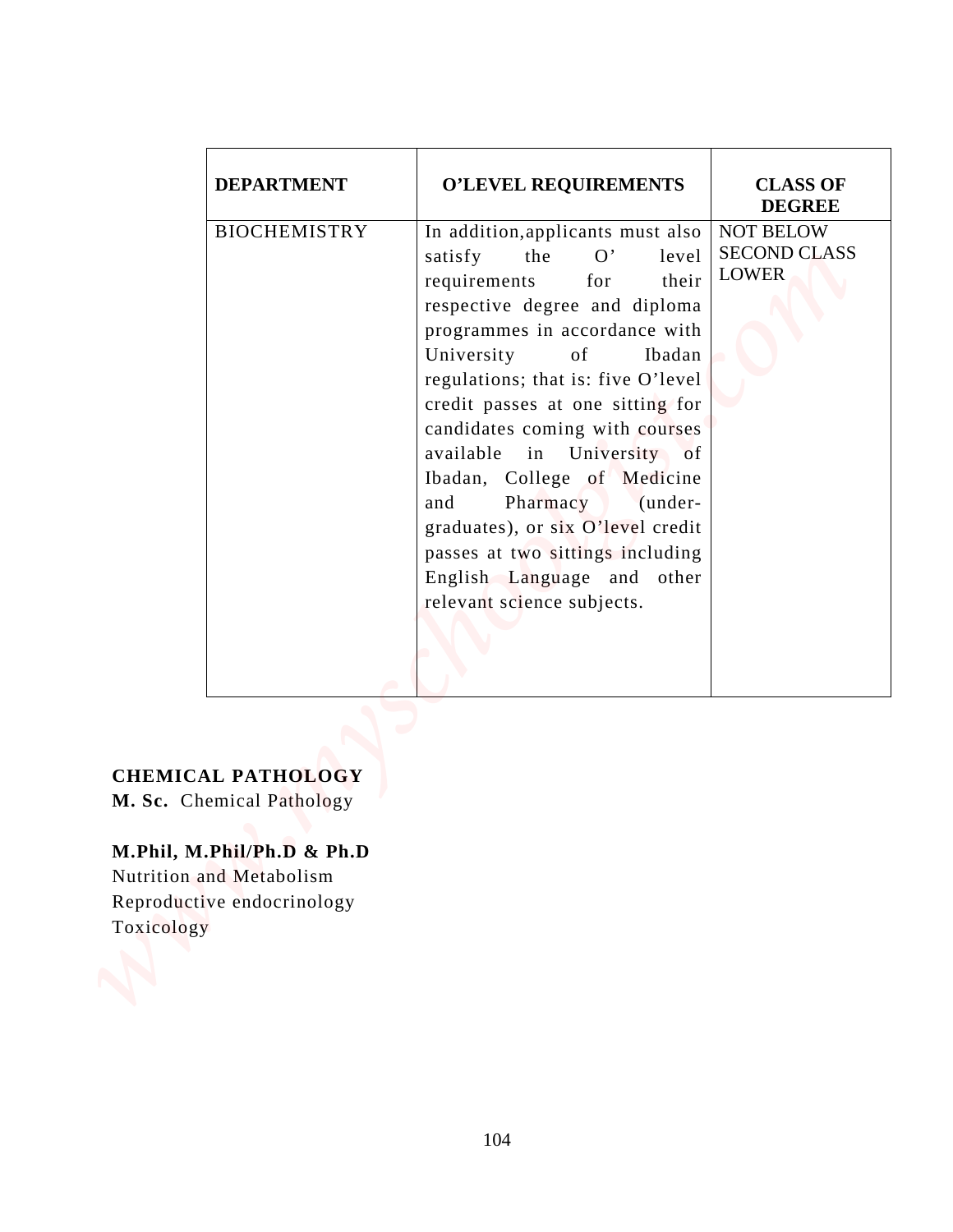| <b>DEPARTMENT</b>                                                  | <b>O'LEVEL REQUIREMENTS</b>                                                                                                                                                                                                                                                                                                                                                                                                                                                                                                                                                        | <b>CLASS OF</b><br><b>DEGREE</b> |
|--------------------------------------------------------------------|------------------------------------------------------------------------------------------------------------------------------------------------------------------------------------------------------------------------------------------------------------------------------------------------------------------------------------------------------------------------------------------------------------------------------------------------------------------------------------------------------------------------------------------------------------------------------------|----------------------------------|
| <b>CHEMICAL</b><br><b>PATHOLOGY</b>                                | <b>NOT BELOW</b><br>In addition, applicants must also<br>the<br>O'<br>level<br>satisfy<br><b>LOWER</b><br>for<br>their<br>requirements<br>respective degree and diploma<br>programmes in accordance with<br>University<br>of<br>Ibadan<br>regulations; that is: five O'level<br>credit passes at one sitting for<br>candidates coming with courses<br>available in University of<br>Ibadan, College of Medicine<br>Pharmacy<br>and<br>(under-<br>graduates), or six O'level credit<br>passes at two sittings including<br>English Language and other<br>relevant science subjects. | <b>SECOND CLASS</b>              |
| DEPARTMENT OF IMMUNOLOGY<br>M. Sc. Immunology<br><b>DEPARTMENT</b> | O' LEVEL REQUIREMENTS<br><b>CLASS OF DEGREE</b>                                                                                                                                                                                                                                                                                                                                                                                                                                                                                                                                    |                                  |
| <b>IMMUNOLOGY</b>                                                  | In addition, applicants must also<br><b>NOT BELOW SECOND</b><br><b>CLASS LOWER</b><br>O'<br>satisfy<br>the<br>level<br>To be eligible for the M.Sc.                                                                                                                                                                                                                                                                                                                                                                                                                                |                                  |
|                                                                    | requirements<br>for<br>their<br>Immunology Programme,<br>respective degree and diploma<br>candidate must:<br>programmes in accordance with<br>Hold a good Bachelor of<br>University<br>of<br>Ibadan<br>Science Degree (in<br>regulations; that is: five O'<br>Biochemistry,<br>level credit passes at one sitting<br>Microbiology,                                                                                                                                                                                                                                                 |                                  |

## **DEPARTMENT OF IMMUNOLOGY M. Sc. Immunology**

| <b>DEPARTMENT</b> | O' LEVEL REQUIREMENTS                                                                                                                                                                                                                                                             | <b>CLASS OF DEGREE</b>                                                                                                                                                                                       |
|-------------------|-----------------------------------------------------------------------------------------------------------------------------------------------------------------------------------------------------------------------------------------------------------------------------------|--------------------------------------------------------------------------------------------------------------------------------------------------------------------------------------------------------------|
| <b>IMMUNOLOGY</b> | In addition, applicants must also<br>level<br>satisfy<br>$\mathbf{O'}$<br>the<br>requirements<br>their<br>for<br>respective degree and diploma<br>programmes in accordance with<br>University of<br>Ibadan<br>regulations; that is: five O'<br>level credit passes at one sitting | <b>NOT BELOW SECOND</b><br><b>CLASS LOWER</b><br>To be eligible for the M.Sc.<br>Immunology Programme,<br>candidate must:<br>Hold a good Bachelor of<br>Science Degree (in<br>Biochemistry,<br>Microbiology, |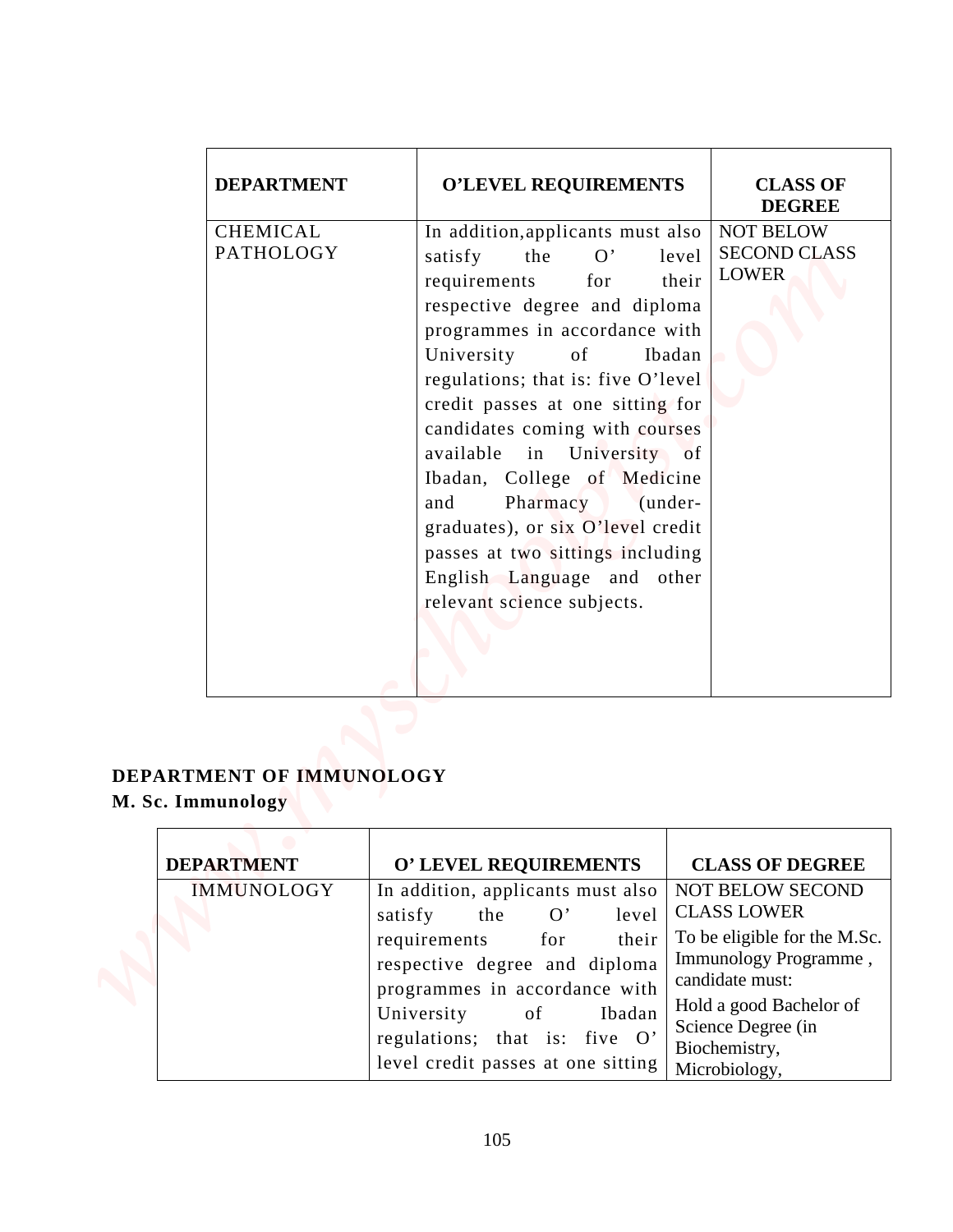| candidates<br>with<br>for<br>coming<br>courses available in University<br>of Ibadan, College of Medicine<br>Pharmacy<br>(under-<br>and<br>graduates), or six O' level<br>credit passes at two sittings<br>including English Language and<br>other relevant science subjects. | Immunology, Biomedical<br>Science, or Physiology),<br>MB; BS, BDS or DVM (or<br>other relevant degrees) of<br>the University of Ibadan or<br>of other universities<br>recognised by the Senate of<br>the University of Ibadan.                  |
|------------------------------------------------------------------------------------------------------------------------------------------------------------------------------------------------------------------------------------------------------------------------------|-------------------------------------------------------------------------------------------------------------------------------------------------------------------------------------------------------------------------------------------------|
|                                                                                                                                                                                                                                                                              |                                                                                                                                                                                                                                                 |
|                                                                                                                                                                                                                                                                              |                                                                                                                                                                                                                                                 |
|                                                                                                                                                                                                                                                                              |                                                                                                                                                                                                                                                 |
|                                                                                                                                                                                                                                                                              |                                                                                                                                                                                                                                                 |
|                                                                                                                                                                                                                                                                              |                                                                                                                                                                                                                                                 |
|                                                                                                                                                                                                                                                                              |                                                                                                                                                                                                                                                 |
|                                                                                                                                                                                                                                                                              |                                                                                                                                                                                                                                                 |
|                                                                                                                                                                                                                                                                              |                                                                                                                                                                                                                                                 |
|                                                                                                                                                                                                                                                                              |                                                                                                                                                                                                                                                 |
|                                                                                                                                                                                                                                                                              |                                                                                                                                                                                                                                                 |
|                                                                                                                                                                                                                                                                              |                                                                                                                                                                                                                                                 |
|                                                                                                                                                                                                                                                                              |                                                                                                                                                                                                                                                 |
|                                                                                                                                                                                                                                                                              |                                                                                                                                                                                                                                                 |
|                                                                                                                                                                                                                                                                              |                                                                                                                                                                                                                                                 |
|                                                                                                                                                                                                                                                                              |                                                                                                                                                                                                                                                 |
|                                                                                                                                                                                                                                                                              |                                                                                                                                                                                                                                                 |
| <b>O'LEVEL REQUIREMENTS</b><br><b>CLASS OF DEGREE</b><br>In addition, applicants must also<br>NOT BELOW SECOND                                                                                                                                                               |                                                                                                                                                                                                                                                 |
| <b>HAEMATOLOGY</b>                                                                                                                                                                                                                                                           | M. Sc. Haematology<br>M.Phil, M.Phil/Ph.D & Ph.D<br>Haemostasis blood Coagulation<br>Platelet firbrinolysis<br>Anaemias with emphasis on Nutritional Anaemias<br>Immunohaematology<br>Haematological Malignancies<br>Enzymology especially G6PD |

## **HAEMATOLOGY M. Sc. Haematology**

## **M.Phil, M.Phil/Ph.D & Ph.D**

| <b>DEPARTMENT</b> | O'LEVEL REQUIREMENTS              | <b>CLASS OF DEGREE</b>  |
|-------------------|-----------------------------------|-------------------------|
| HAEMATOLOGY       | In addition, applicants must also | <b>NOT BELOW SECOND</b> |
|                   | satisfy the O' level requirements | <b>CLASS LOWER</b>      |
|                   | for their respective degree and   |                         |
|                   | diploma programmes in             |                         |
|                   | accordance with University of     |                         |
|                   | Ibadan regulations; that is: five |                         |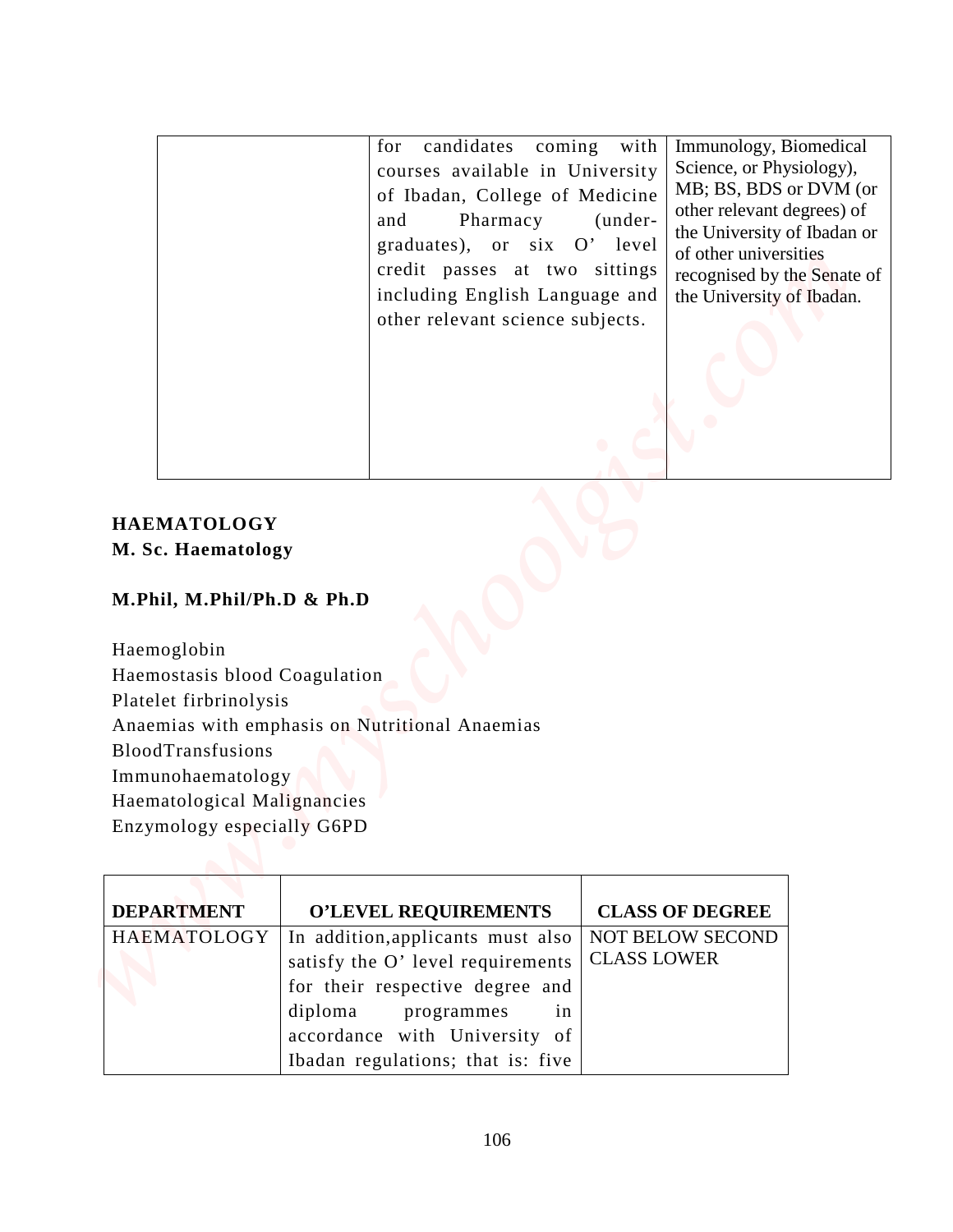|                                                                                                                                                                 | O'level credit passes at one<br>sitting for candidates coming<br>with<br>available<br>courses<br>University of Ibadan, College of<br>Medicine and Pharmacy (under-<br>graduates), or six O'level credit<br>passes at two sittings including<br>English Language and other | in                               |  |
|-----------------------------------------------------------------------------------------------------------------------------------------------------------------|---------------------------------------------------------------------------------------------------------------------------------------------------------------------------------------------------------------------------------------------------------------------------|----------------------------------|--|
|                                                                                                                                                                 | relevant science subjects.                                                                                                                                                                                                                                                |                                  |  |
| Haematology                                                                                                                                                     |                                                                                                                                                                                                                                                                           |                                  |  |
| <b>PHYSIOLOGY</b><br>Applied & Environmental Physiology<br>Endocrine & Metabolism Physiology<br>Neurosciences& Oral Physiology<br>Cardio-Respiratory Physiology | M. Sc, M.Phil, M.Phil/Ph.D & Ph.D<br>Gastrointestinal Physiology & Inflammation<br>Reproduction & Developmental Programming                                                                                                                                               |                                  |  |
| <b>DEPARTMENT</b>                                                                                                                                               | <b>O'LEVEL</b><br><b>REQUIREMENTS</b>                                                                                                                                                                                                                                     | <b>CLASS OF</b><br><b>DEGREE</b> |  |

## **\*A Medical degree is preferred. Postgraduate Degree being offered is Clinical Haematology**

## **PHYSIOLOGY**

### **M. Sc, M.Phil, M.Phil/Ph.D & Ph.D**

| <b>DEPARTMENT</b> | <b>O'LEVEL</b><br><b>REQUIREMENTS</b>                                                                                                                                                                                | <b>CLASS OF</b><br><b>DEGREE</b>                        |
|-------------------|----------------------------------------------------------------------------------------------------------------------------------------------------------------------------------------------------------------------|---------------------------------------------------------|
| PHYSIOLOGY        | addition, applicants<br>In<br>must also satisfy the O'<br>level requirements for<br>their respective degree<br>and diploma programmes<br>in<br>accordance with<br>University of Ibadan<br>regulations; that is: five | <b>NOT BELOW</b><br><b>SECOND</b><br><b>CLASS LOWER</b> |
|                   | O'level credit passes at                                                                                                                                                                                             |                                                         |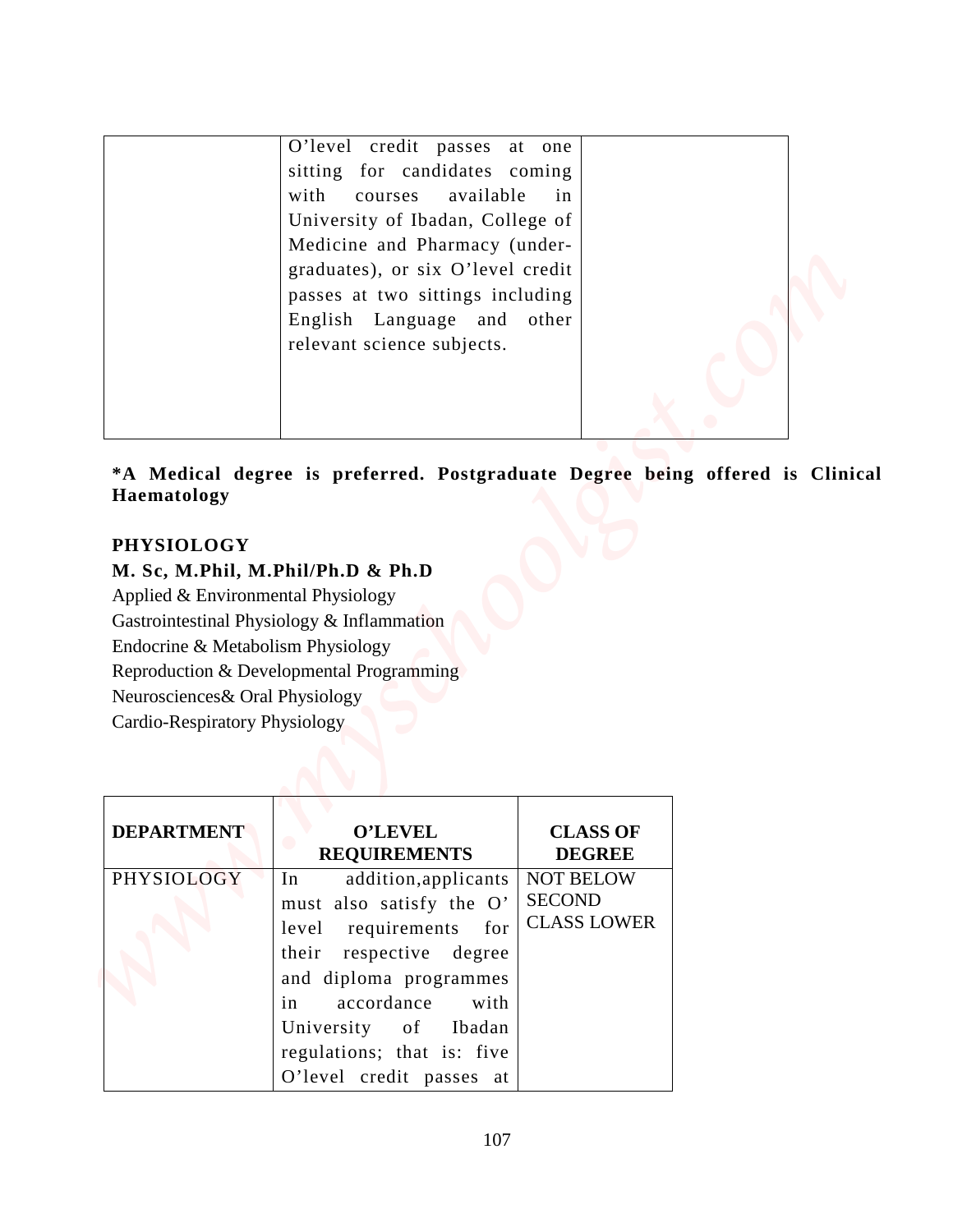## **VIROLOGY**

| <b>VIROLOGY</b>                              | one sitting for candidates<br>coming<br>with<br>courses<br>available in University of<br>Ibadan,<br>College<br>of<br>Medicine and Pharmacy<br>(under-graduates), or six<br>O'level credit passes at<br>sittings including<br>two<br>English Language<br>and<br>other<br>relevant<br>science<br>subjects. |                                                  |  |
|----------------------------------------------|----------------------------------------------------------------------------------------------------------------------------------------------------------------------------------------------------------------------------------------------------------------------------------------------------------|--------------------------------------------------|--|
| M.Sc. Virology<br>M.Phil, M.Phil/Ph.D & Ph.D |                                                                                                                                                                                                                                                                                                          |                                                  |  |
| Diagnostic Virology                          |                                                                                                                                                                                                                                                                                                          |                                                  |  |
| Viral Entomology                             | Viral Chemotherapy and Oncology                                                                                                                                                                                                                                                                          |                                                  |  |
|                                              |                                                                                                                                                                                                                                                                                                          |                                                  |  |
| Molecular Virology                           |                                                                                                                                                                                                                                                                                                          |                                                  |  |
|                                              | Epidemiology and Pathogenesis of Virus infection                                                                                                                                                                                                                                                         |                                                  |  |
|                                              | <b>O'LEVEL REQUIREMENTS</b>                                                                                                                                                                                                                                                                              | <b>CLASS OF</b><br><b>DEGREE</b>                 |  |
| <b>DEPARTMENT</b><br>VIROLOGY                | In addition, applicants must also<br>the<br>satisfy<br>O'<br>level<br>requirements<br>their<br>for                                                                                                                                                                                                       | NOT BELOW<br><b>SECOND CLASS</b><br><b>LOWER</b> |  |
|                                              | respective degree and diploma<br>programmes in accordance with                                                                                                                                                                                                                                           |                                                  |  |
|                                              | University<br>of<br>Ibadan<br>regulations; that is: five O'level<br>credit passes at one sitting for<br>candidates coming with courses                                                                                                                                                                   |                                                  |  |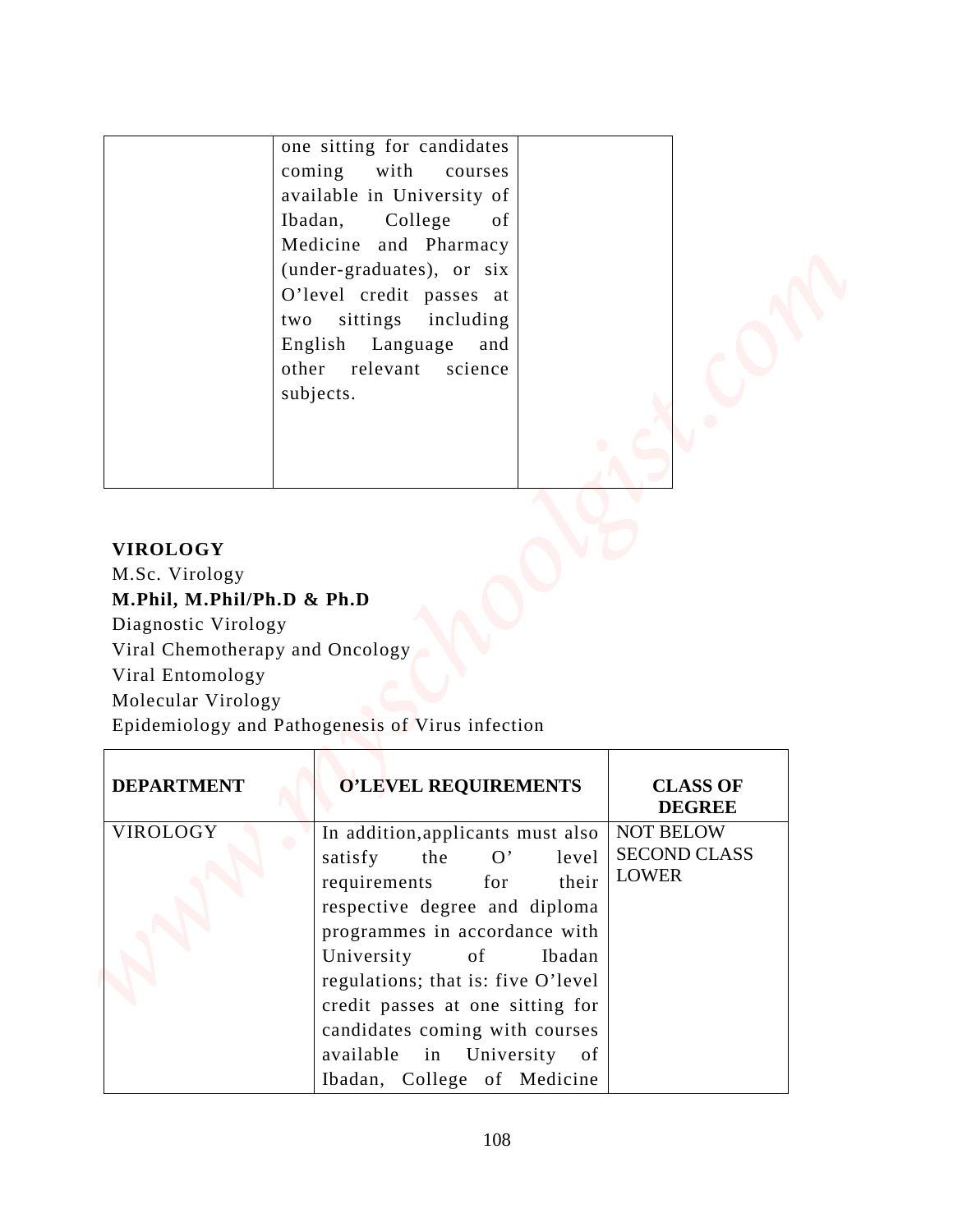| and                               | Pharmacy | $(under-$ |  |
|-----------------------------------|----------|-----------|--|
| graduates), or six O'level credit |          |           |  |
| passes at two sittings including  |          |           |  |
| English Language and other        |          |           |  |
| relevant science subjects.        |          |           |  |
|                                   |          |           |  |
|                                   |          |           |  |
|                                   |          |           |  |

# **PHARMACOLOGY AND THERAPEUTICS**

|                                                                                                                                                                                                     | Pharmacy<br>(under-<br>and                                                                                                        |                                  |  |
|-----------------------------------------------------------------------------------------------------------------------------------------------------------------------------------------------------|-----------------------------------------------------------------------------------------------------------------------------------|----------------------------------|--|
|                                                                                                                                                                                                     | graduates), or six O'level credit<br>passes at two sittings including<br>English Language and other<br>relevant science subjects. |                                  |  |
| Chemotherapy,<br>Pharmacology of Inflammation,<br>Ethnopharmacology and Toxicology,<br>Clinical Pharmacokinetics,<br>Neuropharmacology,<br>Drug Evaluation in man,<br>Organ and System Pharmacology |                                                                                                                                   |                                  |  |
|                                                                                                                                                                                                     |                                                                                                                                   |                                  |  |
| <b>DEPARTMENT</b>                                                                                                                                                                                   | <b>O'LEVEL REQUIREMENTS</b>                                                                                                       | <b>CLASS OF</b><br><b>DEGREE</b> |  |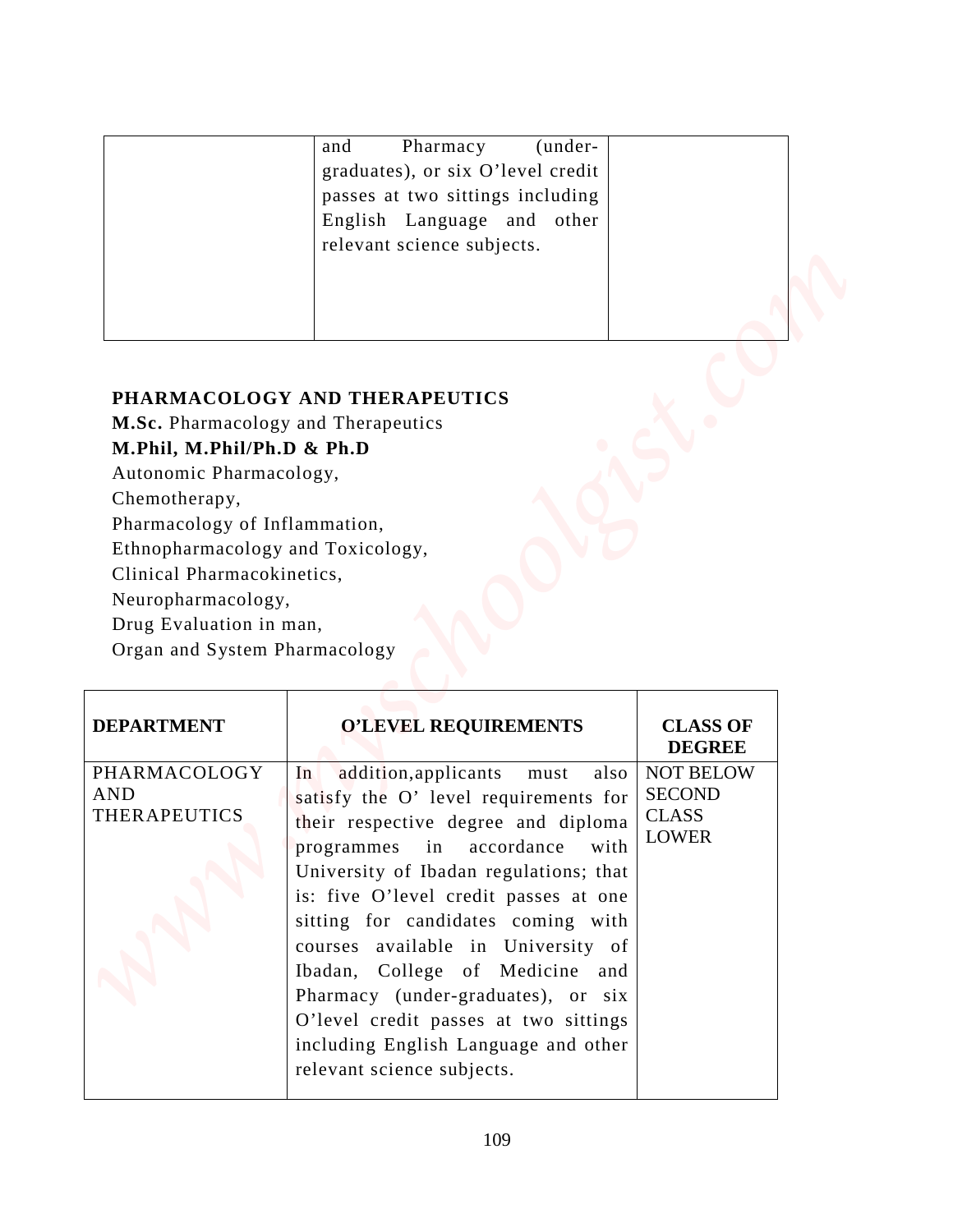#### **DENTISTRY**

|                                                 | Note: Doctor of Medicine (M.D) Faculty of Basic Medical Science have M.D.<br>programme in these Departments : (1)Anatomy (2)Physiology (3)Chemical Pathology |                                         |  |
|-------------------------------------------------|--------------------------------------------------------------------------------------------------------------------------------------------------------------|-----------------------------------------|--|
|                                                 | (4) Haematology (5) Pharmacology and therapeutics                                                                                                            |                                         |  |
|                                                 |                                                                                                                                                              |                                         |  |
| <b>DENTISTRY</b>                                |                                                                                                                                                              |                                         |  |
|                                                 | M.D.S, M.Phil, M.Phil/Ph.D & Ph.D                                                                                                                            |                                         |  |
| Oral & Maxillofacial Surgery                    |                                                                                                                                                              |                                         |  |
| Oral Pathology<br><b>Conservative Dentistry</b> |                                                                                                                                                              |                                         |  |
| Child Oral Health                               |                                                                                                                                                              |                                         |  |
| Prosthodontics                                  |                                                                                                                                                              |                                         |  |
| Orthodontics                                    |                                                                                                                                                              |                                         |  |
| <b>Community Dentistry</b>                      |                                                                                                                                                              |                                         |  |
| Periodontology                                  |                                                                                                                                                              |                                         |  |
| <b>DENTISTRY</b>                                | In addition, applicants must<br>also                                                                                                                         | <b>NOT BELOW</b><br><b>SECOND CLASS</b> |  |
|                                                 | satisfy the O' level requirements                                                                                                                            | <b>LOWER</b>                            |  |
|                                                 | for their respective degree and                                                                                                                              |                                         |  |
|                                                 | diploma programmes in accordance                                                                                                                             |                                         |  |
|                                                 | with<br>University<br>of<br>Ibadan                                                                                                                           |                                         |  |
|                                                 | regulations; that is: five O'level                                                                                                                           |                                         |  |
|                                                 | credit passes at one sitting for<br>candidates coming with courses                                                                                           |                                         |  |
|                                                 | available in University of Ibadan,                                                                                                                           |                                         |  |
|                                                 | College of Medicine and Pharmacy                                                                                                                             |                                         |  |
|                                                 | (under-graduates), or six O'level                                                                                                                            |                                         |  |
|                                                 | credit passes at two<br>sittings                                                                                                                             |                                         |  |
|                                                 | including English Language and                                                                                                                               |                                         |  |
|                                                 | other relevant science subjects.                                                                                                                             |                                         |  |
|                                                 |                                                                                                                                                              |                                         |  |
|                                                 |                                                                                                                                                              |                                         |  |
|                                                 |                                                                                                                                                              |                                         |  |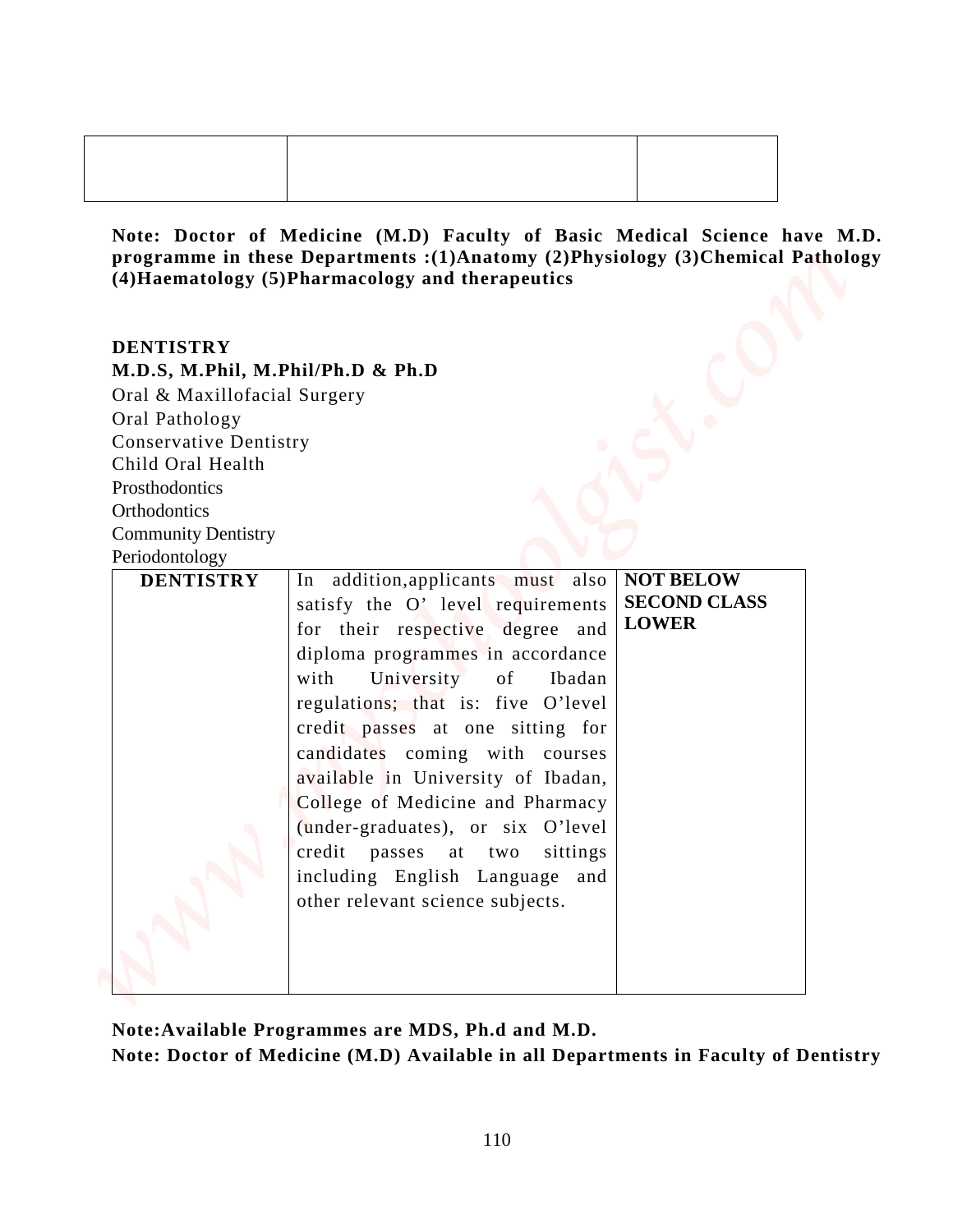### **MEDICAL MICROBIOLOGY AND PARASITOLOGY**

| MEDICAL MICROBIOLOGY AND PARASITOLOGY<br>M.Sc:<br>Bacteriology<br>Parasitology<br>Mycology<br><b>MEDICAL</b><br>addition<br>Applicants for the admission to the<br>the<br>above<br>In<br>to<br>M.Sc. degree in Medical<br><b>MICROBIOLOGY</b><br>candidates<br>requirements,<br>are<br>Microbiology and Parasitology must<br><b>AND</b><br>expected to have obtained<br>five<br>hold first degree in relevant Biological<br><b>PARASITOLOGY</b><br>credits including English<br>and<br>Sciences, Medicine, Dentistry, |  |                                    |  |
|-----------------------------------------------------------------------------------------------------------------------------------------------------------------------------------------------------------------------------------------------------------------------------------------------------------------------------------------------------------------------------------------------------------------------------------------------------------------------------------------------------------------------|--|------------------------------------|--|
|                                                                                                                                                                                                                                                                                                                                                                                                                                                                                                                       |  |                                    |  |
| <b>Nursing, Medical Laboratory Sciences</b><br>their O' level results. All candidates<br>and Veterinary Medicine. The<br>will be required to take a pass in<br>candidates should have obtained not<br>Proficiency Test in English   less than a NOT BELOW SECOND<br><b>CLASS LOWER</b><br>Language of the Postgraduate<br>College, University of Ibadan.<br>More information on the Test can<br>be found on the Postgraduate<br>College Website.                                                                      |  | Mathematics at only one sitting in |  |

### **FACULTY OF CLINICAL SCIENCES**

### **RADIOLOGY**

|                  | Possess the basic medical |                     |
|------------------|---------------------------|---------------------|
| <b>RADIOLOGY</b> | degree in Medicine and    | <b>MBBS HOLDERS</b> |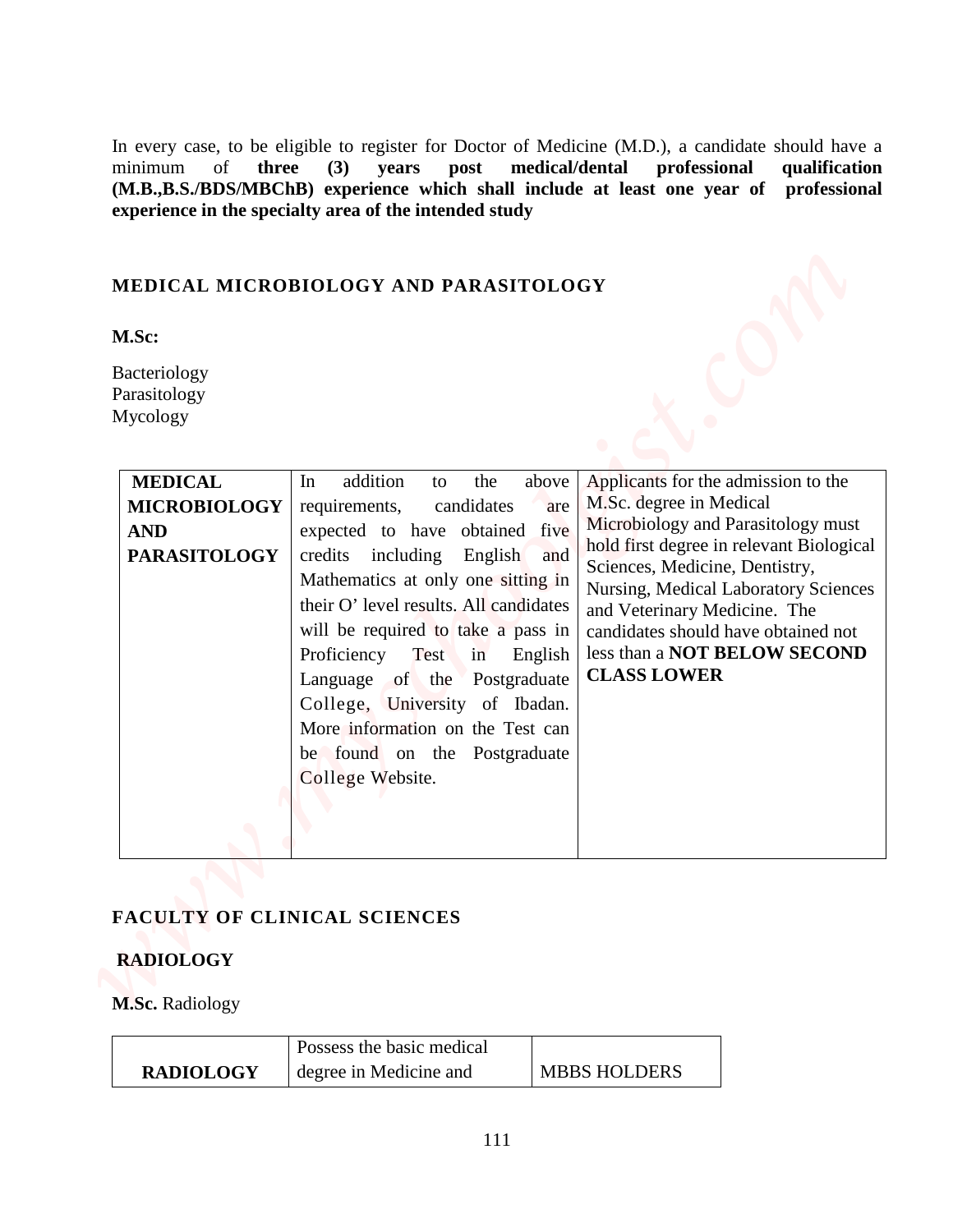|                    | Surgery (M.B;B.S) or its<br>equivalent from University of<br>Ibadan or any other<br>University recognised by the<br>Senate of the University of<br>Ibadan<br>Have completed the<br>mandatory one year<br>internship recommended by<br>the Medical and Dental<br>Council of Nigeria and hold<br>current license to practice<br>Medicine in Nigeria.<br>Prospective candidates must<br><b>NYSC</b><br>discharge<br>have<br>certificate<br>(for<br>Nigerian<br>graduates only<br>5 'O' Level Credits at ONE | <b>ONLY</b>                        |
|--------------------|----------------------------------------------------------------------------------------------------------------------------------------------------------------------------------------------------------------------------------------------------------------------------------------------------------------------------------------------------------------------------------------------------------------------------------------------------------------------------------------------------------|------------------------------------|
|                    | sitting or 6 'O' Level Credits<br>at TWO sittings including<br>English Language,<br>Mathematics, Biology,<br>Physics, Chemistry.                                                                                                                                                                                                                                                                                                                                                                         |                                    |
|                    |                                                                                                                                                                                                                                                                                                                                                                                                                                                                                                          |                                    |
| <b>ANAESTHESIA</b> |                                                                                                                                                                                                                                                                                                                                                                                                                                                                                                          |                                    |
| M.Sc. Anaesthesia  |                                                                                                                                                                                                                                                                                                                                                                                                                                                                                                          |                                    |
| ANAESTHESIA        | addition, applicants<br>In<br>must also satisfy the O'<br>requirements for<br>level<br>respective degree<br>their                                                                                                                                                                                                                                                                                                                                                                                        | <b>MBBS HOLDERS</b><br><b>ONLY</b> |

### **ANAESTHESIA**

# **M.Sc.** Anaesthesia

|             | In addition, applicants                 |  |
|-------------|-----------------------------------------|--|
| ANAESTHESIA | must also satisfy the O'   MBBS HOLDERS |  |
|             | level requirements for $\text{ONLY}$    |  |
|             | their respective degree                 |  |
|             | and diploma programmes                  |  |
|             | in accordance with                      |  |
|             | University of Ibadan                    |  |
|             | regulations; that is: five              |  |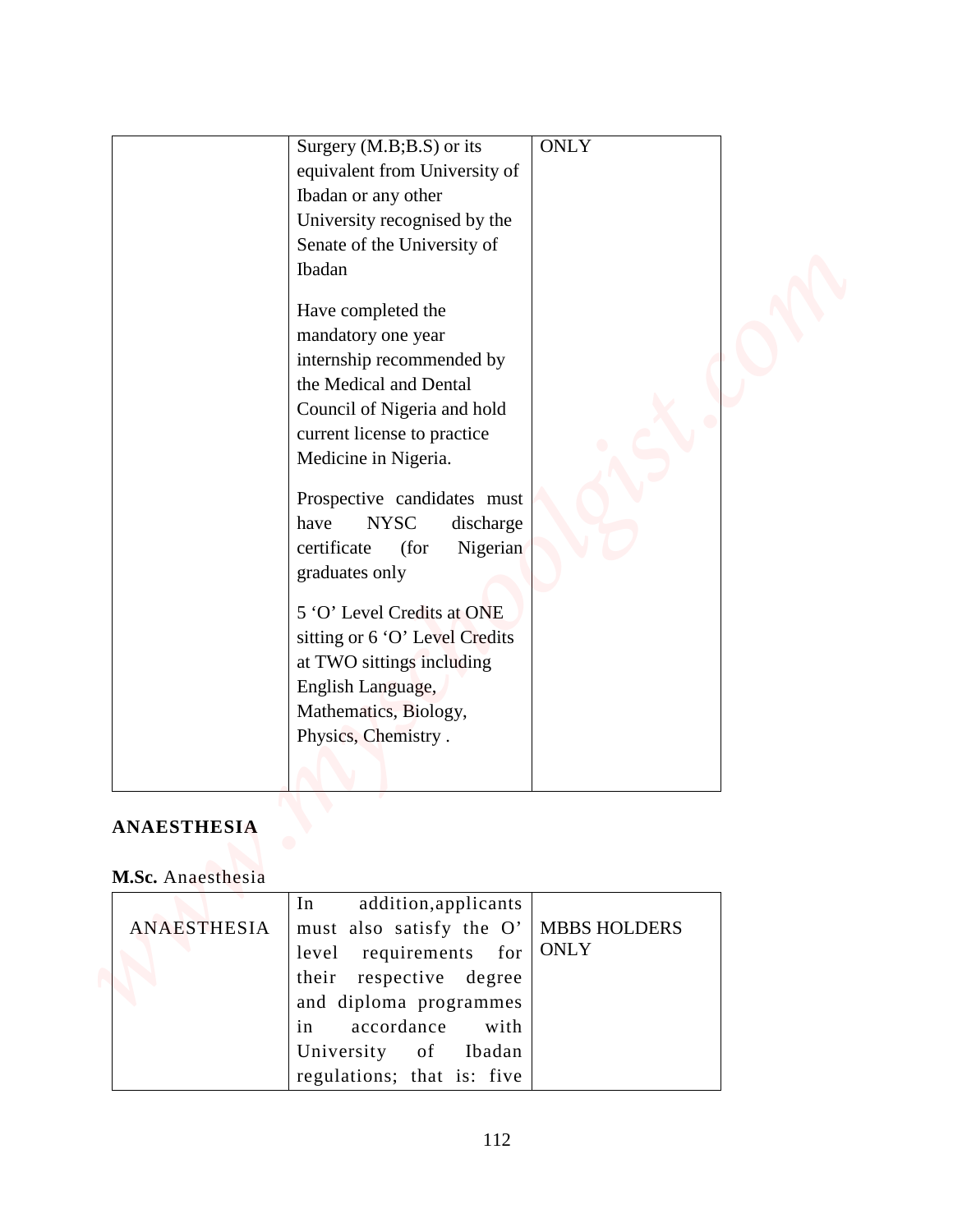| coming<br>Ibadan,<br>two                                                                                                                              | O'level credit passes at<br>one sitting for candidates<br>with<br>courses<br>available in University of<br>College<br>of<br>Medicine and Pharmacy<br>(under-graduates), or six<br>O'level credit passes at<br>sittings including |                                                         |  |
|-------------------------------------------------------------------------------------------------------------------------------------------------------|----------------------------------------------------------------------------------------------------------------------------------------------------------------------------------------------------------------------------------|---------------------------------------------------------|--|
| subjects.<br><b>Community Medicine</b><br>M.Sc. Global Health<br><b>Health Metrics</b><br>Humanitarian Studies<br>Global Diseases and Tobacco Control | English Language<br>and<br>other relevant science                                                                                                                                                                                |                                                         |  |
| <b>Community Medicine</b>                                                                                                                             | addition, applicants<br>In<br>must also satisfy the O'<br>level requirements for<br>their respective degree<br>and diploma programmes<br>accordance<br>with<br>in<br>University of<br>Ibadan                                     | <b>NOT BELOW</b><br><b>SECOND CLASS</b><br><b>LOWER</b> |  |

# **Community Medicine M.Sc. Global Health**

|                           | In<br>addition, applicants |                     |
|---------------------------|----------------------------|---------------------|
| <b>Community Medicine</b> | must also satisfy the O'   | <b>NOT BELOW</b>    |
|                           | $level$ requirements for   | <b>SECOND CLASS</b> |
|                           | their respective degree    | <b>LOWER</b>        |
|                           | and diploma programmes     |                     |
|                           | in accordance with         |                     |
|                           | University of Ibadan       |                     |
|                           | regulations; that is: five |                     |
|                           | O'level credit passes at   |                     |
|                           | one sitting for candidates |                     |
|                           | coming with courses        |                     |
|                           | available in University of |                     |
|                           | Ibadan, College<br>of      |                     |
|                           | Medicine and Pharmacy      |                     |
|                           | (under-graduates), or six  |                     |
|                           | O'level credit passes at   |                     |
|                           | sittings including<br>two  |                     |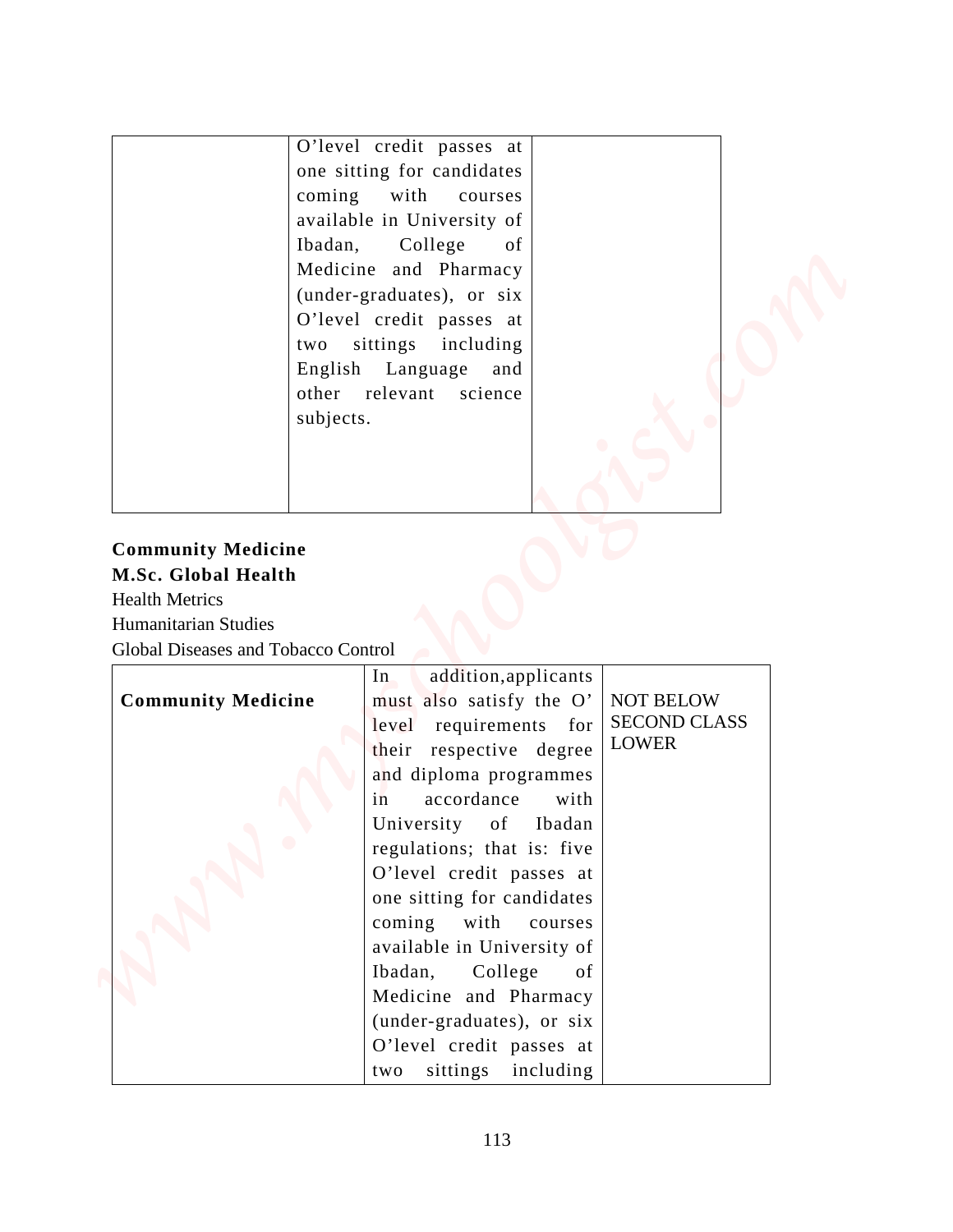| English Language and<br>other relevant science<br>subjects. |  |
|-------------------------------------------------------------|--|
|                                                             |  |

#### **NURSING**

|                                                                        | English<br>Language<br>and<br>relevant<br>other<br>science<br>subjects.                                                                                                                                |                                                                                                                                                    |
|------------------------------------------------------------------------|--------------------------------------------------------------------------------------------------------------------------------------------------------------------------------------------------------|----------------------------------------------------------------------------------------------------------------------------------------------------|
|                                                                        |                                                                                                                                                                                                        |                                                                                                                                                    |
|                                                                        | (Holders of MBBS, BDSor any other relevant Health and Social Science Degrees)                                                                                                                          |                                                                                                                                                    |
|                                                                        |                                                                                                                                                                                                        |                                                                                                                                                    |
| <b>NURSING</b><br>M.Sc,M.Phil, M.Phil/Ph.D & Ph.D<br>Nursing Education |                                                                                                                                                                                                        |                                                                                                                                                    |
| Nursing Administration                                                 |                                                                                                                                                                                                        |                                                                                                                                                    |
| Medical/Surgical Nursing                                               |                                                                                                                                                                                                        |                                                                                                                                                    |
| Mental Health/ Psychiatric Nursing                                     |                                                                                                                                                                                                        |                                                                                                                                                    |
| Maternal and Child Health Nursing                                      |                                                                                                                                                                                                        |                                                                                                                                                    |
| <b>Community Health Nursing</b>                                        |                                                                                                                                                                                                        |                                                                                                                                                    |
|                                                                        |                                                                                                                                                                                                        |                                                                                                                                                    |
|                                                                        | In addition, applicants must also<br>O'<br>level<br>satisfy<br>the                                                                                                                                     | Bachelor degree (not below Second<br>Class lower Division) in Human<br>Nutrition, Nutrition and Dietetics,                                         |
| <b>NURSING</b>                                                         | their<br>requirements<br>for<br>respective degree and diploma<br>programmes in accordance with<br>University<br>of<br>Ibadan<br>regulations; that is: five O'level<br>credit passes at one sitting for | Nursing,<br>Biochemistry,<br>Food<br>Sciences<br>M.B.B.S. of the<br>and<br>University of Ibadan or other<br>Institutions recognized by the Senate. |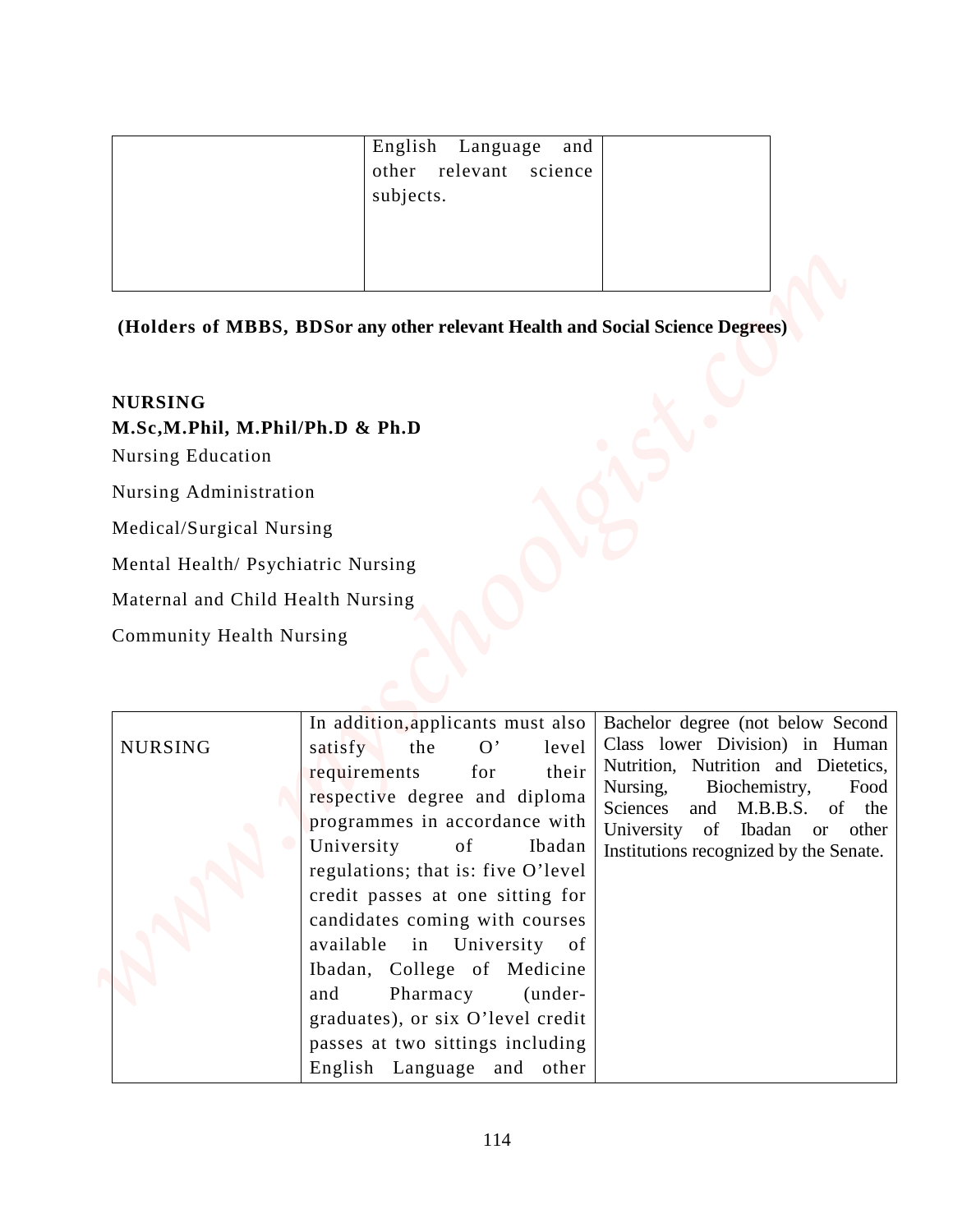| relevant science subjects. |  |
|----------------------------|--|
|                            |  |
|                            |  |
|                            |  |

#### **Postgraduate Diploma in Nursing (PGDN) Programme**

|                       | Postgraduate Diploma in Nursing (PGDN) Programme                                                                                                                                                                                                                                                                                                                                                                                                                                                                                                                                                                                                                                                                                                                                                                                                                                                                                                            |                  |
|-----------------------|-------------------------------------------------------------------------------------------------------------------------------------------------------------------------------------------------------------------------------------------------------------------------------------------------------------------------------------------------------------------------------------------------------------------------------------------------------------------------------------------------------------------------------------------------------------------------------------------------------------------------------------------------------------------------------------------------------------------------------------------------------------------------------------------------------------------------------------------------------------------------------------------------------------------------------------------------------------|------------------|
| PGD<br><b>NURSING</b> | In addition, applicants must also<br>Is open to registered Nurses/midwives who<br>possess degrees in health related areas<br>satisfy the O' level requirements<br>including but not limited to Human Nutrition,<br>for their respective degree and<br>Microbiology,<br>Biochemistry,<br>diploma<br>programmes<br>in<br>Education, Sociology, Psychology,<br>accordance with University of<br>Welfare and Guidance and Counseling from<br>Ibadan regulations; that is: five<br>the University of Ibadan or other Universities<br>O'level credit passes at one<br>recognized by the Senate of the University of<br>Ibadan with a minimum of second class<br>sitting for candidates coming<br>(Lower Division)<br>with<br>available<br>in<br>courses<br>University of Ibadan, College of<br>Medicine and Pharmacy (under-<br>graduates), or six O'level credit<br>passes at two sittings including<br>English Language and other<br>relevant science subjects. | Health<br>Social |
|                       | <b>OBSTETRICS AND GYNAECOLOGY</b><br>M.Sc. Obstetrics and Gynaecology<br>Fertility and Reproductive Endocrinology (including Population Health)                                                                                                                                                                                                                                                                                                                                                                                                                                                                                                                                                                                                                                                                                                                                                                                                             |                  |

#### **OBSTETRICS AND GYNAECOLOGY**

### **M.Phil, M.Phil/Ph.D & Ph.D**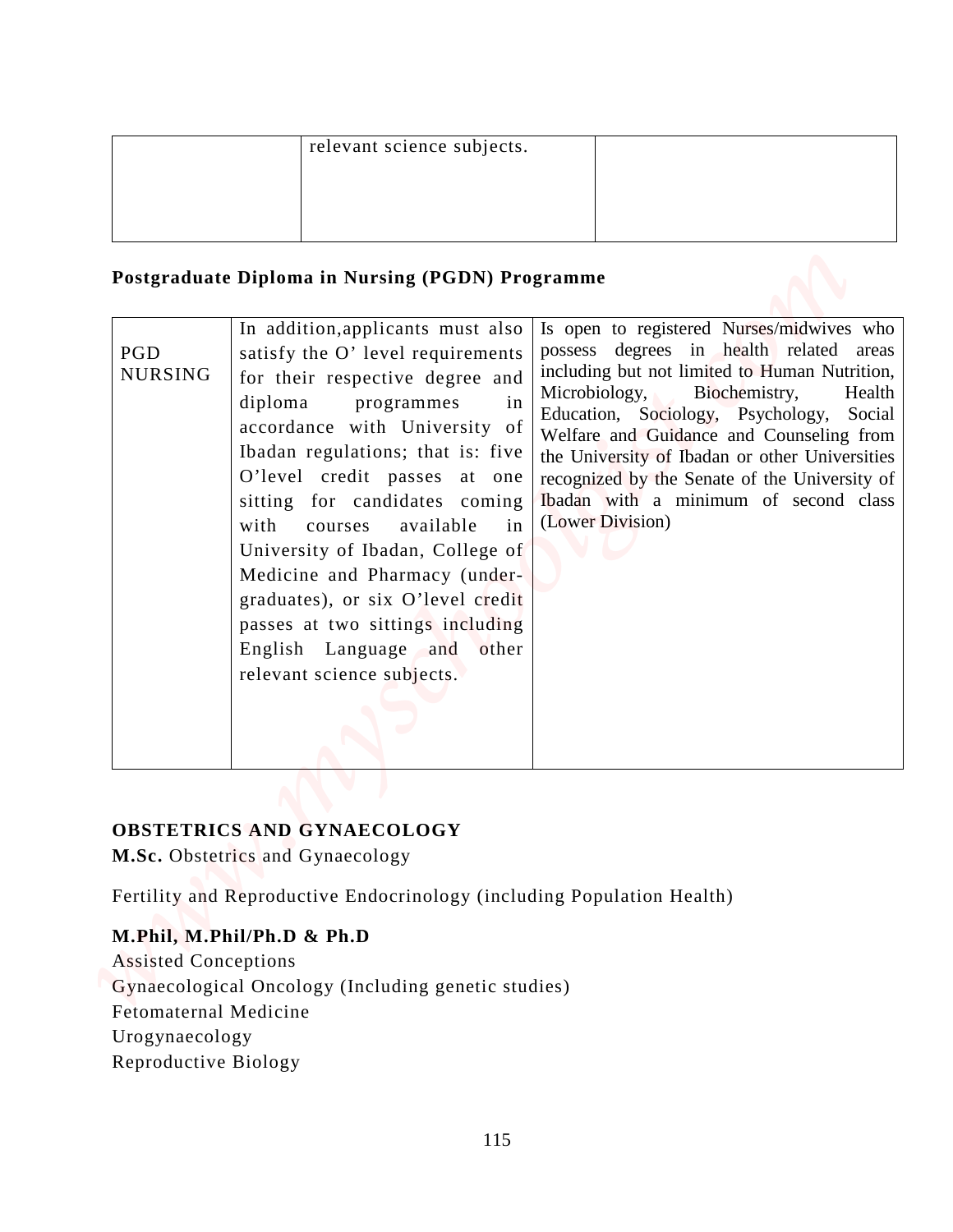| OBSTETRICS AND<br>GYNAECOLOGY                                             | addition, applicants<br>In<br>must also satisfy the O'<br>requirements for<br>level<br>their respective degree<br>and diploma programmes<br>in<br>accordance<br>with<br>University<br>of<br>Ibadan<br>regulations; that is: five<br>O'level credit passes at<br>one sitting for candidates<br>coming with<br>courses<br>available in University of<br>Ibadan,<br>College<br>of<br>Medicine and Pharmacy<br>(under-graduates), or six<br>O'level credit passes at<br>sittings including<br>two<br>English Language<br>and<br>other relevant<br>science<br>subjects. | <b>NOT BELOW</b><br><b>SECOND CLASS</b><br><b>LOWER</b>         |  |
|---------------------------------------------------------------------------|--------------------------------------------------------------------------------------------------------------------------------------------------------------------------------------------------------------------------------------------------------------------------------------------------------------------------------------------------------------------------------------------------------------------------------------------------------------------------------------------------------------------------------------------------------------------|-----------------------------------------------------------------|--|
| <b>SURGERY</b><br>M.Sc. Surgical Sciences<br><b>SURGERY</b><br>respective | M.Sc. Bioethics (Has dual Status - Check under Faculty of Multidisciplinary Studies for<br>details of requirement and Application process)<br>In addition, applicants must also satisfy<br>the O' level requirements for their<br>degree<br>and<br>diploma<br>in<br>accordance<br>programmes<br>University of Ibadan regulations; that                                                                                                                                                                                                                             | <b>NOT BELOW</b><br><b>SECOND</b><br><b>CLASS LOWER</b><br>with |  |

### **SURGERY**

| In addition, applicants must also satisfy             |
|-------------------------------------------------------|
| SURGERY the O' level requirements for their NOT BELOW |
| respective degree and diploma SECOND                  |
| programmes in accordance with CLASS LOWER             |
| University of Ibadan regulations; that                |
| is: five O'level credit passes at one                 |
| sitting for candidates coming with                    |
| courses available in University of                    |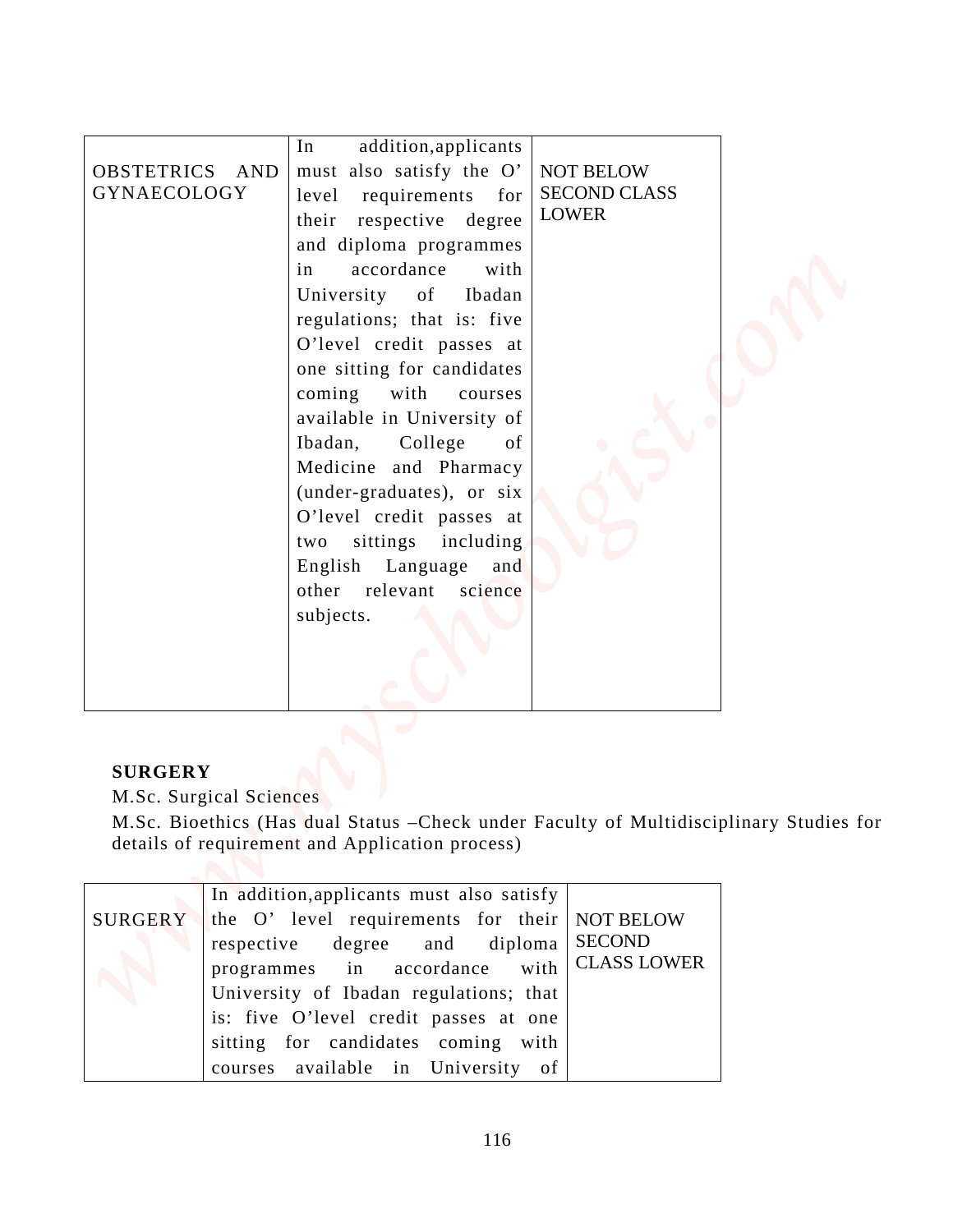| Ibadan, College of Medicine and       |  |
|---------------------------------------|--|
| Pharmacy (under-graduates), or six    |  |
| O'level credit passes at two sittings |  |
| including English Language and other  |  |
| relevant science subjects.            |  |
|                                       |  |
|                                       |  |
|                                       |  |
|                                       |  |

#### **PAEDIATRICS**

| Ibadan,                                                                                                                                                                                                                                                             | Medicine<br>College<br>of<br>and<br>Pharmacy (under-graduates),<br>or six<br>O'level credit passes at two sittings                                                                                                                                                                                                                                        |                                                                                                                       |
|---------------------------------------------------------------------------------------------------------------------------------------------------------------------------------------------------------------------------------------------------------------------|-----------------------------------------------------------------------------------------------------------------------------------------------------------------------------------------------------------------------------------------------------------------------------------------------------------------------------------------------------------|-----------------------------------------------------------------------------------------------------------------------|
|                                                                                                                                                                                                                                                                     | including English Language and other<br>relevant science subjects.                                                                                                                                                                                                                                                                                        |                                                                                                                       |
| <b>PAEDIATRICS</b><br>M.Sc. Paediatrics<br>M.Phil, M.Phil/Ph.D & Ph.D<br>Cardiology<br>Endocrinology/Metabolism<br>Gastroenterology/Nutrition<br>Genetic/Haematology<br>Neonatology<br>Nephrology<br>Oncology<br>Growth and Development<br>Neurology<br>Pulmonology | Paediatrics and International Child Health                                                                                                                                                                                                                                                                                                                |                                                                                                                       |
| <b>PAEDIATRICS</b>                                                                                                                                                                                                                                                  | In addition, applicants must also<br>satisfy the O' level requirements<br>for their respective degree and<br>diploma<br>programmes<br>in<br>accordance with University of<br>Ibadan regulations; that is: five<br>O'level credit passes at one<br>sitting for candidates coming<br>with<br>available<br>courses<br>in<br>University of Ibadan, College of | NOT BELOW SECOND CLASS<br>LOWER (Admissions are open to<br>medical graduates who have a<br>MBBS degree or MBBS/MBChB) |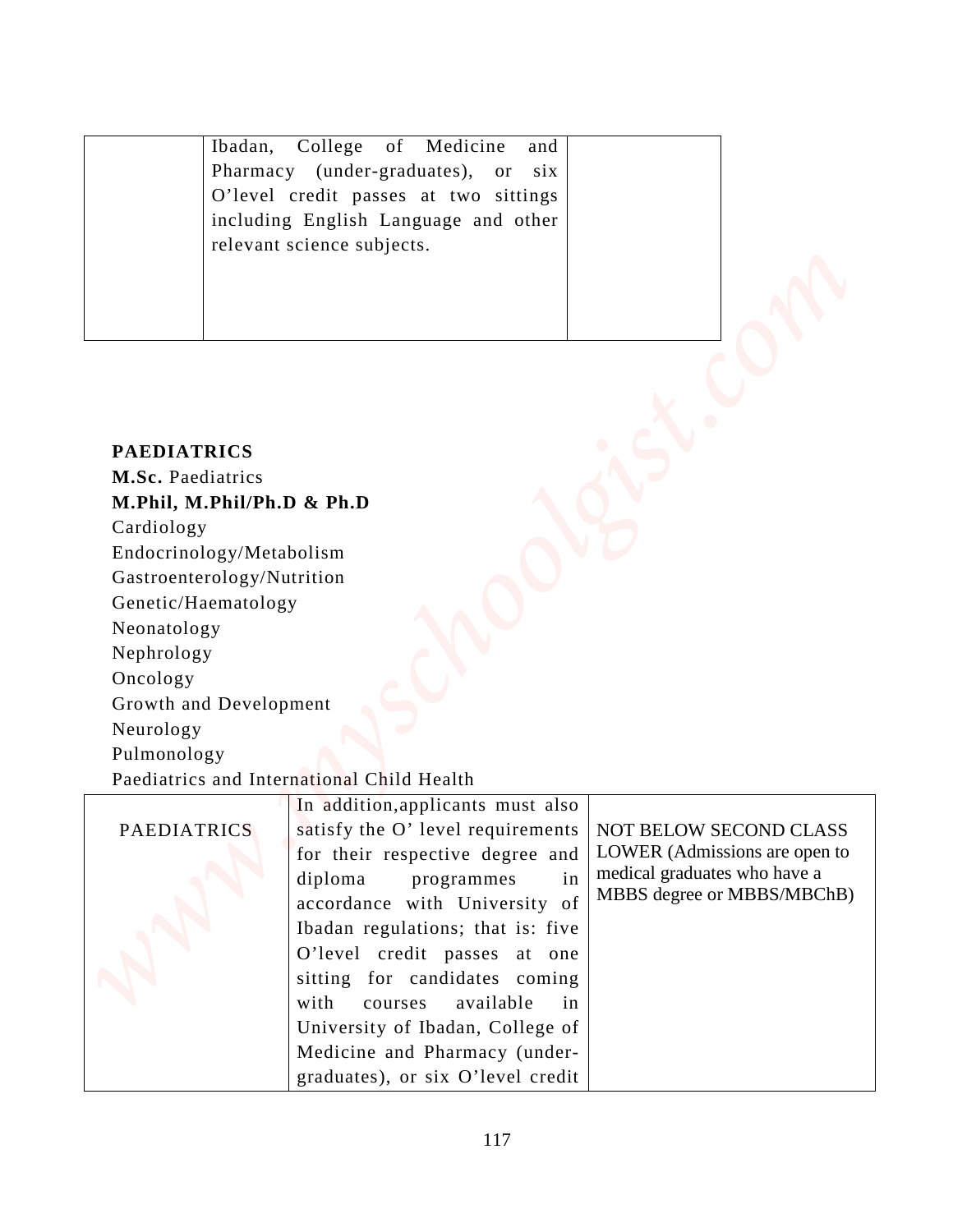| passes at two sittings including<br>English Language and other<br>relevant science subjects. |  |
|----------------------------------------------------------------------------------------------|--|
|                                                                                              |  |

# **PHYSIOTHERAPY M.Sc.,M.Phil, M.Phil/Ph.D & Ph.D** Neurological Physiotherapy Cardio-pulmonary Physiotherapy Orthopedic Physiotherapy Sports and Recreational Physiotherapy

|                                                                 | passes at two sittings including |                     |  |
|-----------------------------------------------------------------|----------------------------------|---------------------|--|
|                                                                 | English Language and other       |                     |  |
|                                                                 | relevant science subjects.       |                     |  |
|                                                                 |                                  |                     |  |
|                                                                 |                                  |                     |  |
|                                                                 |                                  |                     |  |
| <b>PHYSIOTHERAPY</b>                                            |                                  |                     |  |
|                                                                 |                                  |                     |  |
| M.Sc., M.Phil, M.Phil/Ph.D & Ph.D<br>Neurological Physiotherapy |                                  |                     |  |
| Cardio-pulmonary Physiotherapy                                  |                                  |                     |  |
| Orthopedic Physiotherapy                                        |                                  |                     |  |
| Sports and Recreational Physiotherapy                           |                                  |                     |  |
|                                                                 |                                  |                     |  |
|                                                                 | addition, applicants<br>In       |                     |  |
| PHYSIOTHERAPY                                                   | must also satisfy the O'         | <b>NOT BELOW</b>    |  |
|                                                                 | requirements for<br>level        | <b>SECOND CLASS</b> |  |
|                                                                 | their respective degree          | <b>LOWER</b>        |  |
|                                                                 | and diploma programmes           |                     |  |
|                                                                 | accordance<br>in<br>with         |                     |  |
|                                                                 | University of Ibadan             |                     |  |
|                                                                 | regulations; that is: five       |                     |  |
|                                                                 |                                  |                     |  |
|                                                                 | O'level credit passes at         |                     |  |
|                                                                 | one sitting for candidates       |                     |  |
|                                                                 | coming with<br>courses           |                     |  |
|                                                                 | available in University of       |                     |  |
|                                                                 | Ibadan,<br>College<br>of         |                     |  |
|                                                                 | Medicine and Pharmacy            |                     |  |
|                                                                 | (under-graduates), or six        |                     |  |
|                                                                 | O'level credit passes at         |                     |  |
|                                                                 | sittings including<br>two        |                     |  |
|                                                                 | English Language and             |                     |  |
|                                                                 | other relevant science           |                     |  |
|                                                                 | subjects.                        |                     |  |
|                                                                 |                                  |                     |  |
|                                                                 |                                  |                     |  |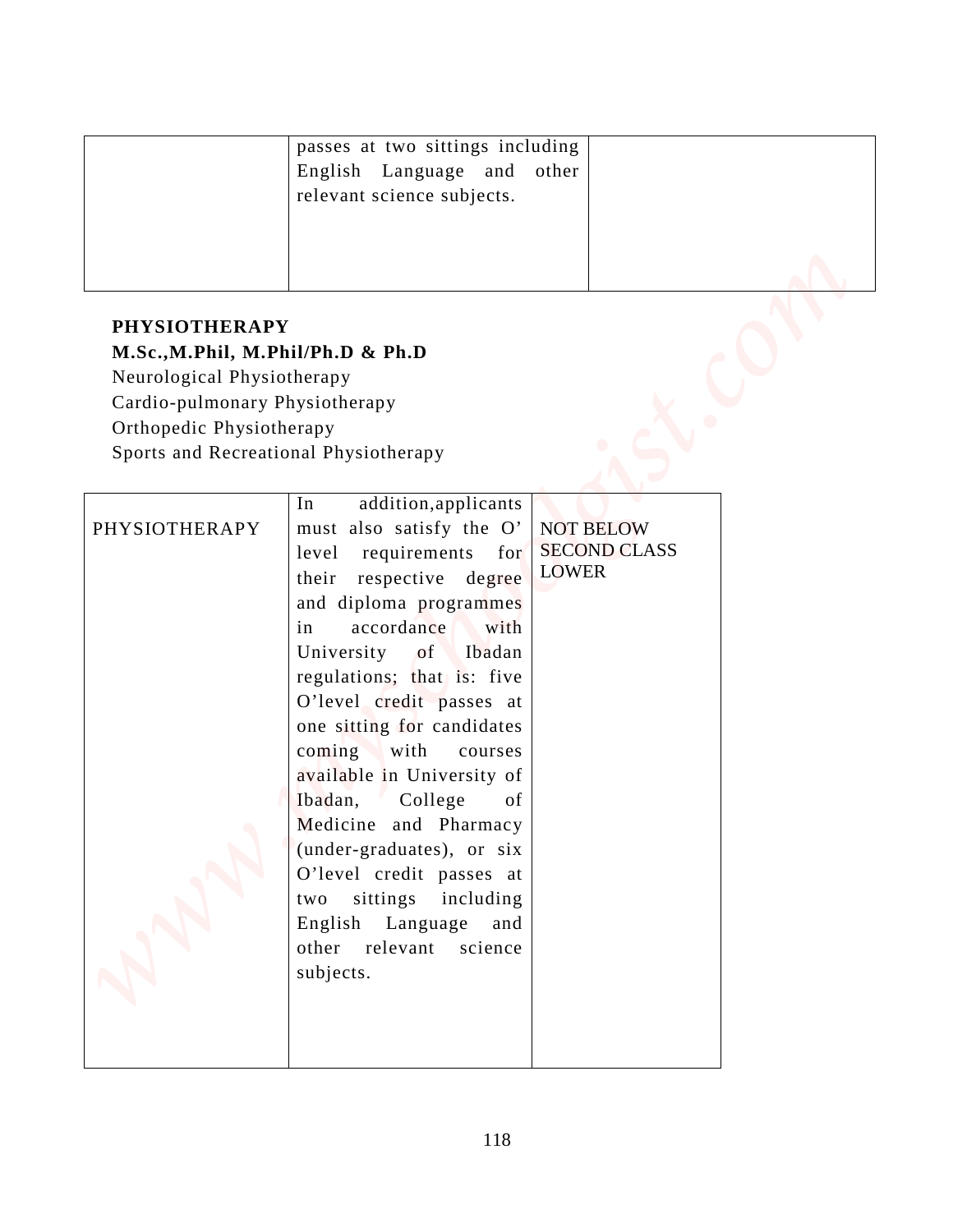#### **OPHTHALMOLOGY**

**M.Sc.** Ophthalmology

**M.Phil, M.Phil/Ph.D & Ph.D**

Embryology and Anatomy of the human Eye

Subspecialty Ophthalmology

Ocular Physiology

Ocular Microbiology

Sterilization and sterile products

Human genetics

Immunology

Tropical Ocular Infections

Visual Loss in Children

Visual Loss in Adults

Computers in Medicine

Basic statistical procedures

Evaluation of drug action in man

The Eye in Systemic Diseases

Ocular Pharmacology

Health systems development

Bioethics and biotechnology

Nuclear Medicine

Imaging science in Surgery

Lasers and their application in Ophthalmology

Wounds, wound healing and biotechnology of tissue culture

# OPHTHALMOLOGY

O' level requirements for their respective degree and diploma programmes in accordance with University of Ibadan regulations; that is: five O'level credit passes at one sitting for candidates coming with courses available in University of Ibadan, College of Medicine and Pharmacy (under-graduates), or six O'level credit passes at two sittings including English Language and other relevant science subjects. **White Ophicalization**<br> **When the Amelian School and Amelian Bostonic Schoolar Physiology and Amelian Bostonic Schooler Physiology Coloring and Amelian School Coloring the School Coloring School Coloring and strictle produ** 

In addition,applicants must also satisfy the

MBBSONLY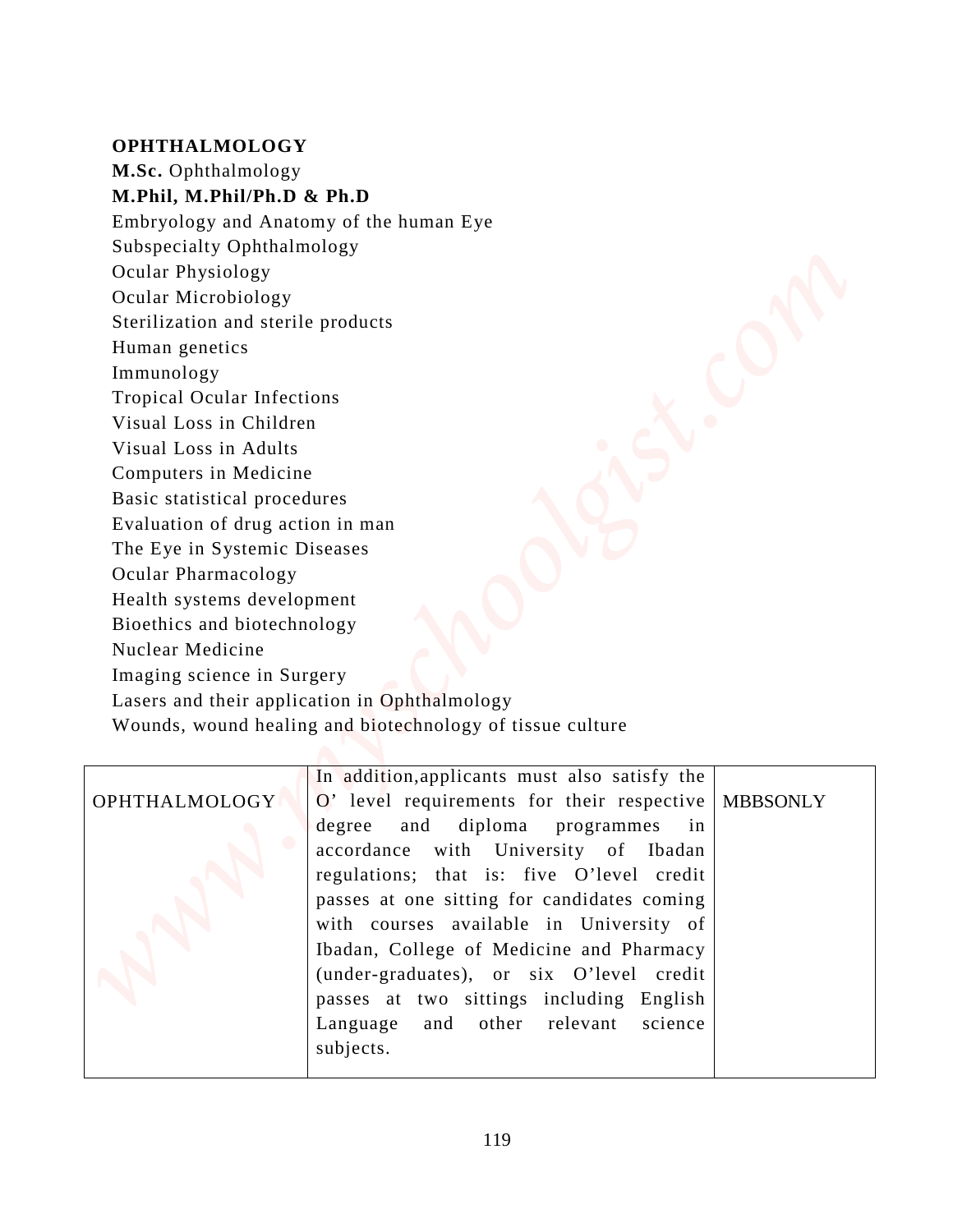### **MEDICINE M.Med, M.D, M.Phil, M.Phil/Ph.D & Ph.D**

| <b>MEDICINE</b> | M.Med, M.D, M.Phil, M.Phil/Ph.D & Ph.D                                                                                                                                                                                                                                                                                                                                                                                                                                                                                                |                                                                                                                                                                                                                                                                                                                                                                                          |                                                                                                                                           |
|-----------------|---------------------------------------------------------------------------------------------------------------------------------------------------------------------------------------------------------------------------------------------------------------------------------------------------------------------------------------------------------------------------------------------------------------------------------------------------------------------------------------------------------------------------------------|------------------------------------------------------------------------------------------------------------------------------------------------------------------------------------------------------------------------------------------------------------------------------------------------------------------------------------------------------------------------------------------|-------------------------------------------------------------------------------------------------------------------------------------------|
| <b>MEDICINE</b> | In addition, applicants must also<br>the<br>satisfy<br>O'<br>level<br>requirements for their respective<br>degree and diploma programmes<br>in accordance with University of<br>Ibadan regulations; that is: five<br>O'level credit passes at one<br>sitting for candidates coming<br>with<br>available<br>in<br>courses<br>University of Ibadan, College of<br>Medicine and Pharmacy (under-<br>graduates), or six O'level credit<br>passes at two sittings including<br>English Language and<br>other<br>relevant science subjects. | M.B;B.S degree of the University<br>of Ibadan or an equivalent degree<br>from other Universities<br>recognised by the Senate of the<br>University of Ibadan.<br>At least two years post MBBS<br>(housemanship and youth service<br>inclusive).<br>Had passed primary examination<br>of any of the Postgraduate<br>Medical Colleges.<br>Already commenced residency<br>training programme |                                                                                                                                           |
|                 | <b>OTORHINOLARYNGOLOGY</b><br>M.Sc., Otorhinolaryngology<br>M.Phil, M.Phil/Ph.D, M.D, &Ph.D.<br>OTORHINOLARYNGOLOGY<br>diploma                                                                                                                                                                                                                                                                                                                                                                                                        | In addition, applicants must also<br>satisfy the O' level requirements<br>for their respective degree and<br>programmes<br>in<br>accordance with University of                                                                                                                                                                                                                           | M.B;B.S degree of the<br>University of Ibadan or<br>an equivalent degree<br>from other Universities<br>recognised by the<br>Senate of the |

# **OTORHINOLARYNGOLOGY**

| OTORHINOLARYNGOLOGY | In addition, applicants must also $ M.B:B.S$ degree of the |                                              |
|---------------------|------------------------------------------------------------|----------------------------------------------|
|                     | satisfy the O'level requirements   University of Ibadan or |                                              |
|                     | for their respective degree and                            | an equivalent degree                         |
|                     | diploma programmes<br>in                                   | from other Universities<br>recognised by the |
|                     | accordance with University<br>of                           | Senate of the                                |
|                     | Ibadan regulations; that is: five                          | University of Ibadan.                        |
|                     | O'level credit passes at<br>one                            |                                              |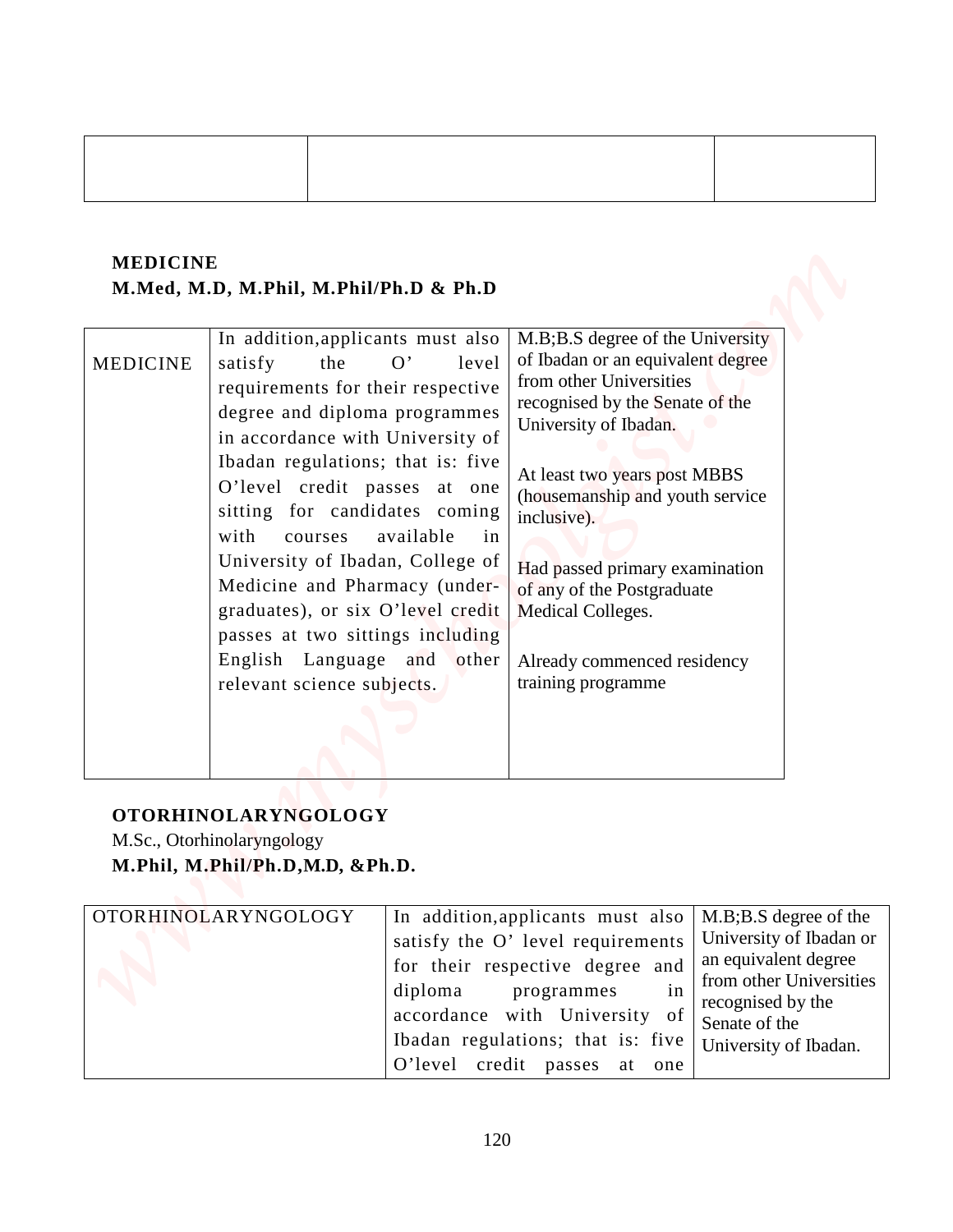|                                          | sitting for candidates coming<br>with<br>available<br>in<br>courses                                                                                                                                                                                                                                                                          |              |
|------------------------------------------|----------------------------------------------------------------------------------------------------------------------------------------------------------------------------------------------------------------------------------------------------------------------------------------------------------------------------------------------|--------------|
|                                          | University of Ibadan, College of<br>Medicine and Pharmacy (under-                                                                                                                                                                                                                                                                            |              |
|                                          | graduates), or six O'level credit                                                                                                                                                                                                                                                                                                            |              |
|                                          | passes at two sittings including<br>Language and<br>English<br>other<br>relevant science subjects.                                                                                                                                                                                                                                           |              |
|                                          |                                                                                                                                                                                                                                                                                                                                              |              |
|                                          |                                                                                                                                                                                                                                                                                                                                              |              |
| M.D. Degree                              | A. General Requirements for M.D. Degree                                                                                                                                                                                                                                                                                                      |              |
|                                          | General Requirements governing higher degrees shall apply, with the following modification:                                                                                                                                                                                                                                                  |              |
| (a) General Regulation A.1: Admission    | (i) Candidates for admission to the degree of M.D. examination must have obtained the degree of<br>Bachelor of Medicine and Bachelor of Surgery or Bachelor of Dental Surgery of any<br>University recognized by the Nigerian University Commission and be eligible for full<br>registration with the Medical and Dental Council of Nigeria. |              |
| minimum<br>a                             | (ii) In every case, to be eligible to register for Doctor of Medicine (M.D.), a candidate should have<br><sub>of</sub><br>three<br>medical/dental<br>(3)<br>post<br>years<br>qualification(M.B.,B.S./BDS/MBChB) experience which shall include at least one year of<br>professional experience in the specialty area of the intended study.  |              |
| (b) General Regulation A.2: Registration |                                                                                                                                                                                                                                                                                                                                              |              |
|                                          | (i) A candidate shall be admitted to one of the Departments of the College of Medicine and be<br>registered as a candidate of that Department.<br>(ii) When applying for registration for the degree, the candidate shall provide evidence in writing                                                                                        | professional |

#### **M.D. Degree**

#### **A. General Requirements for M.D. Degree**

#### **(a) General Regulation A.1: Admission**

- (i) Candidates for admission to the degree of M.D. examination must have obtained the degree of Bachelor of Medicine and Bachelor of Surgery or Bachelor of Dental Surgery of any University recognized by the Nigerian University Commission and be eligible for full registration with the Medical and Dental Council of Nigeria.
- (ii) In every case, to be eligible to register for Doctor of Medicine (M.D.), a candidate should have a minimum of **three (3) years post medical/dental professional qualification(M.B.,B.S./BDS/MBChB) experience which shall include at least one year of professional experience in the specialty area of the intended study.**

#### **(b) General Regulation A.2: Registration**

- (i) A candidate shall be admitted to one of the Departments of the College of Medicine and be registered as a candidate of that Department.
- (ii)When applying for registration for the degree, the candidate shall provide evidence in writing Lecturer with a M.D./DDS/Ph.D. or a Reader/Full Professor) in the field covered by the subject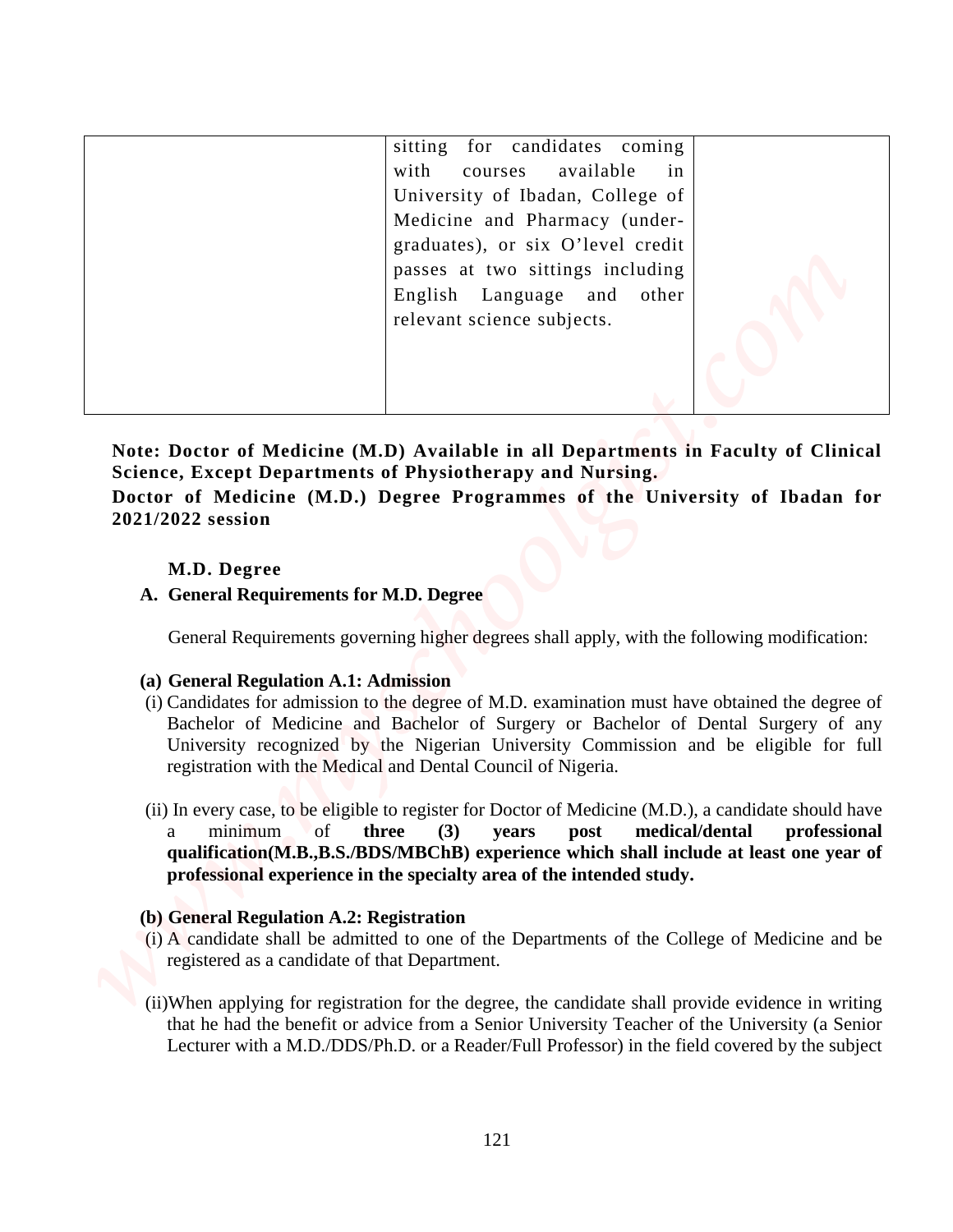of the proposed thesis. Such a teacher must be acceptable to the Postgraduate Committee of the College of Medicine and the Postgraduate College.

#### **FACULTY OF PUBLIC HEALTH**

### **EPIDEMIOLOGY AND MEDICAL STATISTICS ACADEMIC MASTERS DEGREE IN DEPARTMENT OF EPIDEMIOLOGY AND MEDICAL STATISTICS**

- (a) M.Sc. Biostatistics
- (b) M.Sc. Clinical Epidemiology
- (c) M.Sc. Epidemiology
- (d) MPH Field Epidemiology
- (e) MPH Medical Demography

#### **(a) M.Sc. B.Sc. Biostatistics**

This programme is open to graduates of the Mathematical Sciences such as Mathematics, Statistics and Computer Science. Candidates must obtain at least second class lower degree at graduation. Prospective candidates must have obtained a NYSC certificate or an exemption and must provide evidence of sponsorship or availability of support for the course.

#### (b) **M.Sc Clinical Epidemiology**

This programme is only open to graduate of Nursing, Physiotherapy, human nutrition, medical laboratory sciences, radiology, dentistry and medicine, candidates must have profession medical degree or a second class upper degree in the cognate discipline. Candidates must show evidence of two years working experience in cognate settings including NYSC certificate or exemption. of the proposal mesh. Such a teacher must be acceptable to the Pongradiate Commutee of the Colebest of Solicitor and the Pongradicate Colege.<br>
FACULTY OF PURLIC ITEALTIT EXPERIMENT COVERT CONDITIES RECONDITED AT THE CONDI

#### **(c) M.Sc Epidemiology**:

This programme is open to graduates of Nursing, Physiotherapy, human nutrition, medical laboratory sciences, radiology, dentistry and medicine or public health. Candidates must have professional medical degrees or a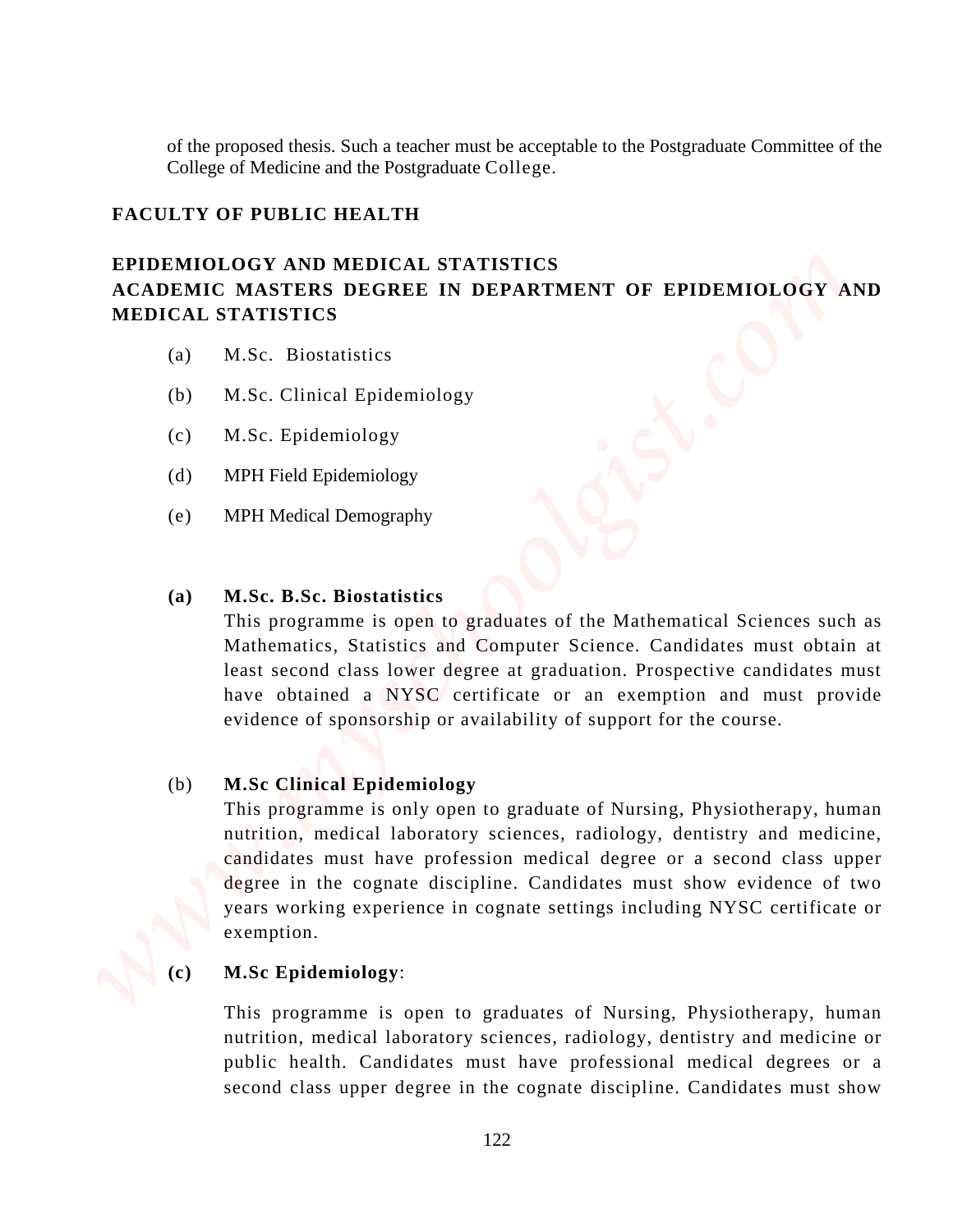|                           | NYSC certificate or exemption.                  | Graduates of Education, Basic Medical Sciences, such as Anatomy,<br>Physiology, Biochemistry, Botany, will not be considered and need not                                                                                                                                                                                                                                                                                                                                                                                                                                         | evidence of two years working experience in cognate settings including |
|---------------------------|-------------------------------------------------|-----------------------------------------------------------------------------------------------------------------------------------------------------------------------------------------------------------------------------------------------------------------------------------------------------------------------------------------------------------------------------------------------------------------------------------------------------------------------------------------------------------------------------------------------------------------------------------|------------------------------------------------------------------------|
| apply.                    |                                                 |                                                                                                                                                                                                                                                                                                                                                                                                                                                                                                                                                                                   |                                                                        |
| <b>Masters Degree:-</b>   | <b>Basic/First Degree</b>                       | <b>REQUIREMENTS</b>                                                                                                                                                                                                                                                                                                                                                                                                                                                                                                                                                               | <b>CLASS OF</b><br><b>DEGREE</b>                                       |
| <b>M.Sc Biostatistics</b> | Mathematics,<br>Statistics, Computer<br>Science | In addition, applicants<br>must also satisfy the<br>O' level requirements<br>for their respective<br>degree and diploma<br>programmes<br>in<br>accordance<br>with<br>University of Ibadan<br>regulations; that is:<br>five O'level credit<br>passes at one sitting<br>candidates<br>for<br>coming with courses<br>available<br>in<br>University of Ibadan,<br>College of Medicine<br>Pharmacy<br>and<br>(under-graduates), or<br>six O'level<br>credit<br>passes at two sittings<br>including<br>English<br>Language,<br>Mathematics,<br>Physics,<br><b>Chemistry and Biology</b> | <b>NOT BELOW</b><br><b>SECOND</b><br><b>CLASS LOWER</b>                |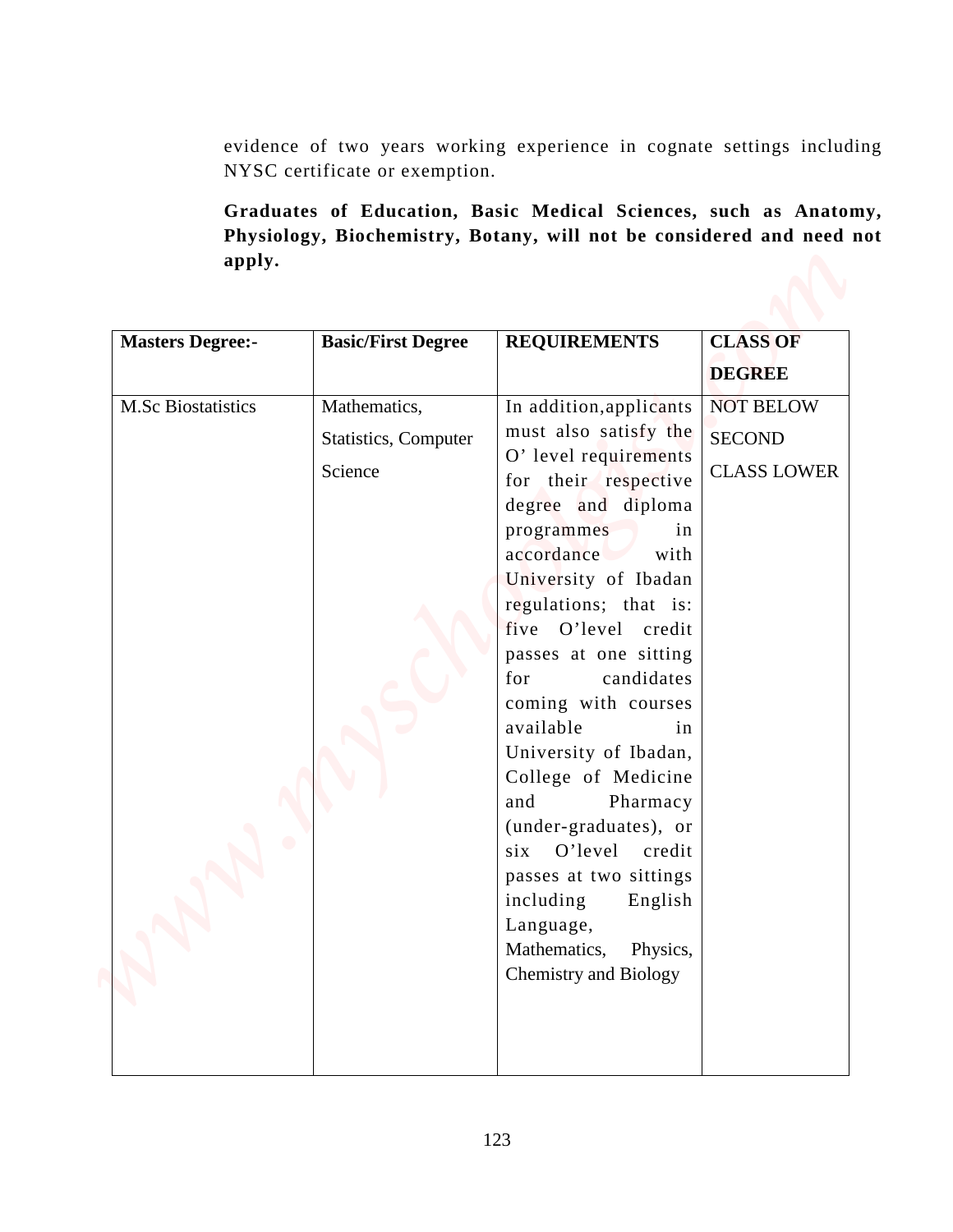| M.Sc Clinical                          | MBBS, BDS, BMLS,                                                                                                                                                       | Same as above |                                                         |
|----------------------------------------|------------------------------------------------------------------------------------------------------------------------------------------------------------------------|---------------|---------------------------------------------------------|
| Epidemiology                           | <b>B.Pharm and B.Sc</b><br>Nursing,                                                                                                                                    |               | <b>NOT BELOW</b><br><b>SECOND</b><br><b>CLASS UPPER</b> |
| M.Sc Epidemiology                      | Nursing,<br>Physiotherapy,<br>Human Nutrition,<br>Microbiology,<br>Zoology, Medical<br>Laboratory Sciences,<br>Radiology Dentistry<br>and Medicine or<br>Public Health | Same as above | <b>NOT BELOW</b><br><b>SECOND</b><br><b>CLASS UPPER</b> |
| MPH Field<br>Epidemiology<br>$\bullet$ | Nursing,<br>Physiotherapy,<br>Human Nutrition,<br>Microbiology,<br>Zoology, Medical<br>Laboratory Sciences,<br>Radiology Dentistry<br>and Medicine or<br>Public Health | Same as above | NOT BELOW<br><b>SECOND</b><br><b>CLASS UPPER</b>        |
| <b>MPH</b> Medical<br>Demography       | Mathematics,<br>Statistics and Social<br>Sciences such as<br>Demography,<br>Geography,<br>Sociology, Actuarial                                                         | Same as above | NOT BELOW<br><b>SECOND</b><br><b>CLASS LOWER</b>        |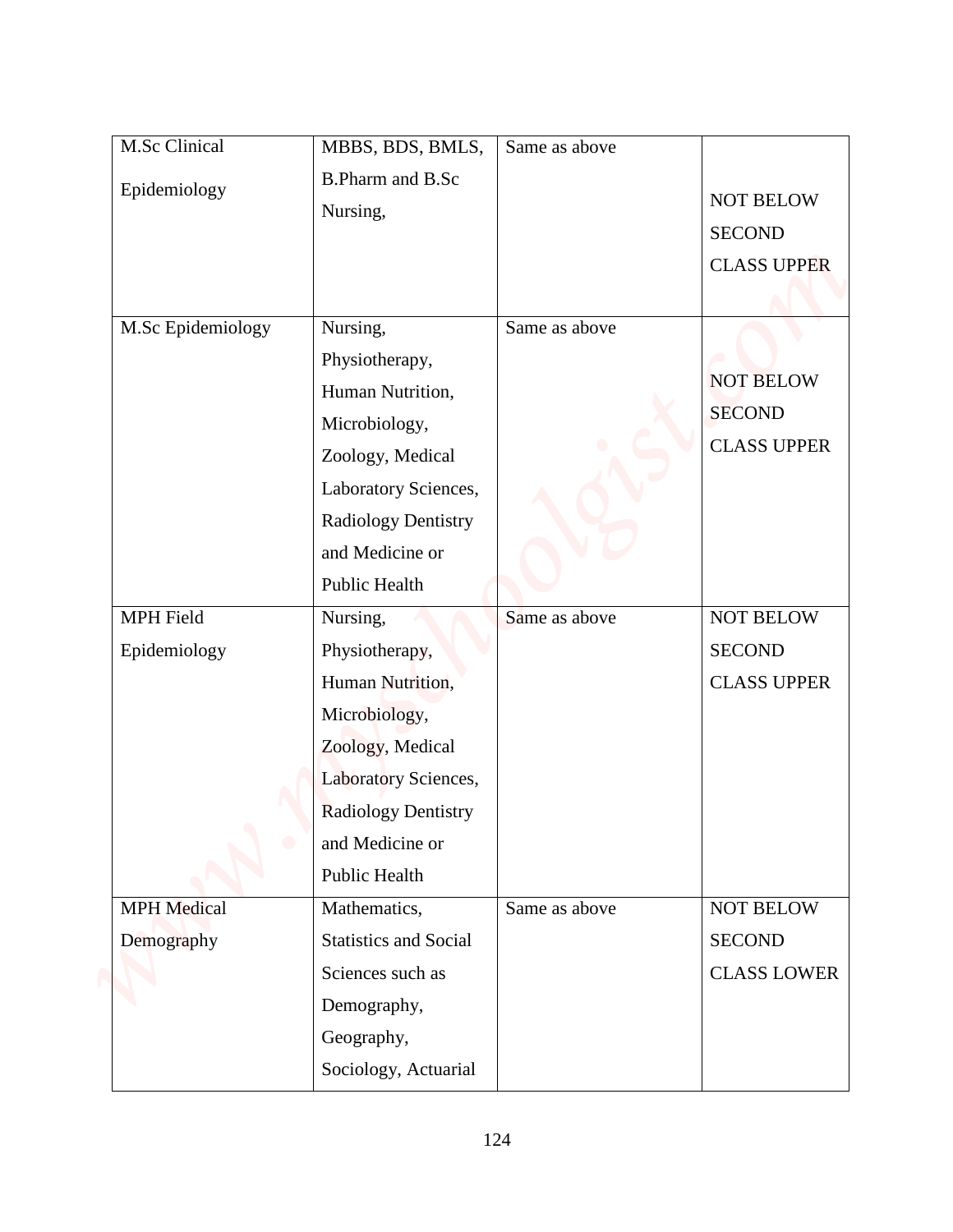| Science and |  |
|-------------|--|
| Economics   |  |

### **Community Medicine**

|                                                                                                                                  | Science and                                                                                                                                                                                                                                                                                                                                                                                                                                                                                             |                                                                            |
|----------------------------------------------------------------------------------------------------------------------------------|---------------------------------------------------------------------------------------------------------------------------------------------------------------------------------------------------------------------------------------------------------------------------------------------------------------------------------------------------------------------------------------------------------------------------------------------------------------------------------------------------------|----------------------------------------------------------------------------|
|                                                                                                                                  | Economics                                                                                                                                                                                                                                                                                                                                                                                                                                                                                               |                                                                            |
| <b>Community Medicine</b><br>M.P.H. Occupational Health<br>M.P.H Reproductive and Family Health                                  |                                                                                                                                                                                                                                                                                                                                                                                                                                                                                                         |                                                                            |
| <b>DEPARTMENT</b>                                                                                                                | <b>O'LEVEL REQUIREMENTS</b>                                                                                                                                                                                                                                                                                                                                                                                                                                                                             | <b>CLASS OF</b><br><b>DEGREE</b>                                           |
| <b>Community Medicine</b>                                                                                                        | In addition, applicants must also satisfy<br>the O' level requirements for their<br>respective<br>degree<br>and<br>in<br>accordance<br>programmes<br>University of Ibadan regulations; that<br>is: five O'level credit passes at one<br>sitting for candidates coming with<br>courses available in University of<br>Ibadan, College of Medicine and<br>Pharmacy (under-graduates), or six<br>O'level credit passes at two sittings<br>including English Language and other<br>relevant science subjects | <b>NOT BELOW</b><br><b>SECOND</b><br><b>CLASS LOWER</b><br>diploma<br>with |
| HEALTH POLICY AND MANAGEMENT<br>M.P.H. Health Policy and Management<br>M.PH. Health Services Administration<br><b>DEPARTMENT</b> | <b>O'LEVEL REQUIREMENTS</b>                                                                                                                                                                                                                                                                                                                                                                                                                                                                             | <b>CLASS OF</b><br><b>DEGREE</b>                                           |
|                                                                                                                                  |                                                                                                                                                                                                                                                                                                                                                                                                                                                                                                         |                                                                            |

### **HEALTH POLICY AND MANAGEMENT**

| <b>DEPARTMENT</b> | <b>O'LEVEL REQUIREMENTS</b>                                                                                                                 | <b>CLASS OF</b><br><b>DEGREE</b> |
|-------------------|---------------------------------------------------------------------------------------------------------------------------------------------|----------------------------------|
| HEALTH POLICY AND | In addition, applicants must NOT BELOW<br>also satisfy the O' level   SECOND CLASS                                                          |                                  |
| MANAGEMENT        | requirements for their LOWER<br>respective degree and<br>diploma programmes in<br>accordance with University<br>of Ibadan regulations; that |                                  |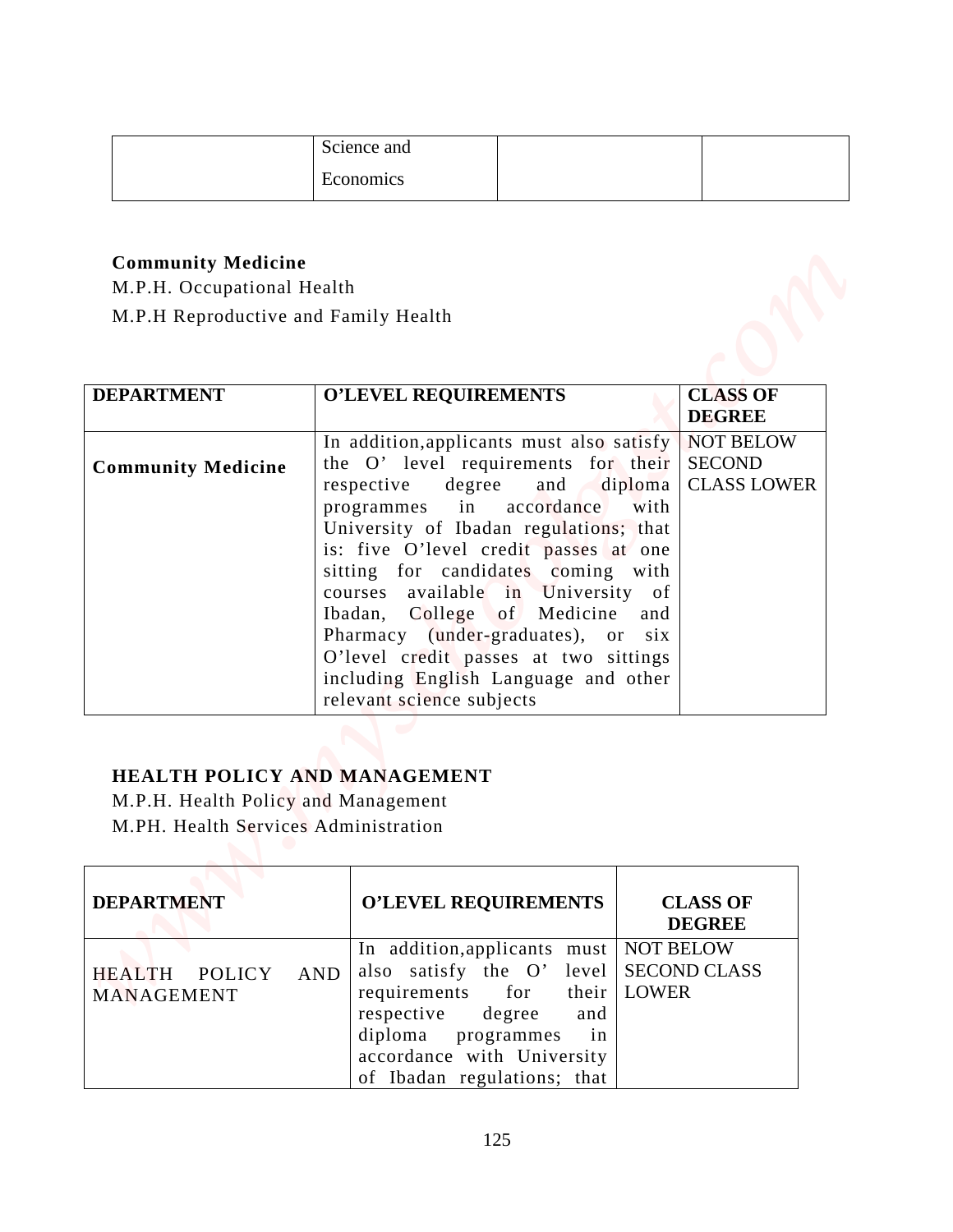| is: five O'level credit passes<br>at one sitting for candidates<br>coming with courses<br>available in University of<br>Ibadan, College of Medicine<br>and Pharmacy (under-<br>graduates), or six O'level<br>credit passes at two sittings<br>including English Language<br>and other relevant science |  |
|--------------------------------------------------------------------------------------------------------------------------------------------------------------------------------------------------------------------------------------------------------------------------------------------------------|--|
| subjects                                                                                                                                                                                                                                                                                               |  |

#### **HUMAN NUTRITION AND DIETETICS**

#### **M.Sc,M.Phil, M.Phil/Ph.D, &Ph.D**

|                                                     | is: five O'level credit passes                              |                                     |  |
|-----------------------------------------------------|-------------------------------------------------------------|-------------------------------------|--|
|                                                     | at one sitting for candidates                               |                                     |  |
|                                                     | coming<br>with<br>courses                                   |                                     |  |
|                                                     | available in University of<br>Ibadan, College of Medicine   |                                     |  |
|                                                     | and<br>Pharmacy<br>(under-                                  |                                     |  |
|                                                     | graduates), or six O'level                                  |                                     |  |
|                                                     | credit passes at two sittings                               |                                     |  |
|                                                     | including English Language                                  |                                     |  |
|                                                     | and other relevant science<br>subjects                      |                                     |  |
|                                                     |                                                             |                                     |  |
|                                                     |                                                             |                                     |  |
| <b>HUMAN NUTRITION AND DIETETICS</b>                |                                                             |                                     |  |
| M.P.H. Population and Reproductive Health Nutrition |                                                             |                                     |  |
| M.Sc,M.Phil, M.Phil/Ph.D, &Ph.D                     |                                                             |                                     |  |
| Public Health Nutrition/Community Nutrition         |                                                             |                                     |  |
| <b>Clinical Nutrition and Dietetics</b>             |                                                             |                                     |  |
| <b>International Nutrition</b>                      |                                                             |                                     |  |
| Food and Nutrition Policy                           |                                                             |                                     |  |
| Food Analysis and Quality Control                   |                                                             |                                     |  |
|                                                     |                                                             |                                     |  |
| <b>DEPARTMENT</b>                                   | <b>O'LEVEL REQUIREMENTS</b>                                 | <b>CLASS OF</b><br><b>DEGREE</b>    |  |
|                                                     | In addition, applicants must                                | <b>NOT BELOW</b>                    |  |
| HUMAN NUTRITION AND                                 | also satisfy the O' level<br>requirements<br>for<br>their   | <b>SECOND</b><br><b>CLASS LOWER</b> |  |
|                                                     |                                                             |                                     |  |
| <b>DIETETICS</b>                                    |                                                             |                                     |  |
|                                                     | respective<br>degree<br>and<br>in                           |                                     |  |
|                                                     | diploma programmes<br>accordance with University            |                                     |  |
|                                                     | of Ibadan regulations; that                                 |                                     |  |
|                                                     | is: five O'level credit passes                              |                                     |  |
|                                                     | at one sitting for candidates                               |                                     |  |
|                                                     | coming<br>with<br>courses                                   |                                     |  |
|                                                     | available in University of                                  |                                     |  |
|                                                     | Ibadan, College of Medicine<br>Pharmacy (under-<br>and      |                                     |  |
|                                                     | graduates), or six O'level                                  |                                     |  |
|                                                     | credit passes at two sittings<br>including English Language |                                     |  |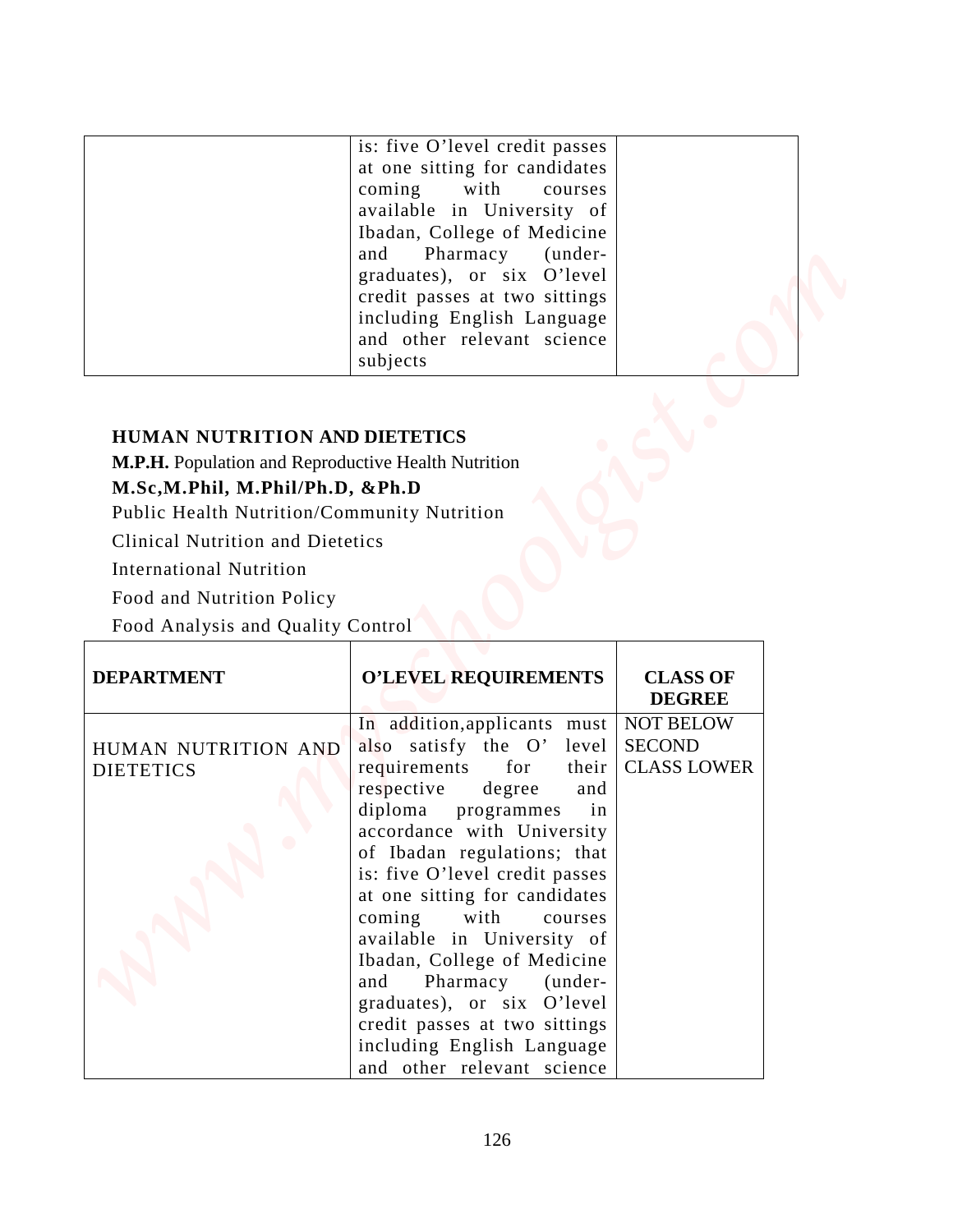| subjects |  |
|----------|--|
|          |  |

#### **HEALTH PROMOTION AND EDUCATION**

| <b>HEALTH PROMOTION AND EDUCATION</b>                                                                                                                                                            |                                                         |                                                                                                                                                                                                                                                                                                                                                                                                                                                                                                    |                                                         |                                                                                                                 |
|--------------------------------------------------------------------------------------------------------------------------------------------------------------------------------------------------|---------------------------------------------------------|----------------------------------------------------------------------------------------------------------------------------------------------------------------------------------------------------------------------------------------------------------------------------------------------------------------------------------------------------------------------------------------------------------------------------------------------------------------------------------------------------|---------------------------------------------------------|-----------------------------------------------------------------------------------------------------------------|
| M.P.H. Population and Reproductive Health Education                                                                                                                                              | M.P.H. Health promotion and Education                   |                                                                                                                                                                                                                                                                                                                                                                                                                                                                                                    |                                                         |                                                                                                                 |
| <b>DEPARTMENT</b><br><b>HEALTH</b><br><b>PROMOTION</b><br><b>AND</b><br><b>EDUCATION</b>                                                                                                         | diploma<br>with<br>courses<br>relevant science subjects | <b>O'LEVEL REQUIREMENTS</b><br>In addition, applicants must also<br>satisfy the O' level requirements<br>for their respective degree and<br>programmes<br>in<br>accordance with University of<br>Ibadan regulations; that is: five<br>O'level credit passes at one<br>sitting for candidates coming<br>available<br>in<br>University of Ibadan, College of<br>Medicine and Pharmacy (under-<br>graduates), or six O'level credit<br>passes at two sittings including<br>English Language and other | <b>NOT BELOW</b><br><b>SECOND CLASS</b><br><b>LOWER</b> | <b>CLASS OF DEGREE</b>                                                                                          |
| <b>INSTITUTE OF CHILD HEALTH</b><br>Public Health Biotechnology<br>Social aspects of Child Health<br>Child and Adolescent Health<br><b>DEPARTMENT</b><br><b>INSTITUTE</b><br>OF<br><b>HEALTH</b> | <b>CHILD</b><br>In                                      | <b>O'LEVEL REQUIREMENTS</b><br>addition, applicants must also<br>satisfy the O' level requirements for<br>their respective degree and diploma<br>programmes in accordance with<br>University of Ibadan regulations;                                                                                                                                                                                                                                                                                |                                                         | <b>CLASS OF</b><br><b>DEGREE</b><br><b>NOT</b><br><b>BELOW</b><br><b>SECOND</b><br><b>CLASS</b><br><b>LOWER</b> |

### **INSTITUTE OF CHILD HEALTH**

| <b>DEPARTMENT</b> |           |              | <b>O'LEVEL REQUIREMENTS</b>            | <b>CLASS OF</b><br><b>DEGREE</b> |
|-------------------|-----------|--------------|----------------------------------------|----------------------------------|
| <b>INSTITUTE</b>  | <b>OF</b> | <b>CHILD</b> | In addition, applicants must also      | <b>NOT</b>                       |
| <b>HEALTH</b>     |           |              | satisfy the O' level requirements for  | <b>BELOW</b>                     |
|                   |           |              | their respective degree and diploma    | <b>SECOND</b>                    |
|                   |           |              | programmes in accordance with          | <b>CLASS</b>                     |
|                   |           |              | University of Ibadan regulations;      | <b>LOWER</b>                     |
|                   |           |              | that is: five O'level credit passes at |                                  |
|                   |           |              | one sitting for candidates coming      |                                  |
|                   |           |              | with courses available in University   |                                  |
|                   |           |              | of Ibadan, College of Medicine and     |                                  |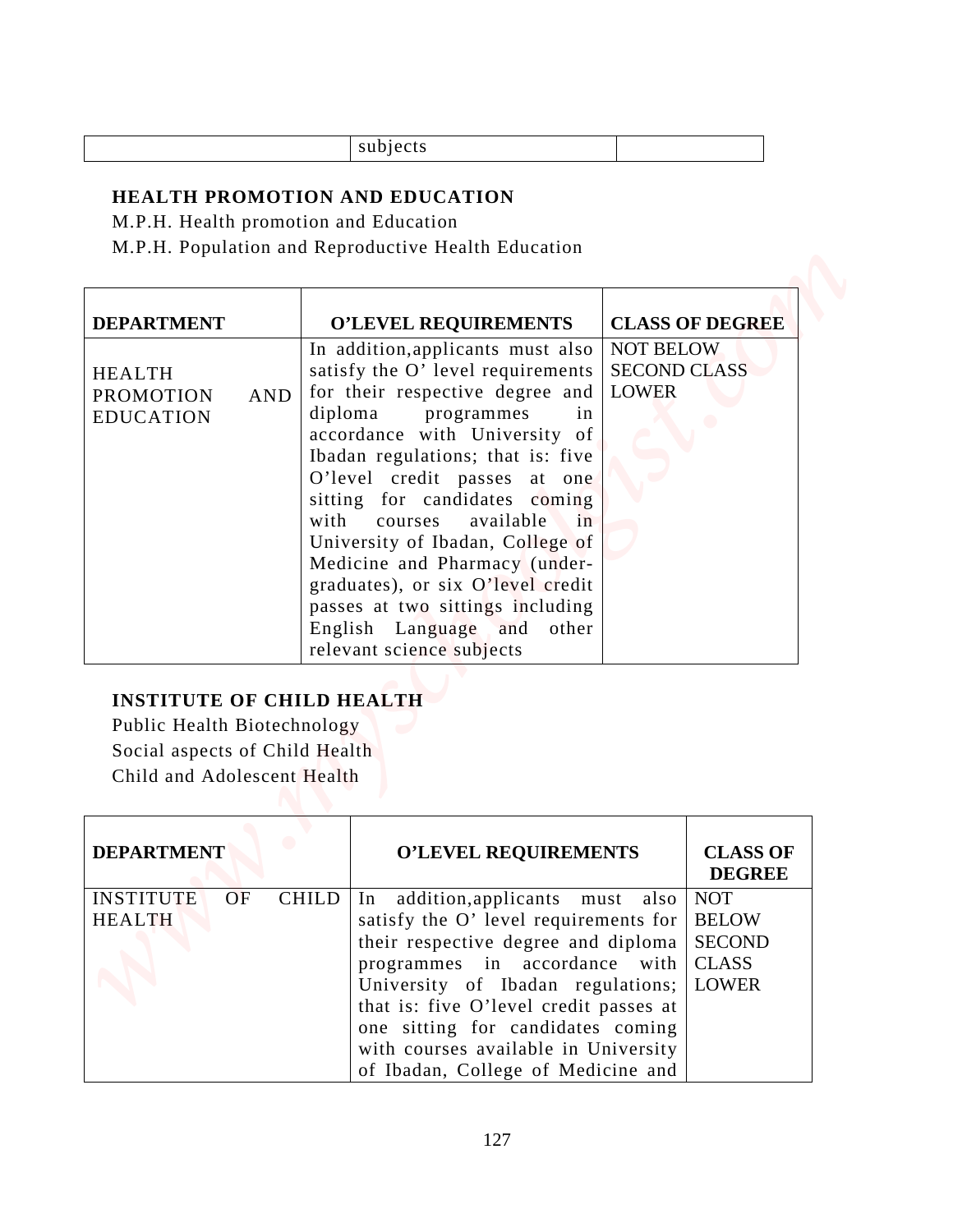| Pharmacy (under-graduates), or six<br>O'level credit passes at two sittings<br>including English Language and<br>other relevant science subjects |  |
|--------------------------------------------------------------------------------------------------------------------------------------------------|--|
|                                                                                                                                                  |  |

# **FACULTY OF PHARMACY PHARMACEUTICAL CHEMISTRY**

#### **M.Phil, M.Phil/Ph.D &Ph.D**

|                                                                                                                                                                                                                             | Pharmacy (under-graduates), or six                                                                                                                                                                                                                                                                                                                                                                                                                                                                                                                             |                                                         |  |
|-----------------------------------------------------------------------------------------------------------------------------------------------------------------------------------------------------------------------------|----------------------------------------------------------------------------------------------------------------------------------------------------------------------------------------------------------------------------------------------------------------------------------------------------------------------------------------------------------------------------------------------------------------------------------------------------------------------------------------------------------------------------------------------------------------|---------------------------------------------------------|--|
|                                                                                                                                                                                                                             | O'level credit passes at two sittings<br>including English Language<br>other relevant science subjects                                                                                                                                                                                                                                                                                                                                                                                                                                                         | and                                                     |  |
| <b>FACULTY OF PHARMACY</b><br>PHARMACEUTICAL CHEMISTRY<br>M.sc. Pharmaceutical Analysiss<br>M.Phil, M.Phil/Ph.D &Ph.D<br>Pharmacokinetics and Bioavailability studies<br>Photochemical studies<br>Natural product chemistry | Pharmaceutical Analysis and drug quality control                                                                                                                                                                                                                                                                                                                                                                                                                                                                                                               |                                                         |  |
| PHARMACEUTICAL<br><b>CHEMISTRY</b>                                                                                                                                                                                          | addition, applicants<br>In<br>must also satisfy the O'<br>requirements for<br>level<br>respective degree<br>their<br>and diploma programmes<br>in<br>accordance<br>with<br>University<br>Ibadan<br>of<br>regulations; that is: five<br>O'level credit passes at<br>one sitting for candidates<br>coming with courses<br>available in University of<br>Ibadan,<br>College<br>of<br>Medicine and Pharmacy<br>(under-graduates), or six<br>O'level credit passes at<br>sittings<br>including<br>two<br>English Language and<br>other relevant science<br>subjects | <b>NOT BELOW</b><br><b>SECOND CLASS</b><br><b>LOWER</b> |  |

#### **PHARMACEUTICS AND INDUSTRIAL PHARMACY**

**M.sc.** Pharmaceutics

#### **M.Phil, M.Phil/Ph.D &Ph.D**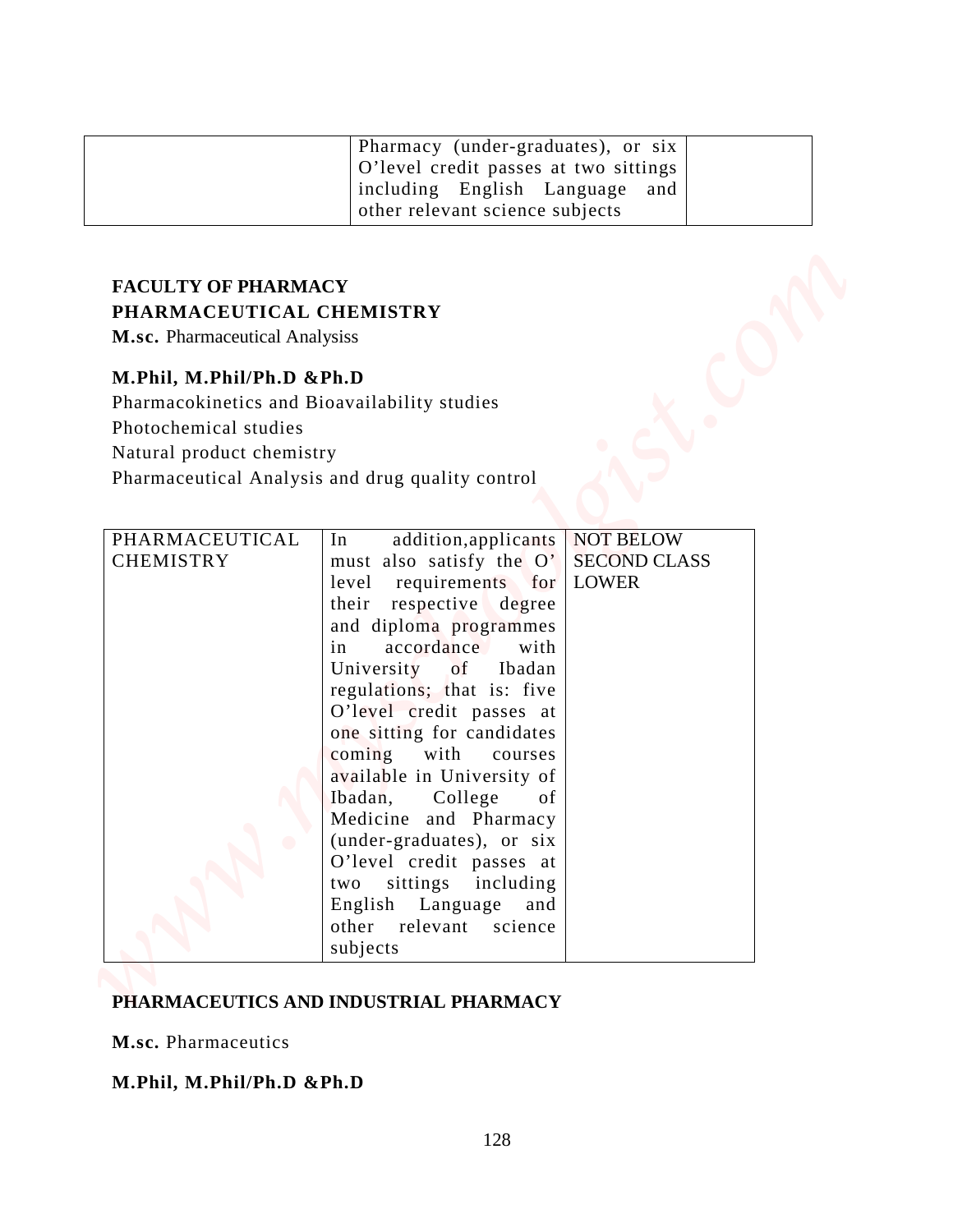| Pharmaceutics<br>Pharmaceutical Technology<br>Physical Pharmacy                                                                                                                                                                                                              |                                                                                                                                                                                                                                                                                                                                                                                                                                                                                                                                                                            |                                                         |  |
|------------------------------------------------------------------------------------------------------------------------------------------------------------------------------------------------------------------------------------------------------------------------------|----------------------------------------------------------------------------------------------------------------------------------------------------------------------------------------------------------------------------------------------------------------------------------------------------------------------------------------------------------------------------------------------------------------------------------------------------------------------------------------------------------------------------------------------------------------------------|---------------------------------------------------------|--|
| <b>PHARMACEUTICS</b>                                                                                                                                                                                                                                                         | In<br>addition, applicants<br>must also satisfy the O'<br>requirements for LOWER<br>level<br>their<br>respective degree<br>and diploma programmes<br>in<br>accordance<br>with<br>University<br>Ibadan<br>of<br>regulations; that is: five<br>O'level credit passes at<br>one sitting for candidates<br>coming<br>with<br>courses<br>available in University of<br>of<br>Ibadan,<br>College<br>Medicine and Pharmacy<br>(under-graduates), or six<br>O'level credit passes at<br>sittings including<br>two<br>English Language<br>and<br>other relevant science<br>subjects | <b>NOT BELOW</b><br><b>SECOND CLASS</b>                 |  |
| PHARMACEUTICAL MICROBIOLOGY<br>M.Sc. Pharmaceutical Microbiology<br>M.Phil, M.Phil/Ph.D &Ph.D<br>Antimicrobial Agents<br><b>Natural Antimicrobial Products</b><br><b>Microbial Genetics</b><br>Microbial Drug Resistance and Public Health<br>PHARMACEUTICAL<br>MICROBIOLOGY | 5 'O' Level Credits at ONE<br>sitting or 6 'O' Level Credits<br>at TWO sittings including<br>English<br>Language,<br>Mathematics,<br>Physics,                                                                                                                                                                                                                                                                                                                                                                                                                              | <b>NOT BELOW</b><br><b>SECOND CLASS</b><br><b>LOWER</b> |  |

### **PHARMACEUTICAL MICROBIOLOGY**

| PHARMACEUTICAL | 5 'O' Level Credits at ONE   NOT BELOW        |  |
|----------------|-----------------------------------------------|--|
| MICROBIOLOGY   | sitting or 6 'O' Level Credits   SECOND CLASS |  |
|                | at TWO sittings including   LOWER             |  |
|                | English Language,                             |  |
|                | Mathematics, Physics,                         |  |
|                | <b>Chemistry and Biology</b>                  |  |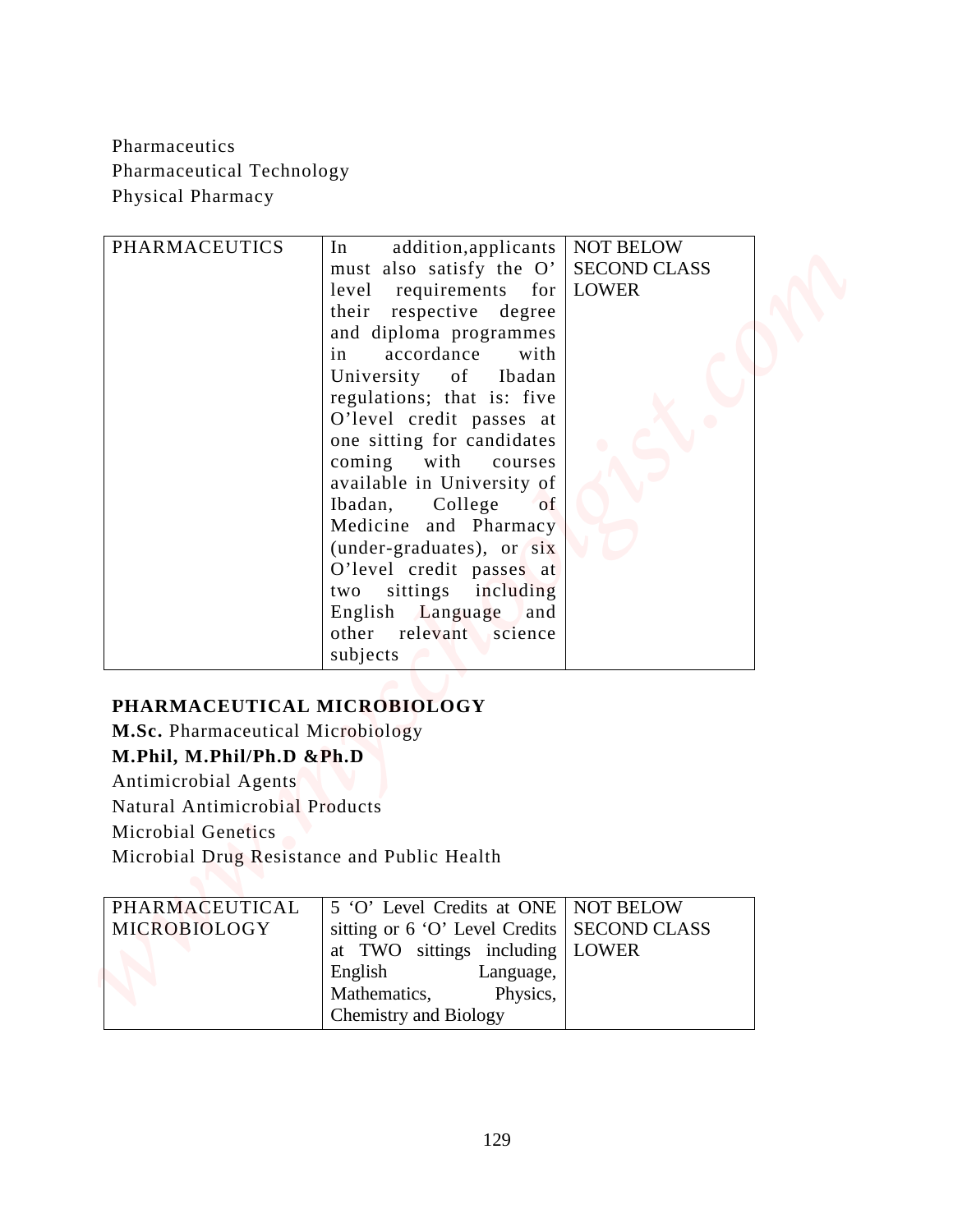#### **PHARMACOGNOSY**

#### **M.Phil, M.Phil/Ph.D &Ph.D**

| <b>PHARMACOGNOSY</b>             |                                                                                     |                     |  |
|----------------------------------|-------------------------------------------------------------------------------------|---------------------|--|
| M.Sc. Pharmacognosy              |                                                                                     |                     |  |
| M.Phil, M.Phil/Ph.D &Ph.D        |                                                                                     |                     |  |
| Phytochemistry                   |                                                                                     |                     |  |
|                                  | Standardization of molecular authentication of Medicinal plants and Herbalmedicines |                     |  |
| <b>Tissue Culture</b>            | Biological activities of Nigerian MedicinalPlants                                   |                     |  |
| PHARMACOGNOSY                    | addition, applicants   NOT BELOW<br>In                                              |                     |  |
|                                  | must also satisfy the O'                                                            | <b>SECOND CLASS</b> |  |
|                                  | requirements for LOWER<br>level                                                     |                     |  |
|                                  | respective degree<br>their                                                          |                     |  |
|                                  | and diploma programmes                                                              |                     |  |
|                                  | accordance<br>with<br>in                                                            |                     |  |
|                                  | University<br>Ibadan<br>of                                                          |                     |  |
|                                  | regulations; that is: five<br>O'level credit passes at                              |                     |  |
|                                  | one sitting for candidates                                                          |                     |  |
|                                  | coming<br>with<br>courses                                                           |                     |  |
|                                  | available in University of                                                          |                     |  |
|                                  | Ibadan,<br>College<br>of                                                            |                     |  |
|                                  | Medicine and Pharmacy                                                               |                     |  |
|                                  | (under-graduates), or six<br>O'level credit passes at                               |                     |  |
|                                  | sittings including<br>two                                                           |                     |  |
|                                  | English Language<br>and                                                             |                     |  |
|                                  | other relevant science                                                              |                     |  |
|                                  | subjects                                                                            |                     |  |
|                                  |                                                                                     |                     |  |
|                                  |                                                                                     |                     |  |
|                                  | CLINICAL PHARMACY AND PHARMACY ADMINISTRATION                                       |                     |  |
| M.Sc. Clinical Pharmacy          |                                                                                     |                     |  |
| M.Phil, M.Phil/Ph.D &Ph.D        |                                                                                     |                     |  |
| Pharmacotherapeutics             |                                                                                     |                     |  |
| <b>Drug Interactions</b>         |                                                                                     |                     |  |
| Drug Utilization                 |                                                                                     |                     |  |
| <b>Clinical Pharmacokinetics</b> |                                                                                     |                     |  |
| Pharmacoepidermiology            |                                                                                     |                     |  |
| <b>CLINICAL</b>                  | In<br>addition, applicants                                                          | <b>NOT BELOW</b>    |  |
| <b>PHARMACY</b>                  | must also satisfy the O'<br><b>AND</b>                                              | <b>SECOND CLASS</b> |  |

# **CLINICAL PHARMACY AND PHARMACY ADMINISTRATION M.Sc.** Clinical Pharmacy

### **M.Phil, M.Phil/Ph.D &Ph.D**

| <b>CLINICAL</b>       | addition, applicants   NOT BELOW<br>$\ln$       |  |
|-----------------------|-------------------------------------------------|--|
| <b>PHARMACY</b>       | $AND$   must also satisfy the O'   SECOND CLASS |  |
| <b>PHARMACY</b>       | level requirements for LOWER                    |  |
| <b>ADMINISTRATION</b> | their respective degree                         |  |
|                       | and diploma programmes                          |  |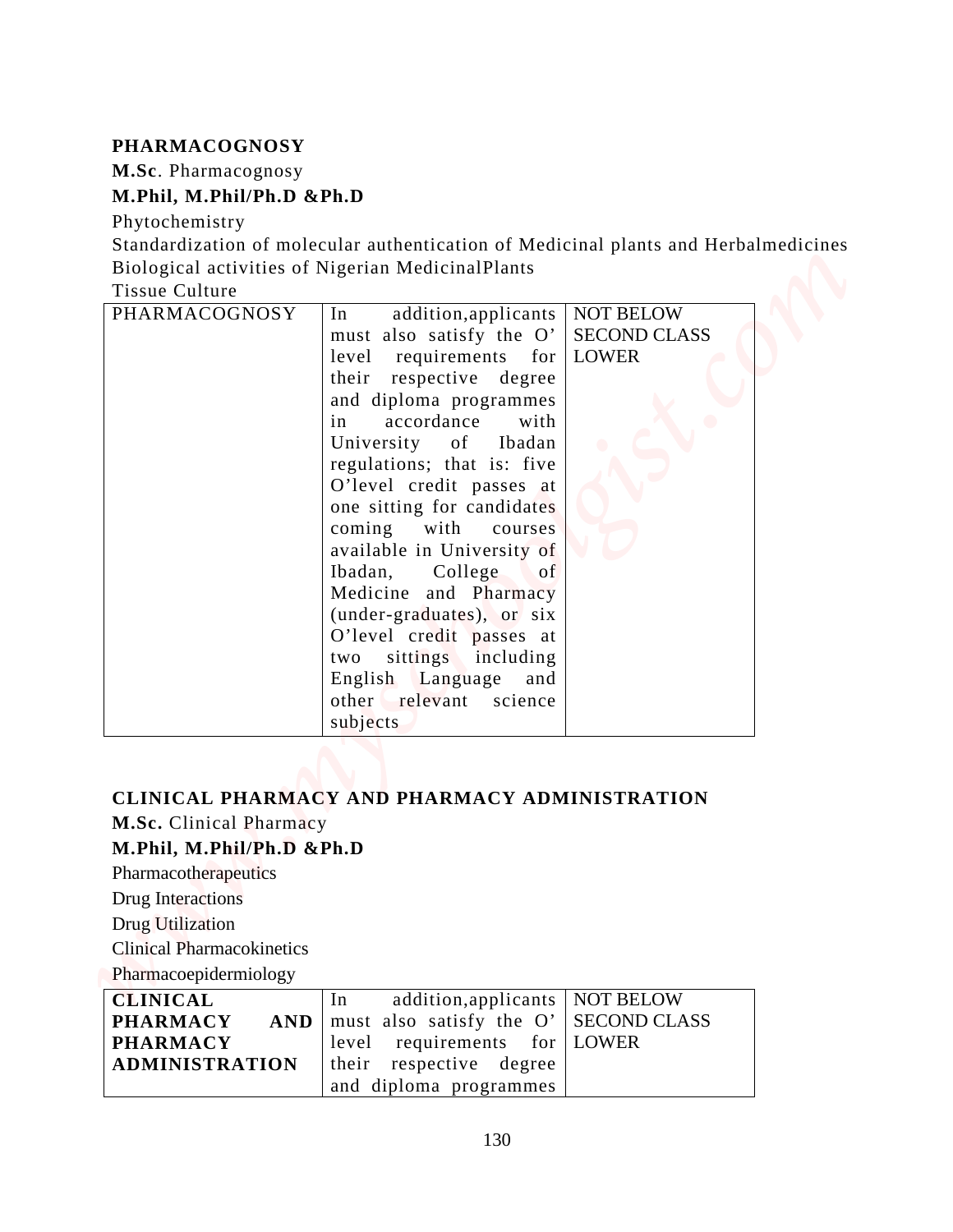|                                                                                                                                                                                                                   | in<br>University<br>coming<br>Ibadan,<br>two | with<br>accordance<br>of<br>Ibadan<br>regulations; that is: five<br>O'level credit passes at<br>one sitting for candidates<br>with<br>courses<br>available in University of<br>College<br>of<br>Medicine and Pharmacy<br>(under-graduates), or six<br>O'level credit passes at<br>sittings including |                                                         |  |
|-------------------------------------------------------------------------------------------------------------------------------------------------------------------------------------------------------------------|----------------------------------------------|------------------------------------------------------------------------------------------------------------------------------------------------------------------------------------------------------------------------------------------------------------------------------------------------------|---------------------------------------------------------|--|
|                                                                                                                                                                                                                   |                                              | English Language<br>and                                                                                                                                                                                                                                                                              |                                                         |  |
|                                                                                                                                                                                                                   |                                              | other relevant<br>science                                                                                                                                                                                                                                                                            |                                                         |  |
|                                                                                                                                                                                                                   |                                              |                                                                                                                                                                                                                                                                                                      |                                                         |  |
|                                                                                                                                                                                                                   |                                              | DEPARTMENT OF AGRICULTURAL EXTENSION & RURAL DEVELOPMENT                                                                                                                                                                                                                                             |                                                         |  |
|                                                                                                                                                                                                                   |                                              |                                                                                                                                                                                                                                                                                                      |                                                         |  |
| M. Sc., M.Phil, M.Phil/Ph.D & Ph.D<br>Agricultural Extension<br>Rural Sociology<br><b>Rural Communication</b><br>Home Economics                                                                                   |                                              |                                                                                                                                                                                                                                                                                                      |                                                         |  |
| AGRICULTURAL<br><b>EXTENSION</b><br>$\&$<br><b>DEVELOPMENT</b>                                                                                                                                                    | <b>RURAL</b>                                 | 5 'O' Level Credits at ONE sitting<br>or 6 'O' Level Credits at TWO<br>sittings including English Language,<br>Biology/Agric Science, Chemistry,<br>Mathematics and any one/two of<br>Geography, Physics and Economics                                                                               | <b>NOT BELOW</b><br><b>SECOND CLASS</b><br><b>LOWER</b> |  |
|                                                                                                                                                                                                                   |                                              |                                                                                                                                                                                                                                                                                                      |                                                         |  |
|                                                                                                                                                                                                                   |                                              |                                                                                                                                                                                                                                                                                                      |                                                         |  |
|                                                                                                                                                                                                                   |                                              |                                                                                                                                                                                                                                                                                                      |                                                         |  |
|                                                                                                                                                                                                                   |                                              |                                                                                                                                                                                                                                                                                                      |                                                         |  |
| <b>ANIMAL SCIENCE</b><br>M. Sc., M.Phil, M.Phil/Ph.D &Ph.D<br>Animal Production and Management<br>Animal Physiology and Bioclimatology<br>Animal Breeding and Genetics<br>Agricultural Biochemistry and Nutrition |                                              |                                                                                                                                                                                                                                                                                                      |                                                         |  |

#### **FACULTY OF AGRICULTURE**

## **DEPARTMENT OF AGRICULTURAL EXTENSION & RURAL DEVELOPMENT M. Sc., M.Phil, M.Phil/Ph.D &Ph.D**

|                |              | 5 'O' Level Credits at ONE sitting                  |  |
|----------------|--------------|-----------------------------------------------------|--|
| AGRICULTURAL   |              | or $6$ 'O' Level Credits at TWO NOT BELOW           |  |
| EXTENSION $\&$ | <b>RURAL</b> | sittings including English Language,   SECOND CLASS |  |
| DEVELOPMENT    |              | Biology/Agric Science, Chemistry,   LOWER           |  |
|                |              | Mathematics and any one/two of                      |  |
|                |              | Geography, Physics and Economics                    |  |

#### **ANIMAL SCIENCE**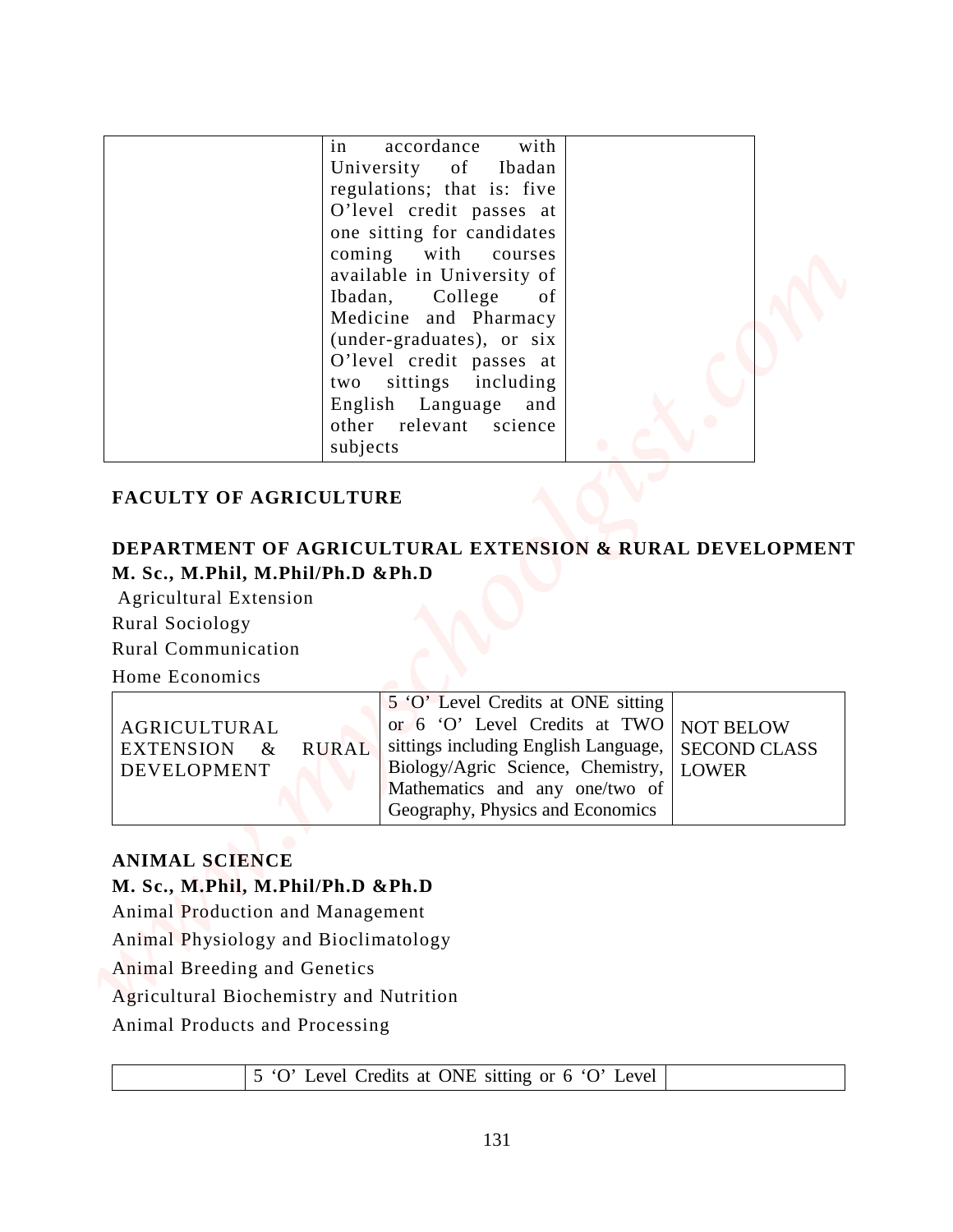| ANIMAL | Credits at TWO sittings including English Language, NOT BELOW              |              |
|--------|----------------------------------------------------------------------------|--------------|
|        | SCIENCE   Biology/Agric Science, Chemistry, Mathematics and   SECOND CLASS |              |
|        | any one/two of Geography, Physics and Economics                            | <b>LOWER</b> |

#### **CROP AND HORTICULTURAL SCIENCES**

#### **M.Phil, M.Phil/Ph.D &Ph.D**

| <b>ANIMAL</b>                                                                                                                                                 | Credits at TWO sittings including English Language,                                                                                                                                                                                | <b>NOT BELOW</b>                       |  |  |  |
|---------------------------------------------------------------------------------------------------------------------------------------------------------------|------------------------------------------------------------------------------------------------------------------------------------------------------------------------------------------------------------------------------------|----------------------------------------|--|--|--|
| Biology/Agric Science, Chemistry, Mathematics and<br><b>SCIENCE</b><br><b>SECOND CLASS</b><br>any one/two of Geography, Physics and Economics<br><b>LOWER</b> |                                                                                                                                                                                                                                    |                                        |  |  |  |
|                                                                                                                                                               | CROP AND HORTICULTURAL SCIENCES                                                                                                                                                                                                    |                                        |  |  |  |
|                                                                                                                                                               | M. Sc. Crop and Horticultural Sciences                                                                                                                                                                                             |                                        |  |  |  |
| M.Phil, M.Phil/Ph.D &Ph.D                                                                                                                                     |                                                                                                                                                                                                                                    |                                        |  |  |  |
| Crop Production                                                                                                                                               |                                                                                                                                                                                                                                    |                                        |  |  |  |
| Horticulture                                                                                                                                                  |                                                                                                                                                                                                                                    |                                        |  |  |  |
| <b>Plant Nutrition</b>                                                                                                                                        |                                                                                                                                                                                                                                    |                                        |  |  |  |
| Crop Physiology                                                                                                                                               |                                                                                                                                                                                                                                    |                                        |  |  |  |
| Farming Systems                                                                                                                                               |                                                                                                                                                                                                                                    |                                        |  |  |  |
| Weed Science                                                                                                                                                  |                                                                                                                                                                                                                                    |                                        |  |  |  |
| Plant Breeding                                                                                                                                                |                                                                                                                                                                                                                                    |                                        |  |  |  |
| Seed Production                                                                                                                                               |                                                                                                                                                                                                                                    |                                        |  |  |  |
|                                                                                                                                                               | Pasture Agronomy/ Forage Production                                                                                                                                                                                                |                                        |  |  |  |
| <b>CROP AND</b><br>HORTICULTURAL<br><b>SCIENCES</b>                                                                                                           | 5 'O' Level Credits at ONE sitting or 6<br>'O' Level Credits at TWO sittings<br>English<br>including<br>Language,<br>Biology/Agric<br>Science,<br>Chemistry,<br>Mathematics and any one/two of<br>Geography, Physics and Economics | NOT BELOW SECOND<br><b>CLASS LOWER</b> |  |  |  |
|                                                                                                                                                               | <b>SOIL RESOURCES MANAGEMENT</b><br>M. Sc. Soil Resources Management                                                                                                                                                               |                                        |  |  |  |
| M.Phil, M.Phil/Ph.D &Ph.D<br>Soil Science                                                                                                                     |                                                                                                                                                                                                                                    |                                        |  |  |  |
| Agricultural Mechanization                                                                                                                                    |                                                                                                                                                                                                                                    |                                        |  |  |  |
| Soil Chemistry                                                                                                                                                |                                                                                                                                                                                                                                    |                                        |  |  |  |
| Soil Physics and Conservation                                                                                                                                 |                                                                                                                                                                                                                                    |                                        |  |  |  |
| Soil Fertility                                                                                                                                                |                                                                                                                                                                                                                                    |                                        |  |  |  |
|                                                                                                                                                               | Soil Survey and Land Use Planning                                                                                                                                                                                                  |                                        |  |  |  |
|                                                                                                                                                               |                                                                                                                                                                                                                                    |                                        |  |  |  |

#### **SOIL RESOURCES MANAGEMENT**

#### **M.Phil, M.Phil/Ph.D &Ph.D**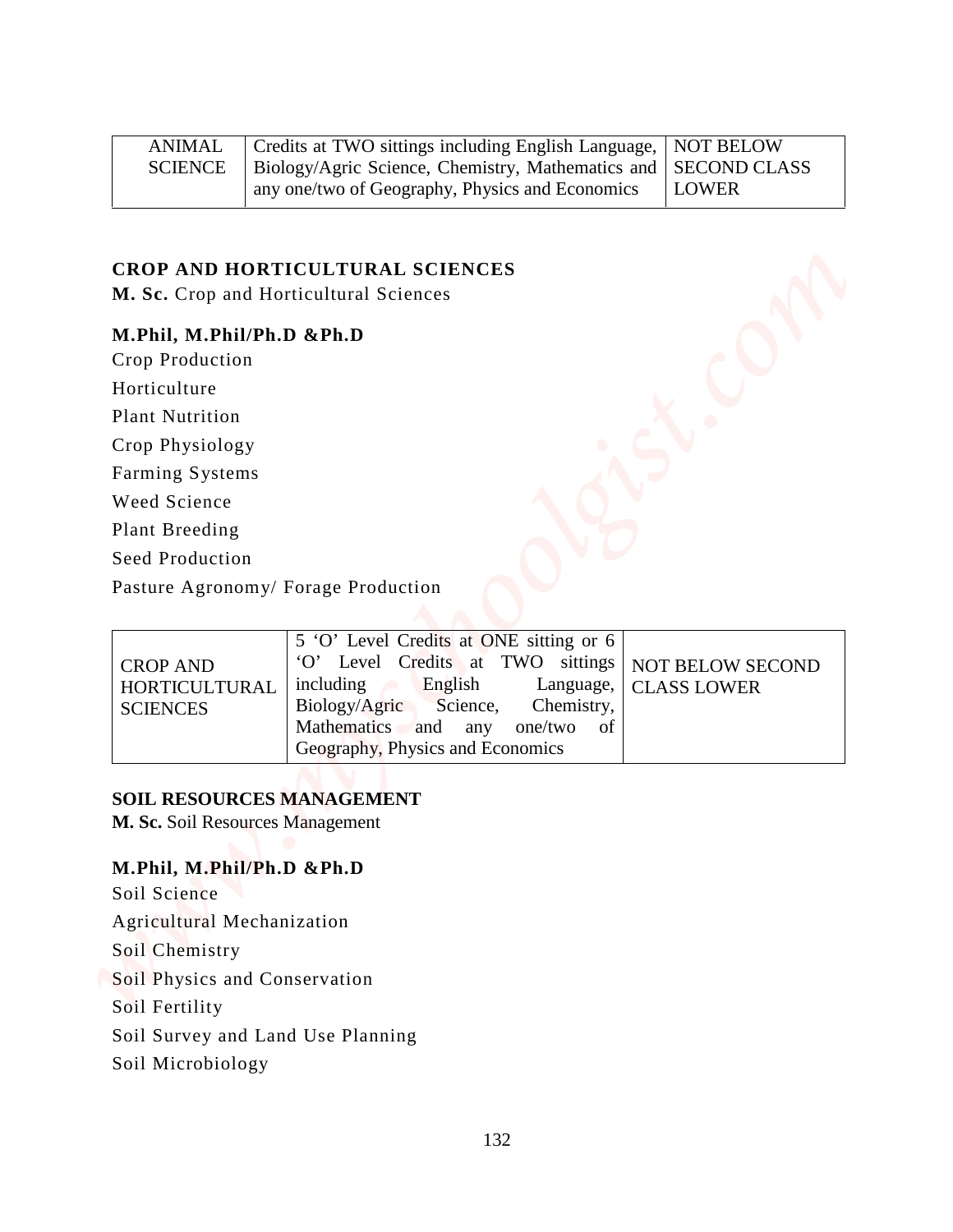# Agrometeorology

| <b>SOIL</b><br><b>RESOURCES</b><br>MANAGEMENT |
|-----------------------------------------------|
|-----------------------------------------------|

### **AGRICULTURAL ECONOMICS**

### **M.Phil, M.Phil/Ph.D &Ph.D**

| Agrometeorology<br>Soil Mineralogy                                                   |      |                                                                                                               |                                         |
|--------------------------------------------------------------------------------------|------|---------------------------------------------------------------------------------------------------------------|-----------------------------------------|
|                                                                                      |      | 5 'O' Level Credits at ONE sitting or 6 'O'                                                                   |                                         |
| <b>SOIL</b>                                                                          |      | Level Credits at TWO sittings including                                                                       | <b>NOT BELOW SECOND</b>                 |
| <b>RESOURCES</b><br><b>MANAGEMENT</b>                                                |      | English Language, Biology/Agric Science,<br>Chemistry, Mathematics and any one/two of                         | <b>CLASS LOWER</b>                      |
|                                                                                      |      | Geography, Physics and Economics                                                                              |                                         |
| <b>AGRICULTURAL ECONOMICS</b><br>M. Sc. Agricultural Economics                       |      |                                                                                                               |                                         |
| M.Phil, M.Phil/Ph.D &Ph.D                                                            |      |                                                                                                               |                                         |
| Resources Economics                                                                  |      |                                                                                                               |                                         |
|                                                                                      |      | Agricultural Business and Financial Management                                                                |                                         |
| Agricultural Policy and Planning<br><b>Agricultural Marketing</b>                    |      |                                                                                                               |                                         |
| Production Economics and Farm Management                                             |      |                                                                                                               |                                         |
|                                                                                      |      | 5 'O' Level Credits at ONE sitting or 6                                                                       |                                         |
| <b>AGRICULTURAL</b>                                                                  |      | 'O' Level Credits at TWO sittings                                                                             | <b>NOT BELOW SECOND</b>                 |
| <b>ECONOMICS</b>                                                                     |      | including English Language,<br>Biology/Agric Science, Chemistry,                                              | <b>CLASS LOWER</b>                      |
|                                                                                      |      | Mathematics and any one/two of                                                                                |                                         |
|                                                                                      |      | Geography, Physics and Economics                                                                              |                                         |
|                                                                                      |      |                                                                                                               |                                         |
|                                                                                      |      | <b>CROP PROTECTION &amp; ENVIRONMENTAL BIOLOGY</b>                                                            |                                         |
|                                                                                      |      |                                                                                                               |                                         |
|                                                                                      |      |                                                                                                               |                                         |
|                                                                                      |      |                                                                                                               |                                         |
|                                                                                      |      | Crop Protection (Entomology, Phytopathology, Vertebrate Pest Management, Weed                                 |                                         |
|                                                                                      |      |                                                                                                               |                                         |
|                                                                                      |      | Environmental Biology (Crop Physiology, Plant Ecology, Ecotoxicology)                                         |                                         |
| M.Sc., M.Phil, M.Phil/Ph.D &Ph.D<br>Management)<br>Crop Improvement (Plant Genetics) |      |                                                                                                               |                                         |
|                                                                                      |      | 5 'O' Level Credits at ONE sitting                                                                            |                                         |
| <b>CROP</b><br><b>PROTECTION</b><br>ENVIRONMENTAL<br><b>BIOLOGY</b>                  | $\&$ | or 6 'O' Level Credits at TWO<br>including<br>sittings<br>English<br>Language, Biology/Agric Science,   LOWER | <b>NOT BELOW</b><br><b>SECOND CLASS</b> |

### **CROP PROTECTION & ENVIRONMENTAL BIOLOGY**

### **M.Sc., M.Phil, M.Phil/Ph.D &Ph.D**

|                 | 5 'O' Level Credits at ONE sitting           |  |
|-----------------|----------------------------------------------|--|
| CROP PROTECTION | $\&$ or 6 'O' Level Credits at TWO NOT BELOW |  |
| ENVIRONMENTAL   | sittings including English   SECOND CLASS    |  |
| <b>BIOLOGY</b>  | Language, Biology/Agric Science, LOWER       |  |
|                 | Chemistry, Mathematics and any               |  |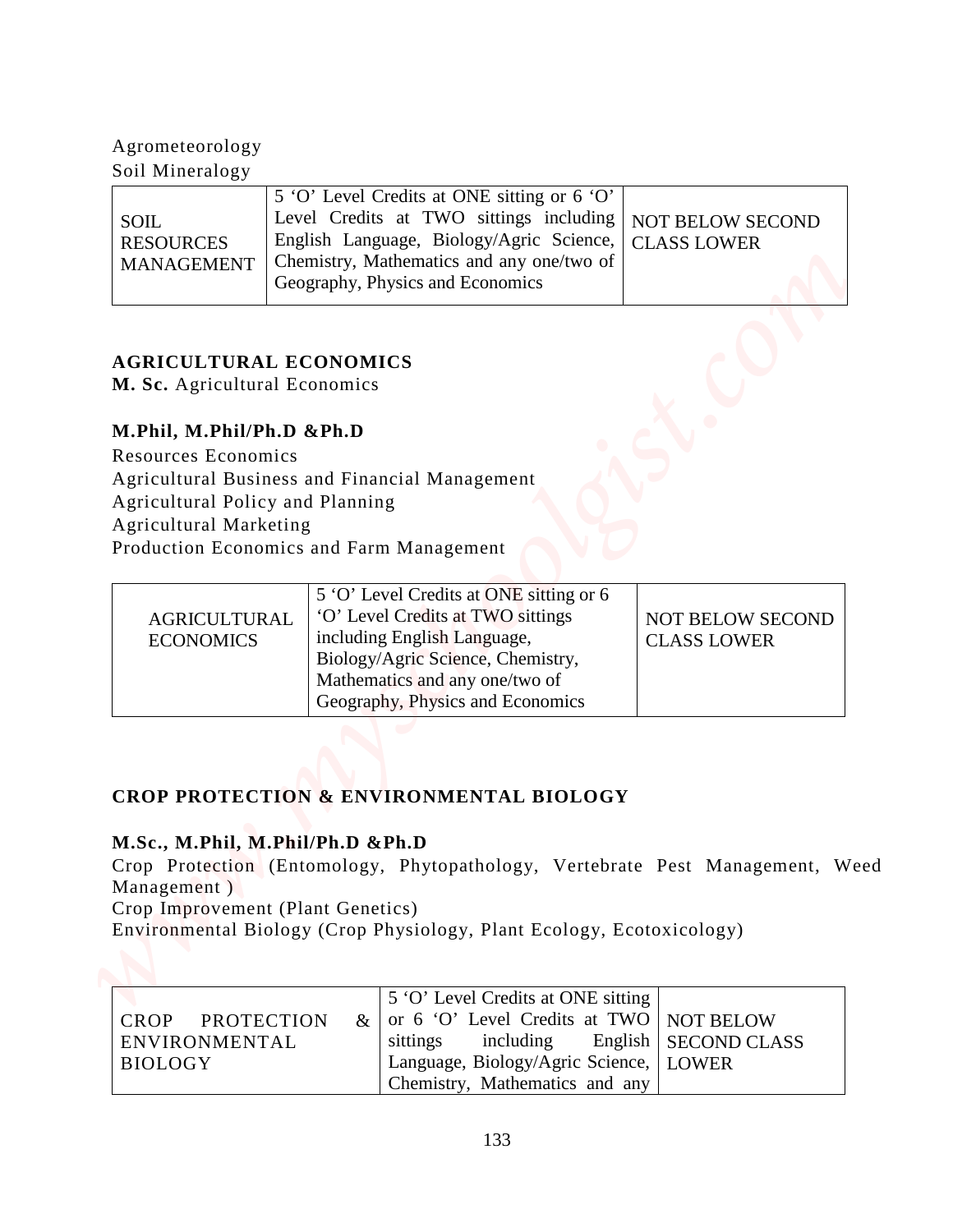| one/two of Geography, Physics |  |
|-------------------------------|--|
| and Economics                 |  |

#### **FACULTY OF RENEWABLE NATURALRESOURCES**

### **DEPARTMENT OF SOCIAL AND ENVIRONMENTAL FORESTRY M.sc.**

Forest Economics and Governance

Forest Biometrics and Information System

Urban and Environmental Forestry

#### **M.Phil, M.Phil/Ph.D& Ph.D**

Forest Economics and Management

Forest Governance and Institutions

Forest Biometrics and Inventory

Forest Information System

Urban Forestry

Environmental Forestry

### **DEPARTMENT OF FOREST PRODUCTION AND PRODUCTS M.Sc.**

Forest Ecology and Biodiversity Management Forest Genetics and Silviculture Forest Products, Processing and Utilization Forest Product Chemistry

#### **M.Phil,M.Phil/Ph.D& Ph.D**

Forest Botany; Forest Soils Biodiversity and Conservation Forest hydrology Forest and climate change Agroforestry encive of Geography. Physics<br> **ENCULTY OF RENEWABLE NATURALRESOURCES**<br> **ENVIRONMENTAL FORESTRY**<br> **ENVIRONMENTAL FORCIAL AND ENVIRONMENTAL FORESTRY**<br> **ENVIRONMENTAL INTERFERENCES**<br> **ENVIRONMENTAL INTERFERENCES**<br> **ENVIRONMEN**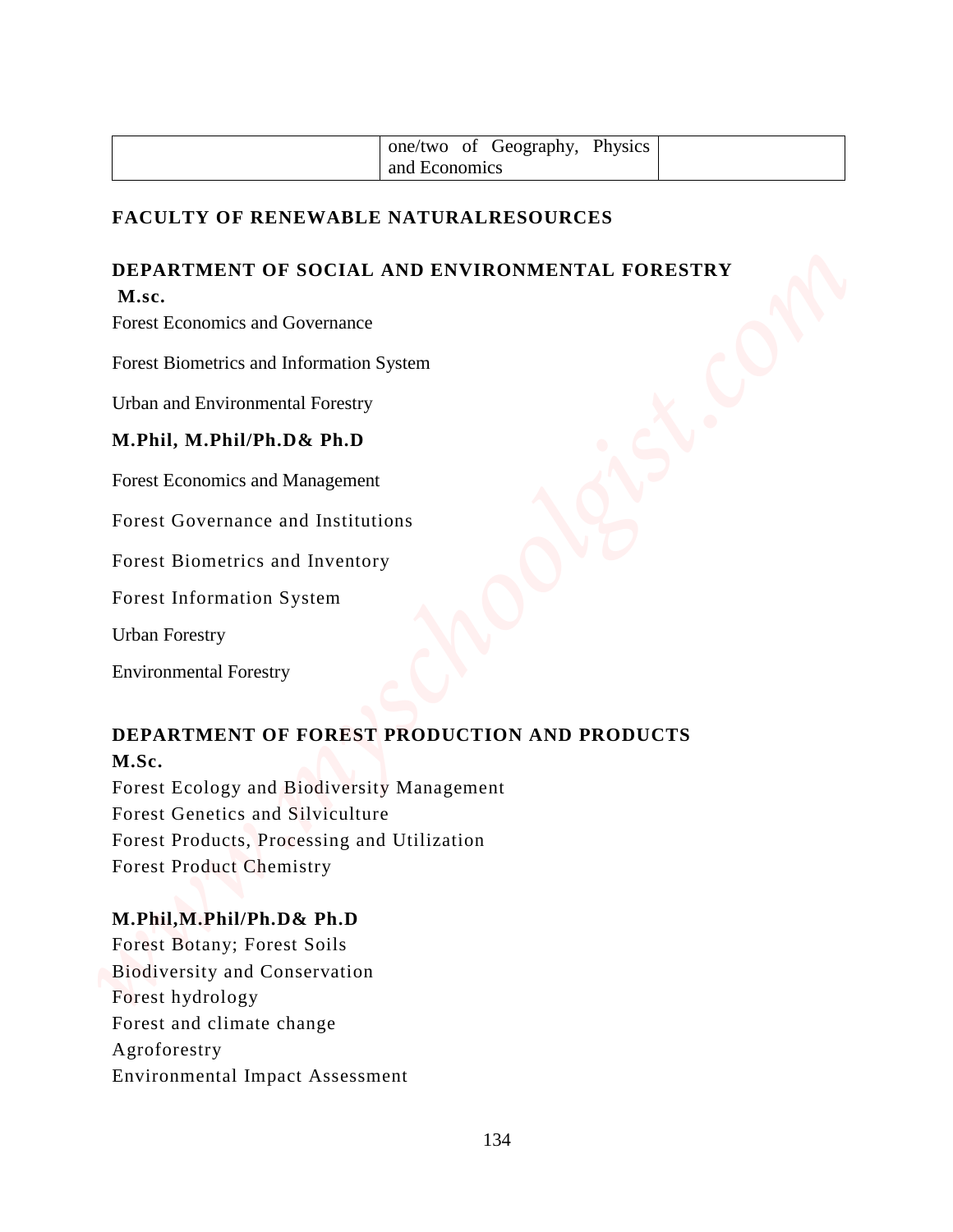Forest taxonomy traditional forest management Phyto and herbal medicine Indigenous knowledge and forest management Forest genetics and tree improvement Tree breeding and domestication Forest pathology and entomology Plant ecophysiology Forest product preservation Wood anatomy and properties Biomass and renewable energy utilisation Non-timber forest product utilization Forest Operations, Forest ergonomics Forest survey Primary wood industries and products Forest product engineering Pulp and Paper production Forey taxonomy raditional forest management<br>
Enligences knowledge and dorest nanagement<br>
Foreign and domestication<br>
The breaking and domestication<br>
The breaking and domestication<br>
Universe production<br>
Plane accepts/voltagy

Bioassay

Phytochemistry

|                          | 5 'O' Level Credits at ONE sitting or 6  |              |
|--------------------------|------------------------------------------|--------------|
| FORESTPRODUCTION AND     | 'O' Level Credits at TWO sittings NOT    |              |
| PRODUCTS.                | including English Language,              | <b>BELOW</b> |
|                          | Biology/Agric Science, Chemistry, SECOND |              |
| SOCIAL AND ENVIRONMENTAL | Mathematics and any one/two of CLASS     |              |
| <b>FORESTRY</b>          | Geography, Physics and Economics         | <b>LOWER</b> |
|                          |                                          |              |

### **DEPARTMENT OF WILDLIFE & ECOTOURISM MANAGEMENT**

**M.Sc.** Wildlife Management Ecotourism Management Biodiversity Management

**M.Phil,M.Phil/Ph.D& Ph.D** Herpetology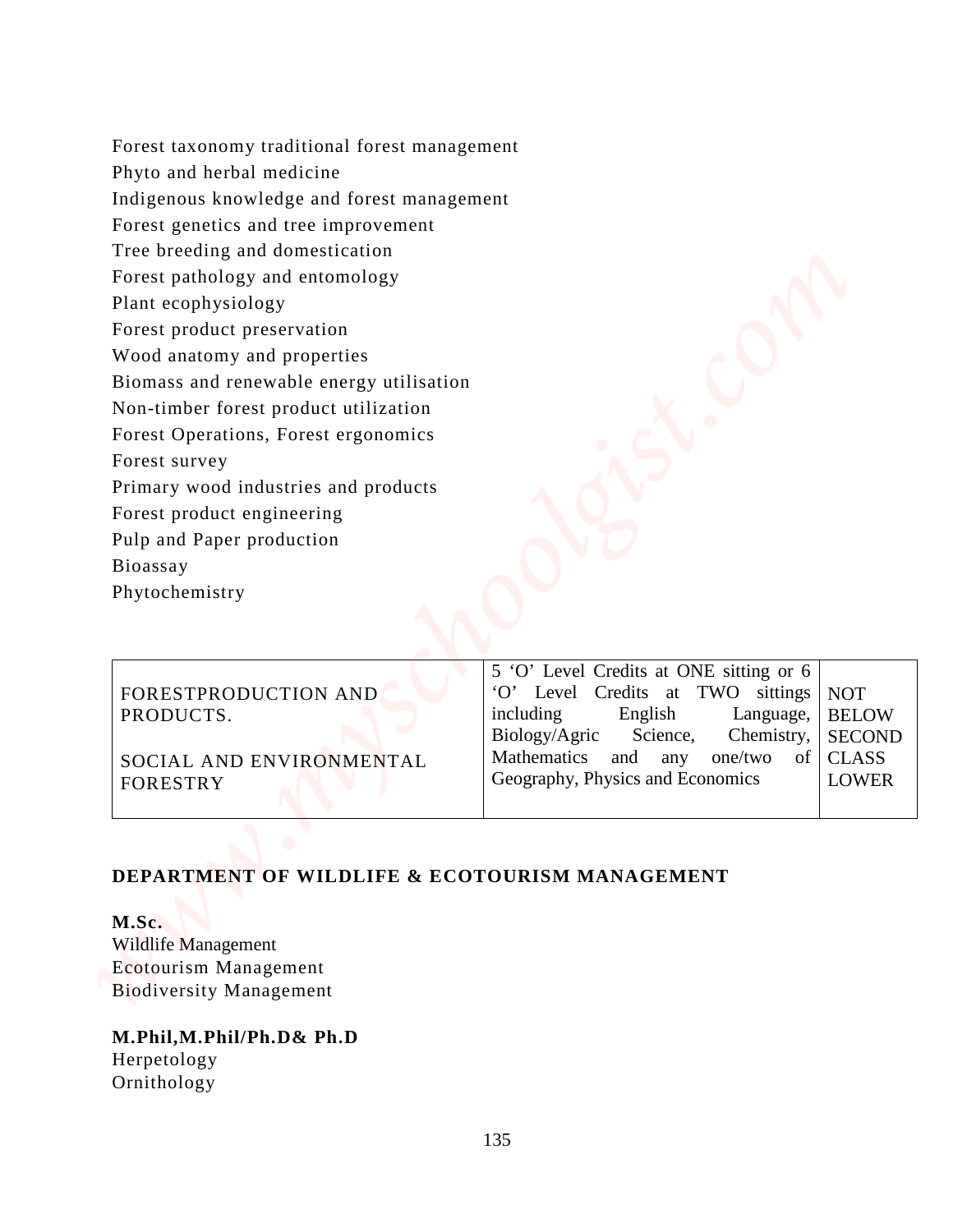|  |  | Protected Area Management |
|--|--|---------------------------|
|--|--|---------------------------|

- Wildlife Utilization
- Wildlife Genetics
- Animal Ethology
- Wildlife Physiology

| Protected Area Management                                               |                                                                                                                                                                                                                                                                           |
|-------------------------------------------------------------------------|---------------------------------------------------------------------------------------------------------------------------------------------------------------------------------------------------------------------------------------------------------------------------|
| <b>Environmental Impact Study</b>                                       |                                                                                                                                                                                                                                                                           |
| Wildlife Extension Programme                                            |                                                                                                                                                                                                                                                                           |
| Wildlife Utilization                                                    |                                                                                                                                                                                                                                                                           |
| <b>Wildlife Genetics</b>                                                |                                                                                                                                                                                                                                                                           |
| Animal Ethology                                                         |                                                                                                                                                                                                                                                                           |
| Wildlife Physiology                                                     |                                                                                                                                                                                                                                                                           |
| <b>Ecology Management</b>                                               |                                                                                                                                                                                                                                                                           |
| Tourism Management                                                      |                                                                                                                                                                                                                                                                           |
| Hotel and Catering Management                                           |                                                                                                                                                                                                                                                                           |
|                                                                         | Transport and Logistics Management (Air and Sea Port Management)                                                                                                                                                                                                          |
| Ecotourism Legislation and policy                                       |                                                                                                                                                                                                                                                                           |
| <b>Ecotourism Extension</b>                                             |                                                                                                                                                                                                                                                                           |
| <b>Ecotourism Economics</b>                                             |                                                                                                                                                                                                                                                                           |
|                                                                         | Fisheries Recreation (Sport Fishing and Others)                                                                                                                                                                                                                           |
| Aqua-Tourism                                                            |                                                                                                                                                                                                                                                                           |
| Ecosystem Management                                                    |                                                                                                                                                                                                                                                                           |
| <b>Biodiversity Economy</b>                                             |                                                                                                                                                                                                                                                                           |
| Legislation and Policy Management                                       |                                                                                                                                                                                                                                                                           |
| Biodiversity Utilization and Management                                 |                                                                                                                                                                                                                                                                           |
| <b>Biodiversity Extension Programme</b>                                 |                                                                                                                                                                                                                                                                           |
| <b>Biodiversity Conservation</b>                                        |                                                                                                                                                                                                                                                                           |
| <b>AND</b><br><b>WILDLIFE</b><br><b>ECOTOURISM</b><br><b>MANAGEMENT</b> | 5 'O' Level Credits at ONE sitting or 6<br>'O' Level Credits at TWO sittings<br>NOT BELOW SECOND<br>including<br>English<br>Language,<br><b>CLASS LOWER</b><br>Biology/Agric Science,<br>Chemistry,<br>Mathematics and any one/two of<br>Geography, Physics and Economics |

### **DEPARTMENT OF AQUACULTURE AND FISHERIES MANAGEMENT**

### **M.Sc.**

### **M.Phil,M.Phil/Ph.D& Ph.D**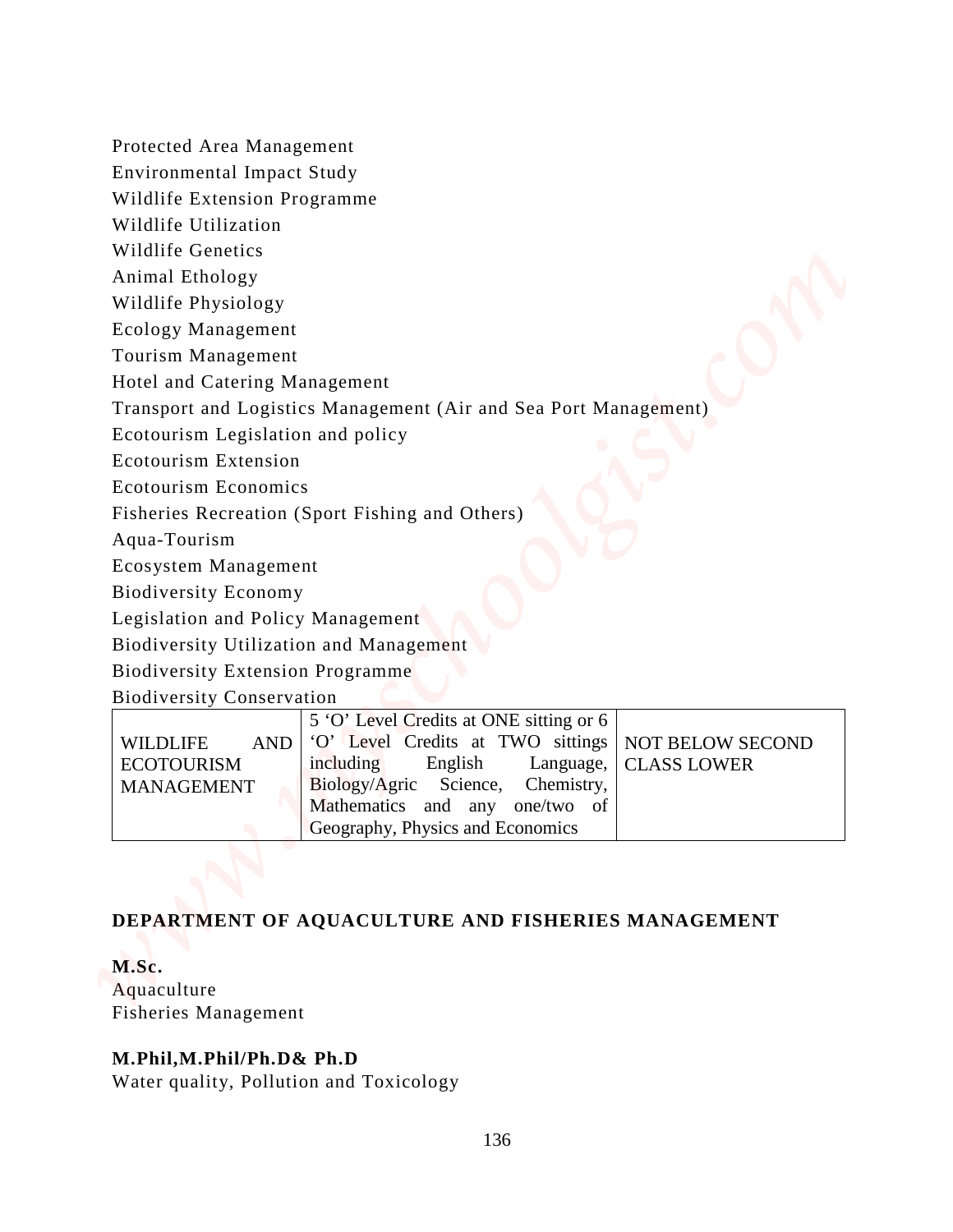| <b>Fish Nutrition</b>                                                                                                                                                                                                                                                                                           |                                                                           |                    |
|-----------------------------------------------------------------------------------------------------------------------------------------------------------------------------------------------------------------------------------------------------------------------------------------------------------------|---------------------------------------------------------------------------|--------------------|
| Fish Biotechnology and Genetics                                                                                                                                                                                                                                                                                 |                                                                           |                    |
| Fish Hatchery Management                                                                                                                                                                                                                                                                                        |                                                                           |                    |
| Aquaculture Engineering                                                                                                                                                                                                                                                                                         |                                                                           |                    |
| Culture Systems                                                                                                                                                                                                                                                                                                 |                                                                           |                    |
|                                                                                                                                                                                                                                                                                                                 | Fish Post Harvest Technology and Food Safety                              |                    |
| Fish Marketing and Product Development<br>Fisheries Ecology                                                                                                                                                                                                                                                     |                                                                           |                    |
| Fisheries Economics and Extension                                                                                                                                                                                                                                                                               |                                                                           |                    |
| Fisheries Policy, Planning and Development                                                                                                                                                                                                                                                                      |                                                                           |                    |
| Gear Technology                                                                                                                                                                                                                                                                                                 |                                                                           |                    |
|                                                                                                                                                                                                                                                                                                                 | Oceanography and Deep Sea Fisheries Management                            |                    |
| Fish Biology                                                                                                                                                                                                                                                                                                    |                                                                           |                    |
| Fish Biodiversity Management<br>Wetland Fisheries Resources Management                                                                                                                                                                                                                                          |                                                                           |                    |
| <b>Fisheries Recreation</b>                                                                                                                                                                                                                                                                                     |                                                                           |                    |
|                                                                                                                                                                                                                                                                                                                 |                                                                           |                    |
| <b>AQUACULTURE</b>                                                                                                                                                                                                                                                                                              | 5 'O' Level Credits at ONE sitting or 6                                   | NOT BELOW SECOND   |
| <b>FISHERIES</b><br><b>AND</b>                                                                                                                                                                                                                                                                                  | 'O' Level Credits at TWO sittings                                         | <b>CLASS LOWER</b> |
| <b>MANAGEMENT</b>                                                                                                                                                                                                                                                                                               | including<br>English<br>Language,                                         |                    |
|                                                                                                                                                                                                                                                                                                                 | Biology/Agric<br>Science,<br>Chemistry,<br>Mathematics and any one/two of |                    |
|                                                                                                                                                                                                                                                                                                                 | Geography, Physics and Economics                                          |                    |
|                                                                                                                                                                                                                                                                                                                 |                                                                           |                    |
|                                                                                                                                                                                                                                                                                                                 |                                                                           |                    |
| <b>FACULTY OF THE SOCIAL SCIENCES</b><br><b>SOCIOLOGY</b>                                                                                                                                                                                                                                                       |                                                                           |                    |
|                                                                                                                                                                                                                                                                                                                 |                                                                           |                    |
|                                                                                                                                                                                                                                                                                                                 |                                                                           |                    |
|                                                                                                                                                                                                                                                                                                                 |                                                                           |                    |
|                                                                                                                                                                                                                                                                                                                 |                                                                           |                    |
|                                                                                                                                                                                                                                                                                                                 |                                                                           |                    |
|                                                                                                                                                                                                                                                                                                                 |                                                                           |                    |
|                                                                                                                                                                                                                                                                                                                 | <b>Employment Relations and Human Resources Management</b>                |                    |
|                                                                                                                                                                                                                                                                                                                 |                                                                           |                    |
|                                                                                                                                                                                                                                                                                                                 |                                                                           |                    |
|                                                                                                                                                                                                                                                                                                                 |                                                                           |                    |
| M.Sc.<br>Demographical and Population Studies<br>Criminology and Penology<br><b>Medical Sociology</b><br>Sociology of Development<br><b>Industrial Sociology</b><br>M.Phil, M.Phil/Ph.d, Ph.D<br>Social Policy<br>Social Anthropology<br>Demographical and Population Studies<br>Sociology of Industry and Work |                                                                           |                    |

| AQUACULTURE | 5 'O' Level Credits at ONE sitting or 6   NOT BELOW SECOND      |
|-------------|-----------------------------------------------------------------|
|             | AND FISHERIES   'O' Level Credits at TWO sittings   CLASS LOWER |
| MANAGEMENT  | including English Language,                                     |
|             | Biology/Agric Science, Chemistry,                               |
|             | Mathematics and any one/two of                                  |
|             | Geography, Physics and Economics                                |

# **FACULTY OF THE SOCIAL SCIENCES SOCIOLOGY**

#### **M.Sc.**

### **M.Phil,M.Phil/Ph.d,Ph.D**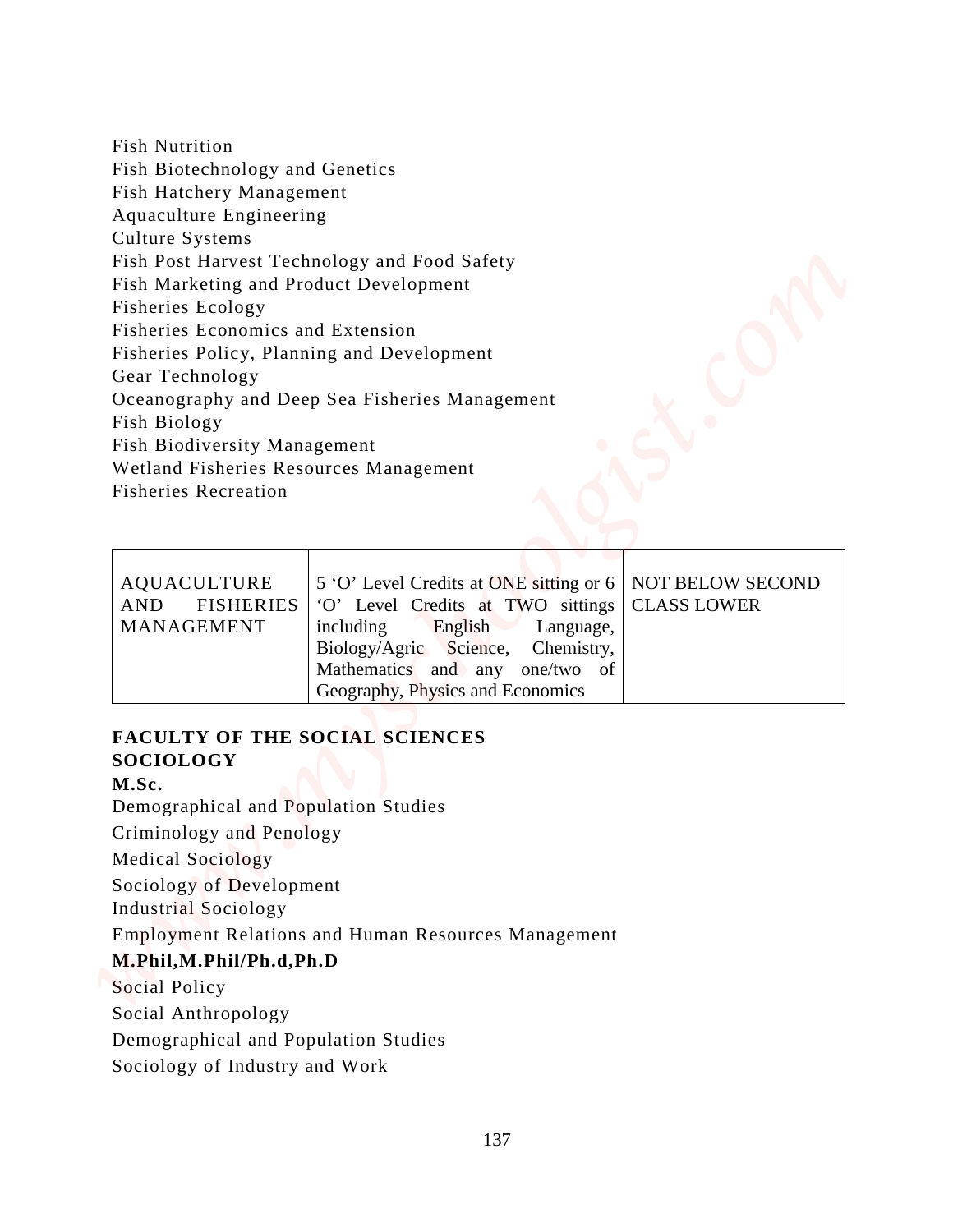Political Sociology Deviant behaviour and Social Problems Criminology and Penology Medical Sociology Social Stratification and Mobility Industrial and Labour Relations Social Administration Industrial Sociology Political Sociology Rural Sociology Urban Sociology Sociology of Development Employment Relations and Human Resources Management 5 'O' Level Credits at ONE sitting NOT BELOW SECOND CLASS Pointiesal Societiony<br>
Deviate Studies (and Social Problems<br>
Criminology and Proviling<br>
Medial Studies<br>
Meantal Animitations and Mebritiy<br>
Industrial Animitations<br>
Industrial Societiony<br>
Development Relations and Human Rec

|           | 5 O Level Credits at ONE sitting   NOT BELOW SECOND CLASS |  |
|-----------|-----------------------------------------------------------|--|
| SOCIOLOGY | or 6 'O' Level Credits at TWO LOWER                       |  |
|           | sittings in English and other                             |  |
|           | subjects from Arts, Social                                |  |
|           | Sciences or Science.                                      |  |
|           |                                                           |  |

### **POLITICAL SCIENCE M.sc**

Public Administration and Public Policy Comparative Politics International Relations Political Theory

#### **Ph.D**

Public Administration Comparative Politics International Relations Political Theory Political Economy Political Sociology Political Communication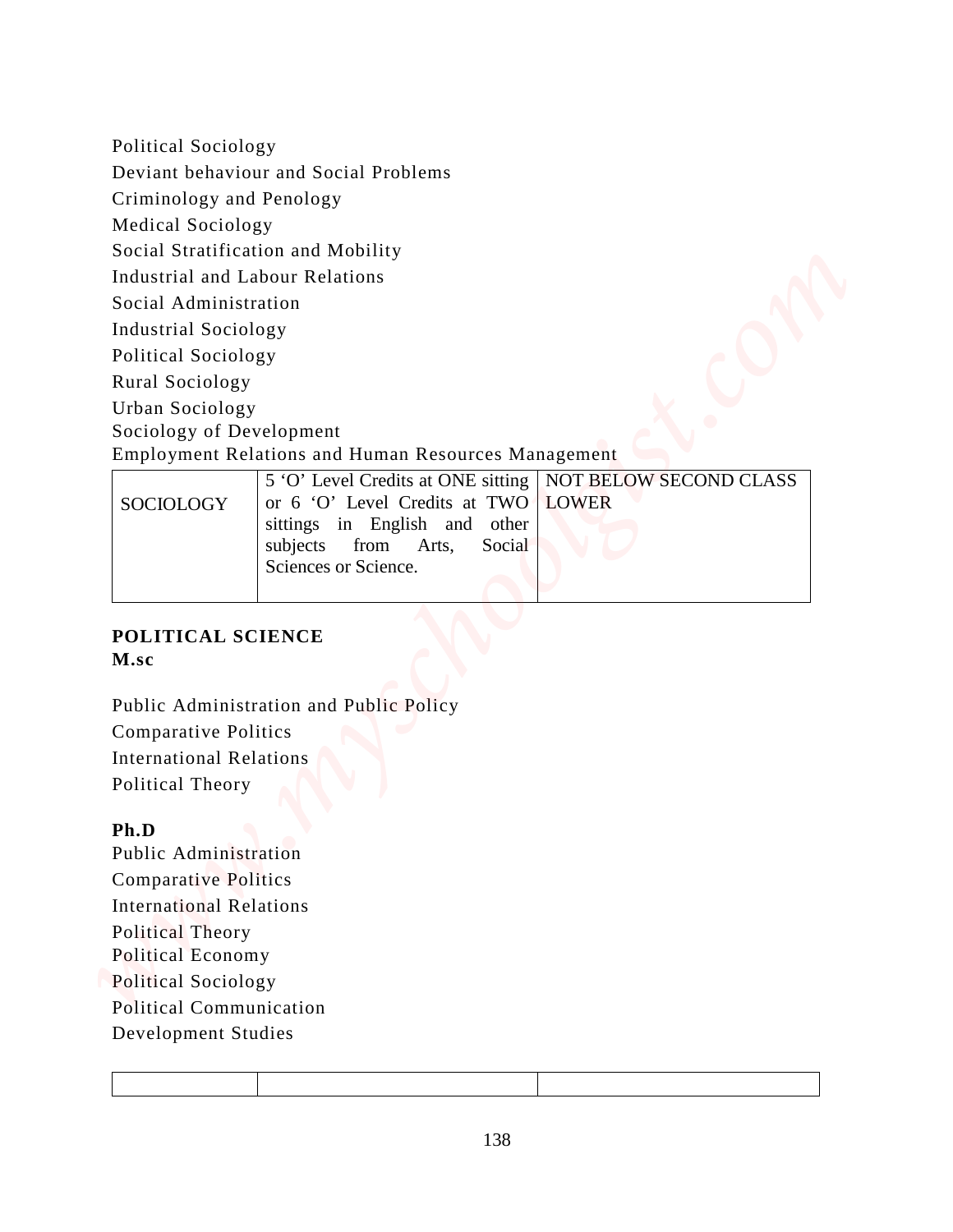| <b>POLITICAL</b>                         | 5 'O' Level Credits at ONE sitting                                                                                                |              | NOT BELOW SECOND CLASS                                  |
|------------------------------------------|-----------------------------------------------------------------------------------------------------------------------------------|--------------|---------------------------------------------------------|
| <b>SCIENCE</b>                           | or 6 'O' Level Credits at TWO<br>sittings<br>including<br>English,<br>Government or History,<br>and<br>three/four other subjects. | <b>UPPER</b> |                                                         |
| <b>GEOGRAPHY</b>                         |                                                                                                                                   |              |                                                         |
|                                          | M.Sc. Water Resource Management                                                                                                   |              |                                                         |
| M.Sc. Geography,                         |                                                                                                                                   |              |                                                         |
|                                          | M.Phil Geography, M.Phil/Ph.D Geography, Ph.D Geography<br>M.Sc. Geo-Information Science                                          |              |                                                         |
|                                          | M.Phil Geo-information Science, M.Phil/Ph.D Geo-Information Science                                                               |              |                                                         |
| Ph.D Geo-information Science             |                                                                                                                                   |              |                                                         |
|                                          | 5 'O' Level Credits at ONE sitting or 6 'O'                                                                                       |              |                                                         |
| <b>GEOGRAPHY</b>                         | Level Credits at TWO sittings in English<br>Language, Geography and any othersubject<br>from Arts or Social Science.              |              | <b>NOT BELOW</b><br><b>SECOND CLASS</b><br><b>LOWER</b> |
|                                          |                                                                                                                                   |              |                                                         |
| <b>PSYCHOLOGY</b><br>Clinical Psychology | M.Sc,M.Phil,M.Phil/Ph.d,Ph.D<br>Industrial & Organisational Psychology<br>Personality and Social Psychology                       |              |                                                         |
| Developmental Psychology                 |                                                                                                                                   |              |                                                         |

#### **GEOGRAPHY**

|                  | 5 'O' Level Credits at ONE sitting or 6 'O'.             |              |
|------------------|----------------------------------------------------------|--------------|
| <b>GEOGRAPHY</b> | Level Credits at TWO sittings in English   NOT BELOW     |              |
|                  | Language, Geography and any other subject   SECOND CLASS |              |
|                  | from Arts or Social Science.                             | <b>LOWER</b> |

### **PSYCHOLOGY M.Sc,M.Phil,M.Phil/Ph.d,Ph.D**

| PSYCHOLOGY 5 'O' Level Credits at ONE sitting or 6 'O'   NOT BELOW |  |
|--------------------------------------------------------------------|--|
| Level Credits at TWO sittings in English, SECOND CLASS             |  |
| Mathematics, and any other 2/3 Social LOWER                        |  |
| Sciences or Science subjects.                                      |  |

### **FACULTY OF ECONOMICS AND MANAGEMENT SCIENCES**

### **DEPARTMENT OF ECONOMICS**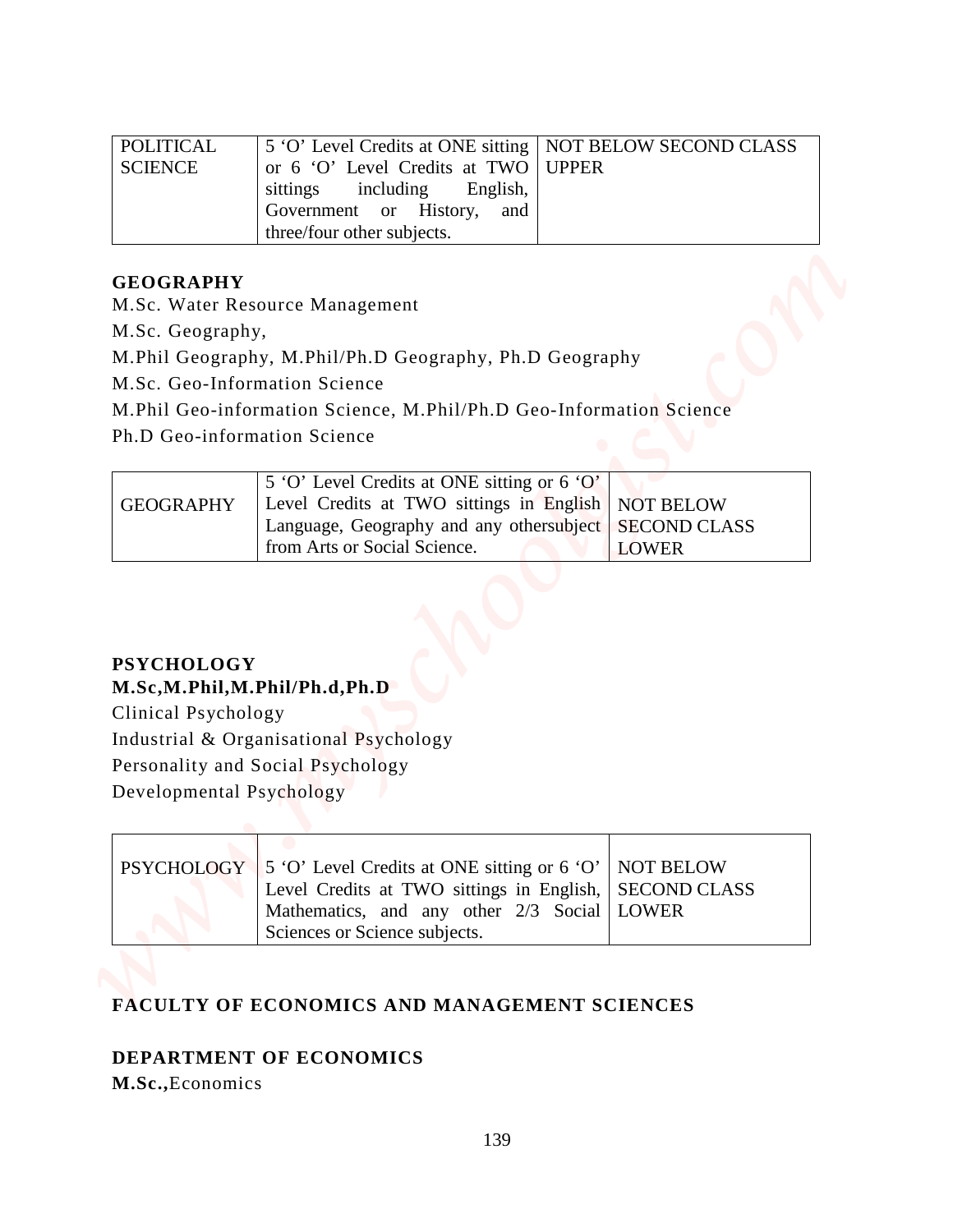#### **M.Phil,M.Phil/Ph.d,Ph.D**

- Public Sector Economics
- Accounting and Finance
- Monetary Economic
- International Economics
- Development Economics
- Economic Planning
- Petroleum and Energy Economics
- Mathematical Economics
- Econometrics
- Health Economics
- Economics of Education
- Transportation Economics
- Urban and Regional Economics
- Political Economy
- Economic History

|                  | 5 'O' Level Credits at ONE sitting                     |
|------------------|--------------------------------------------------------|
| <b>ECONOMICS</b> | or 6 'O' Level Credits at TWO   NOT BELOW SECOND CLASS |
|                  | sittings including English UPPER                       |
|                  | Language, Mathematics,                                 |
|                  | Economics, and any other                               |
|                  | two/three of Arts, Social Sciences                     |
|                  | or Science subjects.                                   |

### **DEPARTMENT OF BANKING AND FINANCE**

### **M.Sc**. Banking and Finance

| M.Phil, M.Phil/Ph.d, Ph.D       |                                                   |                                                                                                     |
|---------------------------------|---------------------------------------------------|-----------------------------------------------------------------------------------------------------|
| Economic Theory                 |                                                   |                                                                                                     |
| <b>Public Sector Economics</b>  |                                                   |                                                                                                     |
| Accounting and Finance          |                                                   |                                                                                                     |
| Monetary Economic               |                                                   |                                                                                                     |
| <b>International Economics</b>  |                                                   |                                                                                                     |
| Development Economics           |                                                   |                                                                                                     |
| <b>Economic Planning</b>        |                                                   |                                                                                                     |
| Petroleum and Energy Economics  |                                                   |                                                                                                     |
| <b>Mathematical Economics</b>   |                                                   |                                                                                                     |
| Econometrics                    |                                                   |                                                                                                     |
| <b>Health Economics</b>         |                                                   |                                                                                                     |
| <b>Economics of Education</b>   |                                                   |                                                                                                     |
| <b>Transportation Economics</b> |                                                   |                                                                                                     |
| Urban and Regional Economics    |                                                   |                                                                                                     |
| Political Economy               |                                                   |                                                                                                     |
| Economic History                |                                                   |                                                                                                     |
|                                 | 5 'O' Level Credits at ONE sitting                |                                                                                                     |
| <b>ECONOMICS</b>                | or 6 'O' Level Credits at TWO<br>including        | NOT BELOW SECOND CLASS<br><b>UPPER</b>                                                              |
|                                 | English<br>sittings<br>Mathematics,<br>Language,  |                                                                                                     |
|                                 | Economics,<br>and<br>any                          | other                                                                                               |
|                                 | two/three of Arts, Social Sciences                |                                                                                                     |
|                                 | or Science subjects.                              |                                                                                                     |
|                                 |                                                   |                                                                                                     |
|                                 | DEPARTMENT OF BANKING AND FINANCE                 |                                                                                                     |
|                                 |                                                   |                                                                                                     |
| M.Sc. Banking and Finance       |                                                   |                                                                                                     |
|                                 | 5 'O' Level Credits at ONE                        | $(a)$ The Programme                                                                                 |
| <b>Banking and Finance</b>      | sitting or 6 'O' Level<br>Credits at TWO sittings | This is a four semester full-time programme. The<br>programme consists of taught courses leading to |
|                                 | including<br>English                              | the academic degree of Master of Science in                                                         |
|                                 | Language,<br>Mathematics,                         | Banking and Finance. The programme is designed                                                      |
|                                 | Economics, and any other                          | to meet the needs of graduates with strong                                                          |
|                                 | two or Three subjects.                            | motivation for academic career in the discipline.                                                   |
|                                 |                                                   | (b)Admission Requirements:                                                                          |
|                                 |                                                   | All candidates must satisfy University of Ibadan                                                    |
|                                 |                                                   | matriculation requirements of five 'O' Level credit                                                 |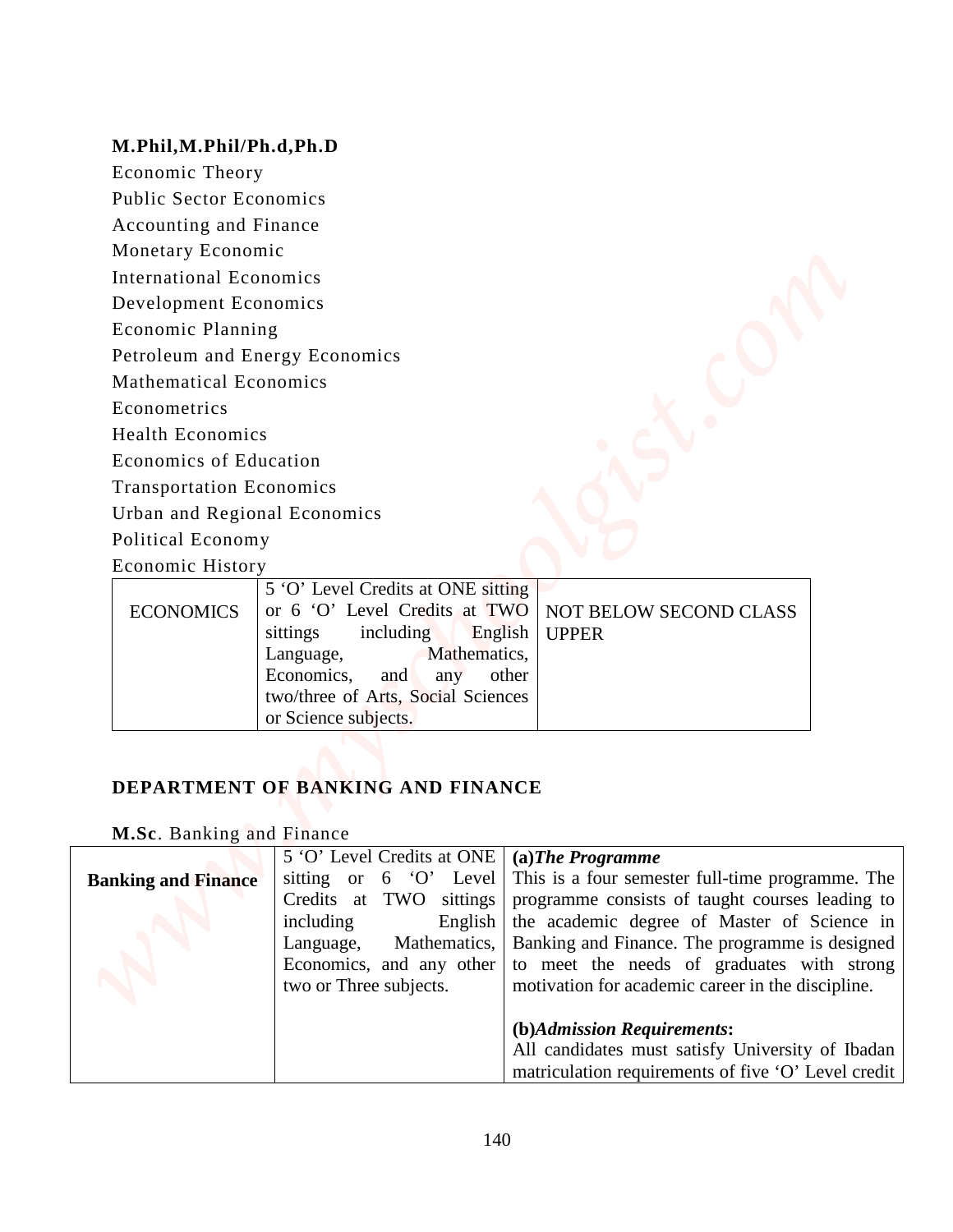| passes including English Language, Mathematics<br>and Economics, at one sitting or six 'O' Level<br>credit passes including English Language,<br>Mathematics and Economics, at two sittings.                                              |
|-------------------------------------------------------------------------------------------------------------------------------------------------------------------------------------------------------------------------------------------|
| Minimum entry requirement is the equivalent of a<br>Second Class Honours Lower division in Banking,<br>Finance, Accountancy, Economics, Mathematics,<br>Business Administration, Banking and Finance<br>and/or other related disciplines. |
| Candidates will be required to take special<br>University of Ibadan test of English proficiency as<br>well as admission test and/or interview conducted<br>by the Department.                                                             |

# **DEPARTMENT OF MARKETING AND CONSUMER STUDIES**

|                                   |                                                                | passes including English Language, Mathematics                                                                                                                                                                                                                                                                                                                                                                                                                                                                                                                           |
|-----------------------------------|----------------------------------------------------------------|--------------------------------------------------------------------------------------------------------------------------------------------------------------------------------------------------------------------------------------------------------------------------------------------------------------------------------------------------------------------------------------------------------------------------------------------------------------------------------------------------------------------------------------------------------------------------|
|                                   |                                                                | and Economics, at one sitting or six 'O' Level<br>credit passes including English Language,<br>Mathematics and Economics, at two sittings.                                                                                                                                                                                                                                                                                                                                                                                                                               |
|                                   |                                                                | Minimum entry requirement is the equivalent of a<br>Second Class Honours Lower division in Banking,<br>Finance, Accountancy, Economics, Mathematics,<br>Business Administration, Banking and Finance<br>and/or other related disciplines.                                                                                                                                                                                                                                                                                                                                |
|                                   |                                                                | Candidates will be required to take special<br>University of Ibadan test of English proficiency as<br>well as admission test and/or interview conducted<br>by the Department.                                                                                                                                                                                                                                                                                                                                                                                            |
|                                   | M.Sc. Marketing and Consumer Studies<br>5 'O' Level Credits at | DEPARTMENT OF MARKETING AND CONSUMER STUDIES<br><b>Admission Requirements</b>                                                                                                                                                                                                                                                                                                                                                                                                                                                                                            |
| <b>MARKETING</b>                  | ONE sitting or $6'$ O'                                         | Candidates for admission to the programme shall normally be                                                                                                                                                                                                                                                                                                                                                                                                                                                                                                              |
| <b>AND</b>                        | Level Credits at TWO<br>sittings<br>including                  | graduates of the University of Ibadan or of other approved                                                                                                                                                                                                                                                                                                                                                                                                                                                                                                               |
| <b>CONSUMER</b><br><b>STUDIES</b> | English<br>Language,                                           | Universities or holders of equivalent qualifications recognized<br>by Senate of the University of Ibadan.                                                                                                                                                                                                                                                                                                                                                                                                                                                                |
|                                   |                                                                |                                                                                                                                                                                                                                                                                                                                                                                                                                                                                                                                                                          |
|                                   | Mathematics,                                                   |                                                                                                                                                                                                                                                                                                                                                                                                                                                                                                                                                                          |
|                                   | Economics,<br>and<br>any<br>other two<br>Three<br>or           |                                                                                                                                                                                                                                                                                                                                                                                                                                                                                                                                                                          |
|                                   | subjects.                                                      | credit passes at two sittings.                                                                                                                                                                                                                                                                                                                                                                                                                                                                                                                                           |
|                                   |                                                                |                                                                                                                                                                                                                                                                                                                                                                                                                                                                                                                                                                          |
|                                   |                                                                |                                                                                                                                                                                                                                                                                                                                                                                                                                                                                                                                                                          |
|                                   |                                                                | related discipline.                                                                                                                                                                                                                                                                                                                                                                                                                                                                                                                                                      |
|                                   |                                                                |                                                                                                                                                                                                                                                                                                                                                                                                                                                                                                                                                                          |
|                                   |                                                                | Marketing,<br>Economics<br>and/or<br>other                                                                                                                                                                                                                                                                                                                                                                                                                                                                                                                               |
|                                   |                                                                | All candidates must satisfy University of Ibadan matriculation<br>requirements of five 'O' Level credit passes including<br>Economics, English and Mathematics at one sitting or six<br>Minimum entry requirement is the equivalent of a Second<br>Class Honours Upper dvision in Marketing, Economics<br>and/or other Business Management/Administration and<br>Candidates with a Second Class Honours Lower division in<br><b>Business</b><br>Management/Administration and related discipline may be<br>offered admission provided they possess any of the following. |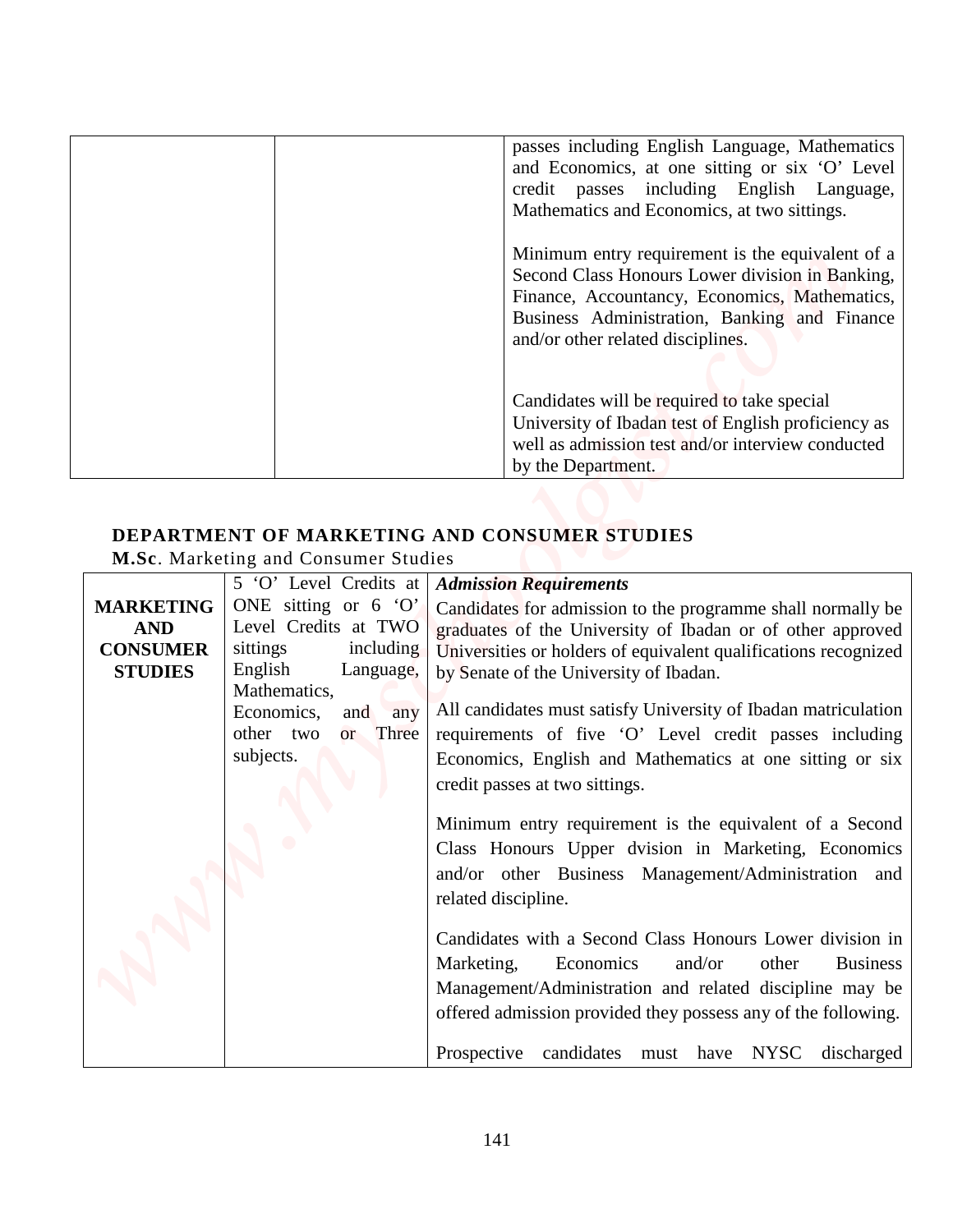|  | certificate (for Nigerian graduates only) |
|--|-------------------------------------------|
|--|-------------------------------------------|

### **DEPARTMENT OF ACCOUNTING**

|                                              |                                                                                           | certificate (for Nigerian graduates only)                                                                                                                                                                                                                                             |  |  |
|----------------------------------------------|-------------------------------------------------------------------------------------------|---------------------------------------------------------------------------------------------------------------------------------------------------------------------------------------------------------------------------------------------------------------------------------------|--|--|
| DEPARTMENT OF ACCOUNTING<br>M.Sc. Accounting |                                                                                           |                                                                                                                                                                                                                                                                                       |  |  |
|                                              | 5 'O' Level Credits at ONE                                                                | <b>Admission Requirements for M.Sc. Programme</b>                                                                                                                                                                                                                                     |  |  |
| <b>ACCOUNTING</b>                            | sitting or 6 'O' Level Credits at<br>TWO<br>sittings<br>including<br>English<br>Language, | Applicants are hereby invited into the M.Sc. degree<br>programme of the department                                                                                                                                                                                                    |  |  |
|                                              | Mathematics, Economics, and<br>any other two<br>Three<br><b>or</b><br>subjects.           | Candidates for admission shall normally be graduate<br>of the University of Ibadan or of other approved<br>Universities or holders of equivalent qualifications<br>recognized by Senate.                                                                                              |  |  |
|                                              |                                                                                           | Minimum entry requirement shall be a Second Class<br>Honours, Upper Division in Accounting.                                                                                                                                                                                           |  |  |
|                                              |                                                                                           | Candidates with Second Class Honours, Lower<br>Division in Accounting may be considered for<br>admission on the possession of Professional<br>Qualification such as ACA, ACCA, CIMA(UK) or<br>CNA.                                                                                    |  |  |
|                                              |                                                                                           | Candidates with a minimum of Second Class<br>Honours, Lower Division in Economics may be<br>considered for admission on the possession of<br>Professional Qualification such as ACA, ACCA,<br>CIMA(UK) or CNA.                                                                        |  |  |
|                                              |                                                                                           | Candidates with a minimum of Second Class<br>Honours, Upper Division in Business Management,<br>Banking & Finance and Administration-related<br>disciplines may be considered for admission on the<br>possession of Professional Qualification such as<br>ACA, ACCA, CIMA(UK) or CNA. |  |  |

# **FACULTY OF ENVIRONMENTAL DESIGN AND MANAGEMENT DEPARTMENT OF URBAN AND REGIONAL PLANNING M.Sc**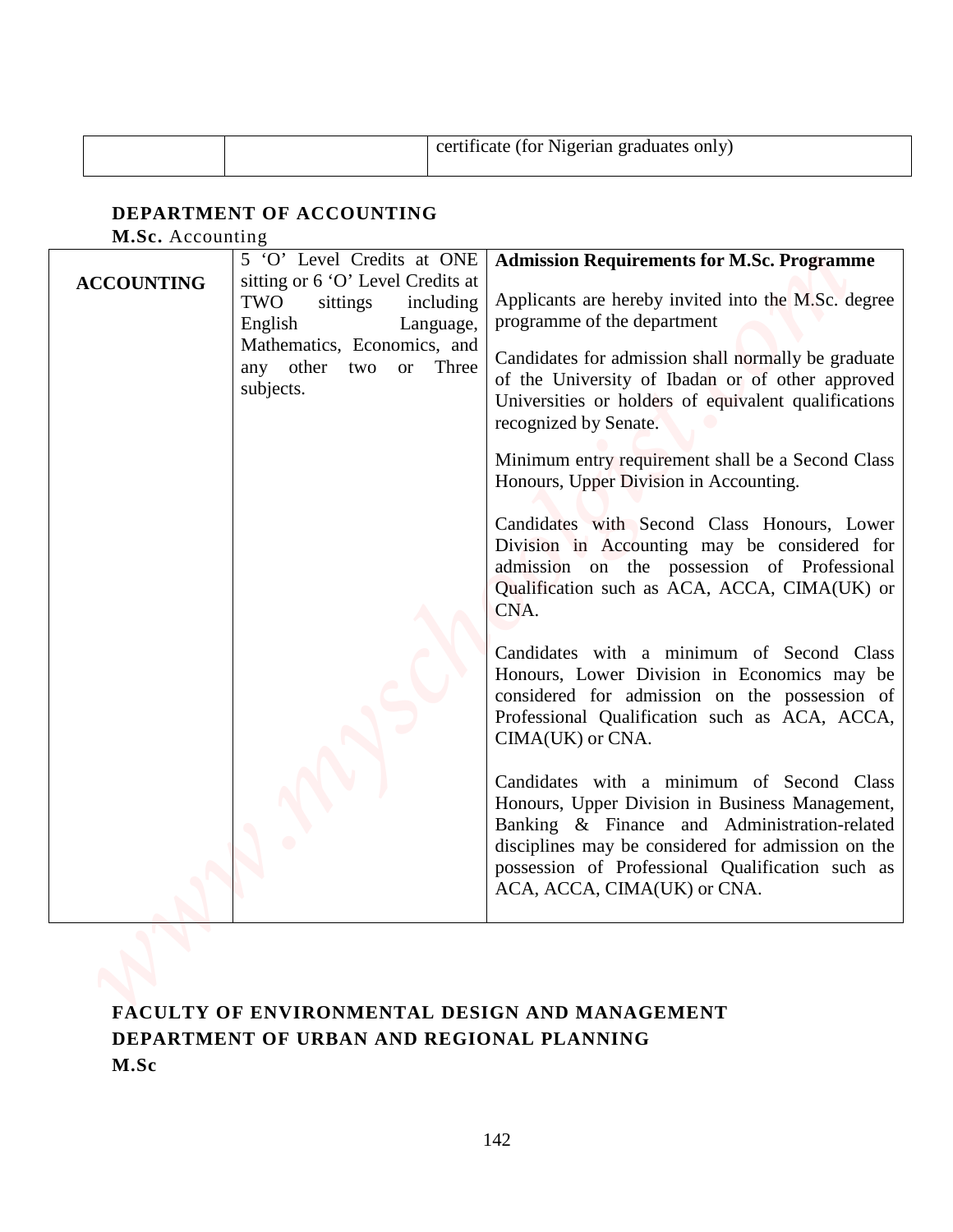| Housing                             |                                                                                                            |
|-------------------------------------|------------------------------------------------------------------------------------------------------------|
| Urban and Regional Planning         |                                                                                                            |
| M.Phil, M.Phil/Ph.D, Ph.D           |                                                                                                            |
| Housing                             |                                                                                                            |
|                                     | Environmental Planning and Management                                                                      |
| <b>Transportation Planning</b>      |                                                                                                            |
| Design                              |                                                                                                            |
| Regional Planning                   |                                                                                                            |
|                                     | 5 'O' Level Credits at ONE sitting or 6 'O'                                                                |
| <b>URBAN AND</b>                    | Level Credits at TWO sittings including<br><b>NOT BELOW</b>                                                |
| <b>REGIONAL</b>                     | English Language, Mathematics and any<br><b>SECOND CLASS</b><br>othersubject from Sciences, Social Science |
| <b>PLANNING</b>                     | <b>LOWER</b><br>or Arts.                                                                                   |
|                                     |                                                                                                            |
| <b>FACULTY OF EDUCATION</b>         |                                                                                                            |
|                                     | EDUCATIONAL MANAGEMENT                                                                                     |
| M.Ed.                               |                                                                                                            |
|                                     | Personnel Administration in Education                                                                      |
|                                     | <b>Educational Systems Administration</b>                                                                  |
| <b>Institutional Administration</b> |                                                                                                            |
| Policy and Planning Education       |                                                                                                            |
|                                     |                                                                                                            |
| <b>Economics of Education</b>       |                                                                                                            |
|                                     |                                                                                                            |
| M.Phil, M.Phil/Ph.D, Ph.D           |                                                                                                            |
|                                     | Personnel Administration in Education                                                                      |
|                                     | <b>Educational Systems Administration</b>                                                                  |
| <b>Institutional Administration</b> |                                                                                                            |
|                                     | <b>Educational Planning and Policy Analysis</b>                                                            |
| <b>Economics of Education</b>       |                                                                                                            |
|                                     | <b>Educational Management Information System (EMIS)</b>                                                    |
|                                     |                                                                                                            |
| <b>EDUCATIONAL</b>                  | Five 'O' Level Credits passes at ONE sitting<br>or six 'O' Level Credit passes at TWO<br><b>NOT BELOW</b>  |

#### **FACULTY OF EDUCATION**

#### **EDUCATIONAL MANAGEMENT M.Ed.**

#### **M.Phil,M.Phil/Ph.D,Ph.D**

| Five 'O' Level Credits passes at ONE sitting                        |  |
|---------------------------------------------------------------------|--|
| EDUCATIONAL $\vert$ or six 'O' Level Credit passes at TWO NOT BELOW |  |
| MANAGEMENT sittings to include English Language, SECOND CLASS       |  |
| Mathematics, Economics and any other LOWER                          |  |
| subjects from Arts, Social Sciences or                              |  |
| Science.                                                            |  |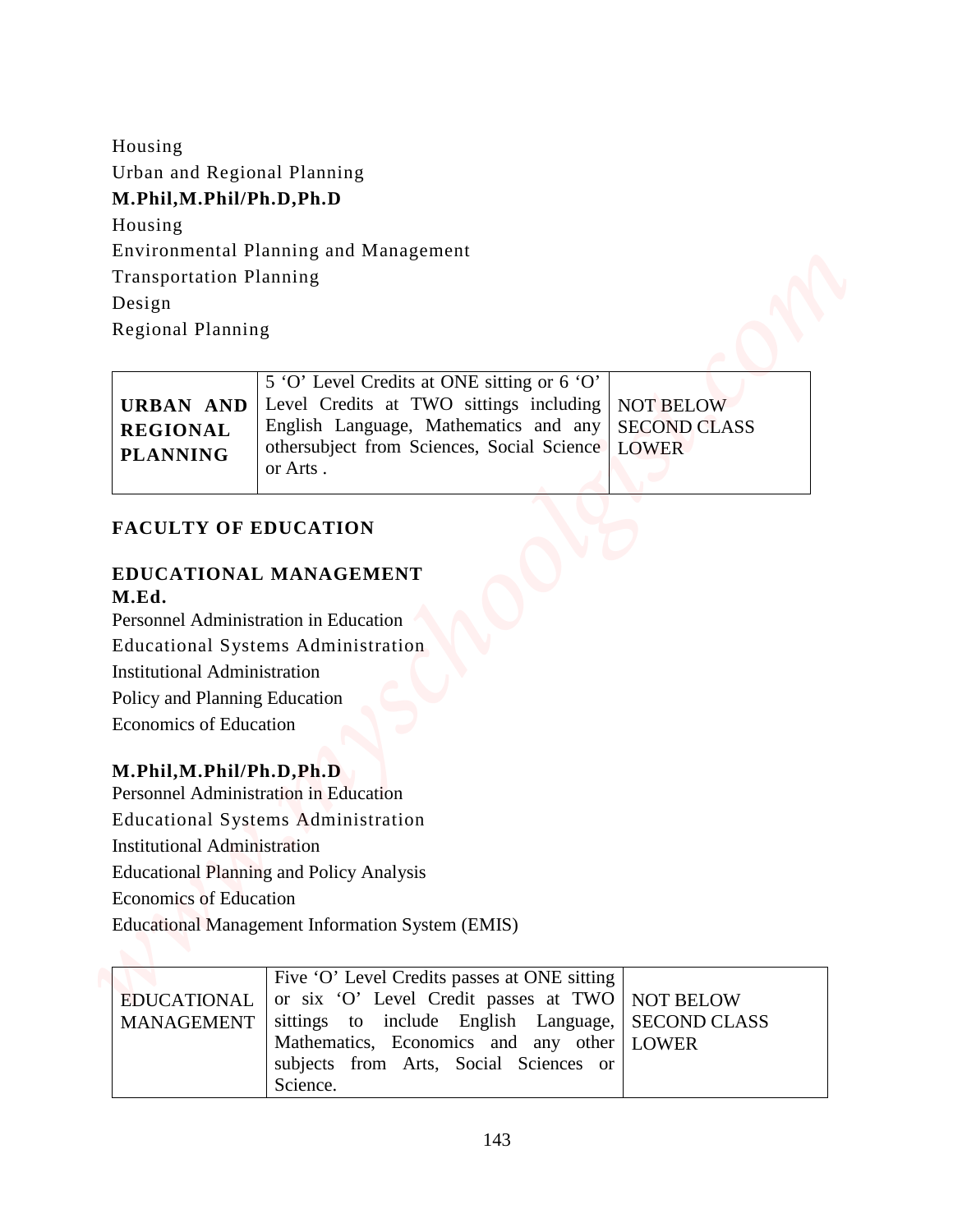# **LIBRARY, ARCHIVAL ANDINFORMATION STUDIES M.L.I.S**

#### **M.Phil,M.Phil/Ph.D,Ph.D**

### **MASTER OF PUBLISHING AND COPYRIGHT STUDIES M.P.C.S**

|                                                              | LIBRARY, ARCHIVAL ANDINFORMATION STUDIES                                                                                         |
|--------------------------------------------------------------|----------------------------------------------------------------------------------------------------------------------------------|
| M.L.I.S                                                      |                                                                                                                                  |
| M.Phil, M.Phil/Ph.D, Ph.D<br>Library and Information Studies |                                                                                                                                  |
|                                                              | Archives, Record and Information Management                                                                                      |
| <b>Health Information Management</b>                         |                                                                                                                                  |
| Publishing and Copyright Studies                             |                                                                                                                                  |
| <b>LIBRARY</b>                                               | Five 'O' level credit passes at ONE<br>sitting or six 'O' level credits passes at<br><b>NOT</b><br><b>BELOW</b><br><b>SECOND</b> |
| <b>STUDIES</b>                                               | TWO<br>sittings to include English<br><b>CLASS LOWER</b>                                                                         |
|                                                              | Language and any other four or five                                                                                              |
|                                                              | relevant subjects from Arts, Social                                                                                              |
|                                                              | Science and Sciences                                                                                                             |
|                                                              |                                                                                                                                  |
|                                                              | <b>MASTER OF PUBLISHING AND COPYRIGHT STUDIES</b>                                                                                |
| M.P.C.S                                                      |                                                                                                                                  |
|                                                              | Five 'O' level credit passes at                                                                                                  |
| <b>MASTER OF PUBLISHING</b>                                  | ONE sitting or six 'O' level $\vert$<br>NOT BELOW SECOND                                                                         |
| <b>AND</b>                                                   | credits passes at TWO sittings to<br><b>COPYRIGHT</b><br><b>CLASS LOWER</b>                                                      |
| <b>STUDIES</b>                                               | include English Language and<br>any other four or five relevant                                                                  |
|                                                              | subjects from Arts,<br>Social                                                                                                    |
|                                                              | Science and Sciences                                                                                                             |
|                                                              |                                                                                                                                  |
| <b>ADULT EDUCATION</b>                                       |                                                                                                                                  |
| M.Ed                                                         |                                                                                                                                  |
|                                                              |                                                                                                                                  |
| <b>Industrial Education</b>                                  |                                                                                                                                  |
| <b>Social Welfare</b>                                        |                                                                                                                                  |
| Sociology of Adult Education                                 |                                                                                                                                  |
| <b>Adult and Literacy Education</b>                          |                                                                                                                                  |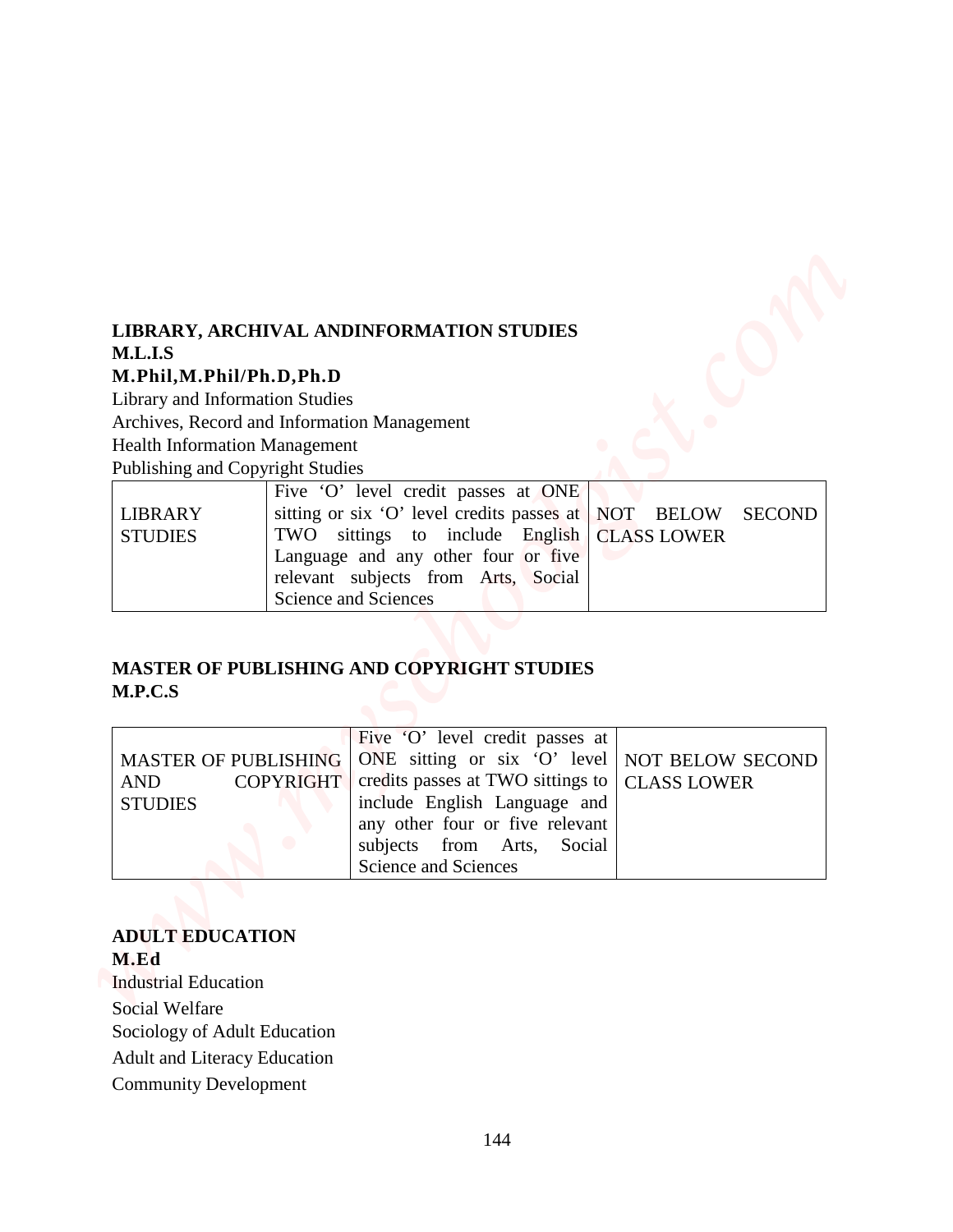| <b>Communication Arts in Adult Education</b>                                                                                                               |                                                                                            |                     |  |
|------------------------------------------------------------------------------------------------------------------------------------------------------------|--------------------------------------------------------------------------------------------|---------------------|--|
| M.Phil, M.Phil/Ph.D, Ph.D<br>History of Adult Education                                                                                                    |                                                                                            |                     |  |
| <b>Comparative Adult Education</b>                                                                                                                         |                                                                                            |                     |  |
| Philosophy of Adult Education                                                                                                                              |                                                                                            |                     |  |
|                                                                                                                                                            | Organisation and Administration of Adult Education                                         |                     |  |
| Psychology of Adult Education                                                                                                                              |                                                                                            |                     |  |
| Principles and Methods of Adult Education                                                                                                                  |                                                                                            |                     |  |
| <b>Curriculum Studies in Adult Education</b>                                                                                                               |                                                                                            |                     |  |
| Literacy                                                                                                                                                   |                                                                                            |                     |  |
| <b>Industrial Education</b>                                                                                                                                |                                                                                            |                     |  |
|                                                                                                                                                            | Principles and Methods of Community Development                                            |                     |  |
| Economics of Adult Education                                                                                                                               |                                                                                            |                     |  |
| Sociology of Adult Education                                                                                                                               |                                                                                            |                     |  |
| Social Welfare                                                                                                                                             | Literacy, Training and Development (M.L.T.D)                                               |                     |  |
|                                                                                                                                                            |                                                                                            |                     |  |
|                                                                                                                                                            |                                                                                            |                     |  |
|                                                                                                                                                            | Five 'O' Level Credits Passes at                                                           |                     |  |
| <b>ADULT EDUCATION</b>                                                                                                                                     | ONE sitting or six 'O' level   NOT BELOW SECOND                                            |                     |  |
|                                                                                                                                                            | credits Passes at TWO sittings                                                             | <b>CLASS LOWER</b>  |  |
|                                                                                                                                                            | including English Language and                                                             |                     |  |
|                                                                                                                                                            | any other subject from Arts,<br>Social Sciences or Science.                                |                     |  |
|                                                                                                                                                            |                                                                                            |                     |  |
|                                                                                                                                                            |                                                                                            |                     |  |
|                                                                                                                                                            |                                                                                            |                     |  |
|                                                                                                                                                            |                                                                                            |                     |  |
|                                                                                                                                                            |                                                                                            |                     |  |
|                                                                                                                                                            |                                                                                            |                     |  |
|                                                                                                                                                            |                                                                                            |                     |  |
|                                                                                                                                                            |                                                                                            |                     |  |
|                                                                                                                                                            |                                                                                            |                     |  |
|                                                                                                                                                            |                                                                                            |                     |  |
| <b>SOCIAL WORK</b><br><b>MSW</b><br><b>Industrial Social Welfare</b><br><b>Social Welfare</b><br><b>Health Social Work</b><br><b>Community Development</b> |                                                                                            |                     |  |
| <b>SOCIAL WORK</b>                                                                                                                                         | Five 'O' Level Credits Passes at ONE<br>sitting or six 'O' level credits Passes at         | <b>NOT BELOW</b>    |  |
|                                                                                                                                                            | TWO sittings including English Language<br>and any other subject from Arts, Social   LOWER | <b>SECOND CLASS</b> |  |

| <b>ADULT EDUCATION</b> | Five 'O' Level Credits Passes at<br>ONE sitting or six 'O' level   NOT BELOW SECOND<br>credits Passes at TWO sittings   CLASS LOWER<br>including English Language and<br>any other subject from Arts,<br>Social Sciences or Science. |  |
|------------------------|--------------------------------------------------------------------------------------------------------------------------------------------------------------------------------------------------------------------------------------|--|

## **SOCIAL WORK MSW**

| <b>SOCIAL WORK</b> | Five 'O' Level Credits Passes at ONE                   |  |
|--------------------|--------------------------------------------------------|--|
|                    | sitting or six 'O' level credits Passes at NOT BELOW   |  |
|                    | TWO sittings including English Language   SECOND CLASS |  |
|                    | and any other subject from Arts, Social   LOWER        |  |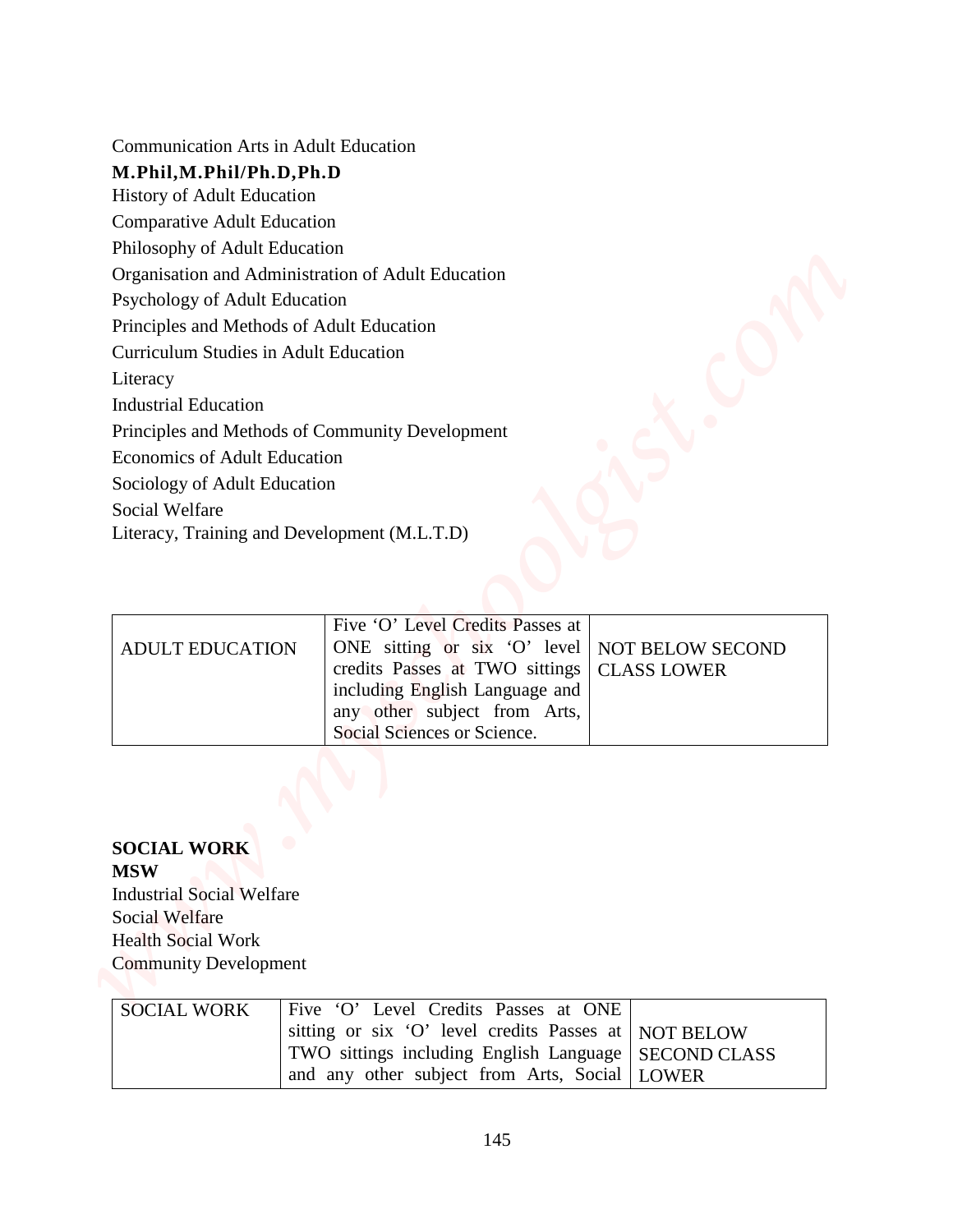| $\sim$<br>Science.<br>or :<br>ciences<br>ЭC. |  |
|----------------------------------------------|--|
|----------------------------------------------|--|

## **HUMAN KINETICS**

### **M.Ed.**

### **M.Phil, M.Phil/Ph.D and Ph.D**

|                                       | Sciences or Science.                                                                     |                                         |
|---------------------------------------|------------------------------------------------------------------------------------------|-----------------------------------------|
|                                       |                                                                                          |                                         |
| <b>HUMAN KINETICS</b>                 |                                                                                          |                                         |
| M.Ed.                                 |                                                                                          |                                         |
|                                       | Organisation and Administration of Human Kinetics Education and Sports                   |                                         |
| <b>Exercise Physiology</b>            |                                                                                          |                                         |
| Sociology and Psychology of Sports    |                                                                                          |                                         |
|                                       |                                                                                          |                                         |
| M.Phil, M.Phil/Ph.D and Ph.D          |                                                                                          |                                         |
|                                       | Organisation and Administration of Human Kinetics Education and Sports                   |                                         |
| Recreation and Leisure Management     |                                                                                          |                                         |
| <b>Biomechanics</b>                   |                                                                                          |                                         |
| Motor Learning                        |                                                                                          |                                         |
| <b>Exercise Physiology</b>            |                                                                                          |                                         |
| Sociology and Psychology of Sports    |                                                                                          |                                         |
|                                       | Note: Candidates for M.Phil, M.Phil/Ph.D and Ph.D programmes shall be interviewed before |                                         |
| recommendation is made.               |                                                                                          |                                         |
|                                       | Five 'O' level credit passes at ONE sitting or                                           |                                         |
| <b>HUMAN</b>                          | six 'O' level credit passes at TWO sittings to $\vert$                                   | <b>NOT BELOW</b>                        |
| <b>KINETICS</b>                       | include English Language, and at least one                                               | SECOND CLASS                            |
|                                       | Science subject or Mathematics.                                                          | <b>LOWER</b>                            |
|                                       |                                                                                          |                                         |
|                                       |                                                                                          |                                         |
|                                       |                                                                                          |                                         |
|                                       |                                                                                          |                                         |
|                                       |                                                                                          |                                         |
| <b>HEALTH EDUCATION</b>               |                                                                                          |                                         |
| M.Ed., M.Phil, M.Phil/Ph.D and Ph.D   |                                                                                          |                                         |
| <b>Health and Safety Education</b>    |                                                                                          |                                         |
|                                       | Curriculum, Instruction and Evaluation in Health Education                               |                                         |
| School and Community Health Education |                                                                                          |                                         |
|                                       |                                                                                          |                                         |
|                                       | Five 'O' level credit passes at ONE                                                      |                                         |
| <b>HEALTH</b><br><b>EDUCATION</b>     | sitting or six 'O' level credit passes at<br>TWO sittings to include English             | <b>NOT BELOW</b><br><b>SECOND CLASS</b> |

## **HEALTH EDUCATION**

### **M.Ed., M.Phil, M.Phil/Ph.D and Ph.D**

|                  | Five 'O' level credit passes at ONE                 |  |
|------------------|-----------------------------------------------------|--|
| <b>HEALTH</b>    | sitting or six 'O' level credit passes at NOT BELOW |  |
| <b>EDUCATION</b> | TWO sittings to include English   SECOND CLASS      |  |
|                  | Language, and at least one Science LOWER            |  |
|                  | subject or Mathematics                              |  |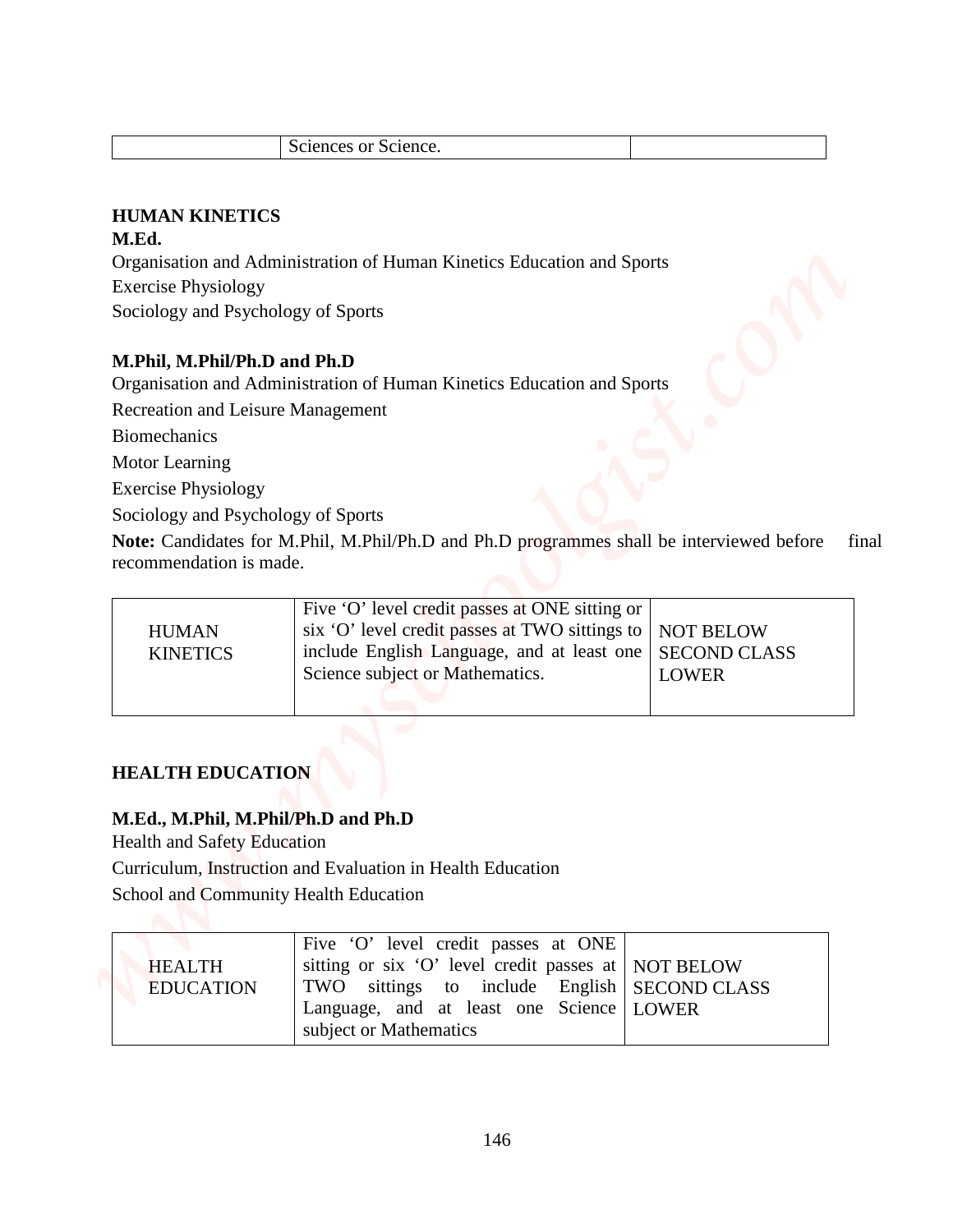### **DEPARTMENT OF COUNSELING AND HUMAN DEVELOPMENT STUDIES M.Ed in Counselling Psychology**

Educational Psychology Counselling Psychology Test and Measurement Developmental Psychology Clinical Psychology Personnel Psychology Educational Psychology and School Counselling Career Counselling Adolescent Psychology and Youth Counselling Assessment and Testing Marriage and Family Life Counselling Remedial and Reformatory Counselling STI/HIV/AIDS Counselling **DEPARTMENT OF COUNSELING AND HUMAN DEVELOPMENT STUDES**<br>
Makinin Compactling Psychology<br>
Hustanional Focyclosing<br>
Tor Granach Mechanical Psychology<br>
Tor Granach Mechanical Psychology<br>
Clarical Psychology<br>
Clarical Hydrodog

#### **M.Phil, M.Phil/Ph.D&Ph.D.**

Educational Psychology Counselling Psychology Test and Measurement Developmental Psychology Clinical Psychology Personnel Psychology Educational Psychology and School Counselling Career Counselling Adolescent Psychology and Youth Counselling Assessment and Testing Marriage and Family Life Counselling Remedial and Reformatory Counselling STI/HIV/AIDS Counselling

|                | Five 'O' level credits passes at ONE sitting                          |  |
|----------------|-----------------------------------------------------------------------|--|
|                | <b>DEPARTMENT</b> OF or six 'O' level credits passes at TWO NOT BELOW |  |
|                | COUNSELING AND sittings to include English Language, and SECOND CLASS |  |
| <b>HUMAN</b>   | any other subjects from Arts, Social Sciences   LOWER                 |  |
| DEVELOPMENT    | or Sciences.                                                          |  |
| <b>STUDIES</b> |                                                                       |  |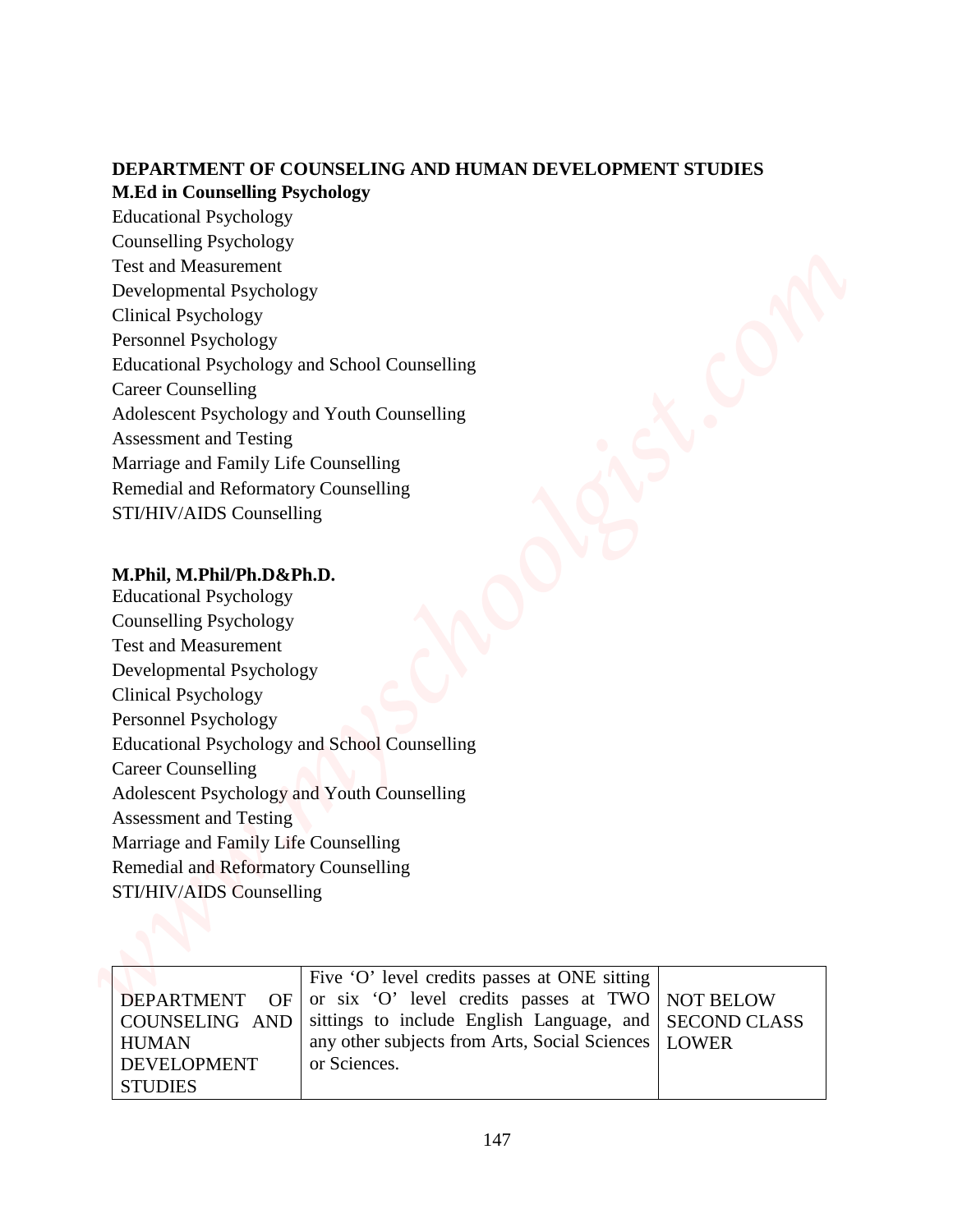#### **SPECIAL EDUCATION**

## **M.Ed., M.Phil, M.Phil/Ph.D&Ph.D.**

| <b>SPECIAL EDUCATION</b>            |                                                                                                |                                         |
|-------------------------------------|------------------------------------------------------------------------------------------------|-----------------------------------------|
|                                     | M.Ed., M.Phil, M.Phil/Ph.D&Ph.D.                                                               |                                         |
| Speech Pathology and Audiology      | Education of Gifted and Talented Children                                                      |                                         |
| <b>Learning Disabilities</b>        |                                                                                                |                                         |
| <b>Education of the Deaf</b>        |                                                                                                |                                         |
| Education of the Visual handicapped |                                                                                                |                                         |
| <b>Mental Retardation</b>           |                                                                                                |                                         |
|                                     |                                                                                                |                                         |
|                                     | Five 'O' level credit passes at ONE sitting or                                                 |                                         |
| <b>SPECIAL</b><br><b>EDUCATION</b>  | six 'O' level credits passes at TWO sittings to<br>include English Language and any other four | <b>NOT BELOW</b><br><b>SECOND CLASS</b> |
|                                     | or five relevant subjects from Arts, Social                                                    | <b>LOWER</b>                            |
|                                     | Science and Sciences.                                                                          |                                         |
|                                     | <b>Candidate for Audiology:</b><br>must have<br>ENGLISH &BIOLOGY IN<br><b>O'LEVEL</b>          |                                         |
|                                     | andbackground in area of audiology/Speech                                                      |                                         |
|                                     | pathology with practical competence in                                                         |                                         |
|                                     | managing hearing loss, ENT, Nursing,                                                           |                                         |
|                                     | Physics, Electrical Electronics Engineering<br>and Biomedical Science.                         |                                         |
|                                     | Speech Pathology: must haveENGLISH                                                             |                                         |
|                                     | <b>&amp;BIOLOGY IN O'LEVEL</b> and background                                                  |                                         |
|                                     | in Speech Pathology/Audiology ,Physiology,                                                     |                                         |
|                                     | Linguistics, English, Psychology,<br>and<br>communication and Language Arts                    |                                         |
|                                     |                                                                                                |                                         |

## **DEPARTMENT OF ARTS AND SOCIAL SCIENCES EDUCATION**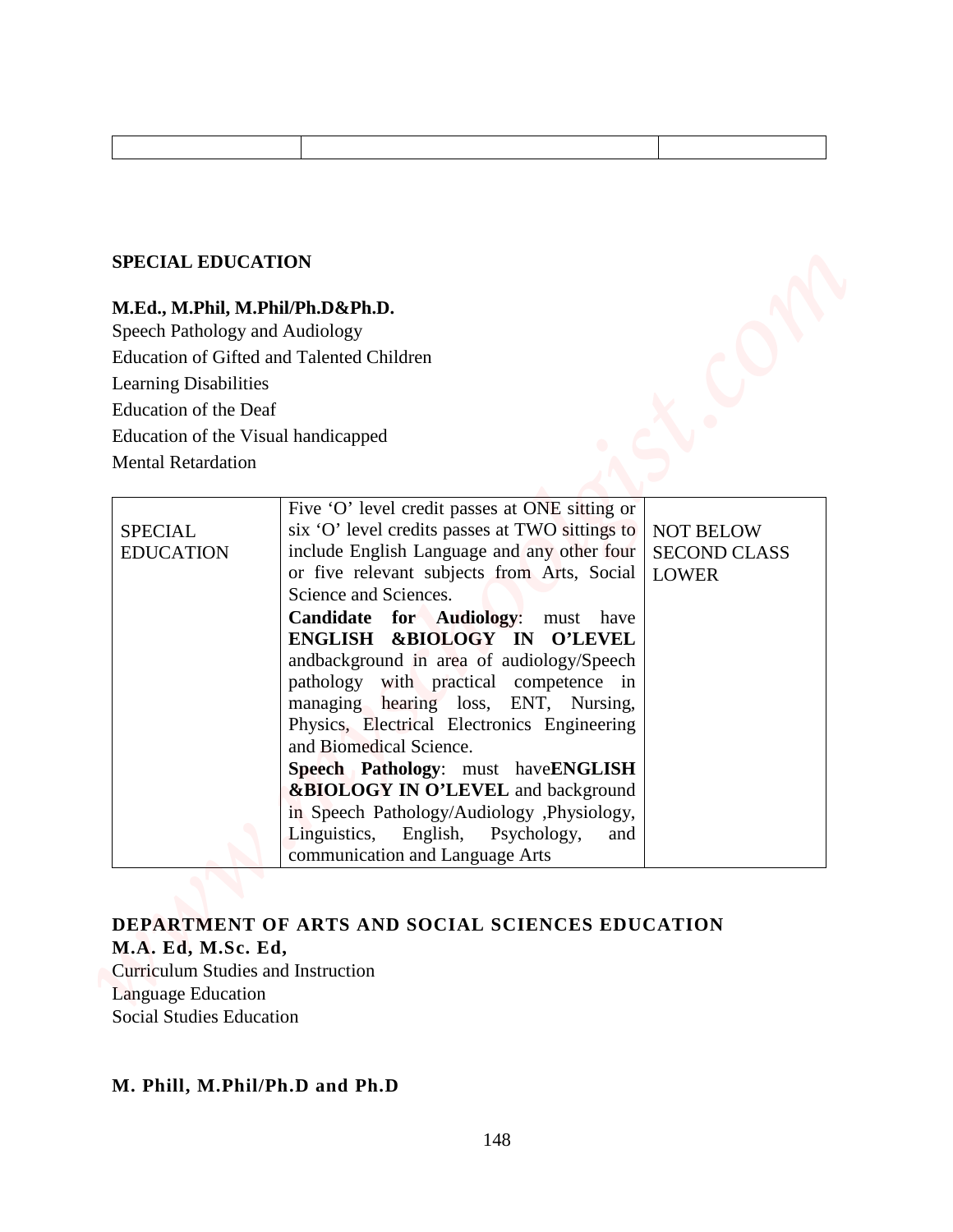| <b>Curriculum Studies and Instruction</b>                                                                                                                                                                                                                                                                       |                                                                                                                     |
|-----------------------------------------------------------------------------------------------------------------------------------------------------------------------------------------------------------------------------------------------------------------------------------------------------------------|---------------------------------------------------------------------------------------------------------------------|
|                                                                                                                                                                                                                                                                                                                 | Language Education – English, Linguistics, Islamic Studies, Christian Religious Knowledge, Theatre                  |
| Arts, History, Yoruba etc                                                                                                                                                                                                                                                                                       |                                                                                                                     |
| <b>Social Studies Education</b>                                                                                                                                                                                                                                                                                 |                                                                                                                     |
|                                                                                                                                                                                                                                                                                                                 | All humanity programmes – Geography, Political Science, Economics                                                   |
|                                                                                                                                                                                                                                                                                                                 | Professional Postgraduate Diploma in Teaching in Higher Education                                                   |
|                                                                                                                                                                                                                                                                                                                 |                                                                                                                     |
| DEPARTMENT<br>OF                                                                                                                                                                                                                                                                                                | <b>NOT BELOW SECOND</b><br>Five 'O' Level Credit passes at                                                          |
| ARTS AND SOCIAL<br><b>SCIENCES</b>                                                                                                                                                                                                                                                                              | ONE sitting or six 'O' level credits<br><b>CLASS LOWER</b>                                                          |
| <b>EDUCATION</b>                                                                                                                                                                                                                                                                                                | passes at TWO sittings to include<br>English Language and two Arts                                                  |
|                                                                                                                                                                                                                                                                                                                 | subjects and others from Social                                                                                     |
|                                                                                                                                                                                                                                                                                                                 | Sciences or Science subjects.                                                                                       |
|                                                                                                                                                                                                                                                                                                                 | <b>DEPARTMENT OF EARLY CHILDHOOD &amp; FOUNDATION EDUCATION</b>                                                     |
| <b>M.Ed. Early Childhood Education</b><br>Early Childhood Education<br>Philosophy of Education<br>Sociology of Education<br><b>Comparative Education</b><br>History and Policy of Education<br>M. Phill, M.Phil/Ph.D and Ph.D<br>Early Childhood Education<br>Philosophy of Education<br>Sociology of Education |                                                                                                                     |
|                                                                                                                                                                                                                                                                                                                 |                                                                                                                     |
| <b>Comparative Education</b><br><b>History and Policy of Education</b>                                                                                                                                                                                                                                          |                                                                                                                     |
|                                                                                                                                                                                                                                                                                                                 |                                                                                                                     |
|                                                                                                                                                                                                                                                                                                                 |                                                                                                                     |
| <b>Available Postgraduate Diploma</b>                                                                                                                                                                                                                                                                           |                                                                                                                     |
|                                                                                                                                                                                                                                                                                                                 | Postgraduate Diploma in Education, (P.G.D.E.) Regular<br>Postgraduate Diploma in Early Childhood Education (PGDECE) |
| sponsored candidate only                                                                                                                                                                                                                                                                                        | Early Childhood Development Postgraduate Diploma Programme (E.C.D. P. G) web based for                              |

## **DEPARTMENT OF EARLY CHILDHOOD & FOUNDATION EDUCATION**

## **M.Ed. Early Childhood Education**

## **M. Phill, M.Phil/Ph.D and Ph.D**

### **Available Postgraduate Diploma**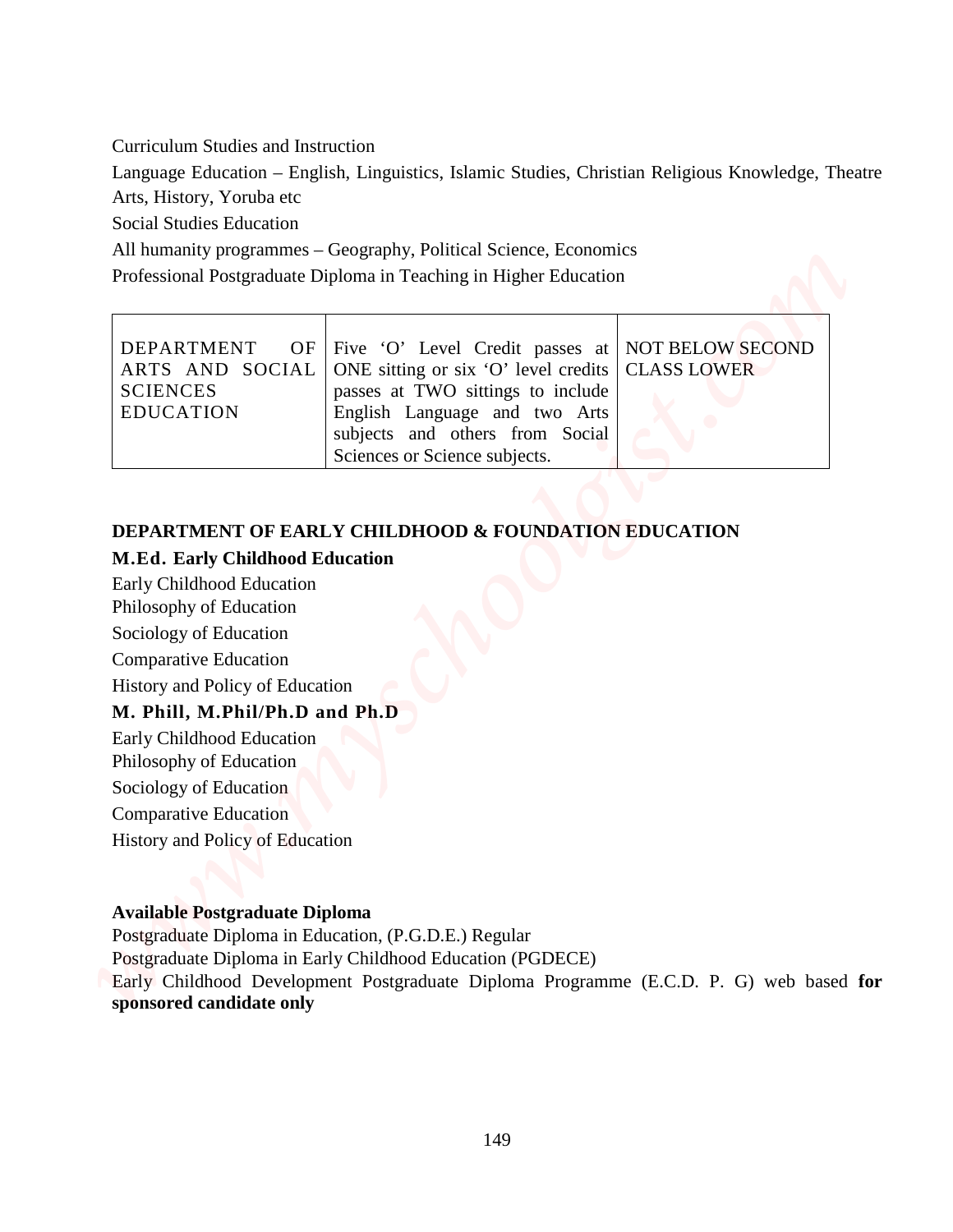|                  | Five 'O' Level Credit passes at                                    |  |
|------------------|--------------------------------------------------------------------|--|
|                  | <b>DEPARTMENT</b> OF ONE sitting or six 'O' level NOT BELOW SECOND |  |
|                  | <b>EARLY</b> CHILDHOOD credits passes at TWO sittings CLASS LOWER  |  |
| $\&$             | <b>FOUNDATION</b> to include English Language                      |  |
| <b>EDUCATION</b> | and any other four or five                                         |  |
|                  | relevant subjects.                                                 |  |

## **DEPARTMENT OF SCIENCE & TECHNOLOGY EDUCATION M.Ed, M.Phill, M.Phil/Ph.D and Ph.D**

| <b>DEPARTMENT</b><br>$OF \mid$<br><b>CHILDHOOD</b><br><b>EARLY</b><br><b>FOUNDATION</b><br>$\boldsymbol{\&}$<br><b>EDUCATION</b>                         | Five 'O' Level Credit passes at<br>ONE sitting or six 'O' level $\vert$<br>credits passes at TWO sittings<br>to include English Language<br>and any other four or five<br>relevant subjects.                                                                                                  | <b>NOT BELOW SECOND</b><br><b>CLASS LOWER</b> |
|----------------------------------------------------------------------------------------------------------------------------------------------------------|-----------------------------------------------------------------------------------------------------------------------------------------------------------------------------------------------------------------------------------------------------------------------------------------------|-----------------------------------------------|
| M.Ed, M.Phill, M.Phil/Ph.D and Ph.D<br><b>Mathematics Education</b><br>Science Education (Biology, Physics & Chemistry)<br><b>Educational Technology</b> | <b>DEPARTMENT OF SCIENCE &amp; TECHNOLOGY EDUCATION</b>                                                                                                                                                                                                                                       |                                               |
| <b>Educational Technology</b><br><b>MATHEMATICS EDUCATION</b>                                                                                            | 5 'O' level credits at ONE sitting or 6<br>'O' level credits at TWO sittings to<br>include English Language,<br>Mathematics, Physics, Chemistry and<br>any other one or two subjects<br>(preferably Further Mathematics and<br>Biology).<br>All candidates must have education<br>background. | NOT BELOW SECOND<br><b>CLASS LOWER</b>        |
| <b>SCIENCE EDUCATION</b>                                                                                                                                 | 5 'O' level credits at ONE sitting or 6<br>'O' level credits at TWO sittings to<br>include English Language,<br>Mathematics, Chemistry, Biology,<br>Physics and any of Agricultural<br><b>Science or Further Mathematics</b><br>All candidates must have education<br>background.             | NOT BELOW SECOND<br><b>CLASS LOWER</b>        |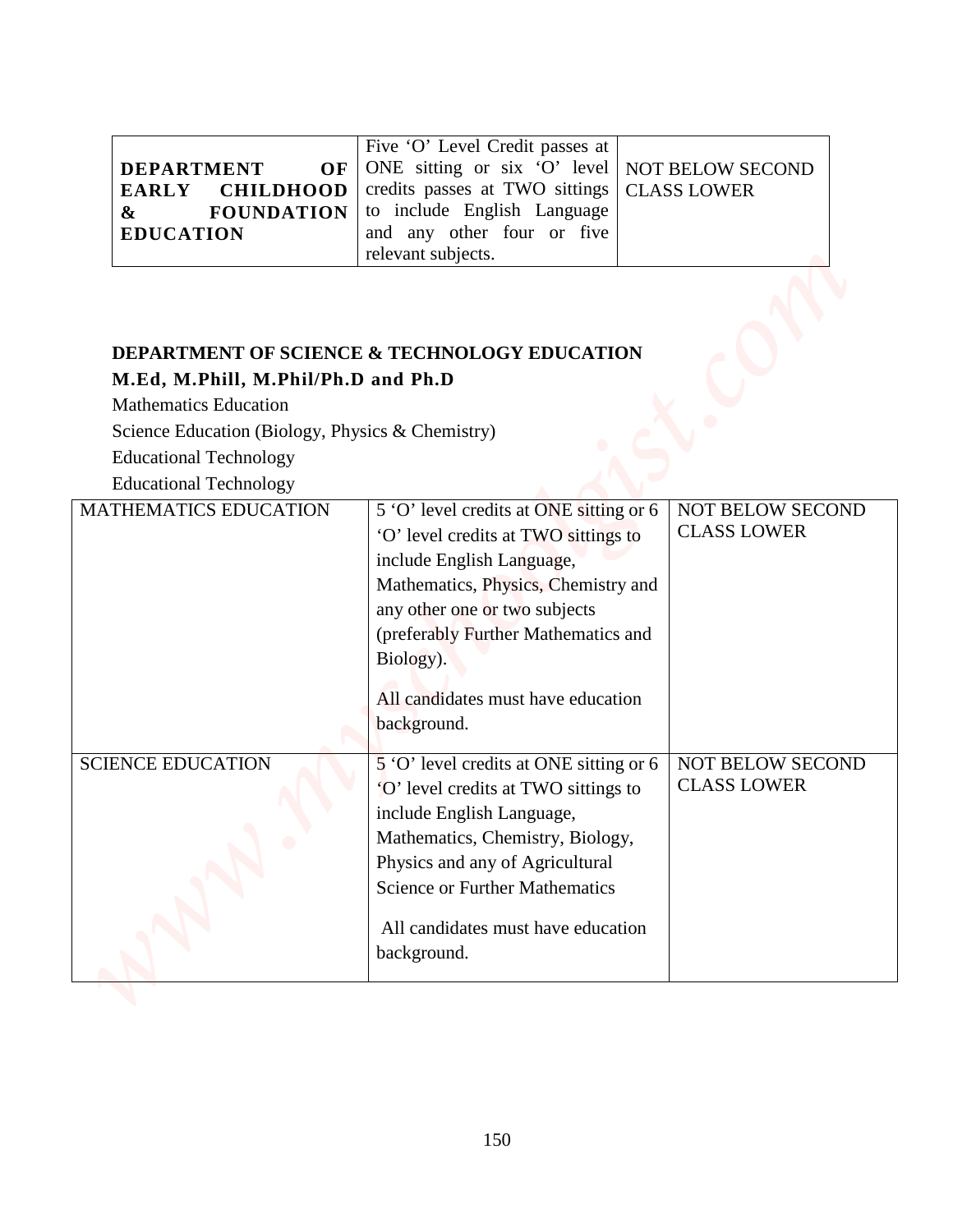|                                                                                                                                       | EDUCATIONAL TECHNOLOGY<br>5 'O' level credits at ONE sitting or 6<br><b>NOT BELOW SECOND</b><br><b>CLASS LOWER</b><br>'O' level credits at TWO sittings to<br>include English Language,<br>Mathematics and any other two<br>subjects(Physics, Chemistry,<br>Biology, Agricultural Science, Fine |
|---------------------------------------------------------------------------------------------------------------------------------------|-------------------------------------------------------------------------------------------------------------------------------------------------------------------------------------------------------------------------------------------------------------------------------------------------|
|                                                                                                                                       | Arts, Computer Science, Economics,<br>Geography, Government,<br>Accounting, CRS/IRK, History, and<br><b>Further Mathematics)</b><br>All candidates must have education<br>background.                                                                                                           |
| <b>MSM</b><br>School Media<br>M. Phill, M.Phil/Ph.D and Ph.D<br><b>Research in Media Resources</b><br>Media Services to Special Group | SCHOOL LIBRARY AND MEDIA TECHNOLOGY                                                                                                                                                                                                                                                             |
| ICT in School Media programme                                                                                                         |                                                                                                                                                                                                                                                                                                 |
|                                                                                                                                       | School Media specialist in Curriculum Planning and Implementation                                                                                                                                                                                                                               |
| Media in Education<br><b>Children/Youth Library Services</b>                                                                          | Bibliotherapy in Children and Youths rehabilitation                                                                                                                                                                                                                                             |

# **SCHOOL LIBRARY AND MEDIA TECHNOLOGY**

## **MSM**

### **M. Phill, M.Phil/Ph.D and Ph.D**

|                   | Five 'O' level credit passes at ONE                           |  |
|-------------------|---------------------------------------------------------------|--|
| <b>SCHOOL</b>     | sitting or six 'O' level credits passes at   NOT BELOW SECOND |  |
| LIBRARY           | AND TWO sittings to include English CLASS LOWER               |  |
| MEDIA             | Language and any other four or five                           |  |
| <b>TECHNOLOGY</b> | relevant subjects from Arts, Social                           |  |
|                   | Science and Sciences.                                         |  |

## **INSTITUTE OF EDUCATION**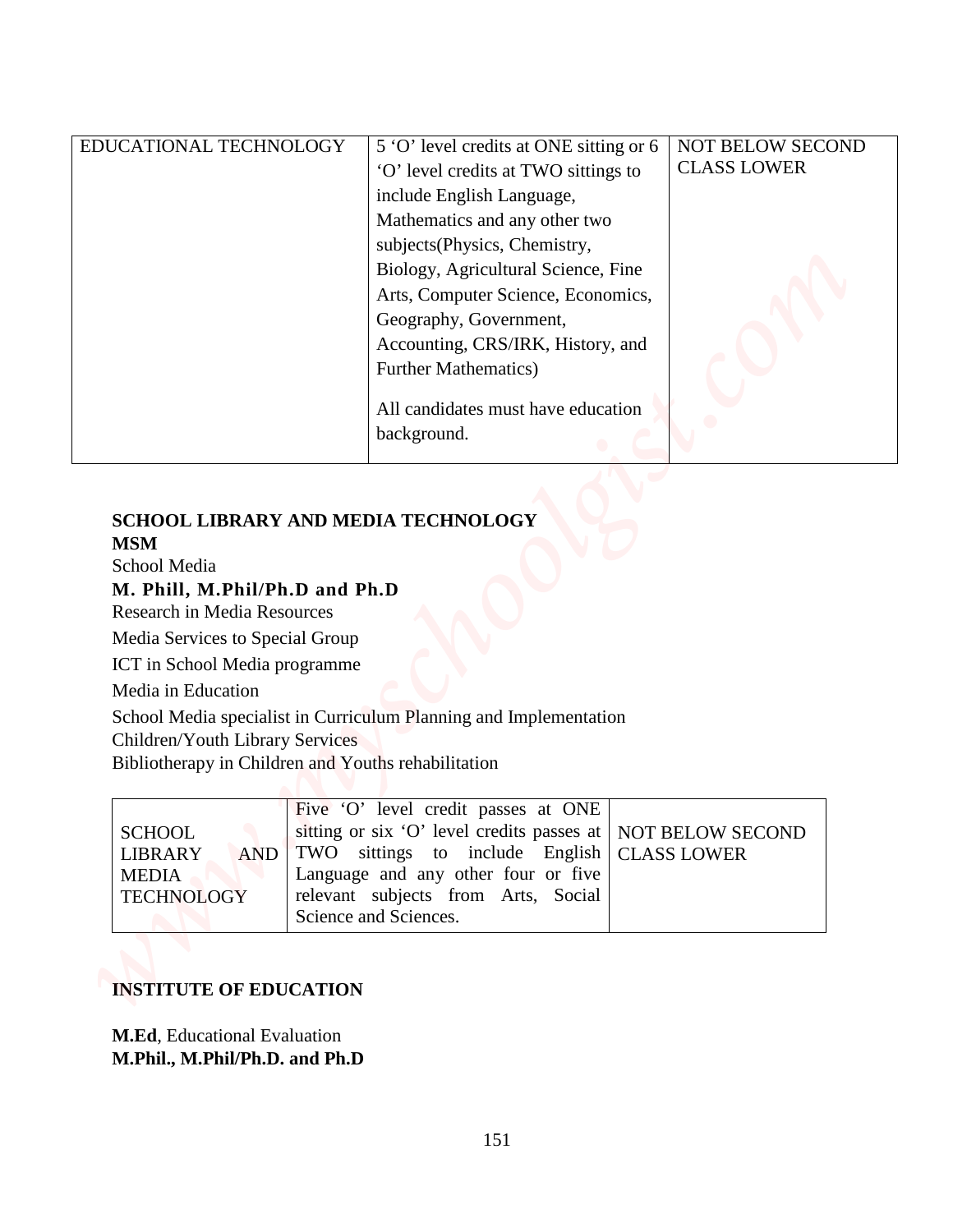|                                                   | Five 'O' level credit passes at ONE sitting   NOT BELOW SECOND-CLASS LOWER |
|---------------------------------------------------|----------------------------------------------------------------------------|
|                                                   | or six 'O' level credits pass at TWO FOR M. ED; HND LOWER/THIRD CLASS      |
| sittings to include English Language and FOR PGDE |                                                                            |
| any other four or five relevant subjects          |                                                                            |
| from Arts, Social Science and Sciences.           |                                                                            |

### **FACULTY OF VETERINARY MEDICINE**

#### **VETERINARY SURGERY AND RADIOLOGY**

**M.Sc.** Veterinary Surgery **M.V.Sc.**  Veterinary Surgery Anaesthesia Emergency and Critical care Diagnostic Imaging **Orthopaedics** Small Animal Surgery Farm Animal Surgery Equine Surgery **M.Phil, M.Phil/Ph.D &Ph.D** Anaesthesia Emergency and Critical care Diagnostic Imaging **Orthopaedics** Small Animal Surgery Farm Animal Surgery Equine Surgery *www.myschoolgist.com*

| <b>DEPARTMENT</b>                                              | <b>O'LEVEL REQUIREMENT</b>                                                                                                                           | <b>UNIVERSITY</b><br><b>DEGREE</b> |
|----------------------------------------------------------------|------------------------------------------------------------------------------------------------------------------------------------------------------|------------------------------------|
| <b>VETERINARY</b><br><b>SURGERY</b><br>AND<br><b>RADIOLOGY</b> | 5 'O' level Credit at one sitting or 6 'O' level Doctor of Veterinary<br>Credit passes at two sittings in:<br><b>English Language</b><br>Mathematics | Medicine (DVM)                     |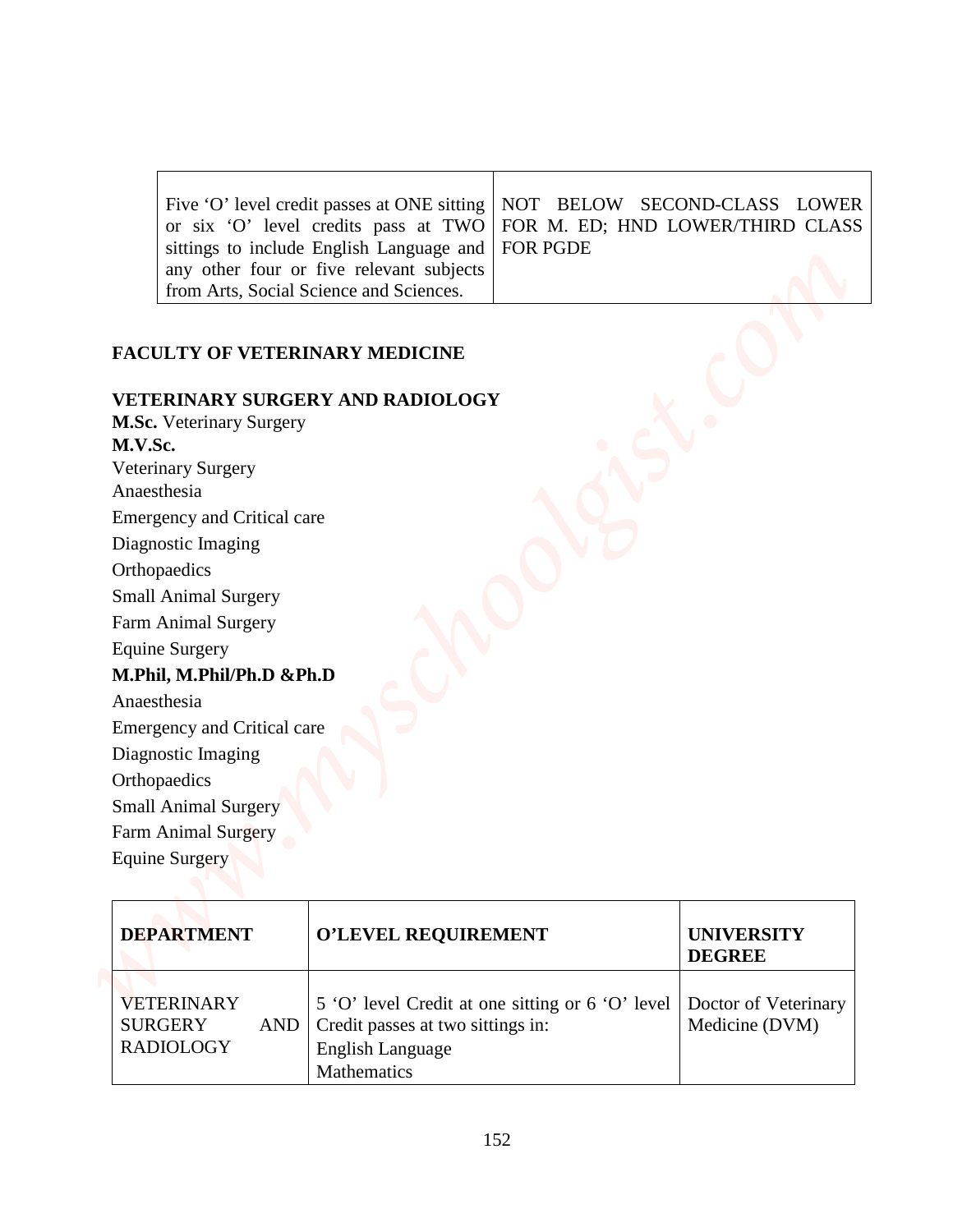| Chemistry                      |  |
|--------------------------------|--|
| Physics                        |  |
| Biology                        |  |
| And any other science subject. |  |

## **DEPARTMENT OF VETERINARY MEDICINE M.V.Sc.**

#### **M.Phil, M.Phil/Ph.D &Ph.D**

|                                                                                                                                                                                                    | Chemistry<br>Physics                                                                                                                                                                                        |                                                                      |
|----------------------------------------------------------------------------------------------------------------------------------------------------------------------------------------------------|-------------------------------------------------------------------------------------------------------------------------------------------------------------------------------------------------------------|----------------------------------------------------------------------|
|                                                                                                                                                                                                    | <b>Biology</b><br>And any other science subject.                                                                                                                                                            |                                                                      |
| DEPARTMENT OF VETERINARY MEDICINE<br>M.V.Sc.<br>M.Phil, M.Phil/Ph.D &Ph.D<br><b>Avian Medicine</b><br><b>Companion Animal Medicine</b><br>Food Animal Medicine<br>Fish and Aquatic Animal Medicine |                                                                                                                                                                                                             |                                                                      |
| Wild and Captive Animal Medicine<br><b>DEPARTMENT</b>                                                                                                                                              | O'LEVEL REQUIREMENT                                                                                                                                                                                         | <b>UNIVERSITY</b><br><b>DEGREE</b>                                   |
| <b>VETERINARY MEDICINE</b>                                                                                                                                                                         | 5 'O' level Credit at one sitting or 6 'O' level<br>Credit passes at two sittings in:<br><b>English Language</b><br>Mathematics<br>Chemistry<br>Physics<br><b>Biology</b><br>And any other science subject. | <b>DOCTOR</b><br>OF<br><b>VETERINARY</b><br><b>MEDICINE</b><br>(DVM) |
| M.V.Sc<br>M.Phil, M.Phil/Ph.D &Ph.D<br><b>Anatomic Pathology</b>                                                                                                                                   | DEPARTMENT OF VETERINARY PATHOLOGY                                                                                                                                                                          |                                                                      |

## **DEPARTMENT OF VETERINARY PATHOLOGY**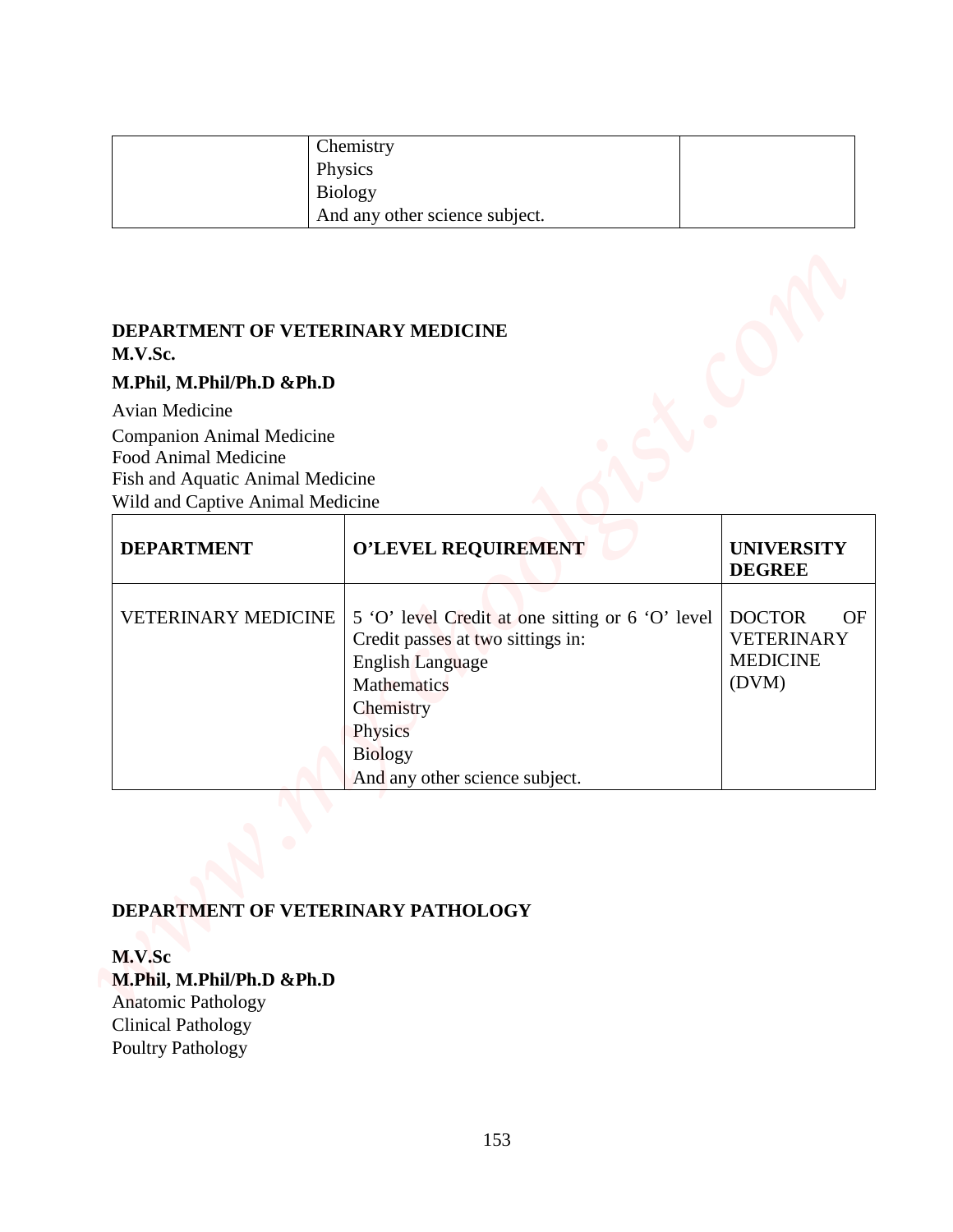| <b>DEPARTMENT</b>                                                                                                                                                                                                                                                                                              | <b>O'LEVEL REQUIREMENT</b>                                                                                                                                                                                     | <b>CLASS OF DEGREE</b>                                                      |
|----------------------------------------------------------------------------------------------------------------------------------------------------------------------------------------------------------------------------------------------------------------------------------------------------------------|----------------------------------------------------------------------------------------------------------------------------------------------------------------------------------------------------------------|-----------------------------------------------------------------------------|
| <b>VETERINARY</b><br><b>PATHOLOGY</b>                                                                                                                                                                                                                                                                          | 5 'O' level Credit at one sitting<br>or 6 'O' level Credit passes at<br>two sittings in:<br><b>English Language</b><br>Mathematics<br>Chemistry<br>Physics<br><b>Biology</b><br>And any other science subject. | <b>NOT</b><br><b>BELOW</b><br><b>SECOND</b><br><b>CLASS</b><br><b>LOWER</b> |
| <b>M.V.Sc. Veterinary Microbiology</b><br>M.Phil, M.Phil/Ph.D &Ph.D<br>Microbial Chemistry<br><b>Advanced Bacteriology A</b><br><b>Advanced Bacteriology B</b><br><b>Advanced Virology</b><br><b>Microbial Genetics</b><br>Mycology<br>Immunology<br><b>Environmental Microbiology</b><br><b>Biostatistics</b> |                                                                                                                                                                                                                |                                                                             |
| <b>DEPARTMENT</b>                                                                                                                                                                                                                                                                                              | O'LEVEL REQUIREMENT                                                                                                                                                                                            | <b>CLASS OF DEGREE</b>                                                      |
| <b>VETERINARY</b><br>MICROBIOLOGY                                                                                                                                                                                                                                                                              | 5 'O' level Credit at one sitting<br>or 6 'O' level Credit passes at                                                                                                                                           | <b>NOT</b><br><b>BELOW</b><br><b>SECOND</b><br><b>CLASS</b>                 |

## **DEPARTMENT OF VETERINARY MICROBIOLOGY**

## **M.Phil, M.Phil/Ph.D &Ph.D**

| <b>DEPARTMENT</b>                        | <b>O'LEVEL REQUIREMENT</b>                                                                                                                                        | <b>CLASS OF DEGREE</b>                                                      |
|------------------------------------------|-------------------------------------------------------------------------------------------------------------------------------------------------------------------|-----------------------------------------------------------------------------|
| <b>VETERINARY</b><br><b>MICROBIOLOGY</b> | 5 'O' level Credit at one sitting<br>or 6 'O' level Credit passes at<br>two sittings in:<br><b>English Language</b><br><b>Mathematics</b><br>Chemistry<br>Physics | <b>NOT</b><br><b>BELOW</b><br><b>SECOND</b><br><b>CLASS</b><br><b>LOWER</b> |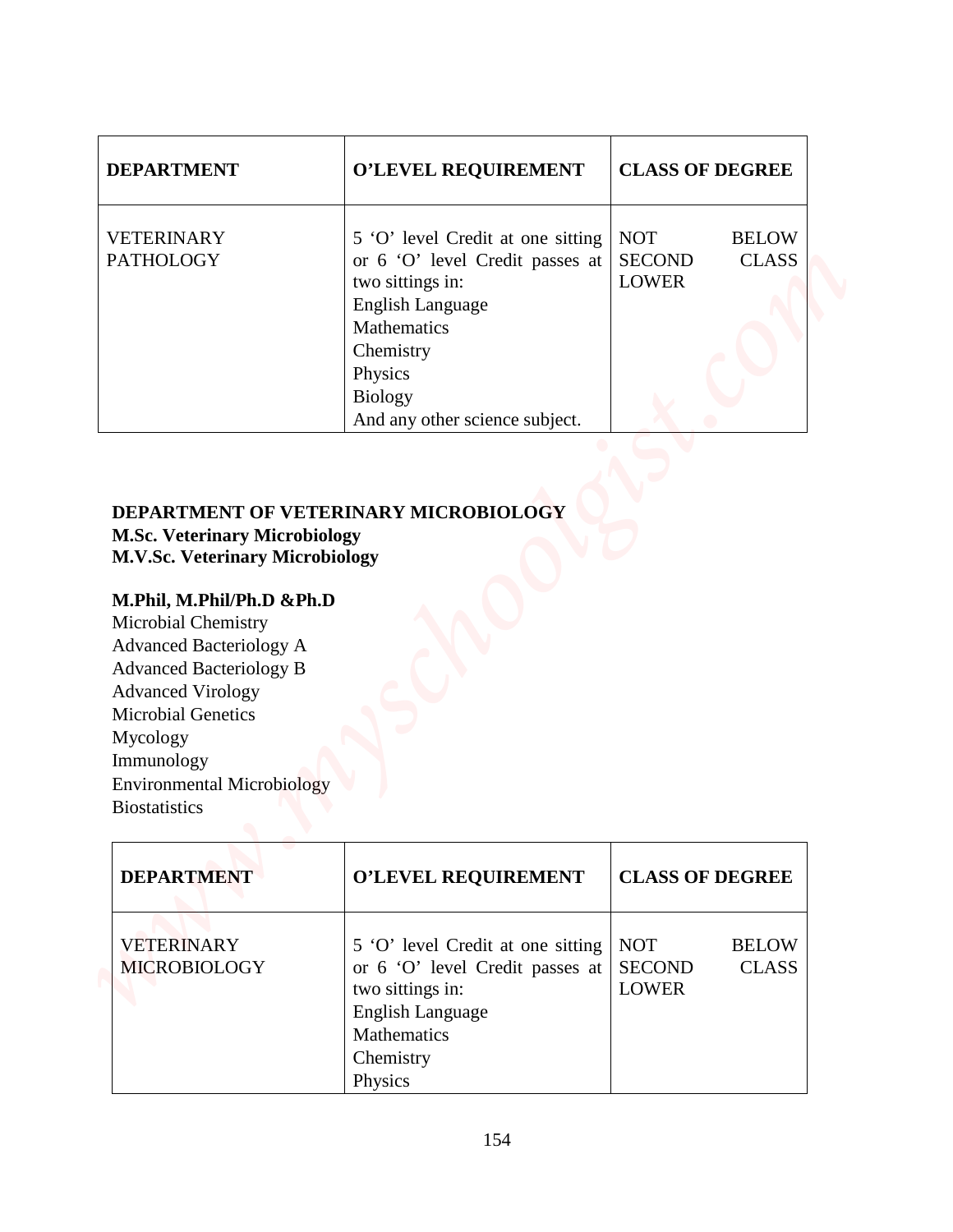| <b>Biology</b>                 |  |
|--------------------------------|--|
| And any other science subject. |  |

#### **DEPARTMENT OF VETERINAR**Y **PARASITOLOGY AND ENTOMOLOGY**

#### **M.Sc. Veterinary Parasitology, M.V.Sc Veterinary Parasitology**

# **M.Phil, M.Phil/Ph.D, Ph.D**

| And any other science subject.<br>DEPARTMENT OF VETERINARY PARASITOLOGY AND ENTOMOLOGY<br><b>O'LEVEL REQUIREMENT</b><br><b>CLASS OF DEGREE</b><br><b>DEPARTMENT</b><br>VETERINARY<br><b>NOT</b><br><b>BELOW</b><br>5 'O' level Credit at one sitting<br>PARASITOLOGY<br>or 6 'O' level Credit passes at<br><b>AND</b><br><b>SECOND</b><br><b>CLASS</b><br><b>ENTOMOLOGY</b><br>two sittings in:<br><b>LOWER</b><br><b>English Language</b><br><b>Mathematics</b><br>Chemistry<br>Physics<br><b>Biology</b><br>And any other science subject. |                                               |                                                                |
|----------------------------------------------------------------------------------------------------------------------------------------------------------------------------------------------------------------------------------------------------------------------------------------------------------------------------------------------------------------------------------------------------------------------------------------------------------------------------------------------------------------------------------------------|-----------------------------------------------|----------------------------------------------------------------|
|                                                                                                                                                                                                                                                                                                                                                                                                                                                                                                                                              |                                               |                                                                |
| <b>M.Sc. Veterinary Parasitology,</b><br><b>M.V.Sc Veterinary Parasitology</b>                                                                                                                                                                                                                                                                                                                                                                                                                                                               |                                               |                                                                |
| M.Phil, M.Phil/Ph.D, Ph.D                                                                                                                                                                                                                                                                                                                                                                                                                                                                                                                    |                                               |                                                                |
| Helminthology<br>Protozoology<br>Entomology<br>Acarology<br>A combination of any two areas is also allowed                                                                                                                                                                                                                                                                                                                                                                                                                                   |                                               |                                                                |
|                                                                                                                                                                                                                                                                                                                                                                                                                                                                                                                                              |                                               |                                                                |
|                                                                                                                                                                                                                                                                                                                                                                                                                                                                                                                                              |                                               |                                                                |
|                                                                                                                                                                                                                                                                                                                                                                                                                                                                                                                                              |                                               |                                                                |
|                                                                                                                                                                                                                                                                                                                                                                                                                                                                                                                                              |                                               |                                                                |
|                                                                                                                                                                                                                                                                                                                                                                                                                                                                                                                                              |                                               |                                                                |
|                                                                                                                                                                                                                                                                                                                                                                                                                                                                                                                                              |                                               |                                                                |
|                                                                                                                                                                                                                                                                                                                                                                                                                                                                                                                                              |                                               |                                                                |
|                                                                                                                                                                                                                                                                                                                                                                                                                                                                                                                                              |                                               |                                                                |
|                                                                                                                                                                                                                                                                                                                                                                                                                                                                                                                                              |                                               |                                                                |
|                                                                                                                                                                                                                                                                                                                                                                                                                                                                                                                                              |                                               |                                                                |
|                                                                                                                                                                                                                                                                                                                                                                                                                                                                                                                                              |                                               |                                                                |
|                                                                                                                                                                                                                                                                                                                                                                                                                                                                                                                                              |                                               |                                                                |
|                                                                                                                                                                                                                                                                                                                                                                                                                                                                                                                                              |                                               |                                                                |
|                                                                                                                                                                                                                                                                                                                                                                                                                                                                                                                                              |                                               |                                                                |
|                                                                                                                                                                                                                                                                                                                                                                                                                                                                                                                                              |                                               |                                                                |
|                                                                                                                                                                                                                                                                                                                                                                                                                                                                                                                                              |                                               |                                                                |
|                                                                                                                                                                                                                                                                                                                                                                                                                                                                                                                                              |                                               |                                                                |
|                                                                                                                                                                                                                                                                                                                                                                                                                                                                                                                                              | <b>M.P.V.M. Reventive Veterinary Medicine</b> | DEPARTMENT OF VETERINARY PUBLIC HEALTH AND PREVENTIVE MEDICINE |

### **DEPARTMENT OF VETERINARY PUBLIC HEALTH AND PREVENTIVE MEDICINE**

### **M.P.V.M. Reventive Veterinary Medicine**

### **M.Phil, M.Phil/Ph.D &Ph.D**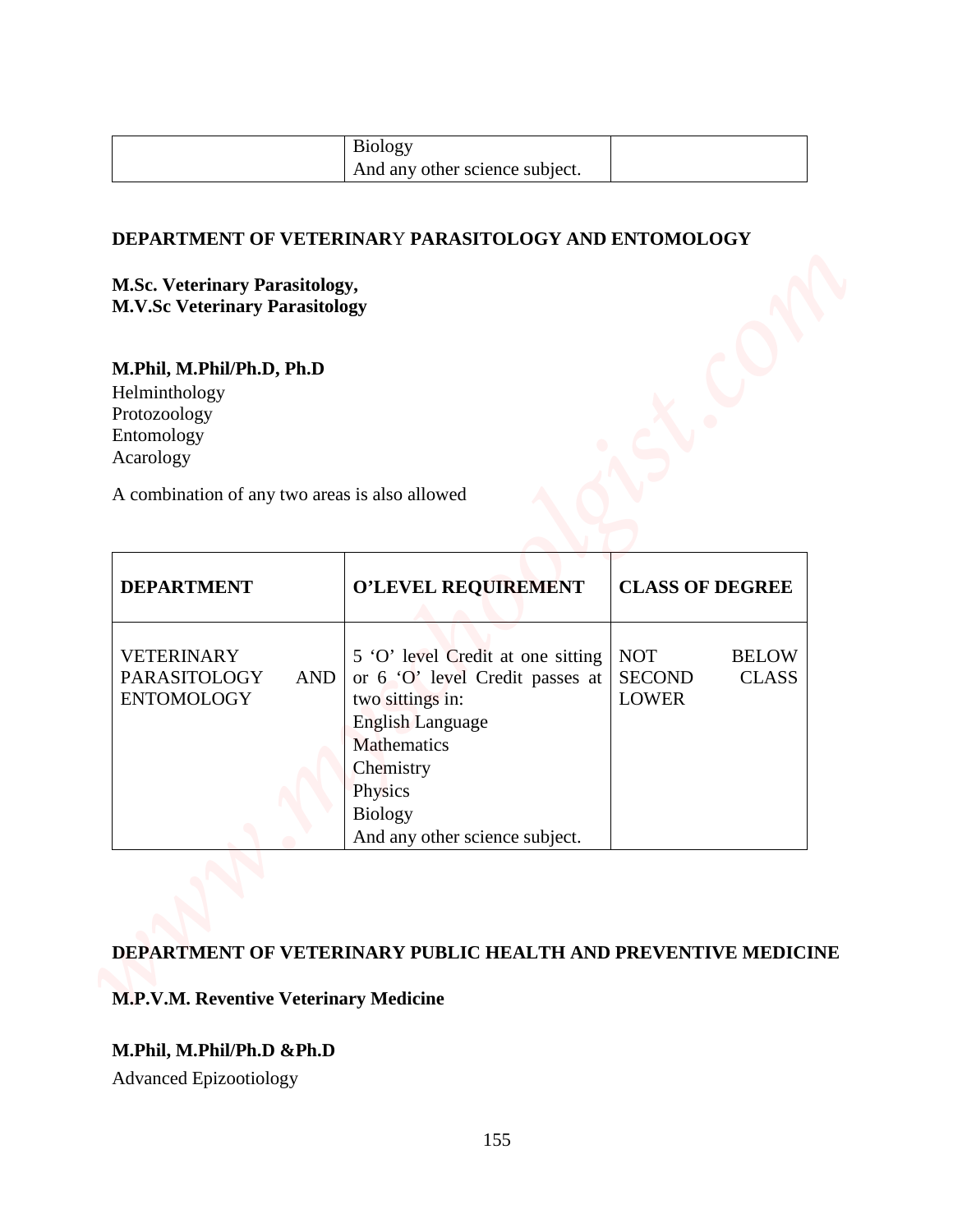Veterinary Biometrics Veterinary Extension Veterinary Technical Writing and Reporting Veterinary Econometrics Design and Implementation of the Herd Health Schemes Veterinary Project Identification and Appraisal Strategies for the Prevention and Control of Diseases in Animal Population Veterinary Business Organisation and Administration Advanced Epizootiology Applied Veterinary Immunology Advances in Veterinary Extension Technical Report Writing Disease Surveillance and Emergency Preparedness Advances in Vaccine Production and Vaccinations Veterinary Biometrics Advances in Veterinary Jurisprudence Laboratory Diagnostic Methods **Meximizy Bionectrics**<br> **Meximizy Technical Writing and Reporting Actional Method Schemes Method Schemes Method Schemes Mexican Method Schemes Mexican Schemes Seguentiation and Application and Application and Application a** 

#### **M.V.P.H Veterinary Public Health**

#### **M.Phil, M.Phil/Ph.D &Ph.D**

Advanced Meat and milk hygiene Advanced Epizootiology Applied Veterinary Immunology Technical Report Writing Veterinary Biometics Advances in Veterinary Jurisprudence Laboratory Diagnostic Methods Control of Major and Emerging Zoonoses Veterinary Environmental Health Advances in Veterinary Extension Fish and Shellfish Hygiene Abattoir Design and Management Animal By-Products and Hazard

#### **MASTER OF SCIENCE-EPIZOOTIOLOGY M.sc. Epizootiology**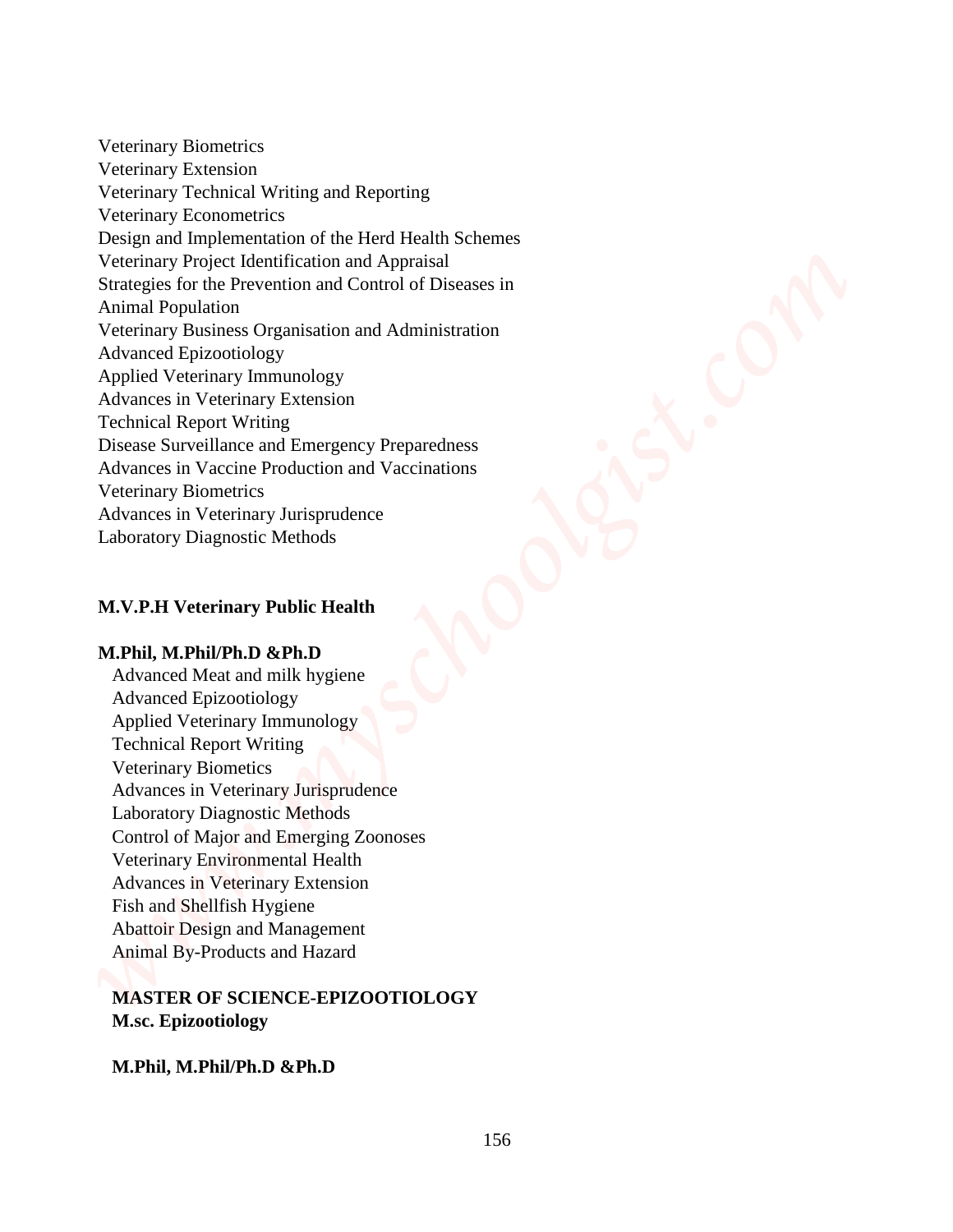| <b>Advanced Epizootiology</b>                   |
|-------------------------------------------------|
| Applied Vet. Immunology                         |
| <b>Technical Report Writing</b>                 |
| Disease Surveillance and Emergency Preparedness |
| <b>Veterinary Biometrics</b>                    |
| Capture Methods and Disease Control             |
| <b>Laboratory Diagnostic Methods</b>            |
| Animal by-products and HACCP                    |

| <b>Advanced Epizootiology</b><br>Applied Vet. Immunology                          |                                                                                                                                                                                                                |                                                                             |
|-----------------------------------------------------------------------------------|----------------------------------------------------------------------------------------------------------------------------------------------------------------------------------------------------------------|-----------------------------------------------------------------------------|
| <b>Technical Report Writing</b>                                                   |                                                                                                                                                                                                                |                                                                             |
| Disease Surveillance and Emergency Preparedness                                   |                                                                                                                                                                                                                |                                                                             |
| Veterinary Biometrics                                                             |                                                                                                                                                                                                                |                                                                             |
| <b>Capture Methods and Disease Control</b>                                        |                                                                                                                                                                                                                |                                                                             |
| Laboratory Diagnostic Methods<br>Animal by-products and HACCP                     |                                                                                                                                                                                                                |                                                                             |
|                                                                                   |                                                                                                                                                                                                                |                                                                             |
| <b>DEPARTMENT</b>                                                                 | O'LEVEL REQUIREMENT                                                                                                                                                                                            | <b>CLASS OF DEGREE</b>                                                      |
| <b>VETERINARY</b><br><b>PUBLIC</b><br><b>HEALTH</b><br>AND<br>PREVENTIVE MEDICINE | 5 'O' level Credit at one sitting<br>or 6 'O' level Credit passes at<br>two sittings in:<br><b>English Language</b><br>Mathematics<br>Chemistry<br>Physics<br><b>Biology</b><br>And any other science subject. | <b>NOT</b><br><b>BELOW</b><br><b>SECOND</b><br><b>CLASS</b><br><b>LOWER</b> |
| DEPARTMENT OF VETERINARY ANATOMY<br><b>M.sc Veterinary Anatomy</b>                |                                                                                                                                                                                                                |                                                                             |
| M.Phil, M.Phil/Ph.D &Ph.D<br><b>Skin Biology</b>                                  |                                                                                                                                                                                                                |                                                                             |
| Reproductive and Endoctrine Biology                                               |                                                                                                                                                                                                                |                                                                             |
| Neurobiology                                                                      |                                                                                                                                                                                                                |                                                                             |
| Lymphology                                                                        |                                                                                                                                                                                                                |                                                                             |
| Immunobiology                                                                     |                                                                                                                                                                                                                |                                                                             |
| <b>DEPARTMENT</b>                                                                 | O'LEVEL REQUIREMENT                                                                                                                                                                                            | <b>CLASS OF DEGREE</b>                                                      |

## **DEPARTMENT OF VETERINARY ANATOMY**

## **M.Phil, M.Phil/Ph.D &Ph.D**

| <b>DEPARTMENT</b> | <b>O'LEVEL REQUIREMENT</b> | <b>CLASS OF DEGREE</b> |
|-------------------|----------------------------|------------------------|
|                   |                            |                        |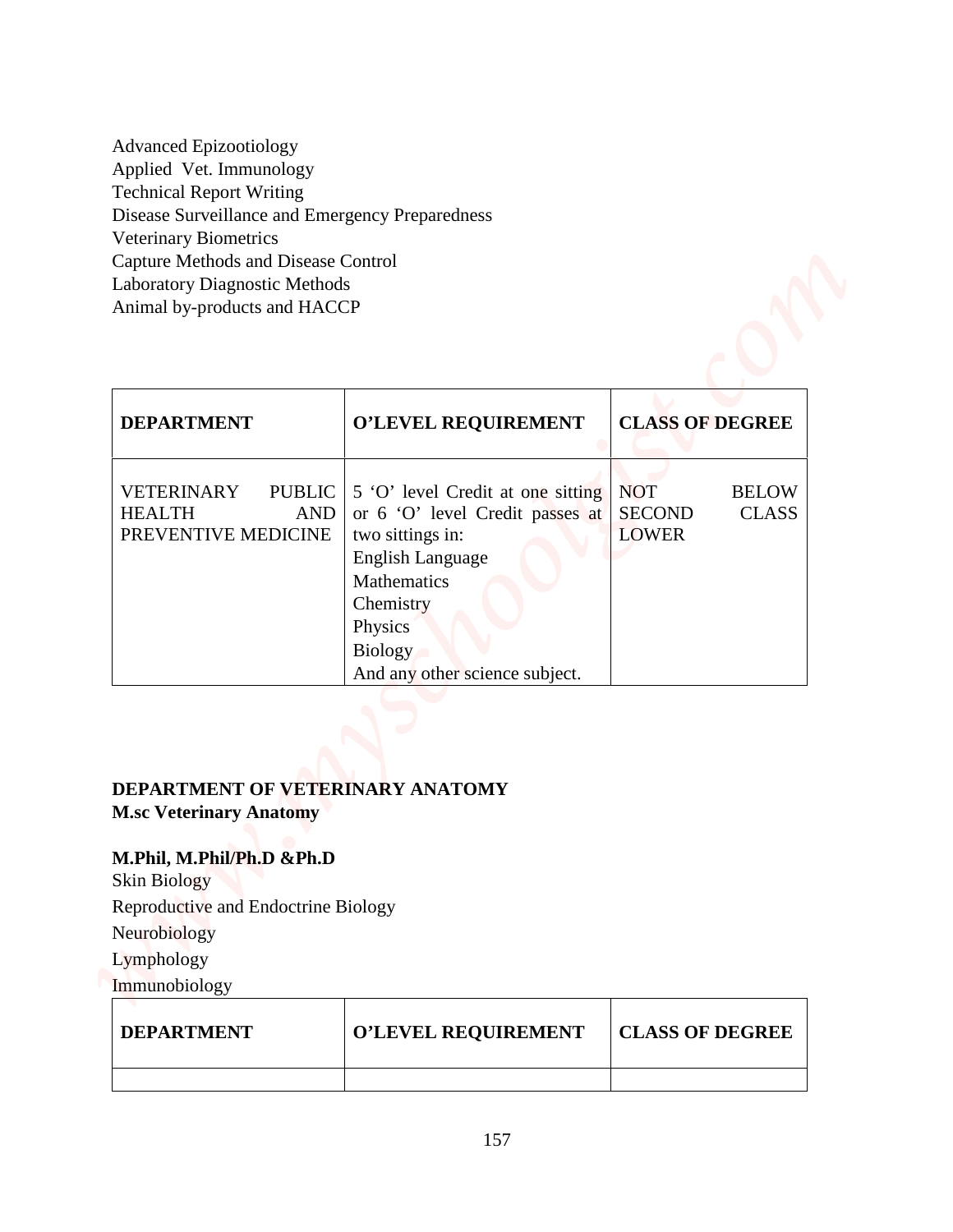|                   | 5 'O' level Credit at one sitting | <b>NOT</b>    | <b>BELOW</b> |
|-------------------|-----------------------------------|---------------|--------------|
| <b>VETERINARY</b> | or 6 'O' level Credit passes at   | <b>SECOND</b> | <b>CLASS</b> |
| <b>ANATOMY</b>    | two sittings in:                  | <b>LOWER</b>  |              |
|                   | <b>English Language</b>           |               |              |
|                   | Mathematics                       |               |              |
|                   | Chemistry                         |               |              |
|                   | Physics                           |               |              |
|                   | <b>Biology</b>                    |               |              |
|                   | And any other science subject.    |               |              |

### **DEPARTMENT OF VETERINARY PHARMACOLOGY AND TOXICOLOGY**

#### **M. Sc. Veterinary Pharmacology**

#### **M.Phil, M.Phil/Ph.D &Ph.D**

| Chemotherapy                      |
|-----------------------------------|
| Neuropharmacology                 |
| <b>Smooth Muscle Pharmacology</b> |
| Ethno-pharmacology                |
| Toxicology                        |

#### **ADMISSION REQUIREMENTS FOR MASTERS DGREE PROGRAMME IN THE DEPARTMENT OF VETERINARY PHARMACOLOGY AND TOXICOLOGY**

|                                  | 5 'O' level Credit at one sitting                                                                                 | <b>NOT</b>                    | <b>BELOW</b>                     |
|----------------------------------|-------------------------------------------------------------------------------------------------------------------|-------------------------------|----------------------------------|
| <b>VETERINARY</b>                | or 6 'O' level Credit passes at                                                                                   | <b>SECOND</b><br><b>LOWER</b> | <b>CLASS</b>                     |
| <b>ANATOMY</b>                   | two sittings in:<br>English Language                                                                              |                               |                                  |
|                                  | <b>Mathematics</b>                                                                                                |                               |                                  |
|                                  | Chemistry                                                                                                         |                               |                                  |
|                                  | Physics                                                                                                           |                               |                                  |
|                                  | <b>Biology</b>                                                                                                    |                               |                                  |
|                                  | And any other science subject.                                                                                    |                               |                                  |
|                                  |                                                                                                                   |                               |                                  |
|                                  | DEPARTMENT OF VETERINARY PHARMACOLOGY AND TOXICOLOGY                                                              |                               |                                  |
|                                  |                                                                                                                   |                               |                                  |
| M. Sc. Veterinary Pharmacology   |                                                                                                                   |                               |                                  |
| M.Phil, M.Phil/Ph.D &Ph.D        |                                                                                                                   |                               |                                  |
| Chemotherapy                     |                                                                                                                   |                               |                                  |
| Neuropharmacology                |                                                                                                                   |                               |                                  |
| Smooth Muscle Pharmacology       |                                                                                                                   |                               |                                  |
|                                  |                                                                                                                   |                               |                                  |
|                                  |                                                                                                                   |                               |                                  |
|                                  |                                                                                                                   |                               |                                  |
|                                  |                                                                                                                   |                               |                                  |
| Ethno-pharmacology<br>Toxicology | ADMISSION REQUIREMENTS FOR MASTERS DGREE PROGRAMME IN THE<br>DEPARTMENT OF VETERINARY PHARMACOLOGY AND TOXICOLOGY |                               |                                  |
| <b>DEPARTMENT</b>                |                                                                                                                   |                               |                                  |
| <b>VETERINARY</b>                | O'LEVEL REQUIREMENT<br>5 'O' level Credit at one                                                                  | Doctor of Veterinary          | <b>Requirement for Admission</b> |
| PHARMACOLOGY AND                 | sitting or 6 'O' level Credit                                                                                     |                               | Medicine or B.Sc.Degree in       |
|                                  | passes at two sitting in:                                                                                         |                               | Pharmacology which is not        |
|                                  | English Language                                                                                                  | below second class lower)     |                                  |
|                                  | Mathematics                                                                                                       |                               |                                  |
|                                  | Chemistry<br>Physics                                                                                              |                               |                                  |
| <b>TOXICOLOGY</b>                | <b>Biology</b><br>Any other science subjects                                                                      |                               |                                  |

## **DEPARTMENT OF DEPARTMENT OF VETERINARY PHYSIOLOGY AND BIOCHEMISTRY**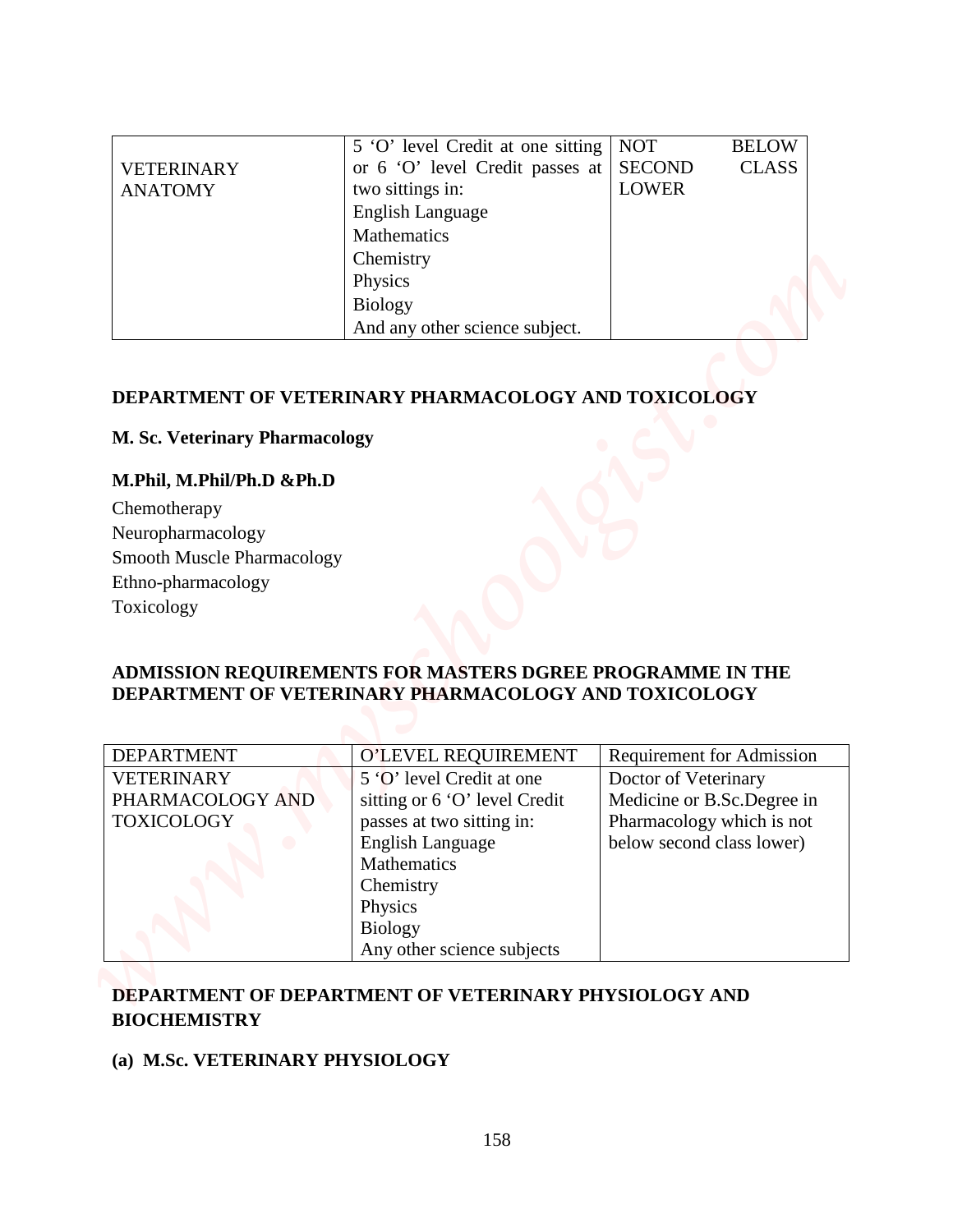#### **M.Phil, M.Phil/Ph.D &Ph.D**

#### **(b) M.Sc. in VETERINARY BIOCHEMISTRY**

#### **M.Phil, M.Phil/Ph.D &Ph.D**

## **ADMISSION REQUIREMENTS FOR MASTERS DGREE PROGRAMME IN THE DEPARTMENT OF VETERINARY PHYSIOLOGY AND BIOCHEMISTRY**

| M.Phil, M.Phil/Ph.D &Ph.D<br>Advanced Cardiology and Cardiovascular Physiology<br><b>Advanced Comparative Haematology</b><br><b>Gastrointestinal Physiology</b><br>Reproductive Physiology<br>Renal and Respiration Physiology<br><b>Environmental Physiology</b><br>Neurophysiology<br>(b) M.Sc. in VETERINARY BIOCHEMISTRY<br>M.Phil, M.Phil/Ph.D &Ph.D<br>Oncology and Molecular Biology<br>Nutritional Biochemistry and Biotechnology<br>Drug Metabolism and Toxicology<br>ADMISSION REQUIREMENTS FOR MASTERS DGREE PROGRAMME IN THE<br>DEPARTMENT OF VETERINARY PHYSIOLOGY AND BIOCHEMISTRY<br><b>DEPARTMENT</b><br>O'LEVEL REQUIREMENT<br><b>Requirement for Admission</b><br>5 O' level Credit at one<br>1: For Veterinary Physiology<br>VETERINARY<br>PHYSIOLOGY AND<br>sitting or $6'0'$ level Credit<br>(Doctor of Veterinary<br><b>BIOCHEMISTRY</b><br>passes at two sitting in:<br>Medicine or B.Sc.Degree in<br><b>English Language</b><br>Physiology which is not below<br><b>Mathematics</b><br>second class lower)<br>Chemistry<br>2: For Veterinary<br>Physics |  |                         |
|---------------------------------------------------------------------------------------------------------------------------------------------------------------------------------------------------------------------------------------------------------------------------------------------------------------------------------------------------------------------------------------------------------------------------------------------------------------------------------------------------------------------------------------------------------------------------------------------------------------------------------------------------------------------------------------------------------------------------------------------------------------------------------------------------------------------------------------------------------------------------------------------------------------------------------------------------------------------------------------------------------------------------------------------------------------------------------|--|-------------------------|
|                                                                                                                                                                                                                                                                                                                                                                                                                                                                                                                                                                                                                                                                                                                                                                                                                                                                                                                                                                                                                                                                                 |  |                         |
|                                                                                                                                                                                                                                                                                                                                                                                                                                                                                                                                                                                                                                                                                                                                                                                                                                                                                                                                                                                                                                                                                 |  |                         |
|                                                                                                                                                                                                                                                                                                                                                                                                                                                                                                                                                                                                                                                                                                                                                                                                                                                                                                                                                                                                                                                                                 |  |                         |
|                                                                                                                                                                                                                                                                                                                                                                                                                                                                                                                                                                                                                                                                                                                                                                                                                                                                                                                                                                                                                                                                                 |  |                         |
|                                                                                                                                                                                                                                                                                                                                                                                                                                                                                                                                                                                                                                                                                                                                                                                                                                                                                                                                                                                                                                                                                 |  |                         |
|                                                                                                                                                                                                                                                                                                                                                                                                                                                                                                                                                                                                                                                                                                                                                                                                                                                                                                                                                                                                                                                                                 |  |                         |
|                                                                                                                                                                                                                                                                                                                                                                                                                                                                                                                                                                                                                                                                                                                                                                                                                                                                                                                                                                                                                                                                                 |  |                         |
|                                                                                                                                                                                                                                                                                                                                                                                                                                                                                                                                                                                                                                                                                                                                                                                                                                                                                                                                                                                                                                                                                 |  |                         |
|                                                                                                                                                                                                                                                                                                                                                                                                                                                                                                                                                                                                                                                                                                                                                                                                                                                                                                                                                                                                                                                                                 |  |                         |
|                                                                                                                                                                                                                                                                                                                                                                                                                                                                                                                                                                                                                                                                                                                                                                                                                                                                                                                                                                                                                                                                                 |  |                         |
|                                                                                                                                                                                                                                                                                                                                                                                                                                                                                                                                                                                                                                                                                                                                                                                                                                                                                                                                                                                                                                                                                 |  |                         |
|                                                                                                                                                                                                                                                                                                                                                                                                                                                                                                                                                                                                                                                                                                                                                                                                                                                                                                                                                                                                                                                                                 |  |                         |
|                                                                                                                                                                                                                                                                                                                                                                                                                                                                                                                                                                                                                                                                                                                                                                                                                                                                                                                                                                                                                                                                                 |  |                         |
|                                                                                                                                                                                                                                                                                                                                                                                                                                                                                                                                                                                                                                                                                                                                                                                                                                                                                                                                                                                                                                                                                 |  |                         |
|                                                                                                                                                                                                                                                                                                                                                                                                                                                                                                                                                                                                                                                                                                                                                                                                                                                                                                                                                                                                                                                                                 |  |                         |
| Veterinary Medicine only)<br><b>Biology</b><br>Any other science subjects                                                                                                                                                                                                                                                                                                                                                                                                                                                                                                                                                                                                                                                                                                                                                                                                                                                                                                                                                                                                       |  | Biochemistry (Doctor of |
|                                                                                                                                                                                                                                                                                                                                                                                                                                                                                                                                                                                                                                                                                                                                                                                                                                                                                                                                                                                                                                                                                 |  |                         |
| <b>DEPARTMENT OF DEPARTMENT OF VETERINARY THERIOGENOLOGY</b>                                                                                                                                                                                                                                                                                                                                                                                                                                                                                                                                                                                                                                                                                                                                                                                                                                                                                                                                                                                                                    |  |                         |
| M. V. Sc. Theriogenology                                                                                                                                                                                                                                                                                                                                                                                                                                                                                                                                                                                                                                                                                                                                                                                                                                                                                                                                                                                                                                                        |  |                         |

### **DEPARTMENT OF DEPARTMENT OF VETERINARY THERIOGENOLOGY**

#### **M. V. Sc. Theriogenology**

### **M.Phil, M.Phil/Ph.D &Ph.D**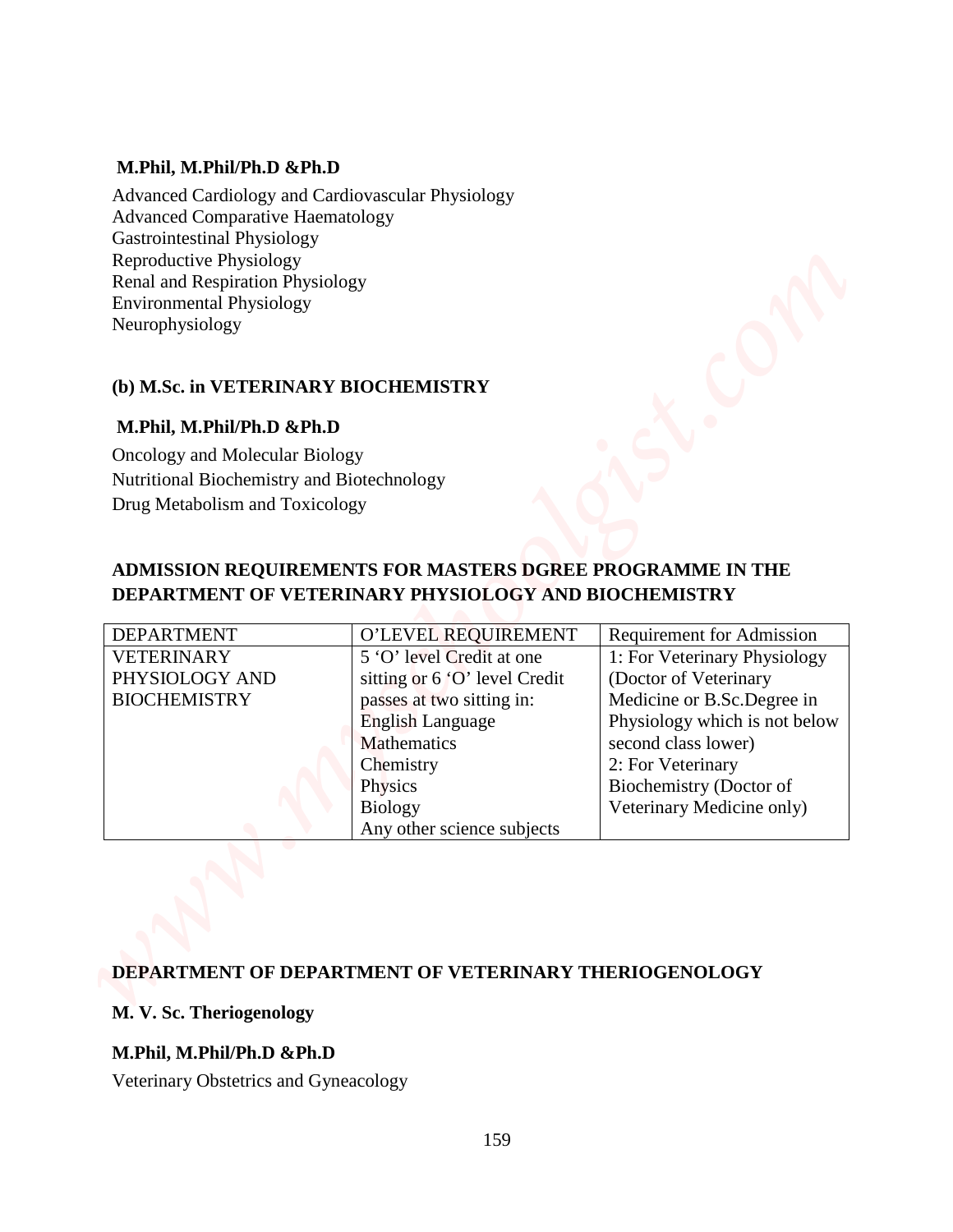| Andrology and Artificial insemination<br>Small Animal Theriogenology<br>Large Animal Theriogenology<br>Wildlife and Aquatic Theriogenology |  |
|--------------------------------------------------------------------------------------------------------------------------------------------|--|
|                                                                                                                                            |  |
|                                                                                                                                            |  |
|                                                                                                                                            |  |
|                                                                                                                                            |  |
|                                                                                                                                            |  |
|                                                                                                                                            |  |
| Avian Theriogenology                                                                                                                       |  |
| Assisted reproductive Theriogenology                                                                                                       |  |
| <b>DEPARTMENT</b><br>O'LEVEL REQUIREMENT<br><b>Requirement for Admission</b>                                                               |  |
| 5 'O' level Credit at one<br><b>DEPARTMENT OF</b><br>1: For Veterinary Physiology                                                          |  |
| (Doctor of Veterinary<br>sitting or 6 'O' level Credit<br><b>VETERINARY</b>                                                                |  |
| Medicine or B.Sc.Degree in<br>passes at two sitting in:<br>THERIOGENOLOGY                                                                  |  |
| <b>English Language</b><br>Physiology which is not below<br>Mathematics<br>second class lower)                                             |  |
| 2: For Veterinary<br>Chemistry                                                                                                             |  |
| Biochemistry (Doctor of<br>Physics                                                                                                         |  |
| Veterinary Medicine only)<br><b>Biology</b>                                                                                                |  |
| Any other science subjects                                                                                                                 |  |
| <b>FACULTY OF TECHNOLOGY</b><br>DEPARTMENT OF PETROLEUM ENGINEERING                                                                        |  |
| M.Sc. Petroleum Engineering                                                                                                                |  |
| M.Phil, M.Phil/Ph.D &Ph.D                                                                                                                  |  |
| Drilling Engineering                                                                                                                       |  |
| <b>Production Engineering</b>                                                                                                              |  |
| <b>Reservoir Engineering</b>                                                                                                               |  |
| Natural Gas Engineering                                                                                                                    |  |
| 5 'O' level credits at ONE sitting or 6                                                                                                    |  |
| 'O' level credits at TWO sittings to   NOT BELOW<br><b>PETROLEUM</b>                                                                       |  |

## **FACULTY OF TECHNOLOGY DEPARTMENT OF PETROLEUM ENGINEERING**

#### **M.Phil, M.Phil/Ph.D &Ph.D**

|                  | $\vert$ 5 'O' level credits at ONE sitting or 6 $\vert$        |  |
|------------------|----------------------------------------------------------------|--|
| <b>PETROLEUM</b> | $\vert$ 'O' level credits at TWO sittings to $\vert$ NOT BELOW |  |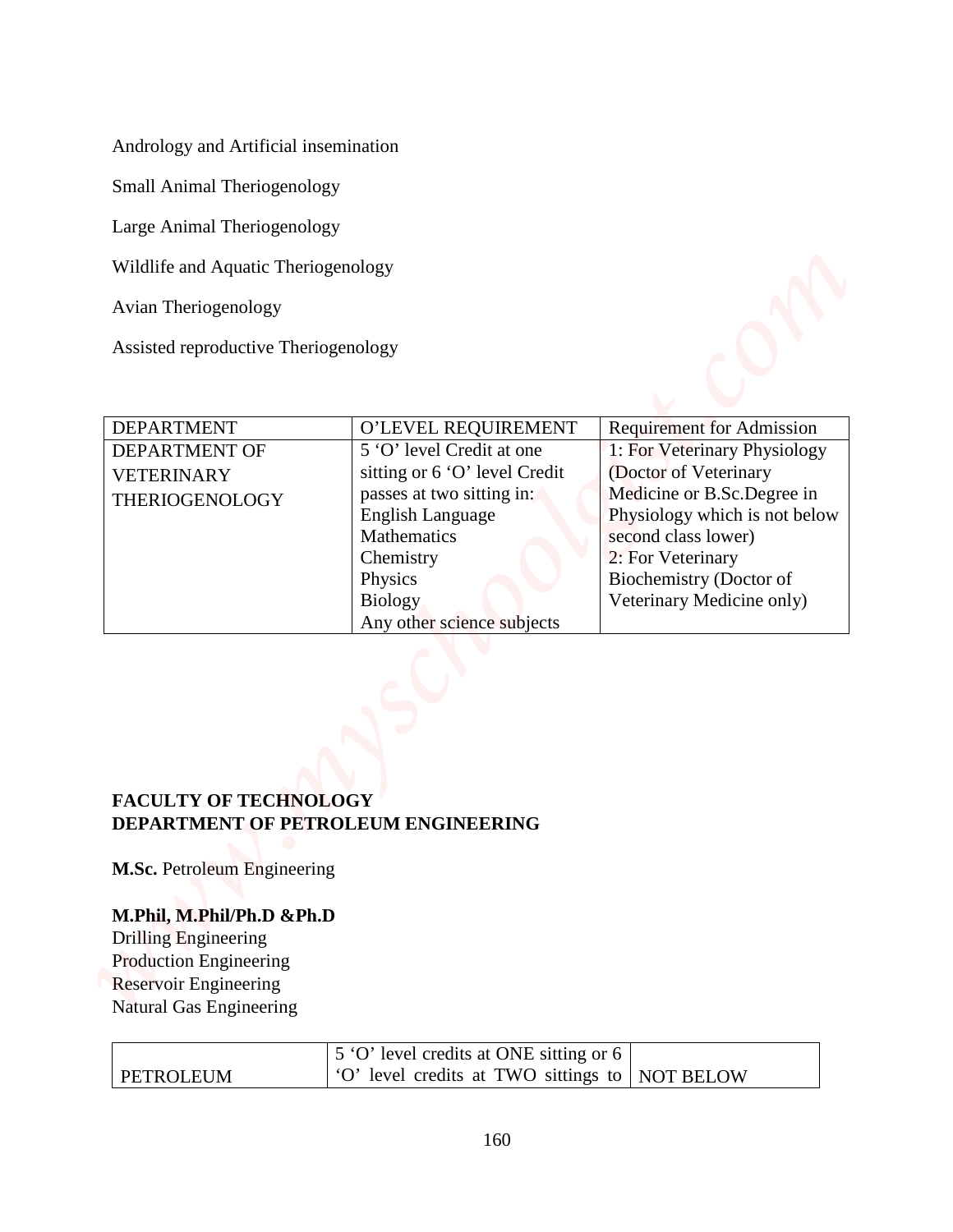| <b>ENGINEERING</b> | include English Language, Physics,   SECOND CLASS |  |
|--------------------|---------------------------------------------------|--|
|                    | Chemistry and Mathematics with any   LOWER        |  |
|                    | ONE or TWO of the following                       |  |
|                    | subjects as the case may be; Biology,             |  |
|                    | Agricultural Science, Further                     |  |
|                    | Mathematics, Technical Drawing,                   |  |
|                    | Economics, Geography, Metal Work                  |  |
|                    | and Wood Work.                                    |  |

#### **DEPARTMENT OF AGRICULTURAL AND ENVIRONMENTAL ENGINEERING**

#### **M.Sc., M.Phil, M.Phil/Ph.D &Ph.D**

|                                                                                                                                                                                                          | ONE or TWO of the following<br>subjects as the case may be; Biology,<br>Agricultural<br>Science,<br>Further<br>Technical<br>Mathematics,<br>Drawing,<br>Economics, Geography, Metal Work<br>and Wood Work.                                                                                                                                        |                                                         |
|----------------------------------------------------------------------------------------------------------------------------------------------------------------------------------------------------------|---------------------------------------------------------------------------------------------------------------------------------------------------------------------------------------------------------------------------------------------------------------------------------------------------------------------------------------------------|---------------------------------------------------------|
| M.Sc., M.Phil, M.Phil/Ph.D &Ph.D<br>Crop Processing and Storage<br><b>Environmental Engineering</b><br>Farm Power and Machinery<br><b>Farm Structures and Environment</b><br>Soil and water Conservation | DEPARTMENT OF AGRICULTURAL AND ENVIRONMENTAL ENGINEERING                                                                                                                                                                                                                                                                                          |                                                         |
| AGRICULTURAL AND<br><b>ENVIRONMENTAL</b><br><b>ENGINEERING</b>                                                                                                                                           | 5 'O' level credits at ONE sitting or 6<br>'O' level credits at TWO sittings to<br>include English Language, Physics,<br>Chemistry and Mathematics with any<br>ONE or TWO of the following<br>subjects as the case may be; Biology,<br>Agricultural<br>Science,<br>Further<br>Mathematics, Technical Drawing,<br>Economics, Geography, Metal Work | <b>NOT BELOW</b><br><b>SECOND CLASS</b><br><b>LOWER</b> |

### **DEPARTMENT OF WOOD PRODUCTS ENGINEERING**

#### **M.Sc., M.Phil, M.Phil/Ph.D &Ph.D**

Pulp and Paper Engineering Bioenergy Engineering Biocomposite Engineering Structural Design with wood and Biomaterials Biomaterials Processing and Utilisation Furniture Design and Manufacturing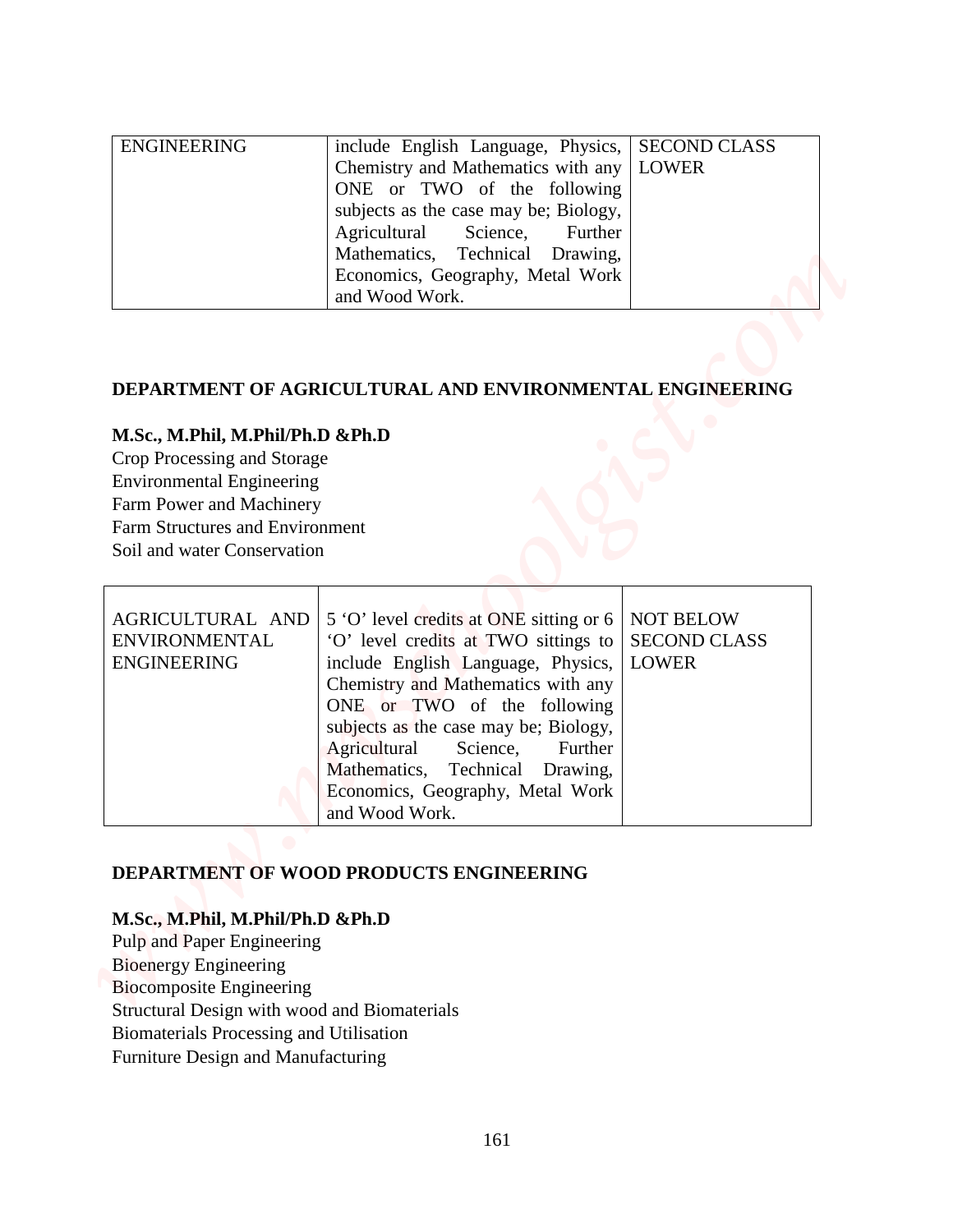| <b>WOOD PRODUCTS</b><br><b>ENGINEERING</b>                                                                                                                                                                                                 | 5 'O' level credits at ONE sitting or 6<br>'O' level credits at TWO sittings to<br>include English Language, Physics,<br>Chemistry and Mathematics with any                                                                                                                                          | <b>NOT BELOW</b><br><b>SECOND CLASS</b><br><b>LOWER</b> |
|--------------------------------------------------------------------------------------------------------------------------------------------------------------------------------------------------------------------------------------------|------------------------------------------------------------------------------------------------------------------------------------------------------------------------------------------------------------------------------------------------------------------------------------------------------|---------------------------------------------------------|
|                                                                                                                                                                                                                                            | ONE or TWO of the following subjects<br>as the case may be; Biology,<br>Agricultural Science, Further<br>Mathematics, Technical Drawing,<br>Economics, Geography, Metal Work<br>and Wood Work.                                                                                                       |                                                         |
|                                                                                                                                                                                                                                            | DEPARTMENT OF MECHANICAL ENGINEERING                                                                                                                                                                                                                                                                 |                                                         |
|                                                                                                                                                                                                                                            |                                                                                                                                                                                                                                                                                                      |                                                         |
| <b>M.Sc.</b> Mechanical Engineering<br>M.Phil, M.Phil/Ph.D &Ph.D<br>Thermo-fluids<br><b>Solid Mechanics</b><br><b>Production Engineering</b><br><b>Applied Mechanics</b><br><b>Material Technology</b><br>MECHANICAL<br><b>ENGINEERING</b> | 5 'O' level credits at ONE sitting or 6 'O'<br>level credits at TWO sittings to include<br>English Language, Physics, Chemistry and<br>Mathematics with any ONE or TWO of the<br>following subjects as the case may be;<br>Biology, Agricultural Science, Further<br>Mathematics, Technical Drawing, | <b>NOT BELOW</b><br><b>SECOND CLASS</b><br><b>LOWER</b> |

## **DEPARTMENT OF MECHANICAL ENGINEERING**

## **M.Phil, M.Phil/Ph.D &Ph.D**

|                    |                                             | <b>NOT BELOW</b>    |
|--------------------|---------------------------------------------|---------------------|
| <b>MECHANICAL</b>  | 5 'O' level credits at ONE sitting or 6 'O' | <b>SECOND CLASS</b> |
| <b>ENGINEERING</b> | level credits at TWO sittings to include    | <b>LOWER</b>        |
|                    | English Language, Physics, Chemistry and    |                     |
|                    | Mathematics with any ONE or TWO of the      |                     |
|                    | following subjects as the case may be;      |                     |
|                    | Biology, Agricultural Science, Further      |                     |
|                    | Mathematics, Technical Drawing,             |                     |
|                    | Economics, Geography, Metal Work and        |                     |
|                    | Wood Work.                                  |                     |

## **DEPARTMENT OF BIOMEDICAL ENGINEERING**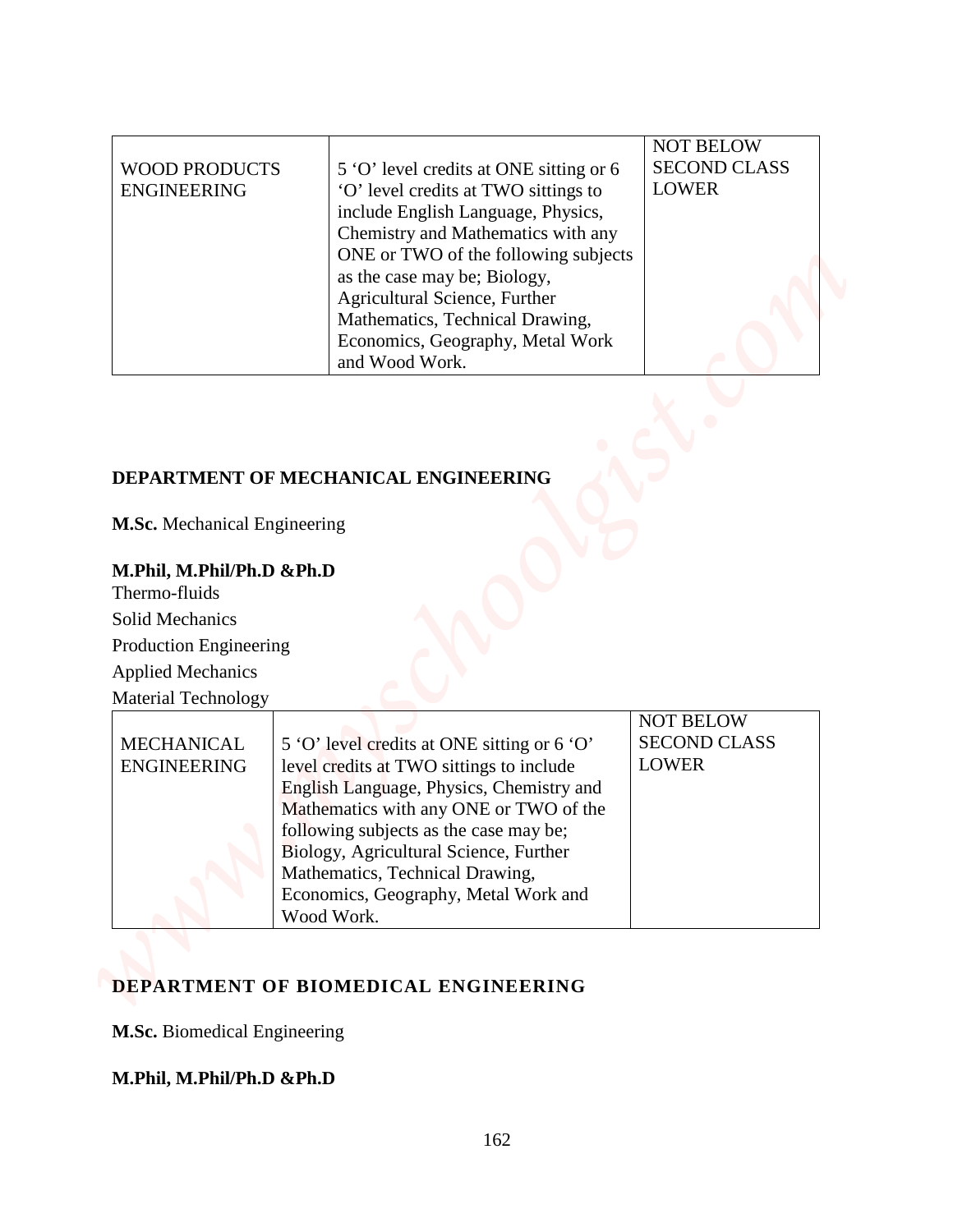| Imaging<br><b>Biomechanics</b><br>Modeling of Biomedical Processes                                                                                           |                                                                                                                    |                                         |  |
|--------------------------------------------------------------------------------------------------------------------------------------------------------------|--------------------------------------------------------------------------------------------------------------------|-----------------------------------------|--|
|                                                                                                                                                              |                                                                                                                    |                                         |  |
|                                                                                                                                                              |                                                                                                                    |                                         |  |
| <b>Clinical Engineering</b>                                                                                                                                  |                                                                                                                    |                                         |  |
| <b>Biomedical materials</b>                                                                                                                                  | Biotechnology and Biomaterials Engineering                                                                         |                                         |  |
|                                                                                                                                                              |                                                                                                                    |                                         |  |
| <b>BIOMEDICAL</b>                                                                                                                                            |                                                                                                                    | <b>NOT BELOW</b><br><b>SECOND CLASS</b> |  |
| <b>ENGINEERING</b>                                                                                                                                           | 5 'O' level credits at ONE sitting or 6 'O'<br><b>LOWER</b><br>level credits at TWO sittings to include            |                                         |  |
|                                                                                                                                                              | English Language, Physics, Chemistry and                                                                           |                                         |  |
|                                                                                                                                                              | Mathematics with any ONE or TWO of the<br>following subjects as the case may be;                                   |                                         |  |
|                                                                                                                                                              | Biology, Agricultural Science, Further                                                                             |                                         |  |
|                                                                                                                                                              | Mathematics, Technical Drawing,<br>Economics, Geography, Metal Work and                                            |                                         |  |
|                                                                                                                                                              |                                                                                                                    |                                         |  |
|                                                                                                                                                              | Wood Work.                                                                                                         |                                         |  |
|                                                                                                                                                              | DEPARTMENT OF FOOD TECHNOLOGY                                                                                      |                                         |  |
|                                                                                                                                                              |                                                                                                                    |                                         |  |
|                                                                                                                                                              |                                                                                                                    |                                         |  |
|                                                                                                                                                              |                                                                                                                    |                                         |  |
|                                                                                                                                                              |                                                                                                                    |                                         |  |
|                                                                                                                                                              |                                                                                                                    |                                         |  |
|                                                                                                                                                              |                                                                                                                    |                                         |  |
| M.Sc. Food Technology<br>M.Phil, M.Phil/Ph.D &Ph.D<br>Food Microbiology<br>Food Processing and Preservation<br>Food Chemistry<br><b>Food Quality Control</b> |                                                                                                                    |                                         |  |
| <b>FOOD</b><br><b>TECHNOLOGY</b>                                                                                                                             | 5 'O' level credits at ONE sitting or 6 'O' level credits<br>at TWO sittings to include English Language, Physics, | <b>NOT BELOW</b><br><b>SECOND CLASS</b> |  |
|                                                                                                                                                              | Chemistry and Mathematics with any ONE or TWO of                                                                   | <b>LOWER</b>                            |  |
|                                                                                                                                                              | the following subjects as the case may be; Biology,                                                                |                                         |  |
|                                                                                                                                                              | Agricultural Science, Further Mathematics, Technical<br>Drawing, Economics, Geography, Metal Work and              |                                         |  |

## **DEPARTMENT OF FOOD TECHNOLOGY**

## **M.Phil, M.Phil/Ph.D &Ph.D**

| <b>NOT BELOW</b><br>5 'O' level credits at ONE sitting or 6 'O' level credits<br><b>FOOD</b><br><b>TECHNOLOGY</b><br><b>SECOND CLASS</b><br>at TWO sittings to include English Language, Physics,<br>Chemistry and Mathematics with any ONE or TWO of<br><b>LOWER</b><br>the following subjects as the case may be; Biology,<br>Agricultural Science, Further Mathematics, Technical<br>Drawing, Economics, Geography, Metal Work and<br>Wood Work. |
|-----------------------------------------------------------------------------------------------------------------------------------------------------------------------------------------------------------------------------------------------------------------------------------------------------------------------------------------------------------------------------------------------------------------------------------------------------|
|-----------------------------------------------------------------------------------------------------------------------------------------------------------------------------------------------------------------------------------------------------------------------------------------------------------------------------------------------------------------------------------------------------------------------------------------------------|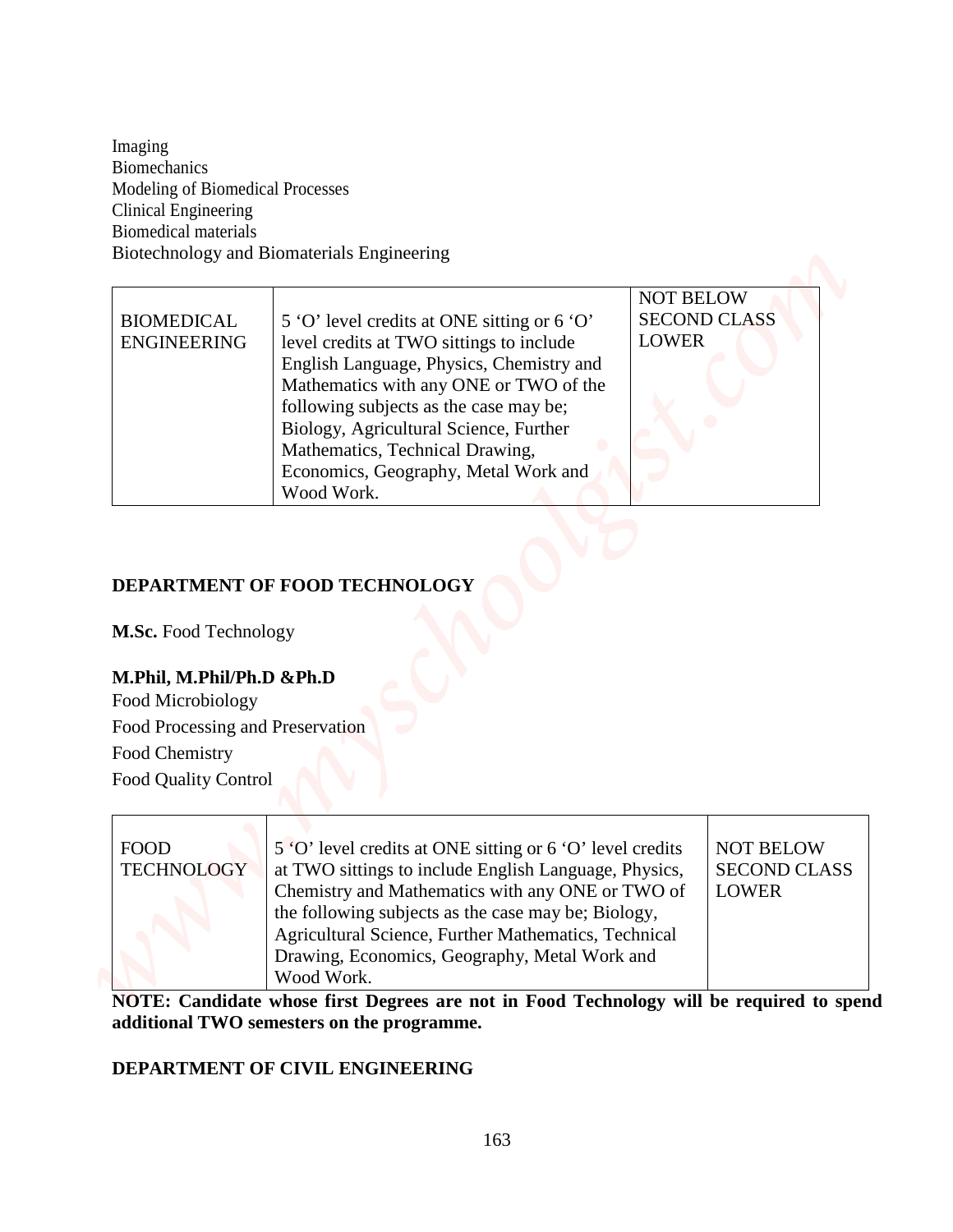## **M.Sc., M.Phil, M.Phil/Ph.D & Ph.D**

| <b>CIVIL</b>       | 5 'O' level credits at ONE sitting or 6 'O' level   NOT BELOW     |  |
|--------------------|-------------------------------------------------------------------|--|
| <b>ENGINEERING</b> | credits at TWO sittings to include English Language, SECOND CLASS |  |
|                    | Physics, Chemistry and Mathematics with any ONE   LOWER           |  |
|                    | or TWO of the following subjects as the case may be;              |  |
|                    | Biology, Agricultural Science, Further Mathematics,               |  |
|                    | Technical Drawing, Economics, Geography, Metal                    |  |
|                    | Work and Wood Work.                                               |  |

## **DEPARTMENT OF INDUSTRIAL AND PRODUCTION ENGINEERING**

### **M.Sc., M.Phil, M.Phil/Ph.D & Ph.D**

| M.Sc., M.Phil, M.Phil/Ph.D & Ph.D                                                                                                                                                                                  |                  |                                                                                                                                                                                                                                                                             |                                                         |
|--------------------------------------------------------------------------------------------------------------------------------------------------------------------------------------------------------------------|------------------|-----------------------------------------------------------------------------------------------------------------------------------------------------------------------------------------------------------------------------------------------------------------------------|---------------------------------------------------------|
| <b>Structural Material Engineering</b>                                                                                                                                                                             |                  |                                                                                                                                                                                                                                                                             |                                                         |
|                                                                                                                                                                                                                    |                  | Water Resources and Environmental Engineering                                                                                                                                                                                                                               |                                                         |
| Highway and Transportation Engineering                                                                                                                                                                             |                  |                                                                                                                                                                                                                                                                             |                                                         |
| Foundation and Geo-Technical Engineering                                                                                                                                                                           |                  |                                                                                                                                                                                                                                                                             |                                                         |
| Public Health and Environmental Engineering                                                                                                                                                                        |                  |                                                                                                                                                                                                                                                                             |                                                         |
| <b>CIVIL</b><br><b>ENGINEERING</b>                                                                                                                                                                                 |                  | 5 'O' level credits at ONE sitting or 6 'O' level<br>credits at TWO sittings to include English Language,<br>Physics, Chemistry and Mathematics with any ONE<br>or TWO of the following subjects as the case may be;<br>Biology, Agricultural Science, Further Mathematics, | <b>NOT BELOW</b><br><b>SECOND CLASS</b><br><b>LOWER</b> |
|                                                                                                                                                                                                                    |                  | Technical Drawing, Economics, Geography, Metal<br>Work and Wood Work.<br>DEPARTMENT OF INDUSTRIAL AND PRODUCTION ENGINEERING                                                                                                                                                |                                                         |
| M.Sc., M.Phil, M.Phil/Ph.D & Ph.D<br><b>Engineering Management</b><br>Production and Manufacturing Engineering<br><b>Operations Research</b><br>Ergonomics/Human Factors Engineering<br><b>Systems Engineering</b> |                  |                                                                                                                                                                                                                                                                             |                                                         |
|                                                                                                                                                                                                                    |                  |                                                                                                                                                                                                                                                                             |                                                         |
| <b>INDUSTRIAL</b><br><b>PRODUCTION</b><br><b>ENGINEERING</b>                                                                                                                                                       | AND<br>$\bullet$ | 5 °O' level credits at ONE sitting or 6<br>'O' level credits at TWO sittings to<br>include English Language, Physics,<br>Chemistry and Mathematics with any<br>ONE or TWO of the following<br>subjects as the case may be; Biology,<br>Agricultural<br>Science,<br>Further  | <b>NOT BELOW</b><br><b>SECOND CLASS</b><br><b>LOWER</b> |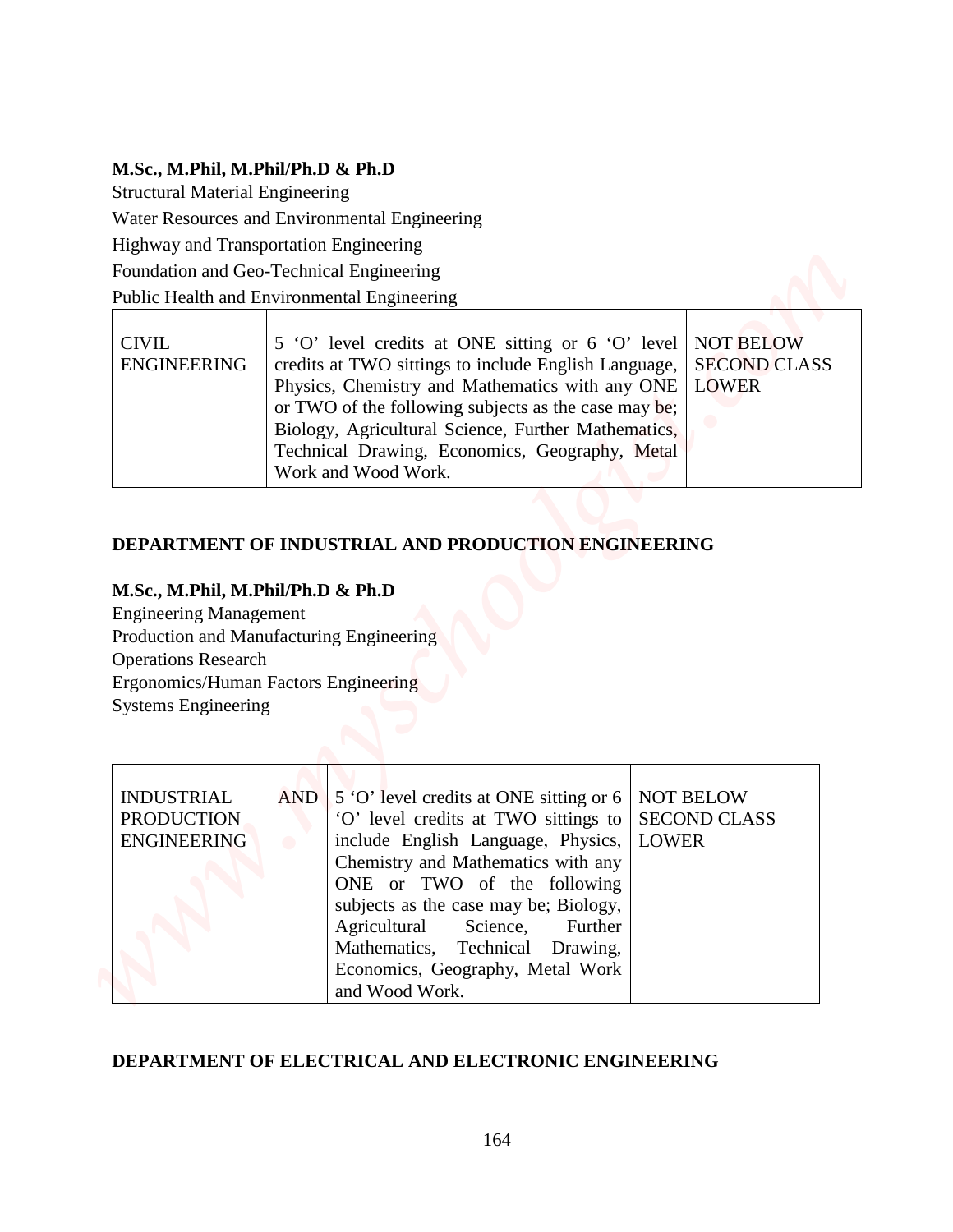### **M.Sc., M.Phil, M.Phil/Ph.D & Ph.D**  Instrumentation and Control Electrical Power Systems Telecommunication

| M.Sc., M.Phil, M.Phil/Ph.D & Ph.D                                                                                                       |                                                                                                                                                                                                     |                                                                                                                    |
|-----------------------------------------------------------------------------------------------------------------------------------------|-----------------------------------------------------------------------------------------------------------------------------------------------------------------------------------------------------|--------------------------------------------------------------------------------------------------------------------|
| <b>Instrumentation and Control</b>                                                                                                      |                                                                                                                                                                                                     |                                                                                                                    |
| <b>Electrical Power Systems</b><br>Telecommunication                                                                                    |                                                                                                                                                                                                     |                                                                                                                    |
|                                                                                                                                         |                                                                                                                                                                                                     |                                                                                                                    |
| ELECTRICAL/ELECTRONIC<br><b>ENGINEERING</b>                                                                                             | 5 'O' level credits at ONE sitting or 6<br>'O' level credits at TWO sittings to<br>include English Language, Physics,<br>Chemistry and Mathematics with any<br>ONE or TWO of the following subjects | <b>NOT BELOW</b><br><b>SECOND CLASS</b><br><b>LOWER</b><br>Electrical                                              |
|                                                                                                                                         | as the case may be; Biology,<br>Agricultural Science, Further<br>Mathematics, Technical Drawing,<br>Economics, Geography, Metal Work<br>and Wood Work.                                              | Engineering will<br>admit only<br>candidates whose<br>first degrees are in<br>Electrical/Electronic<br>Engineering |
|                                                                                                                                         | Those whose first degrees are NOT in Agricultural Engineering will be required to                                                                                                                   |                                                                                                                    |
| spend additional two semesters on the programme.                                                                                        |                                                                                                                                                                                                     |                                                                                                                    |
|                                                                                                                                         |                                                                                                                                                                                                     |                                                                                                                    |
|                                                                                                                                         | required to spend an additional semester on the programme                                                                                                                                           |                                                                                                                    |
| *Those whose first engineering degrees are NOT in Industrial Engineering will be<br>to spend additional two semesters on the programme. | *Candidates whose first degrees are NOT in Petroleum Engineering will be required                                                                                                                   |                                                                                                                    |
|                                                                                                                                         |                                                                                                                                                                                                     |                                                                                                                    |
| <b>INSTITUTE OF AFRICAN STUDIES</b>                                                                                                     |                                                                                                                                                                                                     |                                                                                                                    |
| <b>M.A. African Studies</b>                                                                                                             |                                                                                                                                                                                                     |                                                                                                                    |
| Anthropology                                                                                                                            |                                                                                                                                                                                                     |                                                                                                                    |
| <b>African History</b>                                                                                                                  |                                                                                                                                                                                                     |                                                                                                                    |
|                                                                                                                                         |                                                                                                                                                                                                     |                                                                                                                    |
|                                                                                                                                         |                                                                                                                                                                                                     |                                                                                                                    |
| <b>African Law</b><br><b>African Music</b><br><b>African Visual Arts/Art History</b>                                                    |                                                                                                                                                                                                     |                                                                                                                    |
| Traditional African Medicine (TAM) and Belief Systems                                                                                   |                                                                                                                                                                                                     |                                                                                                                    |

### **INSTITUTE OF AFRICAN STUDIES**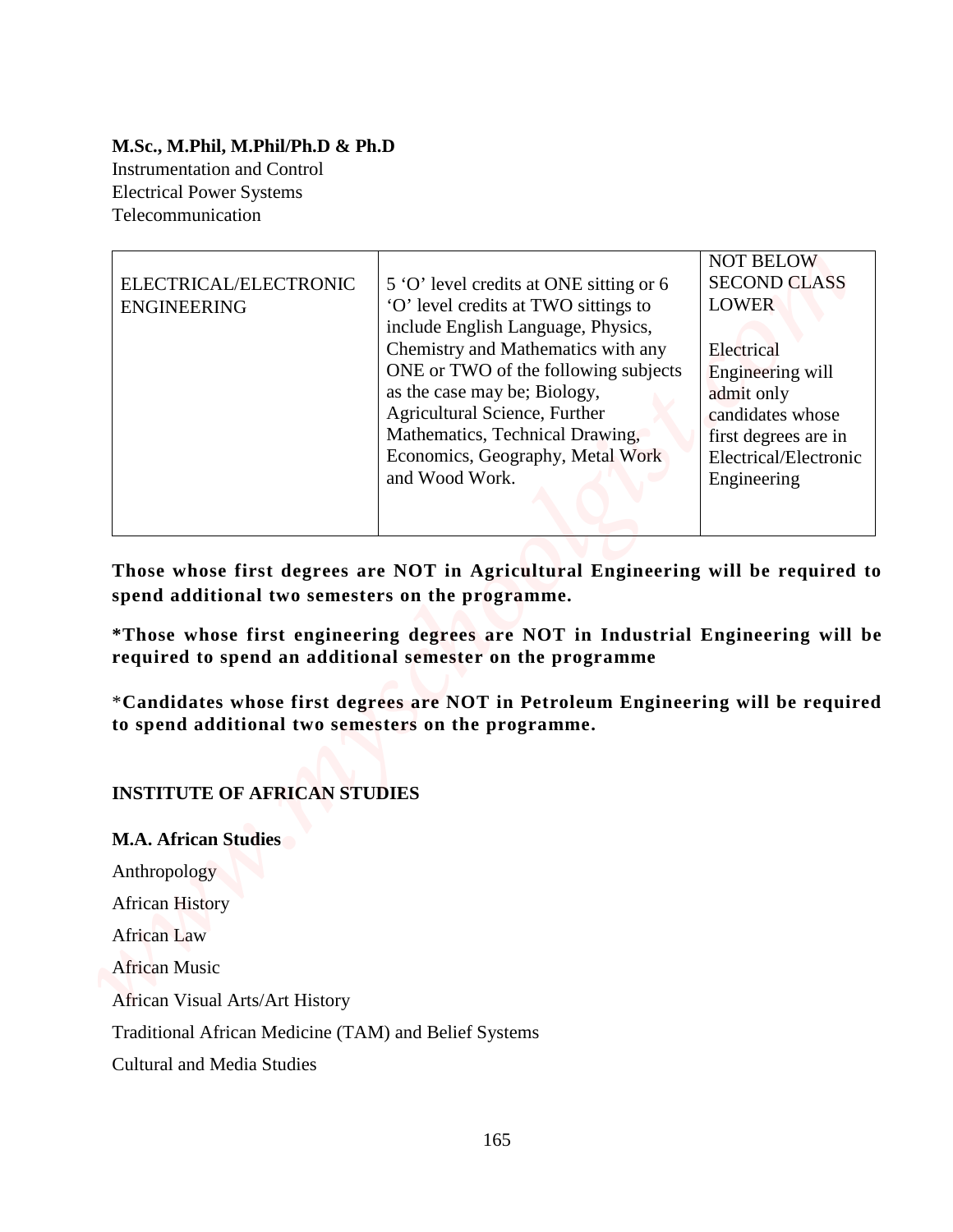#### **M.Phil., M.Phil/Ph.D, and Ph.D**

| 5 'O' level credits at ONE sitting or 6 'O' level   NOT BELOW SECOND |  |
|----------------------------------------------------------------------|--|
| credits at TWO sittings to include English Language   CLASS LOWER    |  |
| and any other four/ five subjects.                                   |  |

## **CENTRE FOR CHILD AND ADOLSCENT MENTAL HEALTH M.Sc. CAMH, Ph.D. CAMH, M.Phil/Ph.D CAMH, M.Phil CAMH**

| <b>Gender Studies</b><br>Diaspora and Transnational Studies<br>Transformation Studies in Africa (TSA)<br>M.Phil., M.Phil/Ph.D, and Ph.D<br>Anthropology<br><b>African History</b><br>African Law<br><b>African Music</b><br>African Visual Arts/ Art History<br>Traditional African Medicine (TAM)and Belief Systems<br>Cultural and Media Studies: Sub-units of Specialisation:<br>a), Performance Studies b), Literary Studies c), Translation and Creative<br><b>Gender Studies</b><br>Diaspora and Transnational Studies<br>5 'O' level credits at ONE sitting or 6 'O' level<br>NOT BELOW SECOND<br>credits at TWO sittings to include English Language<br><b>CLASS LOWER</b><br>and any other four/ five subjects.<br>CENTRE FOR CHILD AND ADOLSCENT MENTAL HEALTH<br>M.Sc. CAMH, Ph.D. CAMH, M.Phil/Ph.D CAMH, M.Phil CAMH<br><b>DEPARTMENT</b><br><b>O'LEVEL REQUIREMENTS</b><br><b>CLASS OF</b><br><b>DEGREE</b><br><b>CHILD</b><br><b>CENTRE</b><br><b>FOR</b><br>In addition, applicants must also<br><b>NOT</b><br><b>ADOLESCENT</b><br>satisfy the O' level requirements for<br><b>BELOW</b><br><b>MENTAL</b><br>their respective degree and diploma<br><b>SECOND</b><br><b>HEALTH</b><br><b>CLASS</b><br>programmes in accordance with<br>University of Ibadan regulations;<br><b>LOWER</b><br>that is: five O'level credit passes at<br>one sitting for candidates coming<br>with courses available in University |  |  |  |  |  |  |
|----------------------------------------------------------------------------------------------------------------------------------------------------------------------------------------------------------------------------------------------------------------------------------------------------------------------------------------------------------------------------------------------------------------------------------------------------------------------------------------------------------------------------------------------------------------------------------------------------------------------------------------------------------------------------------------------------------------------------------------------------------------------------------------------------------------------------------------------------------------------------------------------------------------------------------------------------------------------------------------------------------------------------------------------------------------------------------------------------------------------------------------------------------------------------------------------------------------------------------------------------------------------------------------------------------------------------------------------------------------------------------------------------------------------------------|--|--|--|--|--|--|
|                                                                                                                                                                                                                                                                                                                                                                                                                                                                                                                                                                                                                                                                                                                                                                                                                                                                                                                                                                                                                                                                                                                                                                                                                                                                                                                                                                                                                                  |  |  |  |  |  |  |
|                                                                                                                                                                                                                                                                                                                                                                                                                                                                                                                                                                                                                                                                                                                                                                                                                                                                                                                                                                                                                                                                                                                                                                                                                                                                                                                                                                                                                                  |  |  |  |  |  |  |
|                                                                                                                                                                                                                                                                                                                                                                                                                                                                                                                                                                                                                                                                                                                                                                                                                                                                                                                                                                                                                                                                                                                                                                                                                                                                                                                                                                                                                                  |  |  |  |  |  |  |
|                                                                                                                                                                                                                                                                                                                                                                                                                                                                                                                                                                                                                                                                                                                                                                                                                                                                                                                                                                                                                                                                                                                                                                                                                                                                                                                                                                                                                                  |  |  |  |  |  |  |
|                                                                                                                                                                                                                                                                                                                                                                                                                                                                                                                                                                                                                                                                                                                                                                                                                                                                                                                                                                                                                                                                                                                                                                                                                                                                                                                                                                                                                                  |  |  |  |  |  |  |
|                                                                                                                                                                                                                                                                                                                                                                                                                                                                                                                                                                                                                                                                                                                                                                                                                                                                                                                                                                                                                                                                                                                                                                                                                                                                                                                                                                                                                                  |  |  |  |  |  |  |
|                                                                                                                                                                                                                                                                                                                                                                                                                                                                                                                                                                                                                                                                                                                                                                                                                                                                                                                                                                                                                                                                                                                                                                                                                                                                                                                                                                                                                                  |  |  |  |  |  |  |
|                                                                                                                                                                                                                                                                                                                                                                                                                                                                                                                                                                                                                                                                                                                                                                                                                                                                                                                                                                                                                                                                                                                                                                                                                                                                                                                                                                                                                                  |  |  |  |  |  |  |
|                                                                                                                                                                                                                                                                                                                                                                                                                                                                                                                                                                                                                                                                                                                                                                                                                                                                                                                                                                                                                                                                                                                                                                                                                                                                                                                                                                                                                                  |  |  |  |  |  |  |
|                                                                                                                                                                                                                                                                                                                                                                                                                                                                                                                                                                                                                                                                                                                                                                                                                                                                                                                                                                                                                                                                                                                                                                                                                                                                                                                                                                                                                                  |  |  |  |  |  |  |
|                                                                                                                                                                                                                                                                                                                                                                                                                                                                                                                                                                                                                                                                                                                                                                                                                                                                                                                                                                                                                                                                                                                                                                                                                                                                                                                                                                                                                                  |  |  |  |  |  |  |
|                                                                                                                                                                                                                                                                                                                                                                                                                                                                                                                                                                                                                                                                                                                                                                                                                                                                                                                                                                                                                                                                                                                                                                                                                                                                                                                                                                                                                                  |  |  |  |  |  |  |
|                                                                                                                                                                                                                                                                                                                                                                                                                                                                                                                                                                                                                                                                                                                                                                                                                                                                                                                                                                                                                                                                                                                                                                                                                                                                                                                                                                                                                                  |  |  |  |  |  |  |
|                                                                                                                                                                                                                                                                                                                                                                                                                                                                                                                                                                                                                                                                                                                                                                                                                                                                                                                                                                                                                                                                                                                                                                                                                                                                                                                                                                                                                                  |  |  |  |  |  |  |
|                                                                                                                                                                                                                                                                                                                                                                                                                                                                                                                                                                                                                                                                                                                                                                                                                                                                                                                                                                                                                                                                                                                                                                                                                                                                                                                                                                                                                                  |  |  |  |  |  |  |
|                                                                                                                                                                                                                                                                                                                                                                                                                                                                                                                                                                                                                                                                                                                                                                                                                                                                                                                                                                                                                                                                                                                                                                                                                                                                                                                                                                                                                                  |  |  |  |  |  |  |
|                                                                                                                                                                                                                                                                                                                                                                                                                                                                                                                                                                                                                                                                                                                                                                                                                                                                                                                                                                                                                                                                                                                                                                                                                                                                                                                                                                                                                                  |  |  |  |  |  |  |
|                                                                                                                                                                                                                                                                                                                                                                                                                                                                                                                                                                                                                                                                                                                                                                                                                                                                                                                                                                                                                                                                                                                                                                                                                                                                                                                                                                                                                                  |  |  |  |  |  |  |
|                                                                                                                                                                                                                                                                                                                                                                                                                                                                                                                                                                                                                                                                                                                                                                                                                                                                                                                                                                                                                                                                                                                                                                                                                                                                                                                                                                                                                                  |  |  |  |  |  |  |
|                                                                                                                                                                                                                                                                                                                                                                                                                                                                                                                                                                                                                                                                                                                                                                                                                                                                                                                                                                                                                                                                                                                                                                                                                                                                                                                                                                                                                                  |  |  |  |  |  |  |
|                                                                                                                                                                                                                                                                                                                                                                                                                                                                                                                                                                                                                                                                                                                                                                                                                                                                                                                                                                                                                                                                                                                                                                                                                                                                                                                                                                                                                                  |  |  |  |  |  |  |
|                                                                                                                                                                                                                                                                                                                                                                                                                                                                                                                                                                                                                                                                                                                                                                                                                                                                                                                                                                                                                                                                                                                                                                                                                                                                                                                                                                                                                                  |  |  |  |  |  |  |
|                                                                                                                                                                                                                                                                                                                                                                                                                                                                                                                                                                                                                                                                                                                                                                                                                                                                                                                                                                                                                                                                                                                                                                                                                                                                                                                                                                                                                                  |  |  |  |  |  |  |
|                                                                                                                                                                                                                                                                                                                                                                                                                                                                                                                                                                                                                                                                                                                                                                                                                                                                                                                                                                                                                                                                                                                                                                                                                                                                                                                                                                                                                                  |  |  |  |  |  |  |
| of Ibadan, College of Medicine and<br>Pharmacy (under-graduates), or six                                                                                                                                                                                                                                                                                                                                                                                                                                                                                                                                                                                                                                                                                                                                                                                                                                                                                                                                                                                                                                                                                                                                                                                                                                                                                                                                                         |  |  |  |  |  |  |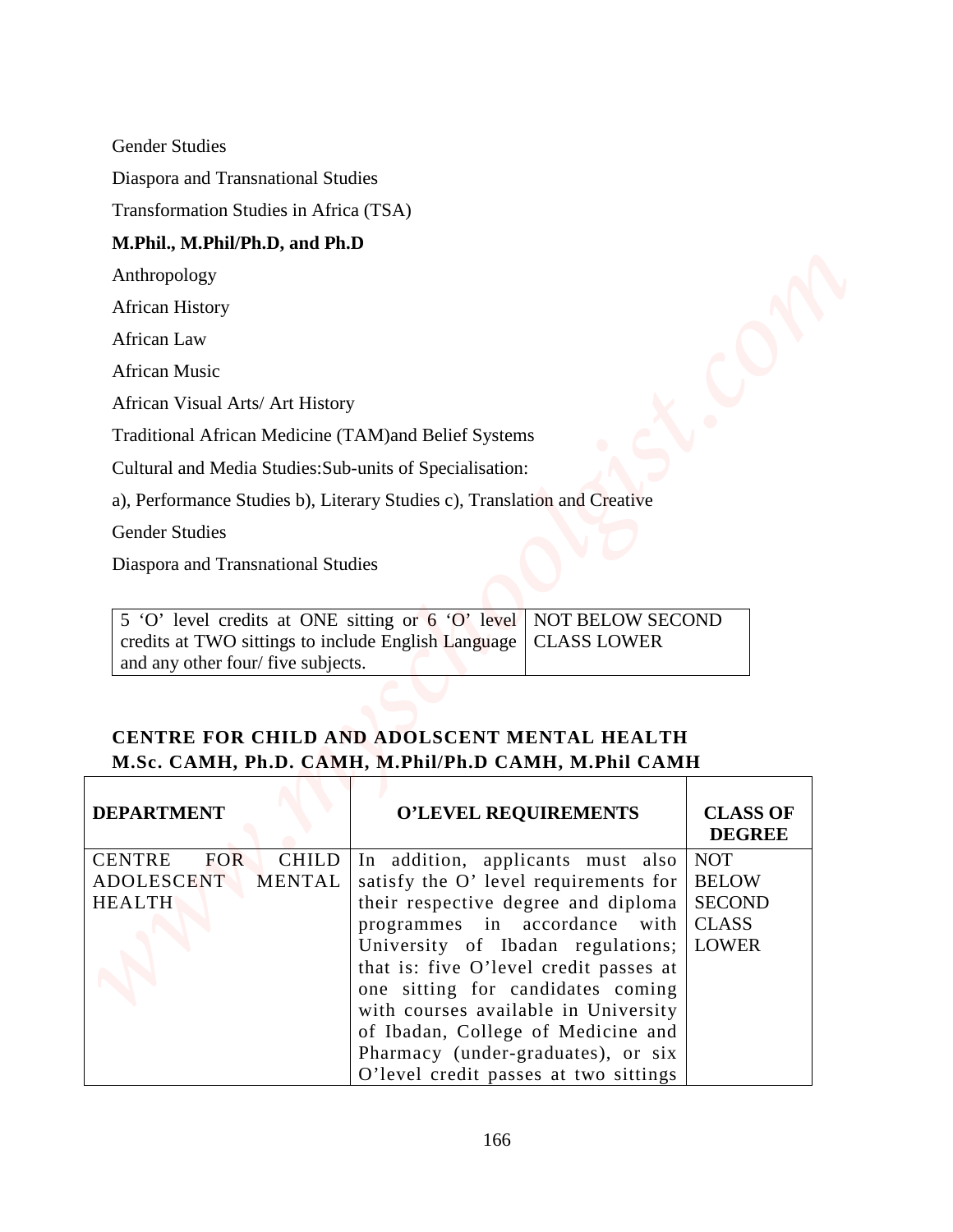|                                 | including English Language and |  |
|---------------------------------|--------------------------------|--|
| other relevant science subjects |                                |  |

## **FACULTY OF MULTIDISCIPLINARY STUDIES**

## **DEPARTMENT OF PEACE, SECURITY AND HUMANITARIAN STUDIES**

|                                                                                                                                                                                                                                                                                                                                                                                                                   | including English Language<br>and                                     |                                  |              |
|-------------------------------------------------------------------------------------------------------------------------------------------------------------------------------------------------------------------------------------------------------------------------------------------------------------------------------------------------------------------------------------------------------------------|-----------------------------------------------------------------------|----------------------------------|--------------|
|                                                                                                                                                                                                                                                                                                                                                                                                                   | other relevant science subjects                                       |                                  |              |
| <b>FACULTY OF MULTIDISCIPLINARY STUDIES</b>                                                                                                                                                                                                                                                                                                                                                                       |                                                                       |                                  |              |
|                                                                                                                                                                                                                                                                                                                                                                                                                   | DEPARTMENT OF PEACE, SECURITY AND HUMANITARIAN STUDIES                |                                  |              |
| <b>COURSE/COURSE CODE</b>                                                                                                                                                                                                                                                                                                                                                                                         | <b>O'LEVEL REQUIREMENT</b>                                            | <b>CLASS OF</b><br><b>DEGREE</b> |              |
| PEACE, SECURITY AND                                                                                                                                                                                                                                                                                                                                                                                               | 5 'O' Level Credits at ONE sitting                                    | <b>NOT</b>                       | <b>BELOW</b> |
| HUMANITARIAN STUDIES                                                                                                                                                                                                                                                                                                                                                                                              | or 6 'O' Level Credits at TWO<br>sittings<br>include<br>English<br>to | <b>SECOND</b><br><b>LOWER</b>    | <b>CLASS</b> |
|                                                                                                                                                                                                                                                                                                                                                                                                                   | Language and any other four/ five                                     |                                  |              |
|                                                                                                                                                                                                                                                                                                                                                                                                                   | subjects.                                                             |                                  |              |
|                                                                                                                                                                                                                                                                                                                                                                                                                   |                                                                       |                                  |              |
|                                                                                                                                                                                                                                                                                                                                                                                                                   |                                                                       |                                  |              |
|                                                                                                                                                                                                                                                                                                                                                                                                                   |                                                                       |                                  |              |
|                                                                                                                                                                                                                                                                                                                                                                                                                   |                                                                       |                                  |              |
|                                                                                                                                                                                                                                                                                                                                                                                                                   |                                                                       |                                  |              |
|                                                                                                                                                                                                                                                                                                                                                                                                                   |                                                                       |                                  |              |
|                                                                                                                                                                                                                                                                                                                                                                                                                   |                                                                       |                                  |              |
|                                                                                                                                                                                                                                                                                                                                                                                                                   |                                                                       |                                  |              |
|                                                                                                                                                                                                                                                                                                                                                                                                                   |                                                                       |                                  |              |
|                                                                                                                                                                                                                                                                                                                                                                                                                   |                                                                       |                                  |              |
|                                                                                                                                                                                                                                                                                                                                                                                                                   |                                                                       |                                  |              |
|                                                                                                                                                                                                                                                                                                                                                                                                                   |                                                                       |                                  |              |
|                                                                                                                                                                                                                                                                                                                                                                                                                   |                                                                       |                                  |              |
| DEPARTMENT OF DATA AND INFORMATION SCIENCE<br>M.Inf.Sc.<br>M.Phil., M.Phil/Ph.D, and Ph.D<br>Economics of Information<br><b>Information Systems</b><br><b>Information Policy</b><br><b>Infometrics</b><br><b>Internet Technology</b><br>Knowledge Management<br>Organization and Retrieval of Information<br><b>Science and Technology Studies</b><br>Speech and Language Technology<br><b>Social Informatics</b> |                                                                       |                                  |              |
| 5 'O' level credits at ONE sitting or 6 'O'                                                                                                                                                                                                                                                                                                                                                                       | NOT BELOW SECOND CLASS LOWER                                          |                                  |              |
| level credits at TWO sittings to include<br>English Language and any other four/five                                                                                                                                                                                                                                                                                                                              |                                                                       |                                  |              |

### **DEPARTMENT OF DATA AND INFORMATION SCIENCE**

#### **M.Inf.Sc.**

### **M.Phil., M.Phil/Ph.D, and Ph.D**

|                                          | 5 'O' level credits at ONE sitting or 6 'O'   NOT BELOW SECOND CLASS LOWER |
|------------------------------------------|----------------------------------------------------------------------------|
| level credits at TWO sittings to include |                                                                            |
| English Language and any other four/five |                                                                            |
| subjects.                                |                                                                            |

### **DEPARTMENT OF SUSTAINABILITY STUDIES**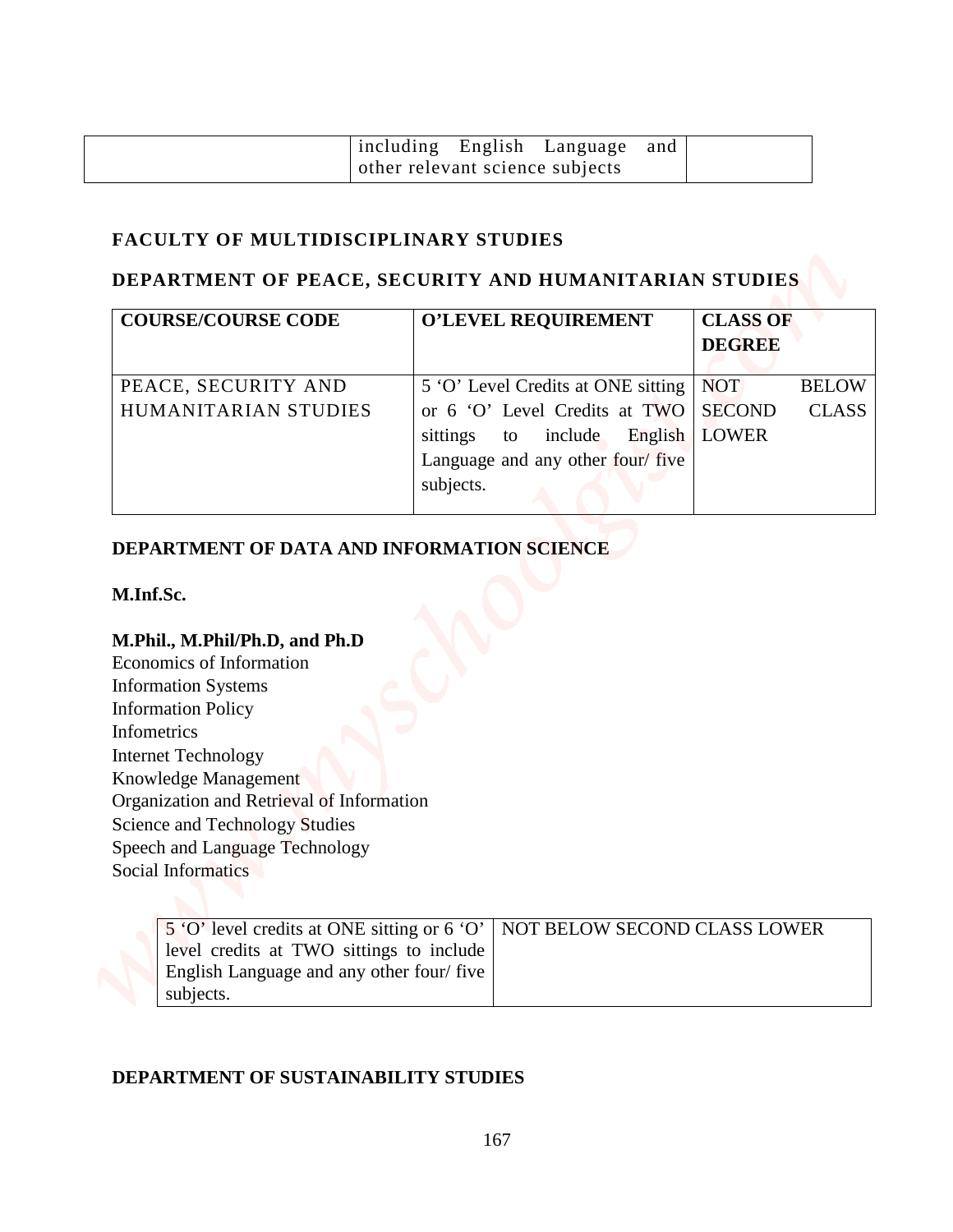## **M.Sc., M.Phil., M.Phil/Ph.D, and Ph.D**

## **DEPARTMENT OF MINERAL, PETROLEUM, ENERGY, ECONOMICS AND LAW**

#### **M.Sc. Energy Studies**

#### **M.Phil., M.Phil/Ph.D, and Ph.D**

#### **LL.M. Energy Law M.Phil., M.Phil/Ph.D, and Ph.D Energy Law**

| M.Sc., M.Phil., M.Phil/Ph.D, and Ph.D<br><b>Sustainable Development Practice</b><br>Tourism and Development<br>Indigenous Knowledge and Development<br>Climate and Society |                    |                                                                    |                                                       |
|----------------------------------------------------------------------------------------------------------------------------------------------------------------------------|--------------------|--------------------------------------------------------------------|-------------------------------------------------------|
| 5 'O' level credits at ONE sitting or 6 'O' level credits<br>at TWO sittings to include English Language and any                                                           |                    |                                                                    |                                                       |
| other four/five subjects.                                                                                                                                                  |                    |                                                                    |                                                       |
|                                                                                                                                                                            |                    |                                                                    |                                                       |
|                                                                                                                                                                            |                    | DEPARTMENT OF MINERAL, PETROLEUM, ENERGY, ECONOMICS AND LAW        |                                                       |
| <b>M.Sc. Energy Studies</b>                                                                                                                                                |                    |                                                                    |                                                       |
| <b>Energy and Environment</b>                                                                                                                                              |                    |                                                                    |                                                       |
| <b>Energy Economics</b>                                                                                                                                                    |                    |                                                                    |                                                       |
| <b>Energy Finance</b>                                                                                                                                                      |                    |                                                                    |                                                       |
| Oil and Gas Economics                                                                                                                                                      |                    |                                                                    |                                                       |
| <b>Renewable Energy</b>                                                                                                                                                    |                    |                                                                    |                                                       |
|                                                                                                                                                                            |                    |                                                                    |                                                       |
|                                                                                                                                                                            |                    |                                                                    |                                                       |
|                                                                                                                                                                            |                    |                                                                    |                                                       |
| M.Phil., M.Phil/Ph.D, and Ph.D                                                                                                                                             |                    |                                                                    |                                                       |
| <b>Energy and Environment</b><br><b>Energy Economics</b>                                                                                                                   |                    |                                                                    |                                                       |
| <b>Energy Finance</b>                                                                                                                                                      |                    |                                                                    |                                                       |
| <b>Energy Policy</b>                                                                                                                                                       |                    |                                                                    |                                                       |
| Oil and Gas Economics                                                                                                                                                      |                    |                                                                    |                                                       |
| Economics of the Power Industry                                                                                                                                            |                    |                                                                    |                                                       |
| Renewable Energy                                                                                                                                                           |                    |                                                                    |                                                       |
| <b>Electricity Economics</b>                                                                                                                                               |                    |                                                                    |                                                       |
|                                                                                                                                                                            |                    |                                                                    |                                                       |
| LL.M. Energy Law                                                                                                                                                           |                    |                                                                    |                                                       |
| M.Phil., M.Phil/Ph.D, and Ph.D Energy Law                                                                                                                                  |                    |                                                                    |                                                       |
|                                                                                                                                                                            |                    |                                                                    |                                                       |
| <b>Programme/Degree</b>                                                                                                                                                    | <b>Duration</b>    | <b>Admission Requirements</b>                                      | <b>O'Level Requirement</b>                            |
|                                                                                                                                                                            | Minimum of 3       |                                                                    | 5 'O' level credits at                                |
| M. Sc. Energy Studies                                                                                                                                                      | Semesters of       | Applicants are required to have a<br>minimum of Second Class Lower |                                                       |
|                                                                                                                                                                            |                    |                                                                    | ONE sitting or $6^{\circ}$ O'<br>level credits at TWO |
|                                                                                                                                                                            | full time studies. | Division in relevant Social Sciences,                              |                                                       |
|                                                                                                                                                                            |                    | Science, Engineering and Agriculture<br>and Forestry.              | sittings including<br>English Language,               |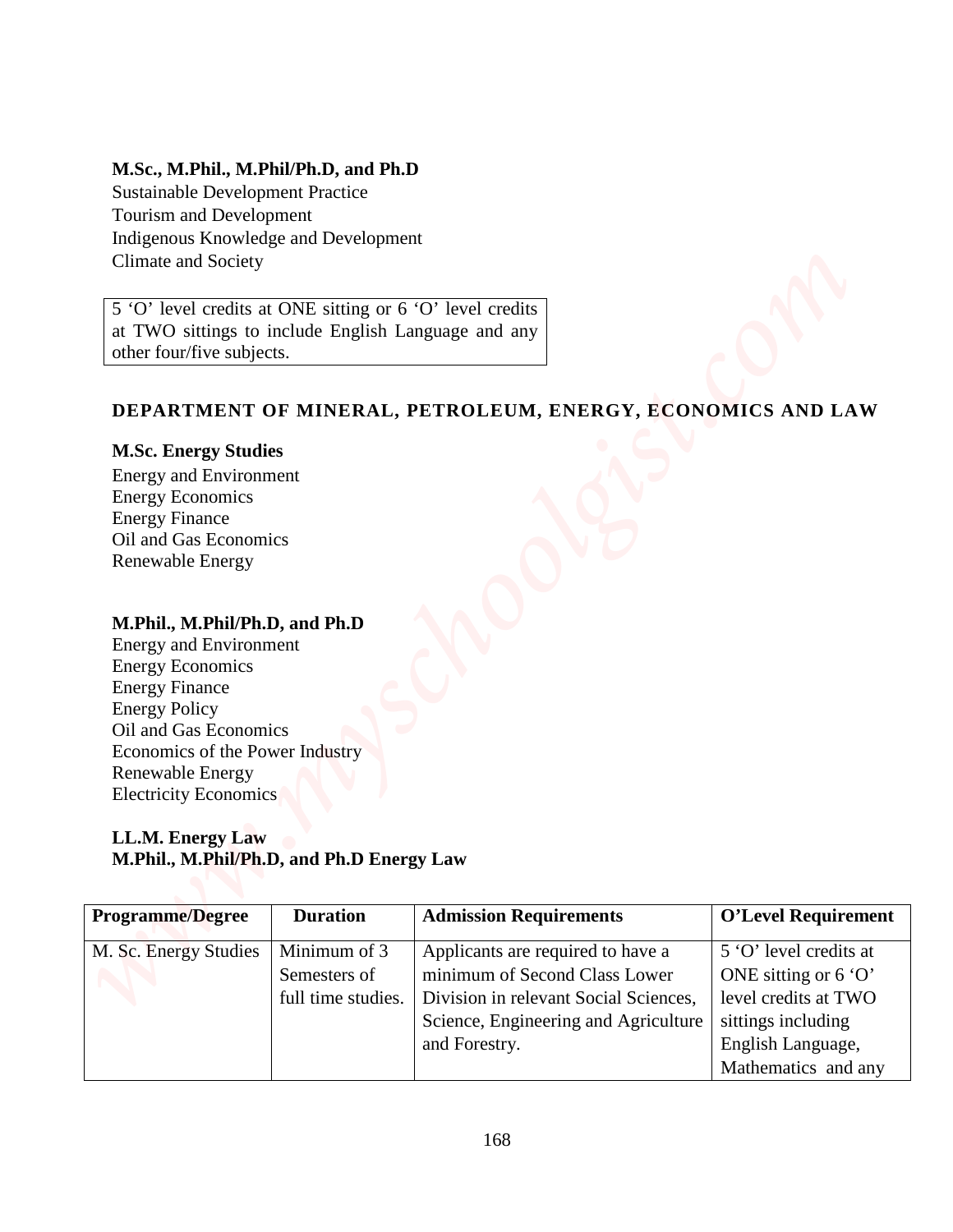|                                                          |                                                    |                                                                                                                                                                                                                                                                                                                                                                                                                                                                                                                                                                                | other four or five<br>subject from Arts or<br>Social Sciences.                                                                                                                                             |
|----------------------------------------------------------|----------------------------------------------------|--------------------------------------------------------------------------------------------------------------------------------------------------------------------------------------------------------------------------------------------------------------------------------------------------------------------------------------------------------------------------------------------------------------------------------------------------------------------------------------------------------------------------------------------------------------------------------|------------------------------------------------------------------------------------------------------------------------------------------------------------------------------------------------------------|
| M.Phil; M.Phil/PhD<br>and Ph.D. Energy<br><b>Studies</b> | Minimum of 6<br>Semesters of<br>full time studies. | (a) Candidates with relevant and<br>applicable M.Sc degree can proceed<br>to M.Phil, M.Phil/Ph.D.<br>(b) Applicants with a minimum<br>average of 60% in relevant and<br>applicable M.Sc degree including<br>M.Sc. (Energy Studies) obtained<br>from the University of Ibadan can<br>apply directly for Ph.D.<br>(c) Candidates with M.Phil degree<br>from the University of Ibadan who<br>have satisfied the course<br>requirements for the degree and have<br>been permitted by Senate to upgrade<br>their registration on the basis of<br>satisfactory progress in research. | 5 'O' level credits at<br>ONE sitting or 6 'O'<br>level credits at TWO<br>sittings including<br>English Language,<br>Mathematics and any<br>other four or five<br>subject from Arts or<br>Social Sciences. |
| LL.M. Energy Law                                         | Minimum of 3<br>Semesters of<br>full time studies. | Applicants are required to have a<br>minimum of a Second Class Honours<br>Lower Division in Law.                                                                                                                                                                                                                                                                                                                                                                                                                                                                               | 5 'O' level credits at<br>ONE sitting or 6 'O'<br>level credits at TWO<br>sittingsincluding<br>English Language and<br>any other four or five<br>subject from Arts or<br>Social Sciences.                  |
| M.Phil;<br>M.Phil/Ph.D;Ph.D.<br><b>Energy Law</b>        | Minimum of 6<br>Semesters of<br>full time studies. | (a) Applicants with relevant and<br>applicable LL.M degree can proceed<br>to M.Phil, M.Phil/Ph.D.<br>(b) Applicants with a minimum<br>average of 60% LL.M degree<br>including LL.M. (Energy Law)<br>obtained from the University of<br>Ibadan can apply directly for Ph.D.                                                                                                                                                                                                                                                                                                     | 5 'O' level credits at<br>ONE sitting or 6 'O'<br>level credits at TWO<br>sittings including<br>English Language and<br>any other four or five<br>subject from Arts or<br>Social Sciences.                 |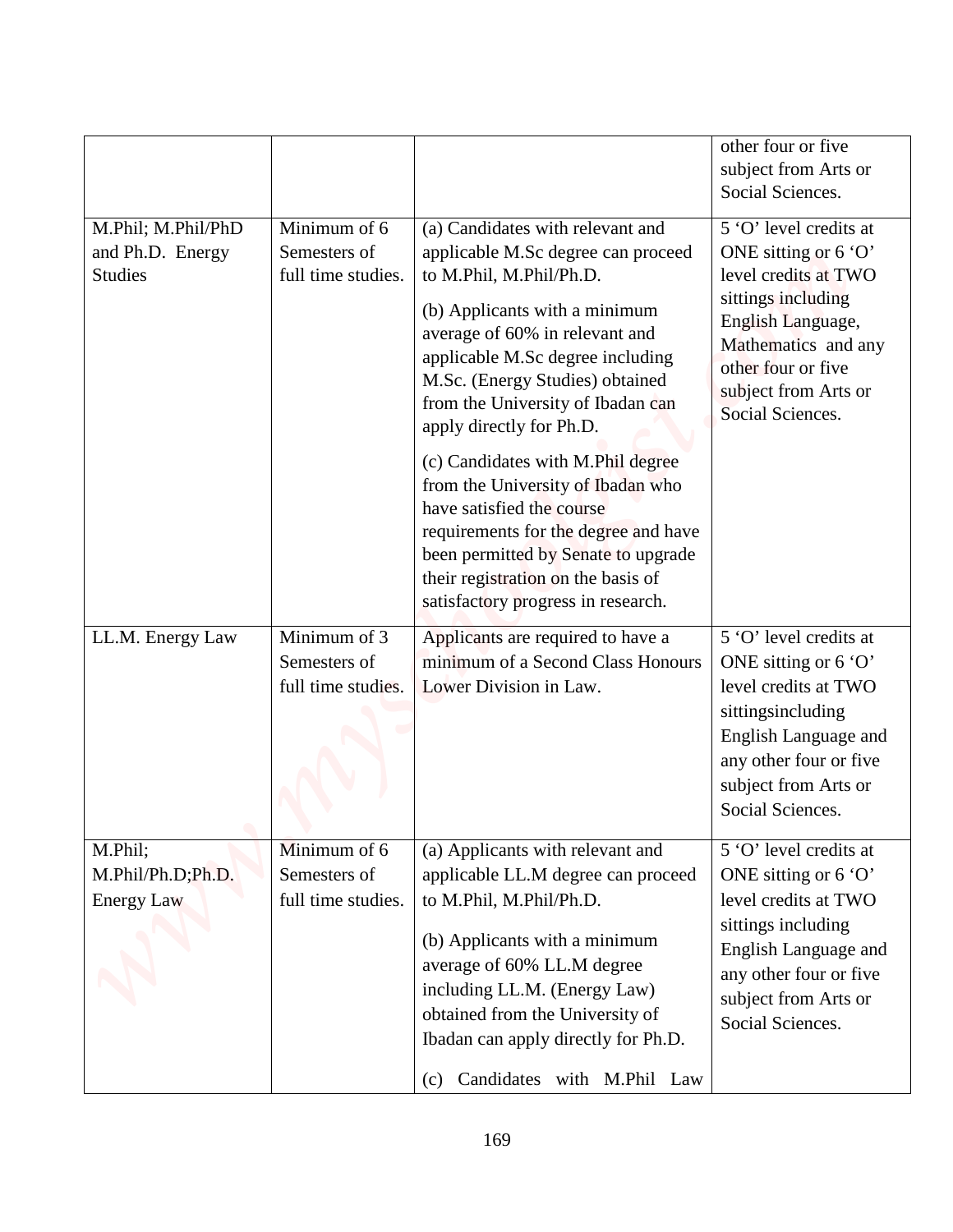| degree including M.Phil (Energy      |
|--------------------------------------|
| Law) from the University of Ibadan   |
| who have satisfied the course        |
| requirements for the degree and have |
| been permitted by Senate to upgrade  |
| their registration on the basis of   |
| satisfactory progress in research.   |
|                                      |

## **DEPARTMENT OF BIOETHICS AND MEDICAL HUMANITIES M.Sc. M.Phil, M.Phil/Ph.D &Ph.D**

| M.Sc. M.Phil, M.Phil/Ph.D &Ph.D<br>In addition, applicants must also satisfy<br>the O' level requirements for their<br>NOT BELOW SECOND CLASS<br><b>LOWER</b><br>degree<br>respective<br>diploma<br>and<br>in<br>accordance<br>programmes<br>with<br>University of Ibadan regulations; that<br>is: five O'level credit passes at one<br>sitting for candidates coming with<br>courses available in University of<br>Ibadan, College of Medicine and<br>Pharmacy (under-graduates), or six<br>O'level credit passes at two sittings |                                                             | degree including M.Phil (Energy<br>Law) from the University of Ibadan<br>who have satisfied the course<br>requirements for the degree and have<br>been permitted by Senate to upgrade<br>their registration on the basis of<br>satisfactory progress in research.<br>DEPARTMENT OF BIOETHICS AND MEDICAL HUMANITIES |
|------------------------------------------------------------------------------------------------------------------------------------------------------------------------------------------------------------------------------------------------------------------------------------------------------------------------------------------------------------------------------------------------------------------------------------------------------------------------------------------------------------------------------------|-------------------------------------------------------------|---------------------------------------------------------------------------------------------------------------------------------------------------------------------------------------------------------------------------------------------------------------------------------------------------------------------|
| relevant science subjects.                                                                                                                                                                                                                                                                                                                                                                                                                                                                                                         | <b>BIOETHICS</b><br><b>AND MEDICAL</b><br><b>HUMANITIES</b> | including English Language and other                                                                                                                                                                                                                                                                                |

## **FACULTY OF SCHOOL** OF **BUSINESS (UISB)**

#### **Translating realities to business opportunities**

#### **ADMISSION INTO PROFESSIONAL POSTGRADUATE PROGRAMMES**

The University of Ibadan invites applications from suitably qualified candidates for admission into the under-listed professional postgraduate degree programmes of the University of Ibadan School of Business (UISB)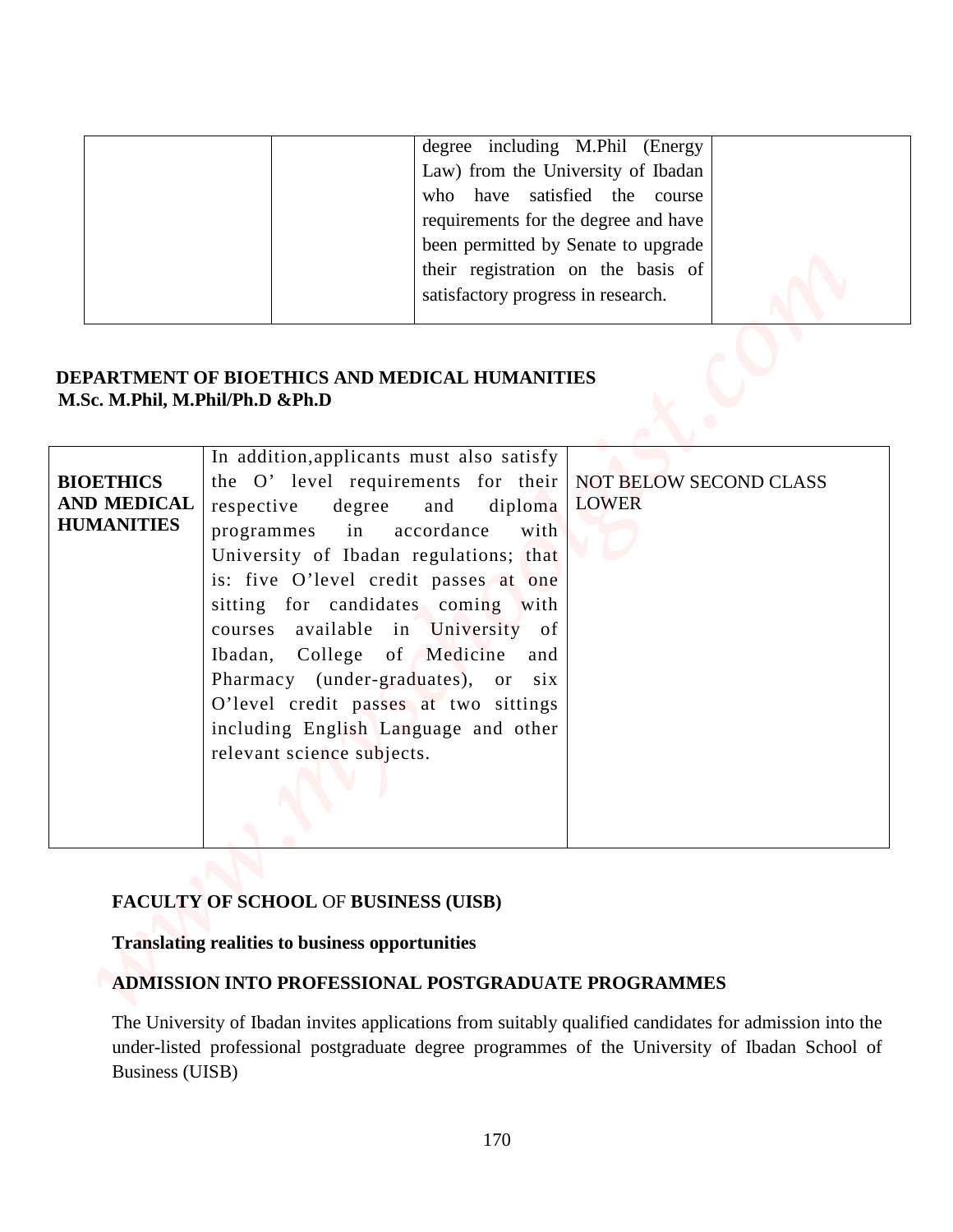- a) Master in Business Administration (MBA) Executive
- b) Master in Business Administration (MBA) Full-Time or Part-Time
- c) Postgraduate Diploma in Management (PGDM) Full-Time or Part-Time.

#### **Available areas of specialization**;

- $\checkmark$  Agribusiness
- $\checkmark$  Telecommunications
- $\checkmark$  Marketing
- $\checkmark$  Personnel
- $\checkmark$  Finance and Accounting
- $\checkmark$  Entrepreneurship and Operations Management

#### **ELIGILITY:**

#### **Master of Business Administration (MBA)**

Candidates should possess a Bachelor's degree from a recognized University, with minimum of Second Class Honours (Lower Division).

#### *OR*

**HND** (Upper Credit) or **ACA, ACMA, AIBA, CIS, CIBN, ACTS etc**at minimum of merit level.

#### *OR*

Bachelor's degree from a recognized University, with Third Class or Pass, plus Postgraduate Diploma. AD Moster in Business Administration (MBA) - Executive<br>
HD Master in Business Administration (MBA) - Full-Time or Part-Time<br>
CD Postgraduate Diploma in Management (PODM) - Full-Time or Part-Time,<br> **Angle interest of Busine** 

#### *OR*

**HND** (Lower Credit) from a recognized Institution, plus Postgraduate Diploma.

#### **Postgraduate Diploma in Management (PGDM)**

Candidates should possess Bachelor's degree from a recognized University, with Third Class or Pass.

*OR*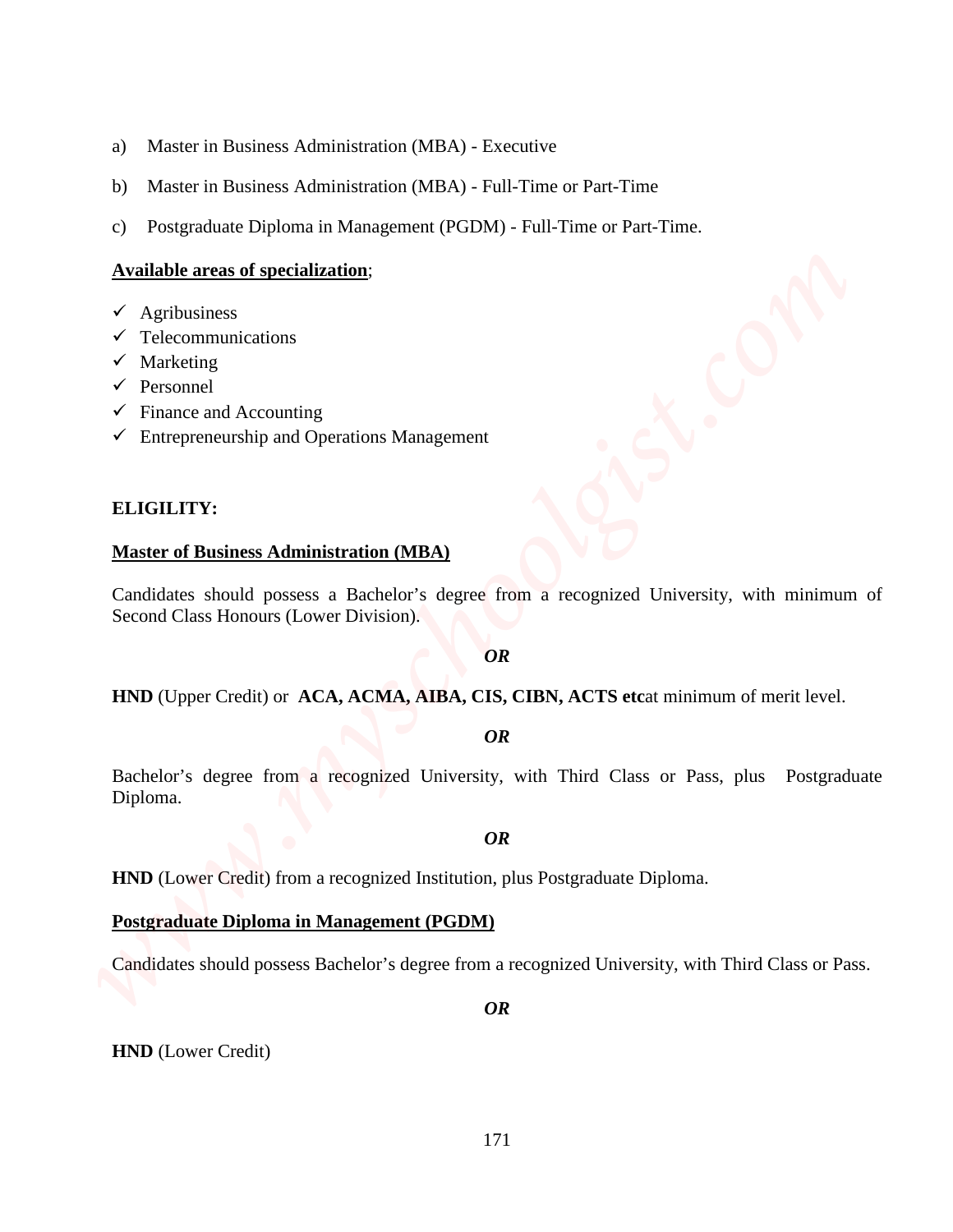#### *OR*

#### **ACA, ACMA, AIBA, CIS, CIBN, ACTS etc**at minimum of merit level.

#### **FLEXIBLILITY**

The executive MBA has been made flexible to accommodate the Business Executives to break their studies and be certified at every break.

- **NOTE**: i. All candidates must satisfy the University of Ibadan matriculation requirements of five credit passes including English at the Ordinary Level (O/L) at one sitting or six credit passes at two sittings. **PROFESSION CONSTRANT CONSTRANT CONSTRANT CONSTRANT CONSTRANT CONSTRANT CONSTRANT CONSTRANT CONSTRANT CONSTRANT CONSTRANT CONSTRANT CONSTRANT CONSTRANT CONSTRANT CONSTRANT CONSTRANT CONSTRANT CONSTRANT CONSTRANT CONSTRANT** 
	- ii.All applicants may be required to take the English proficiency examination at the University of Ibadan School of Business, University of Ibadan on *(6 wks from publication date)*

#### **DEPARTMENT OF BUSINESS, ENTREPRENEURSHIP AND EXECUTIVE EDUCATION**

Professional Master (M.Sc in Entrepreneurship Studies) Academic Master (M.Sc in Entrepreneurship Education) Doctor of Philosophy (Ph.D) Entrepreneurship Education, Master of Philosophy (M.Phil).

|           | Entrepreneurship $\vert$ 5 'O' level credits at ONE sitting or 6 'O' level credits at | NOT BELOW          |
|-----------|---------------------------------------------------------------------------------------|--------------------|
| Education | TWO sittings to include English Language, and any other                               | <b>SECOND</b>      |
|           | relevant matriculation subjects.                                                      | <b>CLASS LOWER</b> |

#### **The Following Programmes are available**

#### **Academic Master (M.Sc in Entrepreneurship Education)**

The duration of the Academic M.Sc shall be a minimum of three (3) semesters and a maximum of 5 semesters for full-time students.

Applicants are required to have a minimum of Second Class Lower  $(2^2)$  in ANY discipline. They should also possess 5 credits at one sitting as well as credit in English Language at O'level.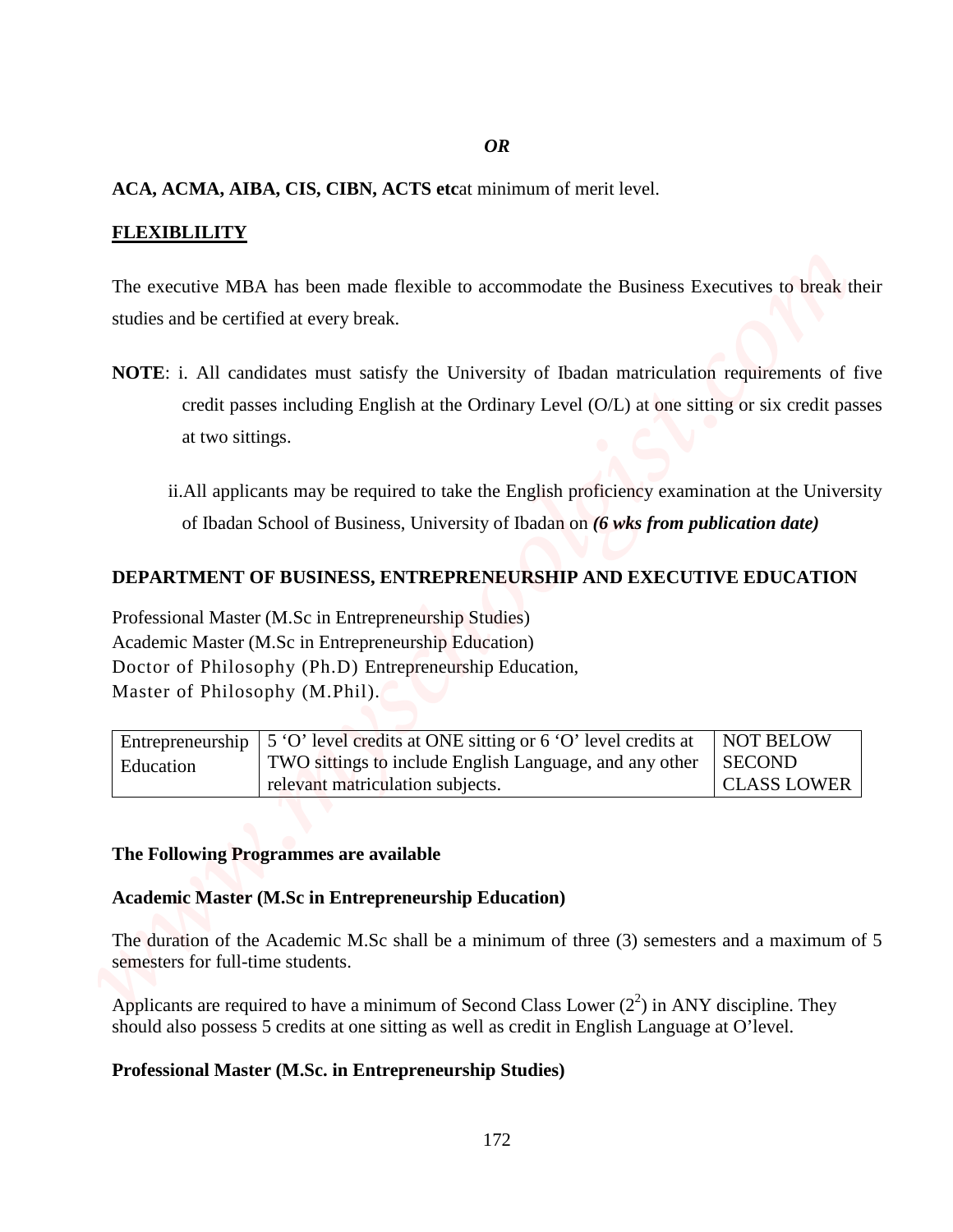The duration of the full programme shall be a minimum of three semesters for full-time students. The programme, which shall be in modules, shall allow the entrepreneurs the flexibility to undergo the programme in convenient portions and be awarded the commensurate certificate or diploma.

- I. A student who completes a minimum of one semester on the Professional track and passes a minimum of 15 units (Max 20) including the compulsory courses for the first semester and wishes to take a break from the programme shall be awarded a **Certificate in Entrepreneurship Studies**.
- II. A student who completes a minimum of two semesters on the Professional track and passes a minimum of 30 units (max 40) including compulsory courses for the second semester and wishes to take a break from studies shall be awarded a **Entrepreneurship Studies**.
- III. To be awarded the **M.Sc. Degree in Entrepreneurship Studies,** a student must complete the minimum of three semesters and pass a minimum of 45 units (Max 60) including all the compulsory courses and internship (equivalent of Industrial Training)

Application into the programme are required to have a minimum of lower credit Higher National Diploma (HND) or its equivalent as recognised by the University of Ibadan Senate from time to time. Degree holders in any discipline with the basic admission requirements for the University of Ibadan shall also be considered.

#### **FOREIGNERS WITHIN AND OUTSIDE NIGERIA**

Non-Nigerian applicants within and outside Nigeria should obtain an invoice from the Postgraduate College website and pay into the banks using draft/bank cheque of the value generated on the invoice, payable to the Postgraduate College, University of Ibadan

### **IMPORTANT NOTICE**

#### **GENERAL**

**Admission Requirements for the Department of Food Tech.;** "candidates with B.Sc degrees in Biochemistry, Chemical Engineering, Food Engineering, Microbiology, Nutrition, and Chemistry will be required to spend an additional 2 semesters on the programme"..

The minimum duration for any Master programme in the University of Ibadan is three semesters of full-time study.

In addition to individual departmental course requirements, candidates should please note that in accordance with the University's regulation, they must satisfy the O'level first degree matriculation requirements of the University of Ibadan i.e. 5 'O' level credit passes at ONE sitting or 6 'O' level credit passes **atnot more than two** sittings including English Language for **ALL** disciplines and The domains of the full programme shall be a minimum of three sensestes for full-time sudeas. The programme in consideration is allowed disc commensurate confidence of floatility by todested unches a minimum of (3 units (